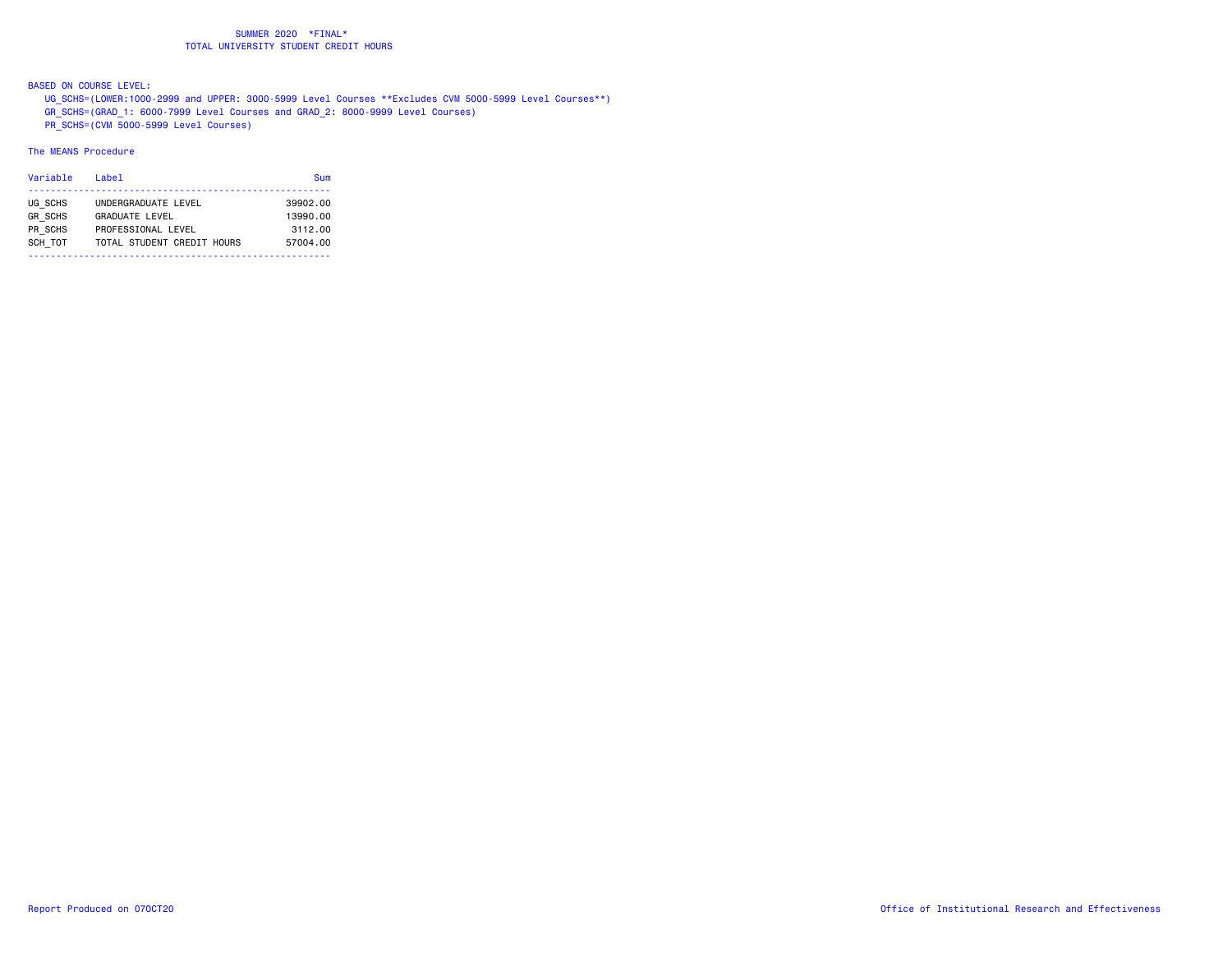BASED ON COURSE LEVEL:

UG\_SCHS=(LOWER:1000-2999 and UPPER: 3000-5999 Level Courses \*\*Excludes CVM 5000-5999 Level Courses\*\*)

- GR\_SCHS=(GRAD\_1: 6000-7999 Level Courses and GRAD\_2: 8000-9999 Level Courses)
- PR\_SCHS=(CVM 5000-5999 Level Courses)

| <b>CAMPUS</b> | N<br><b>Obs</b> | Variable       | Labe <sub>1</sub>          | Sum      |
|---------------|-----------------|----------------|----------------------------|----------|
| Main          | 1939            | UG SCHS        | UNDERGRADUATE LEVEL        | 38563.00 |
|               |                 | <b>GR SCHS</b> | <b>GRADUATE LEVEL</b>      | 12560.00 |
|               |                 | PR SCHS        | PROFESSIONAL LEVEL         | 3112.00  |
|               |                 | SCH TOT        | TOTAL STUDENT CREDIT HOURS | 54235.00 |
| Meridian      | 95              | UG SCHS        | UNDERGRADUATE LEVEL        | 1339.00  |
|               |                 | <b>GR SCHS</b> | <b>GRADUATE LEVEL</b>      | 1430.00  |
|               |                 | PR SCHS        | PROFESSIONAL LEVEL         | 0.00     |
|               |                 | SCH TOT        | TOTAL STUDENT CREDIT HOURS | 2769.00  |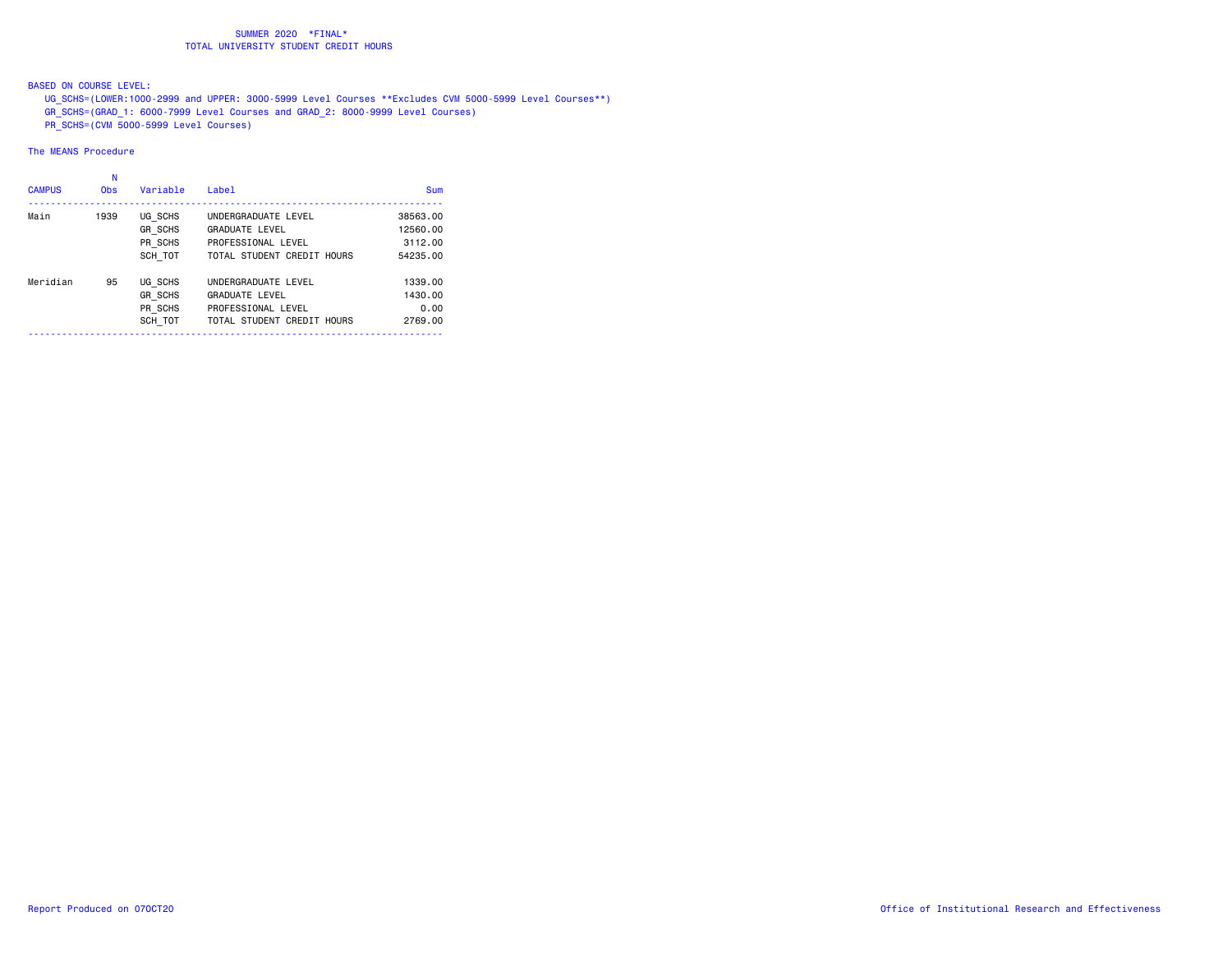### BASED ON COURSE LEVEL:

UG\_SCHS=(LOWER:1000-2999 and UPPER: 3000-5999 Level Courses \*\*Excludes CVM 5000-5999 Level Courses\*\*)

- GR\_SCHS=(GRAD\_1: 6000-7999 Level Courses and GRAD\_2: 8000-9999 Level Courses)
- PR\_SCHS=(CVM 5000-5999 Level Courses)

| <b>COURSE CAMPUS</b> | N<br><b>Obs</b> | Variable | Label                       | <b>Sum</b> |
|----------------------|-----------------|----------|-----------------------------|------------|
| Starkville           | 1490            |          | UG SCHS UNDERGRADUATE LEVEL | 28585.00   |
|                      |                 | GR SCHS  | <b>GRADUATE LEVEL</b>       | 7139.00    |
|                      |                 |          | PR SCHS PROFESSIONAL LEVEL  | 3112.00    |
|                      |                 | SCH TOT  | TOTAL STUDENT CREDIT HOURS  | 38836.00   |
| Meridian             | 95              | UG SCHS  | UNDERGRADUATE LEVEL         | 1339.00    |
|                      |                 | GR SCHS  | <b>GRADUATE LEVEL</b>       | 1430.00    |
|                      |                 | PR SCHS  | PROFESSIONAL LEVEL          | 0.00       |
|                      |                 | SCH TOT  | TOTAL STUDENT CREDIT HOURS  | 2769.00    |
| Distance Education   | 441             | UG SCHS  | UNDERGRADUATE LEVEL         | 9849,00    |
|                      |                 | GR SCHS  | <b>GRADUATE LEVEL</b>       | 5418.00    |
|                      |                 | PR SCHS  | PROFESSIONAL LEVEL          | 0.00       |
|                      |                 | SCH TOT  | TOTAL STUDENT CREDIT HOURS  | 15267.00   |
| Gulf Coast           | 8               | UG SCHS  | UNDERGRADUATE LEVEL         | 129,00     |
|                      |                 | GR SCHS  | <b>GRADUATE LEVEL</b>       | 3.00       |
|                      |                 |          | PR SCHS PROFESSIONAL LEVEL  | 0.00       |
|                      |                 | SCH TOT  | TOTAL STUDENT CREDIT HOURS  | 132,00     |
|                      |                 |          |                             |            |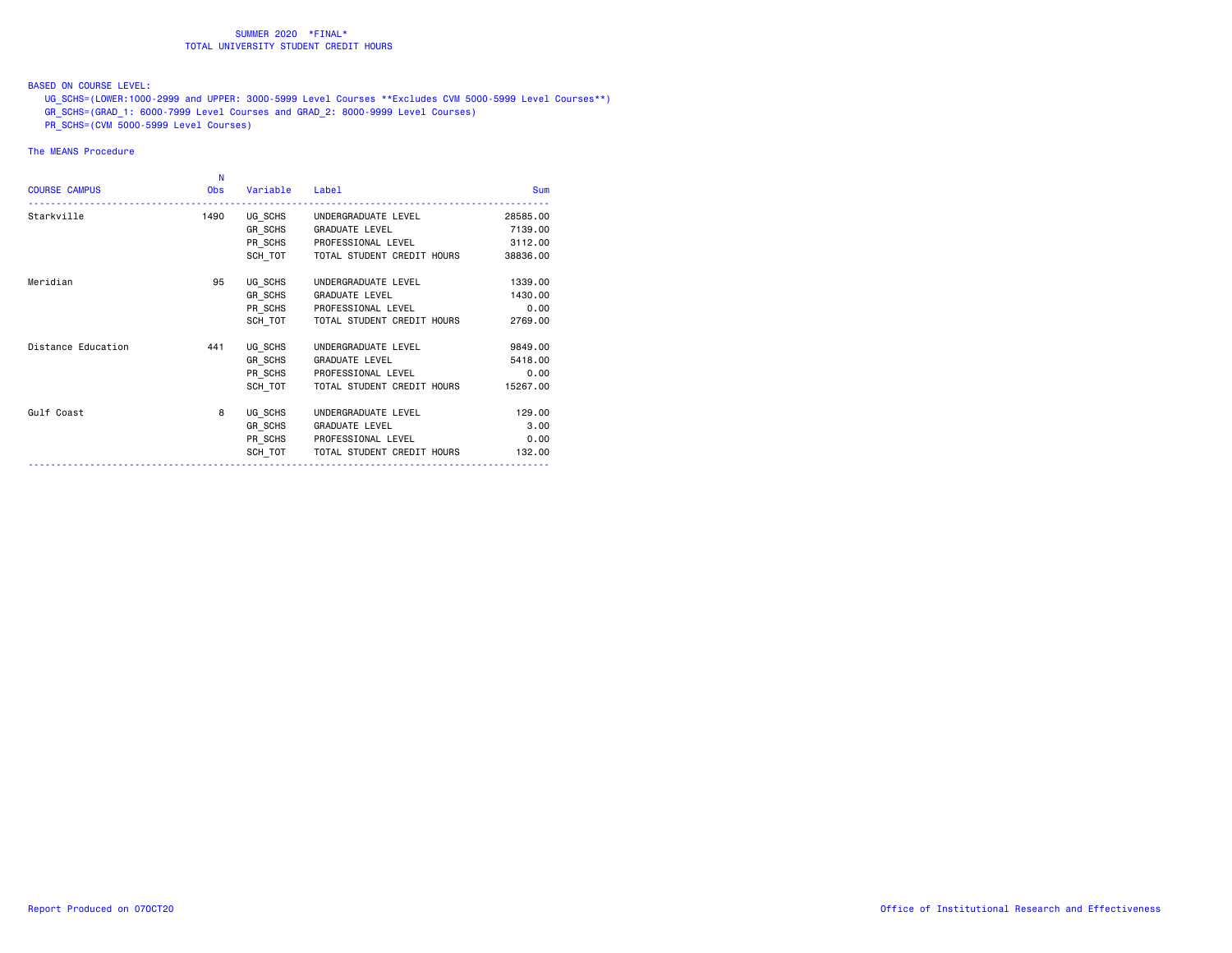### BASED ON COURSE LEVEL:

UG\_SCHS=(LOWER:1000-2999 and UPPER: 3000-5999 Level Courses \*\*Excludes CVM 5000-5999 Level Courses\*\*)

- GR\_SCHS=(GRAD\_1: 6000-7999 Level Courses and GRAD\_2: 8000-9999 Level Courses)
- PR\_SCHS=(CVM 5000-5999 Level Courses)

| <b>ACADEMIC COLLEGE</b>     | N<br><b>Obs</b> | Variable Label |                            | <b>Sum</b> |
|-----------------------------|-----------------|----------------|----------------------------|------------|
| Agriculture & Life Sciences | 286             | UG_SCHS        | UNDERGRADUATE LEVEL        | 2316.00    |
|                             |                 | GR SCHS        | GRADUATE LEVEL             | 1685.50    |
|                             |                 | PR_SCHS        | PROFESSIONAL LEVEL         | 0.00       |
|                             |                 | SCH TOT        | TOTAL STUDENT CREDIT HOURS | 4001.50    |
| Architecture, Art & Design  | 33              | UG SCHS        | UNDERGRADUATE LEVEL        | 1455.00    |
|                             |                 | GR SCHS        | GRADUATE LEVEL             | 0.00       |
|                             |                 | PR SCHS        | PROFESSIONAL LEVEL         | 0.00       |
|                             |                 | SCH TOT        | TOTAL STUDENT CREDIT HOURS | 1455.00    |
| Arts & Sciences             | 652             | UG SCHS        | UNDERGRADUATE LEVEL        | 18390.00   |
|                             |                 | GR SCHS        | GRADUATE LEVEL             | 2245.80    |
|                             |                 | PR_SCHS        | PROFESSIONAL LEVEL         | 0.00       |
|                             |                 | SCH TOT        | TOTAL STUDENT CREDIT HOURS | 20635.80   |
| <b>Business</b>             | 143             | UG SCHS        | UNDERGRADUATE LEVEL        | 6358.00    |
|                             |                 | GR_SCHS        | GRADUATE LEVEL             | 2218.00    |
|                             |                 | PR SCHS        | PROFESSIONAL LEVEL         | 0.00       |
|                             |                 | SCH TOT        | TOTAL STUDENT CREDIT HOURS | 8576.00    |
| Education                   | 370             | UG SCHS        | UNDERGRADUATE LEVEL        | 6114.00    |
|                             |                 | GR SCHS        | GRADUATE LEVEL             | 5524.00    |
|                             |                 | PR_SCHS        | PROFESSIONAL LEVEL         | 0.00       |
|                             |                 | SCH TOT        | TOTAL STUDENT CREDIT HOURS | 11638.00   |
| Engineering                 | 301             | UG SCHS        | UNDERGRADUATE LEVEL        | 4701.00    |
|                             |                 | GR SCHS        | GRADUATE LEVEL             | 1642.50    |
|                             |                 | PR SCHS        | PROFESSIONAL LEVEL         | 0.00       |
|                             |                 | SCH TOT        | TOTAL STUDENT CREDIT HOURS | 6343.50    |
| Forest Resources            | 79              | UG SCHS        | UNDERGRADUATE LEVEL        | 273.00     |
|                             |                 | GR_SCHS        | GRADUATE LEVEL             | 480.20     |
|                             |                 | PR SCHS        | PROFESSIONAL LEVEL         | 0.00       |
|                             |                 | SCH_TOT        | TOTAL STUDENT CREDIT HOURS | 753.20     |
| Veterinary Medicine         | 164             | UG SCHS        | UNDERGRADUATE LEVEL        | 220.00     |
|                             |                 | GR SCHS        | GRADUATE LEVEL             | 194.00     |
|                             |                 | PR SCHS        | PROFESSIONAL LEVEL         | 3112.00    |
|                             |                 | SCH TOT        | TOTAL STUDENT CREDIT HOURS | 3526.00    |
| Academic Affairs            | 6               | UG_SCHS        | UNDERGRADUATE LEVEL        | 75.00      |
|                             |                 | GR SCHS        | GRADUATE LEVEL             | 0.00       |
|                             |                 | PR SCHS        | PROFESSIONAL LEVEL         | 0.00       |
|                             |                 | SCH_TOT        | TOTAL STUDENT CREDIT HOURS | 75.00      |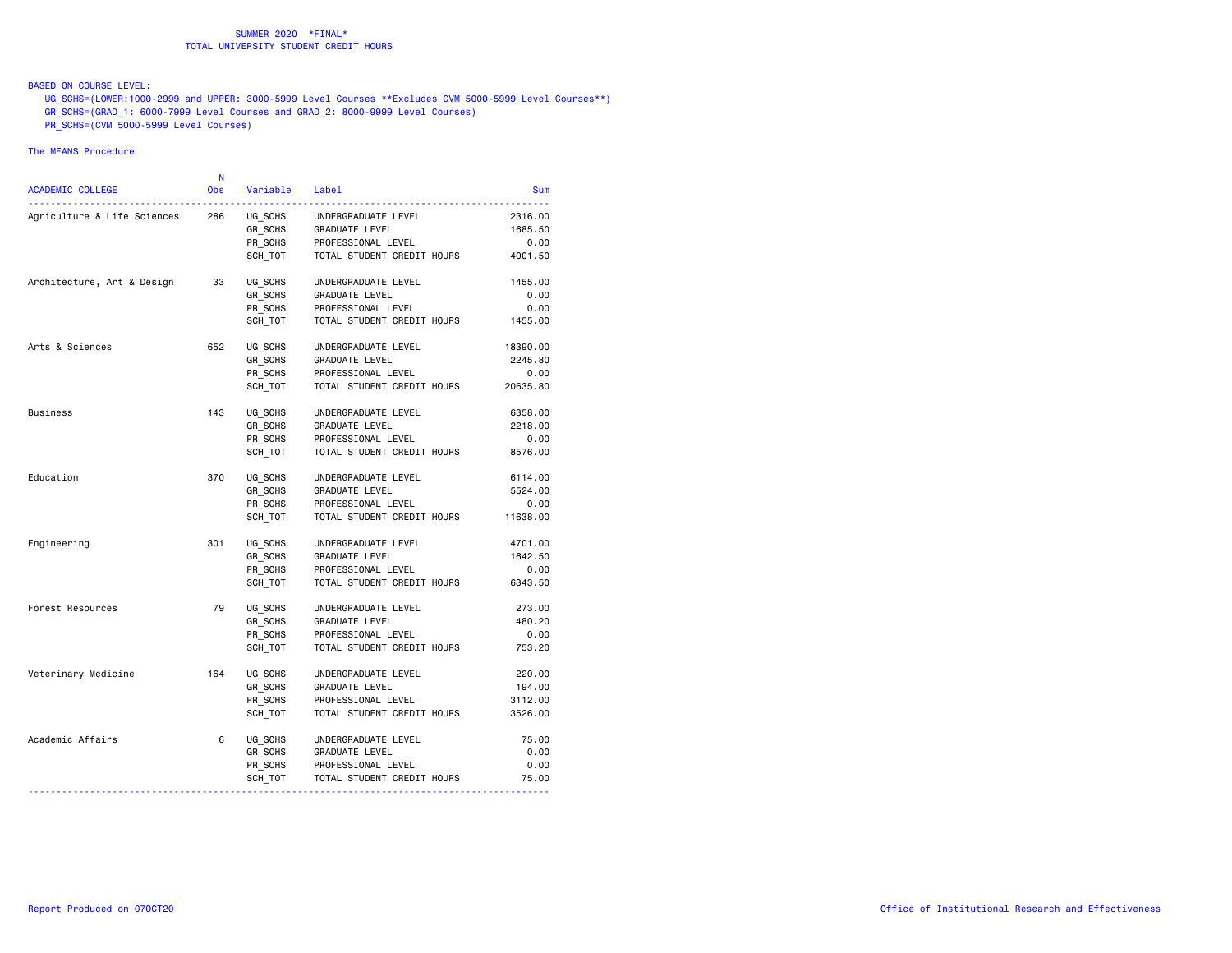## BASED ON COURSE LEVEL:

UG\_SCHS=(LOWER:1000-2999 and UPPER: 3000-5999 Level Courses \*\*Excludes CVM 5000-5999 Level Courses\*\*)

GR\_SCHS=(GRAD\_1: 6000-7999 Level Courses and GRAD\_2: 8000-9999 Level Courses)

PR\_SCHS=(CVM 5000-5999 Level Courses)

| <b>ACADEMIC DEPARTMENT</b>                                    | <b>UNDERGRADUATE</b><br><b>LEVEL</b> | <b>GRADUATE</b><br><b>LEVEL</b> | <b>PROFESSIONAL</b><br><b>LEVEL</b> | <b>TOTAL</b> |
|---------------------------------------------------------------|--------------------------------------|---------------------------------|-------------------------------------|--------------|
|                                                               |                                      |                                 |                                     |              |
| Ag & Bio Engineering                                          | 0.00                                 | 89.00                           | 0.00                                | 89.00        |
| Agricultural Economics                                        | 42.00                                | 151.00                          | 0.00                                | 193.00       |
| Animal Dairy Science                                          | 451.00                               | 159.00                          | 0.00                                | 610.00       |
| Biochemistry, Molecular Biology, Entomology & Plant Pathology | 343,00                               | 285,00                          | 0.00                                | 628,00       |
| Food Science, Nutrition & Health Promotion                    | 210.00                               | 293.00                          | 0.00                                | 503,00       |
| Landscape Architecture                                        | 76.00                                | 18,00                           | 0.00                                | 94.00        |
| Plant & Soil Sciences                                         | 210.00                               | 356.00                          | 0.00                                | 566.00       |
| Poultry Science                                               | 75.00                                | 59.00                           | 0.00                                | 134.00       |
| School of Human Sciences                                      | 909.00                               | 275.50                          | 0.00                                | 1184.50      |
|                                                               |                                      |                                 |                                     |              |
|                                                               | 2316.00                              | 1685.50                         | 0.00                                | 4001.50      |
|                                                               |                                      |                                 |                                     |              |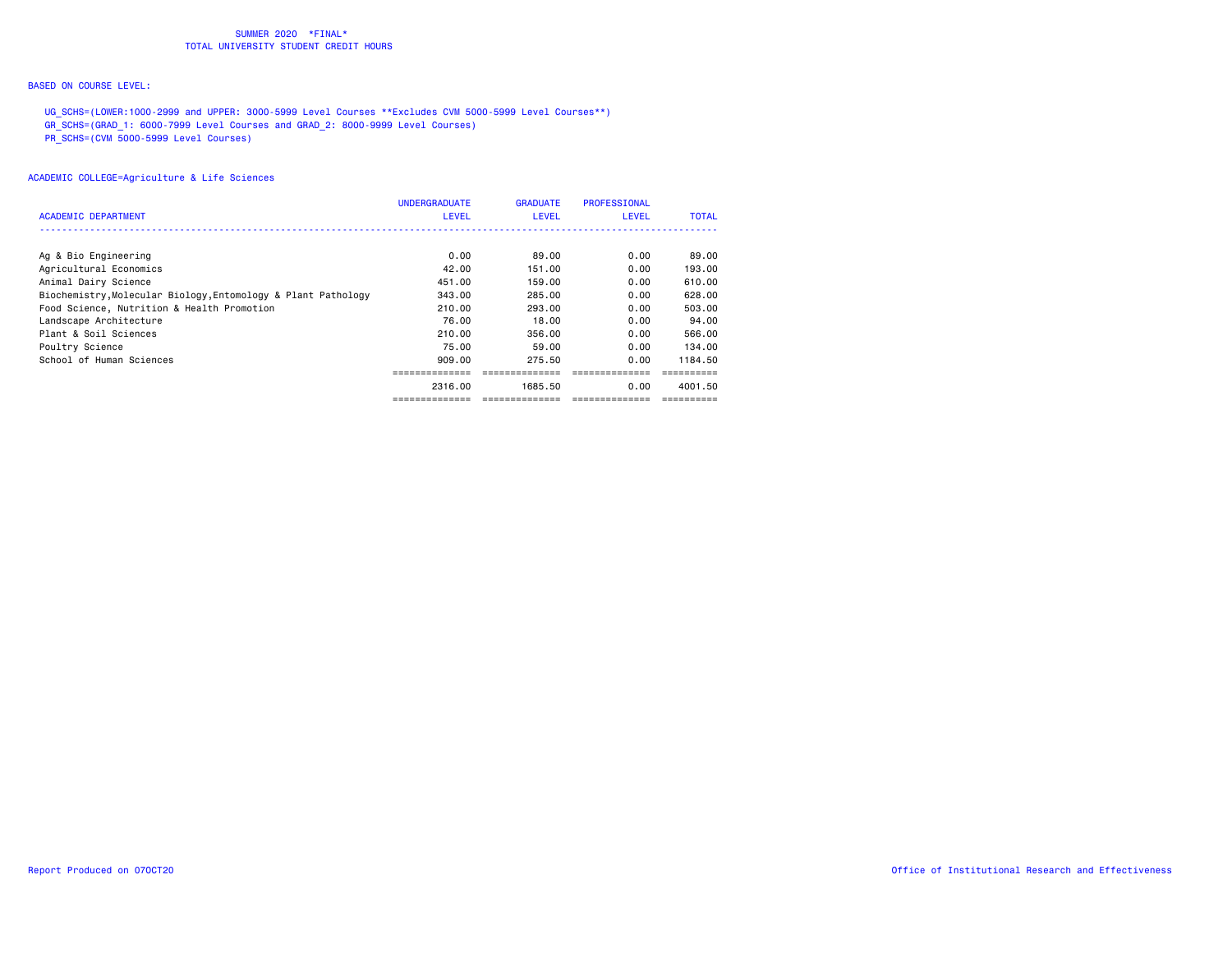## BASED ON COURSE LEVEL:

UG\_SCHS=(LOWER:1000-2999 and UPPER: 3000-5999 Level Courses \*\*Excludes CVM 5000-5999 Level Courses\*\*)

GR\_SCHS=(GRAD\_1: 6000-7999 Level Courses and GRAD\_2: 8000-9999 Level Courses)

PR\_SCHS=(CVM 5000-5999 Level Courses)

|                               | <b>UNDERGRADUATE</b> | <b>GRADUATE</b> | <b>PROFESSIONAL</b> |              |
|-------------------------------|----------------------|-----------------|---------------------|--------------|
| <b>ACADEMIC DEPARTMENT</b>    | <b>LEVEL</b>         | <b>LEVEL</b>    | <b>LEVEL</b>        | <b>TOTAL</b> |
|                               |                      |                 |                     |              |
| Art AAD                       | 594.00               | 0.00            | 0.00                | 594.00       |
| Building Construction Science | 354,00               | 0.00            | 0.00                | 354,00       |
| Interior Design               | 206,00               | 0.00            | 0.00                | 206,00       |
| School of Architecture        | 301,00               | 0.00            | 0.00                | 301.00       |
|                               |                      |                 |                     |              |
|                               | 1455,00              | 0.00            | 0.00                | 1455,00      |
|                               |                      |                 |                     |              |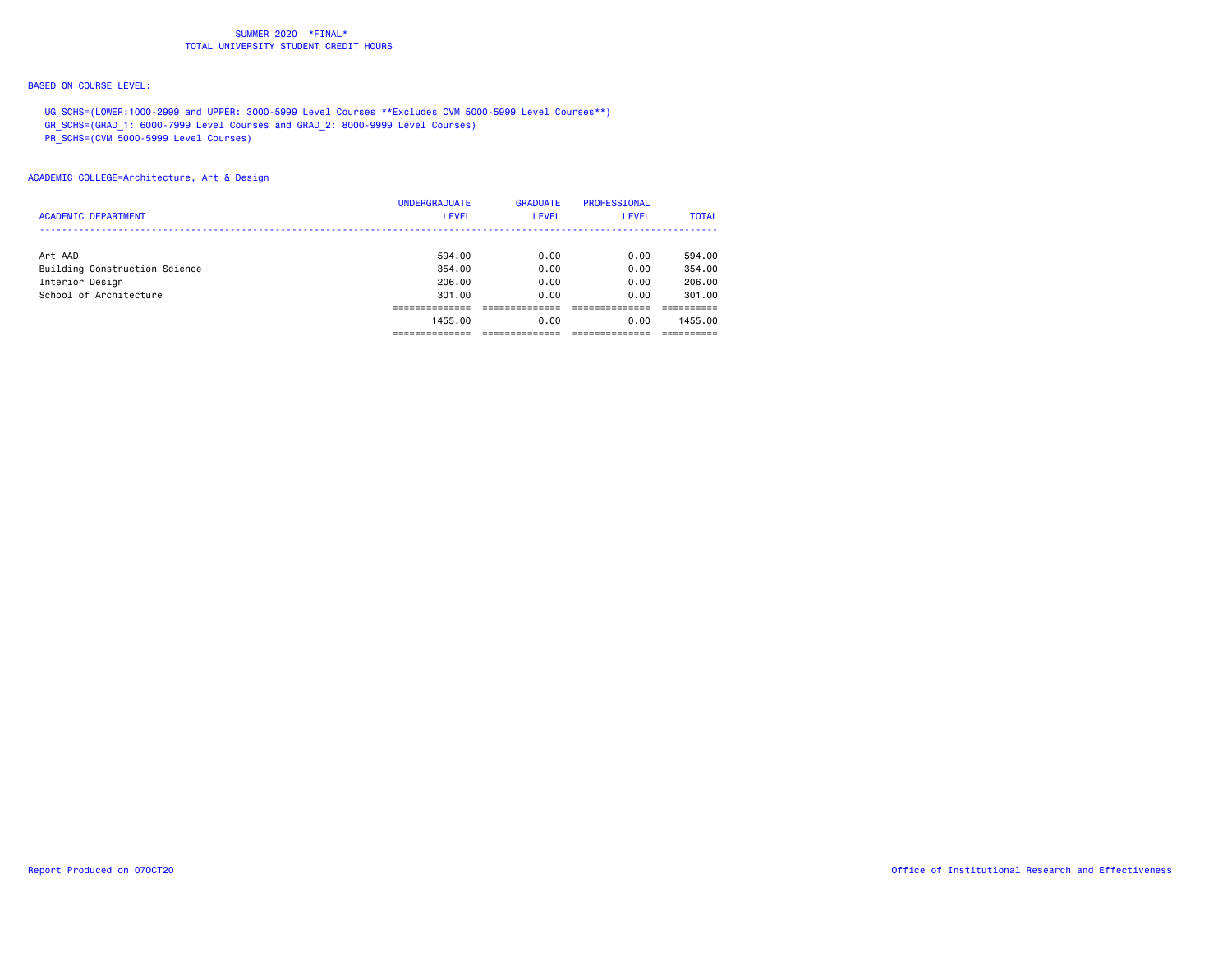## BASED ON COURSE LEVEL:

UG\_SCHS=(LOWER:1000-2999 and UPPER: 3000-5999 Level Courses \*\*Excludes CVM 5000-5999 Level Courses\*\*)

GR\_SCHS=(GRAD\_1: 6000-7999 Level Courses and GRAD\_2: 8000-9999 Level Courses)

PR\_SCHS=(CVM 5000-5999 Level Courses)

### ACADEMIC COLLEGE=Arts & Sciences

|                                            | <b>UNDERGRADUATE</b> | <b>GRADUATE</b>                    | <b>PROFESSIONAL</b> |              |
|--------------------------------------------|----------------------|------------------------------------|---------------------|--------------|
| <b>ACADEMIC DEPARTMENT</b>                 | LEVEL                | LEVEL                              | LEVEL               | <b>TOTAL</b> |
|                                            |                      |                                    |                     |              |
| African American Studies                   | 72.00                | 0.00                               | 0.00                | 72.00        |
| Anthropology & Middle Eastern Cultures     | 120.00               | 0.00                               | 0.00                | 120.00       |
| Biological Sciences                        | 2395.00              | 118,00                             | 0.00                | 2513.00      |
| Chemistry                                  | 1619,00              | 366.00                             | 0.00                | 1985.00      |
| Classical & Modern Languages & Literatures | 1057,00              | 39,00                              | 0.00                | 1096.00      |
| Communication                              | 1514.00              | 27.00                              | 0.00                | 1541.00      |
| English                                    | 1429.00              | 72.00                              | 0.00                | 1501.00      |
| Geosciences                                | 1812,00              | 970.80                             | 0.00                | 2782.80      |
| History                                    | 543,00               | 87.00                              | 0.00                | 630.00       |
| Mathematics & Statistics                   | 3498.00              | 126.00                             | 0.00                | 3624.00      |
| Philosophy & Religion                      | 717,00               | 0.00                               | 0.00                | 717.00       |
| Physics & Astronomy                        | 680,00               | 30.00                              | 0.00                | 710.00       |
| Political Science & Public Administration  | 417,00               | 152.00                             | 0.00                | 569,00       |
| Psychology                                 | 1391.00              | 195.00                             | 0.00                | 1586.00      |
| Sociology                                  | 1126.00              | 63.00                              | 0.00                | 1189.00      |
|                                            |                      | ==============                     | ==============      |              |
|                                            | 18390.00             | 2245.80                            | 0.00                | 20635.80     |
|                                            | ==============       | __________________________________ |                     | -----------  |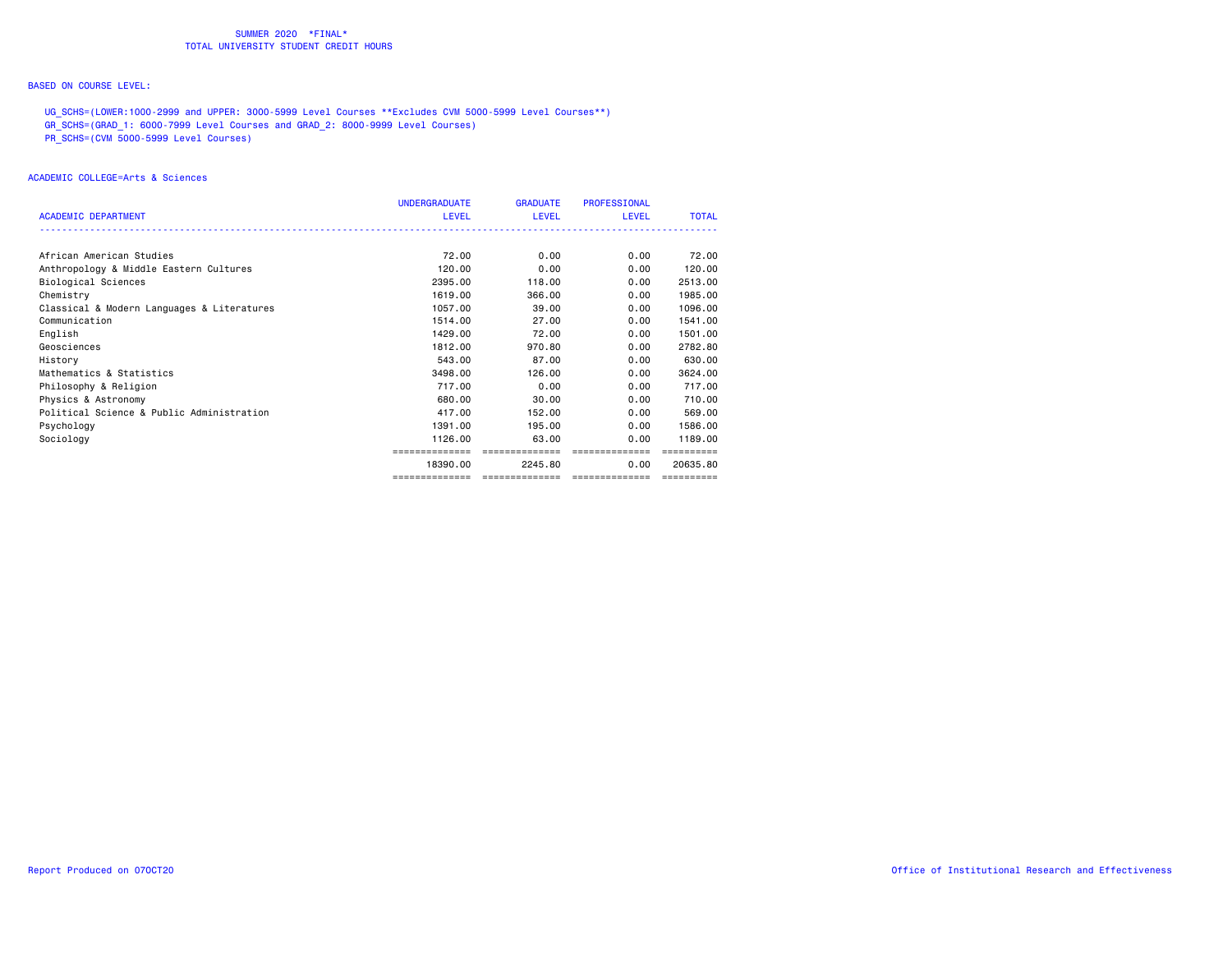## BASED ON COURSE LEVEL:

UG\_SCHS=(LOWER:1000-2999 and UPPER: 3000-5999 Level Courses \*\*Excludes CVM 5000-5999 Level Courses\*\*)

GR\_SCHS=(GRAD\_1: 6000-7999 Level Courses and GRAD\_2: 8000-9999 Level Courses)

PR\_SCHS=(CVM 5000-5999 Level Courses)

### ACADEMIC COLLEGE=Business

|                                                 | <b>UNDERGRADUATE</b> | <b>GRADUATE</b> | PROFESSIONAL |              |
|-------------------------------------------------|----------------------|-----------------|--------------|--------------|
| <b>ACADEMIC DEPARTMENT</b>                      | <b>LEVEL</b>         | <b>LEVEL</b>    | <b>LEVEL</b> | <b>TOTAL</b> |
|                                                 |                      |                 |              |              |
| Finance & Economics                             | 1615.00              | 105.00          | 0.00         | 1720.00      |
| Management & Information Systems                | 1736.00              | 580.00          | 0.00         | 2316.00      |
| Marketing, Quantitative Analysis & Business Law | 1762.00              | 576.00          | 0.00         | 2338.00      |
| School of Accountancy                           | 1245.00              | 957.00          | 0.00         | 2202.00      |
|                                                 |                      |                 |              |              |
|                                                 | 6358.00              | 2218,00         | 0.00         | 8576.00      |
|                                                 |                      |                 |              |              |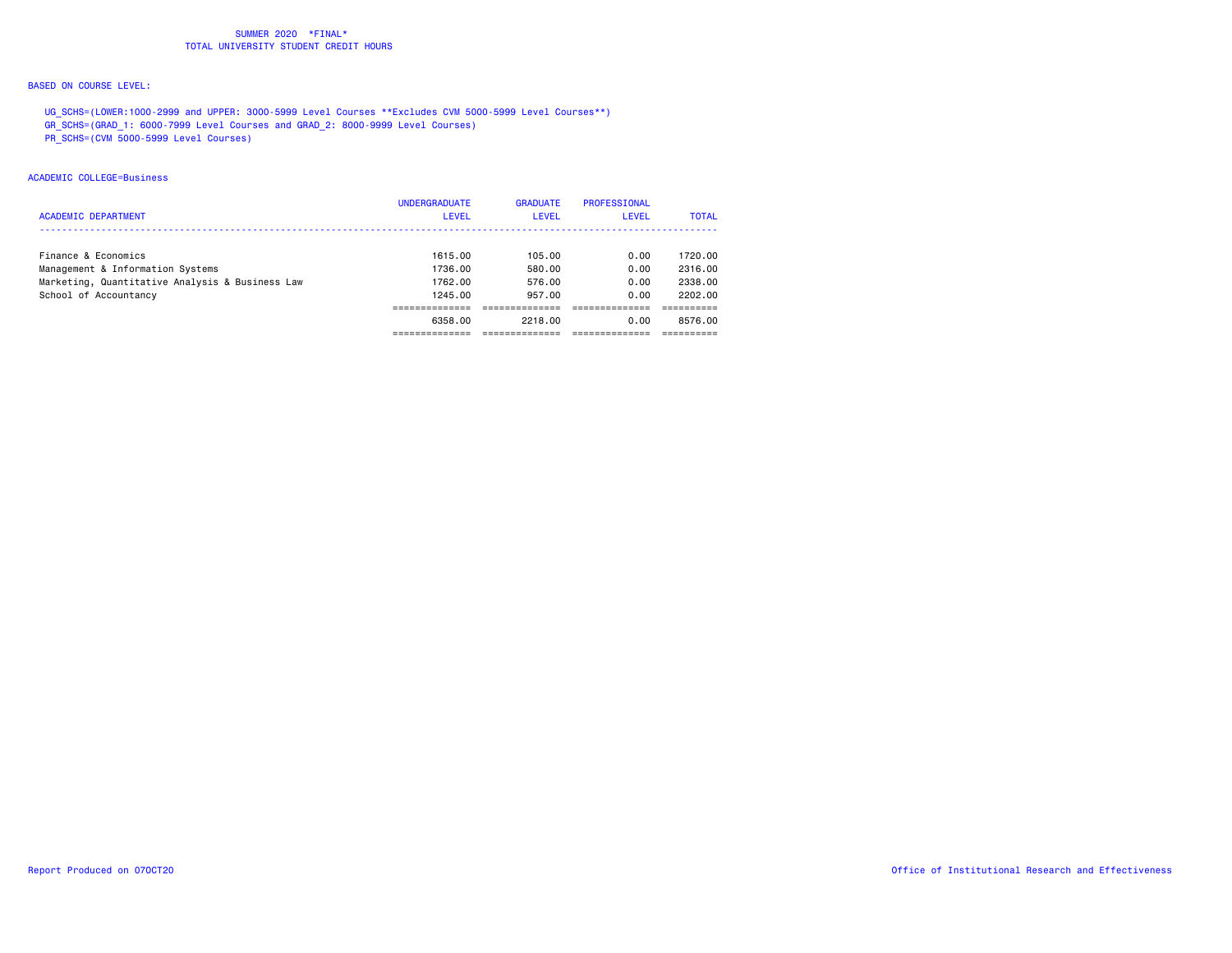## BASED ON COURSE LEVEL:

UG\_SCHS=(LOWER:1000-2999 and UPPER: 3000-5999 Level Courses \*\*Excludes CVM 5000-5999 Level Courses\*\*)

GR\_SCHS=(GRAD\_1: 6000-7999 Level Courses and GRAD\_2: 8000-9999 Level Courses)

PR\_SCHS=(CVM 5000-5999 Level Courses)

### ACADEMIC COLLEGE=Education

|                                                     | <b>UNDERGRADUATE</b> | <b>GRADUATE</b> | PROFESSIONAL |              |
|-----------------------------------------------------|----------------------|-----------------|--------------|--------------|
| <b>ACADEMIC DEPARTMENT</b>                          | LEVEL                | <b>LEVEL</b>    | LEVEL        | <b>TOTAL</b> |
|                                                     |                      |                 |              |              |
| Counseling, Educational Psychology, and Foundations | 1347.00              | 1326.90         | 0.00         | 2673.90      |
| Curriculum, Instruction & Special Education         | 1062.00              | 2147.10         | 0.00         | 3209.10      |
| Educational Leadership                              | 495.00               | 1381.00         | 0.00         | 1876.00      |
| Instructional Systems & Workforce Development       | 844.00               | 251.00          | 0.00         | 1095.00      |
| Kinesiology                                         | 1994.00              | 108.00          | 0.00         | 2102.00      |
| Music                                               | 372.00               | 310.00          | 0.00         | 682.00       |
|                                                     |                      |                 |              |              |
|                                                     | 6114.00              | 5524.00         | 0.00         | 11638.00     |
|                                                     |                      |                 |              |              |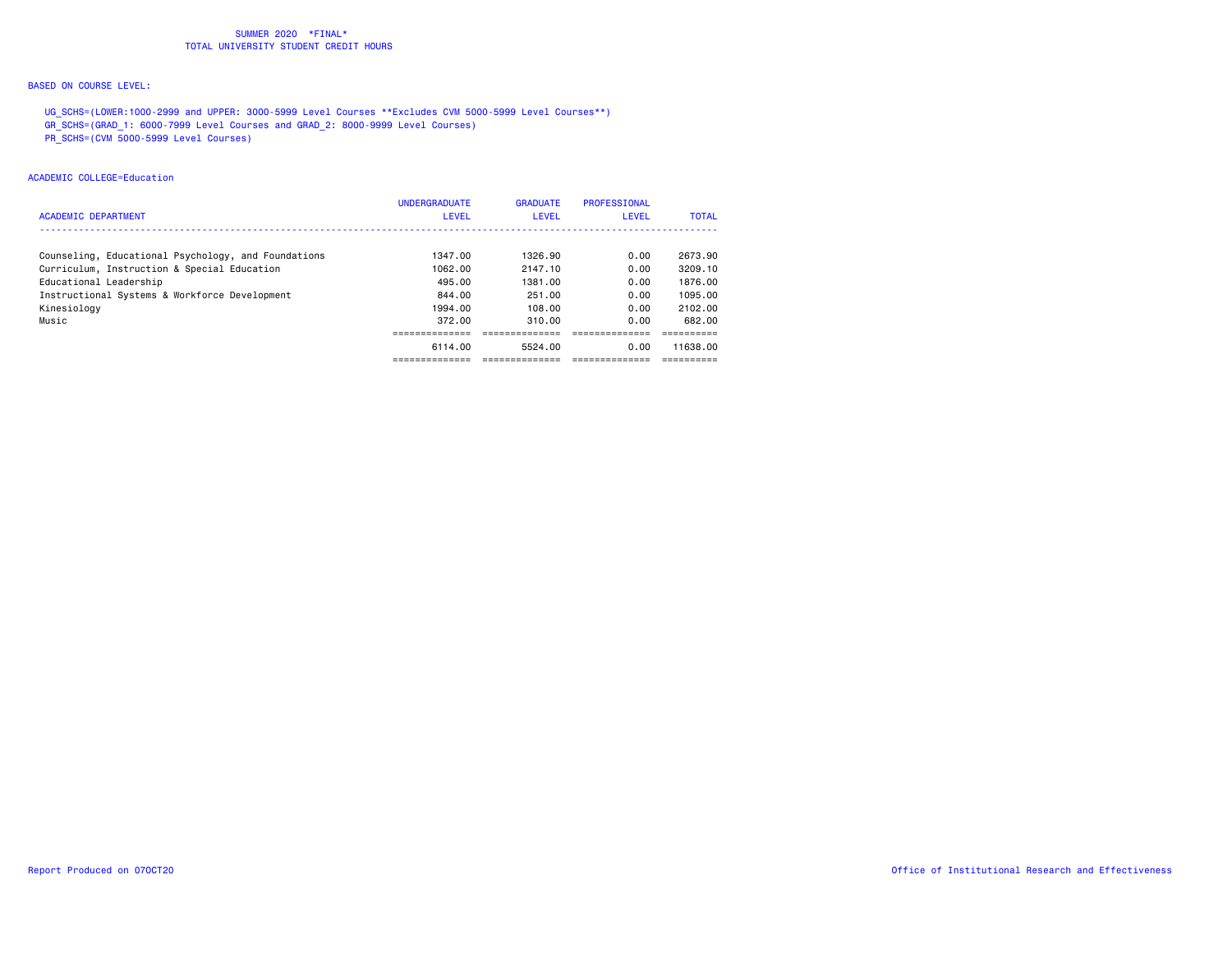## BASED ON COURSE LEVEL:

UG\_SCHS=(LOWER:1000-2999 and UPPER: 3000-5999 Level Courses \*\*Excludes CVM 5000-5999 Level Courses\*\*)

GR\_SCHS=(GRAD\_1: 6000-7999 Level Courses and GRAD\_2: 8000-9999 Level Courses)

PR\_SCHS=(CVM 5000-5999 Level Courses)

## ACADEMIC COLLEGE=Engineering

|                                   | <b>UNDERGRADUATE</b> | <b>GRADUATE</b> | <b>PROFESSIONAL</b> |              |
|-----------------------------------|----------------------|-----------------|---------------------|--------------|
| ACADEMIC DEPARTMENT               | <b>LEVEL</b>         | <b>LEVEL</b>    | <b>LEVEL</b>        | <b>TOTAL</b> |
|                                   |                      |                 |                     |              |
| Aerospace Engineering             | 870.00               | 175.00          | 0.00                | 1045.00      |
| Ag & Bio Engineering              | 0.00                 | 51.00           | 0.00                | 51.00        |
| Civil & Environmental Engineering | 261.00               | 125.00          | 0.00                | 386,00       |
| Computer Science & Engineering    | 700.00               | 187.00          | 0.00                | 887.00       |
| Electrical & Computer Engineering | 593.00               | 246.00          | 0.00                | 839.00       |
| Industrial & Systems Engineering  | 741.00               | 453.50          | 0.00                | 1194.50      |
| Mechanical Engineering            | 705.00               | 306.00          | 0.00                | 1011.00      |
| School of Chemical Engineering    | 831,00               | 99.00           | 0.00                | 930.00       |
|                                   |                      |                 |                     |              |
|                                   | 4701.00              | 1642.50         | 0.00                | 6343.50      |
|                                   |                      |                 |                     |              |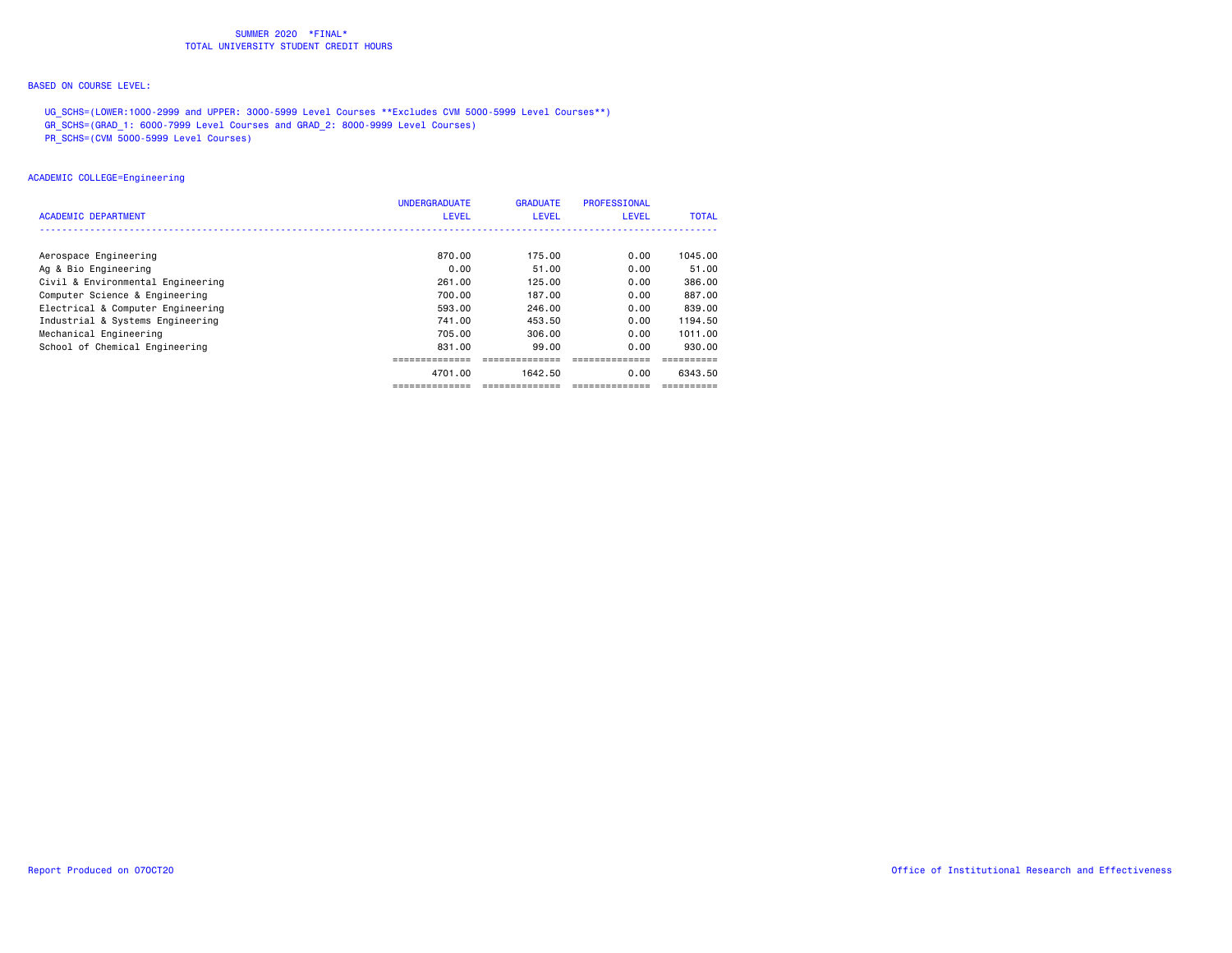## BASED ON COURSE LEVEL:

UG\_SCHS=(LOWER:1000-2999 and UPPER: 3000-5999 Level Courses \*\*Excludes CVM 5000-5999 Level Courses\*\*)

GR\_SCHS=(GRAD\_1: 6000-7999 Level Courses and GRAD\_2: 8000-9999 Level Courses)

PR\_SCHS=(CVM 5000-5999 Level Courses)

### ACADEMIC COLLEGE=Forest Resources

|                                   | <b>UNDERGRADUATE</b> | <b>GRADUATE</b> | <b>PROFESSIONAL</b> |              |
|-----------------------------------|----------------------|-----------------|---------------------|--------------|
| <b>ACADEMIC DEPARTMENT</b>        | <b>LEVEL</b>         | LEVEL           | <b>LEVEL</b>        | <b>TOTAL</b> |
|                                   |                      |                 |                     |              |
| Forestry                          | 57.00                | 104.00          | 0.00                | 161.00       |
| Sustainable Bioproducts           | 0.00                 | 117.00          | 0.00                | 117,00       |
| Wildlife, Fisheries & Aquaculture | 216,00               | 259.20          | 0.00                | 475.20       |
|                                   |                      |                 |                     |              |
|                                   | 273.00               | 480.20          | 0.00                | 753.20       |
|                                   |                      |                 |                     |              |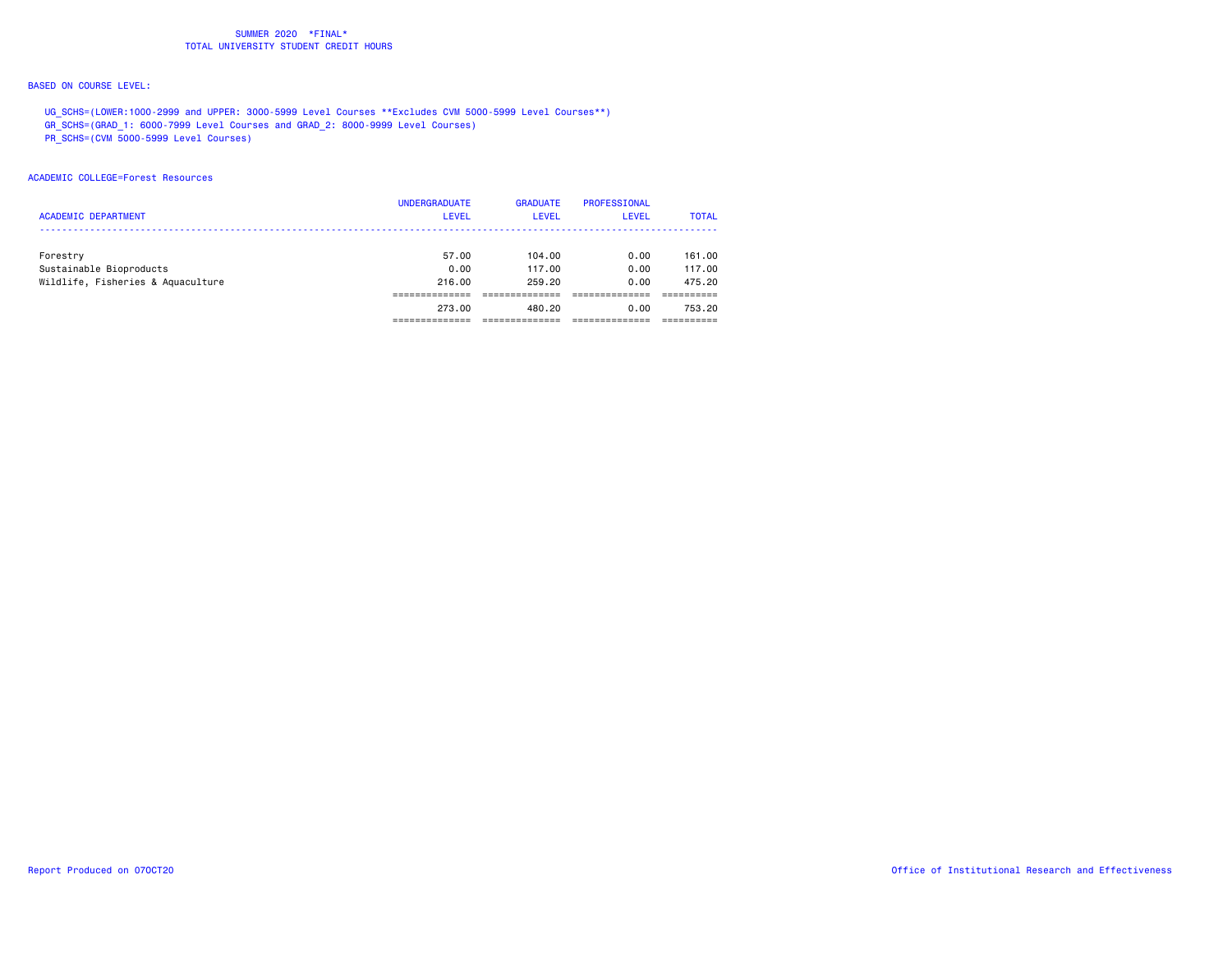## BASED ON COURSE LEVEL:

UG\_SCHS=(LOWER:1000-2999 and UPPER: 3000-5999 Level Courses \*\*Excludes CVM 5000-5999 Level Courses\*\*)

GR\_SCHS=(GRAD\_1: 6000-7999 Level Courses and GRAD\_2: 8000-9999 Level Courses)

PR\_SCHS=(CVM 5000-5999 Level Courses)

## ACADEMIC COLLEGE=Veterinary Medicine

| <b>ACADEMIC DEPARTMENT</b> | <b>UNDERGRADUATE</b><br><b>LEVEL</b> | <b>GRADUATE</b><br>LEVEL | PROFESSIONAL<br><b>LEVEL</b> | <b>TOTAL</b> |
|----------------------------|--------------------------------------|--------------------------|------------------------------|--------------|
| Veterinary Medicine        | 220.00                               | 194.00                   | 3112.00                      | 3526.00      |
|                            | 220.00                               | 194.00                   | 3112.00                      | 3526.00      |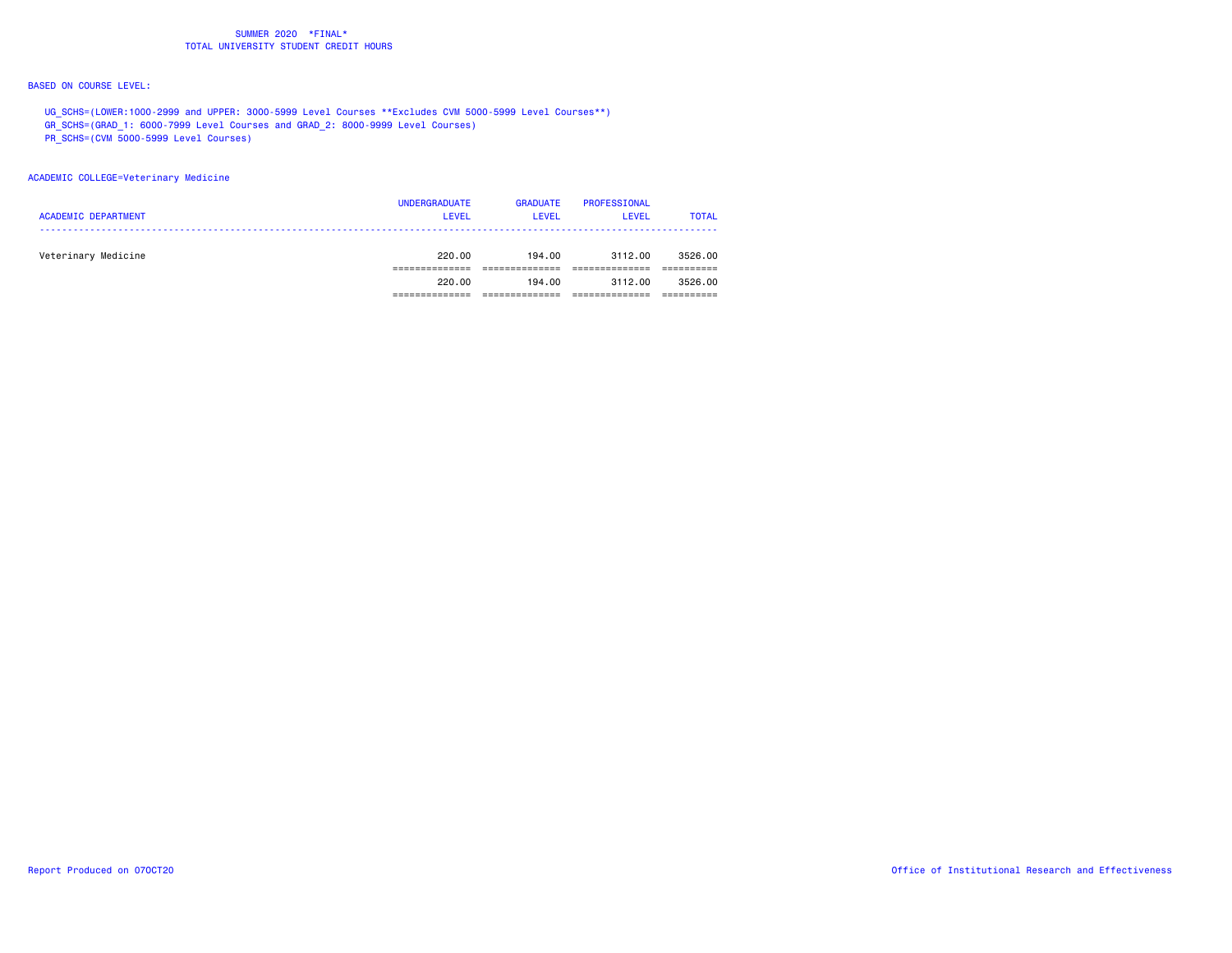## BASED ON COURSE LEVEL:

UG\_SCHS=(LOWER:1000-2999 and UPPER: 3000-5999 Level Courses \*\*Excludes CVM 5000-5999 Level Courses\*\*)

GR\_SCHS=(GRAD\_1: 6000-7999 Level Courses and GRAD\_2: 8000-9999 Level Courses)

PR\_SCHS=(CVM 5000-5999 Level Courses)

### ACADEMIC COLLEGE=Academic Affairs

| <b>ACADEMIC DEPARTMENT</b> | <b>UNDERGRADUATE</b><br><b>LEVEL</b> | <b>GRADUATE</b><br><b>LEVEL</b> | PROFESSIONAL<br><b>LEVEL</b> | <b>TOTAL</b> |
|----------------------------|--------------------------------------|---------------------------------|------------------------------|--------------|
| Library                    | 75.00                                | 0.00                            | 0.00                         | 75.00        |
|                            | 75.00                                | 0.00                            | 0.00                         | 75.00        |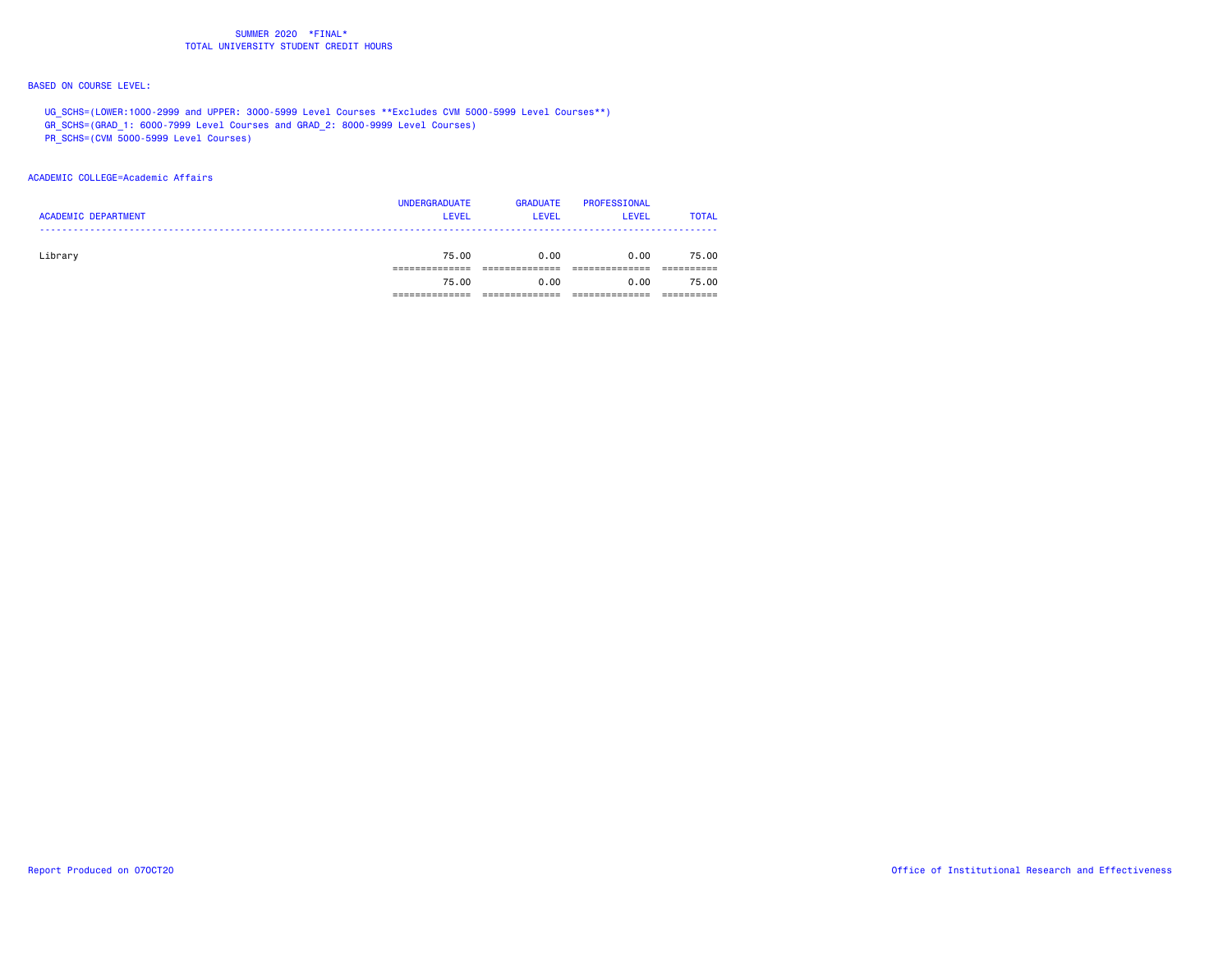| <b>ACADEMIC DEPARTMENT</b>          | Instructor Name    | Rank                              | <b>Tenure</b><br><b>Status</b><br>. <u>.</u> . | <b>Course</b><br>Cip# | <b>CRN</b>   | Course #              |       |   | Sec Type Title    | Inst<br>Per | UG<br><b>SCHS</b><br>.                                                                                                                 | <b>GR</b><br><b>SCHS</b><br>.                                                                                                     | <b>PR</b><br><b>SCHS</b><br><u> - - - - - - - - -</u> | Total<br><b>SCHS</b><br>. |
|-------------------------------------|--------------------|-----------------------------------|------------------------------------------------|-----------------------|--------------|-----------------------|-------|---|-------------------|-------------|----------------------------------------------------------------------------------------------------------------------------------------|-----------------------------------------------------------------------------------------------------------------------------------|-------------------------------------------------------|---------------------------|
| Ag & Bio Engineering                | Bora, Ganesh       | Associate Professor Tenured       |                                                |                       |              | 140301 23740 ABE 9000 | 103 D |   | Research / Diss   | 1.00        | 0.00                                                                                                                                   | 6.00                                                                                                                              | 0.00                                                  | 6.00                      |
|                                     |                    |                                   |                                                |                       |              |                       |       |   |                   |             | $\frac{1}{2} \left( \frac{1}{2} \right) \left( \frac{1}{2} \right) \left( \frac{1}{2} \right) \left( \frac{1}{2} \right)$<br>.<br>0.00 | $\frac{1}{2} \left( \frac{1}{2} \right) \left( \frac{1}{2} \right) \left( \frac{1}{2} \right) \left( \frac{1}{2} \right)$<br>6.00 | -----<br>0.00                                         | 6.00                      |
|                                     | Chesser, Gary      | Assistant Professor Ten Track     |                                                |                       |              | 140301 23732 ABE 8000 | 106 D |   | Research / Thesis | 1.00        | 0.00                                                                                                                                   | 12.00                                                                                                                             | 0.00                                                  | 12.00                     |
|                                     |                    |                                   |                                                |                       |              |                       |       |   |                   |             | $\frac{1}{2} \left( \frac{1}{2} \right) \left( \frac{1}{2} \right) \left( \frac{1}{2} \right) \left( \frac{1}{2} \right)$<br>0.00      | 12.00                                                                                                                             | 0.00                                                  | 12.00                     |
|                                     | Linhoss, Anna      | Associate Professor Tenured       |                                                |                       | 140301 23743 | ABE 9000              | 106 D |   | Research / Diss   | 1.00        | 0.00                                                                                                                                   | 12.00                                                                                                                             | 0.00                                                  | 12.00                     |
|                                     |                    |                                   |                                                |                       |              |                       |       |   |                   |             | ----------<br>0.00                                                                                                                     | .<br>12.00                                                                                                                        | -----<br>0.00                                         | .<br>12.00                |
|                                     | Linhoss, John      | Assistant Professor Ten Track     |                                                |                       |              | 140301 23378 ABE 8000 | 101 D |   | Research / Thesis | 1.00        | 0.00                                                                                                                                   | 6.00                                                                                                                              | 0.00                                                  | 6.00                      |
|                                     |                    |                                   |                                                |                       |              |                       |       |   |                   |             | $\frac{1}{2} \left( \frac{1}{2} \right) \left( \frac{1}{2} \right) \left( \frac{1}{2} \right)$<br>----<br>0.00                         | 6.00                                                                                                                              | 0.00                                                  | 6.00                      |
|                                     | Priddy, Lauren     | Assistant Professor Ten Track     |                                                |                       | 140301 24044 | ABE 9000              | 52    | D | Research / Diss   | 1.00        | 0.00<br>----------                                                                                                                     | 6.00                                                                                                                              | 0.00                                                  | 6.00                      |
|                                     |                    |                                   |                                                |                       |              |                       |       |   |                   |             | 0.00                                                                                                                                   | 6.00                                                                                                                              | 0.00                                                  | 6.00                      |
|                                     | Simpson, Chartrisa | Associate Professor Tenured       |                                                | 140301                | 23731        | ABE 8000              | 105 D |   | Research / Thesis | 1.00        | 0.00                                                                                                                                   | 5.00                                                                                                                              | 0.00                                                  | 5.00                      |
|                                     |                    |                                   |                                                |                       | 24039        | ABE 8000              | 52    | D | Research / Thesis | 1.00        | 0.00<br>$- - -$<br>.                                                                                                                   | 3.00<br>. <b>.</b>                                                                                                                | 0.00<br>.                                             | 3.00<br><u>.</u>          |
|                                     |                    |                                   |                                                |                       |              |                       |       |   |                   |             | 0.00                                                                                                                                   | 8.00                                                                                                                              | 0.00                                                  | 8.00                      |
|                                     | Tagert, Mary       | Extension Assoc Pro Non-Ten Track |                                                |                       |              | 140301 23632 ABE 8000 | 103 D |   | Research / Thesis | 1.00        | 0.00<br>-----------                                                                                                                    | 15.00<br>-----                                                                                                                    | 0.00<br>.<br>$\cdots$                                 | 15.00<br>------           |
|                                     |                    |                                   |                                                |                       |              |                       |       |   |                   |             | 0.00                                                                                                                                   | 15.00                                                                                                                             | 0.00                                                  | 15.00                     |
|                                     | Zhao, Yang         | Assistant Professor Ten Track     |                                                |                       | 140301 23751 | ABE 9000              | 114 D |   | Research / Diss   | 1.00        | 0.00                                                                                                                                   | 12.00                                                                                                                             | 0.00                                                  | 12.00                     |
|                                     |                    |                                   |                                                |                       | 24048        | ABE 9000              | 56    | D | Research / Diss   | 1.00        | 0.00<br>$\frac{1}{2} \left( \frac{1}{2} \right) \left( \frac{1}{2} \right) = \frac{1}{2}$                                              | 12.00                                                                                                                             | 0.00                                                  | 12.00                     |
|                                     |                    |                                   |                                                |                       |              |                       |       |   |                   |             | 0.00                                                                                                                                   | 24.00                                                                                                                             | 0.00                                                  | 24.00                     |
| Ag & Bio Engineering                |                    |                                   |                                                |                       |              |                       |       |   |                   |             | ==========<br>0.00                                                                                                                     | <b>COOPERDED</b><br>89.00                                                                                                         | <b>CONSIDERED</b><br>0.00                             | ==========<br>89.00       |
| ----------------------------------- |                    |                                   |                                                |                       |              |                       |       |   |                   |             | ==========                                                                                                                             | ----------- ---------- ----------                                                                                                 |                                                       |                           |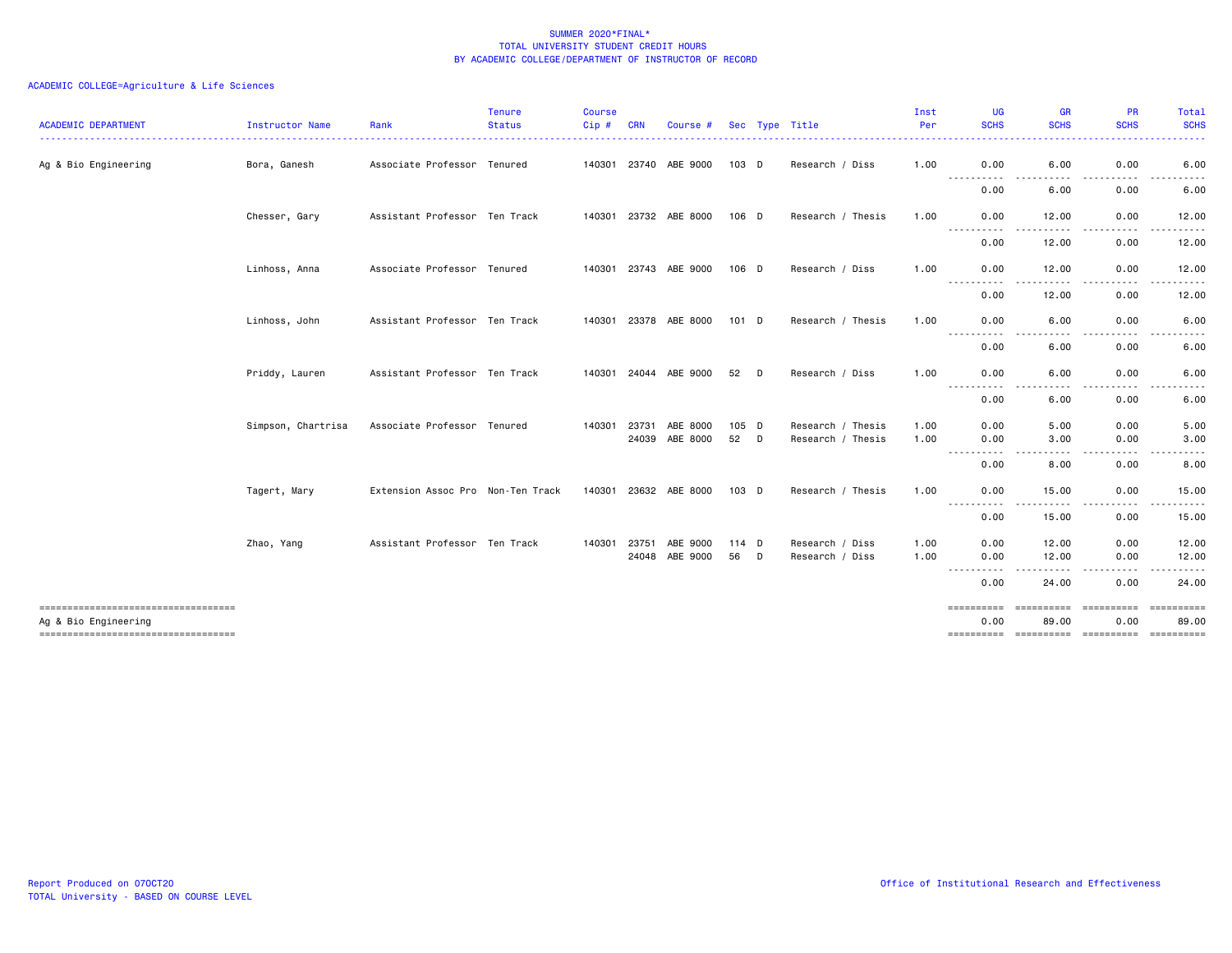| ACADEMIC DEPARTMENT    | Instructor Name                                        | Rank                          | <b>Tenure</b><br><b>Status</b> | <b>Course</b><br>Cip# | CRN          | Course #                          |                  | Sec Type Title                           | Inst<br>Per  | UG<br><b>SCHS</b>                                                                                                                             | <b>GR</b><br><b>SCHS</b> | <b>PR</b><br><b>SCHS</b> | Total<br><b>SCHS</b>                |
|------------------------|--------------------------------------------------------|-------------------------------|--------------------------------|-----------------------|--------------|-----------------------------------|------------------|------------------------------------------|--------------|-----------------------------------------------------------------------------------------------------------------------------------------------|--------------------------|--------------------------|-------------------------------------|
| Agricultural Economics | Coatney, Kalyn                                         | Associate Professor Tenured   |                                |                       |              | 010103 23618 AEC 8000             | 102 <sub>D</sub> | Research / Thesis                        | 1.00         | 0.00                                                                                                                                          | 3.00                     | 0.00                     | 3.00                                |
|                        |                                                        |                               |                                |                       |              |                                   |                  |                                          |              | $\sim$ $\sim$ $\sim$ $\sim$<br>0.00                                                                                                           | 3.00                     | 0.00                     | 3.00                                |
|                        | Collart Dinarte, Alb Extension Assist Pr Non-Ten Track |                               |                                |                       |              | 010103 23641 AEC 8000             | $112$ D          | Research / Thesis                        | 1.00         | 0.00<br>.                                                                                                                                     | 3.00                     | 0.00<br>.                | 3.00                                |
|                        |                                                        |                               |                                |                       |              |                                   |                  |                                          |              | $\sim$ $\sim$ $\sim$<br>0.00                                                                                                                  | .<br>3.00                | 0.00                     | $\frac{1}{2}$<br>3.00               |
|                        | Harri, Ardian                                          | Professor                     | Tenured                        |                       | 010103 23620 | AEC 8000<br>450602 20043 AEC 8843 | 104 D<br>001 C   | Research / Thesis<br>Survey Design & Exp | 1.00<br>0.66 | 0.00<br>0.00                                                                                                                                  | 3.00<br>21.78            | 0.00<br>0.00             | 3.00<br>21.78                       |
|                        |                                                        |                               |                                |                       |              |                                   |                  |                                          |              | .<br>$\sim$ $\sim$ $\sim$<br>0.00                                                                                                             | .<br>24.78               | $- - - - -$<br>0.00      | .<br>24.78                          |
|                        | Interis, Matthew                                       | Associate Professor Tenured   |                                |                       |              | 450602 20043 AEC 8843             | 001 C            | Survey Design & Exp                      | 0.34         | 0.00                                                                                                                                          | 11.22                    | 0.00                     | 11.22                               |
|                        |                                                        |                               |                                |                       |              |                                   |                  |                                          |              | 0.00                                                                                                                                          | 11.22                    | 0.00                     | 11.22                               |
|                        | Janzen, Matthew                                        | Instructor                    | Non-Ten Track                  |                       |              | 010103 21729 AEC 6113             | 501 C            | Agribus Firm Mgt                         | 0.49         | 0.00<br>$\sim$ $\sim$ $\sim$<br>.                                                                                                             | 10.29<br>.               | 0.00<br>$- - - - -$      | 10.29<br>.                          |
|                        |                                                        |                               |                                |                       |              |                                   |                  |                                          |              | 0.00                                                                                                                                          | 10.29                    | 0.00                     | 10.29                               |
|                        | Li, Xiaofei                                            | Assistant Professor Ten Track |                                |                       | 010101 21166 | AEC 6363                          | 501 C            | Economics of Precisi 1.00                |              | 0.00                                                                                                                                          | 15.00                    | 0.00                     | 15.00                               |
|                        |                                                        |                               |                                |                       | 010103 21729 | AEC 6113<br>23622 AEC 8000        | 501 C<br>106 D   | Agribus Firm Mgt<br>Research / Thesis    | 0.51<br>1.00 | 0.00<br>0.00                                                                                                                                  | 10.71<br>9.00            | 0.00<br>0.00             | 10.71<br>9.00                       |
|                        |                                                        |                               |                                |                       |              |                                   |                  |                                          |              | $\sim$ $\sim$ $\sim$<br>-----<br>0.00                                                                                                         | .<br>34.71               | .<br>0.00                | .<br>34.71                          |
|                        | Little, Randall                                        | Professor                     | Tenured                        |                       | 010101 20041 | AEC 4530                          | 101 E            | Internship AEC-AGBM                      | 1.00         | 11.00                                                                                                                                         | 0.00                     | 0.00                     | 11.00                               |
|                        |                                                        |                               |                                |                       | 20042        | AEC 6530                          | 101 E            | Internship AEC-AGBM                      | 1.00         | 0.00                                                                                                                                          | 12.00                    | 0.00                     | 12.00                               |
|                        |                                                        |                               |                                |                       | 21165        | AEC 4530                          | 501 E            | Internship AEC-AGBM                      | 1.00         | 1.00                                                                                                                                          | 0.00                     | 0.00                     | 1.00                                |
|                        |                                                        |                               |                                |                       |              | 21167 AEC 6530                    | 501 E            | Internship AEC-AGBM                      | 1.00         | 0.00<br>.                                                                                                                                     | 16.00<br>.               | 0.00<br>22222            | 16.00<br>.                          |
|                        |                                                        |                               |                                |                       |              |                                   |                  |                                          |              | 12.00                                                                                                                                         | 28.00                    | 0.00                     | 40.00                               |
|                        | Maples, Joshua                                         | Assistant Professor Ten Track |                                |                       |              | 010103 23623 AEC 8000             | 107 D            | Research / Thesis                        | 1.00         | 0.00<br>.                                                                                                                                     | 6.00<br>$\frac{1}{2}$    | 0.00<br>.                | 6.00<br>$\frac{1}{2}$               |
|                        |                                                        |                               |                                |                       |              |                                   |                  |                                          |              | 0.00                                                                                                                                          | 6.00                     | 0.00                     | 6.00                                |
|                        | Maples, McKenzie                                       | Instructor                    | Non-Ten Track                  |                       |              | 010101 21961 AEC 3133             | 001 C            | Introductory Agribus 1.00                |              | 30.00<br>$\sim$ $\sim$ $\sim$ $\sim$<br>.                                                                                                     | 0.00                     | 0.00                     | 30.00<br>. <u>.</u> .               |
|                        |                                                        |                               |                                |                       |              |                                   |                  |                                          |              | 30.00                                                                                                                                         | 0.00                     | 0.00                     | 30.00                               |
|                        | Park, Eunchun                                          | Assistant Professor Ten Track |                                |                       |              | 010103 23624 AEC 8000             | 108 D            | Research / Thesis                        | 1.00         | 0.00<br>$- - - -$                                                                                                                             | 12.00<br>----            | 0.00                     | 12.00                               |
|                        |                                                        |                               |                                |                       |              |                                   |                  |                                          |              | 0.00                                                                                                                                          | 12.00                    | 0.00                     | 12.00                               |
|                        | Petrolia, Daniel                                       | Professor                     | Tenured                        |                       |              | 010103 23625 AEC 8000             | 109 D            | Research / Thesis                        | 1.00         | 0.00<br>$\frac{1}{2} \left( \frac{1}{2} \right) \left( \frac{1}{2} \right) \left( \frac{1}{2} \right) \left( \frac{1}{2} \right)$<br><u>.</u> | 9.00<br>.                | 0.00<br>-----            | 9.00<br>$\sim$ $\sim$ $\sim$ $\sim$ |
|                        |                                                        |                               |                                |                       |              |                                   |                  |                                          |              | 0.00                                                                                                                                          | 9.00                     | 0.00                     | 9.00                                |
|                        | Yun, Seong Do                                          | Assistant Professor Ten Track |                                |                       |              | 010103 23626 AEC 8000             | 110 D            | Research / Thesis                        | 1.00         | 0.00<br>$- - - - -$<br>-----                                                                                                                  | 9.00<br>-----            | 0.00<br><b>.</b>         | 9.00<br>. <u>.</u> .                |
|                        |                                                        |                               |                                |                       |              |                                   |                  |                                          |              | 0.00                                                                                                                                          | 9.00                     | 0.00                     | 9.00                                |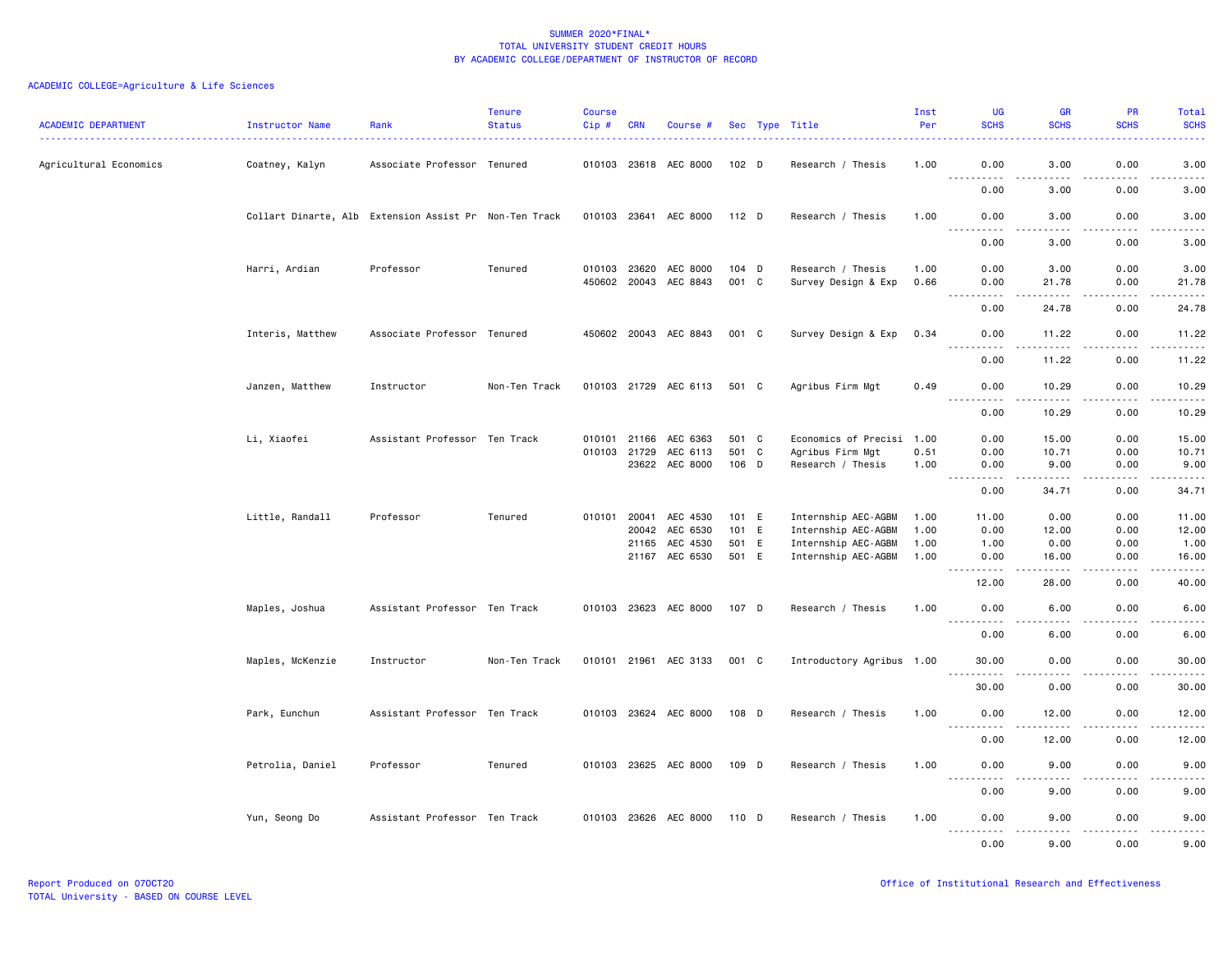### ACADEMIC COLLEGE=Agriculture & Life Sciences

|                     |                 |      | <b>Tenure</b> | Course |                                   |  |     | <b>GR</b> | Total       |
|---------------------|-----------------|------|---------------|--------|-----------------------------------|--|-----|-----------|-------------|
| ACADEMIC DEPARTMENT | Instructor Name | Rank | Status        |        | Cip # CRN Course # Sec Type Title |  | Per |           | <b>SCHS</b> |
|                     |                 |      |               |        |                                   |  |     |           |             |

 =================================== ========== ========== ========== ========== Agricultural Economics 42.00 151.00 0.00 193.00  $=$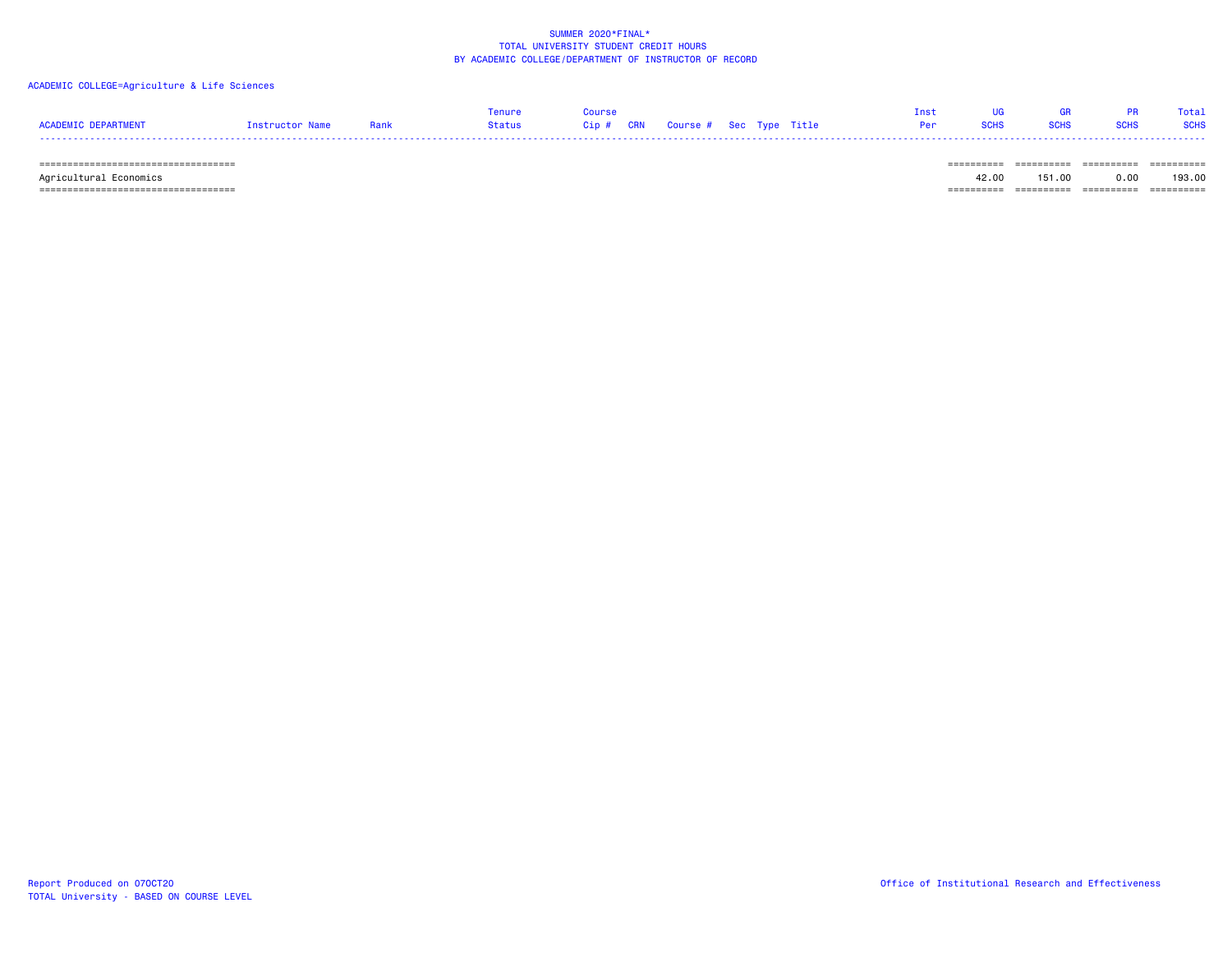# ACADEMIC COLLEGE=Agriculture & Life Sciences

| 1.00<br>3.00<br>0.00<br>Animal Dairy Science<br>Cavinder, Clay<br>Professor<br>Tenured<br>010901 22477 ADS 9000<br>101 D<br>Research/Diss<br>0.00<br>$- - - -$<br>.<br>.<br>.<br>0.00<br>3.00<br>0.00<br>102 D<br>Research/Diss<br>Devost-Burnett, Derr Assistant Professor Ten Track<br>010901<br>22478<br>ADS 9000<br>1.00<br>0.00<br>3.00<br>0.00<br>010904 21833 ADS 8333<br>501 C<br>Nutr BCHE of Livesto 1.00<br>0.00<br>0.00<br>15.00<br>.<br>.<br>.<br>$\sim$ $\sim$ $\sim$<br>0.00<br>18.00<br>0.00<br>Dinh, Thu<br>Assistant Professor Ten Track<br>010401 21892 ADS 3314<br>101<br>Intro to Meat Scienc 1.00<br>0.00<br>B<br>52.00<br>0.00<br>21896<br>FNH 3314<br>101<br>$\overline{B}$<br>Intro to Meat Scienc<br>0.00<br>0.00<br>1.00<br>4.00<br>552 C | <b>ACADEMIC DEPARTMENT</b> | Instructor Name | Rank | <b>Tenure</b><br><b>Status</b> | <b>Course</b><br>$Cip$ # | <b>CRN</b> | Course # |  | Sec Type Title | Inst<br>Per | <b>UG</b><br><b>SCHS</b> | <b>GR</b><br><b>SCHS</b> | <b>PR</b><br><b>SCHS</b> | Total<br><b>SCHS</b>                                                                                                                                          |
|----------------------------------------------------------------------------------------------------------------------------------------------------------------------------------------------------------------------------------------------------------------------------------------------------------------------------------------------------------------------------------------------------------------------------------------------------------------------------------------------------------------------------------------------------------------------------------------------------------------------------------------------------------------------------------------------------------------------------------------------------------------------|----------------------------|-----------------|------|--------------------------------|--------------------------|------------|----------|--|----------------|-------------|--------------------------|--------------------------|--------------------------|---------------------------------------------------------------------------------------------------------------------------------------------------------------|
|                                                                                                                                                                                                                                                                                                                                                                                                                                                                                                                                                                                                                                                                                                                                                                      |                            |                 |      |                                |                          |            |          |  |                |             |                          |                          |                          | 3.00                                                                                                                                                          |
|                                                                                                                                                                                                                                                                                                                                                                                                                                                                                                                                                                                                                                                                                                                                                                      |                            |                 |      |                                |                          |            |          |  |                |             |                          |                          |                          | $\frac{1}{2} \left( \frac{1}{2} \right) \left( \frac{1}{2} \right) \left( \frac{1}{2} \right) \left( \frac{1}{2} \right) \left( \frac{1}{2} \right)$<br>3.00  |
|                                                                                                                                                                                                                                                                                                                                                                                                                                                                                                                                                                                                                                                                                                                                                                      |                            |                 |      |                                |                          |            |          |  |                |             |                          |                          |                          | 3.00                                                                                                                                                          |
|                                                                                                                                                                                                                                                                                                                                                                                                                                                                                                                                                                                                                                                                                                                                                                      |                            |                 |      |                                |                          |            |          |  |                |             |                          |                          |                          | 15.00<br>$\frac{1}{2}$                                                                                                                                        |
|                                                                                                                                                                                                                                                                                                                                                                                                                                                                                                                                                                                                                                                                                                                                                                      |                            |                 |      |                                |                          |            |          |  |                |             |                          |                          |                          | 18.00                                                                                                                                                         |
|                                                                                                                                                                                                                                                                                                                                                                                                                                                                                                                                                                                                                                                                                                                                                                      |                            |                 |      |                                |                          |            |          |  |                |             |                          |                          |                          | 52.00                                                                                                                                                         |
|                                                                                                                                                                                                                                                                                                                                                                                                                                                                                                                                                                                                                                                                                                                                                                      |                            |                 |      |                                |                          |            |          |  |                |             |                          |                          |                          | 4.00                                                                                                                                                          |
|                                                                                                                                                                                                                                                                                                                                                                                                                                                                                                                                                                                                                                                                                                                                                                      |                            |                 |      |                                |                          | 22364      | ADS 8423 |  | Meat Science   | 1.00        | 0.00                     | 12.00                    | 0.00                     | 12.00                                                                                                                                                         |
| 552 C<br>24069<br>FNH 8423<br>0.00<br>0.00<br>Meat Science<br>1.00<br>12.00                                                                                                                                                                                                                                                                                                                                                                                                                                                                                                                                                                                                                                                                                          |                            |                 |      |                                |                          |            |          |  |                |             |                          |                          |                          | 12.00                                                                                                                                                         |
| 010901<br>22479<br>ADS 9000<br>103 D<br>Research/Diss<br>1.00<br>1.00<br>0.00<br>0.00                                                                                                                                                                                                                                                                                                                                                                                                                                                                                                                                                                                                                                                                                |                            |                 |      |                                |                          |            |          |  |                |             |                          |                          |                          | 1.00                                                                                                                                                          |
| 23896<br>ADS 8000<br>02<br>D<br>Research/Thesis<br>1.00<br>3.00<br>0.00<br>0.00                                                                                                                                                                                                                                                                                                                                                                                                                                                                                                                                                                                                                                                                                      |                            |                 |      |                                |                          |            |          |  |                |             |                          |                          |                          | 3.00                                                                                                                                                          |
| $\frac{1}{2} \left( \frac{1}{2} \right) \left( \frac{1}{2} \right) \left( \frac{1}{2} \right) \left( \frac{1}{2} \right) \left( \frac{1}{2} \right)$<br>56.00<br>28.00<br>0.00                                                                                                                                                                                                                                                                                                                                                                                                                                                                                                                                                                                       |                            |                 |      |                                |                          |            |          |  |                |             |                          |                          |                          | $\frac{1}{2} \left( \frac{1}{2} \right) \left( \frac{1}{2} \right) \left( \frac{1}{2} \right) \left( \frac{1}{2} \right) \left( \frac{1}{2} \right)$<br>84.00 |
| Graves, Jessica<br>010101 21163 ADS 4420<br>501 E<br>ADS Internship<br>1.00<br>59.00<br>0.00<br>0.00<br>Instructor<br>Non-Ten Track                                                                                                                                                                                                                                                                                                                                                                                                                                                                                                                                                                                                                                  |                            |                 |      |                                |                          |            |          |  |                |             |                          |                          |                          | 59.00                                                                                                                                                         |
| $\sim$ $\sim$ $\sim$<br>.<br>59.00<br>0.00<br>0.00                                                                                                                                                                                                                                                                                                                                                                                                                                                                                                                                                                                                                                                                                                                   |                            |                 |      |                                |                          |            |          |  |                |             |                          |                          |                          | $\frac{1}{2}$<br>59.00                                                                                                                                        |
|                                                                                                                                                                                                                                                                                                                                                                                                                                                                                                                                                                                                                                                                                                                                                                      |                            |                 |      |                                |                          |            |          |  |                |             |                          |                          |                          |                                                                                                                                                               |
| Karisch, Brandi<br>Extension Assoc Pro Non-Ten Track<br>010901<br>22464<br>ADS 8000<br>105 D<br>Research/Thesis<br>1.00<br>0.00<br>6.00<br>0.00                                                                                                                                                                                                                                                                                                                                                                                                                                                                                                                                                                                                                      |                            |                 |      |                                |                          |            |          |  |                |             |                          |                          |                          | 6.00                                                                                                                                                          |
| 22481<br>ADS 9000<br>105 D<br>Research/Diss<br>0.00<br>1.00<br>0.00<br>9.00                                                                                                                                                                                                                                                                                                                                                                                                                                                                                                                                                                                                                                                                                          |                            |                 |      |                                |                          |            |          |  |                |             |                          |                          |                          | 9.00                                                                                                                                                          |
| .<br>$- - -$<br>.<br>.<br>0.00<br>0.00<br>15.00                                                                                                                                                                                                                                                                                                                                                                                                                                                                                                                                                                                                                                                                                                                      |                            |                 |      |                                |                          |            |          |  |                |             |                          |                          |                          | $\frac{1}{2} \left( \frac{1}{2} \right) \left( \frac{1}{2} \right) \left( \frac{1}{2} \right) \left( \frac{1}{2} \right) \left( \frac{1}{2} \right)$<br>15.00 |
| Associate Professor Tenured<br>010901 21162 ADS 1113<br>Animal Science<br>1.00<br>57.00<br>0.00<br>Larson, Jamie<br>501 C<br>0.00                                                                                                                                                                                                                                                                                                                                                                                                                                                                                                                                                                                                                                    |                            |                 |      |                                |                          |            |          |  |                |             |                          |                          |                          | 57.00                                                                                                                                                         |
| 57.00<br>0.00<br>0.00                                                                                                                                                                                                                                                                                                                                                                                                                                                                                                                                                                                                                                                                                                                                                |                            |                 |      |                                |                          |            |          |  |                |             |                          |                          |                          | $\frac{1}{2} \left( \frac{1}{2} \right) \left( \frac{1}{2} \right) \left( \frac{1}{2} \right) \left( \frac{1}{2} \right)$<br>57.00                            |
| Associate Professor Tenured<br>22466<br>ADS 8000<br>107 D<br>Research/Thesis<br>0.00<br>Lemley, Caleb<br>010901<br>1.00<br>0.00<br>6.00                                                                                                                                                                                                                                                                                                                                                                                                                                                                                                                                                                                                                              |                            |                 |      |                                |                          |            |          |  |                |             |                          |                          |                          | 6.00                                                                                                                                                          |
| 22483<br>ADS 9000<br>107<br>D<br>0.00<br>Research/Diss<br>1.00<br>0.00<br>9.00                                                                                                                                                                                                                                                                                                                                                                                                                                                                                                                                                                                                                                                                                       |                            |                 |      |                                |                          |            |          |  |                |             |                          |                          |                          | 9.00                                                                                                                                                          |
| D<br>0.00<br>23961<br>ADS 9000<br>51<br>Research/Diss<br>1.00<br>0.00<br>6.00                                                                                                                                                                                                                                                                                                                                                                                                                                                                                                                                                                                                                                                                                        |                            |                 |      |                                |                          |            |          |  |                |             |                          |                          |                          | 6.00                                                                                                                                                          |
| ADS 8000<br>24073<br>52<br>D<br>Research/Thesis<br>0.00<br>1.00<br>0.00<br>3.00<br>.<br>$- - - -$                                                                                                                                                                                                                                                                                                                                                                                                                                                                                                                                                                                                                                                                    |                            |                 |      |                                |                          |            |          |  |                |             |                          |                          |                          | 3.00<br>$- - - - -$                                                                                                                                           |
| 0.00<br>0.00<br>24.00                                                                                                                                                                                                                                                                                                                                                                                                                                                                                                                                                                                                                                                                                                                                                |                            |                 |      |                                |                          |            |          |  |                |             |                          |                          |                          | 24.00                                                                                                                                                         |
| 010901 20026<br>ADS 4114<br>101 C<br>Animal Nutrition<br>1.00<br>148.00<br>0.00<br>0.00                                                                                                                                                                                                                                                                                                                                                                                                                                                                                                                                                                                                                                                                              |                            |                 |      |                                |                          |            |          |  |                |             |                          |                          |                          |                                                                                                                                                               |
| Liao, Shengfa<br>Associate Professor Tenured                                                                                                                                                                                                                                                                                                                                                                                                                                                                                                                                                                                                                                                                                                                         |                            |                 |      |                                |                          |            |          |  |                |             |                          |                          |                          | 148.00                                                                                                                                                        |
| 22467 ADS 8000<br>108 D<br>Research/Thesis<br>1.00<br>0.00<br>9.00<br>0.00<br>.<br>.<br>$\frac{1}{2}$                                                                                                                                                                                                                                                                                                                                                                                                                                                                                                                                                                                                                                                                |                            |                 |      |                                |                          |            |          |  |                |             |                          |                          |                          | 9.00                                                                                                                                                          |
| 0.00<br>148.00<br>9.00                                                                                                                                                                                                                                                                                                                                                                                                                                                                                                                                                                                                                                                                                                                                               |                            |                 |      |                                |                          |            |          |  |                |             |                          |                          |                          | 157.00                                                                                                                                                        |
| Nguekam Feugang, Jea Research Assoc Prof Non-Ten Track<br>010901 22469 ADS 8000<br>110 D<br>Research/Thesis<br>1.00<br>0.00<br>6.00<br>0.00                                                                                                                                                                                                                                                                                                                                                                                                                                                                                                                                                                                                                          |                            |                 |      |                                |                          |            |          |  |                |             |                          |                          |                          | 6.00                                                                                                                                                          |
| 0.00<br>0.00<br>6.00                                                                                                                                                                                                                                                                                                                                                                                                                                                                                                                                                                                                                                                                                                                                                 |                            |                 |      |                                |                          |            |          |  |                |             |                          |                          |                          | 6.00                                                                                                                                                          |
| Associate Professor Tenured<br>502 E<br>Nicodemus, Molly<br>010101 23984<br>ADS 4420<br>ADS Internship<br>1.00<br>4.00<br>0.00<br>0.00                                                                                                                                                                                                                                                                                                                                                                                                                                                                                                                                                                                                                               |                            |                 |      |                                |                          |            |          |  |                |             |                          |                          |                          | 4.00                                                                                                                                                          |
| 010302<br>21978<br>ADS 4511<br>551<br>Companion Animal Lab<br>4.00<br>0.00<br>0.00<br>L.<br>1.00                                                                                                                                                                                                                                                                                                                                                                                                                                                                                                                                                                                                                                                                     |                            |                 |      |                                |                          |            |          |  |                |             |                          |                          |                          | 4.00                                                                                                                                                          |
| 22497<br>ADS 6511<br>551<br>Companion Animal Lab<br>0.00<br>L.<br>1.00<br>0.00<br>1.00                                                                                                                                                                                                                                                                                                                                                                                                                                                                                                                                                                                                                                                                               |                            |                 |      |                                |                          |            |          |  |                |             |                          |                          |                          | 1.00                                                                                                                                                          |
| 010507<br>23385<br>ADS 4333<br>0.00<br>01<br>C<br>Equine Exercise Phy<br>1.00<br>12.00<br>0.00                                                                                                                                                                                                                                                                                                                                                                                                                                                                                                                                                                                                                                                                       |                            |                 |      |                                |                          |            |          |  |                |             |                          |                          |                          | 12.00                                                                                                                                                         |
| 010901<br>22470<br>ADS 8000<br>111<br>D<br>Research/Thesis<br>1.00<br>0.00<br>6.00<br>0.00                                                                                                                                                                                                                                                                                                                                                                                                                                                                                                                                                                                                                                                                           |                            |                 |      |                                |                          |            |          |  |                |             |                          |                          |                          | 6.00                                                                                                                                                          |
| 23482<br>ADS 4513<br>551<br>C<br>Companion Animal Man 1.00<br>15.00<br>0.00<br>0.00                                                                                                                                                                                                                                                                                                                                                                                                                                                                                                                                                                                                                                                                                  |                            |                 |      |                                |                          |            |          |  |                |             |                          |                          |                          | 15.00                                                                                                                                                         |
| 23483<br>ADS 6513<br>551<br>C<br>Companion Animal Man 1.00<br>0.00<br>3.00<br>0.00                                                                                                                                                                                                                                                                                                                                                                                                                                                                                                                                                                                                                                                                                   |                            |                 |      |                                |                          |            |          |  |                |             |                          |                          |                          | 3.00                                                                                                                                                          |

Report Produced on 07OCT20 Office of Institutional Research and Effectiveness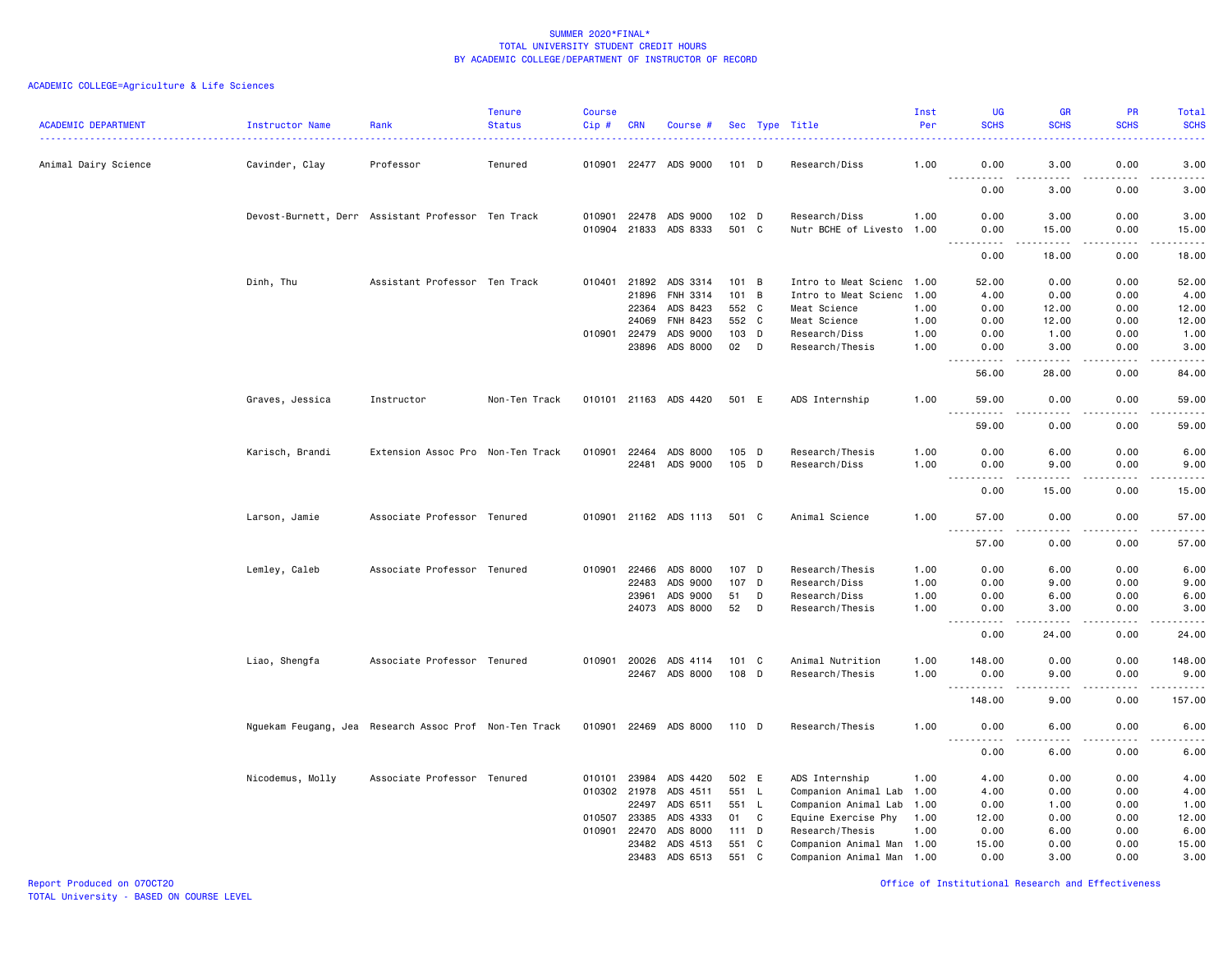| <b>ACADEMIC DEPARTMENT</b>                                   | <b>Instructor Name</b> | Rank                              | <b>Tenure</b><br><b>Status</b> | <b>Course</b><br>Cip# | <b>CRN</b> | Course # |       |   | Sec Type Title            | Inst<br>Per | <b>UG</b><br><b>SCHS</b> | <b>GR</b><br><b>SCHS</b> | <b>PR</b><br><b>SCHS</b>                                                                                                                                                                             | Total<br><b>SCHS</b> |
|--------------------------------------------------------------|------------------------|-----------------------------------|--------------------------------|-----------------------|------------|----------|-------|---|---------------------------|-------------|--------------------------|--------------------------|------------------------------------------------------------------------------------------------------------------------------------------------------------------------------------------------------|----------------------|
| Animal Dairy Science                                         | Nicodemus, Molly       | Associate Professor Tenured       |                                | 260706 23386          |            | ADS 6333 | 01 C  |   | Equine Exercise Phy 1.00  |             | 0.00                     | 3.00                     | 0.00<br>$\frac{1}{2} \left( \frac{1}{2} \right) \left( \frac{1}{2} \right) \left( \frac{1}{2} \right) \left( \frac{1}{2} \right) \left( \frac{1}{2} \right) \left( \frac{1}{2} \right)$              | 3,00                 |
|                                                              |                        |                                   |                                |                       |            |          |       |   |                           |             | ----------<br>35.00      | . <b>.</b><br>13.00      | $\cdots$<br>0.00                                                                                                                                                                                     | 48.00                |
|                                                              | Parish, Jane           | Professor                         | Tenured                        | 010901                | 22488      | ADS 9000 | 112 D |   | Research/Diss             | 1.00        | 0.00                     | 1.00                     | 0.00                                                                                                                                                                                                 | 1.00                 |
|                                                              |                        |                                   |                                |                       |            |          |       |   |                           |             | $- - -$<br>.<br>0.00     | ----<br>1.00             | . <b>.</b><br>0.00                                                                                                                                                                                   | .<br>1.00            |
|                                                              | Rivera, J.             | Extension Assoc Pro Non-Ten Track |                                | 010901                | 22490      | ADS 9000 | 114 D |   | Research/Diss             | 1.00        | 0.00                     | 6.00<br>$\cdots$         | 0.00<br>.                                                                                                                                                                                            | 6.00                 |
|                                                              |                        |                                   |                                |                       |            |          |       |   |                           |             | ----------<br>0.00       | 6.00                     | 0.00                                                                                                                                                                                                 | 6.00                 |
|                                                              | Smith, Trent           | Associate Professor Tenured       |                                | 010901                | 22475      | ADS 8000 | 116 D |   | Research/Thesis           | 1.00        | 0.00                     | 6.00                     | 0.00                                                                                                                                                                                                 | 6.00                 |
|                                                              |                        |                                   |                                |                       | 22492      | ADS 9000 | 116 D |   | Research/Diss             | 1.00        | 0.00                     | 6.00                     | 0.00                                                                                                                                                                                                 | 6.00                 |
|                                                              |                        |                                   |                                | 010902 23402          |            | ADS 4124 | 01 B  |   | Animal Breeding           | 1.00        | 92.00<br>-----------     | 0.00<br>-------          | 0.00<br>$\frac{1}{2} \left( \frac{1}{2} \right) \left( \frac{1}{2} \right) \left( \frac{1}{2} \right) \left( \frac{1}{2} \right) \left( \frac{1}{2} \right) \left( \frac{1}{2} \right)$<br>$- - - -$ | 92.00<br>.           |
|                                                              |                        |                                   |                                |                       |            |          |       |   |                           |             | 92.00                    | 12.00                    | 0.00                                                                                                                                                                                                 | 104.00               |
|                                                              | Stone, Amanda          | Assistant Professor Ten Track     |                                | 010901                | 23349      | ADS 8000 | 01    | D | Research/Thesis           | 1.00        | 0.00                     | 6.00                     | 0.00                                                                                                                                                                                                 | 6.00                 |
|                                                              |                        |                                   |                                | 010903                | 23355      | ADS 4633 | 551 C |   | Livestock Immun. and 1.00 |             | 3.00                     | 0.00                     | 0.00                                                                                                                                                                                                 | 3.00                 |
|                                                              |                        |                                   |                                |                       | 23356      | ADS 6633 | 551 C |   | Livestock Immun. and 1.00 |             | 0.00                     | 18.00                    | 0.00                                                                                                                                                                                                 | 18.00                |
|                                                              |                        |                                   |                                | 010999                | 20036      | ADS 4520 | 104 E |   | Livestock Extension       | 1.00        | 1.00<br>-----------      | 0.00<br>------           | 0.00<br>.                                                                                                                                                                                            | 1.00<br>.            |
|                                                              |                        |                                   |                                |                       |            |          |       |   |                           |             | 4.00                     | 24.00                    | 0.00                                                                                                                                                                                                 | 28.00                |
| ====================================<br>Animal Dairy Science |                        |                                   |                                |                       |            |          |       |   |                           |             | ==========<br>451.00     | ==========<br>159.00     | -----------<br>0.00                                                                                                                                                                                  | ==========<br>610,00 |
| =====================================                        |                        |                                   |                                |                       |            |          |       |   |                           |             | ==========               | ==========               | -----------                                                                                                                                                                                          | ==========           |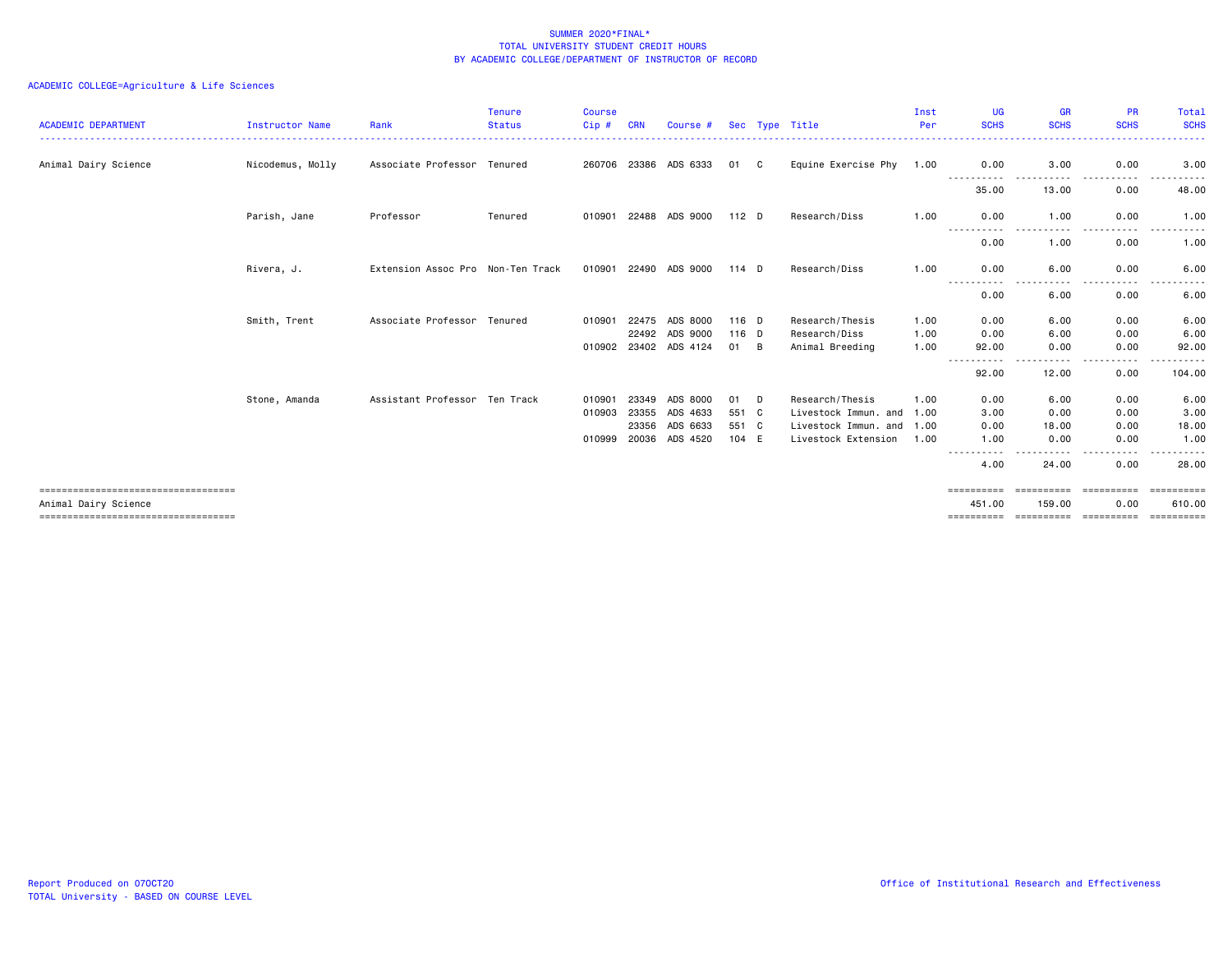| <b>ACADEMIC DEPARTMENT</b>                               | Instructor Name    | Rank                              | <b>Tenure</b><br><b>Status</b> | <b>Course</b><br>Cip#        | CRN            | Course #                                 |                  | Sec Type Title                             | Inst<br>Per  | UG<br><b>SCHS</b>                                                                                                                                                                     | <b>GR</b><br><b>SCHS</b>                    | <b>PR</b><br><b>SCHS</b>       | Total<br><b>SCHS</b>                                                                                                                                         |
|----------------------------------------------------------|--------------------|-----------------------------------|--------------------------------|------------------------------|----------------|------------------------------------------|------------------|--------------------------------------------|--------------|---------------------------------------------------------------------------------------------------------------------------------------------------------------------------------------|---------------------------------------------|--------------------------------|--------------------------------------------------------------------------------------------------------------------------------------------------------------|
| Biochemistry, Molecular Biology, Ento Aarattuthodi, Suja |                    | Research Assist Pro Non-Ten Track |                                |                              |                | 030601 21993 WFA 8000                    | 101 D            | Research / Thesis                          | 1.00         | 0.00<br><u>.</u>                                                                                                                                                                      | 12.00<br>.                                  | 0.00<br>.                      | 12.00<br>.                                                                                                                                                   |
|                                                          |                    |                                   |                                |                              |                |                                          |                  |                                            |              | 0.00                                                                                                                                                                                  | 12.00                                       | 0.00                           | 12.00                                                                                                                                                        |
|                                                          | Catchot, Angus     | Extension Professor Non-Ten Track |                                |                              |                | 260702 23902 EPP 8000                    | 105 D            | Research / Thesis                          | 1.00         | 0.00<br>$\frac{1}{2}$                                                                                                                                                                 | 24.00<br>$\frac{1}{2}$                      | 0.00<br>.                      | 24.00<br>.                                                                                                                                                   |
|                                                          |                    |                                   |                                |                              |                |                                          |                  |                                            |              | 0.00                                                                                                                                                                                  | 24.00                                       | 0.00                           | 24.00                                                                                                                                                        |
|                                                          | Chastain, Daryl    | Research Assist Pro Non-Ten Track |                                | 010304 22506<br>011101 22558 |                | PSS 8000<br>PSS 9000                     | 109 D<br>110 D   | Research / Thesis<br>Research / Diss       | 1.00<br>1.00 | 0.00<br>0.00                                                                                                                                                                          | 1.00<br>6.00                                | 0.00<br>0.00                   | 1.00<br>6.00                                                                                                                                                 |
|                                                          |                    |                                   |                                |                              |                |                                          |                  |                                            |              | 0.00                                                                                                                                                                                  | .<br>7.00                                   | .<br>0.00                      | $\sim$ $\sim$ $\sim$ $\sim$<br>7.00                                                                                                                          |
|                                                          | Dean, Jeffrey      | Professor                         | Tenured                        |                              |                | 260202 23934 BCH 9000                    | 111 D            | Research/Diss                              | 1.00         | 0.00                                                                                                                                                                                  | 6.00                                        | 0.00                           | 6.00                                                                                                                                                         |
|                                                          |                    |                                   |                                |                              |                |                                          |                  |                                            |              | .<br>0.00                                                                                                                                                                             | .<br>6.00                                   | 2.2.2.2.2<br>0.00              | .<br>6.00                                                                                                                                                    |
|                                                          | Goddard, Jerome    | Extension Professor Non-Ten Track |                                |                              |                | 260702 23986 EPP 9000                    | 105 D            | Research / Diss                            | 1.00         | 0.00                                                                                                                                                                                  | 1.00<br>$   -$                              | 0.00                           | 1.00                                                                                                                                                         |
|                                                          |                    |                                   |                                |                              |                |                                          |                  |                                            |              | 0.00                                                                                                                                                                                  | 1.00                                        | 0.00                           | 1.00                                                                                                                                                         |
|                                                          | Gore, Jeffrey      | Research Professor                | Non-Ten Track                  |                              |                | 260202 23669 BCH 8000                    | 102 D            | Research / Thesis                          | 1.00         | 0.00                                                                                                                                                                                  | 12.00                                       | 0.00                           | 12.00                                                                                                                                                        |
|                                                          |                    |                                   |                                |                              |                |                                          |                  |                                            |              | 0.00                                                                                                                                                                                  | 12.00                                       | 0.00                           | 12.00                                                                                                                                                        |
|                                                          | Harris, Jeffrey    | Extension Assoc Pro Non-Ten Track |                                |                              |                | 260702 23890 EPP 9000                    | 103 D            | Research / Diss                            | 1.00         | 0.00<br>. <u>.</u>                                                                                                                                                                    | 7.00                                        | 0.00                           | 7.00<br>$\frac{1}{2}$                                                                                                                                        |
|                                                          |                    |                                   |                                |                              |                |                                          |                  |                                            |              | 0.00                                                                                                                                                                                  | 7.00                                        | 0.00                           | 7.00                                                                                                                                                         |
|                                                          | Hoffmann, Federico | Associate Professor Tenured       |                                |                              | 23501          | 260202 21185 BCH 4503<br><b>BCH 9000</b> | 501 C<br>102 D   | Sci Comm Skills<br>Research/Diss           | 0.50<br>1.00 | 52.50<br>0.00                                                                                                                                                                         | 0.00<br>3.00                                | 0.00<br>0.00                   | 52.50<br>3.00                                                                                                                                                |
|                                                          |                    |                                   |                                |                              |                |                                          |                  |                                            |              | $\sim$ $\sim$ $\sim$<br>$\frac{1}{2} \left( \frac{1}{2} \right) \left( \frac{1}{2} \right) \left( \frac{1}{2} \right) \left( \frac{1}{2} \right) \left( \frac{1}{2} \right)$<br>52.50 | $\sim$ $\sim$ $\sim$ $\sim$<br>3.00         | .<br>0.00                      | $\frac{1}{2}$<br>55.50                                                                                                                                       |
|                                                          | King, Jonas        | Assistant Professor Ten Track     |                                |                              |                | 260202 23795 BCH 9000<br>23797 BCH 8000  | 105 D<br>103 D   | Research/Diss<br>Research / Thesis         | 1.00<br>1.00 | 0.00<br>0.00                                                                                                                                                                          | 15.00<br>1.00                               | 0.00<br>0.00                   | 15.00<br>1.00                                                                                                                                                |
|                                                          |                    |                                   |                                |                              |                |                                          |                  |                                            |              | <b></b><br>0.00                                                                                                                                                                       | $\sim$ $\sim$ $\sim$ $\sim$ $\sim$<br>16.00 | -----<br>$\frac{1}{2}$<br>0.00 | .<br>16.00                                                                                                                                                   |
|                                                          | Krishnan, Natraj   | Associate Professor Tenured       |                                |                              |                | 260202 24012 BCH 8000                    | 107 D            | Research / Thesis                          | 1.00         | 0.00                                                                                                                                                                                  | 3.00                                        | 0.00                           | 3.00                                                                                                                                                         |
|                                                          |                    |                                   |                                |                              |                |                                          |                  |                                            |              | .<br>$\sim$ $\sim$ $\sim$<br>0.00                                                                                                                                                     | .<br>3.00                                   | .<br>0.00                      | $\frac{1}{2} \left( \frac{1}{2} \right) \left( \frac{1}{2} \right) \left( \frac{1}{2} \right) \left( \frac{1}{2} \right) \left( \frac{1}{2} \right)$<br>3.00 |
|                                                          | Li, Jiaxu          | Associate Professor Tenured       |                                | 260202 23793                 |                | <b>BCH 7000</b>                          | 101 I            | Directed Indiv Study                       | 1.00         | 0.00                                                                                                                                                                                  | 2.00                                        | 0.00                           | 2.00                                                                                                                                                         |
|                                                          |                    |                                   |                                |                              | 23794<br>23841 | <b>BCH 7000</b><br>BCH 9000              | $102$ I<br>108 D | Directed Indiv Study 1.00<br>Research/Diss | 1.00         | 0.00<br>0.00                                                                                                                                                                          | 2.00<br>7.00                                | 0.00<br>0.00                   | 2.00<br>7.00                                                                                                                                                 |
|                                                          |                    |                                   |                                |                              |                |                                          |                  |                                            |              | .<br>0.00                                                                                                                                                                             | .<br>11.00                                  | 0.00                           | 11.00                                                                                                                                                        |
|                                                          | Lu, Shien          | Professor                         | Tenured                        |                              |                | 260702 23865 EPP 9000                    | 102 D            | Research / Diss                            | 1.00         | 0.00                                                                                                                                                                                  | 6.00                                        | 0.00                           | 6.00                                                                                                                                                         |
|                                                          |                    |                                   |                                |                              |                |                                          |                  |                                            |              | $\sim$ $\sim$ .<br>$\frac{1}{2} \left( \frac{1}{2} \right) \left( \frac{1}{2} \right) \left( \frac{1}{2} \right) \left( \frac{1}{2} \right)$<br>0.00                                  | .<br>6.00                                   | .<br>0.00                      | ----<br>6.00                                                                                                                                                 |
|                                                          | Meyer, Florencia   | Associate Professor Tenured       |                                |                              |                | 260202 23827 BCH 8000                    | 105 D            | Research / Thesis                          | 1.00         | 0.00                                                                                                                                                                                  | 6.00                                        | 0.00                           | 6.00                                                                                                                                                         |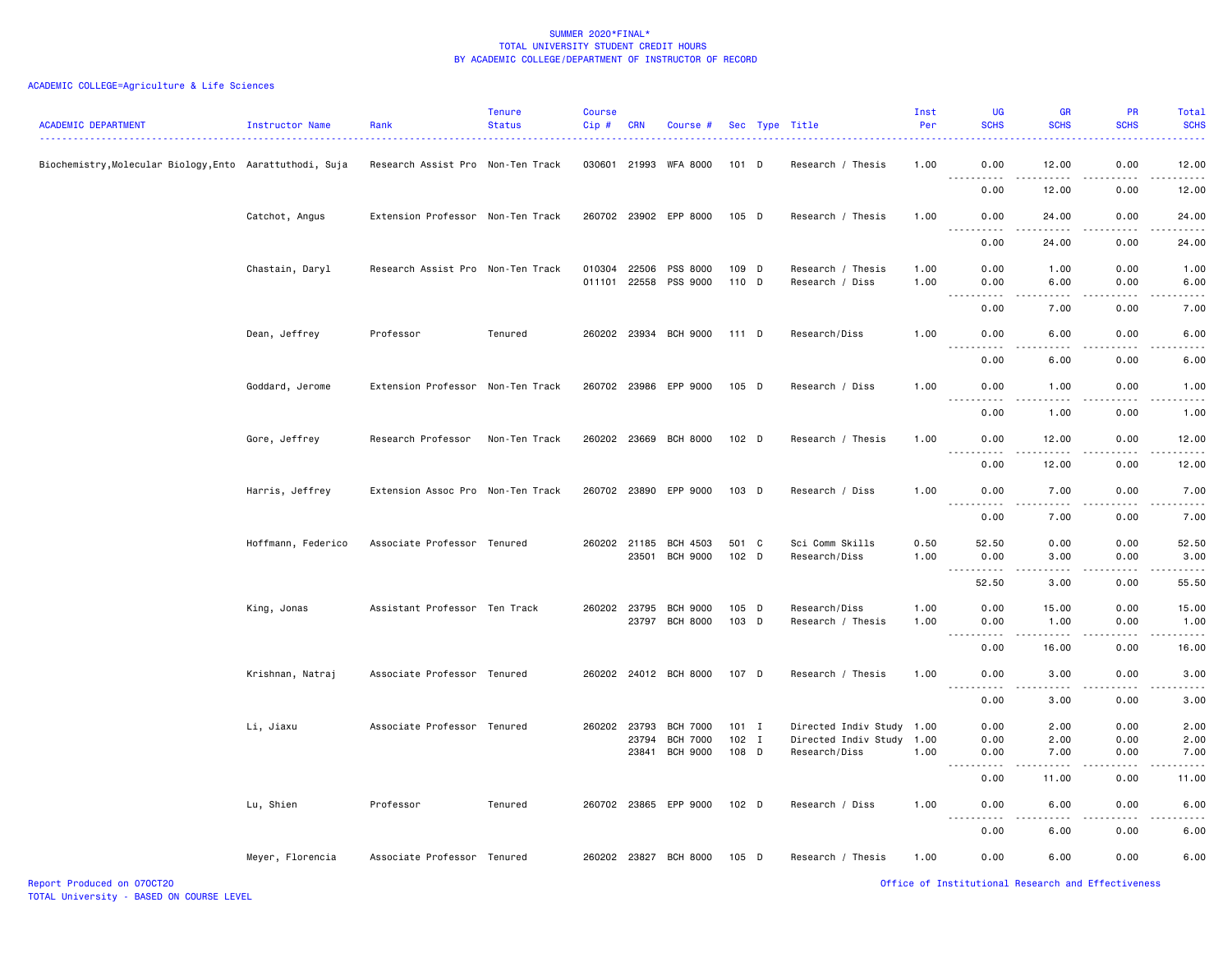| <b>ACADEMIC DEPARTMENT</b>                             | Instructor Name                         | Rank                              | <b>Tenure</b><br><b>Status</b> | <b>Course</b><br>Cip# | <b>CRN</b>   | Course #                                       |                |   | Sec Type Title                           | Inst<br>Per  | UG<br><b>SCHS</b>                                                                                                                                    | <b>GR</b><br><b>SCHS</b>                                                                                                                                      | <b>PR</b><br><b>SCHS</b> | Total<br><b>SCHS</b>  |
|--------------------------------------------------------|-----------------------------------------|-----------------------------------|--------------------------------|-----------------------|--------------|------------------------------------------------|----------------|---|------------------------------------------|--------------|------------------------------------------------------------------------------------------------------------------------------------------------------|---------------------------------------------------------------------------------------------------------------------------------------------------------------|--------------------------|-----------------------|
| Biochemistry, Molecular Biology, Ento Meyer, Florencia |                                         | Associate Professor Tenured       |                                |                       |              | 260202 23828 BCH 9000                          | 107 D          |   | Research/Diss                            | 1.00         | 0.00                                                                                                                                                 | 6.00                                                                                                                                                          | 0.00                     | 6.00                  |
|                                                        |                                         |                                   |                                |                       |              |                                                |                |   |                                          |              | $\sim$ $\sim$ $\sim$<br>0.00                                                                                                                         | 12.00                                                                                                                                                         | 0.00                     | 12.00                 |
|                                                        | Musser, Fred                            | Professor                         | Tenured                        |                       |              | 011102 20986 PSS 3423<br>260702 23826 EPP 8000 | 103 E<br>103 D |   | Agronomy Internship<br>Research / Thesis | 1.00<br>1.00 | 6.00<br>0.00                                                                                                                                         | 0.00<br>8.00                                                                                                                                                  | 0.00<br>0.00             | 6.00<br>8.00          |
|                                                        |                                         |                                   |                                |                       |              |                                                |                |   |                                          |              | $\sim$ $\sim$ .<br>$\frac{1}{2}$<br>6.00                                                                                                             | .<br>8.00                                                                                                                                                     | .<br>0.00                | .<br>14.00            |
|                                                        |                                         |                                   |                                |                       |              |                                                |                |   |                                          |              |                                                                                                                                                      |                                                                                                                                                               |                          |                       |
|                                                        | Popescu, Sorina                         | Associate Professor Ten Track     |                                | 011101                | 23973        | <b>BCH 6903</b>                                | 501 C          |   | Plant Biochem & Mole 1.00                |              | 0.00                                                                                                                                                 | 6.00                                                                                                                                                          | 0.00                     | 6.00                  |
|                                                        |                                         |                                   |                                |                       | 260202 23796 | <b>BCH 9000</b>                                | 106            | D | Research/Diss                            | 1.00         | 0.00                                                                                                                                                 | 18.00                                                                                                                                                         | 0.00                     | 18.00                 |
|                                                        |                                         |                                   |                                |                       | 23798        | <b>BCH 8000</b>                                | 104 D          |   | Research / Thesis                        | 1.00         | 0.00<br>----                                                                                                                                         | 16.00<br>.                                                                                                                                                    | 0.00                     | 16.00<br>. <b>.</b> . |
|                                                        |                                         |                                   |                                |                       |              |                                                |                |   |                                          |              | 0.00                                                                                                                                                 | 40.00                                                                                                                                                         | 0.00                     | 40.00                 |
|                                                        | Rai, Aswathy                            | Clinical Assist Pro Non-Ten Track |                                | 260202 21185          |              | <b>BCH 4503</b>                                | 501 C          |   | Sci Comm Skills                          | 0.50         | 52.50                                                                                                                                                | 0.00                                                                                                                                                          | 0.00                     | 52.50                 |
|                                                        |                                         |                                   |                                |                       | 21186        | BCH 4603                                       | 501 C          |   | Gen Biochem I                            | 1.00         | 57.00                                                                                                                                                | 0.00                                                                                                                                                          | 0.00                     | 57.00                 |
|                                                        |                                         |                                   |                                |                       | 21187        | BCH 4613                                       | 501 C          |   | Gen Biochem II                           | 1.00         | 30.00                                                                                                                                                | 0.00                                                                                                                                                          | 0.00                     | 30.00                 |
|                                                        |                                         |                                   |                                |                       | 21190        | <b>BCH 6603</b>                                | 501 C          |   | Gen Biochem I                            | 1.00         | 0.00                                                                                                                                                 | 9.00                                                                                                                                                          | 0.00                     | 9.00                  |
|                                                        |                                         |                                   |                                | 260204 23833          |              | BCH 6713                                       | 101 C          |   | Molecular Biology                        | 1.00         | 0.00                                                                                                                                                 | 6.00                                                                                                                                                          | 0.00                     | 6.00                  |
|                                                        |                                         |                                   |                                | 260210                | 23832        | BCH 4713                                       | 101 C          |   | Molecular Biology                        | 1.00         | 24.00                                                                                                                                                | 0.00                                                                                                                                                          | 0.00                     | 24.00                 |
|                                                        |                                         |                                   |                                |                       |              |                                                |                |   |                                          |              | $- - - - -$<br>$  -$<br>163.50                                                                                                                       | .<br>15.00                                                                                                                                                    | .<br>0.00                | .<br>178.50           |
|                                                        | Riggins, John                           | Associate Professor Tenured       |                                |                       |              | 260702 23709 EPP 8000                          | 101 D          |   | Research / Thesis                        | 1.00         | 0.00                                                                                                                                                 | 15.00                                                                                                                                                         | 0.00                     | 15.00                 |
|                                                        |                                         |                                   |                                |                       |              |                                                |                |   |                                          |              | <u>.</u><br>0.00                                                                                                                                     | <u>.</u><br>15.00                                                                                                                                             | .<br>0.00                | .<br>15.00            |
|                                                        | Shan, Xueyan                            | Research Assoc Prof Non-Ten Track |                                |                       |              | 260202 23897 BCH 9000                          | 110 D          |   | Research/Diss                            | 1.00         | 0.00                                                                                                                                                 | 6.00                                                                                                                                                          | 0.00                     | 6.00                  |
|                                                        |                                         |                                   |                                |                       |              |                                                |                |   |                                          |              | $- - -$<br>$- - - - -$<br>0.00                                                                                                                       | .<br>6.00                                                                                                                                                     | <u>.</u><br>0.00         | $\frac{1}{2}$<br>6.00 |
|                                                        | Sparks, Darrell                         | Associate Professor Tenured       |                                |                       |              | 260202 24025 BCH 8000                          | 108 D          |   | Research / Thesis                        | 1.00         | 0.00                                                                                                                                                 | 6.00                                                                                                                                                          | 0.00                     | 6.00                  |
|                                                        |                                         |                                   |                                |                       |              |                                                |                |   |                                          |              | 0.00                                                                                                                                                 | 6.00                                                                                                                                                          | 0.00                     | 6.00                  |
|                                                        | Tomaso-Peterson, Mar Research Professor |                                   | Non-Ten Track                  |                       |              | 260702 23802 EPP 8000                          | 102 D          |   | Research / Thesis                        | 1.00         | 0.00                                                                                                                                                 | 15.00                                                                                                                                                         | 0.00                     | 15.00                 |
|                                                        |                                         |                                   |                                |                       |              |                                                |                |   |                                          |              | .<br>0.00                                                                                                                                            | $\frac{1}{2} \left( \frac{1}{2} \right) \left( \frac{1}{2} \right) \left( \frac{1}{2} \right) \left( \frac{1}{2} \right) \left( \frac{1}{2} \right)$<br>15.00 | .<br>0.00                | .<br>15.00            |
|                                                        | Vance, Carrie                           | Research Assist Pro Non-Ten Track |                                | 260202 21184          |              | BCH 4013                                       | 501 C          |   | Principles of Bioche 1.00                |              | 117.00                                                                                                                                               | 0.00                                                                                                                                                          | 0.00                     | 117.00                |
|                                                        |                                         |                                   |                                |                       | 21188        | BCH 6013                                       | 501 C          |   | Principles of Bioche                     |              | 0.00                                                                                                                                                 | 21.00                                                                                                                                                         | 0.00                     | 21.00                 |
|                                                        |                                         |                                   |                                |                       |              | 23232 BCH 9000                                 | 101 D          |   | Research/Diss                            | 1.00<br>1.00 | 0.00                                                                                                                                                 | 9.00                                                                                                                                                          | 0.00                     | 9.00                  |
|                                                        |                                         |                                   |                                |                       | 24086        | <b>BCH 4000</b>                                | 102 I          |   | Directed Indiv Study 1.00                |              | 4.00                                                                                                                                                 | 0.00                                                                                                                                                          | 0.00                     | 4.00                  |
|                                                        |                                         |                                   |                                | 260707 22968          |              | PHY 8000                                       | $115$ D        |   | Research / Thesis                        | 1.00         | 0.00                                                                                                                                                 | 9.00                                                                                                                                                          | 0.00                     | 9.00                  |
|                                                        |                                         |                                   |                                |                       | 22985        | PHY 9000                                       | $114$ D        |   | Research / Diss                          | 1.00         | 0.00                                                                                                                                                 | 15.00                                                                                                                                                         | 0.00                     | 15.00                 |
|                                                        |                                         |                                   |                                |                       |              |                                                |                |   |                                          |              | $\frac{1}{2} \left( \frac{1}{2} \right) \left( \frac{1}{2} \right) \left( \frac{1}{2} \right) \left( \frac{1}{2} \right) \left( \frac{1}{2} \right)$ |                                                                                                                                                               |                          | <b>.</b>              |
|                                                        |                                         |                                   |                                |                       |              |                                                |                |   |                                          |              | 121.00                                                                                                                                               | 54.00                                                                                                                                                         | 0.00                     | 175.00                |
|                                                        | Wilkerson, Teresa                       | Research Assist Pro Non-Ten Track |                                |                       |              | 260202 24072 BCH 8000                          | 109 D          |   | Research / Thesis                        | 1.00         | 0.00                                                                                                                                                 | 6.00                                                                                                                                                          | 0.00                     | 6.00                  |
|                                                        |                                         |                                   |                                |                       |              |                                                |                |   |                                          |              | 0.00                                                                                                                                                 | 6.00                                                                                                                                                          | 0.00                     | 6.00                  |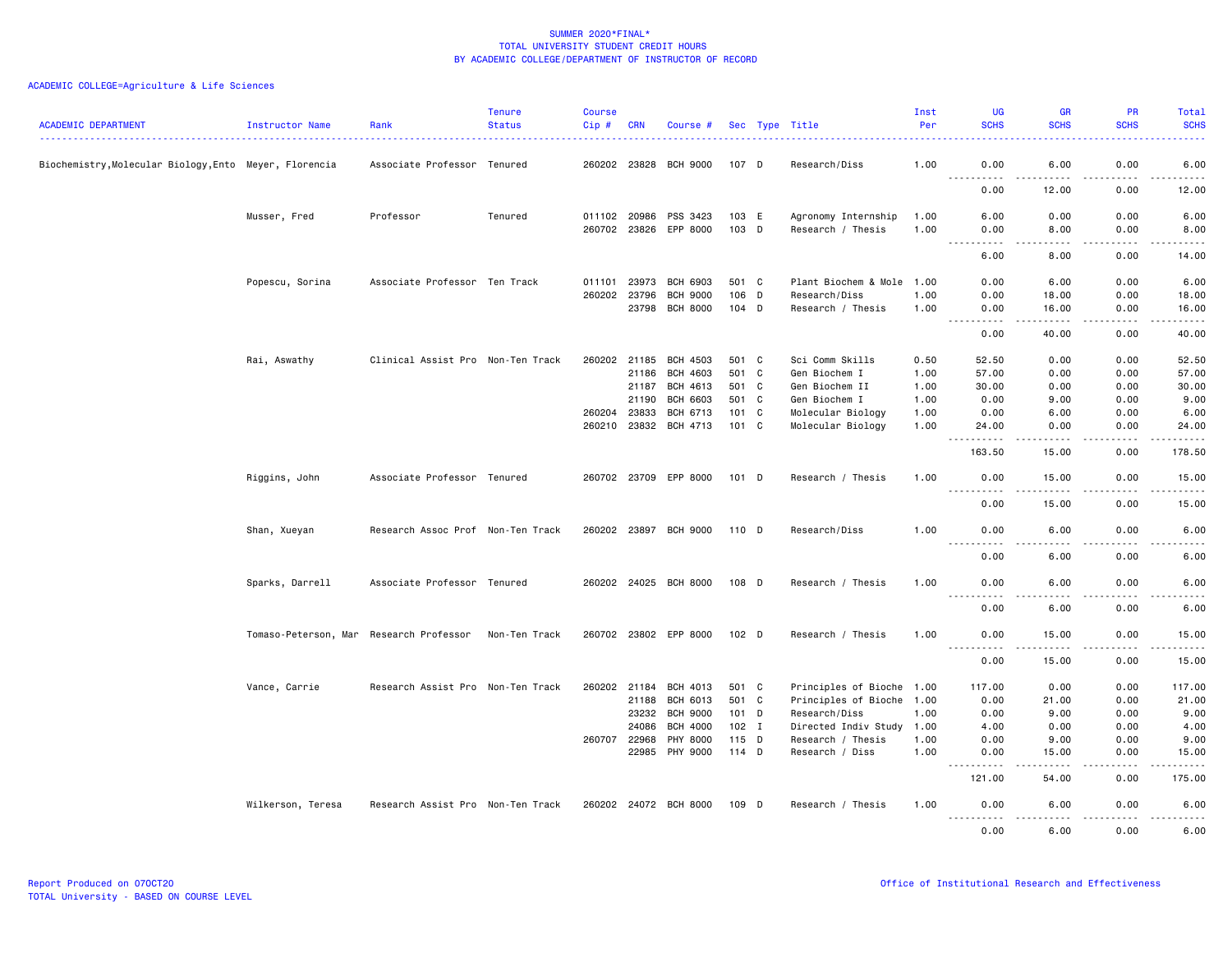### ACADEMIC COLLEGE=Agriculture & Life Sciences

|                     |                 |      | enure  | Course                            |  | Tnst |             | <b>GR</b>   |             | Total       |
|---------------------|-----------------|------|--------|-----------------------------------|--|------|-------------|-------------|-------------|-------------|
| ACADEMIC DEPARTMENT | Instructor Name | Rank | Status | Cip # CRN Course # Sec Type Title |  | Per  | <b>SCHS</b> | <b>SCHS</b> | <b>SCHS</b> | <b>SCHS</b> |
|                     |                 |      |        |                                   |  |      |             |             |             |             |

 =================================== ========== ========== ========== ========== Biochemistry,Molecular Biology,Ento 343.00 285.00 0.00 628.00  $=$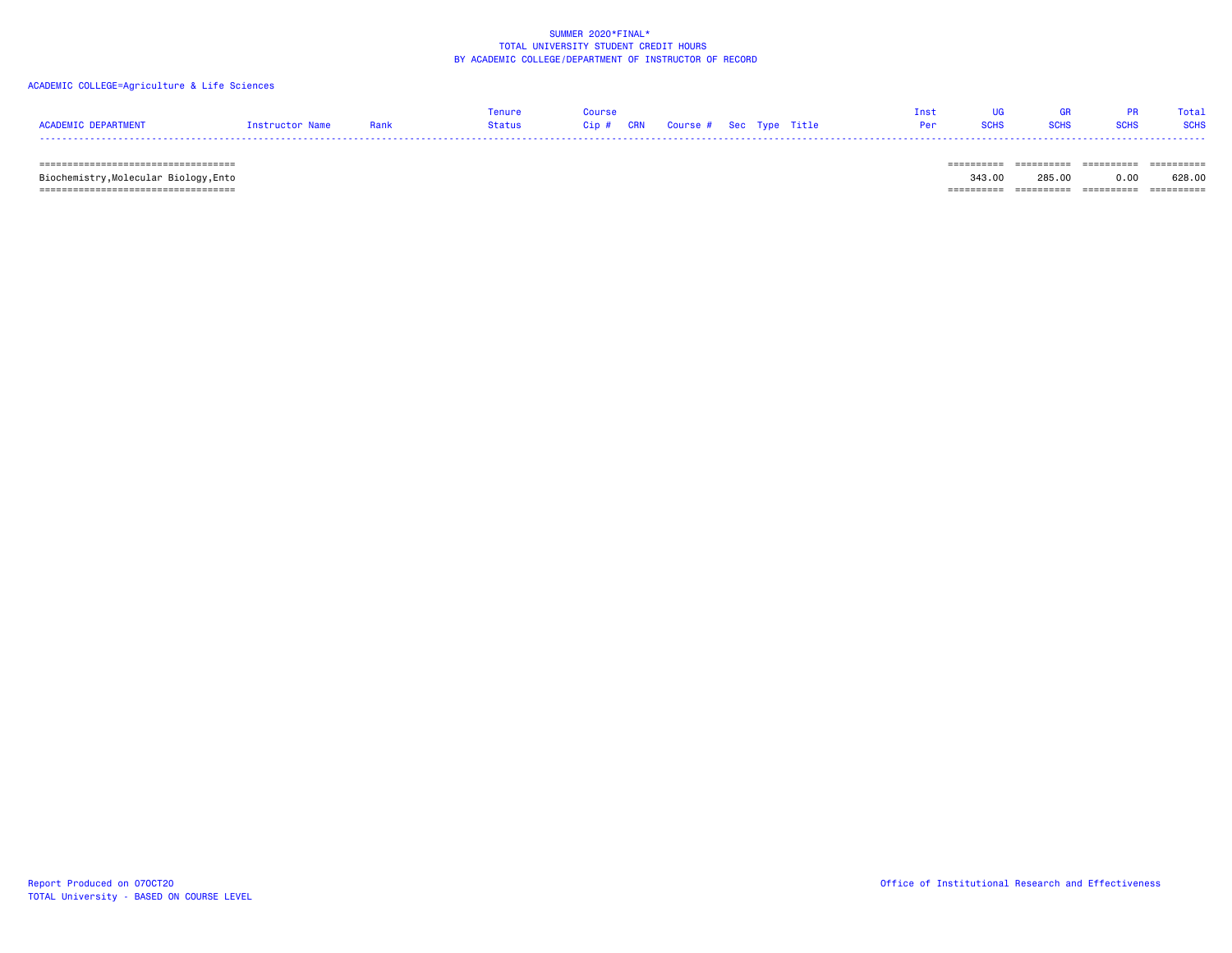| <b>ACADEMIC DEPARTMENT</b>                      | <b>Instructor Name</b> | Rank                                             | <b>Tenure</b><br><b>Status</b> | <b>Course</b><br>$Cip$ # | <b>CRN</b>     | Course #                           |                |              | Sec Type Title                                         | Inst<br>Per  | <b>UG</b><br><b>SCHS</b>    | <b>GR</b><br><b>SCHS</b>                                                                                                                                      | PR<br><b>SCHS</b>     | Total<br><b>SCHS</b> |
|-------------------------------------------------|------------------------|--------------------------------------------------|--------------------------------|--------------------------|----------------|------------------------------------|----------------|--------------|--------------------------------------------------------|--------------|-----------------------------|---------------------------------------------------------------------------------------------------------------------------------------------------------------|-----------------------|----------------------|
| Food Science, Nutrition & Health Pr Buys, David |                        | Assistant Professor Ten Track                    |                                | 190599                   | 22190          | FNH 4990                           | 01             | C            | Special Topic in FNH 1.00                              |              | 66.00                       | 0.00                                                                                                                                                          | 0.00                  | 66.00                |
|                                                 |                        |                                                  |                                |                          |                |                                    |                |              |                                                        |              | 66.00                       | 0.00                                                                                                                                                          | 0.00                  | د د د د د<br>66.00   |
|                                                 | Byrd, Sylvia           | Professor                                        | Tenured                        |                          |                | 190599 22016 FNH 8000              | 101 D          |              | Research/Thesis                                        | 1.00         | 0.00<br>$\frac{1}{2}$       | 5.00<br>$- - - -$                                                                                                                                             | 0.00<br>$\frac{1}{2}$ | 5.00<br>.            |
|                                                 |                        |                                                  |                                |                          |                |                                    |                |              |                                                        |              | 0.00                        | 5.00                                                                                                                                                          | 0.00                  | 5.00                 |
|                                                 | Cheng, Wen-Hsing       | Professor                                        | Tenured                        | 190599                   | 22060<br>22074 | <b>FNH 9000</b><br><b>FNH 9000</b> | 103 D<br>03    | D            | Research/Diss<br>Research/Diss                         | 1.00<br>1.00 | 0.00<br>0.00<br>$- - - - -$ | 6.00<br>6.00                                                                                                                                                  | 0.00<br>0.00<br>.     | 6.00<br>6.00<br>.    |
|                                                 |                        |                                                  |                                |                          |                |                                    |                |              |                                                        |              | $- - -$<br>0.00             | $\frac{1}{2} \left( \frac{1}{2} \right) \left( \frac{1}{2} \right) \left( \frac{1}{2} \right) \left( \frac{1}{2} \right) \left( \frac{1}{2} \right)$<br>12.00 | 0.00                  | 12.00                |
|                                                 | Cox, Melissa           | Non-Faculty                                      | Not Applicable                 |                          |                | 512208 20640 FNH 8556              | 101 H          |              | Wellness Coaching In 0.40                              |              | 0.00                        | 16.80                                                                                                                                                         | 0.00                  | 16.80<br>$- - - - -$ |
|                                                 |                        |                                                  |                                |                          |                |                                    |                |              |                                                        |              | 0.00                        | 16.80                                                                                                                                                         | 0.00                  | 16.80                |
|                                                 | Evans, Marion          | Professor                                        | Tenured                        |                          |                | 512208 20640 FNH 8556              | 101 H          |              | Wellness Coaching In 0.60                              |              | 0.00                        | 25.20                                                                                                                                                         | 0.00                  | 25.20<br>.           |
|                                                 |                        |                                                  |                                |                          |                |                                    |                |              |                                                        |              | 0.00                        | 25.20                                                                                                                                                         | 0.00                  | 25.20                |
|                                                 | Gardner, Antonio       | Assistant Professor Ten Track                    |                                | 190501<br>190599         | 21360<br>23937 | FNH 6783<br><b>FNH 7000</b>        | 501 C<br>551 I |              | Sch Comm Drug Use Pr 1.00<br>Directed Indiv Study 1.00 |              | 0.00<br>0.00                | 18.00<br>3.00                                                                                                                                                 | 0.00<br>0.00          | 18.00<br>3.00        |
|                                                 |                        |                                                  |                                |                          | 23938          | FNH 7000                           | 52             | $\mathbf{I}$ | Directed Indiv Study 1.00                              |              | 0.00                        | 3.00                                                                                                                                                          | 0.00                  | 3.00                 |
|                                                 |                        |                                                  |                                |                          | 23977          | <b>FNH 7000</b>                    | 552 I          |              | Directed Indiv Study 1.00                              |              | 0.00                        | 1.00                                                                                                                                                          | 0.00                  | 1.00                 |
|                                                 |                        |                                                  |                                | 512207 21362             |                | FNH 8623                           | 551 C          |              | Cur Issues School He 1.00                              |              | 0.00                        | 30.00                                                                                                                                                         | 0.00                  | 30.00                |
|                                                 |                        |                                                  |                                |                          | 21363          | FNH 8653                           | 501 C          |              | Imp Eval Hp Prog                                       | 1.00         | 0.00<br>.                   | 63.00<br>$- - - - -$                                                                                                                                          | 0.00<br>.             | 63.00<br>.           |
|                                                 |                        |                                                  |                                |                          |                |                                    |                |              |                                                        |              | 0.00                        | 118.00                                                                                                                                                        | 0.00                  | 118.00               |
|                                                 | Hall, Michael          | Non-Employee                                     | Not Applicable                 |                          |                | 190501 21358 FNH 4773              | 501 C          |              | Intro to Env Health                                    | 1.00         | 36.00<br>.                  | 0.00<br>.                                                                                                                                                     | 0.00<br>.             | 36.00<br>.           |
|                                                 |                        |                                                  |                                |                          |                |                                    |                |              |                                                        |              | 36.00                       | 0.00                                                                                                                                                          | 0.00                  | 36.00                |
|                                                 | Murphy, Timothy        | Non-Employee                                     | Not Applicable                 | 190504                   | 21356          | FNH 2293                           | 551 C          |              | Indiv & Family Nutri 1.00                              |              | 48.00                       | 0.00                                                                                                                                                          | 0.00                  | 48.00                |
|                                                 |                        |                                                  |                                |                          | 21444          | HS 2293                            | 551 C          |              | Indiv & Family Nutri 1.00                              |              | 33.00<br>.                  | 0.00<br>د د د د                                                                                                                                               | 0.00<br>.             | 33.00<br>.           |
|                                                 |                        |                                                  |                                |                          |                |                                    |                |              |                                                        |              | 81.00                       | 0.00                                                                                                                                                          | 0.00                  | 81.00                |
|                                                 | Schilling, Mark        | Professor                                        | Tenured                        | 190599                   | 22054          | <b>FNH 8000</b>                    | 61             | D            | Research/Thesis                                        | 1.00         | 0.00                        | 4.00                                                                                                                                                          | 0.00                  | 4.00                 |
|                                                 |                        |                                                  |                                |                          |                | 22068 FNH 9000                     | 111 D          |              | Research/Diss                                          | 1.00         | 0.00                        | 6.00                                                                                                                                                          | 0.00                  | 6.00<br>د د د د د    |
|                                                 |                        |                                                  |                                |                          |                |                                    |                |              |                                                        |              | -----<br>0.00               | .<br>10.00                                                                                                                                                    | .<br>0.00             | 10.00                |
|                                                 | Silva, Juan            | Professor                                        | Tenured                        | 190599                   | 22027          | <b>FNH 8000</b>                    | $112$ D        |              | Research/Thesis                                        | 1.00         | 0.00                        | 6.00                                                                                                                                                          | 0.00                  | 6.00                 |
|                                                 |                        |                                                  |                                |                          | 22069          | <b>FNH 9000</b>                    | $112$ D        |              | Research/Diss                                          | 1.00         | 0.00                        | 6.00                                                                                                                                                          | 0.00                  | 6.00                 |
|                                                 |                        |                                                  |                                |                          |                | 23838 FNH 7000                     | $101$ I        |              | Directed Indiv Study                                   | 1.00         | 0.00                        | 3.00                                                                                                                                                          | 0.00                  | 3.00                 |
|                                                 |                        |                                                  |                                |                          |                |                                    |                |              |                                                        |              | .<br>0.00                   | -----<br>15.00                                                                                                                                                | .<br>0.00             | .<br>15.00           |
|                                                 |                        | Tolar-Peterson, Tere Associate Professor Tenured |                                | 190599                   | 22028          | <b>FNH 8000</b>                    | $113$ D        |              | Research/Thesis                                        | 1.00         | 0.00                        | 6.00                                                                                                                                                          | 0.00                  | 6.00                 |
|                                                 |                        |                                                  |                                |                          | 22056          | FNH 8000                           | 63             | D            | Research/Thesis                                        | 1.00         | 0.00                        | 1.00                                                                                                                                                          | 0.00                  | 1.00                 |
|                                                 |                        |                                                  |                                |                          | 22070          | <b>FNH 9000</b>                    | 113 D          |              | Research/Diss                                          | 1.00         | 0.00                        | 12.00                                                                                                                                                         | 0.00                  | 12.00                |
|                                                 |                        |                                                  |                                |                          | 22084          | FNH 9000                           | 13             | D            | Research/Diss                                          | 1.00         | 0.00                        | 9.00                                                                                                                                                          | 0.00                  | 9.00                 |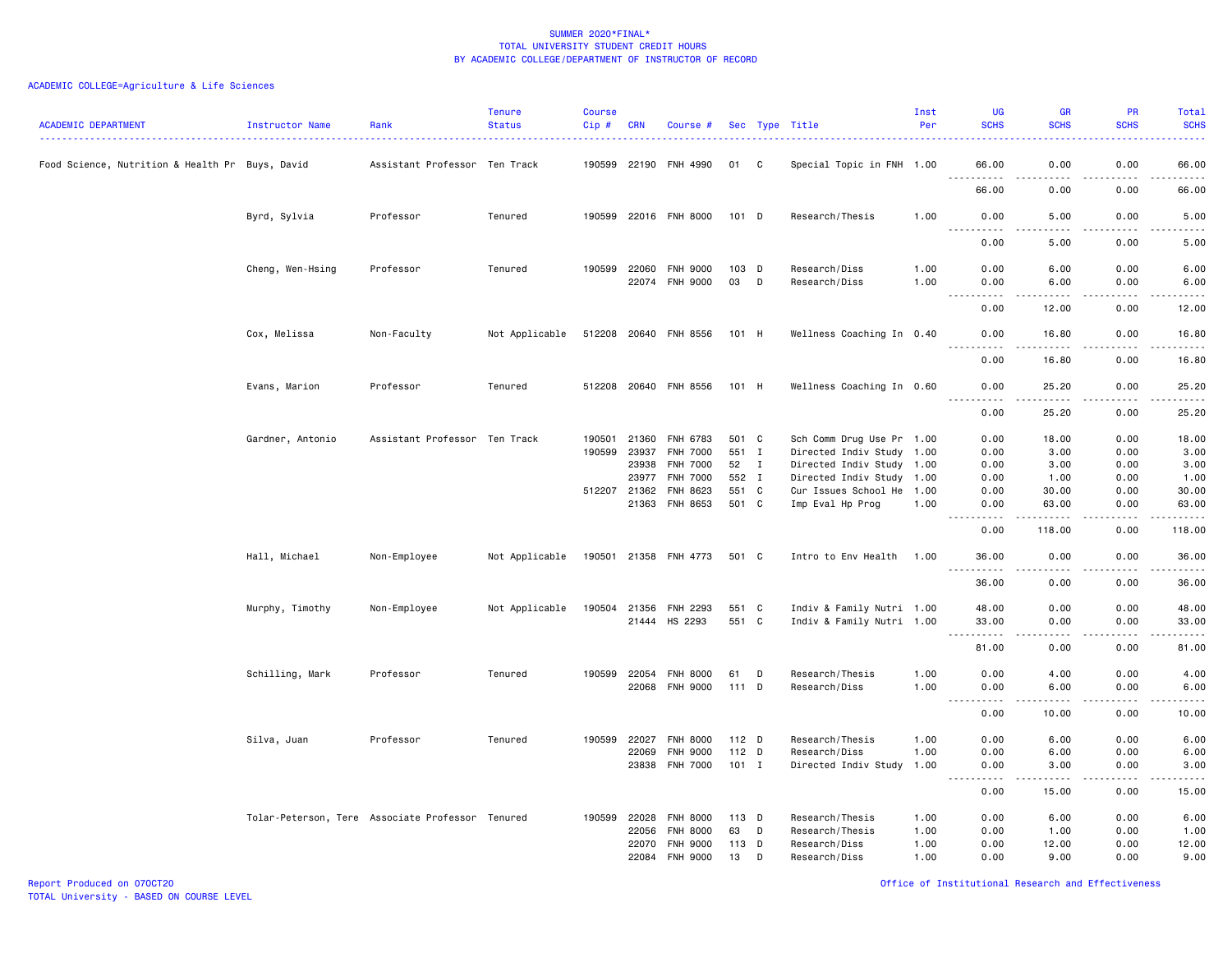| <b>ACADEMIC DEPARTMENT</b>                                                           | Instructor Name | Rank                          | <b>Tenure</b><br><b>Status</b> | <b>Course</b><br>Cip#  | <b>CRN</b>     | Course #              |                |    | Sec Type Title                                    | Inst<br>Per  | UG<br><b>SCHS</b>   | <b>GR</b><br><b>SCHS</b> | <b>PR</b><br><b>SCHS</b> | <b>Total</b><br><b>SCHS</b> |
|--------------------------------------------------------------------------------------|-----------------|-------------------------------|--------------------------------|------------------------|----------------|-----------------------|----------------|----|---------------------------------------------------|--------------|---------------------|--------------------------|--------------------------|-----------------------------|
| Food Science, Nutrition & Health Pr Tolar-Peterson, Tere Associate Professor Tenured |                 |                               |                                | 190599                 | 22098          | <b>FNH 9000</b>       | 63             | D  | Research/Diss                                     | 1.00         | 0.00                | 3.00                     | 0.00                     | 3.00                        |
|                                                                                      |                 |                               |                                | 513101<br>513102 20631 | 20638          | FNH 8273<br>FNH 3003  | 51<br>101 E    | C. | Advan Clinical Nutri<br>Nutr Field Experienc 1.00 | 1.00         | 0.00<br>6.00        | 48.00<br>0.00            | 0.00<br>0.00             | 48.00<br>6.00               |
|                                                                                      |                 |                               |                                |                        |                |                       |                |    |                                                   |              | -----------<br>6.00 | ----<br>79.00            | .<br>0.00                | -----<br>85.00              |
|                                                                                      | White, Kelly    | Lecturer                      | Non-Ten Track                  | 190501<br>190504       | 21359<br>21357 | FNH 6223<br>FNH 4223  | 501 C<br>501 C |    | Sports Nutrition<br>Sports Nutrition              | 1.00<br>1.00 | 0.00<br>21.00       | 9.00<br>0.00             | 0.00<br>0.00             | 9.00<br>21.00               |
|                                                                                      |                 |                               |                                |                        |                |                       |                |    |                                                   |              | 21.00               | .<br>9.00                | $\cdots$<br>.<br>0.00    | 30.00                       |
|                                                                                      | White, Shecoya  | Assistant Professor Ten Track |                                |                        |                | 190599 22043 FNH 8000 | 14 D           |    | Research/Thesis                                   | 1.00         | 0.00                | 3.00                     | 0.00                     | 3.00                        |
|                                                                                      |                 |                               |                                |                        |                |                       |                |    |                                                   |              | -----------<br>0.00 | .<br>3.00                | .<br>0.00                | ----------<br>3.00          |
| =====================================                                                |                 |                               |                                |                        |                |                       |                |    |                                                   |              | ==========          |                          |                          |                             |
| Food Science, Nutrition & Health Pr<br>=================================             |                 |                               |                                |                        |                |                       |                |    |                                                   |              | 210.00              | 293.00                   | 0.00                     | 503.00                      |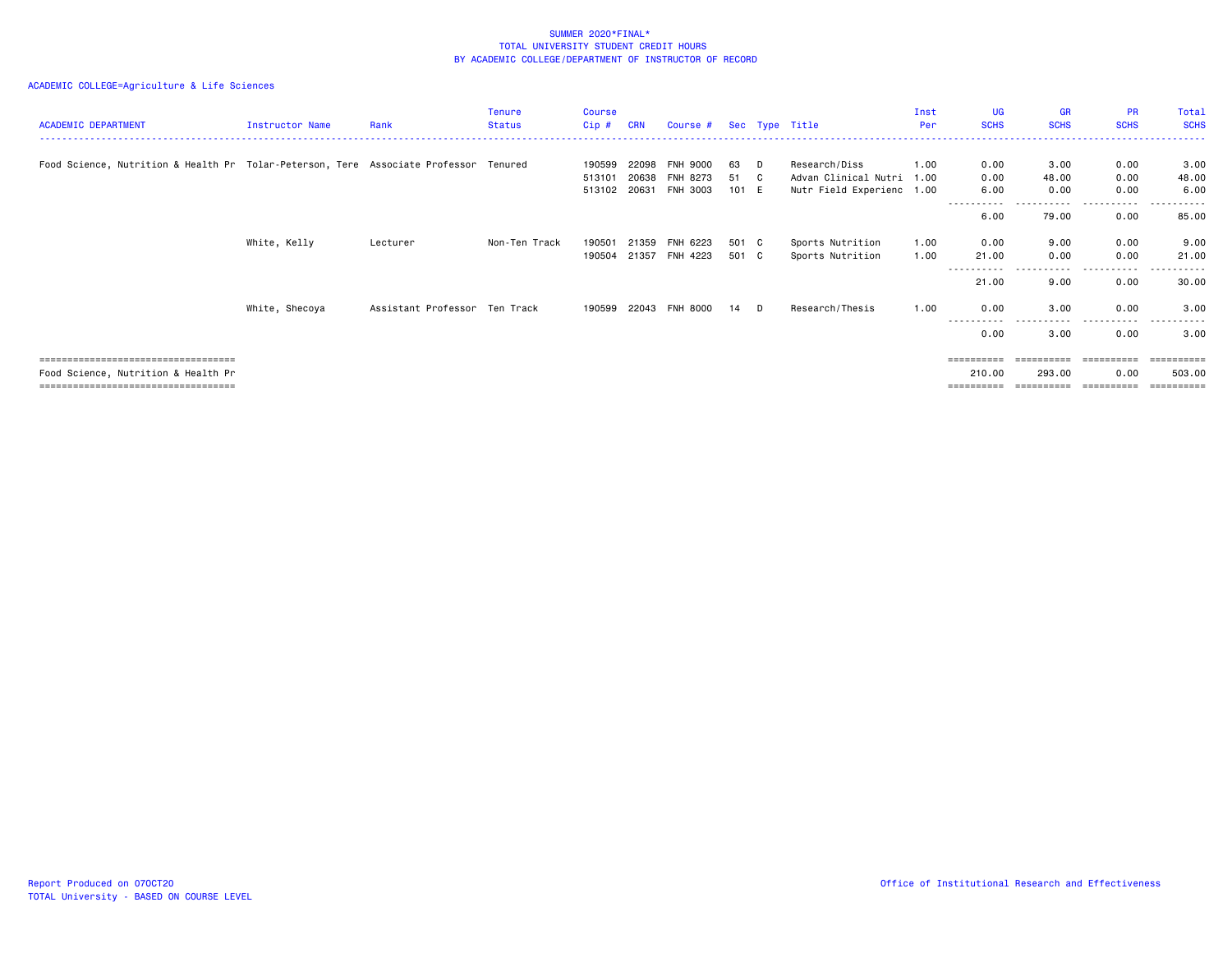| <b>ACADEMIC DEPARTMENT</b>                                    |                                | Rank                          | <b>Tenure</b><br><b>Status</b> | <b>Course</b><br>Cip# | <b>CRN</b> |                      |         | Sec Type Title            | Inst<br>Per | UG<br><b>SCHS</b>        | <b>GR</b><br><b>SCHS</b>                                                                                                          | <b>PR</b><br><b>SCHS</b> | Total<br><b>SCHS</b> |
|---------------------------------------------------------------|--------------------------------|-------------------------------|--------------------------------|-----------------------|------------|----------------------|---------|---------------------------|-------------|--------------------------|-----------------------------------------------------------------------------------------------------------------------------------|--------------------------|----------------------|
|                                                               | Instructor Name                |                               |                                |                       |            | Course #             |         |                           |             |                          |                                                                                                                                   |                          |                      |
| Landscape Architecture                                        | Artunc, Sadik                  | Professor                     | Tenured                        | 040601                | 23854      | LA 4000              | $101$ I | Directed Indiv Study 1.00 |             | 4.00                     | 0.00                                                                                                                              | 0.00                     | 4.00                 |
|                                                               |                                |                               |                                |                       | 23855      | LA 4000              | $102$ I | Directed Indiv Study 1.00 |             | 4.00                     | 0.00                                                                                                                              | 0.00                     | 4.00                 |
|                                                               |                                |                               |                                |                       | 23859      | LA 4000              | 103 I   | Directed Indiv Study 1.00 |             | 4.00<br>$\cdots$         | 0.00<br>$\frac{1}{2} \left( \frac{1}{2} \right) \left( \frac{1}{2} \right) \left( \frac{1}{2} \right) \left( \frac{1}{2} \right)$ | 0.00<br>.                | 4.00<br>-----        |
|                                                               |                                |                               |                                |                       |            |                      |         |                           |             | 12.00                    | 0.00                                                                                                                              | 0.00                     | 12.00                |
|                                                               | Brzuszek, Robert               | Professor                     | Tenured                        |                       |            | 040601 23657 LA 7000 | $101$ I | Directed Indiv Study 1.00 |             | 0.00                     | 3.00                                                                                                                              | 0.00                     | 3.00                 |
|                                                               |                                |                               |                                |                       |            |                      |         |                           |             | 0.00                     | 3.00                                                                                                                              | 0.00                     | 3.00                 |
|                                                               | Currie, Melissa                | Assistant Professor Ten Track |                                |                       |            | 040601 23713 LA 8000 | 102 D   | Research / Thesis         | 1.00        | 0.00                     | 6.00                                                                                                                              | 0.00                     | 6.00                 |
|                                                               |                                |                               |                                |                       |            |                      |         |                           |             | $\cdots$<br>----<br>0.00 | 6.00                                                                                                                              | 0.00                     | 6.00                 |
|                                                               | Gallo, Warren                  | Associate Professor Tenured   |                                |                       |            | 040601 23712 LA 8000 | 101 D   | Research / Thesis         | 1.00        | 0.00                     | 6.00                                                                                                                              | 0.00                     | 6.00                 |
|                                                               |                                |                               |                                |                       |            |                      |         |                           |             | $  -$<br>0.00            | 6.00                                                                                                                              | 0.00                     | 6.00                 |
|                                                               | Rood, Cynthia                  | Lecturer                      | Non-Ten Track                  |                       |            | 040601 21481 LA 1803 | 501 C   | Land Arch Appre           | 1.00        | 48.00                    | 0.00                                                                                                                              | 0.00                     | 48.00                |
|                                                               |                                |                               |                                |                       |            |                      |         |                           |             | $\sim$ $\sim$ .<br>48.00 | 0.00                                                                                                                              | 0.00                     | 48.00                |
|                                                               | Schauwecker, Timothy Professor |                               | Tenured                        |                       |            | 010605 20742 LA 1711 | 101 E   | LC Internship I           | 1.00        | 7.00                     | 0.00                                                                                                                              | 0.00                     | 7.00                 |
|                                                               |                                |                               |                                |                       | 20743      | LA 2711              | 101 E   | LC Internship II          | 1.00        | 4.00                     | 0.00                                                                                                                              | 0.00                     | 4.00                 |
|                                                               |                                |                               |                                |                       | 20744      | LA 3711              | 101 E   | LC Internship III         | 1.00        | 5.00<br>------<br>-----  | 0.00<br>$\cdots$                                                                                                                  | 0.00<br>.                | 5.00<br>.            |
|                                                               |                                |                               |                                |                       |            |                      |         |                           |             | 16.00                    | 0.00                                                                                                                              | 0.00                     | 16.00                |
|                                                               | Summerlin, Peter               | Assistant Professor Ten Track |                                |                       |            | 040601 24018 LA 8000 | 01 D    | Research / Thesis         | 1.00        | 0.00                     | 3.00                                                                                                                              | 0.00<br>. <u>. .</u>     | 3.00<br>.            |
|                                                               |                                |                               |                                |                       |            |                      |         |                           |             | ----------<br>0.00       | ----<br>3.00                                                                                                                      | 0.00                     | 3.00                 |
| -----------------------------------<br>Landscape Architecture |                                |                               |                                |                       |            |                      |         |                           |             | ==========<br>76.00      | ==========<br>18.00                                                                                                               | ==========<br>0.00       | ==========<br>94.00  |
| -----------------------------------                           |                                |                               |                                |                       |            |                      |         |                           |             | ==========               | ==========                                                                                                                        | ==========               | <b>CONSECTE</b>      |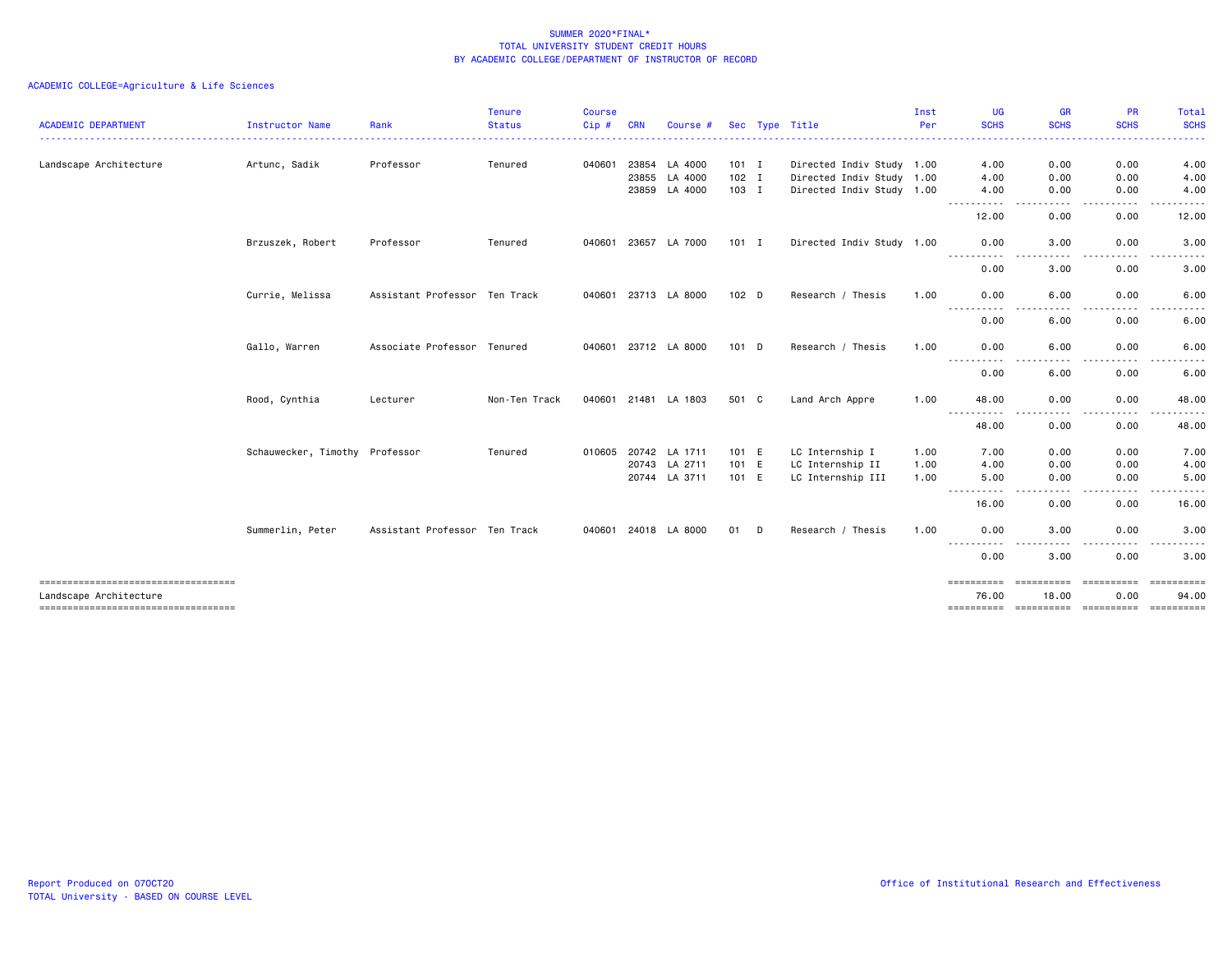| <b>ACADEMIC DEPARTMENT</b> | <b>Instructor Name</b> | Rank                              | <b>Tenure</b><br><b>Status</b> | <b>Course</b><br>$Cip$ # | <b>CRN</b> | Course #              |                  |   | Sec Type Title            | Inst<br>Per | <b>UG</b><br><b>SCHS</b>                                                                                                               | <b>GR</b><br><b>SCHS</b>                                                                                                          | <b>PR</b><br><b>SCHS</b>     | <b>Total</b><br><b>SCHS</b>                                                                                                                          |
|----------------------------|------------------------|-----------------------------------|--------------------------------|--------------------------|------------|-----------------------|------------------|---|---------------------------|-------------|----------------------------------------------------------------------------------------------------------------------------------------|-----------------------------------------------------------------------------------------------------------------------------------|------------------------------|------------------------------------------------------------------------------------------------------------------------------------------------------|
|                            |                        |                                   |                                |                          |            |                       |                  |   |                           |             |                                                                                                                                        |                                                                                                                                   |                              |                                                                                                                                                      |
| Plant & Soil Sciences      | Baldwin, Brian         | Professor                         | Tenured                        | 010304 22499             |            | PSS 8000              | 102 <sub>D</sub> |   | Research / Thesis         | 1.00        | 0.00                                                                                                                                   | 6.00                                                                                                                              | 0.00                         | 6.00                                                                                                                                                 |
|                            |                        |                                   |                                | 011102 20985             |            | PSS 3423              | 102 E            |   | Agronomy Internship       | 1.00        | 9.00<br>.<br>$\frac{1}{2} \left( \frac{1}{2} \right) \left( \frac{1}{2} \right) \left( \frac{1}{2} \right) \left( \frac{1}{2} \right)$ | 0.00<br>$\frac{1}{2} \left( \frac{1}{2} \right) \left( \frac{1}{2} \right) \left( \frac{1}{2} \right) \left( \frac{1}{2} \right)$ | 0.00<br>.                    | 9.00<br>$\omega$ is $\omega$ in .                                                                                                                    |
|                            |                        |                                   |                                |                          |            |                       |                  |   |                           |             | 9.00                                                                                                                                   | 6.00                                                                                                                              | 0.00                         | 15.00                                                                                                                                                |
|                            | Barickman, Thomas      | Research Assist Pro Non-Ten Track |                                | 010304 22501             |            | PSS 8000              | $104$ D          |   | Research / Thesis         | 1.00        | 0.00                                                                                                                                   | 3.00                                                                                                                              | 0.00                         | 3.00                                                                                                                                                 |
|                            |                        |                                   |                                | 011101                   | 22601      | PSS 9000              | 04               | D | Research / Diss           | 1.00        | 0.00<br>.                                                                                                                              | 6.00<br>$- - - -$                                                                                                                 | 0.00<br>$\sim$ $\sim$ $\sim$ | 6.00<br>.                                                                                                                                            |
|                            |                        |                                   |                                |                          |            |                       |                  |   |                           |             | 0.00                                                                                                                                   | 9.00                                                                                                                              | 0.00                         | 9.00                                                                                                                                                 |
|                            | Bi, Guihong            | Research Professor                | Non-Ten Track                  | 011101 22553             |            | PSS 9000              | 105 D            |   | Research / Diss           | 1.00        | 0.00                                                                                                                                   | 12.00                                                                                                                             | 0.00                         | 12.00                                                                                                                                                |
|                            |                        |                                   |                                |                          |            |                       |                  |   |                           |             | 0.00                                                                                                                                   | 12.00                                                                                                                             | 0.00                         | 12.00                                                                                                                                                |
|                            | Bond, Jason            | Extension Professor Non-Ten Track |                                | 010304                   | 22503      | PSS 8000              | 106 D            |   | Research / Thesis         | 1.00        | 0.00                                                                                                                                   | 6.00                                                                                                                              | 0.00                         | 6.00                                                                                                                                                 |
|                            |                        |                                   |                                | 011101                   | 22554      | PSS 9000              | 106              | D | Research / Diss           | 1.00        | 0.00                                                                                                                                   | 18.00                                                                                                                             | 0.00                         | 18.00                                                                                                                                                |
|                            |                        |                                   |                                |                          |            | 22832 PSS 9000        | 55               | D | Research / Diss           | 1.00        | 0.00<br>.                                                                                                                              | 6.00<br>.                                                                                                                         | 0.00<br>.                    | 6.00<br>$\frac{1}{2}$                                                                                                                                |
|                            |                        |                                   |                                |                          |            |                       |                  |   |                           |             | 0.00                                                                                                                                   | 30.00                                                                                                                             | 0.00                         | 30.00                                                                                                                                                |
|                            | Bradford, Timothy      | Instructor                        | Non-Ten Track                  | 010000                   | 20003      | ABE 2543              | 501 B            |   | Precision Agricultur 1.00 |             | 9.00                                                                                                                                   | 0.00                                                                                                                              | 0.00                         | 9.00                                                                                                                                                 |
|                            |                        |                                   |                                |                          | 20982      | PSS 2543              | 101              | B | Precision Agricultur 1.00 |             | 12.00                                                                                                                                  | 0.00                                                                                                                              | 0.00                         | 12.00                                                                                                                                                |
|                            |                        |                                   |                                |                          |            | 21526 PSS 2543        | 501 B            |   | Precision Agricultur 1.00 |             | 3.00<br>.                                                                                                                              | 0.00<br>.                                                                                                                         | 0.00<br>.                    | 3.00<br>.                                                                                                                                            |
|                            |                        |                                   |                                |                          |            |                       |                  |   |                           |             | 24.00                                                                                                                                  | 0.00                                                                                                                              | 0.00                         | 24.00                                                                                                                                                |
|                            | Byrd, John             | Extension Professor Non-Ten Track |                                | 011101 22557             |            | PSS 9000              | 109 D            |   | Research / Diss           | 1.00        | 0.00<br>$\frac{1}{2}$                                                                                                                  | 6.00<br>.                                                                                                                         | 0.00<br>$\frac{1}{2}$        | 6.00<br>.                                                                                                                                            |
|                            |                        |                                   |                                |                          |            |                       |                  |   |                           |             | 0.00                                                                                                                                   | 6.00                                                                                                                              | 0.00                         | 6.00                                                                                                                                                 |
|                            | Cox, Michael           | Professor                         | Tenured                        | 010304                   | 22790      | PSS 8000              | 60               | D | Research / Thesis         | 1.00        | 0.00                                                                                                                                   | 6.00                                                                                                                              | 0.00                         | 6.00                                                                                                                                                 |
|                            |                        |                                   |                                | 011102 20984             |            | PSS 3423              | 101 E            |   | Agronomy Internship       | 1.00        | 3.00                                                                                                                                   | 0.00                                                                                                                              | 0.00                         | 3.00                                                                                                                                                 |
|                            |                        |                                   |                                |                          | 20987      | PSS 3423              | 104 E            |   | Agronomy Internship       | 1.00        | 15.00<br>----                                                                                                                          | 0.00                                                                                                                              | 0.00                         | 15.00<br>$- - - - -$                                                                                                                                 |
|                            |                        |                                   |                                |                          |            |                       |                  |   |                           |             | 18.00                                                                                                                                  | 6.00                                                                                                                              | 0.00                         | 24.00                                                                                                                                                |
|                            | Czarnecki, Joby        | Research Assist Pro Non-Ten Track |                                | 010304 22509             |            | PSS 8000              | 112 D            |   | Research / Thesis         | 1.00        | 0.00                                                                                                                                   | 6.00                                                                                                                              | 0.00                         | 6.00                                                                                                                                                 |
|                            |                        |                                   |                                |                          |            |                       |                  |   |                           |             | 0.00                                                                                                                                   | 6.00                                                                                                                              | 0.00                         | 6.00                                                                                                                                                 |
|                            | Dhillon, Jagmandeep    | Non-Employee                      | Not Applicable                 |                          |            | 010304 24007 PSS 8000 | 152 D            |   | Research / Thesis         | 1.00        | 0.00                                                                                                                                   | 6.00                                                                                                                              | 0.00                         | 6.00                                                                                                                                                 |
|                            |                        |                                   |                                |                          |            |                       |                  |   |                           |             | 0.00                                                                                                                                   | 6.00                                                                                                                              | 0.00                         | 6.00                                                                                                                                                 |
|                            | Dodds, Darrin          | Professor                         | Tenured                        | 010304 22511             |            | PSS 8000              | $114$ D          |   | Research / Thesis         | 1.00        | 0.00                                                                                                                                   | 6.00                                                                                                                              | 0.00                         | 6.00                                                                                                                                                 |
|                            |                        |                                   |                                | 011101 22563             |            | PSS 9000              | 115 D            |   | Research / Diss           | 1.00        | 0.00                                                                                                                                   | 6.00                                                                                                                              | 0.00                         | 6.00                                                                                                                                                 |
|                            |                        |                                   |                                |                          |            |                       |                  |   |                           |             | .<br>0.00                                                                                                                              | .<br>12.00                                                                                                                        | .<br>0.00                    | $\frac{1}{2}$<br>12.00                                                                                                                               |
|                            | Ebelhar, Maurice       | Research Professor                | Non-Ten Track                  |                          |            | 011101 22612 PSS 9000 | 15               | D | Research / Diss           | 1.00        | 0.00                                                                                                                                   | 1.00                                                                                                                              | 0.00                         | 1.00                                                                                                                                                 |
|                            |                        |                                   |                                |                          |            |                       |                  |   |                           |             |                                                                                                                                        | $- - - -$                                                                                                                         | .                            | $\frac{1}{2} \left( \frac{1}{2} \right) \left( \frac{1}{2} \right) \left( \frac{1}{2} \right) \left( \frac{1}{2} \right) \left( \frac{1}{2} \right)$ |
|                            |                        |                                   |                                |                          |            |                       |                  |   |                           |             | 0.00                                                                                                                                   | 1.00                                                                                                                              | 0.00                         | 1.00                                                                                                                                                 |
|                            | Ferguson, Jason        | Assistant Professor Ten Track     |                                |                          |            | 010304 22513 PSS 8000 | 116 D            |   | Research / Thesis         | 1.00        | 0.00                                                                                                                                   | 6.00                                                                                                                              | 0.00                         | 6.00                                                                                                                                                 |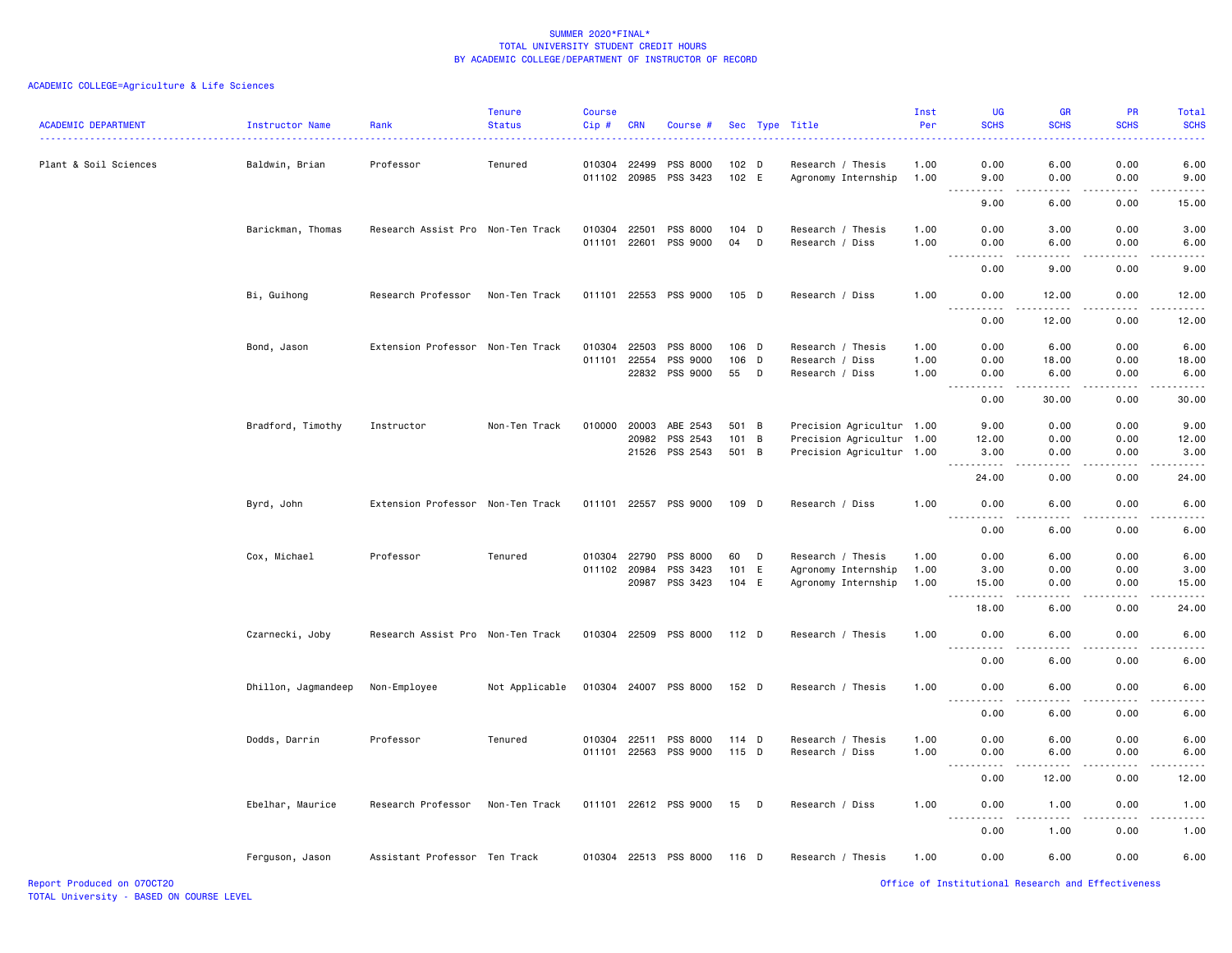| ACADEMIC DEPARTMENT   | Instructor Name  | Rank                              | <b>Tenure</b><br><b>Status</b> | <b>Course</b><br>Cip# | CRN          | Course #              |         |                | Sec Type Title            | Inst<br>Per | <b>UG</b><br><b>SCHS</b>                                                                                                                                                                                                                                                                                             | <b>GR</b><br><b>SCHS</b> | PR<br><b>SCHS</b>                                                                                                                                            | Total<br><b>SCHS</b> |
|-----------------------|------------------|-----------------------------------|--------------------------------|-----------------------|--------------|-----------------------|---------|----------------|---------------------------|-------------|----------------------------------------------------------------------------------------------------------------------------------------------------------------------------------------------------------------------------------------------------------------------------------------------------------------------|--------------------------|--------------------------------------------------------------------------------------------------------------------------------------------------------------|----------------------|
| Plant & Soil Sciences | Ferguson, Jason  | Assistant Professor Ten Track     |                                |                       | 011101 22564 | PSS 9000              | 116 D   |                | Research / Diss           | 1.00        | 0.00                                                                                                                                                                                                                                                                                                                 | 12.00                    | 0.00                                                                                                                                                         | 12.00                |
|                       |                  |                                   |                                |                       |              |                       |         |                |                           |             | .<br>0.00                                                                                                                                                                                                                                                                                                            | .<br>18.00               | <u>.</u> .<br>0.00                                                                                                                                           | .<br>18.00           |
|                       | Fox, Amelia      | Clinical Assist Pro Non-Ten Track |                                |                       | 010304 22514 | PSS 8000              | 117 D   |                | Research / Thesis         | 1.00        | 0.00                                                                                                                                                                                                                                                                                                                 | 3.00                     | 0.00                                                                                                                                                         | 3.00                 |
|                       |                  |                                   |                                | 011101                | 21895        | PSS 4383              | 101     | $\overline{B}$ | Agriculture Remote S 1.00 |             | 6.00                                                                                                                                                                                                                                                                                                                 | 0.00                     | 0.00                                                                                                                                                         | 6.00                 |
|                       |                  |                                   |                                |                       | 21928        | PSS 6383              | 101 B   |                | Agriculture Remote S 1.00 |             | 0.00                                                                                                                                                                                                                                                                                                                 | 18.00                    | 0.00                                                                                                                                                         | 18.00                |
|                       |                  |                                   |                                |                       | 011102 21986 | PSS 4733              | 101 B   |                | Ag. Flight Technolog 1.00 |             | 15.00                                                                                                                                                                                                                                                                                                                | 0.00                     | 0.00                                                                                                                                                         | 15.00                |
|                       |                  |                                   |                                |                       | 21987        | PSS 6733              | 101 B   |                | Ag. Flight Technolog 1.00 |             | 0.00<br><u>.</u>                                                                                                                                                                                                                                                                                                     | 12.00<br>.               | 0.00<br><b>.</b>                                                                                                                                             | 12.00<br>.           |
|                       |                  |                                   |                                |                       |              |                       |         |                |                           |             | 21.00                                                                                                                                                                                                                                                                                                                | 33.00                    | 0.00                                                                                                                                                         | 54.00                |
|                       | Golden, Bobby    | Extension Assoc Pro Non-Ten Track |                                |                       | 010304 22517 | PSS 8000              | 120 D   |                | Research / Thesis         | 1.00        | 0.00                                                                                                                                                                                                                                                                                                                 | 6.00                     | 0.00                                                                                                                                                         | 6.00                 |
|                       |                  |                                   |                                |                       | 011101 22567 | PSS 9000              | 119 D   |                | Research / Diss           | 1.00        | 0.00<br>$-$<br>$\frac{1}{2} \left( \frac{1}{2} \right) \left( \frac{1}{2} \right) \left( \frac{1}{2} \right) \left( \frac{1}{2} \right)$                                                                                                                                                                             | 12.00<br>.               | 0.00<br>.                                                                                                                                                    | 12.00<br>.           |
|                       |                  |                                   |                                |                       |              |                       |         |                |                           |             | 0.00                                                                                                                                                                                                                                                                                                                 | 18.00                    | 0.00                                                                                                                                                         | 18.00                |
|                       | Harkess, Richard | Professor                         | Tenured                        |                       | 010601 20990 | PSS 3433              | 101 E   |                | Hort Internship           | 1.00        | 9.00                                                                                                                                                                                                                                                                                                                 | 0.00                     | 0.00                                                                                                                                                         | 9.00                 |
|                       |                  |                                   |                                | 011101                | 22568        | PSS 9000              | 120 D   |                | Research / Diss           | 1.00        | 0.00<br>$- - - -$                                                                                                                                                                                                                                                                                                    | 3.00<br>$\frac{1}{2}$    | 0.00<br>.                                                                                                                                                    | 3.00<br>$- - - -$    |
|                       |                  |                                   |                                |                       |              |                       |         |                |                           |             | 9.00                                                                                                                                                                                                                                                                                                                 | 3.00                     | 0.00                                                                                                                                                         | 12.00                |
|                       | Henry, William   | Professor                         | Tenured                        |                       | 011101 22569 | PSS 9000              | $121$ D |                | Research / Diss           | 1.00        | 0.00                                                                                                                                                                                                                                                                                                                 | 6.00                     | 0.00                                                                                                                                                         | 6.00                 |
|                       |                  |                                   |                                |                       | 240102 20668 | GRD 9011              | 101 S   |                | Graduate Degree Comp      | 1.00        | 0.00                                                                                                                                                                                                                                                                                                                 | 34.00                    | 0.00                                                                                                                                                         | 34.00                |
|                       |                  |                                   |                                |                       | 21429        | GRD 9011              | 501 S   |                | Graduate Degree Comp      | 1.00        | 0.00<br>.                                                                                                                                                                                                                                                                                                            | 1.00<br>.                | 0.00<br>22222                                                                                                                                                | 1.00<br>.            |
|                       |                  |                                   |                                |                       |              |                       |         |                |                           |             | 0.00                                                                                                                                                                                                                                                                                                                 | 41.00                    | 0.00                                                                                                                                                         | 41.00                |
|                       | Irby, Jon        | Extension Assoc Pro Non-Ten Track |                                |                       |              | 010304 22520 PSS 8000 | 123 D   |                | Research / Thesis         | 1.00        | 0.00                                                                                                                                                                                                                                                                                                                 | 12.00                    | 0.00                                                                                                                                                         | 12.00                |
|                       |                  |                                   |                                |                       |              |                       |         |                |                           |             | 0.00                                                                                                                                                                                                                                                                                                                 | 12.00                    | 0.00                                                                                                                                                         | 12.00                |
|                       | Kaur, Gurpreet   | Research Assist Pro Non-Ten Track |                                | 010304 22521          |              | PSS 8000              | 124 D   |                | Research / Thesis         | 1.00        | 0.00                                                                                                                                                                                                                                                                                                                 | 3.00                     | 0.00                                                                                                                                                         | 3.00                 |
|                       |                  |                                   |                                |                       |              |                       |         |                |                           |             | .<br>0.00                                                                                                                                                                                                                                                                                                            | 3.00                     | 0.00                                                                                                                                                         | 3.00                 |
|                       | Kingery, William | Professor                         | Tenured                        |                       | 011102 20988 | PSS 3423              | 105 E   |                | Agronomy Internship       | 1.00        | 3.00                                                                                                                                                                                                                                                                                                                 | 0.00                     | 0.00                                                                                                                                                         | 3.00                 |
|                       |                  |                                   |                                |                       | 011201 23660 | PSS 4333              | 51      | В              | Soil Conservation         | 1.00        | 18.00                                                                                                                                                                                                                                                                                                                | 0.00                     | 0.00                                                                                                                                                         | 18.00                |
|                       |                  |                                   |                                |                       | 23661        | PSS 6333              | 51      | B              | Soil Conservation         | 1.00        | 0.00<br>.                                                                                                                                                                                                                                                                                                            | 12.00<br>.               | 0.00<br>-----                                                                                                                                                | 12.00<br>.           |
|                       |                  |                                   |                                |                       |              |                       |         |                |                           |             | 21.00                                                                                                                                                                                                                                                                                                                | 12.00                    | 0.00                                                                                                                                                         | 33.00                |
|                       | Knight, Patricia | Research Professor                | Non-Ten Track                  |                       | 011101 22573 | PSS 9000              | 125 D   |                | Research / Diss           | 1.00        | 0.00                                                                                                                                                                                                                                                                                                                 | 3.00                     | 0.00                                                                                                                                                         | 3.00                 |
|                       |                  |                                   |                                |                       |              |                       |         |                |                           |             | .<br>$- - - -$<br>0.00                                                                                                                                                                                                                                                                                               | $\frac{1}{2}$<br>3.00    | 0.00                                                                                                                                                         | 3.00                 |
|                       | Larson, Erick    | Extension Assoc Pro Non-Ten Track |                                |                       |              | 010304 22526 PSS 8000 | 129 D   |                | Research / Thesis         | 1.00        | 0.00                                                                                                                                                                                                                                                                                                                 | 6.00                     | 0.00                                                                                                                                                         | 6.00                 |
|                       |                  |                                   |                                |                       |              |                       |         |                |                           |             | $\frac{1}{2} \left( \frac{1}{2} \right) \left( \frac{1}{2} \right) \left( \frac{1}{2} \right) \left( \frac{1}{2} \right) \left( \frac{1}{2} \right)$<br>$\frac{1}{2} \left( \frac{1}{2} \right) \left( \frac{1}{2} \right) \left( \frac{1}{2} \right) \left( \frac{1}{2} \right) \left( \frac{1}{2} \right)$<br>0.00 | <u>.</u><br>6.00         | $\frac{1}{2} \left( \frac{1}{2} \right) \left( \frac{1}{2} \right) \left( \frac{1}{2} \right) \left( \frac{1}{2} \right) \left( \frac{1}{2} \right)$<br>0.00 | .<br>6.00            |
|                       | Li, Tongyin      | Assistant Professor Ten Track     |                                |                       | 010304 22528 | PSS 8000              | 131 D   |                | Research / Thesis         | 1.00        | 0.00                                                                                                                                                                                                                                                                                                                 | 12.00                    | 0.00                                                                                                                                                         | 12.00                |
|                       |                  |                                   |                                |                       |              |                       |         |                |                           |             | .<br>0.00                                                                                                                                                                                                                                                                                                            | .<br>12.00               | $\begin{array}{cccccccccc} \bullet & \bullet & \bullet & \bullet & \bullet & \bullet & \bullet \end{array}$<br>0.00                                          | <u>.</u><br>12.00    |
|                       |                  |                                   |                                |                       |              |                       |         |                |                           |             |                                                                                                                                                                                                                                                                                                                      |                          |                                                                                                                                                              |                      |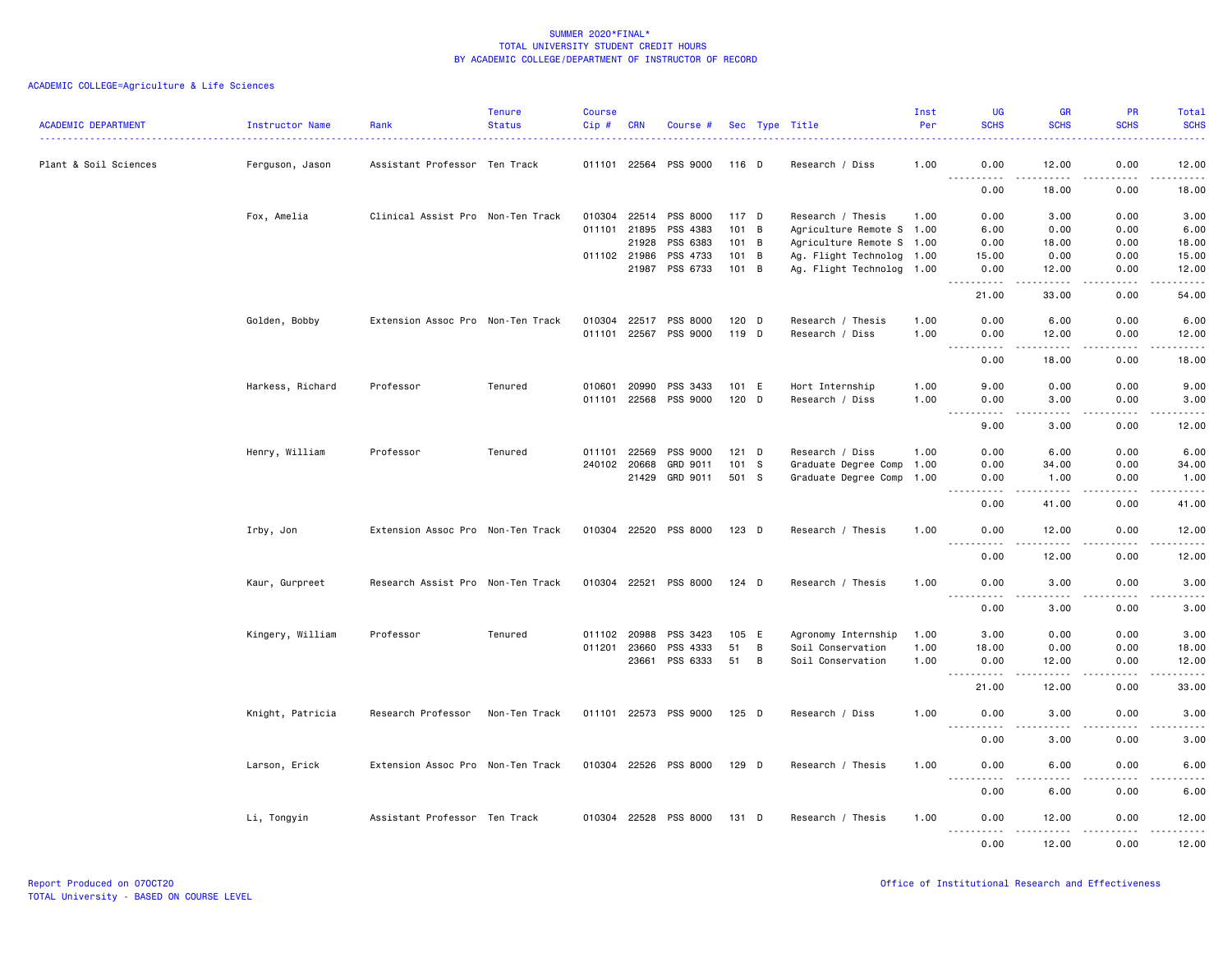| <b>ACADEMIC DEPARTMENT</b> | Instructor Name    | Rank                              | <b>Tenure</b><br><b>Status</b> | <b>Course</b><br>Cip# | <b>CRN</b>     | Course #              |           |        | Sec Type Title                            | Inst<br>Per  | UG<br><b>SCHS</b>                                                                                                                      | <b>GR</b><br><b>SCHS</b> | PR<br><b>SCHS</b> | Total<br><b>SCHS</b>                       |
|----------------------------|--------------------|-----------------------------------|--------------------------------|-----------------------|----------------|-----------------------|-----------|--------|-------------------------------------------|--------------|----------------------------------------------------------------------------------------------------------------------------------------|--------------------------|-------------------|--------------------------------------------|
| Plant & Soil Sciences      | McCurdy, James     | Assistant Professor Ten Track     |                                | 010304 22530          |                | PSS 8000              | 133 D     |        | Research / Thesis                         | 1.00         | 0.00<br>$  -$                                                                                                                          | 6.00<br>$  -$            | 0.00<br>.         | 6.00                                       |
|                            |                    |                                   |                                |                       |                |                       |           |        |                                           |              | $\frac{1}{2}$<br>0.00                                                                                                                  | 6.00                     | 0.00              | 6.00                                       |
|                            | McDougald, Lynette | Instructor                        | Non-Ten Track                  | 010608 20981          |                | PSS 2343              | 01 B      |        | Floral Design                             | 1.00         | 39.00                                                                                                                                  | 0.00                     | 0.00              | 39.00                                      |
|                            |                    |                                   |                                |                       | 20983<br>20991 | PSS 3413<br>PSS 4023  | 101<br>51 | E<br>C | Floristry Internship<br>Floral Management | 1.00<br>1.00 | 21.00<br>21.00                                                                                                                         | 0.00<br>0.00             | 0.00<br>0.00      | 21.00<br>21.00                             |
|                            |                    |                                   |                                |                       |                |                       |           |        |                                           |              | $\sim 100$<br>------                                                                                                                   | .                        |                   | ه د د د د                                  |
|                            |                    |                                   |                                |                       |                |                       |           |        |                                           |              | 81.00                                                                                                                                  | 0.00                     | 0.00              | 81.00                                      |
|                            | Morrison, Jesse    | Research Assist Pro Non-Ten Track |                                | 010304 22531          |                | PSS 8000              | 134 D     |        | Research / Thesis                         | 1.00         | 0.00<br>$\sim$ $\sim$ $\sim$                                                                                                           | 6.00                     | 0.00              | 6.00                                       |
|                            |                    |                                   |                                |                       |                |                       |           |        |                                           |              | 0.00                                                                                                                                   | 6.00                     | 0.00              | 6.00                                       |
|                            | Peterson, Daniel   | Professor                         | Tenured                        |                       |                | 260202 23725 BCH 9000 | 104 D     |        | Research/Diss                             | 1.00         | 0.00                                                                                                                                   | 6.00                     | 0.00              | 6.00                                       |
|                            |                    |                                   |                                |                       |                |                       |           |        |                                           |              | $\frac{1}{2}$<br>$- - - - -$<br>0.00                                                                                                   | .<br>6.00                | .<br>0.00         | $\sim$ $\sim$ $\sim$ $\sim$ $\sim$<br>6.00 |
|                            | Reddy, Kambham     | Research Professor                | Non-Ten Track                  | 011101 22860          |                | PSS 9000              | 83        | D      | Research / Diss                           | 1.00         | 0.00                                                                                                                                   | 6.00                     | 0.00              | 6.00                                       |
|                            |                    |                                   |                                |                       |                |                       |           |        |                                           |              | $- - - -$<br>$\frac{1}{2}$<br>0.00                                                                                                     | $- - - -$<br>6.00        | .<br>0.00         | $- - - -$<br>6.00                          |
|                            | Reynolds, Daniel   | Professor                         | Tenured                        |                       |                | 010304 22536 PSS 8000 | 139 D     |        | Research / Thesis                         | 1.00         | 0.00                                                                                                                                   | 13.00                    | 0.00              | 13.00                                      |
|                            |                    |                                   |                                |                       |                |                       |           |        |                                           |              | $  -$<br>$\frac{1}{2}$<br>0.00                                                                                                         | .<br>13.00               | 0.00              | .<br>13.00                                 |
|                            | Rushing, Jason     | Extension Assist Pr Non-Ten Track |                                |                       |                | 010304 22537 PSS 8000 | 140 D     |        | Research / Thesis                         | 1.00         | 0.00                                                                                                                                   | 12.00                    | 0.00              | 12.00                                      |
|                            |                    |                                   |                                |                       |                |                       |           |        |                                           |              | .                                                                                                                                      | $- - - - -$              | .                 | .                                          |
|                            |                    |                                   |                                |                       |                |                       |           |        |                                           |              | 0.00                                                                                                                                   | 12.00                    | 0.00              | 12.00                                      |
|                            | Shankle, Mark      | Research Professor                | Non-Ten Track                  |                       |                | 010304 22538 PSS 8000 | 141 D     |        | Research / Thesis                         | 1.00         | 0.00<br>$\frac{1}{2}$<br><u>.</u>                                                                                                      | 6.00<br>. <u>. .</u>     | 0.00<br>.         | 6.00<br>$\frac{1}{2}$                      |
|                            |                    |                                   |                                |                       |                |                       |           |        |                                           |              | 0.00                                                                                                                                   | 6.00                     | 0.00              | 6.00                                       |
|                            | Stafne, Eric       | Extension Professor Non-Ten Track |                                |                       |                | 010304 22541 PSS 8000 | 144 D     |        | Research / Thesis                         | 1.00         | 0.00                                                                                                                                   | 6.00<br>.                | 0.00<br>.         | 6.00<br>$- - - - -$                        |
|                            |                    |                                   |                                |                       |                |                       |           |        |                                           |              | $\frac{1}{2} \left( \frac{1}{2} \right) \left( \frac{1}{2} \right) \left( \frac{1}{2} \right) \left( \frac{1}{2} \right)$<br>.<br>0.00 | 6.00                     | 0.00              | 6.00                                       |
|                            | Stewart, Barry     | Associate Professor Tenured       |                                | 011101                | 22591          | PSS 9000              | $143$ D   |        | Research / Diss                           | 1.00         | 0.00                                                                                                                                   | 6.00                     | 0.00              | 6.00                                       |
|                            |                    |                                   |                                |                       |                | 011103 23676 PSS 1313 | 01 B      |        | Plant Science                             | 1.00         | 24.00                                                                                                                                  | 0.00                     | 0.00              | 24.00                                      |
|                            |                    |                                   |                                |                       |                |                       |           |        |                                           |              | <b></b><br>24.00                                                                                                                       | .<br>6.00                | 2.2.2.2.2<br>0.00 | .<br>30.00                                 |
|                            | Tseng, Te Ming     | Assistant Professor Ten Track     |                                | 010304 22543          |                | PSS 8000              | 146 D     |        | Research / Thesis                         | 1.00         | 0.00                                                                                                                                   | 6.00                     | 0.00              | 6.00                                       |
|                            |                    |                                   |                                | 011101 22592          |                | PSS 9000              | 144 D     |        | Research / Diss                           | 1.00         | 0.00                                                                                                                                   | 12.00                    | 0.00              | 12.00                                      |
|                            |                    |                                   |                                |                       |                |                       |           |        |                                           |              | .<br>0.00                                                                                                                              | $- - - - -$<br>18.00     | .<br>0.00         | .<br>18.00                                 |
|                            | Varco, Jac         | Professor                         | Tenured                        |                       |                | 010304 22690 PSS 8000 | 43        | $\Box$ | Research / Thesis                         | 1.00         | 0.00                                                                                                                                   | 9.00                     | 0.00              | 9.00                                       |
|                            |                    |                                   |                                |                       |                |                       |           |        |                                           |              | 0.00                                                                                                                                   | 9.00                     | 0.00              | 9.00                                       |
|                            | Wallace, Teddy     | Associate Professor Tenured       |                                | 011102 20989          |                | PSS 3423              | 106 E     |        | Agronomy Internship                       | 1.00         | 3.00                                                                                                                                   | 0.00                     | 0.00              | 3.00                                       |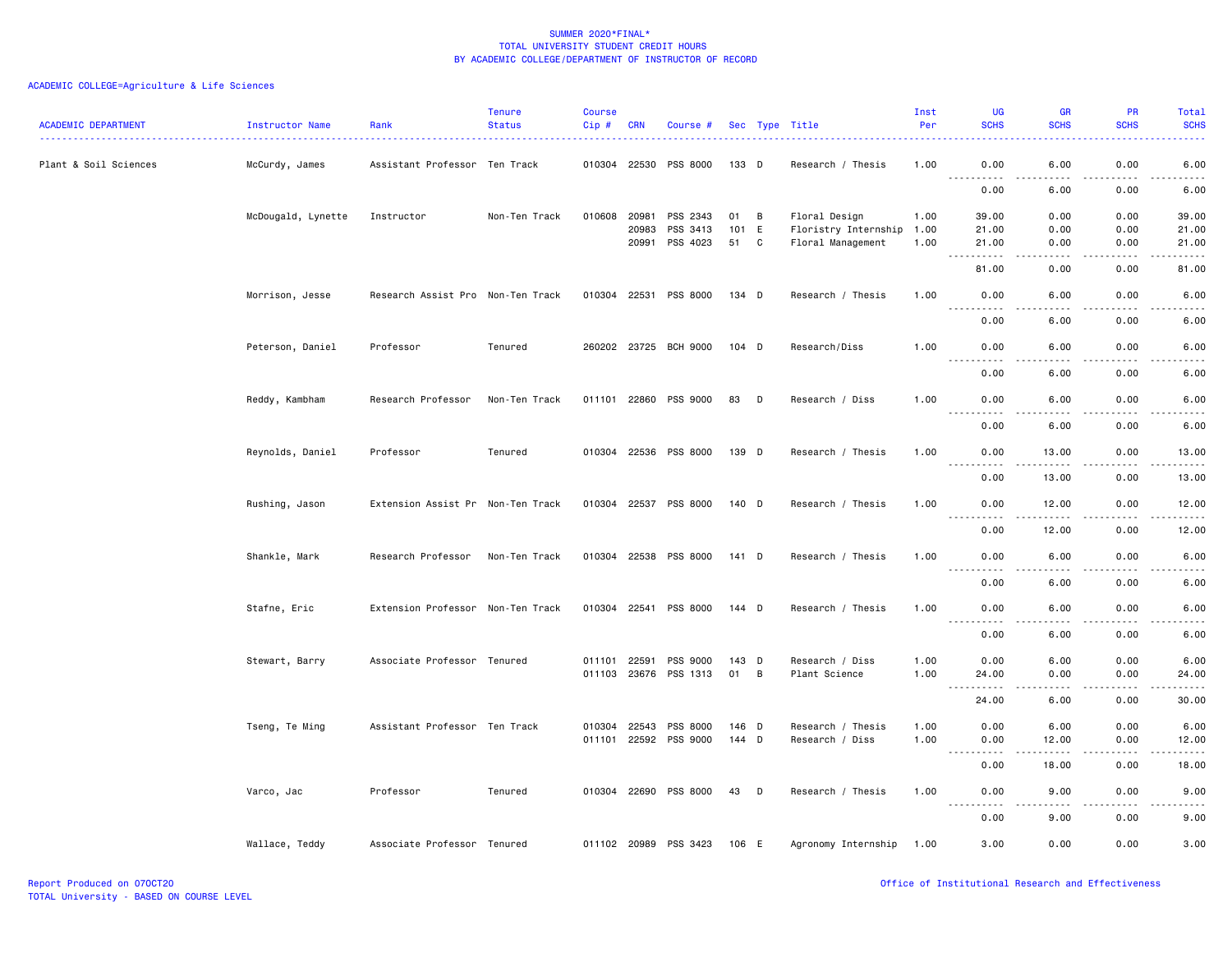| <b>ACADEMIC DEPARTMENT</b>            | Instructor Name    | Rank                           | <b>Tenure</b><br>Status | <b>Course</b><br>Cip # | <b>CRN</b> | Course # Sec Type Title     |       |                 | Inst<br>Per | UG<br><b>SCHS</b>  | <b>GR</b><br><b>SCHS</b> | <b>PR</b><br><b>SCHS</b> | Total<br><b>SCHS</b> |
|---------------------------------------|--------------------|--------------------------------|-------------------------|------------------------|------------|-----------------------------|-------|-----------------|-------------|--------------------|--------------------------|--------------------------|----------------------|
|                                       |                    |                                |                         |                        |            |                             |       |                 |             | -----------        |                          |                          | .                    |
|                                       |                    |                                |                         |                        |            |                             |       |                 |             | 3.00               | 0.00                     | 0.00                     | 3.00                 |
| Plant & Soil Sciences                 | Williams, W.       | Non-Employee                   | Not Applicable          |                        |            | 011101 22596 PSS 9000 148 D |       | Research / Diss | 1.00        | 0.00               | 1.00                     | 0.00                     | 1.00                 |
|                                       |                    |                                |                         |                        |            |                             |       |                 |             | ----------<br>0.00 | 1.00                     | .<br>0.00                | .<br>1.00            |
|                                       | Zurweller, Brendan | Assistant Professor  Ten Track |                         |                        |            | 011101 22597 PSS 9000       | 149 D | Research / Diss | 1.00        | 0.00               | 6.00                     | 0.00                     | 6.00                 |
|                                       |                    |                                |                         |                        |            |                             |       |                 |             | 0.00               | 6.00                     | 0.00                     | 6.00                 |
| ===================================== |                    |                                |                         |                        |            |                             |       |                 |             | ==========         | ==========               | ==========               | ==========           |
| Plant & Soil Sciences                 |                    |                                |                         |                        |            |                             |       |                 |             | 210.00             | 356.00                   | 0.00                     | 566,00               |
| ====================================  |                    |                                |                         |                        |            |                             |       |                 |             | ==========         | $=$ = = = = = = = = =    | ==========               | ==========           |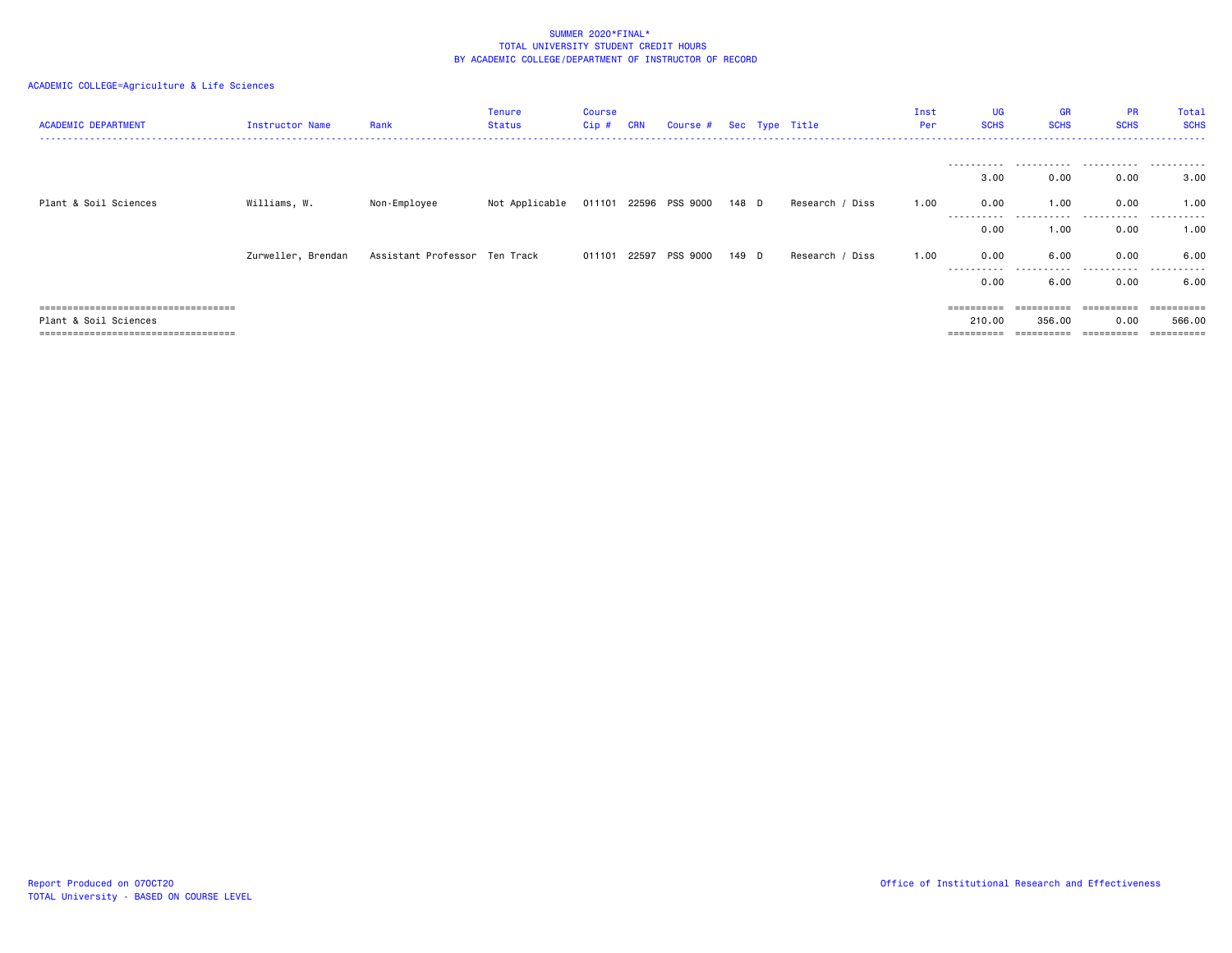| <b>ACADEMIC DEPARTMENT</b>                             | Instructor Name                                    | Rank                              | <b>Tenure</b><br><b>Status</b> | <b>Course</b><br>Cip# | <b>CRN</b>            | Course #             |                | Sec Type Title                       | Inst<br>Per  | <b>UG</b><br><b>SCHS</b><br>.                                                                                                                | <b>GR</b><br><b>SCHS</b><br>$\frac{1}{2} \left( \frac{1}{2} \right) \left( \frac{1}{2} \right) \left( \frac{1}{2} \right) \left( \frac{1}{2} \right) \left( \frac{1}{2} \right)$ | <b>PR</b><br><b>SCHS</b> | Total<br><b>SCHS</b>                                                                                                              |
|--------------------------------------------------------|----------------------------------------------------|-----------------------------------|--------------------------------|-----------------------|-----------------------|----------------------|----------------|--------------------------------------|--------------|----------------------------------------------------------------------------------------------------------------------------------------------|----------------------------------------------------------------------------------------------------------------------------------------------------------------------------------|--------------------------|-----------------------------------------------------------------------------------------------------------------------------------|
| Poultry Science                                        | Acharya Adhikari, Pr Assistant Professor Ten Track |                                   |                                |                       | 010907 23133<br>23198 | P0 8000<br>PO 8443   | 101 D<br>001 C | Research / Thesis<br>Avian Nutrition | 1.00<br>1.00 | 0.00<br>0.00                                                                                                                                 | 6.00<br>15.00                                                                                                                                                                    | 0.00<br>0.00             | 6.00<br>15.00                                                                                                                     |
|                                                        |                                                    |                                   |                                |                       |                       |                      |                |                                      |              | ----<br>$\sim$ $\sim$ $\sim$<br>0.00                                                                                                         | 21.00                                                                                                                                                                            | 0.00                     | 21.00                                                                                                                             |
|                                                        | Kiess, Aaron                                       | Associate Professor Tenured       |                                |                       |                       | 010907 23151 PO 9000 | 103 D          | Research / Diss                      | 1.00         | 0.00                                                                                                                                         | 6.00<br>$\frac{1}{2}$                                                                                                                                                            | 0.00<br>.                | 6.00                                                                                                                              |
|                                                        |                                                    |                                   |                                |                       |                       |                      |                |                                      |              | ----------<br>0.00                                                                                                                           | 6.00                                                                                                                                                                             | 0.00                     | 6.00                                                                                                                              |
|                                                        | Peebles, Edgar                                     | Professor                         | Tenured                        |                       |                       | 010907 23135 PO 8000 | 103 D          | Research / Thesis                    | 1.00         | 0.00<br>$- - - -$<br>.                                                                                                                       | 9.00                                                                                                                                                                             | 0.00                     | 9.00                                                                                                                              |
|                                                        |                                                    |                                   |                                |                       |                       |                      |                |                                      |              | 0.00                                                                                                                                         | 9.00                                                                                                                                                                             | 0.00                     | 9.00                                                                                                                              |
|                                                        | Theradiyil Sukumaran Assistant Professor Ten Track |                                   |                                |                       |                       | 010907 23137 P0 8000 | 105 D          | Research / Thesis                    | 1.00         | 0.00<br>$\frac{1}{2} \left( \frac{1}{2} \right) \left( \frac{1}{2} \right) \left( \frac{1}{2} \right) \left( \frac{1}{2} \right)$<br>----    | 6.00<br>$\cdots$                                                                                                                                                                 | 0.00<br>.                | 6.00<br>$\frac{1}{2} \left( \frac{1}{2} \right) \left( \frac{1}{2} \right) \left( \frac{1}{2} \right) \left( \frac{1}{2} \right)$ |
|                                                        |                                                    |                                   |                                |                       |                       |                      |                |                                      |              | 0.00                                                                                                                                         | 6.00                                                                                                                                                                             | 0.00                     | 6.00                                                                                                                              |
|                                                        | Wamsley, Kelley                                    | Associate Professor Tenured       |                                |                       | 010907 23154          | PO 9000              | 106 D          | Research / Diss                      | 1.00         | 0.00                                                                                                                                         | 4.00                                                                                                                                                                             | 0.00                     | 4.00                                                                                                                              |
|                                                        |                                                    |                                   |                                |                       |                       | 24070 PO 8000        | 51 D           | Research / Thesis                    | 1.00         | 0.00                                                                                                                                         | 3.00                                                                                                                                                                             | 0.00                     | 3.00                                                                                                                              |
|                                                        |                                                    |                                   |                                |                       |                       |                      |                |                                      |              | . <b>.</b><br>-----<br>0.00                                                                                                                  | .<br>7.00                                                                                                                                                                        | . <b>.</b><br>0.00       | . <b>.</b> .<br>7.00                                                                                                              |
|                                                        | Wells, Jessica                                     | Clinical Assist Pro Non-Ten Track |                                | 010907                | 20967                 | PO 3353              | 101 E          | Poultry Prod Interns 1.00            |              | 21.00                                                                                                                                        | 0.00                                                                                                                                                                             | 0.00                     | 21.00                                                                                                                             |
|                                                        |                                                    |                                   |                                |                       | 20968                 | PO 3363              | 101 E          | Poultry Processing I 1.00            |              | 12.00                                                                                                                                        | 0.00                                                                                                                                                                             | 0.00                     | 12.00                                                                                                                             |
|                                                        |                                                    |                                   |                                |                       | 21523                 | PO 3313              | 501 C          | Com Poultry Prod                     | 1.00         | 30.00                                                                                                                                        | 0.00                                                                                                                                                                             | 0.00                     | 30.00                                                                                                                             |
|                                                        |                                                    |                                   |                                |                       | 21524                 | PO 3353              | 501 E          | Poultry Prod Interns 1.00            |              | 3.00                                                                                                                                         | 0.00                                                                                                                                                                             | 0.00                     | 3.00                                                                                                                              |
|                                                        |                                                    |                                   |                                |                       |                       | 21525 PO 3363        | 501 E          | Poultry Processing I 1.00            |              | 9.00<br>$- - -$<br>----                                                                                                                      | 0.00<br>.                                                                                                                                                                        | 0.00<br>المستمات         | 9.00<br>.                                                                                                                         |
|                                                        |                                                    |                                   |                                |                       |                       |                      |                |                                      |              | 75.00                                                                                                                                        | 0.00                                                                                                                                                                             | 0.00                     | 75.00                                                                                                                             |
|                                                        | Zhai, Wei                                          | Associate Professor Tenured       |                                |                       |                       | 010907 23155 PO 9000 | 107 D          | Research / Diss                      | 1.00         | 0.00<br>$\frac{1}{2} \left( \frac{1}{2} \right) \left( \frac{1}{2} \right) \left( \frac{1}{2} \right) \left( \frac{1}{2} \right)$<br>- - - - | 7.00<br>----                                                                                                                                                                     | 0.00<br>.                | 7.00<br>-----                                                                                                                     |
|                                                        |                                                    |                                   |                                |                       |                       |                      |                |                                      |              | 0.00                                                                                                                                         | 7.00                                                                                                                                                                             | 0.00                     | 7.00                                                                                                                              |
|                                                        | Zhang, Li                                          | Research Assist Pro Non-Ten Track |                                |                       | 010907 23148          | PO 8000              | 109 D          | Research / Thesis                    | 1.00         | 0.00<br>----------                                                                                                                           | 3.00                                                                                                                                                                             | 0.00                     | 3.00                                                                                                                              |
|                                                        |                                                    |                                   |                                |                       |                       |                      |                |                                      |              | 0.00                                                                                                                                         | 3.00                                                                                                                                                                             | 0.00                     | 3.00                                                                                                                              |
| -----------------------------------<br>Poultry Science |                                                    |                                   |                                |                       |                       |                      |                |                                      |              | ==========<br>75.00                                                                                                                          | ==========<br>59.00                                                                                                                                                              | ==========<br>0.00       | ==========<br>134.00                                                                                                              |
| =====================================                  |                                                    |                                   |                                |                       |                       |                      |                |                                      |              |                                                                                                                                              |                                                                                                                                                                                  |                          |                                                                                                                                   |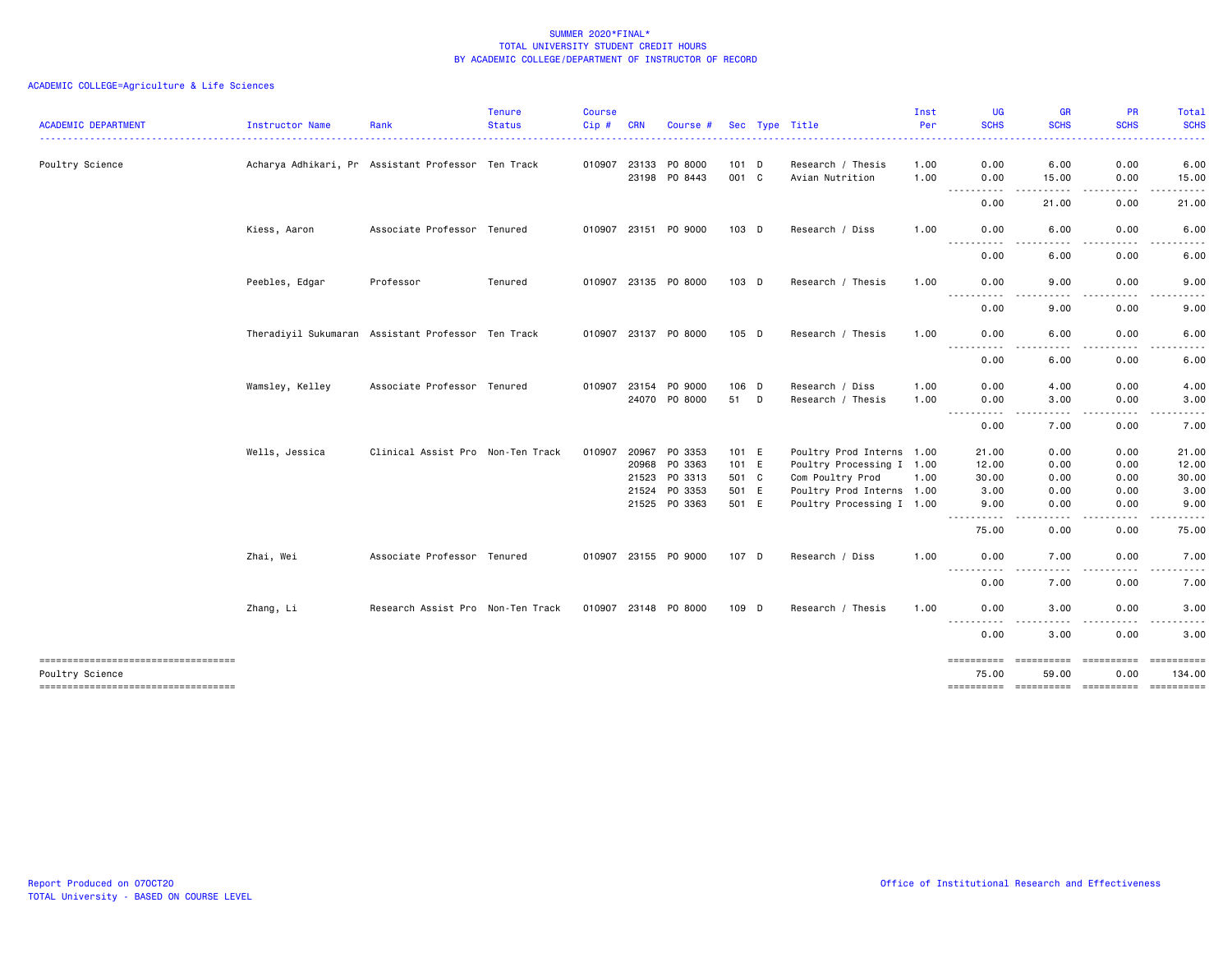ACADEMIC COLLEGE=Agriculture & Life Sciences

| <b>ACADEMIC DEPARTMENT</b> | <b>Instructor Name</b> | Rank                                            | <b>Tenure</b><br><b>Status</b> | <b>Course</b><br>Cip# | <b>CRN</b>   | Course #                     |         |              | Sec Type Title            | Inst<br>Per | <b>UG</b><br><b>SCHS</b>                                                                                                                                     | <b>GR</b><br><b>SCHS</b>                                                                                                                                      | <b>PR</b><br><b>SCHS</b> | Total<br><b>SCHS</b><br>$\frac{1}{2}$                                                                                                                         |
|----------------------------|------------------------|-------------------------------------------------|--------------------------------|-----------------------|--------------|------------------------------|---------|--------------|---------------------------|-------------|--------------------------------------------------------------------------------------------------------------------------------------------------------------|---------------------------------------------------------------------------------------------------------------------------------------------------------------|--------------------------|---------------------------------------------------------------------------------------------------------------------------------------------------------------|
| School of Human Sciences   | Black, Catherine       | Professor                                       | Non-Ten Track                  | 190901                | 20555        | FDM 4763                     | 101 E   |              | FDM Internship            | 0.80        | 69.60                                                                                                                                                        | 0.00                                                                                                                                                          | 0.00                     | 69.60                                                                                                                                                         |
|                            |                        |                                                 |                                |                       | 20556        | FDM 4763                     | 102 E   |              | FDM Internship            | 1.00        | 36.00                                                                                                                                                        | 0.00                                                                                                                                                          | 0.00                     | 36.00                                                                                                                                                         |
|                            |                        |                                                 |                                |                       | 23690        | FDM 4763                     | 103 E   |              | FDM Internship            | 1.00        | 3.00                                                                                                                                                         | 0.00                                                                                                                                                          | 0.00                     | 3.00                                                                                                                                                          |
|                            |                        |                                                 |                                | 500407                | 23392        | FDM 4000                     | $101$ I |              | Directed Indiv Study 1.00 |             | 3.00                                                                                                                                                         | 0.00                                                                                                                                                          | 0.00                     | 3.00                                                                                                                                                          |
|                            |                        |                                                 |                                |                       | 24027        | FDM 4000                     | 52      | $\mathbf{I}$ | Directed Indiv Study 1.00 |             | 3.00                                                                                                                                                         | 0.00                                                                                                                                                          | 0.00                     | 3.00                                                                                                                                                          |
|                            |                        |                                                 |                                |                       |              |                              |         |              |                           |             | 114.60                                                                                                                                                       | 0.00                                                                                                                                                          | 0.00                     | 114.60                                                                                                                                                        |
|                            | Boutwell, Angela       | Lecturer                                        | Non-Ten Track                  |                       |              | 190708 21431 HDFS 3803 501 C |         |              | Creat & Play Young C 1.00 |             | 27.00<br>.                                                                                                                                                   | 0.00<br>.                                                                                                                                                     | 0.00<br><u>.</u>         | 27.00<br>.                                                                                                                                                    |
|                            |                        |                                                 |                                |                       |              |                              |         |              |                           |             | 27.00                                                                                                                                                        | 0.00                                                                                                                                                          | 0.00                     | 27.00                                                                                                                                                         |
|                            | Denny, Marina          | Assistant Professor Ten Track                   |                                | 010801                | 20052        | AELC 8100                    | 104 I   |              | Creative Component A 1.00 |             | 0.00                                                                                                                                                         | 4.00                                                                                                                                                          | 0.00                     | 4.00                                                                                                                                                          |
|                            |                        |                                                 |                                |                       | 22768        | AELC 9000                    | 101     | D            | Research/Dissertatio 1.00 |             | 0.00                                                                                                                                                         | 1.00                                                                                                                                                          | 0.00                     | 1.00                                                                                                                                                          |
|                            |                        |                                                 |                                | 131301                | 22774        | AELC 8000                    | 101 D   |              | Research/Thesis in A 1.00 |             | 0.00<br>$   -$                                                                                                                                               | 1.00<br>$  -$                                                                                                                                                 | 0.00<br>.                | 1.00<br>- - - -                                                                                                                                               |
|                            |                        |                                                 |                                |                       |              |                              |         |              |                           |             | 0.00                                                                                                                                                         | 6.00                                                                                                                                                          | 0.00                     | 6.00                                                                                                                                                          |
|                            | Downey, Laura          | Extension Assoc Pro Non-Ten Track               |                                | 010801                | 22769        | AELC 9000                    | 102 D   |              | Research/Dissertatio 1.00 |             | 0.00                                                                                                                                                         | 4.00                                                                                                                                                          | 0.00                     | 4.00                                                                                                                                                          |
|                            |                        |                                                 |                                | 190701                | 23616        | <b>HDFS 9000</b>             | 109 D   |              | Research/Dissertatio 1.00 |             | 0.00                                                                                                                                                         | 6.00                                                                                                                                                          | 0.00                     | 6.00                                                                                                                                                          |
|                            |                        |                                                 |                                |                       |              |                              |         |              |                           |             | $\frac{1}{2} \left( \frac{1}{2} \right) \left( \frac{1}{2} \right) \left( \frac{1}{2} \right) \left( \frac{1}{2} \right) \left( \frac{1}{2} \right)$<br>0.00 | $\frac{1}{2} \left( \frac{1}{2} \right) \left( \frac{1}{2} \right) \left( \frac{1}{2} \right) \left( \frac{1}{2} \right) \left( \frac{1}{2} \right)$<br>10.00 | .<br>0.00                | $\frac{1}{2} \left( \frac{1}{2} \right) \left( \frac{1}{2} \right) \left( \frac{1}{2} \right) \left( \frac{1}{2} \right) \left( \frac{1}{2} \right)$<br>10.00 |
|                            |                        | Elmore-Staton, Lori Associate Professor Tenured |                                | 190101                | 24083        | <b>HDFS 7000</b>             | 51      | $\mathbf{I}$ | Directed Indiv Study 1.00 |             | 0.00                                                                                                                                                         | 5.00                                                                                                                                                          | 0.00                     | 5.00                                                                                                                                                          |
|                            |                        |                                                 |                                | 190701                | 22753        | <b>HDFS 8000</b>             | 103     | D            | Research/Thesis           | 1.00        | 0.00                                                                                                                                                         | 1.00                                                                                                                                                          | 0.00                     | 1.00                                                                                                                                                          |
|                            |                        |                                                 |                                |                       | 22761        | <b>HDFS 9000</b>             | 102 D   |              | Research/Dissertatio 1.00 |             | 0.00<br>$\omega$ is $\omega$ in                                                                                                                              | 2.00<br>$\sim$ $\sim$ $\sim$ $\sim$                                                                                                                           | 0.00<br>.                | 2.00                                                                                                                                                          |
|                            |                        |                                                 |                                |                       |              |                              |         |              |                           |             | .<br>0.00                                                                                                                                                    | 8.00                                                                                                                                                          | 0.00                     | 8.00                                                                                                                                                          |
|                            | Fason, Angel           | Instructor                                      | Non-Ten Track                  | 190701                | 20670        | <b>HDFS 4740</b>             | 101 E   |              | PreK-K Teacher Cand       | 1.00        | 72.00                                                                                                                                                        | 0.00                                                                                                                                                          | 0.00                     | 72.00                                                                                                                                                         |
|                            |                        |                                                 |                                |                       | 20671        | <b>HDFS 4760</b>             | 101 E   |              | Child Development In 1.00 |             | 72.00                                                                                                                                                        | 0.00                                                                                                                                                          | 0.00                     | 72.00                                                                                                                                                         |
|                            |                        |                                                 |                                |                       | 20673        | <b>HDFS 4780</b>             | 101 E   |              | Youth Development In 1.00 |             | 36.00                                                                                                                                                        | 0.00                                                                                                                                                          | 0.00                     | 36.00                                                                                                                                                         |
|                            |                        |                                                 |                                |                       | 20674        | <b>HDFS 4790</b>             | 101 E   |              | Family Science Inter      | 1.00        | 12.00                                                                                                                                                        | 0.00                                                                                                                                                          | 0.00                     | 12.00                                                                                                                                                         |
|                            |                        |                                                 |                                |                       | 23381        | <b>HDFS 2023</b>             | 51      | C            | Trauma Informed Prac      | 1.00        | 57.00                                                                                                                                                        | 0.00                                                                                                                                                          | 0.00                     | 57.00                                                                                                                                                         |
|                            |                        |                                                 |                                |                       | 190704 21433 | <b>HDFS 4803</b>             | 501 C   |              | Parenting                 | 1.00        | 87.00<br>. <b>.</b>                                                                                                                                          | 0.00<br>.                                                                                                                                                     | 0.00<br>.                | 87.00<br><u>.</u>                                                                                                                                             |
|                            |                        |                                                 |                                |                       |              |                              |         |              |                           |             | 336.00                                                                                                                                                       | 0.00                                                                                                                                                          | 0.00                     | 336.00                                                                                                                                                        |
|                            | Freeman, Charles       | Associate Professor Tenured                     |                                |                       |              | 190904 23382 FDM 2524        | 51      | B            | Textiles for Apparel 1.00 |             | 32.00<br>$-$                                                                                                                                                 | 0.00                                                                                                                                                          | 0.00                     | 32.00                                                                                                                                                         |
|                            |                        |                                                 |                                |                       |              |                              |         |              |                           |             | 32.00                                                                                                                                                        | 0.00                                                                                                                                                          | 0.00                     | 32.00                                                                                                                                                         |
|                            | Hardman, Alisha        | Assistant Professor Ten Track                   |                                |                       | 190701 22754 | <b>HDFS 8000</b>             | 104 D   |              | Research/Thesis           | 1.00        | 0.00                                                                                                                                                         | 6.00                                                                                                                                                          | 0.00                     | 6.00                                                                                                                                                          |
|                            |                        |                                                 |                                |                       | 22762        | <b>HDFS 9000</b>             | 103 D   |              | Research/Dissertatio 1.00 |             | 0.00<br><u>.</u><br>$- - -$                                                                                                                                  | 9.00<br>-----                                                                                                                                                 | 0.00<br>-----            | 9.00<br>.                                                                                                                                                     |
|                            |                        |                                                 |                                |                       |              |                              |         |              |                           |             | 0.00                                                                                                                                                         | 15.00                                                                                                                                                         | 0.00                     | 15.00                                                                                                                                                         |
|                            | Hutcheson, Alyssa      | Grad Research Assis Not Applicable              |                                | 010802                | 20046        | AELC 3603                    | 101 E   |              | Internship-Agricultu 1.00 |             | 3.00                                                                                                                                                         | 0.00                                                                                                                                                          | 0.00                     | 3.00                                                                                                                                                          |
|                            |                        |                                                 |                                |                       | 131301 20044 | AELC 3500                    | 101 E   |              | Internship Ag Leader 1.00 |             | 9.00                                                                                                                                                         | 0.00                                                                                                                                                          | 0.00                     | 9.00                                                                                                                                                          |
|                            |                        |                                                 |                                |                       |              | 20045 AELC 3500 102 E        |         |              | Internship Ag Leader 1.00 |             | 60.00<br>$\sim$ $\sim$<br>----                                                                                                                               | 0.00<br>$- - -$                                                                                                                                               | 0.00                     | 60.00                                                                                                                                                         |
|                            |                        |                                                 |                                |                       |              |                              |         |              |                           |             | 72.00                                                                                                                                                        | 0.00                                                                                                                                                          | 0.00                     | 72.00                                                                                                                                                         |
|                            | Kobia, Caroline        | Assistant Professor Ten Track                   |                                |                       |              | 190901 20555 FDM 4763        | 101 E   |              | FDM Internship            | 0.10        | 8.70                                                                                                                                                         | 0.00                                                                                                                                                          | 0.00                     | 8.70                                                                                                                                                          |

Report Produced on 07OCT20 Office of Institutional Research and Effectiveness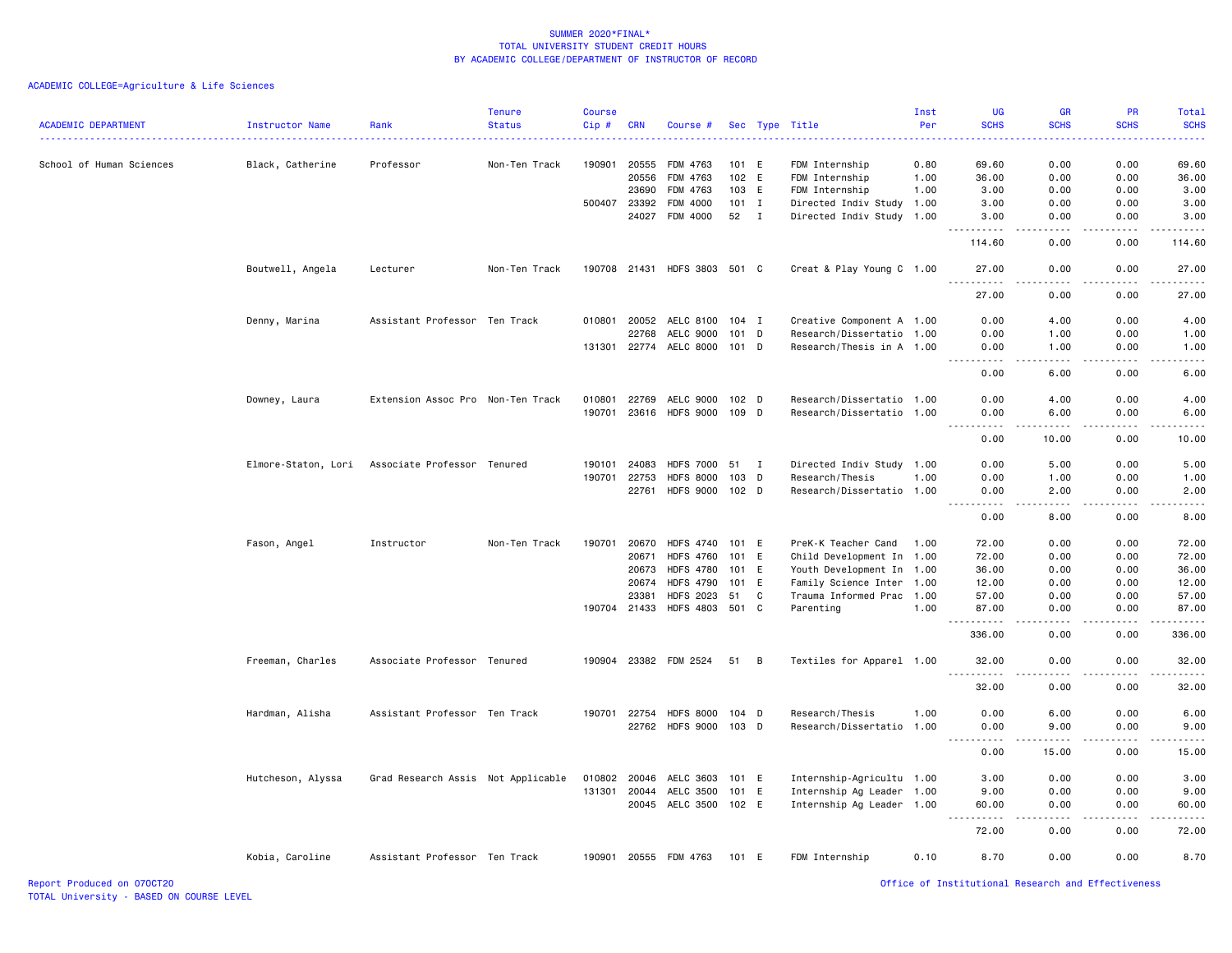| <b>ACADEMIC DEPARTMENT</b> | Instructor Name     | Rank                          | <b>Tenure</b><br><b>Status</b> | <b>Course</b><br>$Cip$ # | <b>CRN</b>     | Course #                             |                |   | Sec Type Title                            | Inst<br>Per | UG<br><b>SCHS</b>                  | <b>GR</b><br><b>SCHS</b> | <b>PR</b><br><b>SCHS</b> | Total<br><b>SCHS</b>                                                                                                                                          |
|----------------------------|---------------------|-------------------------------|--------------------------------|--------------------------|----------------|--------------------------------------|----------------|---|-------------------------------------------|-------------|------------------------------------|--------------------------|--------------------------|---------------------------------------------------------------------------------------------------------------------------------------------------------------|
| School of Human Sciences   | Kobia, Caroline     | Assistant Professor Ten Track |                                |                          |                | 500407 23982 FDM 4000                | 51 I           |   | Directed Indiv Study 1.00                 |             | 1.00<br>.                          | 0.00<br>.                | 0.00<br>.                | 1.00<br>$\omega$ is $\omega$ in $\omega$                                                                                                                      |
|                            |                     |                               |                                |                          |                |                                      |                |   |                                           |             | 9.70                               | 0.00                     | 0.00                     | 9.70                                                                                                                                                          |
|                            | Lee, JuYoung        | Assistant Professor Ten Track |                                | 190901                   | 20555          | FDM 4763                             | 101 E          |   | FDM Internship                            | 0.10        | 8.70                               | 0.00                     | 0.00                     | 8.70                                                                                                                                                          |
|                            |                     |                               |                                |                          |                | 21340 FDM 3553                       | 501 B          |   | Merchandise Retail P 1.00                 |             | 24.00<br>.<br>$\sim$ $\sim$ $\sim$ | 0.00<br>.                | 0.00<br>.                | 24.00<br>.                                                                                                                                                    |
|                            |                     |                               |                                |                          |                |                                      |                |   |                                           |             | 32.70                              | 0.00                     | 0.00                     | 32.70                                                                                                                                                         |
|                            | Morrison, Carley    | Assistant Professor Ten Track |                                | 131301                   |                | 22776 AELC 8000 103 D                |                |   | Research/Thesis in A 1.00                 |             | 0.00<br>.                          | 3.00<br>.                | 0.00<br>.                | 3.00<br>$\frac{1}{2} \left( \frac{1}{2} \right) \left( \frac{1}{2} \right) \left( \frac{1}{2} \right) \left( \frac{1}{2} \right) \left( \frac{1}{2} \right)$  |
|                            |                     |                               |                                |                          |                |                                      |                |   |                                           |             | 0.00                               | 3.00                     | 0.00                     | 3.00                                                                                                                                                          |
|                            | Newman, Michael     | Professor                     | Tenured                        | 010801                   | 22771          | AELC 9000                            | 104 D          |   | Research/Dissertatio 1.00                 |             | 0.00                               | 1.00                     | 0.00                     | 1.00                                                                                                                                                          |
|                            |                     |                               |                                | 131301                   |                | 24052 AELC 8000                      | 01             | D | Research/Thesis in A 1.00                 |             | 0.00<br>.                          | 2.00<br>.                | 0.00<br>.                | 2.00<br>22222                                                                                                                                                 |
|                            |                     |                               |                                |                          |                |                                      |                |   |                                           |             | 0.00                               | 3.00                     | 0.00                     | 3.00                                                                                                                                                          |
|                            | Parker, Julie       | Associate Professor Tenured   |                                | 190701                   | 22763          | <b>HDFS 9000</b>                     | 104 D          |   | Research/Dissertatio 1.00                 |             | 0.00                               | 1.00                     | 0.00                     | 1.00                                                                                                                                                          |
|                            |                     |                               |                                | 190710                   | 21980          | <b>HDFS 8543</b>                     | 501            | F | Practicum I                               | 1.00        | 0.00                               | 9.00                     | 0.00                     | 9.00                                                                                                                                                          |
|                            |                     |                               |                                |                          | 22989          | <b>HDFS 8513</b>                     | 551 C          |   | Inclusion and FC EI                       | 1.00        | 0.00                               | 30.00                    | 0.00                     | 30.00<br>$\frac{1}{2} \left( \frac{1}{2} \right) \left( \frac{1}{2} \right) \left( \frac{1}{2} \right) \left( \frac{1}{2} \right) \left( \frac{1}{2} \right)$ |
|                            |                     |                               |                                |                          |                |                                      |                |   |                                           |             | 0.00                               | 40.00                    | 0.00                     | 40.00                                                                                                                                                         |
|                            | Phillips, Tommy     | Associate Professor Tenured   |                                | 190101                   | 22409          | <b>HDFS 4990</b>                     | 501 C          |   | Special Topics in HD 1.00                 |             | 27.00                              | 0.00                     | 0.00                     | 27.00                                                                                                                                                         |
|                            |                     |                               |                                |                          | 22410          | <b>HDFS 6990</b>                     | 501 C          |   | Special Topic in HDF 1.00                 |             | 0.00                               | 15.00                    | 0.00                     | 15.00                                                                                                                                                         |
|                            |                     |                               |                                | 190701                   | 21432          | <b>HDFS 3813</b>                     | 501 C          |   | Lifespan Theory                           | 1.00        | 24.00                              | 0.00                     | 0.00                     | 24.00                                                                                                                                                         |
|                            |                     |                               |                                |                          | 21434          | <b>HDFS 4883</b>                     | 551            | C | Risk, Resilience & P 1.00                 |             | 60.00                              | 0.00                     | 0.00                     | 60.00                                                                                                                                                         |
|                            |                     |                               |                                |                          | 21435<br>21436 | <b>HDFS 6883</b><br><b>HDFS 8313</b> | 551 C<br>551 C |   | Risk, Resilience & P 1.00<br>Youth Issues | 1.00        | 0.00<br>0.00                       | 3.00<br>9.00             | 0.00<br>0.00             | 3.00<br>9.00                                                                                                                                                  |
|                            |                     |                               |                                |                          | 22757          | <b>HDFS 8000</b>                     | 107 D          |   | Research/Thesis                           | 1.00        | 0.00                               | 2.00                     | 0.00                     | 2.00                                                                                                                                                          |
|                            |                     |                               |                                |                          | 22765          | <b>HDFS 9000</b>                     | 106 D          |   | Research/Dissertatio 1.00                 |             | 0.00                               | 3.00                     | 0.00                     | 3.00                                                                                                                                                          |
|                            |                     |                               |                                |                          |                |                                      |                |   |                                           |             | .<br>111.00                        | .<br>32.00               | .<br>0.00                | .<br>143.00                                                                                                                                                   |
|                            | Robertson, Mary     | Non-Faculty                   | Not Applicable                 |                          |                | 340199 20632 FNH 3103                | 01 C           |   | Intro to Health Prof 1.00                 |             | 75.00                              | 0.00                     | 0.00                     | 75.00                                                                                                                                                         |
|                            |                     |                               |                                |                          |                |                                      |                |   |                                           |             | <u>.</u><br>75.00                  | .<br>0.00                | .<br>0.00                | .<br>75.00                                                                                                                                                    |
|                            | Sonnier-Netto, Mary | Lecturer                      | Non-Ten Track                  |                          |                | 190710 21437 HDFS 8533 501 C         |                |   | Instr Strat and Prac 1.00                 |             | 0.00<br><u>.</u>                   | 18.00                    | 0.00                     | 18.00<br>.                                                                                                                                                    |
|                            |                     |                               |                                |                          |                |                                      |                |   |                                           |             | 0.00                               | $- - - - -$<br>18.00     | .<br>0.00                | 18.00                                                                                                                                                         |
|                            | Swann, Tamra        | Non-Faculty                   | Not Applicable                 |                          |                | 140101 21372 GE 8003                 | 501 C          |   | MENG Capstone                             | 0.50        | 0.00                               | 4.50                     | 0.00                     | 4.50                                                                                                                                                          |
|                            |                     |                               |                                |                          |                |                                      |                |   |                                           |             | 0.00                               | 4.50                     | 0.00                     | -----<br>4.50                                                                                                                                                 |
|                            | Swortzel, Kirk      | Professor                     | Tenured                        | 010801                   | 20047          | AELC 4403                            | 101 C          |   | Dev of Youth Program 1.00                 |             | 15.00                              | 0.00                     | 0.00                     | 15.00                                                                                                                                                         |
|                            |                     |                               |                                |                          | 20048          | AELC 6403                            | 101 C          |   | Dev of Youth Program 1.00                 |             | 0.00                               | 24.00                    | 0.00                     | 24.00                                                                                                                                                         |
|                            |                     |                               |                                |                          | 20049          | AELC 8100                            | $101$ I        |   | Creative Component A 1.00                 |             | 0.00                               | 8.00                     | 0.00                     | 8.00                                                                                                                                                          |
|                            |                     |                               |                                |                          | 20056          | AELC 8693                            | 101 C          |   | Philos Found of AEE                       | 1.00        | 0.00                               | 21.00                    | 0.00                     | 21.00                                                                                                                                                         |
|                            |                     |                               |                                |                          | 22366          | AELC 8990                            | 101            | C | Special Topics in AE 1.00                 |             | 0.00                               | 18.00                    | 0.00                     | 18.00                                                                                                                                                         |
|                            |                     |                               |                                |                          | 22773          | AELC 9000                            | 106            | D | Research/Dissertatio 1.00                 |             | 0.00                               | 8.00                     | 0.00                     | 8.00                                                                                                                                                          |
|                            |                     |                               |                                |                          |                | 23542 AELC 4990                      | 101 C          |   | Special Topics in AE 1.00                 |             | 24.00                              | 0.00                     | 0.00                     | 24.00                                                                                                                                                         |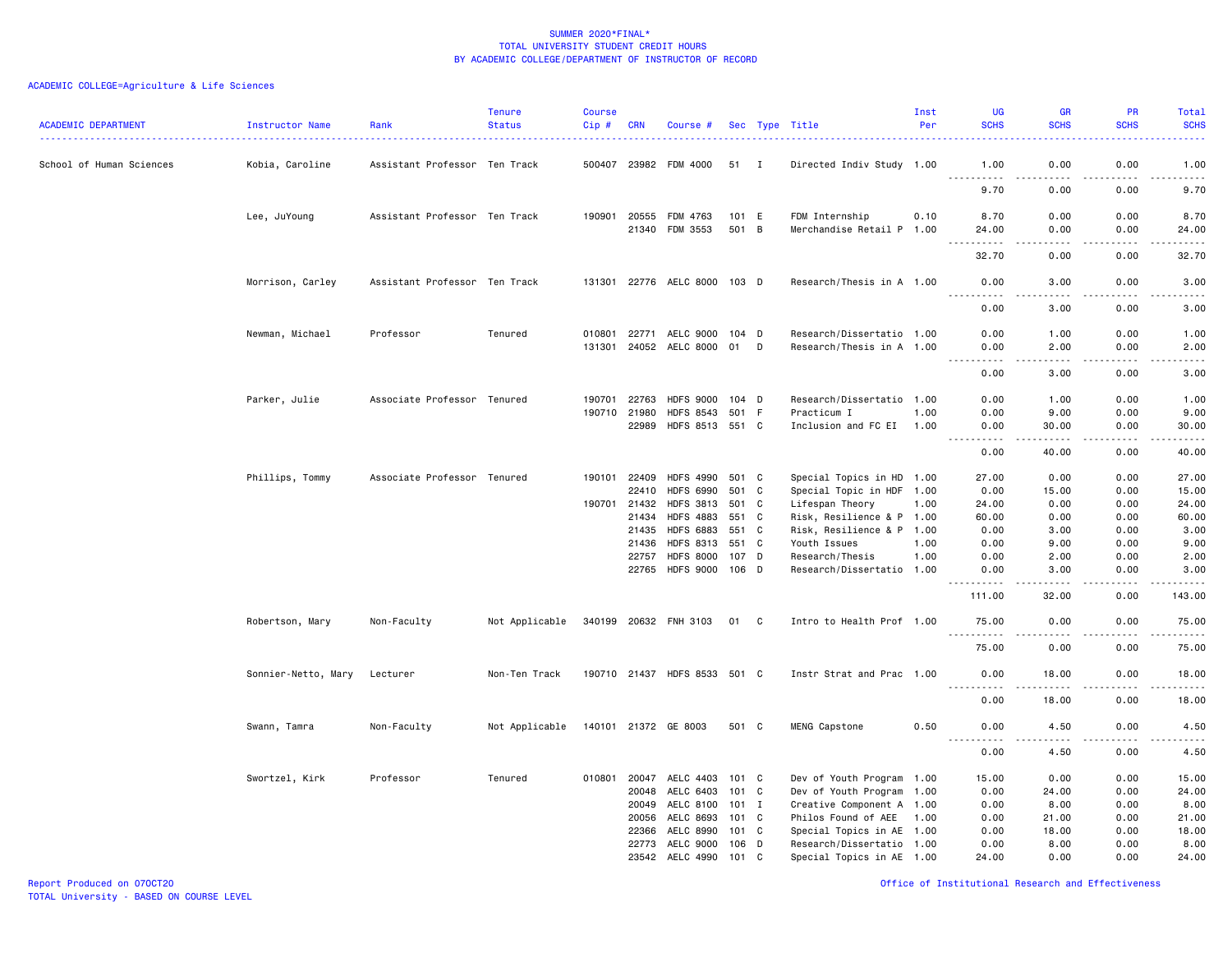| <b>ACADEMIC DEPARTMENT</b>            | <b>Instructor Name</b> | Rank                          | <b>Tenure</b><br><b>Status</b> | <b>Course</b><br>Cip# | <b>CRN</b> | Course #              |         |   | Sec Type Title            | Inst<br>Per | UG<br><b>SCHS</b> | <b>GR</b><br><b>SCHS</b> | <b>PR</b><br><b>SCHS</b> | Total<br><b>SCHS</b>  |
|---------------------------------------|------------------------|-------------------------------|--------------------------------|-----------------------|------------|-----------------------|---------|---|---------------------------|-------------|-------------------|--------------------------|--------------------------|-----------------------|
|                                       |                        |                               |                                |                       |            |                       |         |   |                           |             |                   |                          |                          |                       |
| School of Human Sciences              | Swortzel, Kirk         | Professor                     | Tenured                        | 131301                | 20055      | AELC 8593             | 101 C   |   | Hist Found of AEE         | 1.00        | 0.00              | 21.00                    | 0.00                     | 21.00                 |
|                                       |                        |                               |                                |                       | 22779      | AELC 8000             | 106 D   |   | Research/Thesis in A 1.00 |             | 0.00              | 2.00                     | 0.00                     | 2.00                  |
|                                       |                        |                               |                                |                       | 23941      | AELC 7000             | $101$ I |   | Directed Indiv Study 1.00 |             | 0.00<br><u>.</u>  | 3.00                     | 0.00<br>.                | 3,00                  |
|                                       |                        |                               |                                |                       |            |                       |         |   |                           |             | 39.00             | 105.00                   | 0.00                     | 144.00                |
|                                       | Wheeler, Brandan       | Assistant Professor Ten Track |                                | 190701                | 22758      | <b>HDFS 8000</b>      | 108 D   |   | Research/Thesis           | 1.00        | 0.00              | 3.00                     | 0.00                     | 3.00                  |
|                                       |                        |                               |                                |                       | 22766      | <b>HDFS 9000</b>      | 107 D   |   | Research/Dissertatio      | 1.00        | 0.00              | 1.00                     | 0.00                     | 1.00                  |
|                                       |                        |                               |                                |                       |            |                       |         |   |                           |             | 0.00              | 4.00                     | 0.00                     | 4.00                  |
|                                       | Wilmoth, Joe           | Professor                     | Tenured                        | 190101                | 24095      | <b>HDFS 7000</b>      | $101$ I |   | Directed Indiv Study 1.00 |             | 0.00              | 3.00                     | 0.00                     | 3.00                  |
|                                       |                        |                               |                                | 190701                | 22767      | <b>HDFS 9000</b>      | 108 D   |   | Research/Dissertatio 1.00 |             | 0.00              | 9.00                     | 0.00                     | 9.00                  |
|                                       |                        |                               |                                | 190704                |            | 20675 HDFS 4853 001 C |         |   | Family: Human Ecolog 1.00 |             | 36.00             | 0.00                     | 0.00                     | 36.00                 |
|                                       |                        |                               |                                |                       |            | 20676 HDFS 6853 001 C |         |   | Family: Human Ecolog 1.00 |             | 0.00              | 15.00                    | 0.00                     | 15.00                 |
|                                       |                        |                               |                                |                       |            |                       |         |   |                           |             | 36.00             | .<br>27,00               | .<br>0.00                | . <b>.</b><br>63.00   |
|                                       | Woodward, Rachel       | Lecturer                      | Non-Ten Track                  | 500407                | 23401      | FDM 1523              | 51      | C | Visual Dsgn & Dress       | 1.00        | 24.00             | 0.00                     | 0.00                     | 24.00                 |
|                                       |                        |                               |                                |                       |            |                       |         |   |                           |             | 24.00             | 0.00                     | 0.00                     | . <u>.</u> .<br>24.00 |
| ============================          |                        |                               |                                |                       |            |                       |         |   |                           |             |                   |                          |                          | eeeeeeeee             |
| School of Human Sciences              |                        |                               |                                |                       |            |                       |         |   |                           |             | 909.00            | 275.50                   | 0.00                     | 1184.50               |
| ===================================== |                        |                               |                                |                       |            |                       |         |   |                           |             | ==========        | -----------------------  |                          | -----------           |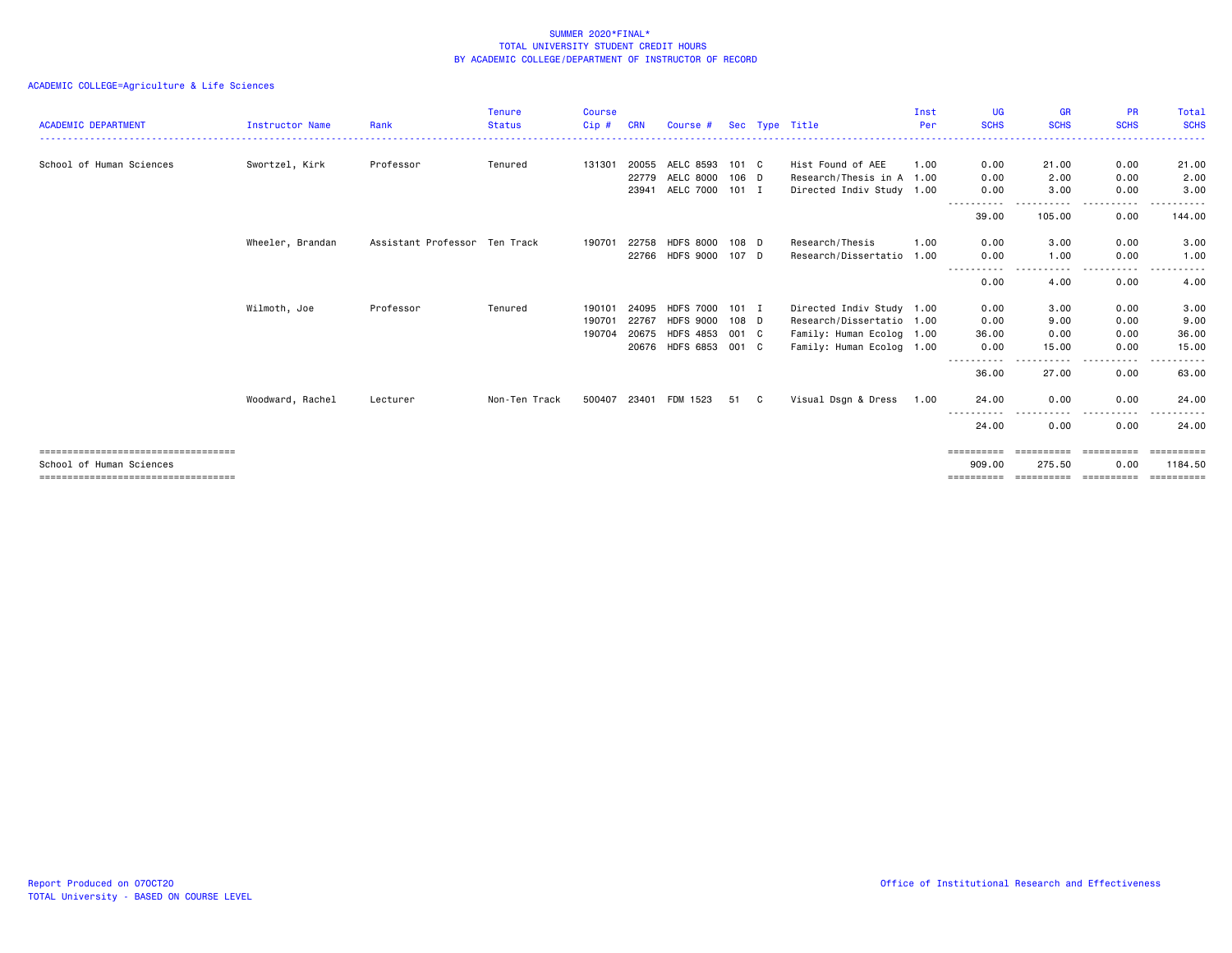| <b>ACADEMIC DEPARTMENT</b> | Instructor Name   | Rank                          | <b>Tenure</b><br><b>Status</b> | <b>Course</b><br>Cip# | <b>CRN</b>     | Course #                   |             |                | Sec Type Title                                         | Inst<br>Per  | UG<br><b>SCHS</b>                   | <b>GR</b><br><b>SCHS</b>     | PR<br><b>SCHS</b>     | Total<br><b>SCHS</b>                                                                                                  |
|----------------------------|-------------------|-------------------------------|--------------------------------|-----------------------|----------------|----------------------------|-------------|----------------|--------------------------------------------------------|--------------|-------------------------------------|------------------------------|-----------------------|-----------------------------------------------------------------------------------------------------------------------|
| Art AAD                    | Altomonte, Jenna  | Assistant Professor Ten Track |                                | 500703<br>500799      | 23265<br>23293 | ART 1023<br>ART 4990       | 51<br>02    | C<br>C         | History Of Art II<br>Special Topic In ART 1.00         | 1.00         | 21.00<br>21.00                      | 0.00<br>0.00                 | 0.00<br>0.00          | 21.00<br>21.00                                                                                                        |
|                            |                   |                               |                                |                       |                |                            |             |                |                                                        |              | -----<br>42.00                      | $\sim$ $\sim$ $\sim$<br>0.00 | .<br>0.00             | .<br>42.00                                                                                                            |
|                            | Bostic, Alexander | Associate Professor Tenured   |                                | 500799                | 23299<br>23303 | ART 4990<br>ART 4990       | 53<br>552 Q | Q              | Special Topic In ART 1.00<br>Special Topic In ART 1.00 |              | 12.00<br>6.00                       | 0.00<br>0.00                 | 0.00<br>0.00          | 12.00<br>6.00                                                                                                         |
|                            |                   |                               |                                |                       |                |                            |             |                |                                                        |              | 18.00                               | 0.00                         | 0.00                  | $\omega$ is $\omega$ in .<br>18.00                                                                                    |
|                            | Campbell, Frank   | Associate Professor Tenured   |                                |                       |                | 500101 24054 ART 4693      | 51 L        |                | Intern-Fine Art                                        | 1.00         | 3.00                                | 0.00                         | 0.00                  | 3.00                                                                                                                  |
|                            |                   |                               |                                |                       |                |                            |             |                |                                                        |              | 3.00                                | 0.00                         | 0.00                  | 3.00                                                                                                                  |
|                            | Gipson, Claire    | Assistant Professor Ten Track |                                | 500799                | 23297<br>23307 | ART 4990<br>ART 4990       | 51<br>554   | C<br>Q         | Special Topic In ART 1.00<br>Special Topic In ART 1.00 |              | 15.00<br>15.00                      | 0.00<br>0.00                 | 0.00<br>0.00          | 15.00<br>15.00                                                                                                        |
|                            |                   |                               |                                |                       |                |                            |             |                |                                                        |              | $\frac{1}{2}$<br>.<br>30.00         | 0.00                         | $\frac{1}{2}$<br>0.00 | .<br>30.00                                                                                                            |
|                            | Gootee, Marita    | Professor                     | Tenured                        | 500799 23300          |                | ART 4990                   | 54          | Q              | Special Topic In ART 1.00                              |              | 21.00                               | 0.00                         | 0.00                  | 21.00                                                                                                                 |
|                            |                   |                               |                                |                       |                |                            |             |                |                                                        |              | 21.00                               | 0.00                         | 0.00                  | 21.00                                                                                                                 |
|                            | Gordon, Jeffery   | Lecturer                      | Non-Ten Track                  | 500703                | 21171          | ART 1113<br>23245 ART 1113 | 501 C<br>01 | C              | Art Appreciation<br>Art Appreciation                   | 1.00<br>1.00 | 81.00<br>93.00                      | 0.00<br>0.00                 | 0.00<br>0.00          | 81.00<br>93.00                                                                                                        |
|                            |                   |                               |                                |                       |                |                            |             |                |                                                        |              | <u>.</u><br>$\frac{1}{2}$<br>174.00 | $- - - -$<br>0.00            | .<br>0.00             | $\begin{array}{cccccccccc} \bullet & \bullet & \bullet & \bullet & \bullet & \bullet & \bullet \end{array}$<br>174.00 |
|                            | Hitt, Candace     | Lecturer                      | Non-Ten Track                  |                       |                | 500605 23101 ART 2103      | 01 B        |                | Photography Survey                                     | 1.00         | 27.00<br>$\frac{1}{2}$              | 0.00                         | 0.00                  | 27.00<br>.                                                                                                            |
|                            |                   |                               |                                |                       |                |                            |             |                |                                                        |              | $- - - - -$<br>27.00                | 0.00                         | 0.00                  | 27.00                                                                                                                 |
|                            | Hong, Ming        | Assistant Professor Ten Track |                                |                       |                | 500401 21778 ART 1133      | 51          | - L            | Design II                                              | 1.00         | 18.00<br>.                          | 0.00<br>$\frac{1}{2}$        | 0.00                  | 18.00<br>.                                                                                                            |
|                            |                   |                               |                                |                       |                |                            |             |                |                                                        |              | 18.00                               | 0.00                         | 0.00                  | 18.00                                                                                                                 |
|                            | Kornreich, Jordan | Lecturer                      | Non-Ten Track                  |                       |                | 500703 20074 ART 1113      | E51 C       |                | Art Appreciation                                       | 1.00         | 81.00<br>$\sim$ $\sim$ $\sim$       | 0.00                         | 0.00                  | 81.00<br>.                                                                                                            |
|                            |                   |                               |                                |                       |                |                            |             |                |                                                        |              | 81.00                               | 0.00                         | 0.00                  | 81.00                                                                                                                 |
|                            | McElfish, Aaron   | Non-Faculty                   | Not Applicable                 | 500705 21775          |                | ART 1213<br>21777 ART 1223 | 01<br>51    | -L<br><b>L</b> | Drawing I<br>Drawing II                                | 1.00<br>1.00 | 15.00<br>30.00                      | 0.00<br>0.00                 | 0.00<br>0.00          | 15.00<br>30.00                                                                                                        |
|                            |                   |                               |                                |                       |                |                            |             |                |                                                        |              | $\sim$ $\sim$ $\sim$<br>45.00       | 0.00                         | 0.00                  | .<br>45.00                                                                                                            |
|                            | Morzuch, Joseph   | Assistant Professor Ten Track |                                |                       |                | 500401 21776 ART 1123      | 01 L        |                | Design I                                               | 1.00         | 18.00                               | 0.00                         | 0.00                  | 18.00                                                                                                                 |
|                            |                   |                               |                                |                       |                |                            |             |                |                                                        |              | .<br>18.00                          | $\frac{1}{2}$<br>0.00        | 0.00                  | .<br>18.00                                                                                                            |
|                            | Neuenfeldt, Lori  | Instructor                    | Non-Ten Track                  | 500407<br>500703      | 21602<br>23244 | FDM 3573<br>ART 1013       | 01<br>01    | B<br>C         | Historic Costume<br>History Of Art I                   | 1.00<br>1.00 | 48.00<br>39.00                      | 0.00<br>0.00                 | 0.00<br>0.00          | 48.00<br>39.00                                                                                                        |
|                            |                   |                               |                                |                       |                |                            |             |                |                                                        |              | $\sim$ $\sim$ $\sim$<br>.<br>87.00  | .<br>0.00                    | .<br>0.00             | .<br>87.00                                                                                                            |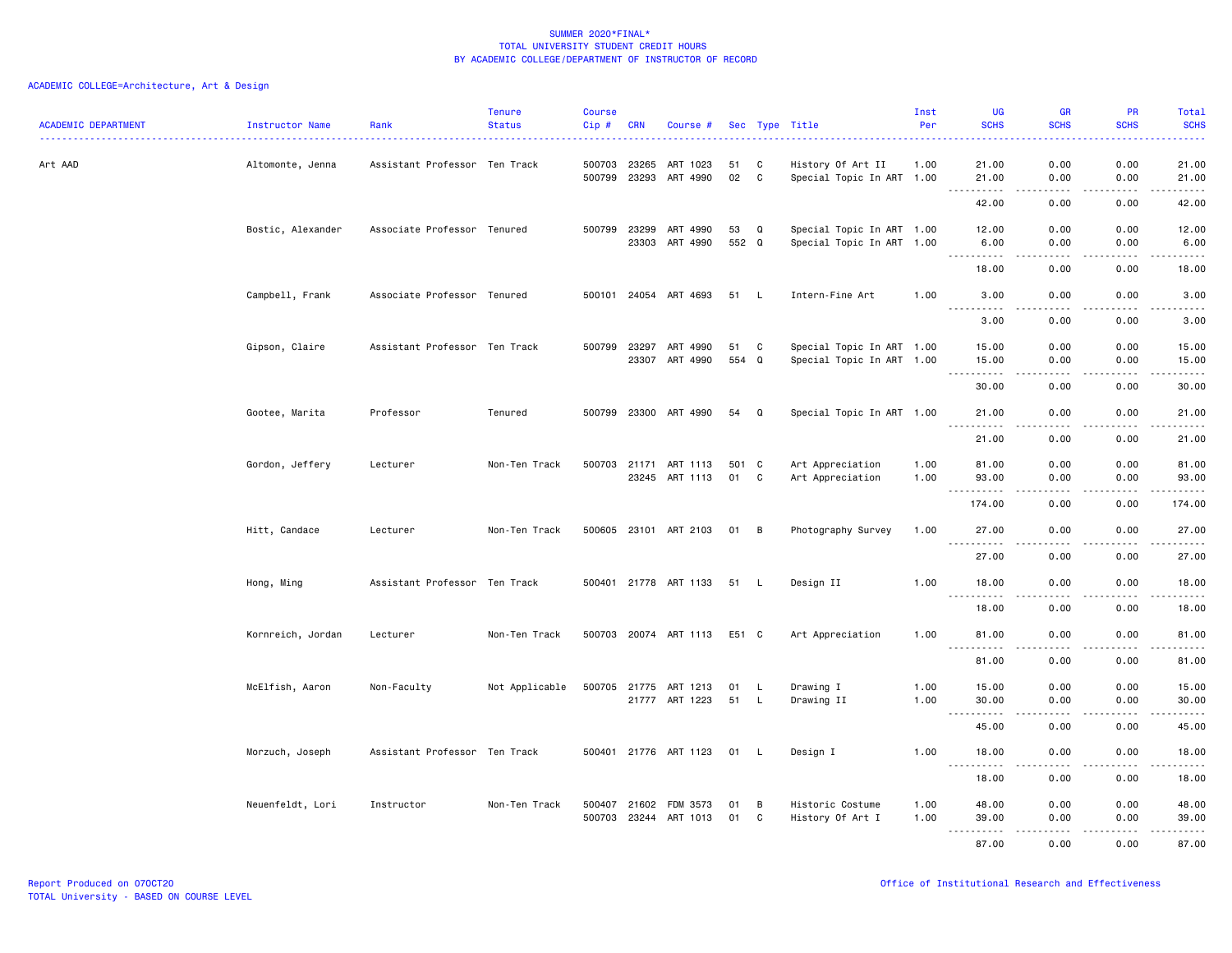| <b>ACADEMIC DEPARTMENT</b>            | Instructor Name | Rank                        | Tenure<br><b>Status</b> | <b>Course</b><br>$Cip$ # | <b>CRN</b>     | Course # Sec Type Title |               |                                                        | Inst<br>Per | <b>UG</b><br><b>SCHS</b>             | GR<br><b>SCHS</b> | <b>PR</b><br><b>SCHS</b> | Total<br><b>SCHS</b> |
|---------------------------------------|-----------------|-----------------------------|-------------------------|--------------------------|----------------|-------------------------|---------------|--------------------------------------------------------|-------------|--------------------------------------|-------------------|--------------------------|----------------------|
| Art AAD                               | Powney, Jeralyn | Associate Professor Tenured |                         | 500799                   | 23294<br>23311 | ART 4990<br>ART 4990    | 04 C<br>502 C | Special Topic In ART 1.00<br>Special Topic In ART 1.00 |             | 24.00<br>6.00<br>---------- <i>-</i> | 0.00<br>0.00<br>. | 0.00<br>0.00<br>.        | 24.00<br>6.00<br>.   |
|                                       |                 |                             |                         |                          |                |                         |               |                                                        |             | 30,00                                | 0.00              | 0.00                     | 30.00                |
| ===================================== |                 |                             |                         |                          |                |                         |               |                                                        |             | ==========                           |                   |                          | ==========           |
| Art AAD                               |                 |                             |                         |                          |                |                         |               |                                                        |             | 594,00                               | 0.00              | 0.00                     | 594.00               |
| ===================================== |                 |                             |                         |                          |                |                         |               |                                                        |             | ==========                           |                   | ==========               | ==========           |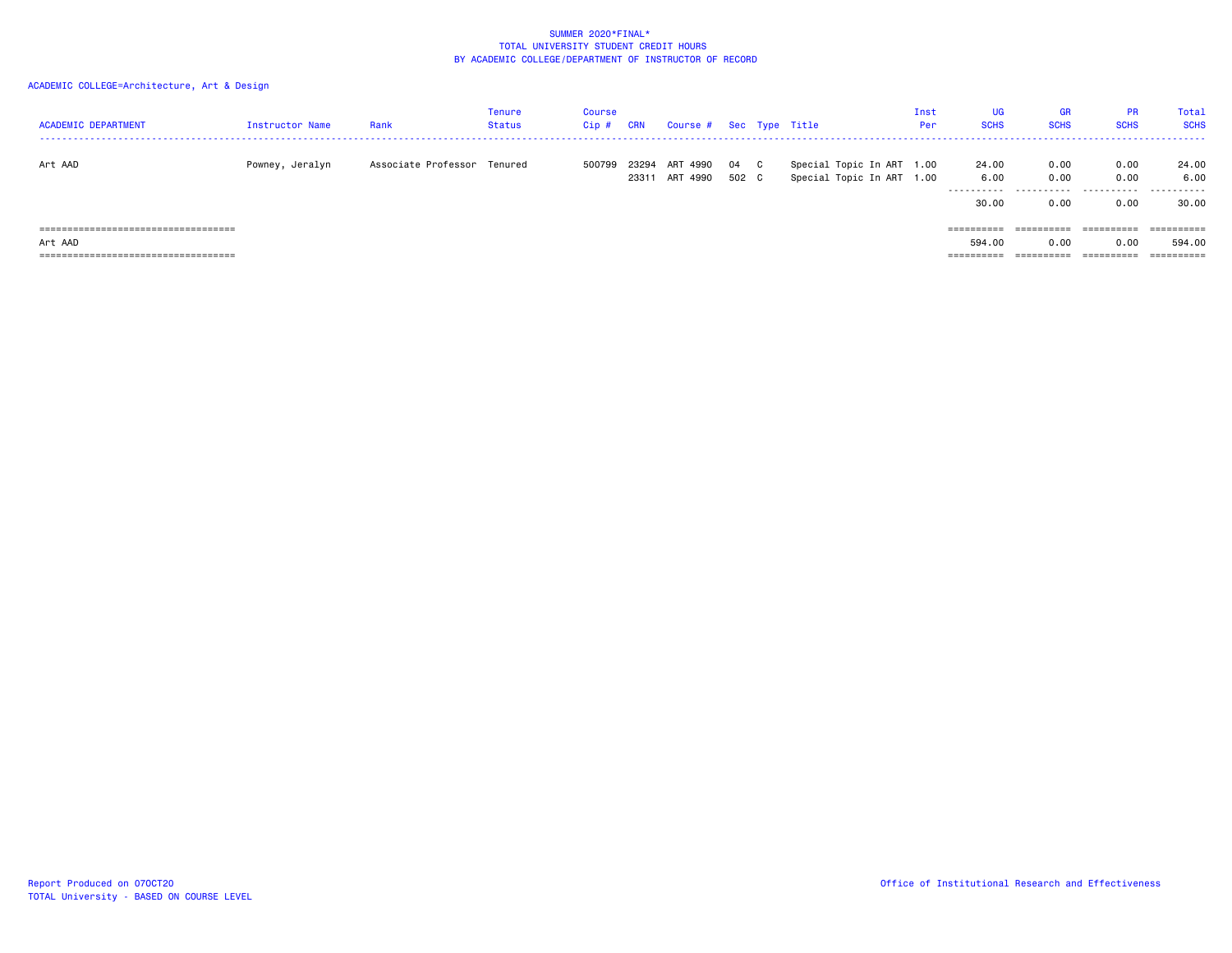| <b>ACADEMIC DEPARTMENT</b>            | Instructor Name | Rank                                               | Tenure<br>Status | <b>Course</b><br>Cip# | <b>CRN</b> | Course # Sec Type Title |      |          |                           | Inst<br>Per | UG<br><b>SCHS</b>     | <b>GR</b><br><b>SCHS</b> | <b>PR</b><br><b>SCHS</b> | Total<br><b>SCHS</b>   |
|---------------------------------------|-----------------|----------------------------------------------------|------------------|-----------------------|------------|-------------------------|------|----------|---------------------------|-------------|-----------------------|--------------------------|--------------------------|------------------------|
| Building Construction Science         | Rokooei, Saeed  | Assistant Professor Ten Track                      |                  | 522001                |            | 20086 BCS 1126          | 51   | $\Omega$ | Build Construct Stud 1.00 |             | 186.00                | 0.00<br>.                | 0.00<br>.                | 186.00<br>-------      |
|                                       |                 |                                                    |                  |                       |            |                         |      |          |                           |             | 186.00                | 0.00                     | 0.00                     | 186.00                 |
|                                       |                 | Shojaei Kol Kachi, A Assistant Professor Ten Track |                  | 522001 21967          |            | BCS 1116                | 01 Q |          | Build Construct Stud 1.00 |             | 168,00<br>----------- | 0.00<br>.                | 0.00<br>.                | 168.00<br>. <u>.</u> . |
|                                       |                 |                                                    |                  |                       |            |                         |      |          |                           |             | 168,00                | 0.00                     | 0.00                     | 168.00                 |
| ===================================== |                 |                                                    |                  |                       |            |                         |      |          |                           |             | ==========            | ==========               | - ==========             | ==========             |
| Building Construction Science         |                 |                                                    |                  |                       |            |                         |      |          |                           |             | 354.00                | 0.00                     | 0.00                     | 354.00                 |
| ===================================== |                 |                                                    |                  |                       |            |                         |      |          |                           |             | ==========            | ==========               | ==========               | ==========             |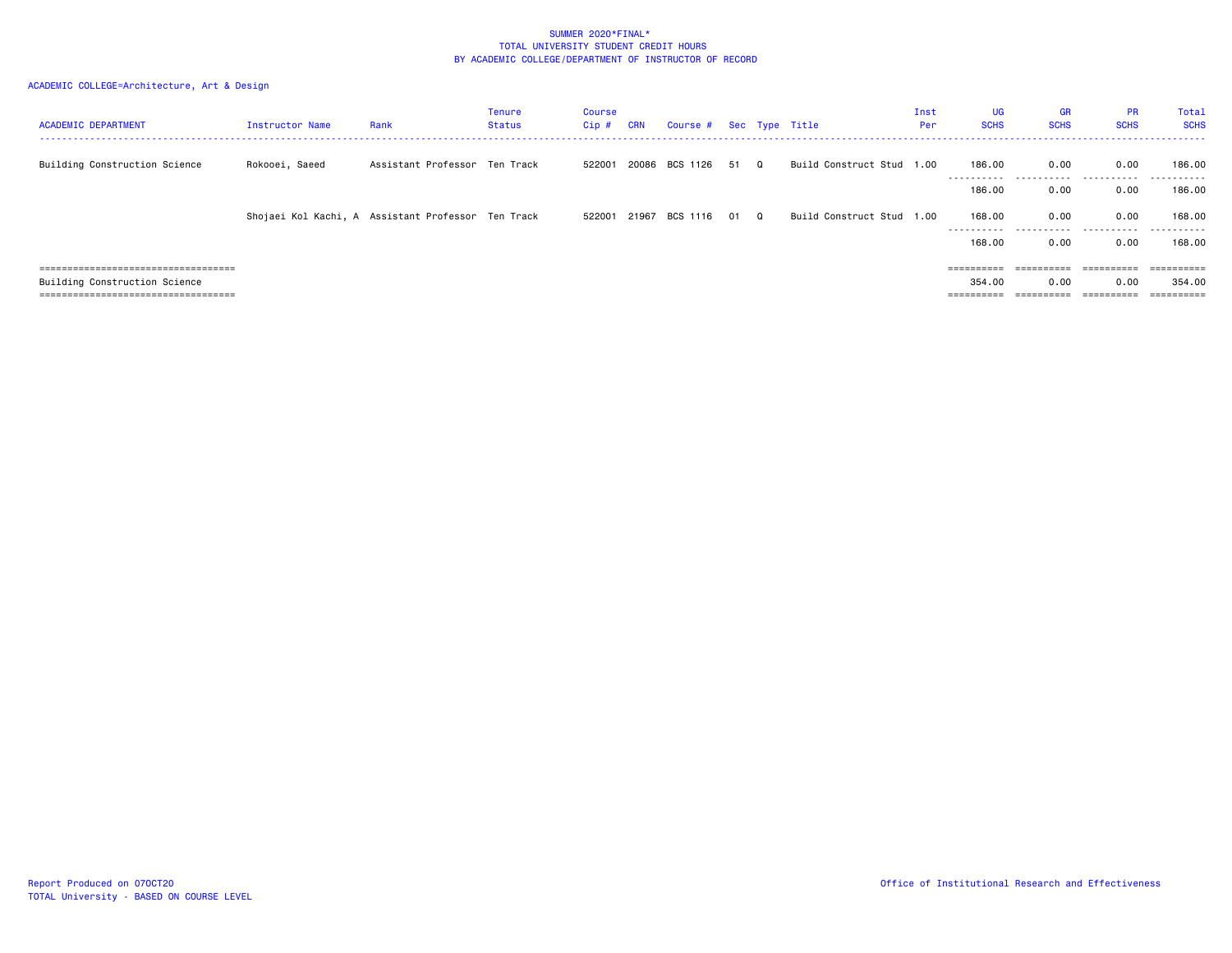## ACADEMIC COLLEGE=Architecture, Art & Design

| <b>ACADEMIC DEPARTMENT</b>            | Instructor Name | Rank                        | <b>Tenure</b><br><b>Status</b> | <b>Course</b><br>Cip# | <b>CRN</b> | Course # Sec Type Title |       |                |                           | Inst<br>Per | <b>UG</b><br><b>SCHS</b> | <b>GR</b><br><b>SCHS</b> | <b>PR</b><br><b>SCHS</b> | Total<br><b>SCHS</b> |
|---------------------------------------|-----------------|-----------------------------|--------------------------------|-----------------------|------------|-------------------------|-------|----------------|---------------------------|-------------|--------------------------|--------------------------|--------------------------|----------------------|
| Interior Design                       | Chaney, Anna    | Instructor                  | Non-Ten Track                  | 500408 23097          |            | ID 2614                 | 02    | B              | ID Studio II              | 1.00        | 44.00                    | 0.00                     | 0.00                     | 44.00                |
|                                       |                 |                             |                                |                       |            |                         |       |                |                           |             | ----------<br>44.00      | 0.00                     | . <b>.</b> .<br>0.00     | 44.00                |
|                                       | Miller, Beth    | Professor                   | Tenured                        | 500408                | 20713      | ID 4753                 | WO3 E |                | Interior Design Inte 1.00 |             | 42.00                    | 0.00                     | 0.00                     | 42.00                |
|                                       |                 |                             |                                |                       |            | 20714 ID 4753           | WO4 E |                | Interior Design Inte 1.00 |             | 42.00                    | 0.00                     | 0.00<br>------           | 42.00                |
|                                       |                 |                             |                                |                       |            |                         |       |                |                           |             | 84.00                    | 0.00                     | 0.00                     | 84.00                |
|                                       | Miller, Lyndsey | Associate Professor Tenured |                                | 151303                | 23098      | ID 3363                 | 51    | $\overline{B}$ | 3/D & CAD Modeling i 1.00 |             | 30.00                    | 0.00                     | 0.00                     | 30.00                |
|                                       |                 |                             |                                | 500408                | 23096      | ID 3603                 | 001 C |                | Digital Design for I 1.00 |             | 48.00                    | 0.00                     | 0.00                     | 48.00                |
|                                       |                 |                             |                                |                       |            |                         |       |                |                           |             | 78.00                    | 0.00                     | - - - - -<br>0.00        | - - - - - -<br>78.00 |
| ===================================== |                 |                             |                                |                       |            |                         |       |                |                           |             |                          | ==========               | ==========               | ==========           |
| Interior Design                       |                 |                             |                                |                       |            |                         |       |                |                           |             | 206.00                   | 0.00                     | 0.00                     | 206.00               |

=================================== ========== ========== ========== ==========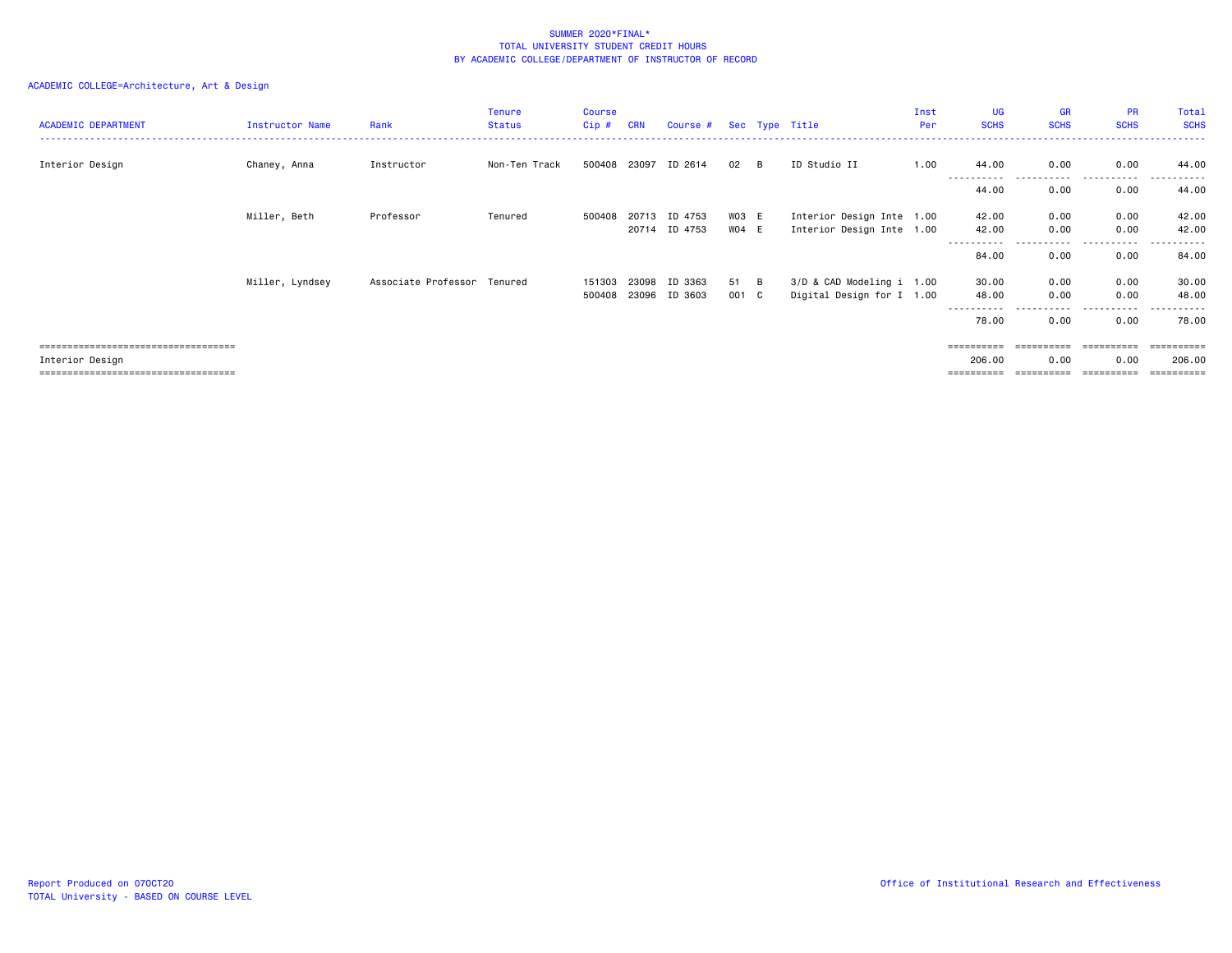# ACADEMIC COLLEGE=Architecture, Art & Design

| <b>ACADEMIC DEPARTMENT</b>                                                                             | <b>Instructor Name</b> | Rank                        | <b>Tenure</b><br><b>Status</b> | <b>Course</b><br>Cip # | <b>CRN</b>     | Course #                   |          |          | Sec Type Title                     | Inst<br>Per  | UG<br><b>SCHS</b>      | <b>GR</b><br><b>SCHS</b>         | <b>PR</b><br><b>SCHS</b>         | Total<br><b>SCHS</b> |
|--------------------------------------------------------------------------------------------------------|------------------------|-----------------------------|--------------------------------|------------------------|----------------|----------------------------|----------|----------|------------------------------------|--------------|------------------------|----------------------------------|----------------------------------|----------------------|
| School of Architecture                                                                                 | Gregory, Alexis        | Associate Professor Tenured |                                | 040201                 | 23630          | ARC 3713                   | 02       | B        | Assemblages                        | 1.00         | 60.00                  | 0.00<br>.                        | 0.00<br>- - - - -                | 60.00                |
|                                                                                                        |                        |                             |                                |                        |                |                            |          |          |                                    |              | 60.00                  | 0.00                             | 0.00                             | 60.00                |
|                                                                                                        | Herrmann, Hans         | Associate Professor Tenured |                                | 040201                 | 20062          | ARC 1536<br>20063 ARC 1546 | 01<br>52 | B<br>- B | Arch Design I-A<br>Arch Design I-B | 1.00<br>1.00 | 72.00<br>72.00         | 0.00<br>0.00                     | 0.00<br>0.00                     | 72.00<br>72.00       |
|                                                                                                        |                        |                             |                                |                        |                |                            |          |          |                                    |              | 144.00                 | 0.00                             | ----<br>0.00                     | 144.00               |
|                                                                                                        | Kemp, Leah             | Non-Faculty                 | Not Applicable                 |                        |                | 040201 21170 ARC 1013      | 501 C    |          | Arch Appreciation                  | 1.00         | 21.00<br>-----         | 0.00                             | 0.00                             | 21.00                |
|                                                                                                        |                        |                             |                                |                        |                |                            |          |          |                                    |              | 21.00                  | 0.00                             | 0.00                             | 21.00                |
|                                                                                                        | Poros, John            | Professor                   | Tenured                        | 040201                 | 20066<br>23525 | ARC 3904<br>BCS 3904       | 51<br>51 | B<br>B   | Structures I<br>Structures I       | 1.00<br>1.00 | 64.00<br>12.00<br>---- | 0.00<br>0.00                     | 0.00<br>0.00<br>----             | 64.00<br>12.00       |
|                                                                                                        |                        |                             |                                |                        |                |                            |          |          |                                    |              | 76.00                  | 0.00                             | 0.00                             | 76.00                |
| -----------------------------------<br>School of Architecture<br>===================================== |                        |                             |                                |                        |                |                            |          |          |                                    |              | 301,00<br>==========   | ==========<br>0.00<br>========== | ==========<br>0.00<br>========== | 301.00<br>=======    |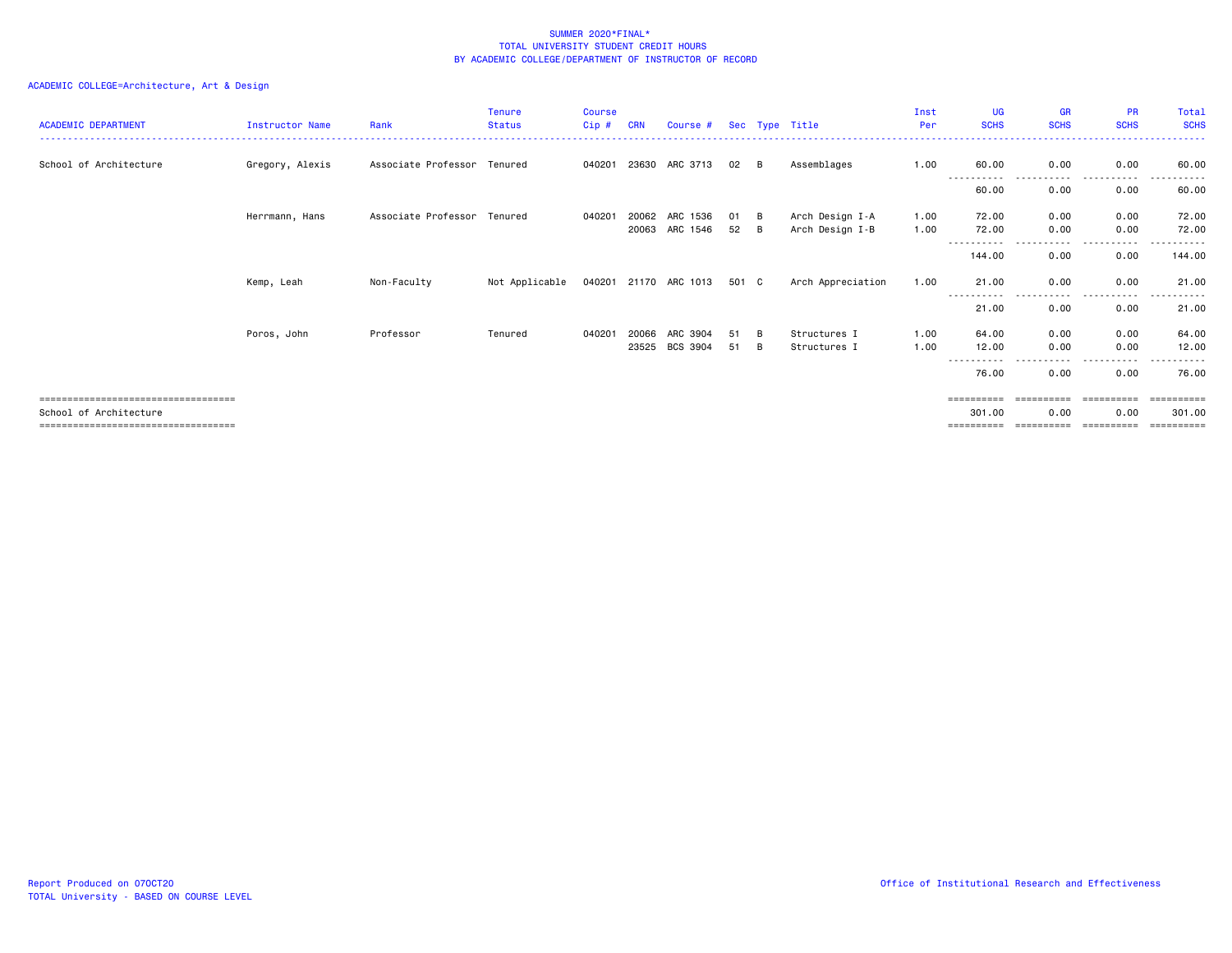| <b>ACADEMIC DEPARTMENT</b>             | Instructor Name | Rank              | <b>Tenure</b><br><b>Status</b> | Course<br>Cip# | <b>CRN</b> | Course #       |    |              | Sec Type Title            | Inst<br>Per | UG<br><b>SCHS</b> | GR<br><b>SCHS</b> | <b>PR</b><br><b>SCHS</b> | Total<br><b>SCHS</b>  |
|----------------------------------------|-----------------|-------------------|--------------------------------|----------------|------------|----------------|----|--------------|---------------------------|-------------|-------------------|-------------------|--------------------------|-----------------------|
| African American Studies               | Young, Britany  | Grad Teach Assist | Not Applicable                 | 050201         |            | 20002 AAS 1063 | 01 | $\mathbf{C}$ | Intro to African Ame 1.00 |             | 72.00<br>.        | 0.00<br>.         | 0.00<br>.                | 72.00<br>.            |
|                                        |                 |                   |                                |                |            |                |    |              |                           |             | 72.00             | 0.00              | 0.00                     | 72.00                 |
|                                        |                 |                   |                                |                |            |                |    |              |                           |             |                   |                   |                          |                       |
| ====================================== |                 |                   |                                |                |            |                |    |              |                           |             | ==========        | ==========        |                          | ==========            |
| African American Studies               |                 |                   |                                |                |            |                |    |              |                           |             | 72.00             | 0.00              | 0.00                     | 72.00                 |
| ====================================== |                 |                   |                                |                |            |                |    |              |                           |             | ==========        | ==========        | ==========               | $=$ = = = = = = = = = |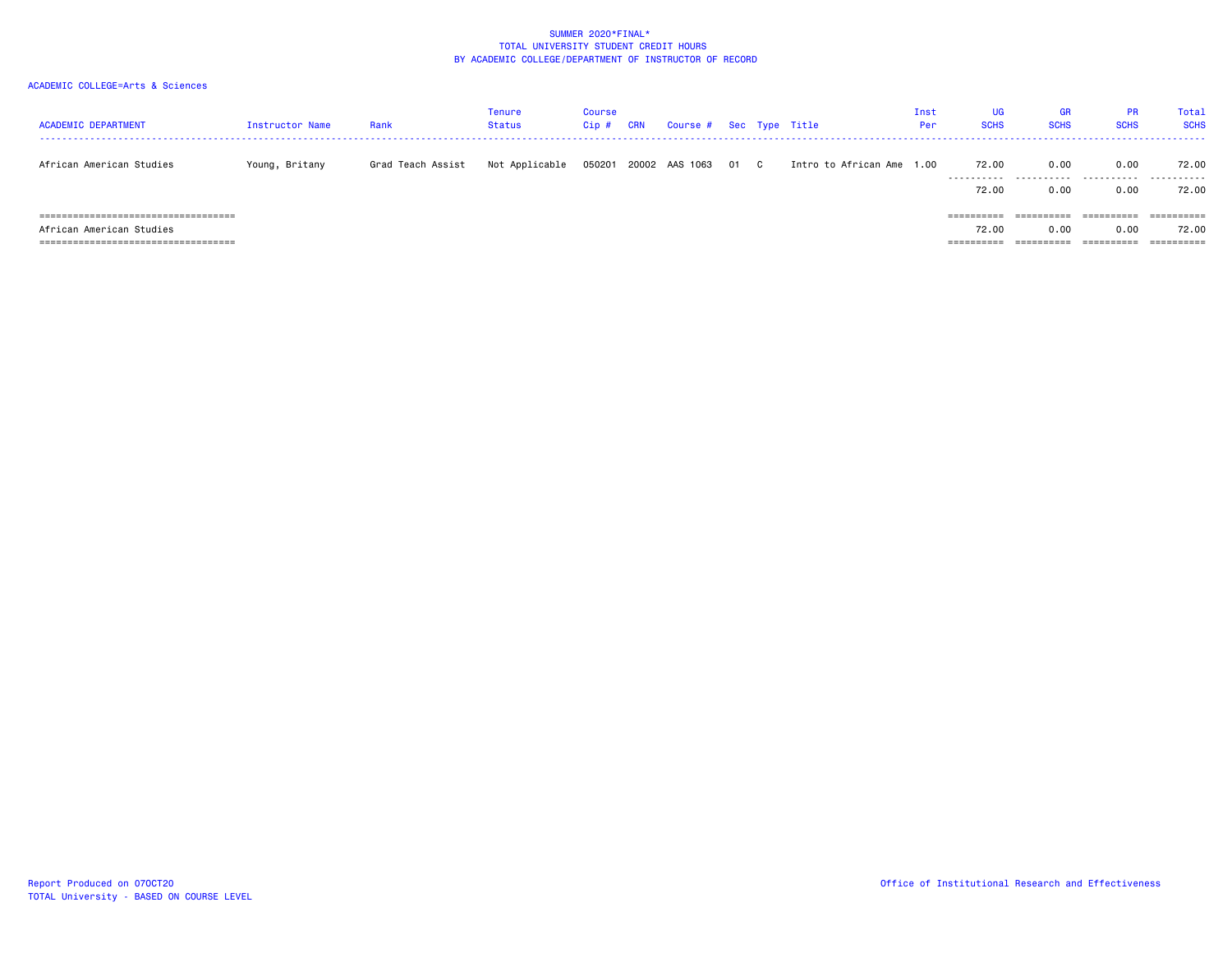# ACADEMIC COLLEGE=Arts & Sciences

| <b>ACADEMIC DEPARTMENT</b>                         | Instructor Name  | Rank                          | <b>Tenure</b><br>Status | <b>Course</b><br>Cip # | <b>CRN</b> | Course # Sec Type Title |       |     |                           | Inst<br>Per | UG<br><b>SCHS</b>   | GR<br><b>SCHS</b> | <b>PR</b><br><b>SCHS</b> | Total<br><b>SCHS</b> |
|----------------------------------------------------|------------------|-------------------------------|-------------------------|------------------------|------------|-------------------------|-------|-----|---------------------------|-------------|---------------------|-------------------|--------------------------|----------------------|
| Anthropology & Middle Eastern Cultu Lambert, Shawn |                  | Assistant Professor Ten Track |                         |                        |            | 450201 21975 AN 1103    | 501 C |     | Intro To Anthro           | 1.00        | 42.00               | 0.00              | 0.00                     | 42.00                |
|                                                    |                  |                               |                         |                        |            |                         |       |     |                           |             | 42.00               | 0.00              | 0.00                     | 42.00                |
|                                                    | Miller, Darcy    | Assistant Professor Ten Track |                         | 450201                 | 23928      | AN 4000                 | 01 I  |     | Directed Indiv Study 1.00 |             | 3.00                | 0.00              | 0.00                     | 3.00                 |
|                                                    |                  |                               |                         |                        |            | 23930 AN 4000           | 52 I  |     | Directed Indiv Study 1.00 |             | 3.00                | 0.00              | 0.00                     | 3.00                 |
|                                                    |                  |                               |                         | 450301                 | 23674      | AN 3510                 | 51 A  |     | Archy Field Meth: Ex 1.00 |             | 24.00               | 0.00              | 0.00                     | 24.00                |
|                                                    |                  |                               |                         |                        |            |                         |       |     |                           |             |                     |                   |                          |                      |
|                                                    |                  |                               |                         |                        |            |                         |       |     |                           |             | 30.00               | 0.00              | 0.00                     | 30.00                |
|                                                    | Osterholtz, Anna | Assistant Professor Ten Track |                         | 450201                 | 23667      | AN 1103                 | 01    | - C | Intro To Anthro           | 1.00        | 48.00<br>---------- | 0.00              | 0.00<br>.                | 48.00<br>------      |
|                                                    |                  |                               |                         |                        |            |                         |       |     |                           |             | 48.00               | 0.00              | 0.00                     | 48.00                |
| .====================================              |                  |                               |                         |                        |            |                         |       |     |                           |             | ==========          | eeeeeeeee         |                          |                      |
| Anthropology & Middle Eastern Cultu                |                  |                               |                         |                        |            |                         |       |     |                           |             | 120.00              | 0.00              | 0.00                     | 120.00               |

=================================== ========== ========== ========== ==========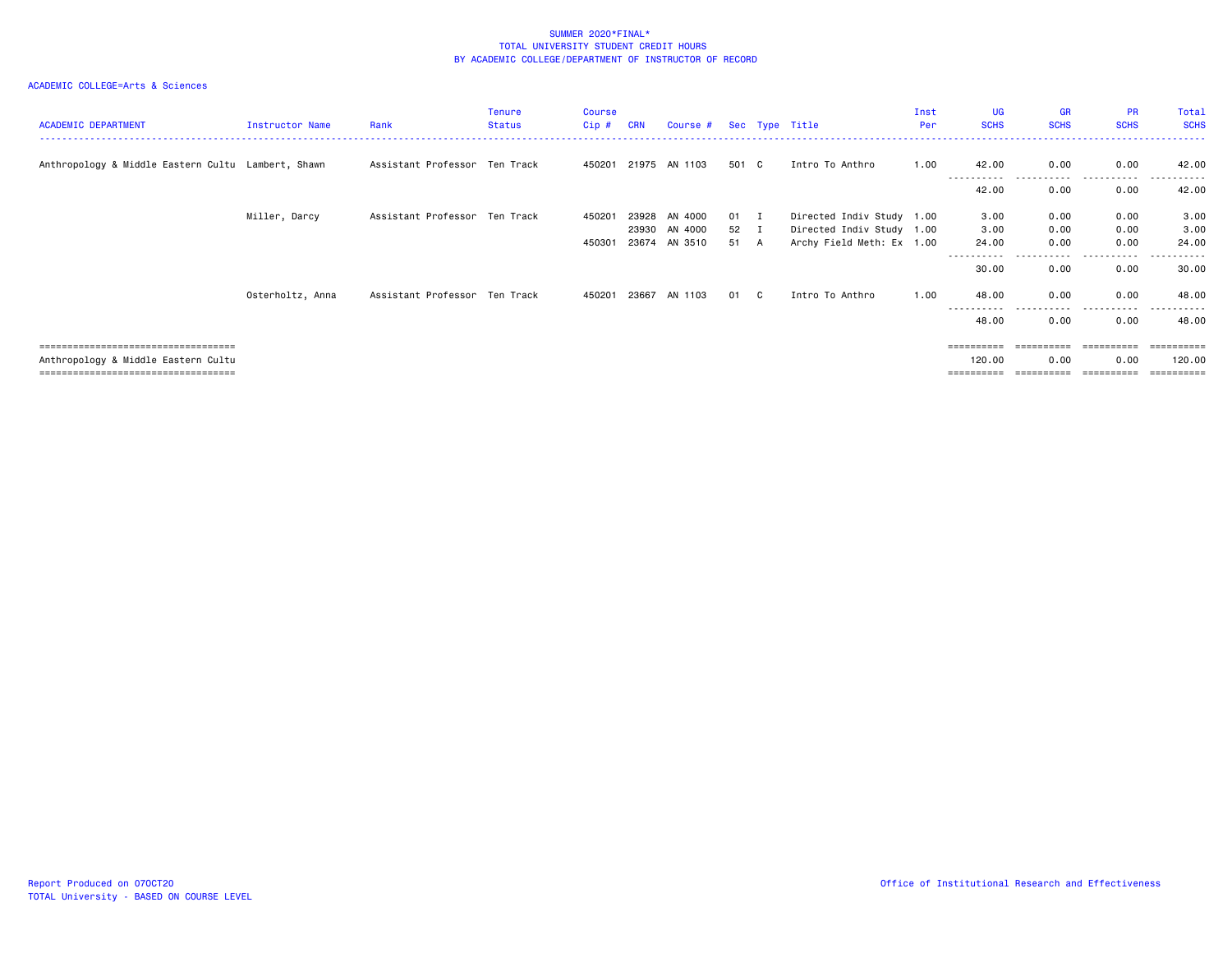| <b>ACADEMIC DEPARTMENT</b> | Instructor Name   | Rank                          | <b>Tenure</b><br><b>Status</b> | <b>Course</b><br>Cip# | <b>CRN</b> | Course #              |         |   | Sec Type Title       | Inst<br>Per | UG<br><b>SCHS</b>                                                                                                                                                 | <b>GR</b><br><b>SCHS</b>            | <b>PR</b><br><b>SCHS</b>            | Total<br><b>SCHS</b>                                                                                                              |
|----------------------------|-------------------|-------------------------------|--------------------------------|-----------------------|------------|-----------------------|---------|---|----------------------|-------------|-------------------------------------------------------------------------------------------------------------------------------------------------------------------|-------------------------------------|-------------------------------------|-----------------------------------------------------------------------------------------------------------------------------------|
| Biological Sciences        | Barton, Brandon   | Assistant Professor Ten Track |                                | 269999                |            | 22236 BIO 8000        | $102$ D |   | Research/Thesis      | 1.00        | 0.00<br>$\frac{1}{2} \left( \frac{1}{2} \right) \left( \frac{1}{2} \right) \left( \frac{1}{2} \right) \left( \frac{1}{2} \right) \left( \frac{1}{2} \right)$<br>. | 1.00<br>$   -$                      | 0.00<br>.                           | 1.00<br>$\omega$ is a set                                                                                                         |
|                            |                   |                               |                                |                       |            |                       |         |   |                      |             | 0.00                                                                                                                                                              | 1.00                                | 0.00                                | 1.00                                                                                                                              |
|                            | Barton, Martha    | Instructor                    | Non-Ten Track                  | 260101 20093          |            | BIO 1134              | 01      | C | Biology I-SI         | 1.00        | 184.00                                                                                                                                                            | 0.00                                | 0.00                                | 184.00                                                                                                                            |
|                            |                   |                               |                                |                       | 20094      | BIO 1134              | 02      | к | Biology I            | 1.00        | 0.00                                                                                                                                                              | 0.00                                | 0.00                                | 0.00                                                                                                                              |
|                            |                   |                               |                                | 260799                | 20104      | BIO 2513              | 01      | C | Animal Diversity     | 1.00        | 69.00                                                                                                                                                             | 0.00                                | 0.00                                | 69.00                                                                                                                             |
|                            |                   |                               |                                |                       | 20105      | BIO 2513              | 02      | К | Animal Diversity     | 1.00        | 0.00<br>.                                                                                                                                                         | 0.00<br>$\sim$ $\sim$ $\sim$ $\sim$ | 0.00<br>.                           | 0.00<br>.                                                                                                                         |
|                            |                   |                               |                                |                       |            |                       |         |   |                      |             | 253.00                                                                                                                                                            | 0.00                                | 0.00                                | 253.00                                                                                                                            |
|                            | Bill, Brian       | Instructor                    | Non-Ten Track                  |                       |            | 260505 21783 BIO 3303 | 01 B    |   | Parasitology         | 1.00        | 96.00                                                                                                                                                             | 0.00                                | 0.00                                | 96.00                                                                                                                             |
|                            |                   |                               |                                |                       |            |                       |         |   |                      |             | 96.00                                                                                                                                                             | 0.00                                | 0.00                                | 96.00                                                                                                                             |
|                            | Brown, Matthew    | Associate Professor Tenured   |                                |                       |            | 269999 22261 BIO 9000 | $104$ D |   | Research / Diss      | 1.00        | 0.00                                                                                                                                                              | 1.00                                | 0.00                                | 1.00                                                                                                                              |
|                            |                   |                               |                                |                       |            |                       |         |   |                      |             | $ -$<br>0.00                                                                                                                                                      | 1.00                                | 0.00                                | 1.00                                                                                                                              |
|                            | Counterman, Brian | Associate Professor Tenured   |                                |                       |            | 269999 22285 BIO 8000 | 05      | D | Research/Thesis      | 1.00        | 0.00<br>$\frac{1}{2} \left( \frac{1}{2} \right) \left( \frac{1}{2} \right) \left( \frac{1}{2} \right) \left( \frac{1}{2} \right) \left( \frac{1}{2} \right)$      | 1.00<br>.                           | 0.00<br>.                           | 1.00<br>د د د د د                                                                                                                 |
|                            |                   |                               |                                |                       |            |                       |         |   |                      |             | 0.00                                                                                                                                                              | 1.00                                | 0.00                                | 1.00                                                                                                                              |
|                            | Echols, Jeffrey   | Instructor                    | Non-Ten Track                  | 260101 20096          |            | BIO 1134              | E51 C   |   | Biology I-SI         | 1.00        | 68.00                                                                                                                                                             | 0.00                                | 0.00                                | 68.00                                                                                                                             |
|                            |                   |                               |                                |                       | 20097      | BIO 1134              | E52 K   |   | Biology I            | 1.00        | 0.00                                                                                                                                                              | 0.00                                | 0.00                                | 0.00                                                                                                                              |
|                            |                   |                               |                                |                       |            | 260701 23157 BIO 1004 | 101 C   |   | Anatomy & Physiology | 1.00        | 192.00<br>-----------                                                                                                                                             | 0.00<br>.                           | 0.00<br>. <b>.</b><br>$\frac{1}{2}$ | 192.00<br>.                                                                                                                       |
|                            |                   |                               |                                |                       |            |                       |         |   |                      |             | 260.00                                                                                                                                                            | 0.00                                | 0.00                                | 260.00                                                                                                                            |
|                            | Ervin, Gary       | Professor                     | Tenured                        |                       |            | 269999 22265 BIO 9000 | 108 D   |   | Research / Diss      | 1.00        | 0.00<br><u>.</u>                                                                                                                                                  | 3.00                                | 0.00                                | 3.00<br>$\frac{1}{2} \left( \frac{1}{2} \right) \left( \frac{1}{2} \right) \left( \frac{1}{2} \right) \left( \frac{1}{2} \right)$ |
|                            |                   |                               |                                |                       |            |                       |         |   |                      |             | 0.00                                                                                                                                                              | 3.00                                | 0.00                                | 3.00                                                                                                                              |
|                            | Fogarty, Jarrod   | Instructor                    | Non-Ten Track                  | 260701                | 22211      | BIO 3233              | 201 C   |   | Biology of Birds     | 1.00        | 21.00                                                                                                                                                             | 0.00                                | 0.00                                | 21.00                                                                                                                             |
|                            |                   |                               |                                | 270501                | 22209      | MA 2113               | 201 C   |   | Intro to Stats       | 1.00        | 33.00                                                                                                                                                             | 0.00                                | 0.00                                | 33.00                                                                                                                             |
|                            |                   |                               |                                |                       |            | 22210 ST 2113         | 201 C   |   | Intro to Stats       | 1.00        | 27.00<br>$\sim$ $\sim$<br>.                                                                                                                                       | 0.00                                | 0.00                                | 27.00<br>.                                                                                                                        |
|                            |                   |                               |                                |                       |            |                       |         |   |                      |             | 81.00                                                                                                                                                             | 0.00                                | 0.00                                | 81.00                                                                                                                             |
|                            | Gordon, Donna     | Associate Professor Tenured   |                                | 260101                | 21196      | BIO 8191              | 501     | s | Seminar in General B | 1.00        | 0.00                                                                                                                                                              | 8.00                                | 0.00                                | 8.00                                                                                                                              |
|                            |                   |                               |                                |                       |            | 261201 21193 BIO 6033 | 501 C   |   | Fund Biotechnology   | 0.50        | 0.00<br>-----------                                                                                                                                               | 24.00<br>.                          | 0.00<br>.                           | 24.00<br>.                                                                                                                        |
|                            |                   |                               |                                |                       |            |                       |         |   |                      |             | 0.00                                                                                                                                                              | 32.00                               | 0.00                                | 32.00                                                                                                                             |
|                            | Harrison, Lindsay | Lecturer                      | Non-Ten Track                  |                       |            | 261201 21193 BIO 6033 | 501 C   |   | Fund Biotechnology   | 0.50        | 0.00                                                                                                                                                              | 24.00                               | 0.00                                | 24.00                                                                                                                             |
|                            |                   |                               |                                |                       |            |                       |         |   |                      |             | 0.00                                                                                                                                                              | 24.00                               | 0.00                                | 24.00                                                                                                                             |
|                            | Holder, Thomas    | Instructor                    | Non-Ten Track                  | 260101                | 20098      | BIO 1144              | 51      | C | Biology II-SI        | 1.00        | 196.00                                                                                                                                                            | 0.00                                | 0.00                                | 196.00                                                                                                                            |
|                            |                   |                               |                                |                       | 20099      | BIO 1144              | 52      | к | Biology II           | 1.00        | 0.00                                                                                                                                                              | 0.00                                | 0.00                                | 0.00                                                                                                                              |
|                            |                   |                               |                                | 260701                | 23249      | BIO 1023              | 52      | К | Plants & Humans      | 1.00        | 0.00                                                                                                                                                              | 0.00                                | 0.00                                | 0.00                                                                                                                              |
|                            |                   |                               |                                |                       | 23250      | BIO 1023              | 51      | C | Plants & Humans      | 1.00        | 75.00                                                                                                                                                             | 0.00                                | 0.00                                | 75.00                                                                                                                             |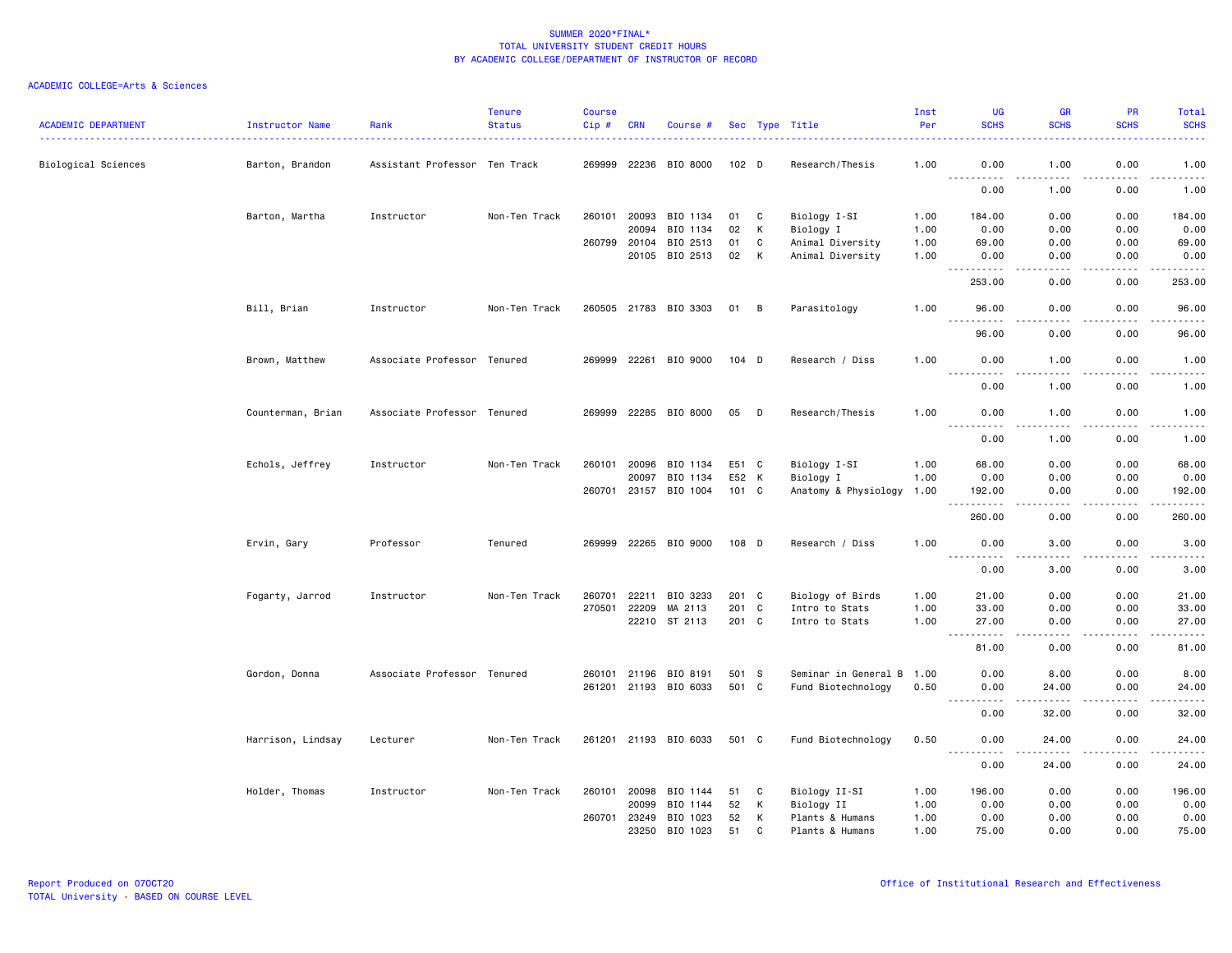### ACADEMIC COLLEGE=Arts & Sciences

| <b>ACADEMIC DEPARTMENT</b> | Instructor Name   | Rank                          | <b>Tenure</b><br><b>Status</b> | <b>Course</b><br>$Cip \#$ | <b>CRN</b>   | Course #              |         |             | Sec Type Title            | Inst<br>Per | UG<br><b>SCHS</b>                                                                                                                                            | <b>GR</b><br><b>SCHS</b> | PR<br><b>SCHS</b> | Total<br><b>SCHS</b> |
|----------------------------|-------------------|-------------------------------|--------------------------------|---------------------------|--------------|-----------------------|---------|-------------|---------------------------|-------------|--------------------------------------------------------------------------------------------------------------------------------------------------------------|--------------------------|-------------------|----------------------|
|                            |                   |                               |                                |                           |              |                       |         |             |                           |             |                                                                                                                                                              |                          |                   |                      |
|                            |                   |                               |                                |                           |              |                       |         |             |                           |             | 271.00                                                                                                                                                       | 0.00                     | 0.00              | 271.00               |
| Biological Sciences        | Jolley, Rachel    | Non-Employee                  | Not Applicable                 |                           |              | 261301 21194 BIO 8043 | 501 C   |             | Ecology & Environ         | 1.00        | 0.00<br><u>.</u>                                                                                                                                             | 51.00                    | 0.00              | 51.00<br>.           |
|                            |                   |                               |                                |                           |              |                       |         |             |                           |             | 0.00                                                                                                                                                         | 51.00                    | 0.00              | 51.00                |
|                            | Jordan, Heather   | Assistant Professor Ten Track |                                | 260507                    | 20115        | BIO 4413              | 01      | C           | Immunology                | 1.00        | 105.00                                                                                                                                                       | 0.00                     | 0.00              | 105.00               |
|                            |                   |                               |                                |                           | 21789        | BIO 6413              | 01      | C           | Immunology                | 1.00        | 0.00                                                                                                                                                         | 3.00                     | 0.00              | 3.00                 |
|                            |                   |                               |                                | 269999                    | 22246        | BIO 8000              | $112$ D |             | Research/Thesis           | 1.00        | 0.00<br>$\frac{1}{2} \left( \frac{1}{2} \right) \left( \frac{1}{2} \right) \left( \frac{1}{2} \right) \left( \frac{1}{2} \right) \left( \frac{1}{2} \right)$ | 1.00<br>د د د د          | 0.00<br>.         | 1.00<br>.            |
|                            |                   |                               |                                |                           |              |                       |         |             |                           |             | 105.00                                                                                                                                                       | 4.00                     | 0.00              | 109.00               |
|                            | Kaplan, Evan      | Instructor                    | Non-Ten Track                  | 260401                    | 20101        | BIO 2103              | 01      | C           | Cell Biology              | 1.00        | 141.00                                                                                                                                                       | 0.00                     | 0.00              | 141.00               |
|                            |                   |                               |                                |                           | 23251        | BIO 2103              | 001     | C           | Cell Biology              | 1.00        | 87.00                                                                                                                                                        | 0.00                     | 0.00              | 87.00                |
|                            |                   |                               |                                |                           |              |                       |         |             |                           |             | 228.00                                                                                                                                                       | 0.00                     | 0.00              | 228.00               |
|                            | Klink, Vincent    | Associate Professor Tenured   |                                |                           | 260301 21781 | BIO 2113              | 01      | C           | Plant Biology             | 1.00        | 99.00                                                                                                                                                        | 0.00                     | 0.00              | 99.00                |
|                            |                   |                               |                                |                           | 21782        | BIO 2113              | 02      | К           | Plant Biology             | 1.00        | 0.00                                                                                                                                                         | 0.00                     | 0.00              | 0.00                 |
|                            |                   |                               |                                | 269999                    | 22270        | BIO 9000              | 113 D   |             | Research / Diss           | 1.00        | 0.00<br>$\frac{1}{2}$                                                                                                                                        | 1.00<br>----             | 0.00<br>$- - - -$ | 1.00<br>.            |
|                            |                   |                               |                                |                           |              |                       |         |             |                           |             | 99.00                                                                                                                                                        | 1.00                     | 0.00              | 100.00               |
|                            | McCurdy, Victoria | Instructor                    | Non-Ten Track                  |                           |              | 260806 21786 BIO 4133 | 51 C    |             | Human Genetics            | 1.00        | 93.00<br>$\sim$ $\sim$ $\sim$                                                                                                                                | 0.00                     | 0.00              | 93.00<br>والمناصبات  |
|                            |                   |                               |                                |                           |              |                       |         |             |                           |             | 93.00                                                                                                                                                        | 0.00                     | 0.00              | 93.00                |
|                            | Outlaw, Diana     | Associate Professor Tenured   |                                |                           | 260706 21790 | BIO 4514              | 51      | B           | Animal Physiology         | 1.00        | 108.00                                                                                                                                                       | 0.00                     | 0.00              | 108.00               |
|                            |                   |                               |                                |                           | 23252        | BIO 4514              | 001 B   |             | Animal Physiology         | 1.00        | 44.00                                                                                                                                                        | 0.00                     | 0.00              | 44.00                |
|                            |                   |                               |                                |                           |              |                       |         |             |                           |             | .<br>152.00                                                                                                                                                  | $- - - -$<br>0.00        | $- - - -$<br>0.00 | .<br>152.00          |
|                            | Roberts, Brandy   | Instructor                    | Non-Ten Track                  | 260502 20108              |              | BIO 3304              | 51      | C           | General Microbiology 1.00 |             | 228.00                                                                                                                                                       | 0.00                     | 0.00              | 228.00               |
|                            |                   |                               |                                |                           | 20109        | BIO 3304              | 52      | К           | General Microbiology 1.00 |             | 0.00                                                                                                                                                         | 0.00                     | 0.00              | 0.00                 |
|                            |                   |                               |                                | 260701                    | 21784        | BIO 4503              | 01      | B           | Vertebrate Histology 0.50 |             | 16.50                                                                                                                                                        | 0.00                     | 0.00              | 16.50                |
|                            |                   |                               |                                | 269999                    | 24089        | BIO 4000              | 51      | $\mathbf I$ | Directed Indiv Study 1.00 |             | 1.00                                                                                                                                                         | 0.00                     | 0.00              | 1.00                 |
|                            |                   |                               |                                |                           | 24090        | BIO 4000              | 52      | $\mathbf I$ | Directed Indiv Study 1.00 |             | 1.00                                                                                                                                                         | 0.00                     | 0.00              | 1.00                 |
|                            |                   |                               |                                |                           | 24097        | BIO 4000              | 53      | Ι.          | Directed Indiv Study      | 1.00        | 1.00                                                                                                                                                         | 0.00                     | 0.00              | 1.00                 |
|                            |                   |                               |                                | 511005 20112              |              | BIO 4100              | 01      | H           | Med Tech Clinicals        | 1.00        | 66.00                                                                                                                                                        | 0.00                     | 0.00              | 66.00                |
|                            |                   |                               |                                |                           |              | 20113 BIO 4100        | 101 H   |             | Med Tech Clinicals        | 1.00        | 6.00<br>$- - - - -$                                                                                                                                          | 0.00<br>$\frac{1}{2}$    | 0.00<br>.         | 6.00<br>.            |
|                            |                   |                               |                                |                           |              |                       |         |             |                           |             | 319.50                                                                                                                                                       | 0.00                     | 0.00              | 319.50               |
|                            | Thornton, Justin  | Associate Professor Tenured   |                                |                           |              | 260503 20117 BIO 4443 | 51      | C           | Bacterial Genetics        | 1.00        | 54.00<br>$\sim$ $\sim$ $\sim$<br>.                                                                                                                           | 0.00<br>.                | 0.00<br>.         | 54.00<br>.           |
|                            |                   |                               |                                |                           |              |                       |         |             |                           |             | 54.00                                                                                                                                                        | 0.00                     | 0.00              | 54.00                |
|                            | Williamson, Emily | Instructor                    | Non-Ten Track                  | 260701                    | 20090        | BIO 1123              | 01      | C           | Animal Biology            | 1.00        | 69.00                                                                                                                                                        | 0.00                     | 0.00              | 69.00                |
|                            |                   |                               |                                |                           | 20091        | BIO 1123              | 02      | к           | Animal Biology            | 1.00        | 0.00                                                                                                                                                         | 0.00                     | 0.00              | 0.00                 |
|                            |                   |                               |                                |                           | 20106        | BIO 3004              | 51      | C           | Human Anatomy             | 1.00        | 232.00                                                                                                                                                       | 0.00                     | 0.00              | 232.00               |
|                            |                   |                               |                                |                           | 20107        | BIO 3004              | 52      | К           | Human Anatomy             | 1.00        | 0.00                                                                                                                                                         | 0.00                     | 0.00              | 0.00                 |
|                            |                   |                               |                                |                           | 21192        | BIO 1123              | 551     | B           | Animal Biology            | 1.00        | 66.00                                                                                                                                                        | 0.00                     | 0.00              | 66.00                |
|                            |                   |                               |                                |                           | 21784        | BIO 4503              | 01      | B           | Vertebrate Histology      | 0.50        | 16.50                                                                                                                                                        | 0.00                     | 0.00              | 16.50                |

Report Produced on 07OCT20 Office of Institutional Research and Effectiveness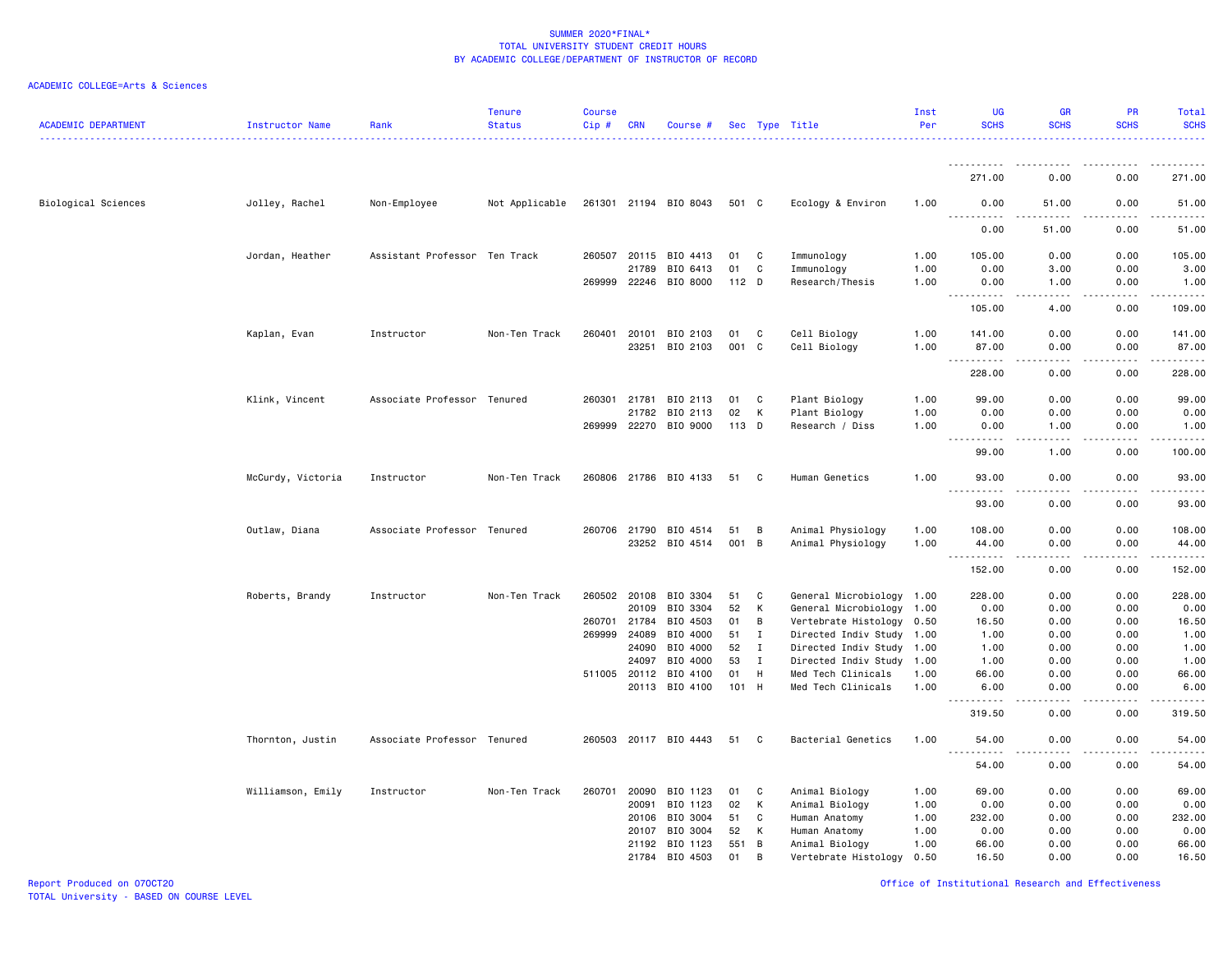# ACADEMIC COLLEGE=Arts & Sciences

| <b>ACADEMIC DEPARTMENT</b>            | Instructor Name | Rank | Tenure<br><b>Status</b> | <b>Course</b><br>Cip# | <b>CRN</b> | Course # Sec Type Title |  |  | UG<br>Inst<br><b>SCHS</b><br>Per | GR<br><b>SCHS</b> | <b>PR</b><br><b>SCHS</b> | Total<br><b>SCHS</b> |
|---------------------------------------|-----------------|------|-------------------------|-----------------------|------------|-------------------------|--|--|----------------------------------|-------------------|--------------------------|----------------------|
|                                       |                 |      |                         |                       |            |                         |  |  | 383.50                           | 0.00              | .<br>0.00                | .<br>383.50          |
| ===================================== |                 |      |                         |                       |            |                         |  |  | $=$ = = = = = = = = =            | ----------        | ==========               | ==========           |

Biological Sciences 2395.00 118.00 0.00 2513.00

Report Produced on 07OCT20 Office of Institutional Research and Effectiveness TOTAL University - BASED ON COURSE LEVEL

=================================== ========== ========== ========== ==========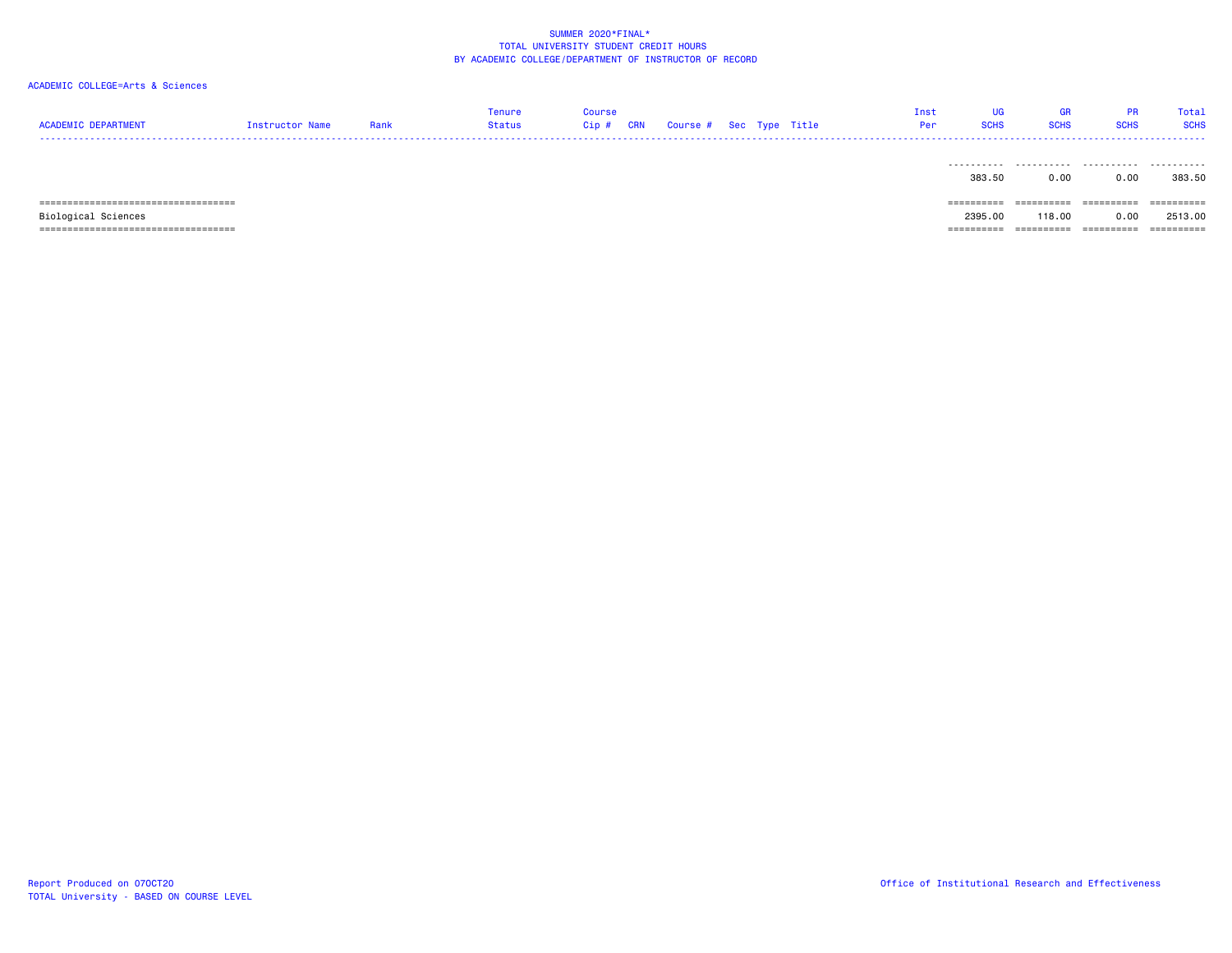| <b>ACADEMIC DEPARTMENT</b> | <b>Instructor Name</b> | Rank                              | <b>Tenure</b><br><b>Status</b> | <b>Course</b><br>Cip# | <b>CRN</b>   | Course #      |       |              | Sec Type Title            | Inst<br>Per | UG<br><b>SCHS</b>                         | GR<br><b>SCHS</b>            | PR<br><b>SCHS</b>                                                                                                                                            | <b>Total</b><br><b>SCHS</b>                                                                                                        |
|----------------------------|------------------------|-----------------------------------|--------------------------------|-----------------------|--------------|---------------|-------|--------------|---------------------------|-------------|-------------------------------------------|------------------------------|--------------------------------------------------------------------------------------------------------------------------------------------------------------|------------------------------------------------------------------------------------------------------------------------------------|
| Chemistry                  | Brown, Teresa          | Lecturer                          | Non-Ten Track                  | 400501                | 20192        | CH 1211       | 01    | - L          | Invst In Chemistry I 1.00 |             | 12.00                                     | 0.00                         | 0.00                                                                                                                                                         | $\frac{1}{2} \left( \frac{1}{2} \right) \left( \frac{1}{2} \right) \left( \frac{1}{2} \right) \left( \frac{1}{2} \right)$<br>12.00 |
|                            |                        |                                   |                                |                       | 20193        | CH 1211       | 02    | $\mathsf{L}$ | Invst In Chemistry I 1.00 |             | 11.00                                     | 0.00                         | 0.00                                                                                                                                                         | 11.00                                                                                                                              |
|                            |                        |                                   |                                |                       | 20197        | CH 1221       | 51    | L            | Invst Chemistry II        | 1.00        | 9.00                                      | 0.00                         | 0.00                                                                                                                                                         | 9.00                                                                                                                               |
|                            |                        |                                   |                                |                       | 20198        | CH 1221       | 52    | $\mathsf{L}$ | Invst Chemistry II        | 1.00        | 10.00                                     | 0.00                         | 0.00                                                                                                                                                         | 10.00                                                                                                                              |
|                            |                        |                                   |                                |                       | 20199        | CH 1221       | 53    | $\mathsf{L}$ | Invst Chemistry II        | 1.00        | 10.00                                     | 0.00                         | 0.00                                                                                                                                                         | 10.00                                                                                                                              |
|                            |                        |                                   |                                |                       | 23395        | CH 1221       |       | 102 L        | Invst Chemistry II        | 1.00        | 8.00                                      | 0.00                         | 0.00                                                                                                                                                         | 8.00                                                                                                                               |
|                            |                        |                                   |                                |                       | 23396        | CH 1221       |       | 101 L        | Invst Chemistry II        | 1.00        | 10.00                                     | 0.00                         | 0.00                                                                                                                                                         | 10.00                                                                                                                              |
|                            |                        |                                   |                                |                       | 23397        | CH 1211       | 101 L |              | Invst In Chemistry I 1.00 |             | 12.00                                     | 0.00                         | 0.00                                                                                                                                                         | 12.00                                                                                                                              |
|                            |                        |                                   |                                |                       | 23398        | CH 1211       |       | 102 L        | Invst In Chemistry I 1.00 |             | 10.00                                     | 0.00                         | 0.00                                                                                                                                                         | 10.00                                                                                                                              |
|                            |                        |                                   |                                |                       | 23495        | CH 1211       | 03    | L.           | Invst In Chemistry I 1.00 |             | 11.00                                     | 0.00                         | 0.00                                                                                                                                                         | 11.00                                                                                                                              |
|                            |                        |                                   |                                |                       | 23496        | CH 1211       | 04    | L.           | Invst In Chemistry I 1.00 |             | 10.00                                     | 0.00                         | 0.00                                                                                                                                                         | 10.00                                                                                                                              |
|                            |                        |                                   |                                |                       |              | 23498 CH 1221 | 54    | L            | Invst Chemistry II        | 1.00        | 10.00<br>$\sim$ $\sim$ $\sim$<br><b>.</b> | 0.00                         | 0.00                                                                                                                                                         | 10.00<br>.                                                                                                                         |
|                            |                        |                                   |                                |                       |              |               |       |              |                           |             | 123.00                                    | 0.00                         | 0.00                                                                                                                                                         | 123.00                                                                                                                             |
|                            | Creutz, Sidney         | Assistant Professor Ten Track     |                                | 400501                | 23543        | CH 8000       | 01    | D            | Research / Thesis         | 1.00        | 0.00                                      | 12.00                        | 0.00                                                                                                                                                         | 12.00                                                                                                                              |
|                            |                        |                                   |                                |                       |              | 23575 CH 9000 | 51    | D            | Research / Diss           | 1.00        | 0.00<br>----------                        | 12.00<br>.                   | 0.00<br>$\frac{1}{2} \left( \frac{1}{2} \right) \left( \frac{1}{2} \right) \left( \frac{1}{2} \right) \left( \frac{1}{2} \right) \left( \frac{1}{2} \right)$ | 12.00<br>.                                                                                                                         |
|                            |                        |                                   |                                |                       |              |               |       |              |                           |             | 0.00                                      | 24.00                        | 0.00                                                                                                                                                         | 24.00                                                                                                                              |
|                            | Cui, Xin               | Assistant Professor Ten Track     |                                | 400501                | 23560        | CH 9000       | 02    | D            | Research / Diss           | 1.00        | 0.00                                      | 18.00                        | 0.00                                                                                                                                                         | 18.00                                                                                                                              |
|                            |                        |                                   |                                |                       |              | 23576 CH 9000 | 52    | D            | Research / Diss           | 1.00        | 0.00                                      | 9.00                         | 0.00                                                                                                                                                         | 9.00                                                                                                                               |
|                            |                        |                                   |                                |                       |              |               |       |              |                           |             | 0.00                                      | 27.00                        | 0.00                                                                                                                                                         | 27.00                                                                                                                              |
|                            |                        |                                   |                                |                       |              |               |       |              |                           |             |                                           |                              |                                                                                                                                                              |                                                                                                                                    |
|                            | Dornshuld, Eric        | Clinical Assist Pro Non-Ten Track |                                | 400501                |              | 20201 CH 1223 | 52    | C.           | Chemistry II-SI           | 1.00        | 90.00                                     | 0.00                         | 0.00                                                                                                                                                         | 90.00                                                                                                                              |
|                            |                        |                                   |                                |                       | 23400        | CH 1223       |       | 101 C        | Chemistry II              | 1.00        | 84.00<br>$ -$<br>.                        | 0.00<br>.                    | 0.00<br>.                                                                                                                                                    | 84.00<br><u>.</u>                                                                                                                  |
|                            |                        |                                   |                                |                       |              |               |       |              |                           |             | 174.00                                    | 0.00                         | 0.00                                                                                                                                                         | 174.00                                                                                                                             |
|                            | Emerson, Joseph        | Associate Professor Tenured       |                                | 400501                | 20195        | CH 1213       | 02    | C            | Chemistry I               | 1.00        | 108.00                                    | 0.00                         | 0.00                                                                                                                                                         | 108.00                                                                                                                             |
|                            |                        |                                   |                                |                       | 23593        | CH 8000       | 53    | D            | Research / Thesis         | 1.00        | 0.00<br>.<br>$\sim$ $\sim$ $\sim$         | 6.00<br>.                    | 0.00<br>22222                                                                                                                                                | 6.00<br>المتمام والمنادر                                                                                                           |
|                            |                        |                                   |                                |                       |              |               |       |              |                           |             | 108.00                                    | 6.00                         | 0.00                                                                                                                                                         | 114.00                                                                                                                             |
|                            | Fitzkee, Nicholas      | Associate Professor Tenured       |                                | 400501                | 23546        | CH 8000       | 04    | D            | Research / Thesis         | 1.00        | 0.00                                      | 6.00                         | 0.00                                                                                                                                                         | 6.00                                                                                                                               |
|                            |                        |                                   |                                |                       | 23562        | CH 9000       | 04    | D            | Research / Diss           | 1.00        | 0.00                                      | 6.00                         | 0.00                                                                                                                                                         | 6.00                                                                                                                               |
|                            |                        |                                   |                                |                       | 23578        | CH 9000       | 54    | D            | Research / Diss           | 1.00        | 0.00                                      | 3.00                         | 0.00                                                                                                                                                         | 3.00                                                                                                                               |
|                            |                        |                                   |                                |                       |              | 23594 CH 8000 | 54    | D            | Research / Thesis         | 1.00        | 0.00<br>$\sim$ $\sim$ $\sim$<br>-----     | 3.00<br>.                    | 0.00<br>2.2.2.2.2                                                                                                                                            | 3.00<br>.                                                                                                                          |
|                            |                        |                                   |                                |                       |              |               |       |              |                           |             | 0.00                                      | 18.00                        | 0.00                                                                                                                                                         | 18.00                                                                                                                              |
|                            | Gwaltney, Steven       | Professor                         | Tenured                        | 400501                | 23563        | CH 9000       | 05    | D            | Research / Diss           | 1.00        | 0.00                                      | 9.00                         | 0.00                                                                                                                                                         | 9.00                                                                                                                               |
|                            |                        |                                   |                                |                       | 23579        | CH 9000       | 55    | D            | Research / Diss           | 1.00        | 0.00                                      | 6.00                         | 0.00                                                                                                                                                         | 6.00                                                                                                                               |
|                            |                        |                                   |                                |                       | 23684        | CH 4000       | 01    | $\mathbf{I}$ | Directed Indiv Study 1.00 |             | 1.00                                      | 0.00                         | 0.00                                                                                                                                                         | 1.00                                                                                                                               |
|                            |                        |                                   |                                |                       | 23685        | CH 4000       | 51    | $\;$ I       | Directed Indiv Study 1.00 |             | 1.00                                      | 0.00                         | 0.00                                                                                                                                                         | 1.00                                                                                                                               |
|                            |                        |                                   |                                |                       | 24080        | CH 4000       | 52    | $\mathbf{I}$ | Directed Indiv Study 1.00 |             | 1.00<br>.<br>.                            | 0.00<br>$\sim$ $\sim$ $\sim$ | 0.00<br>.                                                                                                                                                    | 1.00<br>.                                                                                                                          |
|                            |                        |                                   |                                |                       |              |               |       |              |                           |             | 3.00                                      | 15.00                        | 0.00                                                                                                                                                         | 18.00                                                                                                                              |
|                            | Hollis, Thedford       | Associate Professor Tenured       |                                | 400501                | 23564        | CH 9000       | 06    | D            | Research / Diss           | 1.00        | 0.00                                      | 18.00                        | 0.00                                                                                                                                                         | 18.00                                                                                                                              |
|                            |                        |                                   |                                |                       | 23580        | CH 9000       | 56    | D            | Research / Diss           | 1.00        | 0.00                                      | 18.00                        | 0.00                                                                                                                                                         | 18.00                                                                                                                              |
|                            |                        |                                   |                                |                       | 400504 20218 | CH 4523       | 52    | C            | Organic Chemistry II 1.00 |             | 87.00                                     | 0.00                         | 0.00                                                                                                                                                         | 87.00                                                                                                                              |
|                            |                        |                                   |                                |                       | 23730        | CH 4523       | 54    | C            | Organic Chemistry II 1.00 |             | 69.00                                     | 0.00                         | 0.00                                                                                                                                                         | 69.00                                                                                                                              |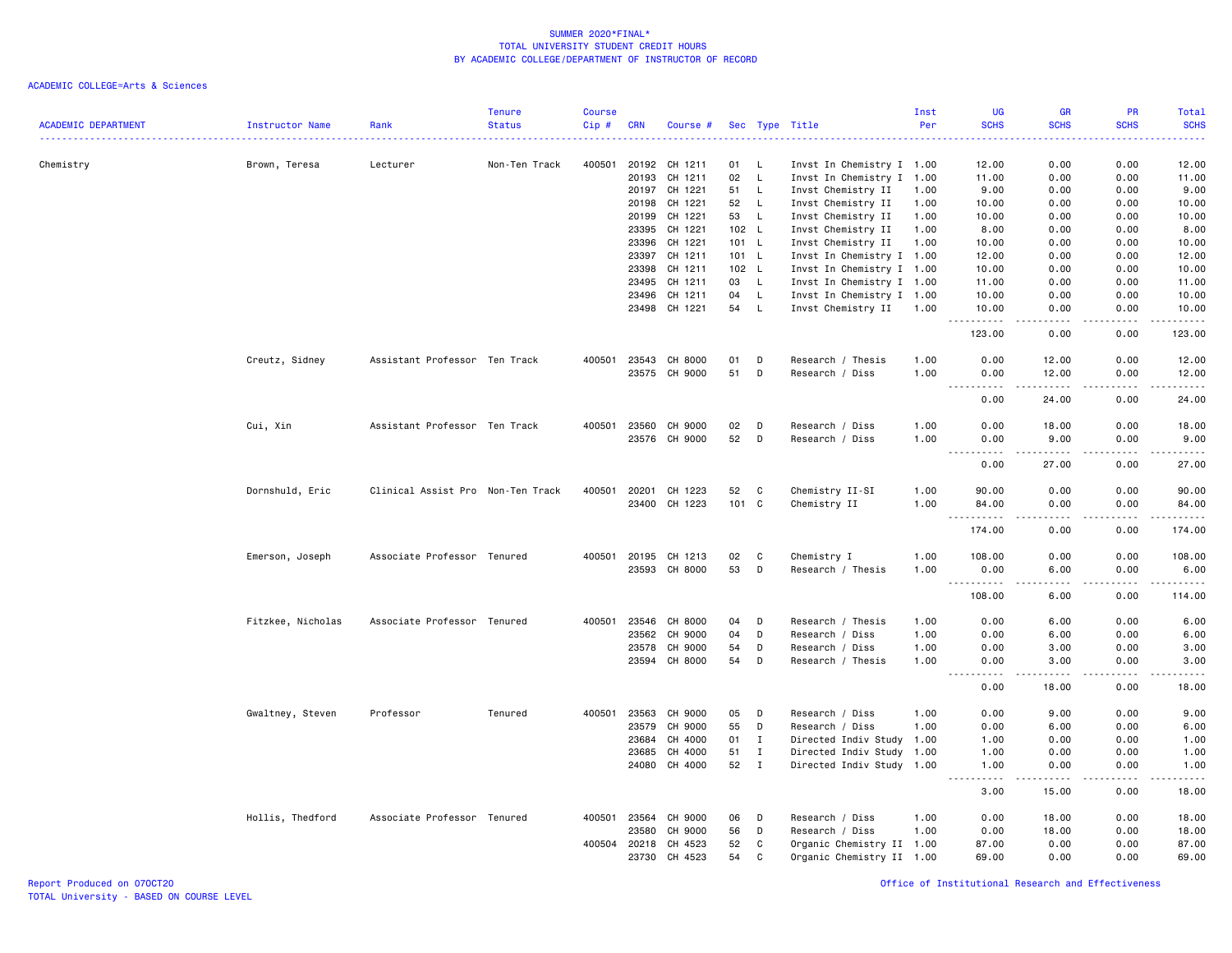| ACADEMIC DEPARTMENT | Instructor Name                                    | Rank                              | Tenure<br><b>Status</b> | <b>Course</b><br>Cip# | CRN            | Course #             |                |              | Sec Type Title                     | Inst<br>Per  | UG<br><b>SCHS</b>                                                                                                                                             | <b>GR</b><br><b>SCHS</b> | PR<br><b>SCHS</b>   | Total<br><b>SCHS</b>                       |
|---------------------|----------------------------------------------------|-----------------------------------|-------------------------|-----------------------|----------------|----------------------|----------------|--------------|------------------------------------|--------------|---------------------------------------------------------------------------------------------------------------------------------------------------------------|--------------------------|---------------------|--------------------------------------------|
|                     |                                                    |                                   |                         |                       |                |                      |                |              |                                    |              | .                                                                                                                                                             |                          |                     |                                            |
|                     |                                                    |                                   |                         |                       |                |                      |                |              |                                    |              | 156.00                                                                                                                                                        | 36.00                    | 0.00                | 192.00                                     |
| Chemistry           | Mlsna, Debra                                       | Assistant Professor Ten Track     |                         | 400501                | 20194          | CH 1213              | 01             | C            | Chemistry I                        | 1.00         | 102.00                                                                                                                                                        | 0.00                     | 0.00                | 102.00                                     |
|                     |                                                    |                                   |                         |                       | 23565          | CH 9000              | 07             | D            | Research / Diss                    | 1.00         | 0.00                                                                                                                                                          | 9.00                     | 0.00                | 9.00                                       |
|                     |                                                    |                                   |                         |                       | 23581          | CH 9000              | 57             | D            | Research / Diss                    | 1.00         | 0.00<br>المتمالين                                                                                                                                             | 3.00                     | 0.00                | 3.00                                       |
|                     |                                                    |                                   |                         |                       |                |                      |                |              |                                    |              | 102.00                                                                                                                                                        | 12.00                    | 0.00                | 114.00                                     |
|                     | Mlsna, Todd                                        | Professor                         | Tenured                 | 400501                | 23550          | CH 8000              | 08             | D            | Research / Thesis                  | 1.00         | 0.00                                                                                                                                                          | 3.00                     | 0.00                | 3.00                                       |
|                     |                                                    |                                   |                         |                       | 23566          | CH 9000              | 08             | D            | Research / Diss                    | 1.00         | 0.00                                                                                                                                                          | 12.00                    | 0.00                | 12.00                                      |
|                     |                                                    |                                   |                         |                       | 23582          | CH 9000              | 58             | D            | Research / Diss                    | 1.00         | 0.00                                                                                                                                                          | 24.00                    | 0.00                | 24.00                                      |
|                     |                                                    |                                   |                         |                       | 23598          | CH 8000              | 58             | D            | Research / Thesis                  | 1.00         | 0.00                                                                                                                                                          | 3.00                     | 0.00                | 3.00                                       |
|                     |                                                    |                                   |                         |                       | 24022          | CH 4000              | 03             | $\mathbf I$  | Directed Indiv Study               | 1.00         | 1.00                                                                                                                                                          | 0.00                     | 0.00                | 1.00                                       |
|                     |                                                    |                                   |                         | 400509                | 23636          | CH 4303              | 01             | $\mathsf{C}$ | Environmental Chem                 | 1.00         | 30.00<br>$\frac{1}{2} \left( \frac{1}{2} \right) \left( \frac{1}{2} \right) \left( \frac{1}{2} \right) \left( \frac{1}{2} \right) \left( \frac{1}{2} \right)$ | 0.00<br>.                | 0.00<br>.           | 30.00<br>.                                 |
|                     |                                                    |                                   |                         |                       |                |                      |                |              |                                    |              | 31.00                                                                                                                                                         | 42.00                    | 0.00                | 73.00                                      |
|                     | Montiel Palma, Virgi Assistant Professor Ten Track |                                   |                         | 400501                | 23567          | CH 9000              | 09             | D            | Research / Diss                    | 1.00         | 0.00                                                                                                                                                          | 3.00                     | 0.00                | 3.00                                       |
|                     |                                                    |                                   |                         |                       | 23583          | CH 9000              | 59             | D            | Research / Diss                    | 1.00         | 0.00                                                                                                                                                          | 3.00                     | 0.00                | 3.00                                       |
|                     |                                                    |                                   |                         |                       |                |                      |                |              |                                    |              | $\sim$ $\sim$ $\sim$ $\sim$<br>.<br>0.00                                                                                                                      | .<br>6.00                | $- - - - -$<br>0.00 | $\sim$ $\sim$ $\sim$ $\sim$ $\sim$<br>6.00 |
|                     | Munoz Hernandez, Mig Associate Professor Ten Track |                                   |                         |                       |                | 400501 23568 CH 9000 | 10             | D            | Research / Diss                    | 1.00         | 0.00                                                                                                                                                          | 6.00                     | 0.00                | 6.00                                       |
|                     |                                                    |                                   |                         |                       |                |                      |                |              |                                    |              | 0.00                                                                                                                                                          | 6.00                     | 0.00                | 6.00                                       |
|                     | Nettles, Charles                                   | Instructor                        | Non-Ten Track           | 400504                | 20206          | CH 4511              | 01             | - L          | Org Chem Lab I                     | 1.00         | 11.00                                                                                                                                                         | 0.00                     | 0.00                | 11.00                                      |
|                     |                                                    |                                   |                         |                       | 20207          | CH 4511              | 02             | $\mathsf{L}$ | Org Chem Lab I                     | 1.00         | 11.00                                                                                                                                                         | 0.00                     | 0.00                | 11.00                                      |
|                     |                                                    |                                   |                         |                       | 20208          | CH 4511              | 04             | L.           | Org Chem Lab I                     | 1.00         | 9.00                                                                                                                                                          | 0.00                     | 0.00                | 9.00                                       |
|                     |                                                    |                                   |                         |                       | 20210          | CH 4513              | 01             | C            | Organic Chemistry I                | 1.00         | 87.00                                                                                                                                                         | 0.00                     | 0.00                | 87.00                                      |
|                     |                                                    |                                   |                         |                       | 20213          | CH 4521              | 51             | L.           | Org Chem Lab II                    | 0.80         | 8.80                                                                                                                                                          | 0.00                     | 0.00                | 8.80                                       |
|                     |                                                    |                                   |                         |                       | 20214          | CH 4521              | 52             | L            | Org Chem Lab II                    | 0.80         | 9.60                                                                                                                                                          | 0.00                     | 0.00                | 9.60                                       |
|                     |                                                    |                                   |                         |                       | 20215          | CH 4521              | 54             | L.           | Org Chem Lab II                    | 0.80         | 8.80                                                                                                                                                          | 0.00                     | 0.00                | 8.80                                       |
|                     |                                                    |                                   |                         |                       | 20217          | CH 4523              | 51             | C            | Organic Chemistry II 1.00          |              | 102.00                                                                                                                                                        | 0.00                     | 0.00                | 102.00                                     |
|                     |                                                    |                                   |                         |                       | 23488          | CH 4511              | 101 L          |              | Org Chem Lab I                     | 1.00         | 8.00                                                                                                                                                          | 0.00                     | 0.00                | 8.00                                       |
|                     |                                                    |                                   |                         |                       | 23490          | CH 4511              | 102 L          |              | Org Chem Lab I                     | 1.00         | 7.00                                                                                                                                                          | 0.00                     | 0.00                | 7.00                                       |
|                     |                                                    |                                   |                         |                       | 23491          | CH 4513              | $101 \quad C$  |              | Organic Chemistry I                | 1.00         | 54.00                                                                                                                                                         | 0.00                     | 0.00                | 54.00                                      |
|                     |                                                    |                                   |                         |                       | 23492          | CH 4521              | 101 L          |              | Org Chem Lab II                    | 0.80         | 8.00                                                                                                                                                          | 0.00                     | 0.00                | 8.00                                       |
|                     |                                                    |                                   |                         |                       | 23493<br>23671 | CH 4521<br>CH 4511   | 102 L<br>03    | L.           | Org Chem Lab II<br>Org Chem Lab I  | 0.80<br>1.00 | 3.20<br>12.00                                                                                                                                                 | 0.00<br>0.00             | 0.00<br>0.00        | 3.20<br>12.00                              |
|                     |                                                    |                                   |                         |                       |                | CH 4521              | 53             | L.           | Org Chem Lab II                    | 0.80         | 8.00                                                                                                                                                          | 0.00                     | 0.00                | 8.00                                       |
|                     |                                                    |                                   |                         |                       | 23836          |                      |                |              |                                    |              | $\omega$ is a set<br>.                                                                                                                                        |                          |                     |                                            |
|                     |                                                    |                                   |                         |                       |                |                      |                |              |                                    |              | 347.40                                                                                                                                                        | 0.00                     | 0.00                | 347.40                                     |
|                     | Nettles, Whitnee                                   | Clinical Assist Pro Non-Ten Track |                         | 400501                | 20200          | CH 1223              | 51             | C            | Chemistry II-SI                    | 1.00         | 105.00                                                                                                                                                        | 0.00                     | 0.00                | 105.00                                     |
|                     |                                                    |                                   |                         |                       | 23399          | CH 1213              | $101 \quad C$  |              | Chemistry I                        | 1.00         | 99.00                                                                                                                                                         | 0.00                     | 0.00                | 99.00                                      |
|                     |                                                    |                                   |                         | 400504                | 20213          | CH 4521              | 51             | $\mathsf{L}$ | Org Chem Lab II                    | 0.20         | 2.20                                                                                                                                                          | 0.00                     | 0.00                | 2.20                                       |
|                     |                                                    |                                   |                         |                       | 20214          | CH 4521              | 52             | $\mathsf{L}$ | Org Chem Lab II                    | 0.20         | 2.40                                                                                                                                                          | 0.00                     | 0.00                | 2.40                                       |
|                     |                                                    |                                   |                         |                       | 20215          | CH 4521              | 54             | L.           | Org Chem Lab II                    | 0.20         | 2.20                                                                                                                                                          | 0.00                     | 0.00                | 2.20                                       |
|                     |                                                    |                                   |                         |                       | 23492<br>23493 | CH 4521<br>CH 4521   | 101 L<br>102 L |              | Org Chem Lab II                    | 0.20         | 2.00<br>0.80                                                                                                                                                  | 0.00<br>0.00             | 0.00                | 2.00<br>0.80                               |
|                     |                                                    |                                   |                         |                       | 23836          | CH 4521              | 53             | $\mathsf{L}$ | Org Chem Lab II<br>Org Chem Lab II | 0.20<br>0.20 | 2.00                                                                                                                                                          | 0.00                     | 0.00<br>0.00        | 2.00                                       |
|                     |                                                    |                                   |                         |                       |                |                      |                |              |                                    |              |                                                                                                                                                               |                          |                     |                                            |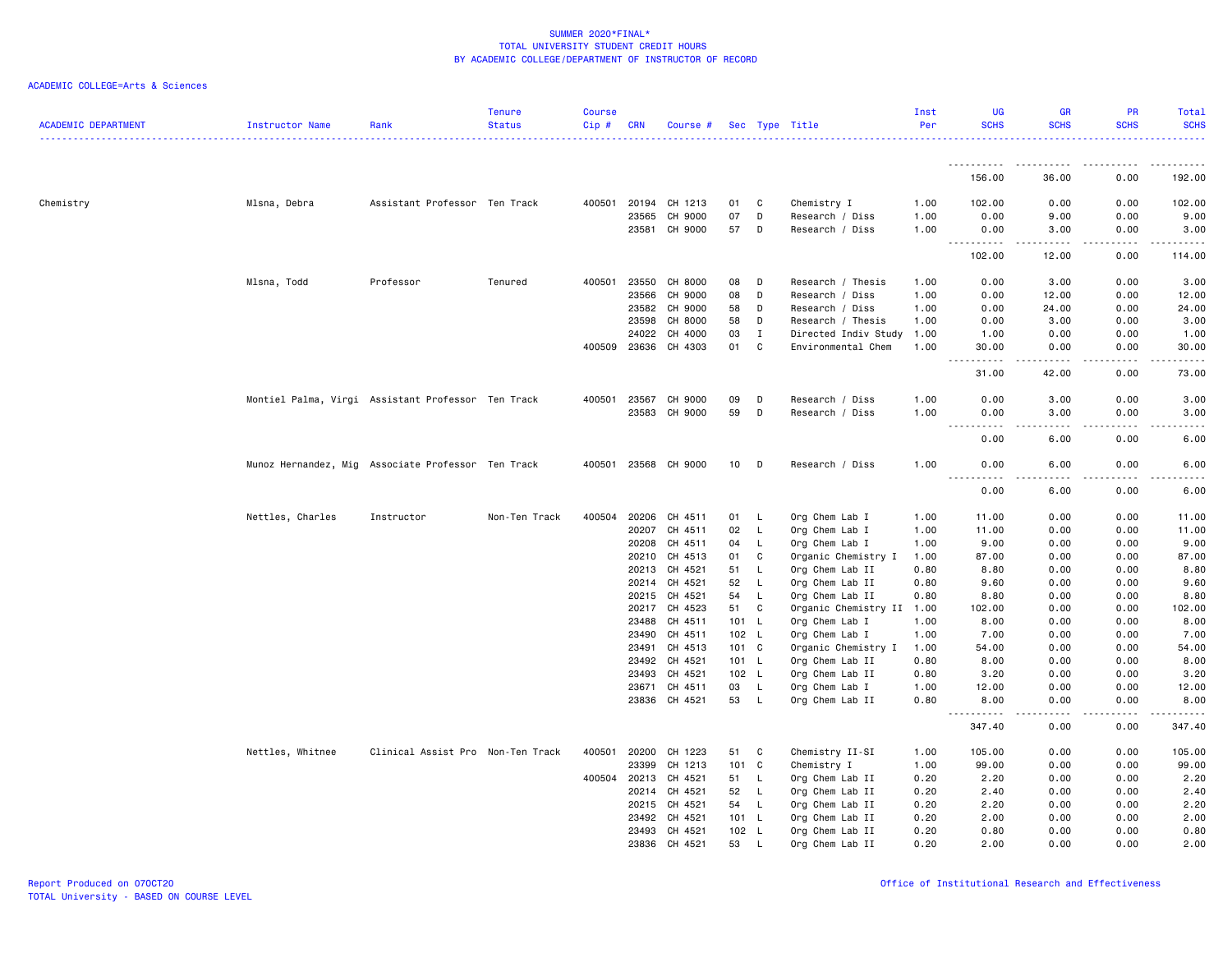| <b>ACADEMIC DEPARTMENT</b> | Instructor Name  | Rank                              | <b>Tenure</b><br><b>Status</b> | <b>Course</b><br>Cip# | <b>CRN</b> | Course #      |       |              | Sec Type Title      | Inst<br>Per | UG<br><b>SCHS</b>                                                                                                                                                                        | <b>GR</b><br><b>SCHS</b>             | <b>PR</b><br><b>SCHS</b> | Total<br><b>SCHS</b> |
|----------------------------|------------------|-----------------------------------|--------------------------------|-----------------------|------------|---------------|-------|--------------|---------------------|-------------|------------------------------------------------------------------------------------------------------------------------------------------------------------------------------------------|--------------------------------------|--------------------------|----------------------|
|                            |                  |                                   |                                |                       |            |               |       |              |                     |             |                                                                                                                                                                                          |                                      |                          |                      |
|                            |                  |                                   |                                |                       |            |               |       |              |                     |             | 215.60                                                                                                                                                                                   | 0.00                                 | 0.00                     | 215.60               |
| Chemistry                  | Patrick, Amanda  | Assistant Professor Ten Track     |                                | 400501                | 23553      | CH 8000       | 11    | D            | Research / Thesis   | 1.00        | 0.00                                                                                                                                                                                     | 12.00                                | 0.00                     | 12.00                |
|                            |                  |                                   |                                |                       | 23569      | CH 9000       | 11    | D            | Research / Diss     | 1.00        | 0.00                                                                                                                                                                                     | 3.00                                 | 0.00                     | 3.00                 |
|                            |                  |                                   |                                |                       |            | 23585 CH 9000 | 61    | D            | Research / Diss     | 1.00        | 0.00                                                                                                                                                                                     | 3.00                                 | 0.00                     | 3.00                 |
|                            |                  |                                   |                                |                       |            |               |       |              |                     |             | $\sim$ $\sim$<br>$\sim$ $\sim$ $\sim$ $\sim$<br>0.00                                                                                                                                     | -----<br>18.00                       | .<br>0.00                | المتمامين<br>18.00   |
|                            | Scott, Colleen   | Assistant Professor Ten Track     |                                | 400501                | 23554      | CH 8000       | 12    | D            | Research / Thesis   | 1.00        | 0.00                                                                                                                                                                                     | 9.00                                 | 0.00                     | 9.00                 |
|                            |                  |                                   |                                |                       | 23570      | CH 9000       | 12    | D            | Research / Diss     | 1.00        | 0.00                                                                                                                                                                                     | 15.00                                | 0.00                     | 15.00                |
|                            |                  |                                   |                                |                       |            | 23586 CH 9000 | 62    | D            | Research / Diss     | 1.00        | 0.00                                                                                                                                                                                     | 18.00                                | 0.00                     | 18.00                |
|                            |                  |                                   |                                |                       |            |               |       |              |                     |             | $\sim$ $\sim$<br>$- - - -$<br>0.00                                                                                                                                                       | .<br>42.00                           | 0.00                     | .<br>42.00           |
|                            | Smith, Dennis    | Professor                         | Tenured                        | 400501                | 23555      | CH 8000       | 13    | D            | Research / Thesis   | 1.00        | 0.00                                                                                                                                                                                     | 9.00                                 | 0.00                     | 9.00                 |
|                            |                  |                                   |                                |                       | 23571      | CH 9000       | 13    | D            | Research / Diss     | 1.00        | 0.00                                                                                                                                                                                     | 15.00                                | 0.00                     | 15.00                |
|                            |                  |                                   |                                |                       | 23587      | CH 9000       | 63    | D            | Research / Diss     | 1.00        | 0.00                                                                                                                                                                                     | 15.00                                | 0.00                     | 15.00                |
|                            |                  |                                   |                                |                       | 23603      | CH 8000       | 63    | D            | Research / Thesis   | 1.00        | 0.00                                                                                                                                                                                     | 6.00                                 | 0.00                     | 6.00                 |
|                            |                  |                                   |                                |                       |            |               |       |              |                     |             | 0.00                                                                                                                                                                                     | 45.00                                | 0.00                     | 45.00                |
|                            | Smith, Laura     | Instructor                        | Non-Ten Track                  | 400501                |            | 20188 CH 1043 | 01    | C            | Survey of Chemistry | 1.00        | 57.00                                                                                                                                                                                    | 0.00                                 | 0.00                     | 57.00                |
|                            |                  |                                   |                                |                       | 20189      | CH 1051       | 01    | L,           | Experimental Chem   | 1.00        | 8.00                                                                                                                                                                                     | 0.00                                 | 0.00                     | 8.00                 |
|                            |                  |                                   |                                |                       | 20190      | CH 1051       | 51    | <b>L</b>     | Experimental Chem   | 1.00        | 8.00                                                                                                                                                                                     | 0.00                                 | 0.00                     | 8.00                 |
|                            |                  |                                   |                                |                       | 20191      | CH 1053       | 51    | C            | Survey of Chemistry | 1.00        | 21.00                                                                                                                                                                                    | 0.00                                 | 0.00                     | 21.00                |
|                            |                  |                                   |                                |                       | 21242      | CH 1043       | 501   | $\mathbf{C}$ | Survey of Chemistry | 1.00        | 36.00                                                                                                                                                                                    | 0.00                                 | 0.00                     | 36.00                |
|                            |                  |                                   |                                |                       | 21243      | CH 1051       | 501 L |              | Experimental Chem   | 1.00        | 5.00                                                                                                                                                                                     | 0.00                                 | 0.00                     | 5.00                 |
|                            |                  |                                   |                                |                       | 21244      | CH 1051       | 551 L |              | Experimental Chem   | 1.00        | 1.00                                                                                                                                                                                     | 0.00                                 | 0.00                     | 1.00                 |
|                            |                  |                                   |                                |                       |            | 21245 CH 1053 | 551 C |              | Survey of Chemistry | 1.00        | 24.00<br>$\sim$ $\sim$ $\sim$<br>. <b>.</b>                                                                                                                                              | 0.00<br>. <u>. .</u>                 | 0.00<br>.                | 24.00<br>.           |
|                            |                  |                                   |                                |                       |            |               |       |              |                     |             | 160.00                                                                                                                                                                                   | 0.00                                 | 0.00                     | 160.00               |
|                            | Stokes, Sean     | Clinical Assist Pro Non-Ten Track |                                | 400504                | 20203      | CH 2501       | 01    | L            | Elem Org Chem-Lab   | 1.00        | 15.00                                                                                                                                                                                    | 0.00                                 | 0.00                     | 15.00                |
|                            |                  |                                   |                                |                       | 20204      | CH 2501       | 02    | $\mathsf{L}$ | Elem Org Chem-Lab   | 1.00        | 13.00                                                                                                                                                                                    | 0.00                                 | 0.00                     | 13.00                |
|                            |                  |                                   |                                |                       |            | 20205 CH 2503 | 01    | C            | Elem Organic Chem   | 1.00        | 99.00<br>$\frac{1}{2} \left( \frac{1}{2} \right) \left( \frac{1}{2} \right) \left( \frac{1}{2} \right) \left( \frac{1}{2} \right) \left( \frac{1}{2} \right) \left( \frac{1}{2} \right)$ | 0.00<br>.                            | 0.00<br>.                | 99.00<br>.           |
|                            |                  |                                   |                                |                       |            |               |       |              |                     |             | $\cdots$<br>127.00                                                                                                                                                                       | 0.00                                 | 0.00                     | 127.00               |
|                            | Webster, Charles | Professor                         | Tenured                        | 400501                | 23572      | CH 9000       | 14    | D            | Research / Diss     | 1.00        | 0.00                                                                                                                                                                                     | 6.00                                 | 0.00                     | 6.00                 |
|                            |                  |                                   |                                |                       | 23588      | CH 9000       | 64    | D            | Research / Diss     | 1.00        | 0.00                                                                                                                                                                                     | 3.00                                 | 0.00                     | 3.00                 |
|                            |                  |                                   |                                |                       | 23604      | CH 8000       | 64    | D            | Research / Thesis   | 1.00        | 0.00                                                                                                                                                                                     | 3.00                                 | 0.00                     | 3.00                 |
|                            |                  |                                   |                                |                       |            |               |       |              |                     |             | 0.00                                                                                                                                                                                     | $\sim$ $\sim$ $\sim$ $\sim$<br>12.00 | 0.00                     | 12.00                |
|                            | Wipf, David      | Professor                         | Tenured                        | 400501                | 23573      | CH 9000       | 15    | D            | Research / Diss     | 1.00        | 0.00                                                                                                                                                                                     | 9.00                                 | 0.00                     | 9.00                 |
|                            |                  |                                   |                                |                       |            | 23589 CH 9000 | 65    | D            | Research / Diss     | 1.00        | 0.00                                                                                                                                                                                     | 15.00                                | 0.00                     | 15.00                |
|                            |                  |                                   |                                |                       |            |               |       |              |                     |             | $\frac{1}{2}$<br>0.00                                                                                                                                                                    | <u>.</u><br>24.00                    | .<br>0.00                | .<br>24.00           |
|                            | Xu, Xue          | Clinical Assist Pro Non-Ten Track |                                | 400504                | 20211      | CH 4513       | 02    | C            | Organic Chemistry I | 1.00        | 72.00                                                                                                                                                                                    | 0.00                                 | 0.00                     | 72.00                |
|                            |                  |                                   |                                |                       |            | 20228 CH 6513 | 02    | C            | Organic Chemistry I | 1.00        | 0.00                                                                                                                                                                                     | 3.00                                 | 0.00                     | 3.00                 |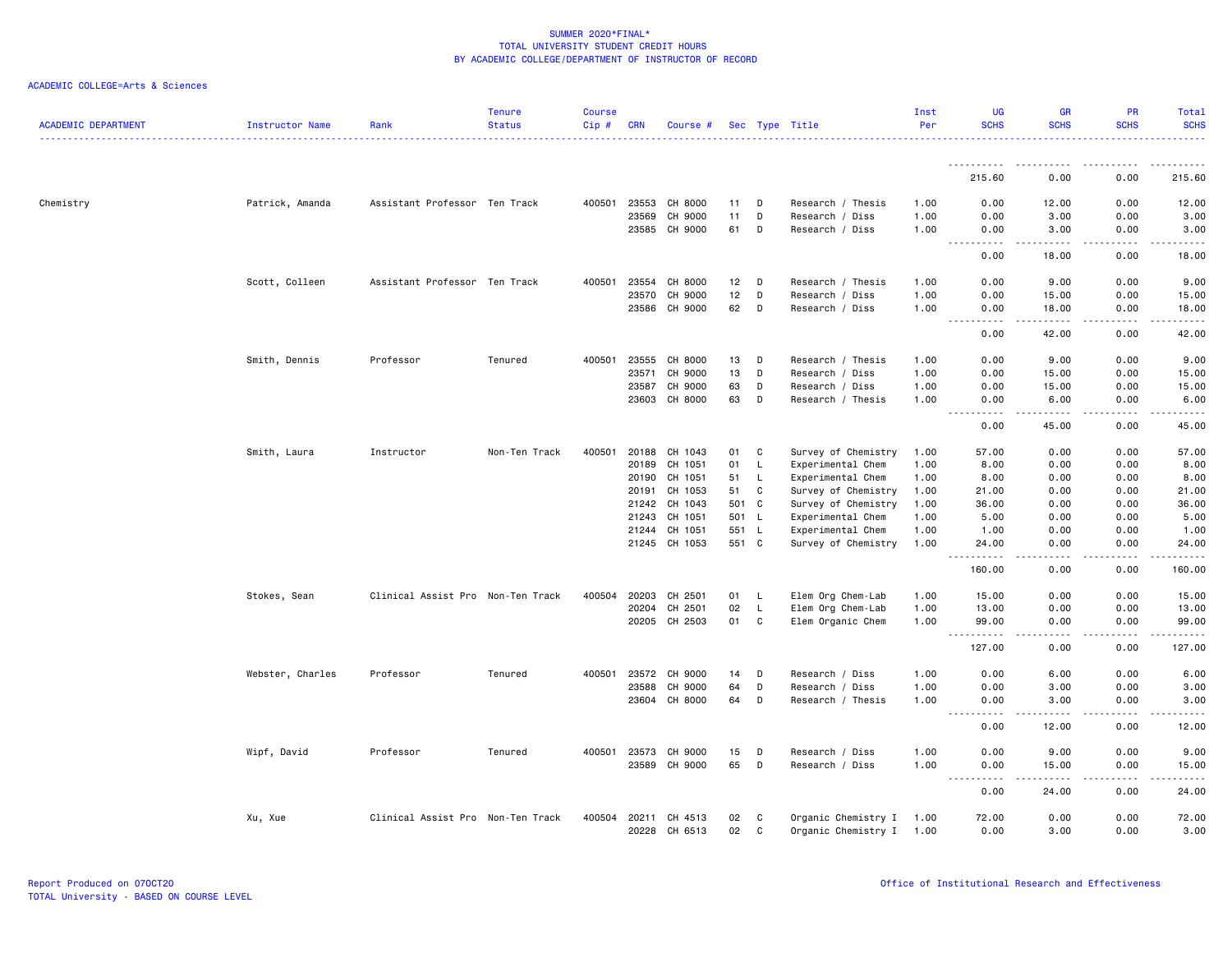| <b>ACADEMIC DEPARTMENT</b>                                                                  | Instructor Name | Rank      | Tenure<br><b>Status</b> | <b>Course</b><br>Cip# | <b>CRN</b>     | Course #           |             | Sec Type Title                           | Inst<br>Per  | UG<br><b>SCHS</b>                   | <b>GR</b><br><b>SCHS</b>           | <b>PR</b><br><b>SCHS</b> | Total<br><b>SCHS</b>                |
|---------------------------------------------------------------------------------------------|-----------------|-----------|-------------------------|-----------------------|----------------|--------------------|-------------|------------------------------------------|--------------|-------------------------------------|------------------------------------|--------------------------|-------------------------------------|
|                                                                                             |                 |           |                         |                       |                |                    |             |                                          |              | 72.00                               | 3.00                               | 0.00                     | 75.00                               |
| Chemistry                                                                                   | Zhang, Dongmao  | Professor | Tenured                 | 400501<br>400599      | 23558<br>23919 | CH 8000<br>CH 8990 | 16<br>101 C | Research / Thesis<br>Special Topic In CH | 1.00<br>1.00 | 0.00<br>0.00                        | 3,00<br>27.00                      | 0.00<br>0.00             | 3.00<br>27.00                       |
|                                                                                             |                 |           |                         |                       |                |                    |             |                                          |              | 0.00                                | 30.00                              | 0.00                     | 30.00                               |
| =====================================<br>Chemistry<br>===================================== |                 |           |                         |                       |                |                    |             |                                          |              | ==========<br>1619,00<br>========== | ==========<br>366,00<br>========== | 0.00                     | ==========<br>1985,00<br>========== |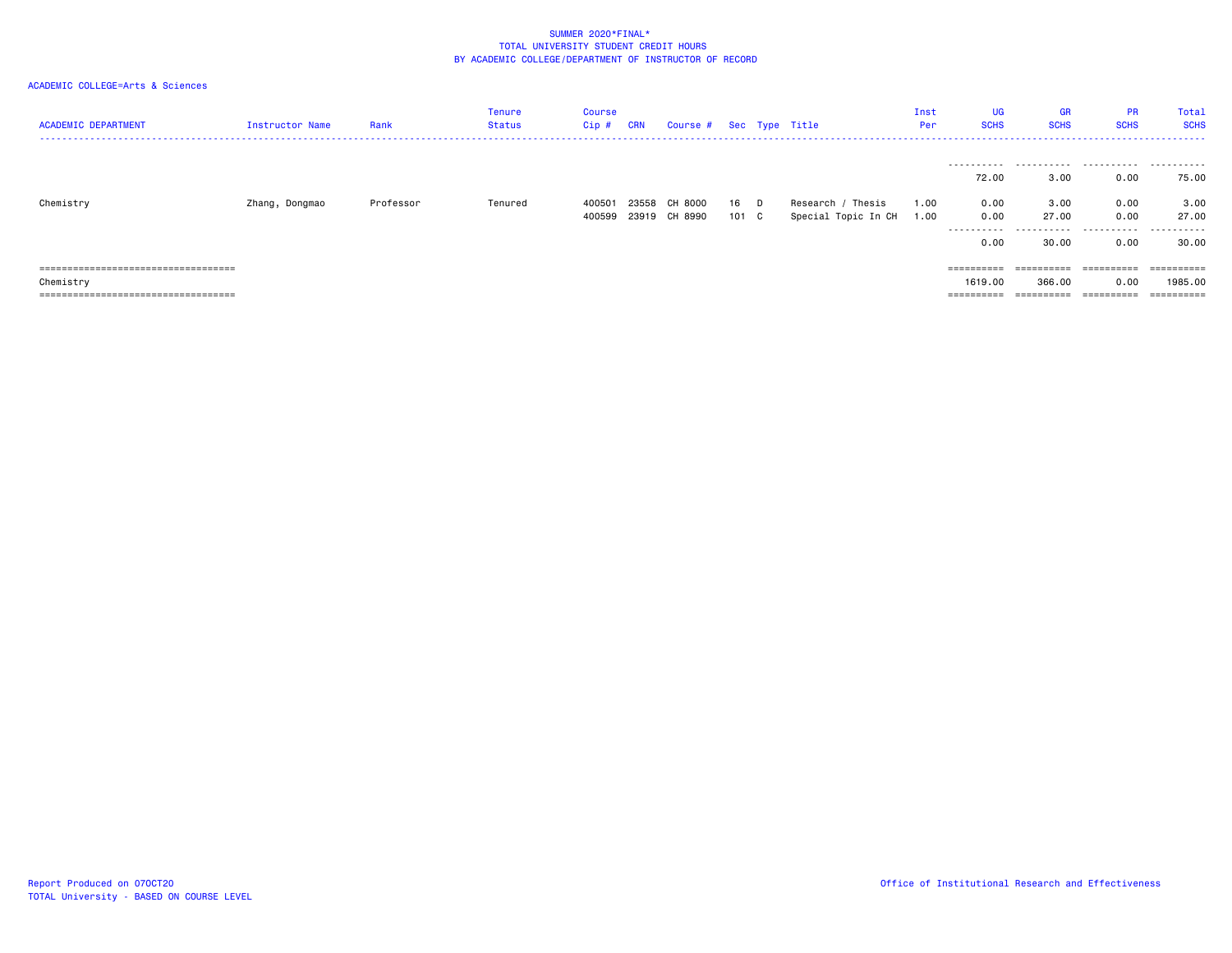| <b>ACADEMIC DEPARTMENT</b>                           | Instructor Name                   | Rank                          | <b>Tenure</b><br><b>Status</b> | <b>Course</b><br>$Cip \#$ | <b>CRN</b>   | Course #              |       |              | Sec Type Title            | Inst<br>Per | UG<br><b>SCHS</b>                                                                                                                   | <b>GR</b><br><b>SCHS</b>     | <b>PR</b><br><b>SCHS</b> | Total<br><b>SCHS</b>                                                                                                                                         |
|------------------------------------------------------|-----------------------------------|-------------------------------|--------------------------------|---------------------------|--------------|-----------------------|-------|--------------|---------------------------|-------------|-------------------------------------------------------------------------------------------------------------------------------------|------------------------------|--------------------------|--------------------------------------------------------------------------------------------------------------------------------------------------------------|
| Classical & Modern Languages & Lite Appiah, Eastilan |                                   | Non-Employee                  | Not Applicable                 |                           |              | 160905 21344 FLS 1113 | 501 C |              | Spanish I                 | 0.25        | 15.75                                                                                                                               | 0.00                         | 0.00                     | 15.75                                                                                                                                                        |
|                                                      |                                   |                               |                                |                           |              |                       |       |              |                           |             | $\sim$ $\sim$ $\sim$<br>.<br>15.75                                                                                                  | . <u>. .</u><br>0.00         | .<br>0.00                | .<br>15.75                                                                                                                                                   |
|                                                      | Barrera Pichardo, Je Non-Employee |                               | Not Applicable                 |                           |              | 160905 20601 FLS 2133 | 01 C  |              | Spanish III               | 0.25        | 18.75                                                                                                                               | 0.00                         | 0.00                     | 18.75                                                                                                                                                        |
|                                                      |                                   |                               |                                |                           |              |                       |       |              |                           |             | . <b>.</b><br>18.75                                                                                                                 | د د د د<br>0.00              | .<br>0.00                | .<br>18.75                                                                                                                                                   |
|                                                      | Bartera, Salvador                 | Assistant Professor Ten Track |                                | 160101                    |              | 22950 FL 4143         | 001 C |              | Classical Mythology       | 1.00        | 24.00                                                                                                                               | 0.00                         | 0.00                     | 24.00                                                                                                                                                        |
|                                                      |                                   |                               |                                |                           |              | 380201 23109 REL 4143 | 001 C |              | Classical Mythology       | 1.00        | 15.00                                                                                                                               | 0.00                         | 0.00                     | 15.00                                                                                                                                                        |
|                                                      |                                   |                               |                                |                           |              |                       |       |              |                           |             | 39.00                                                                                                                               | 0.00                         | 0.00                     | 39.00                                                                                                                                                        |
|                                                      | Bensaid, Fahd                     | Grad Teach Assist             | Not Applicable                 |                           |              | 160905 20592 FLS 1113 | 01    | C            | Spanish I                 | 0.25        | 15.00<br>$- - - - - - -$<br>$- - -$                                                                                                 | 0.00<br>$\sim$ $\sim$ $\sim$ | 0.00<br>.                | 15.00<br>.                                                                                                                                                   |
|                                                      |                                   |                               |                                |                           |              |                       |       |              |                           |             | 15.00                                                                                                                               | 0.00                         | 0.00                     | 15.00                                                                                                                                                        |
|                                                      | Blair, Cameron                    | Grad Teach Assist             | Not Applicable                 |                           |              | 160901 21971 FLF 1113 | 501 C |              | French I                  | 0.25        | 6.00<br><u>.</u>                                                                                                                    | 0.00                         | 0.00                     | 6.00                                                                                                                                                         |
|                                                      |                                   |                               |                                |                           |              |                       |       |              |                           |             | 6.00                                                                                                                                | 0.00                         | 0.00                     | 6.00                                                                                                                                                         |
|                                                      | Bonilla, Fanny                    | Non-Employee                  | Not Applicable                 |                           |              | 160905 21346 FLS 1113 | 551 C |              | Spanish I                 | 0.25        | 13.50<br>$\sim$ $\sim$ $\sim$ $\sim$<br>.                                                                                           | 0.00<br>.                    | 0.00                     | 13.50                                                                                                                                                        |
|                                                      |                                   |                               |                                |                           |              |                       |       |              |                           |             | 13.50                                                                                                                               | 0.00                         | 0.00                     | 13.50                                                                                                                                                        |
|                                                      | Clear, Lauren                     | Grad Teach Assist             | Not Applicable                 |                           |              | 160501 22100 FLG 1113 | 501 C |              | German I                  | 0.25        | 4.50<br>.                                                                                                                           | 0.00<br>د د د د              | 0.00<br>.                | 4.50<br>$\frac{1}{2} \left( \frac{1}{2} \right) \left( \frac{1}{2} \right) \left( \frac{1}{2} \right) \left( \frac{1}{2} \right) \left( \frac{1}{2} \right)$ |
|                                                      |                                   |                               |                                |                           |              |                       |       |              |                           |             | 4.50                                                                                                                                | 0.00                         | 0.00                     | 4.50                                                                                                                                                         |
|                                                      | Crawford, Frances                 | Grad Teach Assist             | Not Applicable                 |                           |              | 160905 21347 FLS 1123 | 501 C |              | Spanish II                | 0.25        | 14.25<br>$\sim$ $\sim$ $\sim$<br>.                                                                                                  | 0.00                         | 0.00                     | 14.25                                                                                                                                                        |
|                                                      |                                   |                               |                                |                           |              |                       |       |              |                           |             | 14.25                                                                                                                               | 0.00                         | 0.00                     | 14.25                                                                                                                                                        |
|                                                      | Davisson, Brian                   | Associate Professor           | Tenured                        |                           | 160905 21659 | FLS 4293              | 51    | C            | Cinema in Span Cultu 1.00 |             | 21.00                                                                                                                               | 0.00                         | 0.00                     | 21.00                                                                                                                                                        |
|                                                      |                                   |                               |                                |                           |              | 22876 FLS 3113        | 02    | C            | Advanced Spanish Com 1.00 |             | 36.00                                                                                                                               | 0.00                         | 0.00                     | 36.00                                                                                                                                                        |
|                                                      |                                   |                               |                                |                           |              | 23116 FLS 6293        | 51    | C            | Cinema in Span Cultu 1.00 |             | 0.00                                                                                                                                | 9.00                         | 0.00                     | 9.00                                                                                                                                                         |
|                                                      |                                   |                               |                                |                           |              | 23875 FLS 4000        | 51    | $\mathbf{I}$ | Directed Indiv Study 1.00 |             | 1.00<br>$\sim$ $\sim$ $\sim$<br>.                                                                                                   | 0.00<br>$- - -$              | 0.00<br>$\frac{1}{2}$    | 1.00<br>$- - - -$                                                                                                                                            |
|                                                      |                                   |                               |                                |                           |              |                       |       |              |                           |             | 58.00                                                                                                                               | 9.00                         | 0.00                     | 67.00                                                                                                                                                        |
|                                                      | Debicka, Anna                     | Instructor                    | Non-Ten Track                  |                           |              | 160905 21344 FLS 1113 | 501 C |              | Spanish I                 | 0.75        | 47.25                                                                                                                               | 0.00                         | 0.00                     | 47.25                                                                                                                                                        |
|                                                      |                                   |                               |                                |                           |              | 21345 FLS 1113        | 502 C |              | Spanish I                 | 1.00        | 54.00<br>$- - -$<br>$\begin{array}{cccccccccccccc} \bullet & \bullet & \bullet & \bullet & \bullet & \bullet & \bullet \end{array}$ | 0.00                         | 0.00<br>.                | 54.00<br>.                                                                                                                                                   |
|                                                      |                                   |                               |                                |                           |              |                       |       |              |                           |             | 101.25                                                                                                                              | 0.00                         | 0.00                     | 101.25                                                                                                                                                       |
|                                                      | El Khalfaoui, Manal               | Grad Teach Assist             | Not Applicable                 |                           |              | 160905 20596 FLS 1123 | 01    | C            | Spanish II                | 0.25        | 14.25<br>$  -$<br>.                                                                                                                 | 0.00<br>----                 | 0.00                     | 14.25                                                                                                                                                        |
|                                                      |                                   |                               |                                |                           |              |                       |       |              |                           |             | 14.25                                                                                                                               | 0.00                         | 0.00                     | 14.25                                                                                                                                                        |
|                                                      | Fondren, Chevy                    | Instructor                    | Non-Ten Track                  | 160501                    |              | 22100 FLG 1113        | 501 C |              | German I                  | 0.75        | 13.50                                                                                                                               | 0.00                         | 0.00                     | 13.50                                                                                                                                                        |
|                                                      |                                   |                               |                                |                           | 22101        | FLG 1123              | 551   | C            | German II                 | 1.00        | 36.00                                                                                                                               | 0.00                         | 0.00                     | 36.00                                                                                                                                                        |
|                                                      |                                   |                               |                                |                           |              | 23757 FLG 2133        | 51    | C            | German III                | 1.00        | 12.00                                                                                                                               | 0.00                         | 0.00                     | 12.00                                                                                                                                                        |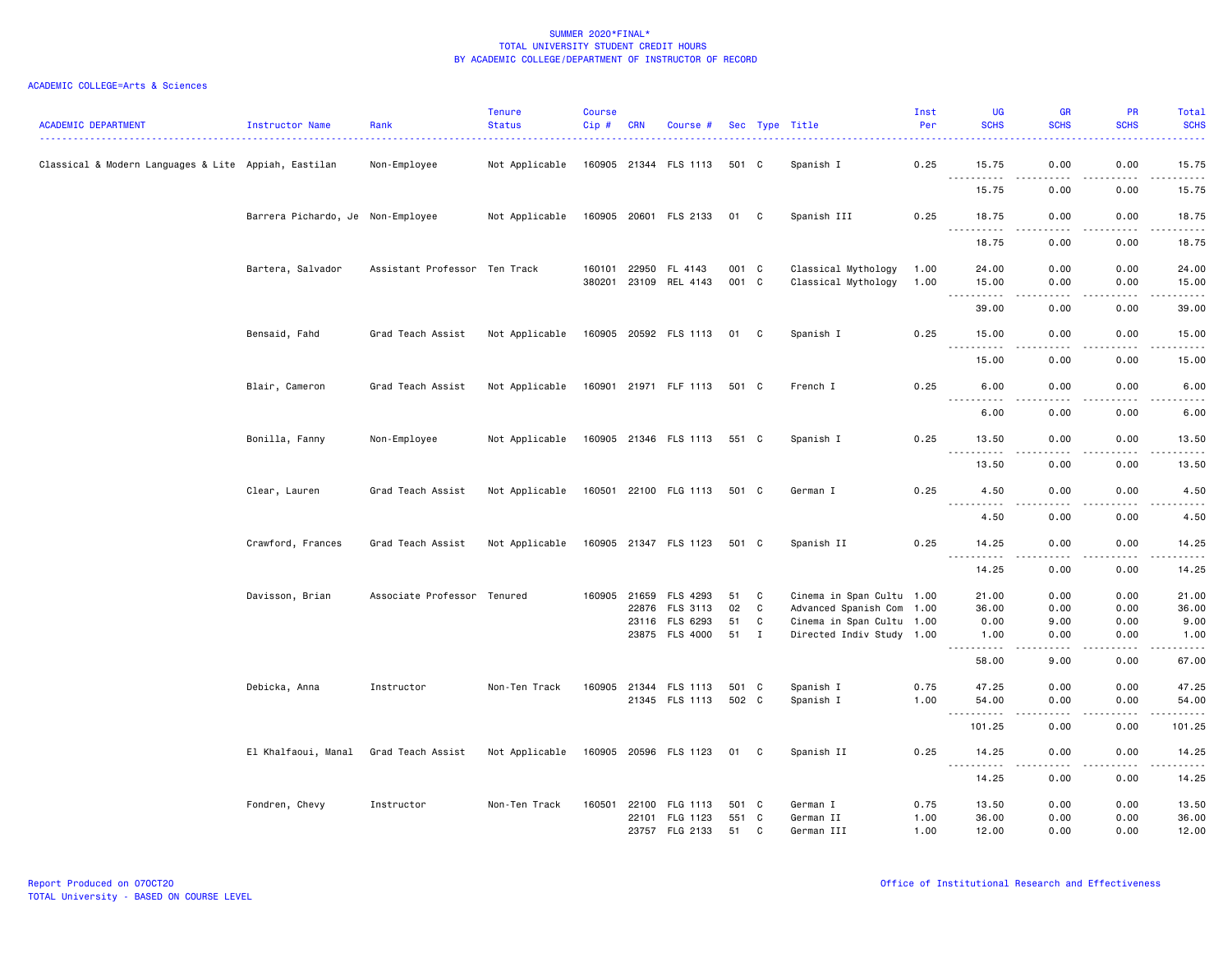| <b>ACADEMIC DEPARTMENT</b>                          | Instructor Name     | Rank                        | <b>Tenure</b><br><b>Status</b> | <b>Course</b><br>Cip # | <b>CRN</b>   | Course #                                |                |              | Sec Type Title            | Inst<br>Per  | UG<br><b>SCHS</b>                                                                                                                                                                                                                                                                                                                                                                                          | <b>GR</b><br><b>SCHS</b>             | PR<br><b>SCHS</b>                                                                                                                                                                       | Total<br><b>SCHS</b>        |
|-----------------------------------------------------|---------------------|-----------------------------|--------------------------------|------------------------|--------------|-----------------------------------------|----------------|--------------|---------------------------|--------------|------------------------------------------------------------------------------------------------------------------------------------------------------------------------------------------------------------------------------------------------------------------------------------------------------------------------------------------------------------------------------------------------------------|--------------------------------------|-----------------------------------------------------------------------------------------------------------------------------------------------------------------------------------------|-----------------------------|
|                                                     |                     |                             |                                |                        |              |                                         |                |              |                           |              | <u>.</u>                                                                                                                                                                                                                                                                                                                                                                                                   | .                                    | -----                                                                                                                                                                                   | .                           |
|                                                     |                     |                             |                                |                        |              |                                         |                |              |                           |              | 61.50                                                                                                                                                                                                                                                                                                                                                                                                      | 0.00                                 | 0.00                                                                                                                                                                                    | 61.50                       |
| Classical & Modern Languages & Lite Harland, Robert |                     | Associate Professor Tenured |                                |                        | 20599        | 160905 20594 FLS 1113<br>FLS 1123       | 51<br>51       | C<br>C       | Spanish I<br>Spanish II   | 0.75<br>0.75 | 20.25<br>38.25                                                                                                                                                                                                                                                                                                                                                                                             | 0.00<br>0.00<br>$\sim$ $\sim$ $\sim$ | 0.00<br>0.00                                                                                                                                                                            | 20.25<br>38.25<br>المتمامين |
|                                                     |                     |                             |                                |                        |              |                                         |                |              |                           |              | $\sim$ $\sim$ $\sim$<br>.<br>58.50                                                                                                                                                                                                                                                                                                                                                                         | 0.00                                 | .<br>0.00                                                                                                                                                                               | 58.50                       |
|                                                     | Hernandez, Magda    | Lecturer                    | Non-Ten Track                  | 160905 20596           | 21355        | FLS 1123<br>FLS 2133                    | 01<br>552 C    | $\mathbf{C}$ | Spanish II<br>Spanish III | 0.75<br>1.00 | 42.75<br>66.00                                                                                                                                                                                                                                                                                                                                                                                             | 0.00<br>0.00                         | 0.00<br>0.00                                                                                                                                                                            | 42.75<br>66.00              |
|                                                     |                     |                             |                                |                        |              |                                         |                |              |                           |              | $\sim$ $\sim$ $\sim$<br>.<br>108.75                                                                                                                                                                                                                                                                                                                                                                        | .<br>0.00                            | 0.00                                                                                                                                                                                    | 108.75                      |
|                                                     | Hguig, Islam        | Grad Teach Assist           | Not Applicable                 |                        |              | 160905 20594 FLS 1113                   | 51 C           |              | Spanish I                 | 0.25         | 6.75<br>.                                                                                                                                                                                                                                                                                                                                                                                                  | 0.00                                 | 0.00                                                                                                                                                                                    | 6.75                        |
|                                                     |                     |                             |                                |                        |              |                                         |                |              |                           |              | 6.75                                                                                                                                                                                                                                                                                                                                                                                                       | 0.00                                 | 0.00                                                                                                                                                                                    | 6.75                        |
|                                                     | Kraker, Julia       | Lecturer                    | Non-Ten Track                  |                        | 160905 21349 | FLS 1123<br>21350 FLS 1123              | 551 C<br>552 C |              | Spanish II<br>Spanish II  | 1.00<br>1.00 | 51.00<br>33.00                                                                                                                                                                                                                                                                                                                                                                                             | 0.00<br>0.00                         | 0.00<br>0.00                                                                                                                                                                            | 51.00<br>33.00              |
|                                                     |                     |                             |                                |                        |              |                                         |                |              |                           |              | .<br>$\frac{1}{2} \frac{1}{2} \frac{1}{2} \frac{1}{2} \frac{1}{2} \frac{1}{2} \frac{1}{2} \frac{1}{2} \frac{1}{2} \frac{1}{2} \frac{1}{2} \frac{1}{2} \frac{1}{2} \frac{1}{2} \frac{1}{2} \frac{1}{2} \frac{1}{2} \frac{1}{2} \frac{1}{2} \frac{1}{2} \frac{1}{2} \frac{1}{2} \frac{1}{2} \frac{1}{2} \frac{1}{2} \frac{1}{2} \frac{1}{2} \frac{1}{2} \frac{1}{2} \frac{1}{2} \frac{1}{2} \frac{$<br>84.00 | .<br>0.00                            | 22222<br>0.00                                                                                                                                                                           | .<br>84.00                  |
|                                                     | Little, Christopher | Lecturer                    | Non-Ten Track                  |                        |              | 160905 22878 FLS 2143                   | 51 C           |              | Spanish IV                | 1.00         | 18.00                                                                                                                                                                                                                                                                                                                                                                                                      | 0.00                                 | 0.00                                                                                                                                                                                    | 18.00                       |
|                                                     |                     |                             |                                |                        |              |                                         |                |              |                           |              | $- - -$<br>18.00                                                                                                                                                                                                                                                                                                                                                                                           | 0.00                                 | 0.00                                                                                                                                                                                    | 18.00                       |
|                                                     | Lo, Elhadji         | Non-Employee                | Not Applicable                 |                        |              | 160905 21352 FLS 2133                   | 501 C          |              | Spanish III               | 0.25         | 14.25<br>.                                                                                                                                                                                                                                                                                                                                                                                                 | 0.00                                 | 0.00                                                                                                                                                                                    | 14.25                       |
|                                                     |                     |                             |                                |                        |              |                                         |                |              |                           |              | 14.25                                                                                                                                                                                                                                                                                                                                                                                                      | 0.00                                 | 0.00                                                                                                                                                                                    | 14.25                       |
|                                                     | Massey, Brittany    | Lecturer                    | Non-Ten Track                  |                        |              | 160901 21971 FLF 1113                   | 501 C          |              | French I                  | 0.75         | 18.00<br>$  -$                                                                                                                                                                                                                                                                                                                                                                                             | 0.00                                 | 0.00                                                                                                                                                                                    | 18.00                       |
|                                                     |                     |                             |                                |                        |              |                                         |                |              |                           |              | 18.00                                                                                                                                                                                                                                                                                                                                                                                                      | 0.00                                 | 0.00                                                                                                                                                                                    | 18.00                       |
|                                                     | McFadden, Michael   | Lecturer                    | Non-Ten Track                  |                        |              | 160905 20601 FLS 2133                   | 01 C           |              | Spanish III               | 0.75         | 56.25<br>.                                                                                                                                                                                                                                                                                                                                                                                                 | 0.00<br>.                            | 0.00<br>$- - - - -$                                                                                                                                                                     | 56.25<br>.                  |
|                                                     |                     |                             |                                |                        |              |                                         |                |              |                           |              | 56.25                                                                                                                                                                                                                                                                                                                                                                                                      | 0.00                                 | 0.00                                                                                                                                                                                    | 56.25                       |
|                                                     | Mensah, Jude        | Grad Teach Assist           | Not Applicable                 |                        |              | 160901 23310 FLF 1123                   | 01             | C            | French II                 | 0.25         | 6.00                                                                                                                                                                                                                                                                                                                                                                                                       | 0.00                                 | 0.00                                                                                                                                                                                    | 6.00                        |
|                                                     |                     |                             |                                |                        |              |                                         |                |              |                           |              | 6.00                                                                                                                                                                                                                                                                                                                                                                                                       | 0.00                                 | 0.00                                                                                                                                                                                    | 6.00                        |
|                                                     | Moser, Keith        | Professor                   | Tenured                        |                        |              | 160104 23261 FL 8113                    | 101 S          |              | Capstone Seminar          | 1.00         | 0.00                                                                                                                                                                                                                                                                                                                                                                                                       | 30.00                                | 0.00                                                                                                                                                                                    | 30.00                       |
|                                                     |                     |                             |                                |                        |              |                                         |                |              |                           |              | 0.00                                                                                                                                                                                                                                                                                                                                                                                                       | 30.00                                | 0.00                                                                                                                                                                                    | 30.00                       |
|                                                     | Moya, Arleana       | Instructor                  | Non-Ten Track                  |                        |              | 160905 21347 FLS 1123<br>21348 FLS 1123 | 501 C<br>502 C |              | Spanish II<br>Spanish II  | 0.75<br>1.00 | 42.75<br>63.00                                                                                                                                                                                                                                                                                                                                                                                             | 0.00<br>0.00                         | 0.00<br>0.00                                                                                                                                                                            | 42.75<br>63.00              |
|                                                     |                     |                             |                                |                        |              |                                         |                |              |                           |              | .<br>105.75                                                                                                                                                                                                                                                                                                                                                                                                | .<br>0.00                            | $\frac{1}{2} \left( \frac{1}{2} \right) \left( \frac{1}{2} \right) \left( \frac{1}{2} \right) \left( \frac{1}{2} \right) \left( \frac{1}{2} \right) \left( \frac{1}{2} \right)$<br>0.00 | <u>.</u> .<br>105.75        |
|                                                     | Russell, Amie       | Instructor                  | Non-Ten Track                  | 160905                 |              | 21346 FLS 1113<br>21974 FLS 1113        | 551 C<br>552 C |              | Spanish I<br>Spanish I    | 0.75<br>1.00 | 40.50<br>27.00                                                                                                                                                                                                                                                                                                                                                                                             | 0.00<br>0.00                         | 0.00<br>0.00                                                                                                                                                                            | 40.50<br>27.00              |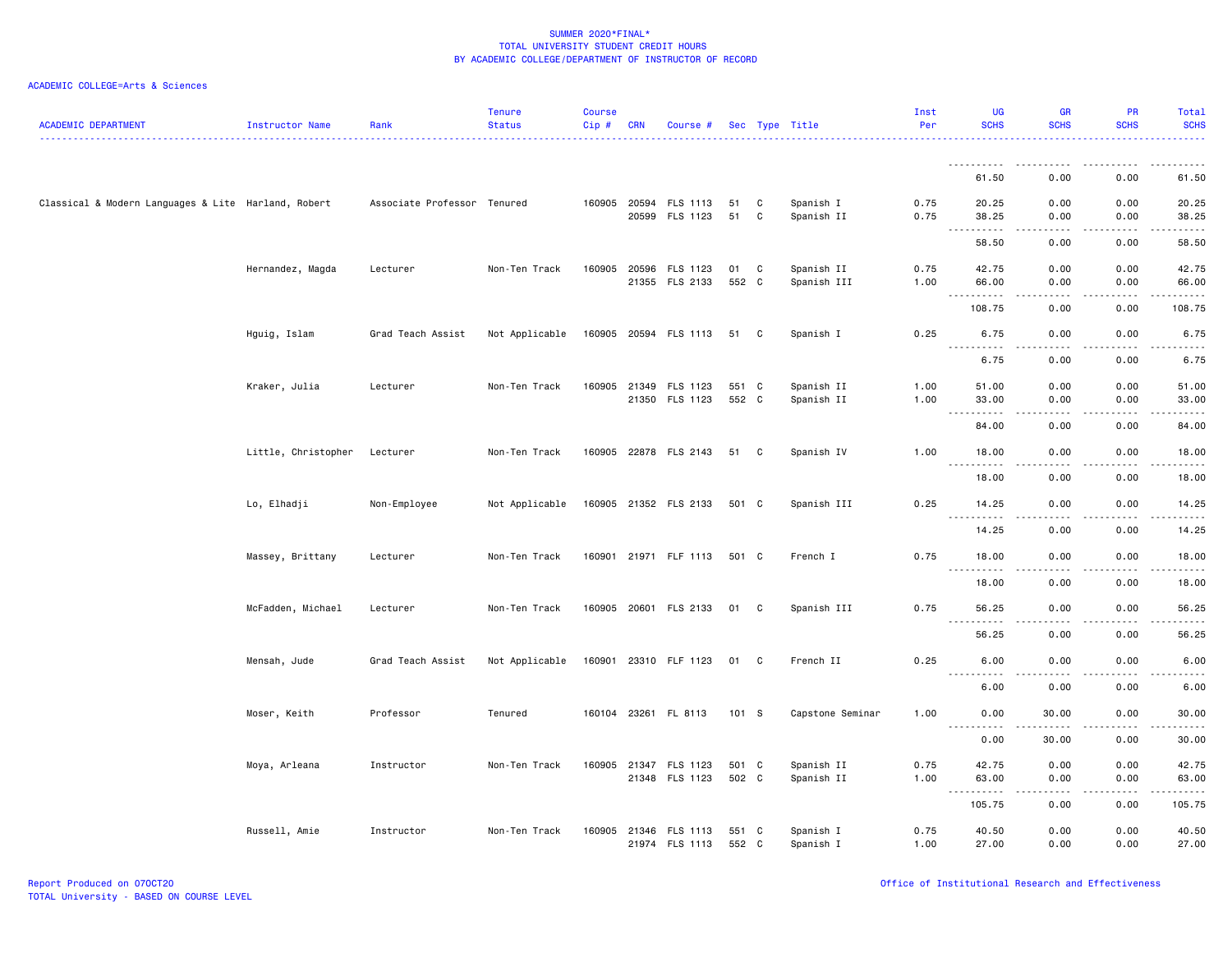| <b>ACADEMIC DEPARTMENT</b>                                                                                             | Instructor Name | Rank                          | <b>Tenure</b><br><b>Status</b> | <b>Course</b><br>Cip# | <b>CRN</b> | Course #              |       |    | Sec Type Title            | Inst<br>Per | UG<br><b>SCHS</b>              | <b>GR</b><br><b>SCHS</b>                     | <b>PR</b><br><b>SCHS</b> | Total<br><b>SCHS</b>                 |
|------------------------------------------------------------------------------------------------------------------------|-----------------|-------------------------------|--------------------------------|-----------------------|------------|-----------------------|-------|----|---------------------------|-------------|--------------------------------|----------------------------------------------|--------------------------|--------------------------------------|
|                                                                                                                        |                 |                               |                                |                       |            |                       |       |    |                           |             |                                |                                              |                          |                                      |
|                                                                                                                        |                 |                               |                                |                       |            |                       |       |    |                           |             | 67.50                          | 0.00                                         | 0.00                     | 67.50                                |
| Classical & Modern Languages & Lite Simpore, Karim                                                                     |                 | Associate Professor Tenured   |                                | 160901                | 23309      | FLF 2133              | 51    | C. | French III                | 1.00        | 18.00                          | 0.00                                         | 0.00                     | 18.00                                |
|                                                                                                                        |                 |                               |                                |                       |            | 23310 FLF 1123        | 01    | C. | French II                 | 0.75        | 18.00<br>- - - - - - - - - - - | 0.00<br>.                                    | 0.00<br>- - - - -        | 18.00                                |
|                                                                                                                        |                 |                               |                                |                       |            |                       |       |    |                           |             | 36.00                          | 0.00                                         | 0.00                     | 36.00                                |
|                                                                                                                        | Smith, Bobbie   | Grad Teach Assist             | Not Applicable                 |                       |            | 160905 20599 FLS 1123 | 51    | C  | Spanish II                | 0.25        | 12.75<br>-----------           | 0.00<br>-----                                | 0.00<br>.                | 12.75<br>------                      |
|                                                                                                                        |                 |                               |                                |                       |            |                       |       |    |                           |             | 12.75                          | 0.00                                         | 0.00                     | 12.75                                |
|                                                                                                                        | Vozzo, Rosa     | Instructor                    | Non-Ten Track                  | 160905                |            | 21352 FLS 2133        | 501 C |    | Spanish III               | 0.75        | 42.75                          | 0.00                                         | 0.00                     | 42.75                                |
|                                                                                                                        |                 |                               |                                |                       |            | 21354 FLS 2133        | 551 C |    | Spanish III               | 1.00        | 18.00<br>-----------           | 0.00<br>----                                 | 0.00<br>$\cdots$         | 18.00<br>.                           |
|                                                                                                                        |                 |                               |                                |                       |            |                       |       |    |                           |             | 60.75                          | 0.00                                         | 0.00                     | 60.75                                |
|                                                                                                                        | Zelaya, Karina  | Assistant Professor Ten Track |                                | 160900                | 23306      | <b>FLS 4713</b>       | 51    | C  | Central Amer Lit and 1.00 |             | 21.00                          | 0.00                                         | 0.00                     | 21.00                                |
|                                                                                                                        |                 |                               |                                | 160905                | 22877      | FLS 2143              | 01    | C  | Spanish IV                | 1.00        | 21.00                          | 0.00<br>----                                 | 0.00<br><b>.</b>         | 21.00                                |
|                                                                                                                        |                 |                               |                                |                       |            |                       |       |    |                           |             | 42.00                          | 0.00                                         | 0.00                     | 42.00                                |
| --------------------------------------<br>Classical & Modern Languages & Lite<br>===================================== |                 |                               |                                |                       |            |                       |       |    |                           |             | 1057.00<br>==========          | ==========<br>39.00<br>===================== | ==========<br>0.00       | ==========<br>1096.00<br>----------- |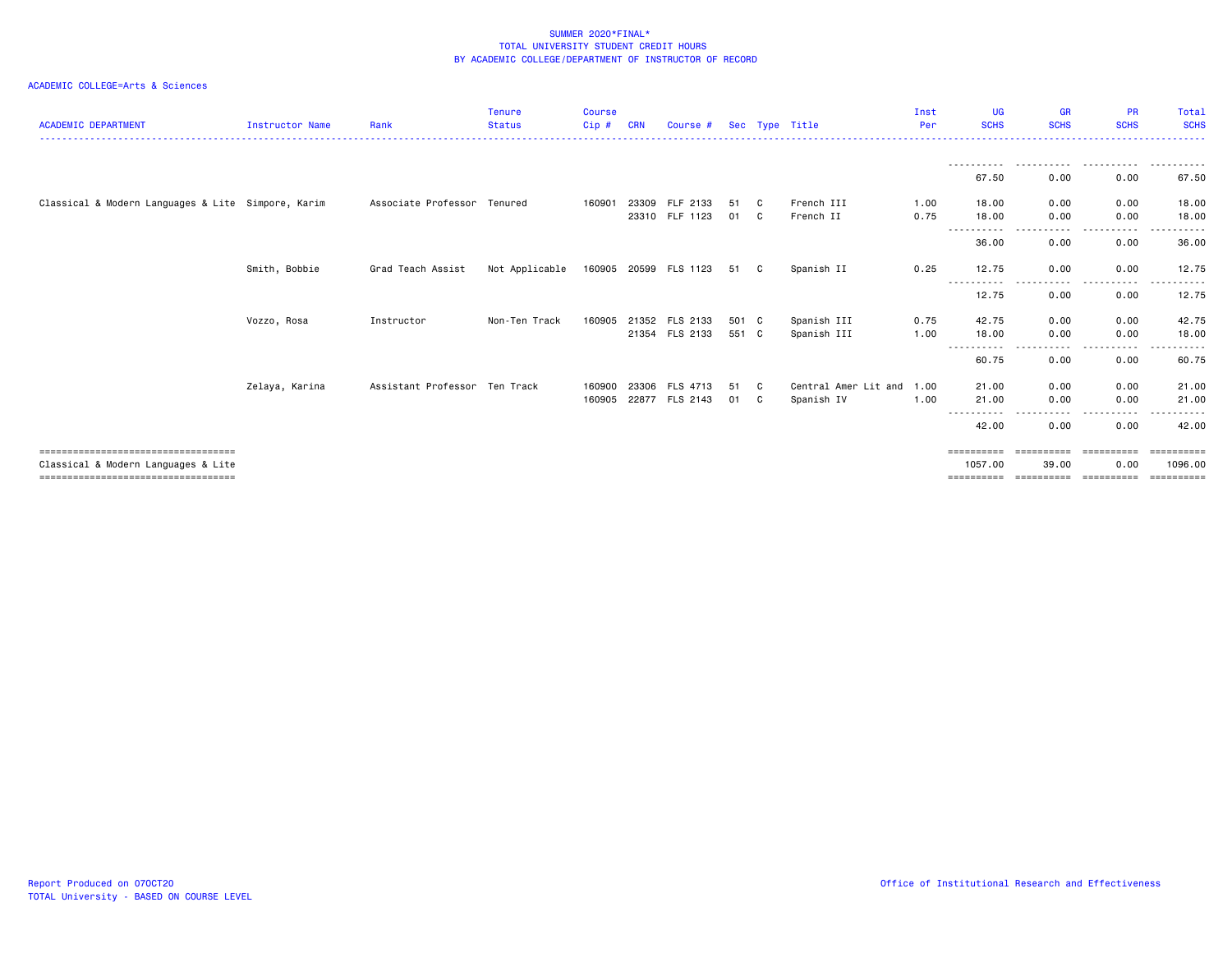### ACADEMIC COLLEGE=Arts & Sciences

| <b>ACADEMIC DEPARTMENT</b> | Instructor Name   | Rank                          | <b>Tenure</b><br><b>Status</b> | <b>Course</b><br>Cip# | <b>CRN</b>     | Course #              |                |              | Sec Type Title                                         | Inst<br>Per | UG<br><b>SCHS</b>                  | <b>GR</b><br><b>SCHS</b> | PR<br><b>SCHS</b> | Total<br><b>SCHS</b> |
|----------------------------|-------------------|-------------------------------|--------------------------------|-----------------------|----------------|-----------------------|----------------|--------------|--------------------------------------------------------|-------------|------------------------------------|--------------------------|-------------------|----------------------|
| Communication              | Blount, Anna      | Lecturer                      | Non-Ten Track                  | 090101                | 20248<br>20249 | CO 1013<br>CO 1013    | E51 C<br>E52 C |              | Intro to Communicati 1.00<br>Intro to Communicati 1.00 |             | 54.00<br>57.00                     | 0.00<br>0.00             | 0.00<br>0.00      | 54.00<br>57.00       |
|                            |                   |                               |                                |                       |                |                       |                |              |                                                        |             | 111.00                             | .<br>0.00                | 0.00              | 111.00               |
|                            | Cain, Emily       | Non-Faculty                   | Not Applicable                 |                       |                | 240102 20717 IDS 4111 | 01 C           |              | Professional Seminar 1.00                              |             | 18.00                              | 0.00                     | 0.00              | 18.00                |
|                            |                   |                               |                                |                       |                |                       |                |              |                                                        |             | <u>.</u><br>18.00                  | . <b>.</b> .<br>0.00     | .<br>0.00         | .<br>18.00           |
|                            | Chambers, Cheryl  | Instructor                    | Non-Ten Track                  |                       |                | 090101 23070 CO 1013  | 002 C          |              | Intro to Communicati 1.00                              |             | 72.00                              | 0.00                     | 0.00              | 72.00                |
|                            |                   |                               |                                |                       | 23380          | CO 1013               | 52             | C            | Intro to Communicati 1.00                              |             | 72.00<br>$\sim$ $\sim$ $\sim$      | 0.00<br>.                | 0.00<br>.         | 72.00<br>.           |
|                            |                   |                               |                                |                       |                |                       |                |              |                                                        |             | 144.00                             | 0.00                     | 0.00              | 144.00               |
|                            | Fisher, Melody    | Assistant Professor Ten Track |                                |                       |                | 090900 21253 CO 3813  | 501 C          |              | PR Case Problems                                       | 1.00        | 24.00                              | 0.00                     | 0.00              | 24.00<br>.           |
|                            |                   |                               |                                |                       |                |                       |                |              |                                                        |             | 24.00                              | 0.00                     | 0.00              | 24.00                |
|                            | Fountain, Amy     | Instructor                    | Non-Ten Track                  | 090101                | 21248<br>21251 | CO 1013<br>CO 1223    | 501 C<br>501 C |              | Intro to Communicati 1.00<br>Intro Comm Theory         | 1.00        | 63.00<br>36.00                     | 0.00<br>0.00             | 0.00<br>0.00      | 63.00<br>36.00       |
|                            |                   |                               |                                |                       |                | 090401 20262 CO 4053  | 101 E          |              | Internship Comm                                        | 1.00        | 15.00<br>.                         | 0.00<br>.                | 0.00<br>.         | 15.00<br>.           |
|                            |                   |                               |                                |                       |                |                       |                |              |                                                        |             | 114.00                             | 0.00                     | 0.00              | 114.00               |
|                            | Harmon, Nicole    | Lecturer                      | Non-Ten Track                  |                       |                | 090101 23639 CO 1013  | 02             | $\mathbf{C}$ | Intro to Communicati 1.00                              |             | 57.00<br><u>.</u>                  | 0.00<br>.                | 0.00<br>-----     | 57.00<br>.           |
|                            |                   |                               |                                |                       |                |                       |                |              |                                                        |             | 57.00                              | 0.00                     | 0.00              | 57.00                |
|                            | Hernandez, Terri  | Assistant Professor Ten Track |                                |                       |                | 090900 21940 CO 3863  | 01             | B            | PR Production                                          | 1.00        | 30.00                              | 0.00                     | 0.00              | 30.00                |
|                            |                   |                               |                                |                       | 22355          | CO 4803               | 01             | C            | Research in PR & Adv 1.00                              |             | 21.00                              | 0.00                     | 0.00              | 21.00<br>والمناصبات  |
|                            |                   |                               |                                |                       |                |                       |                |              |                                                        |             | 51.00                              | 0.00                     | 0.00              | 51.00                |
|                            | Hibbs, Jason      | Instructor                    | Non-Ten Track                  | 090401                | 23071          | CO 3313               | 01             | C            | News Write for Elec                                    | 1.00        | 36.00                              | 0.00                     | 0.00              | 36.00                |
|                            |                   |                               |                                | 090701                |                | 23115 CO 3343         | 51             | C            | Writing for the Medi 1.00                              |             | 39.00<br>.                         | 0.00<br>.                | 0.00<br>.         | 39.00<br>.           |
|                            |                   |                               |                                |                       |                |                       |                |              |                                                        |             | 75.00                              | 0.00                     | 0.00              | 75.00                |
|                            | Knight, Amy       | Instructor                    | Non-Ten Track                  | 090101                | 20246          | CO 1013               | 001 C          |              | Intro to Communicati 1.00                              |             | 66.00                              | 0.00                     | 0.00              | 66.00                |
|                            |                   |                               |                                |                       | 21249          | CO 1013               | 551 C          |              | Intro to Communicati 1.00                              |             | 45.00<br>.<br>$\sim$ $\sim$ $\sim$ | 0.00<br>بالمحام          | 0.00<br>.         | 45.00<br>------      |
|                            |                   |                               |                                |                       |                |                       |                |              |                                                        |             | 111.00                             | 0.00                     | 0.00              | 111.00               |
|                            | Loehwing, Melanie | Associate Professor Tenured   |                                |                       | 090101 21255   | CO 4043               | 551 C          |              | Comm & Leadership                                      | 1.00        | 33.00                              | 0.00                     | 0.00              | 33.00                |
|                            |                   |                               |                                |                       | 21260          | CO 6043               | 551 C          |              | Comm & Leadership                                      | 1.00        | 0.00<br>.                          | 9.00<br>$\frac{1}{2}$    | 0.00              | 9.00<br>.            |
|                            |                   |                               |                                |                       |                |                       |                |              |                                                        |             | 33.00                              | 9.00                     | 0.00              | 42.00                |
|                            | Nicholson, John   | Associate Professor Tenured   |                                |                       | 090101 21935   | CO 1223               | 001 C          |              | Intro Comm Theory                                      | 1.00        | 36.00                              | 0.00                     | 0.00              | 36.00                |
|                            |                   |                               |                                |                       |                | 231304 21937 CO 2253  | 01 C           |              | Fund Interprsn Comm                                    | 1.00        | 60.00                              | 0.00                     | 0.00              | 60.00<br>$- - - - -$ |
|                            |                   |                               |                                |                       |                |                       |                |              |                                                        |             | 96.00                              | 0.00                     | 0.00              | 96.00                |
|                            | Page, Tyler       | Assistant Professor Ten Track |                                |                       |                | 090900 23107 CO 3803  | 101 C          |              | Prin Public Relation 1.00                              |             | 30.00                              | 0.00                     | 0.00              | 30.00                |

Report Produced on 07OCT20 Office of Institutional Research and Effectiveness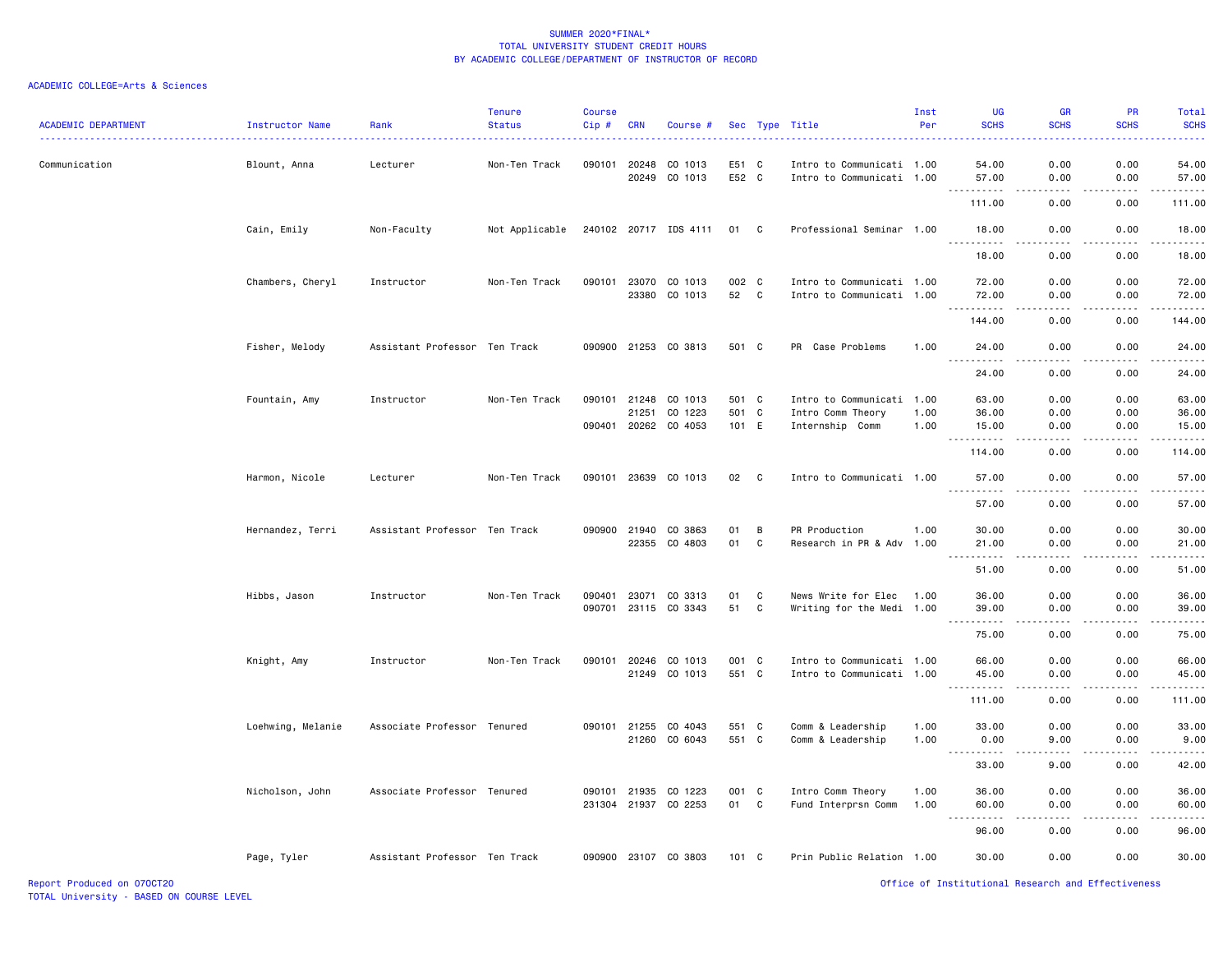| <b>ACADEMIC DEPARTMENT</b>                             | <b>Instructor Name</b> | Rank                          | <b>Tenure</b><br><b>Status</b> | <b>Course</b><br>Cip# | <b>CRN</b>   | Course #             |       |              | Sec Type Title            | Inst<br>Per | UG<br><b>SCHS</b>                                                                                                                                                                                                                                                                                                                                                                                           | <b>GR</b><br><b>SCHS</b>                                                                                                          | <b>PR</b><br><b>SCHS</b> | Total<br><b>SCHS</b>  |
|--------------------------------------------------------|------------------------|-------------------------------|--------------------------------|-----------------------|--------------|----------------------|-------|--------------|---------------------------|-------------|-------------------------------------------------------------------------------------------------------------------------------------------------------------------------------------------------------------------------------------------------------------------------------------------------------------------------------------------------------------------------------------------------------------|-----------------------------------------------------------------------------------------------------------------------------------|--------------------------|-----------------------|
|                                                        |                        |                               |                                |                       |              |                      |       |              |                           |             | ----------                                                                                                                                                                                                                                                                                                                                                                                                  | $\sim$ $\sim$ $\sim$                                                                                                              |                          | . <b>.</b> .          |
|                                                        |                        |                               |                                |                       |              |                      |       |              |                           |             | 30.00                                                                                                                                                                                                                                                                                                                                                                                                       | 0.00                                                                                                                              | 0.00                     | 30.00                 |
| Communication                                          | Poe, Philip            | Associate Professor Tenured   |                                |                       | 090101 20247 | CO 1013              | 01    | C            | Intro to Communicati 1.00 |             | 72.00                                                                                                                                                                                                                                                                                                                                                                                                       | 0.00                                                                                                                              | 0.00                     | 72.00                 |
|                                                        |                        |                               |                                |                       | 23965        | CO 1013              | 51    | C            | Intro to Communicati 1.00 |             | 54.00                                                                                                                                                                                                                                                                                                                                                                                                       | 0.00                                                                                                                              | 0.00                     | 54.00                 |
|                                                        |                        |                               |                                |                       | 090401 20258 | CO 3423              | 001 C |              | Feature Writing           | 1.00        | 39.00                                                                                                                                                                                                                                                                                                                                                                                                       | 0.00                                                                                                                              | 0.00                     | 39.00                 |
|                                                        |                        |                               |                                |                       |              | 090701 20255 CO 2413 | 01    | B            | Intro News Writ-Repo 1.00 |             | 42.00<br>----------                                                                                                                                                                                                                                                                                                                                                                                         | 0.00<br>. <u>. .</u>                                                                                                              | 0.00<br>د د د د          | 42.00<br>. <u>.</u> . |
|                                                        |                        |                               |                                |                       |              |                      |       |              |                           |             | 207.00                                                                                                                                                                                                                                                                                                                                                                                                      | 0.00                                                                                                                              | 0.00                     | 207.00                |
|                                                        | Roussin, Wendy         | Associate Professor Tenured   |                                |                       | 090404 21939 | CO 3403              | 01    | B            | Photographic Communi 1.00 |             | 27.00                                                                                                                                                                                                                                                                                                                                                                                                       | 0.00                                                                                                                              | 0.00                     | 27.00                 |
|                                                        |                        |                               |                                |                       |              | 090702 21938 CO 3713 | 01    | B            | Digital Communicatio 1.00 |             | 30.00<br><u>.</u>                                                                                                                                                                                                                                                                                                                                                                                           | 0.00<br>.                                                                                                                         | 0.00<br>.                | 30.00<br>.            |
|                                                        |                        |                               |                                |                       |              |                      |       |              |                           |             | 57.00                                                                                                                                                                                                                                                                                                                                                                                                       | 0.00                                                                                                                              | 0.00                     | 57.00                 |
|                                                        | Smith, Glenn           | Associate Professor Tenured   |                                |                       | 050207 21733 | CO 4233              | 501 C |              | Gender and Media          | 1.00        | 42.00                                                                                                                                                                                                                                                                                                                                                                                                       | 0.00                                                                                                                              | 0.00                     | 42.00                 |
|                                                        |                        |                               |                                |                       | 090401 21252 | CO 1403              | 501 C |              | Intro Mass Media          | 1.00        | 69.00                                                                                                                                                                                                                                                                                                                                                                                                       | 0.00                                                                                                                              | 0.00                     | 69.00                 |
|                                                        |                        |                               |                                |                       | 090701 21259 | CO 4433              | 501 C |              | Television Criticism 1.00 |             | 12.00                                                                                                                                                                                                                                                                                                                                                                                                       | 0.00                                                                                                                              | 0.00                     | 12.00                 |
|                                                        |                        |                               |                                |                       | 090702 21264 | CO 6433              | 501 C |              | Television Criticism 1.00 |             | 0.00                                                                                                                                                                                                                                                                                                                                                                                                        | 3.00                                                                                                                              | 0.00                     | 3.00                  |
|                                                        |                        |                               |                                |                       |              |                      |       |              |                           |             | <u>.</u><br>123.00                                                                                                                                                                                                                                                                                                                                                                                          | 3.00                                                                                                                              | 0.00                     | 126.00                |
|                                                        | Stockstill, William    | Assistant Professor Ten Track |                                | 500501                | 20253        | CO 1503              | 01    | C            | Intro To Theatre          | 1.00        | 42.00                                                                                                                                                                                                                                                                                                                                                                                                       | 0.00                                                                                                                              | 0.00                     | 42.00                 |
|                                                        |                        |                               |                                |                       | 20254        | CO 1503              | 51    | C            | Intro To Theatre          | 1.00        | 33.00                                                                                                                                                                                                                                                                                                                                                                                                       | 0.00                                                                                                                              | 0.00                     | 33.00                 |
|                                                        |                        |                               |                                |                       |              | 500505 23062 CO 4504 | 101 C |              | History Of Theatre        | 1.00        | 44.00                                                                                                                                                                                                                                                                                                                                                                                                       | 0.00                                                                                                                              | 0.00                     | 44.00                 |
|                                                        |                        |                               |                                |                       |              |                      |       |              |                           |             | .<br>$\frac{1}{2} \frac{1}{2} \frac{1}{2} \frac{1}{2} \frac{1}{2} \frac{1}{2} \frac{1}{2} \frac{1}{2} \frac{1}{2} \frac{1}{2} \frac{1}{2} \frac{1}{2} \frac{1}{2} \frac{1}{2} \frac{1}{2} \frac{1}{2} \frac{1}{2} \frac{1}{2} \frac{1}{2} \frac{1}{2} \frac{1}{2} \frac{1}{2} \frac{1}{2} \frac{1}{2} \frac{1}{2} \frac{1}{2} \frac{1}{2} \frac{1}{2} \frac{1}{2} \frac{1}{2} \frac{1}{2} \frac{$<br>119.00 | 0.00                                                                                                                              | 0.00                     | 119.00                |
|                                                        | Strout, Lawrence       | Associate Professor Tenured   |                                |                       | 090102 21257 | CO 4313              | 501 C |              | Mass Media Law            | 1.00        | 30.00                                                                                                                                                                                                                                                                                                                                                                                                       | 0.00                                                                                                                              | 0.00                     | 30.00                 |
|                                                        |                        |                               |                                |                       |              | 090401 21262 CO 6313 | 501 C |              | Mass Media Law            | 1.00        | 0.00                                                                                                                                                                                                                                                                                                                                                                                                        | 6.00                                                                                                                              | 0.00                     | 6.00                  |
|                                                        |                        |                               |                                |                       |              |                      |       |              |                           |             | ----------<br>30.00                                                                                                                                                                                                                                                                                                                                                                                         | . <b>.</b> .<br>6.00                                                                                                              | .<br>0.00                | .<br>36.00            |
|                                                        | Taylor, Joshua         | Lecturer                      | Non-Ten Track                  |                       |              | 090102 22229 CO 4313 | 201 C |              | Mass Media Law            | 1.00        | 21.00<br>----------                                                                                                                                                                                                                                                                                                                                                                                         | 0.00<br>. <b>.</b> .                                                                                                              | 0.00<br>.                | 21.00                 |
|                                                        |                        |                               |                                |                       |              |                      |       |              |                           |             | 21.00                                                                                                                                                                                                                                                                                                                                                                                                       | 0.00                                                                                                                              | 0.00                     | 21.00                 |
|                                                        | Williams, Kevin        | Associate Professor           | Tenured                        | 090101                | 21254        | CO 3833              | 501   | $\mathbf{C}$ | Interviewing              | 1.00        | 21.00                                                                                                                                                                                                                                                                                                                                                                                                       | 0.00                                                                                                                              | 0.00                     | 21.00                 |
|                                                        |                        |                               |                                | 090102                | 20263        | CO 4323              | 51    | C            | Mass Media-Society        | 1.00        | 72.00                                                                                                                                                                                                                                                                                                                                                                                                       | 0.00                                                                                                                              | 0.00                     | 72.00                 |
|                                                        |                        |                               |                                |                       |              | 090401 20265 CO 6323 | 51    | C C          | Mass Media-Society        | 1.00        | 0.00                                                                                                                                                                                                                                                                                                                                                                                                        | 9.00                                                                                                                              | 0.00                     | 9.00                  |
|                                                        |                        |                               |                                |                       |              |                      |       |              |                           |             | ----------<br>93,00                                                                                                                                                                                                                                                                                                                                                                                         | $\frac{1}{2} \left( \frac{1}{2} \right) \left( \frac{1}{2} \right) \left( \frac{1}{2} \right) \left( \frac{1}{2} \right)$<br>9.00 | .<br>0.00                | 102.00                |
| =====================================<br>Communication |                        |                               |                                |                       |              |                      |       |              |                           |             | ==========<br>1514.00                                                                                                                                                                                                                                                                                                                                                                                       | ======================<br>27.00                                                                                                   | 0.00                     | ==========<br>1541.00 |
| ====================================                   |                        |                               |                                |                       |              |                      |       |              |                           |             | ==========                                                                                                                                                                                                                                                                                                                                                                                                  |                                                                                                                                   |                          |                       |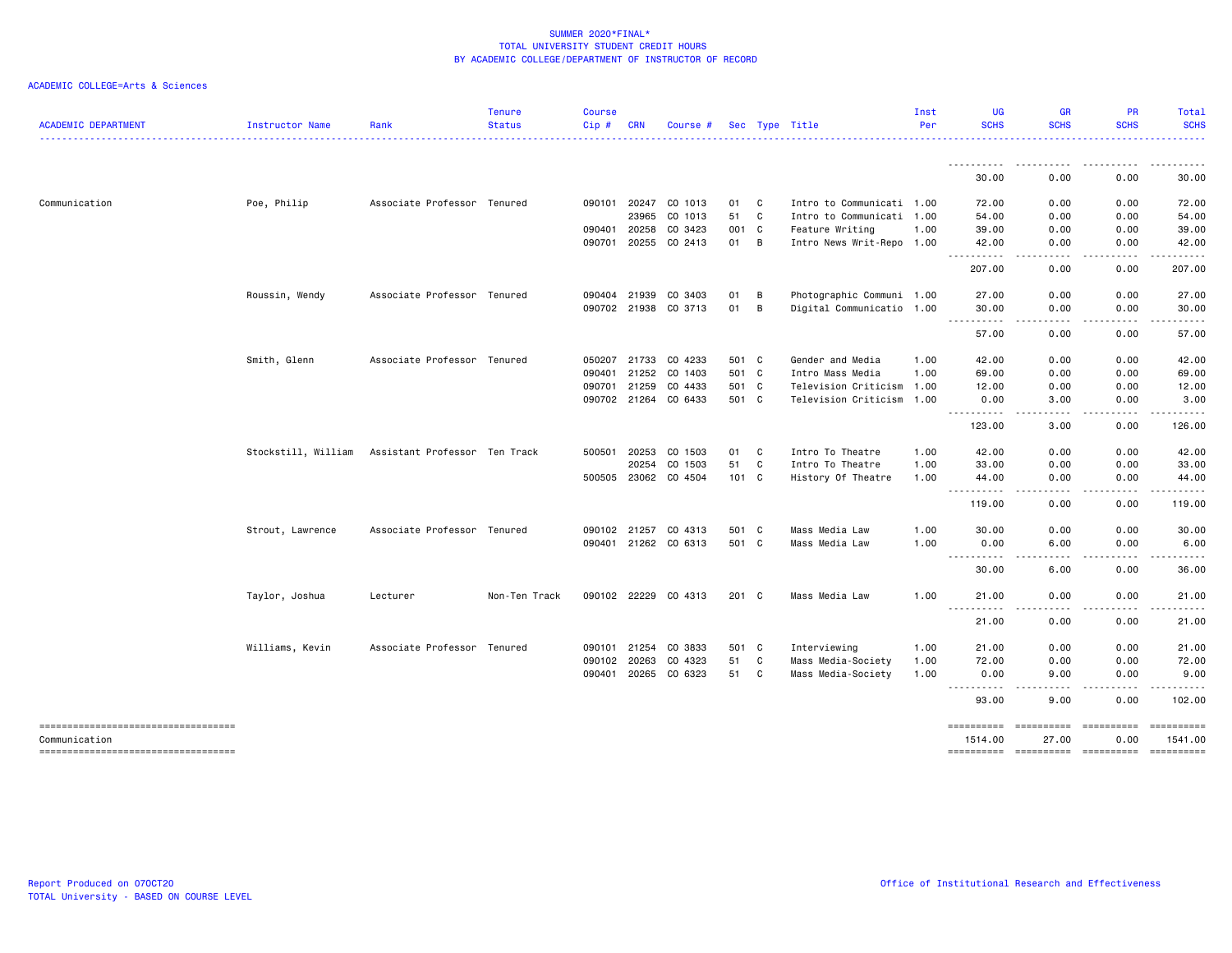| <b>ACADEMIC DEPARTMENT</b> | Instructor Name                   | Rank         | <b>Tenure</b><br><b>Status</b> | Course<br>Cip# | <b>CRN</b>                     | Course #                        |                |                         | Sec Type Title                                              | Inst<br>Per          | UG<br><b>SCHS</b>                           | <b>GR</b><br><b>SCHS</b>                                                                                                                                     | PR<br><b>SCHS</b>    | Total<br><b>SCHS</b>    |
|----------------------------|-----------------------------------|--------------|--------------------------------|----------------|--------------------------------|---------------------------------|----------------|-------------------------|-------------------------------------------------------------|----------------------|---------------------------------------------|--------------------------------------------------------------------------------------------------------------------------------------------------------------|----------------------|-------------------------|
| English                    | Austin, Daniel                    | Instructor   | Non-Ten Track                  |                | 231401 20460<br>20461          | EN 2203<br>EN 2203              | 01<br>52       | C<br>$\mathbf{C}$       | Intro To Literature<br>Intro To Literature                  | 1.00<br>1.00         | 54.00<br>48.00                              | 0.00<br>0.00                                                                                                                                                 | 0.00<br>0.00         | 54.00<br>48.00          |
|                            |                                   |              |                                |                |                                |                                 |                |                         |                                                             |                      | .<br>$\sim$ $\sim$ $\sim$<br>102.00         | $\sim$ $\sim$ $\sim$<br>0.00                                                                                                                                 | .<br>0.00            | .<br>102.00             |
|                            | Barber, Kathryn                   | Non-Employee | Not Applicable                 |                |                                | 231302 20463 EN 3303            | 51 C           |                         | Creative Writing                                            | 1.00                 | 42.00                                       | 0.00                                                                                                                                                         | 0.00                 | 42.00                   |
|                            |                                   |              |                                |                |                                |                                 |                |                         |                                                             |                      | .<br>42.00                                  | $- - - -$<br>0.00                                                                                                                                            | .<br>0.00            | .<br>42.00              |
|                            | Barton, Amy                       | Instructor   | Non-Ten Track                  |                | 140101 20660<br>21371          | GE 6513<br>GE 6513              | 101 C<br>501   | $\mathbf{C}$            | Engr. Writ. and Pres 1.00<br>Engr. Writ. and Pres 1.00      |                      | 0.00<br>0.00                                | 12.00<br>18.00                                                                                                                                               | 0.00<br>0.00         | 12.00<br>18.00          |
|                            |                                   |              |                                |                |                                | 231303 23410 GE 3513            | 04             | C                       | Technical Writing                                           | 1.00                 | 45.00<br>.                                  | 0.00<br>$\frac{1}{2} \left( \frac{1}{2} \right) \left( \frac{1}{2} \right) \left( \frac{1}{2} \right) \left( \frac{1}{2} \right) \left( \frac{1}{2} \right)$ | 0.00<br>.            | 45.00<br>.              |
|                            |                                   |              |                                |                |                                |                                 |                |                         |                                                             |                      | 45.00                                       | 30.00                                                                                                                                                        | 0.00                 | 75.00                   |
|                            | Bogard, LaToya                    | Instructor   | Non-Ten Track                  | 231301         | 20459                          | EN 1113<br>231303 20659 GE 3513 | E54 C<br>53    | C                       | En Composition II<br>Technical Writing                      | 1.00<br>1.00         | 30.00<br>42.00<br>$\sim$ $\sim$ $\sim$<br>. | 0.00<br>0.00<br>.                                                                                                                                            | 0.00<br>0.00<br>.    | 30.00<br>42.00<br>.     |
|                            |                                   |              |                                |                |                                |                                 |                |                         |                                                             |                      | 72.00                                       | 0.00                                                                                                                                                         | 0.00                 | 72.00                   |
|                            | Brocato, John                     | Non-Employee | Not Applicable                 |                |                                | 231303 20656 GE 3513            | 03             | $\overline{\mathbf{C}}$ | Technical Writing                                           | 1.00                 | 45.00<br><b></b>                            | 0.00<br>.                                                                                                                                                    | 0.00<br>-----        | 45.00<br>.              |
|                            |                                   |              |                                |                |                                |                                 |                |                         |                                                             |                      | 45.00                                       | 0.00                                                                                                                                                         | 0.00                 | 45.00                   |
|                            | Crescenzo, Michele                | Lecturer     | Non-Ten Track                  |                |                                | 231402 20462 EN 2253            | 51             | C                       | American Lit After 1 1.00                                   |                      | 39.00                                       | 0.00<br>$\sim$ $\sim$ $\sim$                                                                                                                                 | 0.00                 | 39.00<br>.              |
|                            |                                   |              |                                |                |                                |                                 |                |                         |                                                             |                      | 39.00                                       | 0.00                                                                                                                                                         | 0.00                 | 39.00                   |
|                            | Dechert, Kristen                  | Non-Faculty  | Not Applicable                 |                |                                | 231303 23997 GE 3513            | 54             | C                       | Technical Writing                                           | 1.00                 | 39.00<br>$\sim$ $\sim$ $\sim$               | 0.00                                                                                                                                                         | 0.00                 | 39.00                   |
|                            |                                   |              |                                |                |                                |                                 |                |                         |                                                             |                      | 39.00                                       | 0.00                                                                                                                                                         | 0.00                 | 39.00                   |
|                            | Dobberstein, Michael Non-Employee |              | Not Applicable                 |                |                                | 231303 23658 EN 3313            | 51             | C                       | Writing for the Work 1.00                                   |                      | 27.00<br><u>.</u>                           | 0.00<br>.                                                                                                                                                    | 0.00<br>.            | 27.00<br>.              |
|                            |                                   |              |                                |                |                                |                                 |                |                         |                                                             |                      | 27.00                                       | 0.00                                                                                                                                                         | 0.00                 | 27.00                   |
|                            | Flowers, Jessica                  | Lecturer     | Non-Ten Track                  |                |                                | 231301 20455 EN 1113            | 01             | C                       | En Composition II                                           | 1.00                 | 27.00                                       | 0.00                                                                                                                                                         | 0.00                 | 27.00                   |
|                            |                                   |              |                                |                |                                |                                 |                |                         |                                                             |                      | 27.00                                       | 0.00                                                                                                                                                         | 0.00                 | 27.00                   |
|                            | Garner, William                   | Instructor   | Non-Ten Track                  |                |                                | 231301 20454 EN 1103            | E55 C          |                         | En Composition I                                            | 1.00                 | 39.00<br>$\sim$ $\sim$ $\sim$               | 0.00<br>$\sim$ $\sim$ $\sim$                                                                                                                                 | 0.00<br>.            | 39.00<br>.              |
|                            |                                   |              |                                |                |                                |                                 |                |                         |                                                             |                      | 39.00                                       | 0.00                                                                                                                                                         | 0.00                 | 39.00                   |
|                            | Gentry, Craig                     | Lecturer     | Non-Ten Track                  |                |                                | 231301 21982 EN 1103            | E51 C          |                         | En Composition I                                            | 1.00                 | 45.00<br>$  -$                              | 0.00                                                                                                                                                         | 0.00                 | 45.00                   |
|                            |                                   |              |                                |                |                                |                                 |                |                         |                                                             |                      | 45.00                                       | 0.00                                                                                                                                                         | 0.00                 | 45.00                   |
|                            | Grimes, John Aaron                | Instructor   | Non-Ten Track                  |                | 231303 20654<br>20655<br>20658 | GE 3513<br>GE 3513<br>GE 3513   | 01<br>02<br>52 | C<br>$\mathbf{C}$<br>C  | Technical Writing<br>Technical Writing<br>Technical Writing | 1.00<br>1.00<br>1.00 | 45.00<br>42.00<br>42.00                     | 0.00<br>0.00<br>0.00                                                                                                                                         | 0.00<br>0.00<br>0.00 | 45.00<br>42.00<br>42.00 |
|                            |                                   |              |                                |                |                                |                                 |                |                         |                                                             |                      | <u>.</u><br>129.00                          | .<br>0.00                                                                                                                                                    | .<br>0.00            | .<br>129.00             |
|                            |                                   |              |                                |                |                                |                                 |                |                         |                                                             |                      |                                             |                                                                                                                                                              |                      |                         |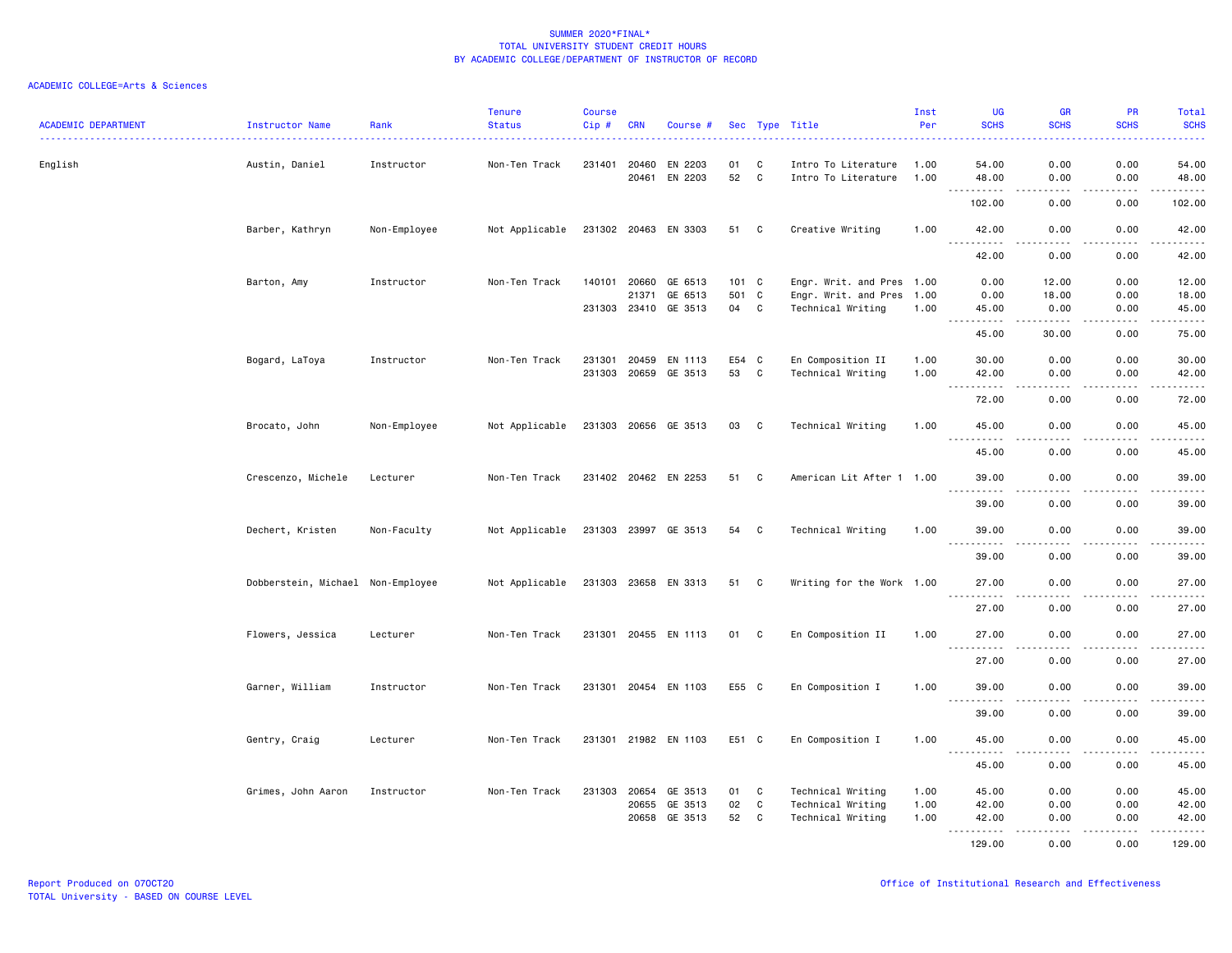| <b>ACADEMIC DEPARTMENT</b> | Instructor Name    | Rank                        | <b>Tenure</b><br><b>Status</b> | Course<br>Cip# | <b>CRN</b> | Course #                     |       |              | Sec Type Title            | Inst<br>Per | UG<br><b>SCHS</b>                                                                                                                                            | GR<br><b>SCHS</b> | PR<br><b>SCHS</b> | Total<br><b>SCHS</b>   |
|----------------------------|--------------------|-----------------------------|--------------------------------|----------------|------------|------------------------------|-------|--------------|---------------------------|-------------|--------------------------------------------------------------------------------------------------------------------------------------------------------------|-------------------|-------------------|------------------------|
| English                    | Hayden, Antoinette | Lecturer                    | Non-Ten Track                  |                |            | 231301 20456 EN 1113         | 03    | C            | En Composition II         | 1.00        | 45.00                                                                                                                                                        | 0.00              | 0.00              | 45.00                  |
|                            |                    |                             |                                |                |            |                              |       |              |                           |             | 45.00                                                                                                                                                        | 0.00              | 0.00              | 45.00                  |
|                            | Johnson, Logan     | Lecturer                    | Non-Ten Track                  |                |            | 231301 20452 EN 1103         | 52    | $\mathbf{C}$ | En Composition I          | 1.00        | 42.00                                                                                                                                                        | 0.00              | 0.00              | 42.00                  |
|                            |                    |                             |                                |                |            |                              |       |              |                           |             | $\sim$ $\sim$ $\sim$<br>.<br>42.00                                                                                                                           | 0.00              | 0.00              | 42.00                  |
|                            | Kardos, Michael    | Professor                   | Tenured                        |                |            | 239999 22915 EN 8000         | 01    | D            | Research / Thesis         | 1.00        | 0.00                                                                                                                                                         | 3.00              | 0.00              | 3.00                   |
|                            |                    |                             |                                |                |            |                              |       |              |                           |             | 0.00                                                                                                                                                         | 3.00              | 0.00              | 3.00                   |
|                            | Kimbrell, Karleigh | Lecturer                    | Non-Ten Track                  |                |            | 231301 23999 EN 1103         | 51    | C            | En Composition I          | 1.00        | 36.00                                                                                                                                                        | 0.00              | 0.00              | 36.00                  |
|                            |                    |                             |                                |                |            |                              |       |              |                           |             | $\sim$ $\sim$ $\sim$<br><u>.</u><br>36.00                                                                                                                    | $- - -$<br>0.00   | 0.00              | $\frac{1}{2}$<br>36.00 |
|                            | Lammert, Thomas    | Lecturer                    | Non-Ten Track                  |                |            | 231301 21326 EN 1113         | 552 C |              | En Composition II         | 1.00        | 42.00                                                                                                                                                        | 0.00              | 0.00              | 42.00                  |
|                            |                    |                             |                                |                |            |                              |       |              |                           |             | <u>.</u><br>42.00                                                                                                                                            | .<br>0.00         | .<br>0.00         | .<br>42.00             |
|                            | Leonard, Ashley    | Instructor                  | Non-Ten Track                  |                |            | 231401 21328 EN 2203         | 551 C |              | Intro To Literature       | 1.00        | 60.00                                                                                                                                                        | 0.00              | 0.00              | 60.00                  |
|                            |                    |                             |                                |                |            |                              |       |              |                           |             | 60.00                                                                                                                                                        | 0.00              | 0.00              | 60.00                  |
|                            | Little, Matthew    | Professor                   | Tenured                        |                |            | 231401 21897 EN 8573         | 01 S  |              | Studies in Lit Since 1.00 |             | 0.00                                                                                                                                                         | 21.00             | 0.00              | 21.00                  |
|                            |                    |                             |                                |                |            |                              |       |              |                           |             | <u> - - - - - - - - - -</u><br>0.00                                                                                                                          | .<br>21.00        | .<br>0.00         | .<br>21.00             |
|                            | Marcus, Gregory    | Lecturer                    | Non-Ten Track                  |                |            | 231301 23926 EN 1113         | 553 C |              | En Composition II         | 1.00        | 21.00                                                                                                                                                        | 0.00              | 0.00              | 21.00                  |
|                            |                    |                             |                                |                |            |                              |       |              |                           |             | .<br>21.00                                                                                                                                                   | .<br>0.00         | .<br>0.00         | .<br>21.00             |
|                            | Mattison, Suzanne  | Lecturer                    | Non-Ten Track                  |                |            | 010802 21168 AELC 3203 551 C |       |              | Prof Writing ANR Hum 1.00 |             | 42.00                                                                                                                                                        | 0.00              | 0.00              | 42.00                  |
|                            |                    |                             |                                |                |            |                              |       |              |                           |             | .<br>42.00                                                                                                                                                   | $- - -$<br>0.00   | .<br>0.00         | .<br>42.00             |
|                            | Nordin, Alexis     | Instructor                  | Non-Ten Track                  |                |            | 231303 20657 GE 3513         | 51    | C.           | Technical Writing         | 1.00        | 45.00                                                                                                                                                        | 0.00              | 0.00              | 45.00                  |
|                            |                    |                             |                                |                |            |                              |       |              |                           |             | .<br>45.00                                                                                                                                                   | د د د د<br>0.00   | .<br>0.00         | المتمام<br>45.00       |
|                            | Olson, Peter       | Lecturer                    | Non-Ten Track                  |                |            | 231301 21324 EN 1103         | 501 C |              | En Composition I          | 1.00        | 39.00                                                                                                                                                        | 0.00              | 0.00              | 39.00                  |
|                            |                    |                             |                                |                |            | 21325 EN 1113                | 551 C |              | En Composition II         | 1.00        | 33.00                                                                                                                                                        | 0.00              | 0.00              | 33.00                  |
|                            |                    |                             |                                |                |            |                              |       |              |                           |             | 72.00                                                                                                                                                        | 0.00              | 0.00              | 72.00                  |
|                            | Parr, Susan        | Instructor                  | Non-Ten Track                  |                |            | 131401 20539 ESL 5323        | 104 C |              | Academic Research an 1.00 |             | 9.00                                                                                                                                                         | 0.00              | 0.00              | 9.00                   |
|                            |                    |                             |                                |                |            |                              |       |              |                           |             | 9.00                                                                                                                                                         | 0.00              | 0.00              | 9.00                   |
|                            | Pizer, Ginger      | Associate Professor Tenured |                                |                |            | 239999 23723 EN 4000         | 01 I  |              | Directed Indiv Study 1.00 |             | 1.00<br>$\frac{1}{2} \left( \frac{1}{2} \right) \left( \frac{1}{2} \right) \left( \frac{1}{2} \right) \left( \frac{1}{2} \right) \left( \frac{1}{2} \right)$ | 0.00              | 0.00              | 1.00                   |
|                            |                    |                             |                                |                |            |                              |       |              |                           |             | 1.00                                                                                                                                                         | 0.00              | 0.00              | 1.00                   |
|                            | Redd, James        | Lecturer                    | Non-Ten Track                  |                |            | 231302 23800 EN 3303         | 02    | $\mathbf{C}$ | Creative Writing          | 1.00        | 33.00                                                                                                                                                        | 0.00              | 0.00              | 33.00                  |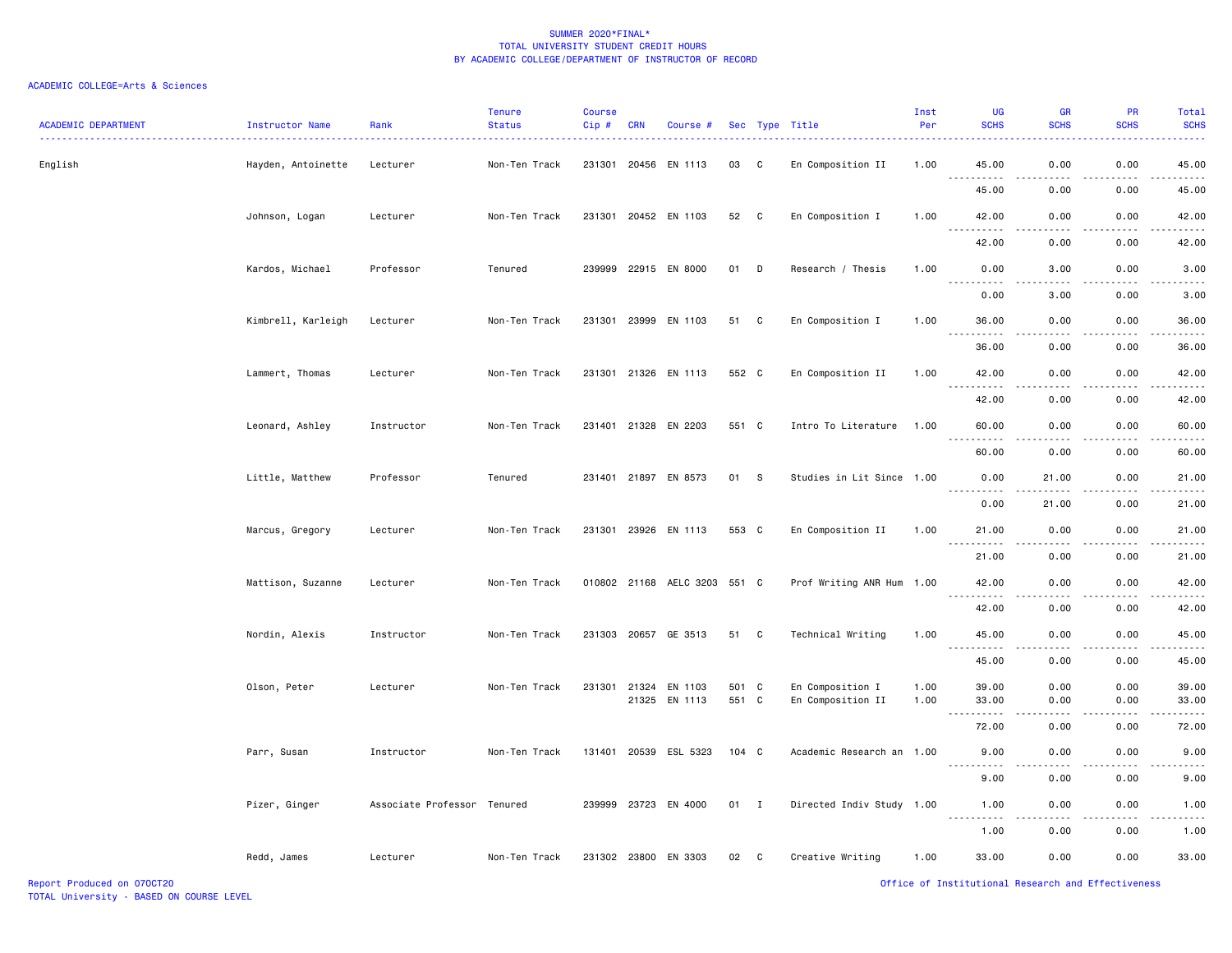| <b>ACADEMIC DEPARTMENT</b>                        | Instructor Name   | Rank       | <b>Tenure</b><br><b>Status</b> | <b>Course</b><br>$Cip$ # | <b>CRN</b> | Course #             |            |        | Sec Type Title                             | Inst<br>Per  | <b>UG</b><br><b>SCHS</b>                                                                                                                           | <b>GR</b><br><b>SCHS</b>                                                                                                               | <b>PR</b><br><b>SCHS</b> | Total<br><b>SCHS</b>                                                                                                                                                                                                                                                                                                                                                                                                                                                                                               |
|---------------------------------------------------|-------------------|------------|--------------------------------|--------------------------|------------|----------------------|------------|--------|--------------------------------------------|--------------|----------------------------------------------------------------------------------------------------------------------------------------------------|----------------------------------------------------------------------------------------------------------------------------------------|--------------------------|--------------------------------------------------------------------------------------------------------------------------------------------------------------------------------------------------------------------------------------------------------------------------------------------------------------------------------------------------------------------------------------------------------------------------------------------------------------------------------------------------------------------|
|                                                   |                   |            |                                |                          |            |                      |            |        |                                            |              | .<br>33.00                                                                                                                                         | $\frac{1}{2} \left( \frac{1}{2} \right) \left( \frac{1}{2} \right) \left( \frac{1}{2} \right) \left( \frac{1}{2} \right)$<br>.<br>0.00 | .<br>0.00                | . <b>.</b> .<br>33.00                                                                                                                                                                                                                                                                                                                                                                                                                                                                                              |
| English                                           | Slimp, Cynthia    | Lecturer   | Non-Ten Track                  | 231303 21122             |            | EN 3313              | 201 C      |        | Writing for the Work 1.00                  |              | 45.00                                                                                                                                              | 0.00                                                                                                                                   | 0.00                     | 45.00                                                                                                                                                                                                                                                                                                                                                                                                                                                                                                              |
|                                                   |                   |            |                                | 231401 21121             |            | EN 2203              | 201 C      |        | Intro To Literature                        | 1.00         | 27.00<br>. <b>.</b><br>72.00                                                                                                                       | 0.00<br>0.00                                                                                                                           | 0.00<br>0.00             | 27.00<br>72.00                                                                                                                                                                                                                                                                                                                                                                                                                                                                                                     |
|                                                   | Slimp, Stephen    | Lecturer   | Non-Ten Track                  | 231404                   | 22221      | EN 4713              | 201 C      |        | 17th Cent Eng Lit                          | 1.00         | 12.00                                                                                                                                              | 0.00                                                                                                                                   | 0.00                     | 12.00                                                                                                                                                                                                                                                                                                                                                                                                                                                                                                              |
|                                                   |                   |            |                                |                          | 22224      | EN 6713              | 201 C      |        | 17th Cent Eng Lit                          | 1.00         | 0.00<br>----------                                                                                                                                 | 6.00                                                                                                                                   | 0.00                     | 6.00                                                                                                                                                                                                                                                                                                                                                                                                                                                                                                               |
|                                                   | Stinson, Emily    | Instructor | Non-Ten Track                  |                          |            | 231401 21327 EN 2203 | 501 C      |        | Intro To Literature                        | 1.00         | 12.00<br>42.00                                                                                                                                     | 6.00<br>0.00                                                                                                                           | 0.00<br>0.00             | 18.00<br>42.00                                                                                                                                                                                                                                                                                                                                                                                                                                                                                                     |
|                                                   |                   |            |                                |                          |            |                      |            |        |                                            |              | <u>.</u><br>42.00                                                                                                                                  | 0.00                                                                                                                                   | 0.00                     | 42.00                                                                                                                                                                                                                                                                                                                                                                                                                                                                                                              |
|                                                   | Thompson, Jessica | Instructor | Non-Ten Track                  |                          |            | 231401 23694 EN 2203 | 502 C      |        | Intro To Literature                        | 1.00         | 36.00<br>$\frac{1}{2} \left( \frac{1}{2} \right) \left( \frac{1}{2} \right) \left( \frac{1}{2} \right) \left( \frac{1}{2} \right)$<br><u>.</u>     | 0.00                                                                                                                                   | 0.00<br>.                | 36.00                                                                                                                                                                                                                                                                                                                                                                                                                                                                                                              |
|                                                   |                   |            |                                |                          |            |                      |            |        |                                            |              | 36.00                                                                                                                                              | 0.00                                                                                                                                   | 0.00                     | 36.00                                                                                                                                                                                                                                                                                                                                                                                                                                                                                                              |
|                                                   | Torrence, Devan   | Lecturer   | Non-Ten Track                  |                          |            | 231301 23925 EN 1113 | 52         | C      | En Composition II                          | 1.00         | 36.00<br>.                                                                                                                                         | 0.00                                                                                                                                   | 0.00                     | 36.00                                                                                                                                                                                                                                                                                                                                                                                                                                                                                                              |
|                                                   | Trimm, James      | Lecturer   | Non-Ten Track                  |                          |            | 231301 20457 EN 1113 | 53         | C      | En Composition II                          | 1.00         | 36.00<br>42.00                                                                                                                                     | 0.00<br>0.00                                                                                                                           | 0.00<br>0.00             | 36.00<br>42.00                                                                                                                                                                                                                                                                                                                                                                                                                                                                                                     |
|                                                   |                   |            |                                |                          |            |                      |            |        |                                            |              | <u>.</u><br>42.00                                                                                                                                  | $- - - -$<br>0.00                                                                                                                      | .<br>0.00                | 42.00                                                                                                                                                                                                                                                                                                                                                                                                                                                                                                              |
|                                                   | Voller, Leslie    | Instructor | Non-Ten Track                  | 231401 23758             | 23759      | EN 2203<br>EN 2203   | 02<br>51 C | C      | Intro To Literature<br>Intro To Literature | 1.00<br>1.00 | 36.00<br>27.00                                                                                                                                     | 0.00<br>0.00                                                                                                                           | 0.00                     | 36.00                                                                                                                                                                                                                                                                                                                                                                                                                                                                                                              |
|                                                   |                   |            |                                |                          |            | 239999 24026 EN 4000 | 103 I      |        | Directed Indiv Study 1.00                  |              | 3.00<br>----------                                                                                                                                 | 0.00<br>.                                                                                                                              | 0.00<br>0.00<br>.        | 27.00<br>3.00<br>.                                                                                                                                                                                                                                                                                                                                                                                                                                                                                                 |
|                                                   |                   |            |                                |                          |            |                      |            |        |                                            |              | 66.00                                                                                                                                              | 0.00                                                                                                                                   | 0.00                     | 66.00                                                                                                                                                                                                                                                                                                                                                                                                                                                                                                              |
|                                                   | West, Robert      | Professor  | Tenured                        | 160104<br>231401 23123   | 23895      | EN 6933<br>EN 4933   | 01<br>01   | C<br>C | Survey Contemp Lit<br>Survey Contemp Lit   | 1.00<br>1.00 | 0.00<br>24.00<br>$\frac{1}{2} \left( \frac{1}{2} \right) \left( \frac{1}{2} \right) \left( \frac{1}{2} \right) \left( \frac{1}{2} \right)$<br>---- | 12.00<br>0.00                                                                                                                          | 0.00<br>0.00<br>.        | 12.00<br>24.00                                                                                                                                                                                                                                                                                                                                                                                                                                                                                                     |
|                                                   |                   |            |                                |                          |            |                      |            |        |                                            |              | 24.00                                                                                                                                              | 12.00                                                                                                                                  | 0.00                     | 36.00                                                                                                                                                                                                                                                                                                                                                                                                                                                                                                              |
| English<br>====================================== |                   |            |                                |                          |            |                      |            |        |                                            |              | ==========<br>1429.00                                                                                                                              | =====================<br>72.00                                                                                                         | 0.00                     | $\begin{minipage}{0.03\linewidth} \begin{tabular}{l} \multicolumn{2}{l}{} & \multicolumn{2}{l}{} & \multicolumn{2}{l}{} \\ \multicolumn{2}{l}{} & \multicolumn{2}{l}{} & \multicolumn{2}{l}{} \\ \multicolumn{2}{l}{} & \multicolumn{2}{l}{} & \multicolumn{2}{l}{} \\ \multicolumn{2}{l}{} & \multicolumn{2}{l}{} & \multicolumn{2}{l}{} \\ \multicolumn{2}{l}{} & \multicolumn{2}{l}{} & \multicolumn{2}{l}{} \\ \multicolumn{2}{l}{} & \multicolumn{2}{l}{} & \multicolumn{2}{l}{} \\$<br>1501.00<br>========== |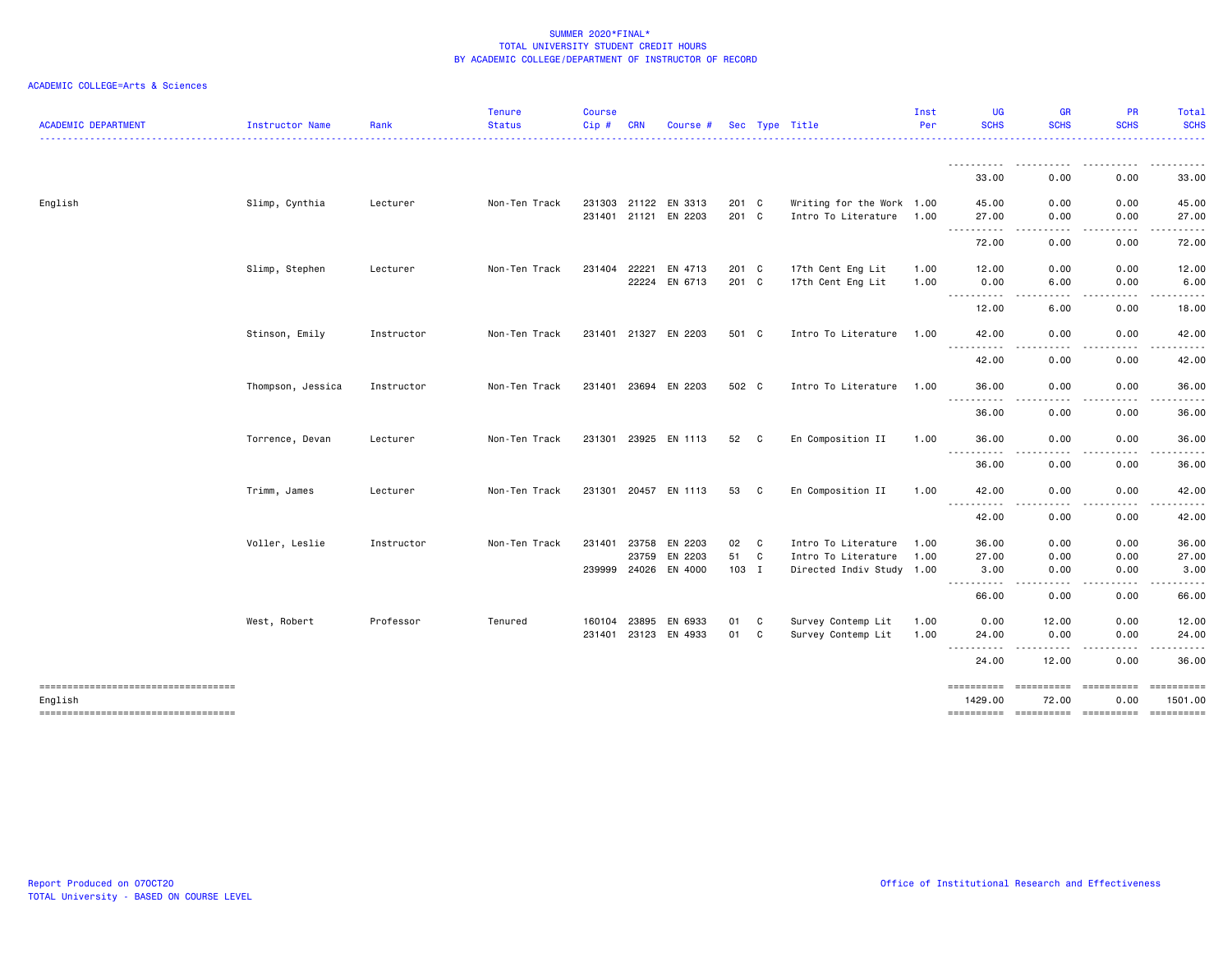| <b>ACADEMIC DEPARTMENT</b> | Instructor Name                                    | Rank                              | <b>Tenure</b><br><b>Status</b> | <b>Course</b><br>Cip# | <b>CRN</b>     | Course #             |                | Sec Type Title                             | Inst<br>Per  | UG<br><b>SCHS</b>        | <b>GR</b><br><b>SCHS</b> | PR<br><b>SCHS</b> | Total<br><b>SCHS</b>  |
|----------------------------|----------------------------------------------------|-----------------------------------|--------------------------------|-----------------------|----------------|----------------------|----------------|--------------------------------------------|--------------|--------------------------|--------------------------|-------------------|-----------------------|
| Geosciences                | Ali, S M Asger                                     | Grad Teach Assist                 | Not Applicable                 |                       | 450701 21387   | GR 1123              | 501 C          | Intro World Geog                           | 1.00         | 60.00                    | 0.00                     | 0.00              | 60.00                 |
|                            |                                                    |                                   |                                |                       |                |                      |                |                                            |              | 60.00                    | 0.00                     | 0.00              | 60.00                 |
|                            | Babineaux, Claire                                  | Lecturer                          | Non-Ten Track                  |                       |                | 400601 22729 GG 4000 | $101$ I        | Directed Indiv Study 1.00                  |              | 6.00<br>.                | 0.00<br>.                | 0.00<br>.         | 6.00<br>$\frac{1}{2}$ |
|                            |                                                    |                                   |                                |                       |                |                      |                |                                            |              | 6.00                     | 0.00                     | 0.00              | 6.00                  |
|                            | Brown, Michael E.                                  | Professor                         | Tenured                        |                       | 400401 21425   | GR 8573              | 501 S          | Research Applied Met 1.00                  |              | 0.00                     | 42.00                    | 0.00              | 42.00                 |
|                            |                                                    |                                   |                                |                       | 21426          | GR 8573              | 502 S          | Research Applied Met 1.00                  |              | 0.00                     | 39.00                    | 0.00              | 39.00                 |
|                            |                                                    |                                   |                                |                       |                | 21427 GR 8573        | 503 S          | Research Applied Met 1.00                  |              | 0.00<br>.                | 33.00<br>-----           | 0.00<br>.         | 33.00<br>.            |
|                            |                                                    |                                   |                                |                       |                |                      |                |                                            |              | 0.00                     | 114.00                   | 0.00              | 114.00                |
|                            | Clary, Renee                                       | Professor                         | Tenured                        | 400601                | 23034          | GG 8000              | 103 D          | Research / Thesis                          | 1.00         | 0.00                     | 2.00                     | 0.00              | 2.00                  |
|                            |                                                    |                                   |                                | 400603                | 22207          | GG 8423              | 501 C          | Earthquakes & Volcan                       | 1.00         | 0.00                     | 33.00                    | 0.00              | 33.00                 |
|                            |                                                    |                                   |                                |                       | 400604 22350   | GG 8343              | 501 C          | Paleo of Dinosaurs                         | 1.00         | 0.00<br>.                | 12.00<br>$- - - - -$     | 0.00<br>- - - - - | 12.00<br>.            |
|                            |                                                    |                                   |                                |                       |                |                      |                |                                            |              | 0.00                     | 47.00                    | 0.00              | 47.00                 |
|                            | Crockett, Destiny                                  | Grad Teach Assist                 | Not Applicable                 |                       |                | 450701 21911 GR 1123 | 502 C          | Intro World Geog                           | 1.00         | 42.00<br>.               | 0.00<br>د د د د          | 0.00<br>.         | 42.00<br>.            |
|                            |                                                    |                                   |                                |                       |                |                      |                |                                            |              | 42.00                    | 0.00                     | 0.00              | 42.00                 |
|                            | Dash, Padmanava                                    | Associate Professor               | Tenured                        |                       |                | 450701 23513 GR 9000 | 102 D          | Research/Dissertatio 1.00                  |              | 0.00<br>.                | 6.00<br>$\frac{1}{2}$    | 0.00<br>.         | 6.00<br>$- - - -$     |
|                            |                                                    |                                   |                                |                       |                |                      |                |                                            |              | 0.00                     | 6.00                     | 0.00              | 6.00                  |
|                            | Dyer, Jamie                                        | Professor                         | Tenured                        |                       | 450701 22740   | GR 9000              | 101 D          | Research/Dissertatio 1.00                  |              | 0.00                     | 6.00                     | 0.00              | 6.00                  |
|                            |                                                    |                                   |                                |                       | 23668          | GR 8000              | 101 D          | Research / Thesis                          | 1.00         | 0.00                     | 6.00                     | 0.00              | 6.00                  |
|                            |                                                    |                                   |                                |                       |                |                      |                |                                            |              | .<br>.<br>0.00           | -----<br>12.00           | .<br>0.00         | .<br>12.00            |
|                            |                                                    |                                   |                                |                       |                |                      |                |                                            |              |                          |                          |                   |                       |
|                            | Elcik, Christopher                                 | Non-Employee                      | Not Applicable                 | 400401                | 21396<br>21397 | GR 4613<br>GR 4613   | 501 B<br>502 B | Applied Climatology<br>Applied Climatology | 1.00<br>1.00 | 114.00<br>84.00          | 0.00<br>0.00             | 0.00<br>0.00      | 114.00<br>84.00       |
|                            |                                                    |                                   |                                |                       |                |                      |                |                                            |              | .                        | د د د د                  | $- - - - -$       | ------                |
|                            |                                                    |                                   |                                |                       |                |                      |                |                                            |              | 198.00                   | 0.00                     | 0.00              | 198.00                |
|                            | Ferdush, Jannatul                                  | Grad Teach Assist                 | Not Applicable                 | 400601                | 21373          | GG 1111              | 501 L          | Earth Science I Lab                        | 1.00         | 17.00                    | 0.00                     | 0.00              | 17.00                 |
|                            |                                                    |                                   |                                |                       | 23503          | GG 1111              | 502 L          | Earth Science I Lab                        | 1.00         | 11.00                    | 0.00                     | 0.00              | 11.00                 |
|                            |                                                    |                                   |                                |                       |                | 23504 GG 1111        | 503 L          | Earth Science I Lab                        | 1.00         | 14.00<br>$- - - - - - -$ | 0.00<br>.                | 0.00<br>.         | 14.00<br>.            |
|                            |                                                    |                                   |                                |                       |                |                      |                |                                            |              | 42.00                    | 0.00                     | 0.00              | 42.00                 |
|                            | Fraza, Erik                                        | Clinical Assist Pro Non-Ten Track |                                | 400404                | 21394          | GR 4473              | 501 C          | Numerical Wx Predict 1.00                  |              | 96.00                    | 0.00                     | 0.00              | 96.00                 |
|                            |                                                    |                                   |                                |                       |                | 21395 GR 4473        | 502 C          | Numerical Wx Predict 1.00                  |              | 96.00                    | 0.00                     | 0.00              | 96.00                 |
|                            |                                                    |                                   |                                |                       | 21398          | GR 4640              | 501 E          | Met Internship                             | 1.00         | 1.00                     | 0.00                     | 0.00              | 1.00                  |
|                            |                                                    |                                   |                                |                       | 21404          | GR 4933              | 501 C          | Dynamic Meteorology                        | 1.00         | 15.00                    | 0.00                     | 0.00              | 15.00                 |
|                            |                                                    |                                   |                                |                       | 21408          | GR 6473              | 501 C          | Numerical Wx Predict 1.00                  |              | 0.00                     | 15.00                    | 0.00              | 15.00                 |
|                            |                                                    |                                   |                                |                       | 450701 21412   | GR 6933              | 501 C          | Dynamic Meteorology                        | 1.00         | 0.00<br>.                | 15.00<br>$- - - - -$     | 0.00<br>.         | 15.00<br><u>.</u>     |
|                            |                                                    |                                   |                                |                       |                |                      |                |                                            |              | 208.00                   | 30.00                    | 0.00              | 238.00                |
|                            | Fuhrmann, Christophe Assistant Professor Ten Track |                                   |                                |                       |                | 400401 21428 GR 8633 | 501 C          | Climate Change                             | 1.00         | 0.00                     | 75.00                    | 0.00              | 75.00                 |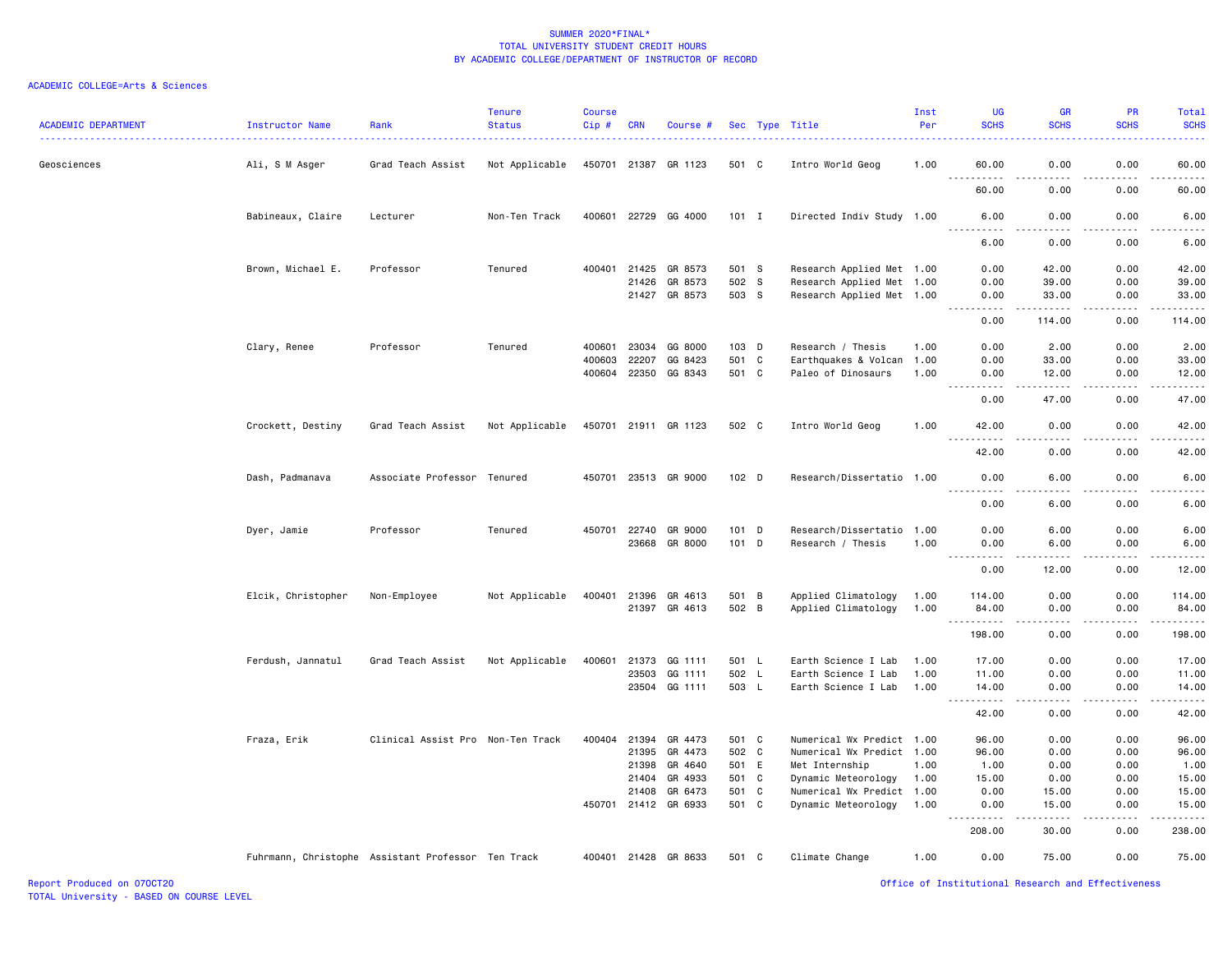| <b>ACADEMIC DEPARTMENT</b> | Instructor Name                        | Rank                                               | <b>Tenure</b><br><b>Status</b> | <b>Course</b><br>Cip# | <b>CRN</b>   | Course #             |       |              | Sec Type Title            | Inst<br>Per | UG<br><b>SCHS</b>                       | GR<br><b>SCHS</b>                                                                                                                                             | <b>PR</b><br><b>SCHS</b>                                                                                                                                     | Total<br><b>SCHS</b> |
|----------------------------|----------------------------------------|----------------------------------------------------|--------------------------------|-----------------------|--------------|----------------------|-------|--------------|---------------------------|-------------|-----------------------------------------|---------------------------------------------------------------------------------------------------------------------------------------------------------------|--------------------------------------------------------------------------------------------------------------------------------------------------------------|----------------------|
| Geosciences                |                                        | Fuhrmann, Christophe Assistant Professor Ten Track |                                |                       | 400401 21969 | GR 8633              | 502 C |              | Climate Change            | 1.00        | 0.00                                    | 72.00                                                                                                                                                         | 0.00                                                                                                                                                         | 72.00                |
|                            |                                        |                                                    |                                |                       |              |                      |       |              |                           |             | .<br>0.00                               | .<br>147.00                                                                                                                                                   | -----<br>0.00                                                                                                                                                | ------<br>147.00     |
|                            | Grala, Katarzyna                       | Non-Faculty                                        | Not Applicable                 |                       | 450701 21406 | GR 6303              | 501 B |              | Principles of GIS         | 0.90        | 0.00                                    | 35.10                                                                                                                                                         | 0.00                                                                                                                                                         | 35.10                |
|                            |                                        |                                                    |                                |                       |              | 450702 21390 GR 4303 | 501 B |              | Principles of GIS         | 0.90        | 29.70<br>.<br>$\sim$ $\sim$ $\sim$      | 0.00<br>.                                                                                                                                                     | 0.00<br>$- - - - -$                                                                                                                                          | 29.70<br>.           |
|                            |                                        |                                                    |                                |                       |              |                      |       |              |                           |             | 29.70                                   | 35.10                                                                                                                                                         | 0.00                                                                                                                                                         | 64.80                |
|                            | Gutter, Barrett                        | Clinical Assist Pro Non-Ten Track                  |                                | 400404                |              | 21405 GR 4963        | 501 C |              | Mesoscale Meteorolog 1.00 |             | 42.00                                   | 0.00                                                                                                                                                          | 0.00                                                                                                                                                         | 42.00                |
|                            |                                        |                                                    |                                | 450701                | 21413        | GR 6963              | 501   | $\mathbf{C}$ | Mesoscale Meteorolo       | 1.00        | 0.00                                    | 15.00                                                                                                                                                         | 0.00                                                                                                                                                         | 15.00                |
|                            |                                        |                                                    |                                |                       | 23284        | GR 8990              | 502 C |              | Special Topic In GR       | 1.00        | 0.00                                    | 27.00                                                                                                                                                         | 0.00                                                                                                                                                         | 27.00                |
|                            |                                        |                                                    |                                |                       | 23285        | GR 8990              | 503 C |              | Special Topic In GR       | 1.00        | 0.00                                    | 24.00                                                                                                                                                         | 0.00                                                                                                                                                         | 24.00                |
|                            |                                        |                                                    |                                |                       | 450702 21417 | GR 8400              | 501 E |              | Field Meth In Geosci 1.00 |             | 0.00<br>$- - - - -$                     | 33.00<br>$- - - - -$                                                                                                                                          | 0.00<br>.                                                                                                                                                    | 33.00<br>.           |
|                            |                                        |                                                    |                                |                       |              |                      |       |              |                           |             | 42.00                                   | 99.00                                                                                                                                                         | 0.00                                                                                                                                                         | 141.00               |
|                            | Haney, Christa                         | Clinical Assist Pro Non-Ten Track                  |                                |                       | 231303 21377 | GG 4333              | 501 C |              | Geowriting                | 1.00        | 54.00                                   | 0.00                                                                                                                                                          | 0.00                                                                                                                                                         | 54.00                |
|                            |                                        |                                                    |                                |                       | 21378        | GG 4333              | 502 C |              | Geowriting                | 1.00        | 39.00                                   | 0.00                                                                                                                                                          | 0.00                                                                                                                                                         | 39.00                |
|                            |                                        |                                                    |                                |                       | 400607 21375 | GG 3603              | 501 C |              | Intro To Oceanograph 1.00 |             | 114.00                                  | 0.00                                                                                                                                                          | 0.00                                                                                                                                                         | 114.00               |
|                            |                                        |                                                    |                                |                       | 21376        | GG 3603              | 502 C |              | Intro To Oceanograph 1.00 |             | 60.00                                   | 0.00                                                                                                                                                          | 0.00                                                                                                                                                         | 60.00                |
|                            |                                        |                                                    |                                | 450701                | 23045        | GR 8000              | 504 D |              | Research / Thesis         | 1.00        | 0.00<br>$- - - - -$                     | 1.00<br>$   -$                                                                                                                                                | 0.00                                                                                                                                                         | 1.00<br>.            |
|                            |                                        |                                                    |                                |                       |              |                      |       |              |                           |             | 267.00                                  | 1.00                                                                                                                                                          | 0.00                                                                                                                                                         | 268.00               |
|                            | Jimenez, Angel                         | Grad Teach Assist                                  | Not Applicable                 |                       |              | 400601 23239 GG 1113 | 502 C |              | Survey Earth Sci I        | 1.00        | 54.00<br><u>.</u>                       | 0.00<br>$- - -$                                                                                                                                               | 0.00<br>.                                                                                                                                                    | 54.00<br>.           |
|                            |                                        |                                                    |                                |                       |              |                      |       |              |                           |             | 54.00                                   | 0.00                                                                                                                                                          | 0.00                                                                                                                                                         | 54.00                |
|                            | Katkar, Ankita                         | Grad Teach Assist                                  | Not Applicable                 | 400601                |              | 23243 GG 1113        | 503 C |              | Survey Earth Sci I        | 1.00        | 33.00                                   | 0.00                                                                                                                                                          | 0.00                                                                                                                                                         | 33.00                |
|                            |                                        |                                                    |                                |                       |              |                      |       |              |                           |             | 33,00                                   | 0.00                                                                                                                                                          | 0.00                                                                                                                                                         | 33.00                |
|                            | Kirkland, Brenda                       | Professor                                          | Tenured                        |                       |              | 400601 21931 GG 8643 | 501 B |              | Carbonate Petrograph 1.00 |             | 0.00                                    | 18.00                                                                                                                                                         | 0.00                                                                                                                                                         | 18.00                |
|                            |                                        |                                                    |                                |                       |              |                      |       |              |                           |             | ----------<br>0.00                      | $\frac{1}{2} \left( \frac{1}{2} \right) \left( \frac{1}{2} \right) \left( \frac{1}{2} \right) \left( \frac{1}{2} \right) \left( \frac{1}{2} \right)$<br>18.00 | $\frac{1}{2} \left( \frac{1}{2} \right) \left( \frac{1}{2} \right) \left( \frac{1}{2} \right) \left( \frac{1}{2} \right) \left( \frac{1}{2} \right)$<br>0.00 | .<br>18.00           |
|                            | Lalk, Sarah                            | Clinical Assist Pro Non-Ten Track                  |                                | 400601                | 21379        | GG 4523              | 501 C |              | Coastal Environments 1.00 |             | 27.00                                   | 0.00                                                                                                                                                          | 0.00                                                                                                                                                         | 27.00                |
|                            |                                        |                                                    |                                |                       | 21380        | GG 6523              | 501 C |              | Coastal Environments      | 1.00        | 0.00                                    | 30.00                                                                                                                                                         | 0.00                                                                                                                                                         | 30.00                |
|                            |                                        |                                                    |                                |                       | 21383        | GG 8203              | 501 C |              | Ocean Science             | 1.00        | 0.00                                    | 87.00                                                                                                                                                         | 0.00                                                                                                                                                         | 87.00                |
|                            |                                        |                                                    |                                |                       | 21384        | GG 8203              | 502 C |              | Ocean Science             | 1.00        | 0.00                                    | 60.00                                                                                                                                                         | 0.00                                                                                                                                                         | 60.00                |
|                            |                                        |                                                    |                                | 450701                | 23612        | GR 8990              | 504 C |              | Special Topic In GR       | 1.00        | 0.00                                    | 33.00                                                                                                                                                         | 0.00                                                                                                                                                         | 33.00                |
|                            |                                        |                                                    |                                |                       | 23613        | GR 8000              | 505 D |              | Research / Thesis         | 1.00        | 0.00                                    | 3.00                                                                                                                                                          | 0.00                                                                                                                                                         | 3.00                 |
|                            |                                        |                                                    |                                |                       | 24041        | GR 7000              | 552 I |              | Directed Indiv Study 1.00 |             | 0.00                                    | 1.00                                                                                                                                                          | 0.00                                                                                                                                                         | 1.00<br>.            |
|                            |                                        |                                                    |                                |                       |              |                      |       |              |                           |             | 27.00                                   | 214.00                                                                                                                                                        | 0.00                                                                                                                                                         | 241.00               |
|                            | Lisauckis, Christoph Grad Teach Assist |                                                    | Not Applicable                 |                       |              | 400404 21402 GR 4733 | 501 C |              | Synoptic Meteorology 1.00 |             | 27.00<br>$\sim$ $\sim$ $\sim$<br>------ | 0.00<br>.                                                                                                                                                     | 0.00<br>.                                                                                                                                                    | 27.00<br>.           |
|                            |                                        |                                                    |                                |                       |              |                      |       |              |                           |             | 27.00                                   | 0.00                                                                                                                                                          | 0.00                                                                                                                                                         | 27.00                |
|                            | Mercer, Andrew                         | Associate Professor Tenured                        |                                |                       | 400401 21423 | GR 8453              | 501 C |              | Quant Analysis Climo 1.00 |             | 0.00                                    | 51.00                                                                                                                                                         | 0.00                                                                                                                                                         | 51.00                |
|                            |                                        |                                                    |                                |                       | 21424        | GR 8453              | 502 C |              | Quant Analysis Climo 1.00 |             | 0.00                                    | 48.00                                                                                                                                                         | 0.00                                                                                                                                                         | 48.00                |
|                            |                                        |                                                    |                                | 450701                | 24037        | GR 9000              | 104 D |              | Research/Dissertatio 1.00 |             | 0.00                                    | 6.00                                                                                                                                                          | 0.00                                                                                                                                                         | 6.00                 |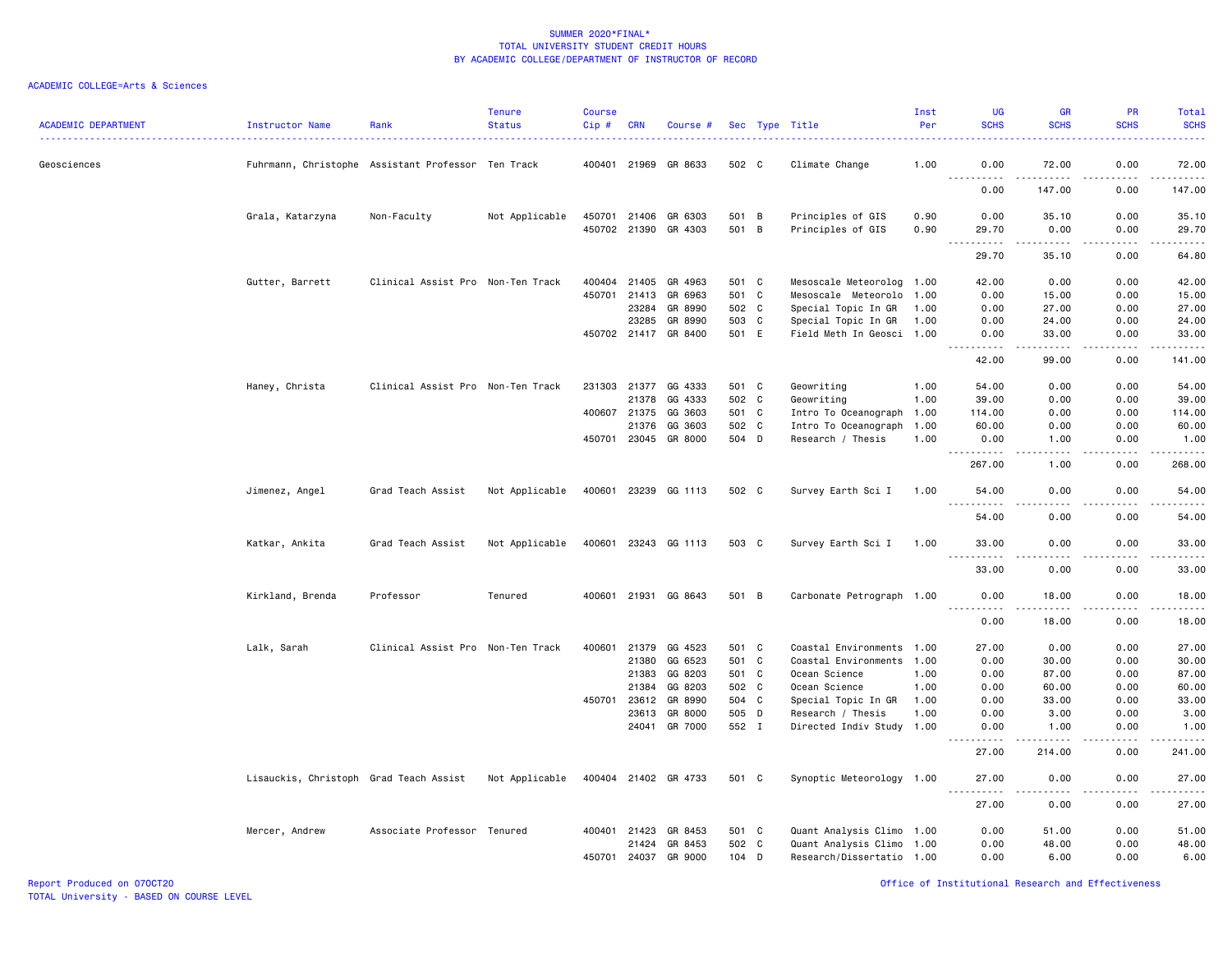| <b>ACADEMIC DEPARTMENT</b>         | Instructor Name                | Rank                              | <b>Tenure</b><br><b>Status</b> | <b>Course</b><br>Cip# | <b>CRN</b>   | Course #             |               | Sec Type Title            | Inst<br>Per | UG<br><b>SCHS</b>                                                                                            | <b>GR</b><br><b>SCHS</b>            | PR<br><b>SCHS</b>   | Total<br><b>SCHS</b> |
|------------------------------------|--------------------------------|-----------------------------------|--------------------------------|-----------------------|--------------|----------------------|---------------|---------------------------|-------------|--------------------------------------------------------------------------------------------------------------|-------------------------------------|---------------------|----------------------|
|                                    |                                |                                   |                                |                       |              |                      |               |                           |             | ----------                                                                                                   | .                                   |                     | .                    |
|                                    |                                |                                   |                                |                       |              |                      |               |                           |             | 0.00                                                                                                         | 105.00                              | 0.00                | 105.00               |
| Geosciences                        | Nagel, Athena                  | Clinical Assist Pro Non-Ten Track |                                |                       | 400601 21374 | GG 1113              | 501 C         | Survey Earth Sci I        | 1.00        | 69.00                                                                                                        | 0.00                                | 0.00                | 69.00                |
|                                    |                                |                                   |                                |                       | 21910        | GG 8503              | 501 C         | Landforms                 | 1.00        | 0.00                                                                                                         | 51.00                               | 0.00                | 51.00                |
|                                    |                                |                                   |                                | 450701 23283          |              | GR 8990              | 501 C         | Special Topic In GR       | 1.00        | 0.00<br>$\sim$ $\sim$ $\sim$ $\sim$                                                                          | 24.00                               | 0.00                | 24.00                |
|                                    |                                |                                   |                                |                       |              |                      |               |                           |             | 69.00                                                                                                        | 75.00                               | 0.00                | 144.00               |
|                                    | Nordstrom, Gregory             | Instructor                        | Non-Ten Track                  |                       | 400404 21389 | GR 1604              | 501 B         | Weather and Climate       | 1.00        | 104.00                                                                                                       | 0.00                                | 0.00                | 104.00               |
|                                    |                                |                                   |                                |                       | 21392        | GR 4453              | 501 C         | Weather Prediction I      | 1.00        | 117.00                                                                                                       | 0.00                                | 0.00                | 117.00               |
|                                    |                                |                                   |                                |                       | 21393        | GR 4453              | 502 C         | Weather Prediction I 1.00 |             | 81.00                                                                                                        | 0.00                                | 0.00                | 81.00                |
|                                    |                                |                                   |                                | 450701 21386          |              | GR 1114              | 501 B         | Physical Geography        | 1.00        | 104.00<br>$\sim$ $\sim$ $\sim$<br>.                                                                          | 0.00                                | 0.00                | 104.00<br>المستسما   |
|                                    |                                |                                   |                                |                       |              |                      |               |                           |             | 406.00                                                                                                       | 0.00                                | 0.00                | 406.00               |
|                                    | Nunley, Christopher            | Non-Employee                      | Not Applicable                 | 400401                | 21399        | GR 4643              | 501 C         | Physical Climatology 1.00 |             | 111.00                                                                                                       | 0.00                                | 0.00                | 111.00               |
|                                    |                                |                                   |                                |                       | 21400        | GR 4643              | 502 C         | Physical Climatology 1.00 |             | 72.00                                                                                                        | 0.00                                | 0.00                | 72.00                |
|                                    |                                |                                   |                                |                       | 21409        | GR 6643              | 501 C         | Physical Climatology 1.00 |             | 0.00<br>.                                                                                                    | 54.00<br>.                          | 0.00<br>.           | 54.00<br>.           |
|                                    |                                |                                   |                                |                       |              |                      |               |                           |             | 183.00                                                                                                       | 54.00                               | 0.00                | 237.00               |
|                                    | Poe, Lindsey                   | Instructor                        | Non-Ten Track                  |                       |              | 450701 21388 GR 1123 | 551 C         | Intro World Geog          | 1.00        | 54.00<br>.<br>$\frac{1}{2} \left( \frac{1}{2} \right) \left( \frac{1}{2} \right) \left( \frac{1}{2} \right)$ | 0.00<br>.                           | 0.00<br>-----       | 54.00<br>.           |
|                                    |                                |                                   |                                |                       |              |                      |               |                           |             | 54.00                                                                                                        | 0.00                                | 0.00                | 54.00                |
|                                    | Rodgers, John                  | Professor                         | Tenured                        | 450701                | 21406        | GR 6303              | 501 B         | Principles of GIS         | 0.10        | 0.00                                                                                                         | 3.90                                | 0.00                | 3.90                 |
|                                    |                                |                                   |                                |                       | 23113        | GR 7000              | 501 I         | Directed Indiv Study      | 0.60        | 0.00                                                                                                         | 1.80                                | 0.00                | 1.80                 |
|                                    |                                |                                   |                                |                       | 23117        | GR 3113              | $101 \quad C$ | Conserv Of Nat Res        | 1.00        | 21.00                                                                                                        | 0.00                                | 0.00                | 21.00                |
|                                    |                                |                                   |                                | 450702 21390          |              | GR 4303              | 501 B         | Principles of GIS         | 0.10        | 3.30<br>22222                                                                                                | 0.00<br>$\sim$ $\sim$ $\sim$ $\sim$ | 0.00<br>.           | 3.30<br>.            |
|                                    |                                |                                   |                                |                       |              |                      |               |                           |             | 24.30                                                                                                        | 5.70                                | 0.00                | 30.00                |
|                                    | Schmitz, Darrel                | Lecturer                          | Non-Ten Track                  | 400601                | 22741        | GG 8000              | 102 D         | Research / Thesis         | 1.00        | 0.00                                                                                                         | 1.00                                | 0.00                | 1.00                 |
|                                    |                                |                                   |                                |                       |              | 22742 GG 9000        | 102 D         | Research/Dissertatio      | 1.00        | 0.00                                                                                                         | 1.00                                | 0.00                | 1.00                 |
|                                    |                                |                                   |                                |                       |              |                      |               |                           |             | $- - -$<br>0.00                                                                                              | 2.00                                | 0.00                | 2.00                 |
|                                    | Sherman-Morris, Kath Professor |                                   | Tenured                        |                       |              | 450701 23951 GR 9000 | 103 D         | Research/Dissertatio 1.00 |             | 0.00                                                                                                         | 3.00                                | 0.00                | 3.00                 |
|                                    |                                |                                   |                                |                       |              |                      |               |                           |             | .<br>$\frac{1}{2}$<br>0.00                                                                                   | .<br>3.00                           | .<br>0.00           | .<br>3.00            |
|                                    | Skarke, Adam                   | Assistant Professor Ten Track     |                                | 400601                |              | 23753 GG 8000        | 505 D         | Research / Thesis         | 1.00        | 0.00                                                                                                         | 3.00                                | 0.00                | 3.00                 |
|                                    |                                |                                   |                                |                       |              |                      |               |                           |             | $\sim$ $\sim$ $\sim$<br>0.00                                                                                 | 3.00                                | 0.00                | 3.00                 |
|                                    | Threatt, Patrick               | Lecturer                          | Non-Ten Track                  |                       |              | 450701 22232 GR 1114 | 201 C         | Physical Geography        | 1.00        | 40.00                                                                                                        | 0.00                                | 0.00                | 40.00                |
|                                    |                                |                                   |                                |                       |              |                      |               |                           |             | <u>.</u><br>40.00                                                                                            | .<br>0.00                           | $- - - - -$<br>0.00 | <u>.</u><br>40.00    |
| ---------------------------------- |                                |                                   |                                |                       |              |                      |               |                           |             | ==========                                                                                                   | ==========                          | ==========          | $=$ ==========       |
| Geosciences                        |                                |                                   |                                |                       |              |                      |               |                           |             | 1812.00                                                                                                      | 970.80                              | 0.00                | 2782.80              |
| ---------------------------------- |                                |                                   |                                |                       |              |                      |               |                           |             | ==========                                                                                                   |                                     |                     | ==========           |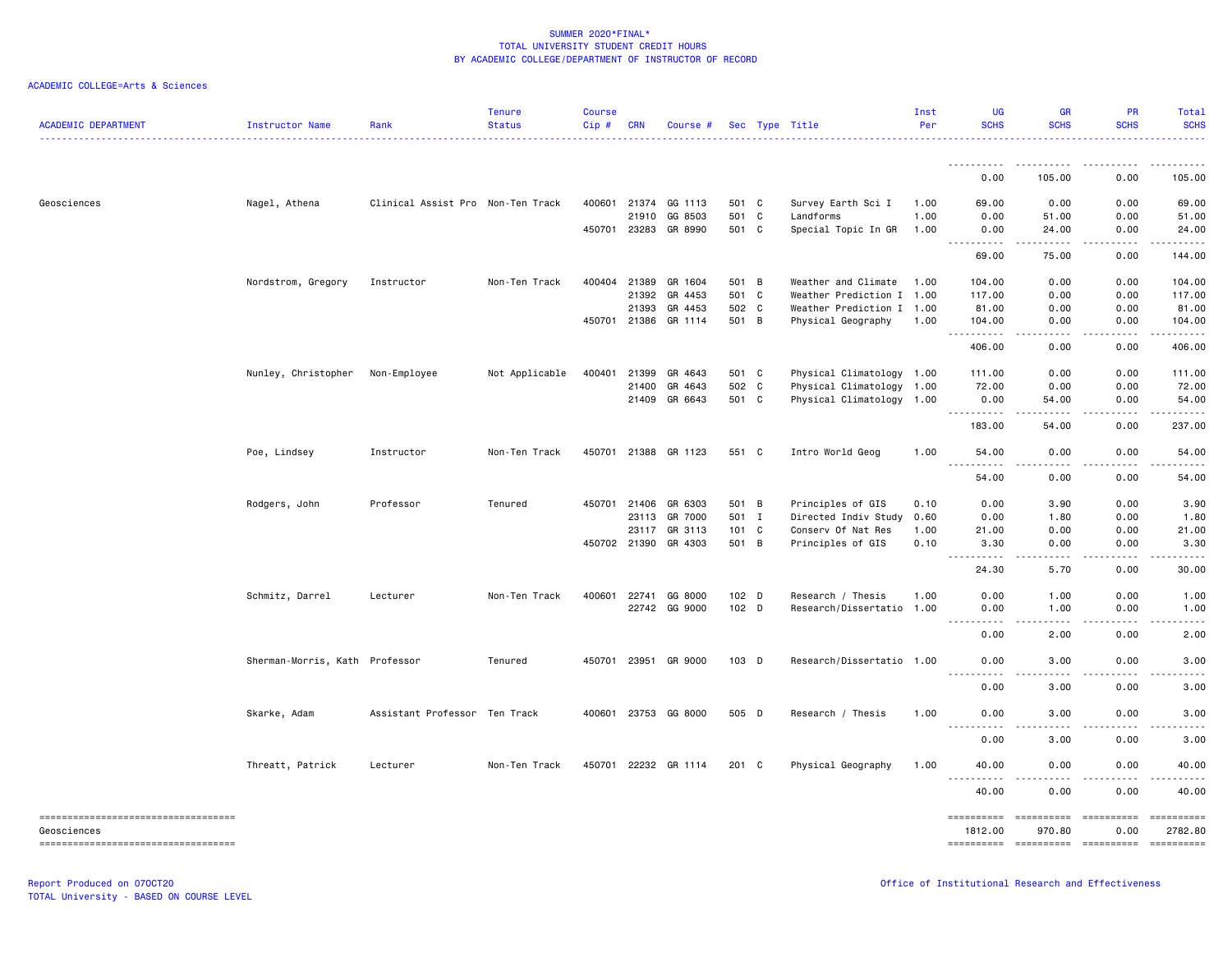| <b>ACADEMIC DEPARTMENT</b> | Instructor Name    | Rank                        | <b>Tenure</b><br><b>Status</b> | Course<br>Cip# | <b>CRN</b> | Course #                                         |                         |   | Sec Type Title                                                          | Inst<br>Per  | UG<br><b>SCHS</b>                              | <b>GR</b><br><b>SCHS</b> | PR<br><b>SCHS</b>     | Total<br><b>SCHS</b>                                                                                                                                         |
|----------------------------|--------------------|-----------------------------|--------------------------------|----------------|------------|--------------------------------------------------|-------------------------|---|-------------------------------------------------------------------------|--------------|------------------------------------------------|--------------------------|-----------------------|--------------------------------------------------------------------------------------------------------------------------------------------------------------|
| History                    | Bates, Toby        | Associate Professor Tenured |                                |                | 22215      | 540102 22212 HI 8963<br>HI 4133<br>22216 HI 6133 | 201 C<br>201 C<br>201 C |   | U.S. History since 1 1.00<br>Civil War 1850-1877<br>Civil War 1850-1877 | 1.00<br>1.00 | 0.00<br>42.00<br>0.00                          | 30.00<br>0.00<br>33.00   | 0.00<br>0.00<br>0.00  | 30.00<br>42.00<br>33.00                                                                                                                                      |
|                            |                    |                             |                                |                |            |                                                  |                         |   |                                                                         |              | <u>.</u><br>42.00                              | .<br>63.00               | 2.2.2.2.2<br>0.00     | <u>.</u><br>105.00                                                                                                                                           |
|                            | Berry, Madeline    | Grad Teach Assist           | Not Applicable                 |                |            | 540102 20685 HI 1073                             | 51 C                    |   | Modern U S History                                                      | 1.00         | 93.00                                          | 0.00                     | 0.00                  | 93.00                                                                                                                                                        |
|                            |                    |                             |                                |                |            |                                                  |                         |   |                                                                         |              | 93.00                                          | 0.00                     | 0.00                  | 93.00                                                                                                                                                        |
|                            | Brain, Stephen     | Associate Professor Tenured |                                |                |            | 540101 21901 HI 8803                             | 101 C                   |   | Graduate Colloquium                                                     | 1.00         | 0.00                                           | 9.00                     | 0.00                  | 9.00                                                                                                                                                         |
|                            |                    |                             |                                |                |            |                                                  |                         |   |                                                                         |              | .<br>0.00                                      | 9.00                     | 0.00                  | 9.00                                                                                                                                                         |
|                            | Davenport, Christy | Grad Teach Assist           | Not Applicable                 |                |            | 540101 21440 HI 3333                             | 501 C                   |   | Mississippi History 1.00                                                |              | 48.00<br><u>.</u>                              | 0.00<br>.                | 0.00<br>.             | 48.00<br>.                                                                                                                                                   |
|                            |                    |                             |                                |                |            |                                                  |                         |   |                                                                         |              | 48.00                                          | 0.00                     | 0.00                  | 48.00                                                                                                                                                        |
|                            | Hersey, Mark       | Associate Professor Tenured |                                |                |            | 540102 21903 HI 8933                             | 101 C                   |   | Col. & Rev. America                                                     | 1.00         | 0.00<br>.                                      | 15.00<br>$\frac{1}{2}$   | 0.00<br>$- - - - -$   | 15.00<br>.                                                                                                                                                   |
|                            |                    |                             |                                |                |            |                                                  |                         |   |                                                                         |              | 0.00                                           | 15.00                    | 0.00                  | 15.00                                                                                                                                                        |
|                            | Himel, Matthew     | Grad Teach Assist           | Not Applicable                 |                |            | 540102 21925 HI 4303                             | 501 C                   |   | The Old South                                                           | 1.00         | 24.00<br>.                                     | 0.00<br>----             | 0.00<br>.             | 24.00<br>.                                                                                                                                                   |
|                            |                    |                             |                                |                |            |                                                  |                         |   |                                                                         |              | 24.00                                          | 0.00                     | 0.00                  | 24.00                                                                                                                                                        |
|                            | Marshall, Anne     | Associate Professor Tenured |                                |                |            | 050201 23240 HI 4363                             | 201 C                   |   | African American His 0.10                                               |              | 0.60<br><u>.</u>                               | 0.00<br>.                | 0.00                  | 0.60<br>$\frac{1}{2} \left( \frac{1}{2} \right) \left( \frac{1}{2} \right) \left( \frac{1}{2} \right) \left( \frac{1}{2} \right) \left( \frac{1}{2} \right)$ |
|                            |                    |                             |                                |                |            |                                                  |                         |   |                                                                         |              | 0.60                                           | 0.00                     | 0.00                  | 0.60                                                                                                                                                         |
|                            | McCourt, Patricia  | Grad Teach Assist           | Not Applicable                 |                |            | 540102 21926 HI 4313                             | 551 C                   |   | The New South                                                           | 1.00         | 9.00<br>.                                      | 0.00<br>$\frac{1}{2}$    | 0.00<br>$\frac{1}{2}$ | 9.00<br>$\frac{1}{2}$                                                                                                                                        |
|                            |                    |                             |                                |                |            |                                                  |                         |   |                                                                         |              | 9.00                                           | 0.00                     | 0.00                  | 9.00                                                                                                                                                         |
|                            | Reynolds, Ryan     | Grad Teach Assist           | Not Applicable                 |                |            | 540102 21443 HI 4133<br>23105 HI 4133            | 551 C<br>51             | C | Civil War 1850-1877<br>Civil War 1850-1877                              | 1.00<br>1.00 | 33.00<br>27.00                                 | 0.00<br>0.00             | 0.00<br>0.00          | 33.00<br>27.00                                                                                                                                               |
|                            |                    |                             |                                |                |            |                                                  |                         |   |                                                                         |              | .<br>60.00                                     | $- - - -$<br>0.00        | .<br>0.00             | $\frac{1}{2}$<br>60.00                                                                                                                                       |
|                            | Sivels, Xavier     | Grad Teach Assist           | Not Applicable                 |                |            | 050201 23124 HI 4363<br>23240 HI 4363            | 501 C<br>201 C          |   | African American His 1.00<br>African American His 0.90                  |              | 18.00<br>5.40                                  | 0.00<br>0.00             | 0.00<br>0.00          | 18.00<br>5.40                                                                                                                                                |
|                            |                    |                             |                                |                |            |                                                  |                         |   |                                                                         |              | $\sim$ $\sim$ $\sim$<br>23.40                  | 0.00                     | 0.00                  | 23.40                                                                                                                                                        |
|                            | Smith, Nathan      | Grad Teach Assist           | Not Applicable                 |                |            | 540102 20682 HI 1063                             | 01 C                    |   | Early U S History                                                       | 1.00         | 84.00                                          | 0.00                     | 0.00                  | 84.00                                                                                                                                                        |
|                            |                    |                             |                                |                |            |                                                  |                         |   |                                                                         |              | .<br>84.00                                     | $  -$<br>0.00            | .<br>0.00             | .<br>84.00                                                                                                                                                   |
|                            | Sneed, Kymara      | Grad Teach Assist           | Not Applicable                 |                |            | 540102 20684 HI 1073                             | 01 C                    |   | Modern U S History                                                      | 1.00         | 96.00                                          | 0.00                     | 0.00                  | 96.00                                                                                                                                                        |
|                            |                    |                             |                                |                |            |                                                  |                         |   |                                                                         |              | $\sim$ $\sim$ $\sim$<br>$\frac{1}{2}$<br>96.00 | ----<br>0.00             | .<br>0.00             | .<br>96.00                                                                                                                                                   |
|                            | Wooley, Scott      | Grad Teach Assist           | Not Applicable                 |                |            | 540102 20681 HI 1063                             | 001 C                   |   | Early U S History                                                       | 1.00         | 63.00                                          | 0.00                     | 0.00                  | 63.00                                                                                                                                                        |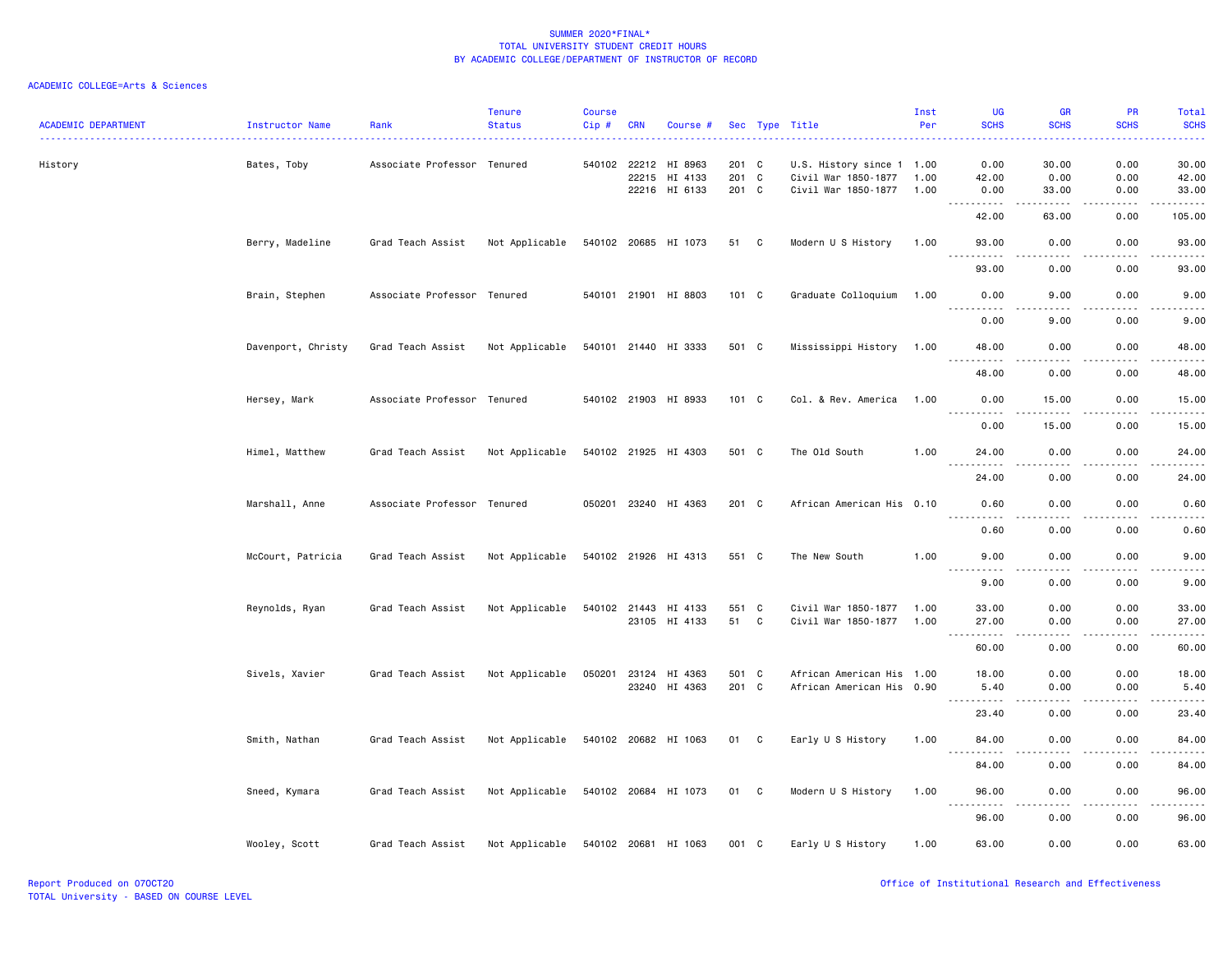# ACADEMIC COLLEGE=Arts & Sciences

| <b>ACADEMIC DEPARTMENT</b>                       | Instructor Name | Rank | Tenure<br><b>Status</b> | <b>Course</b><br>$Cip$ # | CRN | Course # Sec Type Title |  | Inst<br>Per | UG<br><b>SCHS</b>    | GR<br><b>SCHS</b>   | <b>PR</b><br><b>SCHS</b> | Total<br><b>SCHS</b> |
|--------------------------------------------------|-----------------|------|-------------------------|--------------------------|-----|-------------------------|--|-------------|----------------------|---------------------|--------------------------|----------------------|
|                                                  |                 |      |                         |                          |     |                         |  |             | 63.00                | 0.00                | 0.00                     | 63.00                |
| =====================================<br>History |                 |      |                         |                          |     |                         |  |             | ==========<br>543.00 | ==========<br>87.00 | ==========<br>0.00       | ==========<br>630.00 |

=================================== ========== ========== ========== ==========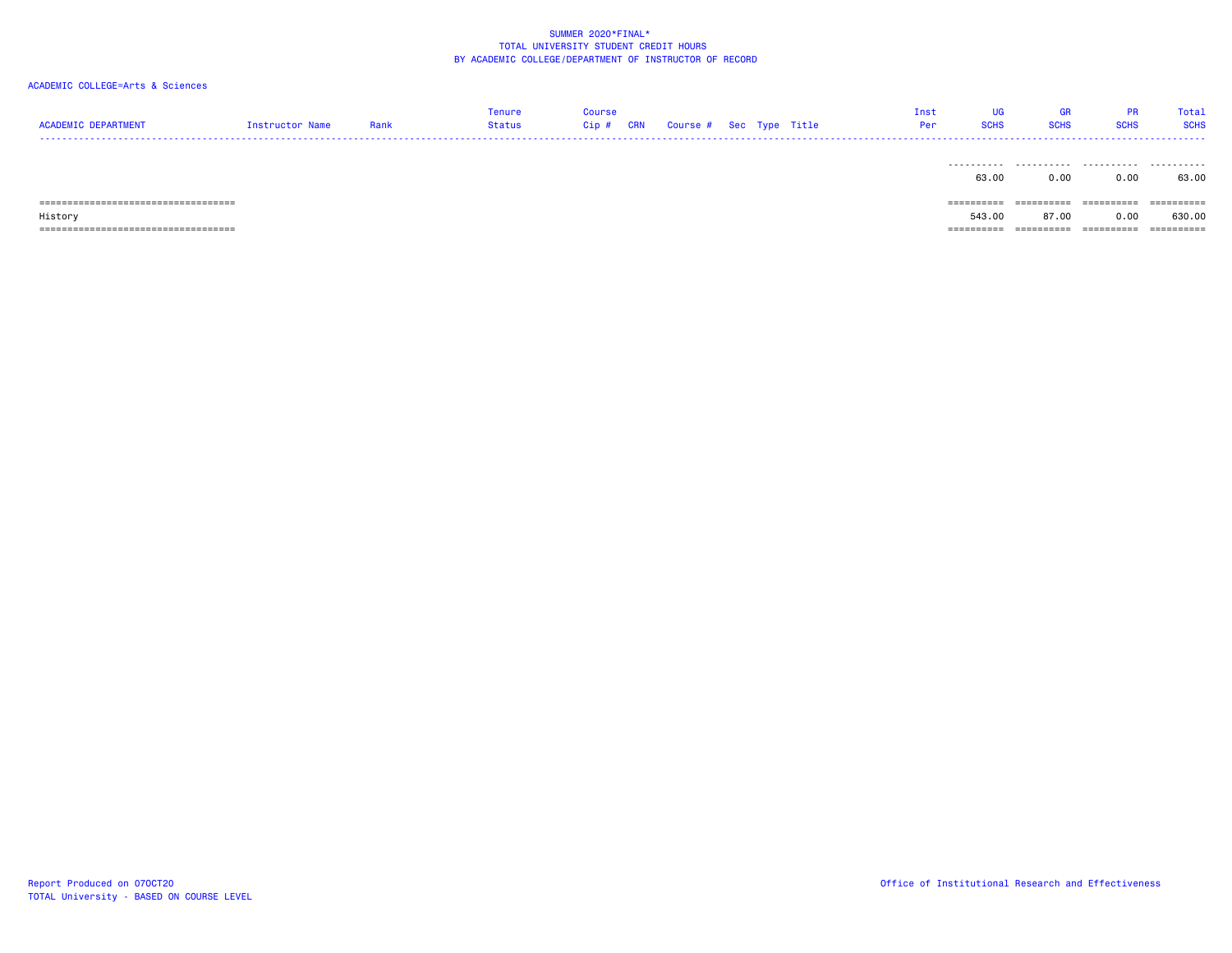| <b>ACADEMIC DEPARTMENT</b> | Instructor Name                                        | Rank       | <b>Tenure</b><br><b>Status</b> | Course<br>Cip# | <b>CRN</b>   | Course #                 |          |                | Sec Type Title                   | Inst<br>Per  | <b>UG</b><br><b>SCHS</b>                                                                                                                                                        | <b>GR</b><br><b>SCHS</b> | PR<br><b>SCHS</b>  | <b>Total</b><br><b>SCHS</b><br>$\frac{1}{2} \left( \frac{1}{2} \right) \left( \frac{1}{2} \right) \left( \frac{1}{2} \right) \left( \frac{1}{2} \right)$ |
|----------------------------|--------------------------------------------------------|------------|--------------------------------|----------------|--------------|--------------------------|----------|----------------|----------------------------------|--------------|---------------------------------------------------------------------------------------------------------------------------------------------------------------------------------|--------------------------|--------------------|----------------------------------------------------------------------------------------------------------------------------------------------------------|
| Mathematics & Statistics   | Ballamoole, Snehalat Clinical Assist Pro Non-Ten Track |            |                                |                | 270102 20837 | MA 3113                  | 01       | C              | Intro Linear Algebra 1.00        |              | 42.00                                                                                                                                                                           | 0.00                     | 0.00               | 42.00                                                                                                                                                    |
|                            |                                                        |            |                                |                | 20838        | MA 3113                  | 02       | C              | Intro Linear Algebra 1.00        |              | 39.00                                                                                                                                                                           | 0.00                     | 0.00<br>.          | 39.00<br>$\frac{1}{2}$                                                                                                                                   |
|                            |                                                        |            |                                |                |              |                          |          |                |                                  |              | .<br>81.00                                                                                                                                                                      | $- - - -$<br>0.00        | 0.00               | 81.00                                                                                                                                                    |
|                            | Banik, Robert                                          | Instructor | Non-Ten Track                  | 270101         | 20766        | MA 0103                  | 52       | C              | Intermediate Algebra 1.00        |              | 36.00                                                                                                                                                                           | 0.00                     | 0.00               | 36.00                                                                                                                                                    |
|                            |                                                        |            |                                |                | 20768        | MA 0103                  | 54       | Κ              | Intermediate Algebra             | 1.00         | 0.00                                                                                                                                                                            | 0.00                     | 0.00               | 0.00                                                                                                                                                     |
|                            |                                                        |            |                                |                | 20769        | MA 0103                  | 55       | Κ              | Intermediate Algebra             | 1.00         | 0.00                                                                                                                                                                            | 0.00                     | 0.00               | 0.00                                                                                                                                                     |
|                            |                                                        |            |                                |                | 20795        | MA 1323                  | E51      | C              | Trigonometry                     | 1.00         | 96.00                                                                                                                                                                           | 0.00                     | 0.00               | 96.00                                                                                                                                                    |
|                            |                                                        |            |                                |                | 22365        | MA 2733                  | 01       | $\mathbb{C}$   | Calculus III                     | 1.00         | 69.00                                                                                                                                                                           | 0.00                     | 0.00               | 69.00<br>.                                                                                                                                               |
|                            |                                                        |            |                                |                |              |                          |          |                |                                  |              | $\frac{1}{2} \left( \frac{1}{2} \right) \left( \frac{1}{2} \right) \left( \frac{1}{2} \right) \left( \frac{1}{2} \right) \left( \frac{1}{2} \right)$<br>201.00                  | $- - -$<br>0.00          | .<br>0.00          | 201.00                                                                                                                                                   |
|                            | Bashford, Hannah                                       | Lecturer   | Non-Ten Track                  | 270101         | 20800        | MA 1613                  | 02       | C              | Cal Bus & Life Sc I              | 1.00         | 39.00                                                                                                                                                                           | 0.00                     | 0.00               | 39.00                                                                                                                                                    |
|                            |                                                        |            |                                |                | 21491        | MA 1713                  | 501      | C              | Calculus I                       | 1.00         | 63.00                                                                                                                                                                           | 0.00                     | 0.00               | 63.00                                                                                                                                                    |
|                            |                                                        |            |                                | 270102         | 20781        | MA 1313                  | 52       | C              | College Algebra                  | 1.00         | 57.00                                                                                                                                                                           | 0.00                     | 0.00               | 57.00                                                                                                                                                    |
|                            |                                                        |            |                                |                | 20782        | MA 1313                  | 53       | K              | College Algebra                  | 1.00         | 0.00                                                                                                                                                                            | 0.00                     | 0.00               | 0.00                                                                                                                                                     |
|                            |                                                        |            |                                |                | 20783        | MA 1313                  | 54       | К              | College Algebra                  | 1.00         | 0.00                                                                                                                                                                            | 0.00                     | 0.00               | 0.00                                                                                                                                                     |
|                            |                                                        |            |                                |                | 20784        | MA 1313                  | 55       | К              | College Algebra                  | 1.00         | 0.00                                                                                                                                                                            | 0.00                     | 0.00               | 0.00                                                                                                                                                     |
|                            |                                                        |            |                                |                | 20785        | MA 1313                  | 56       | Κ              | College Algebra                  | 1.00         | 0.00                                                                                                                                                                            | 0.00                     | 0.00               | 0.00                                                                                                                                                     |
|                            |                                                        |            |                                |                | 20787        | MA 1313                  | E51      | C              | College Algebra                  | 1.00         | 96.00<br>$\sim$ $\sim$<br>.                                                                                                                                                     | 0.00<br>$- - - -$        | 0.00<br>.          | 96.00<br>.                                                                                                                                               |
|                            |                                                        |            |                                |                |              |                          |          |                |                                  |              | 255.00                                                                                                                                                                          | 0.00                     | 0.00               | 255.00                                                                                                                                                   |
|                            | Beckman, Jennifer                                      | Instructor | Non-Ten Track                  | 270501         | 20815        | MA 2113                  | 001      | C              | Intro to Stats                   | 1.00         | 45.00                                                                                                                                                                           | 0.00                     | 0.00               | 45.00                                                                                                                                                    |
|                            |                                                        |            |                                |                | 20816        | MA 2113                  | 002      | K              | Intro to Stats                   | 1.00         | 0.00                                                                                                                                                                            | 0.00                     | 0.00               | 0.00                                                                                                                                                     |
|                            |                                                        |            |                                |                | 20823        | MA 2113                  | 51       | B              | Intro to Stats                   | 1.00         | 21.00                                                                                                                                                                           | 0.00                     | 0.00               | 21.00                                                                                                                                                    |
|                            |                                                        |            |                                |                | 20824        | MA 2113                  | 52       | B              | Intro to Stats                   | 1.00         | 33.00                                                                                                                                                                           | 0.00                     | 0.00               | 33.00                                                                                                                                                    |
|                            |                                                        |            |                                |                | 20825        | MA 2113                  | 53       | К              | Intro to Stats                   | 1.00         | 0.00                                                                                                                                                                            | 0.00                     | 0.00               | 0.00                                                                                                                                                     |
|                            |                                                        |            |                                |                | 20826        | MA 2113                  | 54       | К              | Intro to Stats                   | 1.00         | 0.00                                                                                                                                                                            | 0.00                     | 0.00               | 0.00                                                                                                                                                     |
|                            |                                                        |            |                                |                | 20827        | MA 2113                  | 55       | К              | Intro to Stats                   | 1.00         | 0.00                                                                                                                                                                            | 0.00                     | 0.00               | 0.00                                                                                                                                                     |
|                            |                                                        |            |                                |                | 20828        | MA 2113                  | 56       | К              | Intro to Stats                   | 1.00         | 0.00                                                                                                                                                                            | 0.00                     | 0.00               | 0.00                                                                                                                                                     |
|                            |                                                        |            |                                |                |              | 21031 ST 2113            | 001      | C              | Intro to Stats                   | 1.00         | 45.00                                                                                                                                                                           | 0.00                     | 0.00               | 45.00                                                                                                                                                    |
|                            |                                                        |            |                                |                | 21032        | ST 2113                  | 002 K    |                | Intro to Stats                   | 1.00         | 0.00                                                                                                                                                                            | 0.00                     | 0.00               | 0.00                                                                                                                                                     |
|                            |                                                        |            |                                |                | 21039        | ST 2113                  | 51       | B              | Intro to Stats                   | 1.00         | 57.00                                                                                                                                                                           | 0.00                     | 0.00               | 57.00                                                                                                                                                    |
|                            |                                                        |            |                                |                | 21040        | ST 2113                  | 52       | B              | Intro to Stats                   | 1.00         | 45.00                                                                                                                                                                           | 0.00                     | 0.00               | 45.00                                                                                                                                                    |
|                            |                                                        |            |                                |                | 21041        | ST 2113<br>21042 ST 2113 | 53<br>54 | К<br>К         | Intro to Stats                   | 1.00         | 0.00<br>0.00                                                                                                                                                                    | 0.00<br>0.00             | 0.00<br>0.00       | 0.00<br>0.00                                                                                                                                             |
|                            |                                                        |            |                                |                | 21043        | ST 2113                  | 55       | К              | Intro to Stats<br>Intro to Stats | 1.00<br>1.00 | 0.00                                                                                                                                                                            | 0.00                     | 0.00               | 0.00                                                                                                                                                     |
|                            |                                                        |            |                                |                | 21044        | ST 2113                  | 56       | К              | Intro to Stats                   | 1.00         | 0.00                                                                                                                                                                            | 0.00                     | 0.00               | 0.00                                                                                                                                                     |
|                            |                                                        |            |                                |                | 21495        | MA 3123                  | 501      | B              | Intro to Stat. Inf               | 1.00         | 33.00                                                                                                                                                                           | 0.00                     | 0.00               | 33.00                                                                                                                                                    |
|                            |                                                        |            |                                |                | 21550        | ST 3123                  | 501      | $\overline{B}$ | Intro to Stat. Inf.              | 1.00         | 27.00                                                                                                                                                                           | 0.00                     | 0.00               | 27.00                                                                                                                                                    |
|                            |                                                        |            |                                |                |              |                          |          |                |                                  |              | .<br>$  -$<br>306.00                                                                                                                                                            | .<br>0.00                | . <b>.</b><br>0.00 | .<br>306.00                                                                                                                                              |
|                            | Dang, Hai                                              | Professor  | Tenured                        | 270101         | 20829        | MA 2733                  | 02       | C              | Calculus III                     | 1.00         | 60.00                                                                                                                                                                           | 0.00                     | 0.00               | 60.00                                                                                                                                                    |
|                            |                                                        |            |                                |                | 20841        | MA 3253                  | 03       | C              | Diff Equations                   | 1.00         | 45.00                                                                                                                                                                           | 0.00                     | 0.00               | 45.00                                                                                                                                                    |
|                            |                                                        |            |                                |                |              | 23043 MA 9000            | 01       | D              | Research / Diss                  | 1.00         | 0.00                                                                                                                                                                            | 7.00                     | 0.00               | 7.00                                                                                                                                                     |
|                            |                                                        |            |                                |                |              |                          |          |                |                                  |              | $\sim$ $\sim$<br>$\frac{1}{2} \left( \frac{1}{2} \right) \left( \frac{1}{2} \right) \left( \frac{1}{2} \right) \left( \frac{1}{2} \right) \left( \frac{1}{2} \right)$<br>105.00 | $- - -$<br>7.00          | .<br>0.00          | <u>.</u><br>112.00                                                                                                                                       |
|                            | Davis, Kelsey                                          | Lecturer   | Non-Ten Track                  | 270101         | 20789        | MA 1323                  | 01       | C              | Trigonometry                     | 1.00         | 39.00                                                                                                                                                                           | 0.00                     | 0.00               | 39.00                                                                                                                                                    |
|                            |                                                        |            |                                |                | 20792        | MA 1323                  | 52       | C              | Trigonometry                     | 1.00         | 45.00                                                                                                                                                                           | 0.00                     | 0.00               | 45.00                                                                                                                                                    |
|                            |                                                        |            |                                |                | 20801        | MA 1613                  | 51       | C              | Cal Bus & Life Sc I              | 1.00         | 33.00                                                                                                                                                                           | 0.00                     | 0.00               | 33.00                                                                                                                                                    |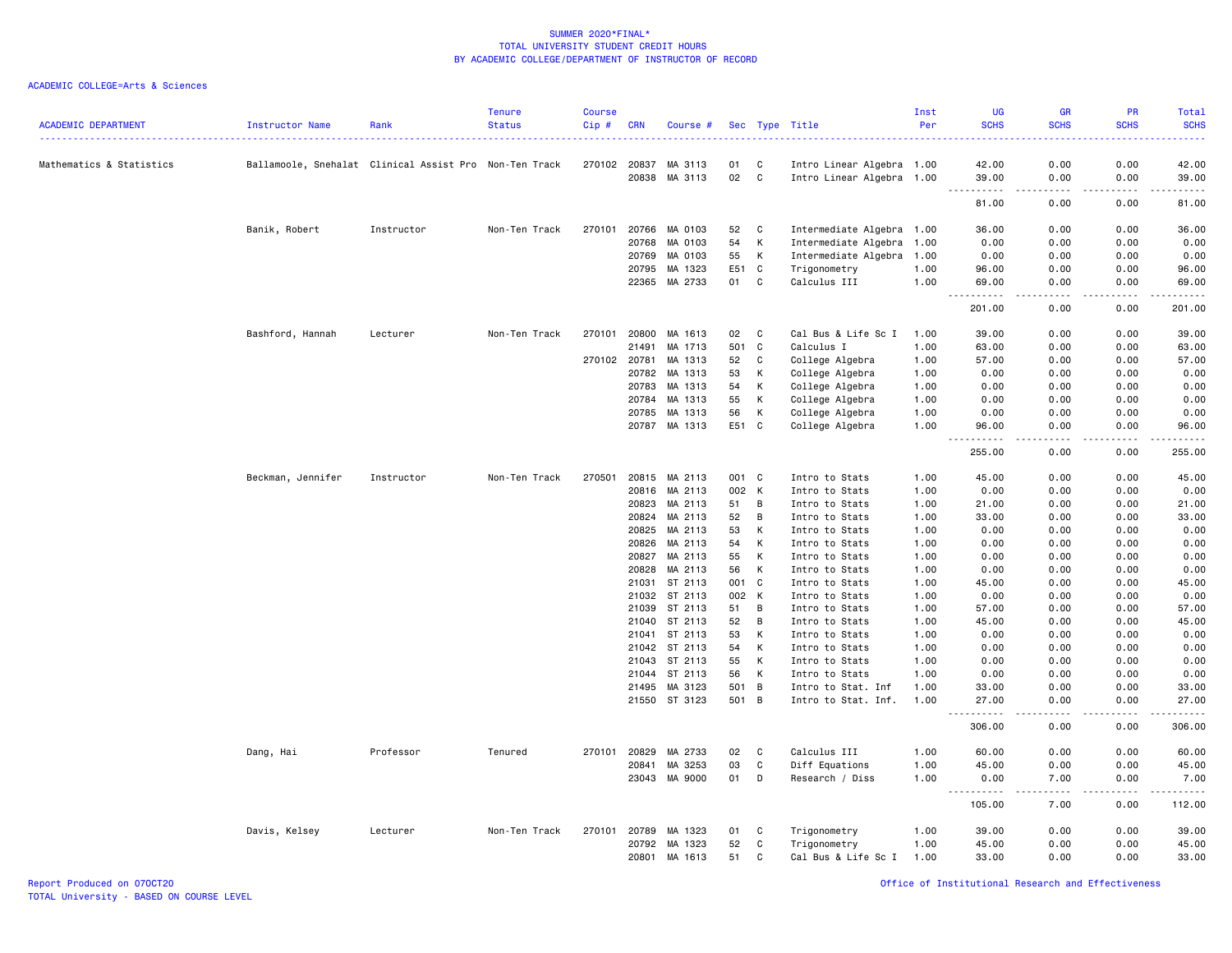| <b>ACADEMIC DEPARTMENT</b> | Instructor Name     | Rank                              | <b>Tenure</b><br><b>Status</b> | <b>Course</b><br>Cip# | <b>CRN</b> | Course #              |       |                | Sec Type Title            | Inst<br>Per<br><u> - - - - - - - - -</u> | <b>UG</b><br><b>SCHS</b>           | <b>GR</b><br><b>SCHS</b>     | <b>PR</b><br><b>SCHS</b> | Total<br><b>SCHS</b><br>. |
|----------------------------|---------------------|-----------------------------------|--------------------------------|-----------------------|------------|-----------------------|-------|----------------|---------------------------|------------------------------------------|------------------------------------|------------------------------|--------------------------|---------------------------|
| Mathematics & Statistics   | Davis, Kelsey       | Lecturer                          | Non-Ten Track                  |                       |            | 270101 21486 MA 1323  | 501 C |                | Trigonometry              | 1.00                                     | 96.00                              | 0.00                         | 0.00                     | 96.00                     |
|                            |                     |                                   |                                |                       |            |                       |       |                |                           |                                          | $ -$<br>.<br>213.00                | 0.00                         | 0.00                     | .<br>213.00               |
|                            | Eaton, Jonathan     | Instructor                        | Non-Ten Track                  | 270501                | 21493      | MA 2113               | 501 C |                | Intro to Stats            | 1.00                                     | 45.00                              | 0.00                         | 0.00                     | 45.00                     |
|                            |                     |                                   |                                |                       |            | 21548 ST 2113         | 501 C |                | Intro to Stats            | 1.00                                     | 39.00<br>$\sim$ $\sim$ $\sim$<br>. | 0.00<br>$\sim$ $\sim$ $\sim$ | 0.00                     | 39.00<br>والمناصبات       |
|                            |                     |                                   |                                |                       |            |                       |       |                |                           |                                          | 84.00                              | 0.00                         | 0.00                     | 84.00                     |
|                            | Ge, Lin             | Clinical Assist Pro Non-Ten Track |                                |                       |            | 521302 21088 BQA 3123 | 201 C |                | Bus Stat Methods II 1.00  |                                          | 27.00                              | 0.00<br>----                 | 0.00                     | 27.00<br>والمناصبات       |
|                            |                     |                                   |                                |                       |            |                       |       |                |                           |                                          | 27.00                              | 0.00                         | 0.00                     | 27.00                     |
|                            | Good, Abigail       | Lecturer                          | Non-Ten Track                  | 270101                | 20799      | MA 1613               | 01    | C              | Cal Bus & Life Sc I       | 1.00                                     | 33.00                              | 0.00                         | 0.00                     | 33.00                     |
|                            |                     |                                   |                                |                       | 20810      | MA 1723               | 02    | C              | Calculus II-SI            | 1.00                                     | 45.00                              | 0.00                         | 0.00                     | 45.00                     |
|                            |                     |                                   |                                |                       |            | 270102 20772 MA 1313  | 001   | $\overline{B}$ | College Algebra           | 1.00                                     | 78.00                              | 0.00                         | 0.00                     | 78.00<br>.                |
|                            |                     |                                   |                                |                       |            |                       |       |                |                           |                                          | 156.00                             | 0.00                         | 0.00                     | 156.00                    |
|                            | Kilpatrick, Matthew | Instructor                        | Non-Ten Track                  | 270101                | 20802      | MA 1613               | 52    | C              | Cal Bus & Life Sc I       | 1.00                                     | 27.00                              | 0.00                         | 0.00                     | 27.00                     |
|                            |                     |                                   |                                | 270501                | 20817      | MA 2113               | 01    | B              | Intro to Stats            | 1.00                                     | 42.00                              | 0.00                         | 0.00                     | 42.00                     |
|                            |                     |                                   |                                |                       | 20818      | MA 2113               | 02    | B              | Intro to Stats            | 1.00                                     | 39.00                              | 0.00                         | 0.00                     | 39.00                     |
|                            |                     |                                   |                                |                       | 20819      | MA 2113               | 03    | к              | Intro to Stats            | 1.00                                     | 0.00                               | 0.00                         | 0.00                     | 0.00                      |
|                            |                     |                                   |                                |                       | 20820      | MA 2113               | 04    | К              | Intro to Stats            | 1.00                                     | 0.00                               | 0.00                         | 0.00                     | 0.00                      |
|                            |                     |                                   |                                |                       | 20821      | MA 2113               | 05    | К              | Intro to Stats            | 1.00                                     | 0.00                               | 0.00                         | 0.00                     | 0.00                      |
|                            |                     |                                   |                                |                       | 20822      | MA 2113               | 06    | К              | Intro to Stats            | 1.00                                     | 0.00                               | 0.00                         | 0.00                     | 0.00                      |
|                            |                     |                                   |                                |                       | 21033      | ST 2113               | 01    | B              | Intro to Stats            | 1.00                                     | 33.00                              | 0.00                         | 0.00                     | 33.00                     |
|                            |                     |                                   |                                |                       | 21034      | ST 2113               | 02    | B              | Intro to Stats            | 1.00                                     | 39.00                              | 0.00                         | 0.00                     | 39.00                     |
|                            |                     |                                   |                                |                       | 21035      | ST 2113               | 03    | К              | Intro to Stats            | 1.00                                     | 0.00                               | 0.00                         | 0.00                     | 0.00                      |
|                            |                     |                                   |                                |                       | 21036      | ST 2113               | 04    | К              | Intro to Stats            | 1.00                                     | 0.00                               | 0.00                         | 0.00                     | 0.00                      |
|                            |                     |                                   |                                |                       |            | 21037 ST 2113         | 05    | К              | Intro to Stats            | 1.00                                     | 0.00                               | 0.00                         | 0.00                     | 0.00                      |
|                            |                     |                                   |                                |                       | 21038      | ST 2113               | 06    | K              | Intro to Stats            | 1.00                                     | 0.00                               | 0.00                         | 0.00                     | 0.00                      |
|                            |                     |                                   |                                |                       | 21494      | MA 2113               | 502   | B              | Intro to Stats            | 1.00                                     | 60.00                              | 0.00                         | 0.00                     | 60.00                     |
|                            |                     |                                   |                                |                       |            | 21549 ST 2113         | 502 B |                | Intro to Stats            | 1.00                                     | 27.00                              | 0.00                         | 0.00                     | 27.00<br>المتمامين        |
|                            |                     |                                   |                                |                       |            |                       |       |                |                           |                                          | 267.00                             | 0.00                         | 0.00                     | 267.00                    |
|                            | Kim, Seongjai       | Professor                         | Tenured                        | 270101                | 20844      | MA 4313               | 01    | C              | Numerical Anal I          | 1.00                                     | 18.00                              | 0.00                         | 0.00                     | 18.00                     |
|                            |                     |                                   |                                |                       | 20847      | MA 6313               | 01    | C              | Numerical Anal I          | 1.00                                     | 0.00                               | 21.00                        | 0.00                     | 21.00                     |
|                            |                     |                                   |                                |                       | 23508      | MA 9000               | 04    | D              | Research / Diss           | 1.00                                     | 0.00<br>.<br>$  -$                 | 4.00<br>$\frac{1}{2}$        | 0.00<br>.                | 4.00<br>.                 |
|                            |                     |                                   |                                |                       |            |                       |       |                |                           |                                          | 18.00                              | 25.00                        | 0.00                     | 43.00                     |
|                            | Luan, Vu Thai       | Assistant Professor Ten Track     |                                | 270101                | 20831      | MA 2743               | 01    | C              | Calculus IV               | 1.00                                     | 36.00                              | 0.00                         | 0.00                     | 36.00                     |
|                            |                     |                                   |                                |                       | 20832      | MA 2743               | 02    | C              | Calculus IV               | 1.00                                     | 39.00                              | 0.00                         | 0.00                     | 39.00                     |
|                            |                     |                                   |                                |                       |            |                       |       |                |                           |                                          | $\sim$ $\sim$ $\sim$               |                              |                          | ه د د د د                 |
|                            |                     |                                   |                                |                       |            |                       |       |                |                           |                                          | 75.00                              | 0.00                         | 0.00                     | 75.00                     |
|                            | McBride, Matthew    | Assistant Professor Ten Track     |                                | 270101 20804          |            | MA 1713               | 02    | C              | Calculus I-SI             | 1.00                                     | 42.00                              | 0.00                         | 0.00                     | 42.00                     |
|                            |                     |                                   |                                |                       | 20809      | MA 1723               | 01    | C              | Calculus II-SI            | 1.00                                     | 42.00<br>$\sim$ $\sim$ $\sim$      | 0.00<br>.                    | 0.00<br>-----            | 42.00<br>.                |
|                            |                     |                                   |                                |                       |            |                       |       |                |                           |                                          | 84.00                              | 0.00                         | 0.00                     | 84.00                     |
|                            | Nation, Julie       | Instructor                        | Non-Ten Track                  |                       |            | 270101 21488 MA 1423  | 501 C |                | Problem Solving Real 1.00 |                                          | 99.00                              | 0.00                         | 0.00                     | 99.00                     |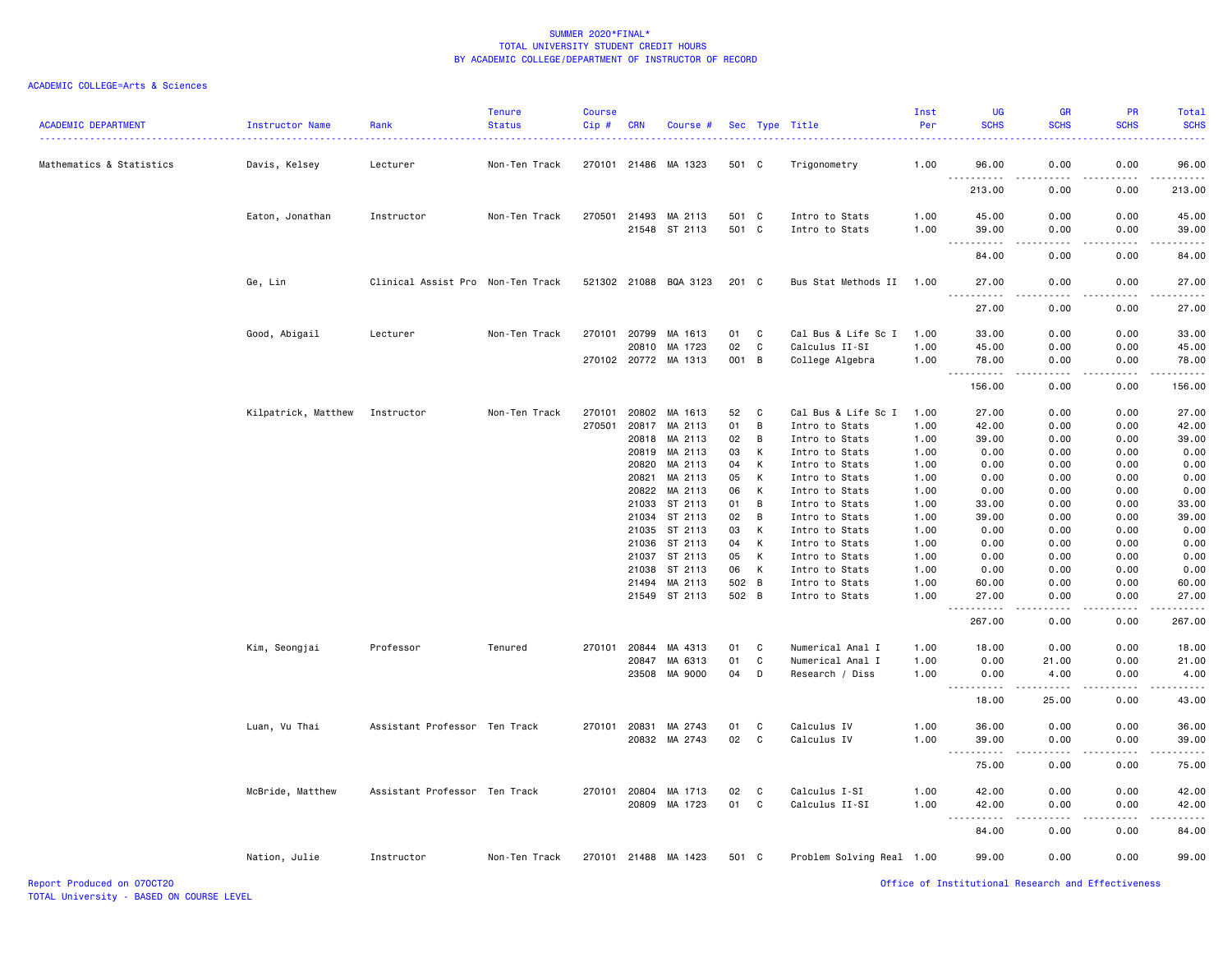### ACADEMIC COLLEGE=Arts & Sciences

| <b>ACADEMIC DEPARTMENT</b> | <b>Instructor Name</b>                           | Rank                        | <b>Tenure</b><br><b>Status</b> | <b>Course</b><br>Cip# | <b>CRN</b>   | Course #             |       |             | Sec Type Title<br>.       | Inst<br>Per | UG<br><b>SCHS</b>                                        | <b>GR</b><br><b>SCHS</b>                                                                                                                                      | PR<br><b>SCHS</b>                                                                                                                 | Total<br><b>SCHS</b><br>د د د د د |
|----------------------------|--------------------------------------------------|-----------------------------|--------------------------------|-----------------------|--------------|----------------------|-------|-------------|---------------------------|-------------|----------------------------------------------------------|---------------------------------------------------------------------------------------------------------------------------------------------------------------|-----------------------------------------------------------------------------------------------------------------------------------|-----------------------------------|
| Mathematics & Statistics   | Nation, Julie                                    | Instructor                  | Non-Ten Track                  | 270101                | 21490        | MA 1613              | 501 C |             | Cal Bus & Life Sc I       | 1.00        | 72.00                                                    | 0.00                                                                                                                                                          | 0.00                                                                                                                              | 72.00                             |
|                            |                                                  |                             |                                |                       |              | 270102 21485 MA 1313 | 501 C |             | College Algebra           | 1.00        | 90.00                                                    | 0.00                                                                                                                                                          | 0.00<br>$\sim$ $\sim$ $\sim$ $\sim$                                                                                               | 90.00<br>د د د د د                |
|                            |                                                  |                             |                                |                       |              |                      |       |             |                           |             | 261.00                                                   | 0.00                                                                                                                                                          | 0.00                                                                                                                              | 261.00                            |
|                            | Oppenheimer, Seth                                | Professor                   | Tenured                        |                       | 270101 20836 | MA 3053              | 01    | C           | Found Of Math I           | 1.00        | 42.00                                                    | 0.00                                                                                                                                                          | 0.00                                                                                                                              | 42.00                             |
|                            |                                                  |                             |                                |                       | 20840        | MA 3253              | 02    | C           | Diff Equations            | 1.00        | 39.00<br>$\sim$ $\sim$ $\sim$<br>$- - - - -$             | 0.00<br>----                                                                                                                                                  | 0.00<br>$\frac{1}{2} \left( \frac{1}{2} \right) \left( \frac{1}{2} \right) \left( \frac{1}{2} \right) \left( \frac{1}{2} \right)$ | 39.00<br>د د د د د                |
|                            |                                                  |                             |                                |                       |              |                      |       |             |                           |             | 81.00                                                    | 0.00                                                                                                                                                          | 0.00                                                                                                                              | 81.00                             |
|                            | Patil, Prakash                                   | Professor                   | Tenured                        | 270501                | 20846        | MA 4523              | 01    | C           | Intro To Probability 1.00 |             | 39.00                                                    | 0.00                                                                                                                                                          | 0.00                                                                                                                              | 39.00                             |
|                            |                                                  |                             |                                |                       | 20849        | MA 6523              | 01    | $\mathbf c$ | Intro To Probability 1.00 |             | 0.00                                                     | 6.00                                                                                                                                                          | 0.00                                                                                                                              | 6.00                              |
|                            |                                                  |                             |                                |                       | 21049        | ST 6523              | 01    | C           | Intro To Probability      | 1.00        | 0.00                                                     | 3.00                                                                                                                                                          | 0.00                                                                                                                              | 3.00                              |
|                            |                                                  |                             |                                |                       | 23163        | ST 9000              | 01    | D           | Research / Diss           | 1.00        | 0.00<br>.                                                | 3.00<br>$- - - -$                                                                                                                                             | 0.00<br>$- - - -$                                                                                                                 | 3.00<br>$- - - - -$               |
|                            |                                                  |                             |                                |                       |              |                      |       |             |                           |             | 39.00                                                    | 12.00                                                                                                                                                         | 0.00                                                                                                                              | 51.00                             |
|                            | Qian, Chuanxi                                    | Professor                   | Tenured                        | 270101                |              | 20842 MA 3253        | 52    | C           | Diff Equations            | 1.00        | 33.00                                                    | 0.00                                                                                                                                                          | 0.00                                                                                                                              | 33.00                             |
|                            |                                                  |                             |                                |                       |              | 20850 MA 8273        | 51    | $\mathbf c$ | Special Functions         | 1.00        | 0.00<br>$\sim$ $\sim$ $\sim$<br>.                        | 27.00<br>$- - - - -$                                                                                                                                          | 0.00<br>.                                                                                                                         | 27.00<br>.                        |
|                            |                                                  |                             |                                |                       |              |                      |       |             |                           |             | 33.00                                                    | 27.00                                                                                                                                                         | 0.00                                                                                                                              | 60.00                             |
|                            | Razzaghi, Mohsen                                 | Professor                   | Tenured                        | 270101 23341          |              | MA 9000              | 03    | D           | Research / Diss           | 1.00        | 0.00<br>$\omega_{\rm{eff}}$ and $\omega_{\rm{eff}}$<br>. | 18.00<br>$\frac{1}{2} \left( \frac{1}{2} \right) \left( \frac{1}{2} \right) \left( \frac{1}{2} \right) \left( \frac{1}{2} \right) \left( \frac{1}{2} \right)$ | 0.00<br>.                                                                                                                         | 18.00<br>د د د د د                |
|                            |                                                  |                             |                                |                       |              |                      |       |             |                           |             | 0.00                                                     | 18.00                                                                                                                                                         | 0.00                                                                                                                              | 18.00                             |
|                            | Robinson, Amber                                  | Instructor                  | Non-Ten Track                  |                       | 270101 20788 | MA 1323              | 001 C |             | Trigonometry              | 1.00        | 81.00                                                    | 0.00                                                                                                                                                          | 0.00                                                                                                                              | 81.00                             |
|                            |                                                  |                             |                                |                       |              | 21492 MA 1723        | 501   | $\mathbf c$ | Calculus II               | 1.00        | 78.00<br>$\sim$ $\sim$ $\sim$<br>.                       | 0.00<br>----                                                                                                                                                  | 0.00<br>.                                                                                                                         | 78.00<br>.                        |
|                            |                                                  |                             |                                |                       |              |                      |       |             |                           |             | 159.00                                                   | 0.00                                                                                                                                                          | 0.00                                                                                                                              | 159.00                            |
|                            | Sepehrifar, Mohammad Associate Professor Tenured |                             |                                | 270501                | 23337        | ST 9000              | 03    | D           | Research / Diss           | 1.00        | 0.00                                                     | 7.00                                                                                                                                                          | 0.00                                                                                                                              | 7.00                              |
|                            |                                                  |                             |                                |                       |              | 24085 ST 9000        | 53    | D           | Research / Diss           | 1.00        | 0.00<br>.                                                | 5.00<br>.                                                                                                                                                     | 0.00<br>.                                                                                                                         | 5.00<br>.                         |
|                            |                                                  |                             |                                |                       |              |                      |       |             |                           |             | 0.00                                                     | 12.00                                                                                                                                                         | 0.00                                                                                                                              | 12.00                             |
|                            | Smith, Jaclyn                                    | Instructor                  | Non-Ten Track                  | 270101                | 20767        | MA 0103              | 53    | К           | Intermediate Algebra 1.00 |             | 0.00                                                     | 0.00                                                                                                                                                          | 0.00                                                                                                                              | 0.00                              |
|                            |                                                  |                             |                                |                       | 20771        | MA 0103              | E51 C |             | Intermediate Algebra      | 1.00        | 51.00                                                    | 0.00                                                                                                                                                          | 0.00                                                                                                                              | 51.00                             |
|                            |                                                  |                             |                                |                       | 20798        | MA 1613              | 001 C |             | Cal Bus & Life Sc I       | 1.00        | 69.00                                                    | 0.00                                                                                                                                                          | 0.00                                                                                                                              | 69.00                             |
|                            |                                                  |                             |                                |                       | 20811        | MA 1723              | 03    | C           | Calculus II-SI            | 1.00        | 45.00                                                    | 0.00                                                                                                                                                          | 0.00                                                                                                                              | 45.00                             |
|                            |                                                  |                             |                                |                       |              | 270102 20780 MA 1313 | 51    | C           | College Algebra           | 1.00        | 57.00<br>------                                          | 0.00<br>د د د د                                                                                                                                               | 0.00<br>.                                                                                                                         | 57.00<br>.                        |
|                            |                                                  |                             |                                |                       |              |                      |       |             |                           |             | 222.00                                                   | 0.00                                                                                                                                                          | 0.00                                                                                                                              | 222.00                            |
|                            | Smith, Robert                                    | Associate Professor Tenured |                                | 270101                | 20812        | MA 1723              | 52    | C           | Calculus II-SI            | 1.00        | 48.00                                                    | 0.00                                                                                                                                                          | 0.00                                                                                                                              | 48.00                             |
|                            |                                                  |                             |                                |                       | 20834        | MA 2743              | 51    | C           | Calculus IV               | 1.00        | 60.00<br>$\sim$ $\sim$ $\sim$                            | 0.00                                                                                                                                                          | 0.00<br>. <u>. .</u>                                                                                                              | 60.00<br>.                        |
|                            |                                                  |                             |                                |                       |              |                      |       |             |                           |             | 108.00                                                   | 0.00                                                                                                                                                          | 0.00                                                                                                                              | 108.00                            |
|                            | Tschume, William                                 | Instructor                  | Non-Ten Track                  | 270101                | 20806        | MA 1713              | 51    | C           | Calculus I-SI             | 1.00        | 48.00                                                    | 0.00                                                                                                                                                          | 0.00                                                                                                                              | 48.00                             |
|                            |                                                  |                             |                                |                       | 20808        | MA 1713              | E51   | C           | Calculus I-SI             | 1.00        | 39.00                                                    | 0.00                                                                                                                                                          | 0.00                                                                                                                              | 39.00                             |
|                            |                                                  |                             |                                |                       | 22351        | MA 1713              | 03    | C           | Calculus I-SI             | 1.00        | 45.00                                                    | 0.00                                                                                                                                                          | 0.00                                                                                                                              | 45.00                             |
|                            |                                                  |                             |                                |                       | 270102 20774 | MA 1313              | 02    | C           | College Algebra           | 1.00        | 48.00                                                    | 0.00                                                                                                                                                          | 0.00                                                                                                                              | 48.00                             |
|                            |                                                  |                             |                                |                       | 20776        | MA 1313              | 04    | K           | College Algebra           | 1.00        | 0.00                                                     | 0.00                                                                                                                                                          | 0.00                                                                                                                              | 0.00                              |

Report Produced on 07OCT20 Office of Institutional Research and Effectiveness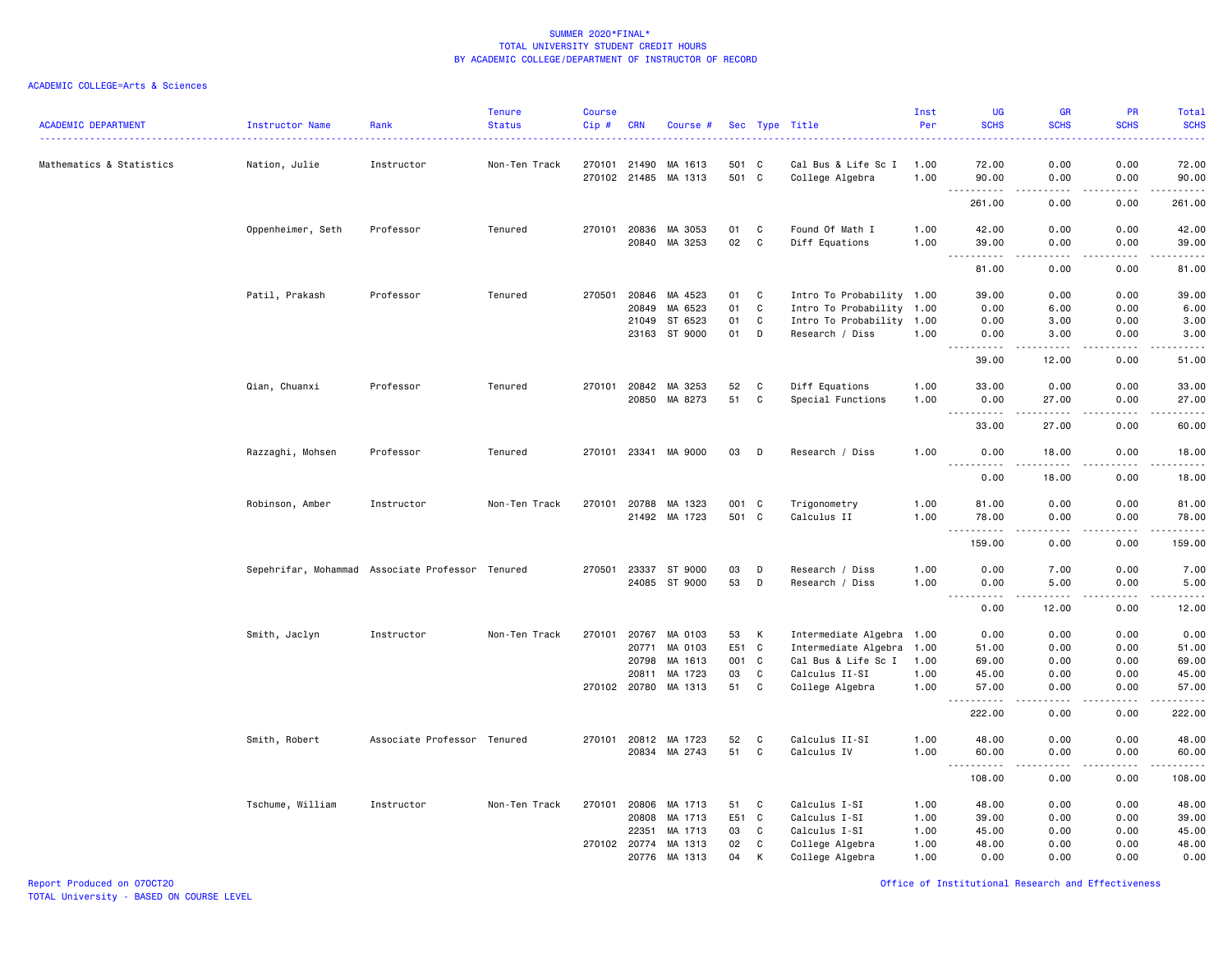| <b>ACADEMIC DEPARTMENT</b> | Instructor Name                                  | Rank                          | <b>Tenure</b><br><b>Status</b> | <b>Course</b><br>Cip# | <b>CRN</b>   | Course #             |       |   | Sec Type Title            | Inst<br>Per | UG<br><b>SCHS</b>                                                                                      | <b>GR</b><br><b>SCHS</b> | <b>PR</b><br><b>SCHS</b> | Total<br><b>SCHS</b>                |
|----------------------------|--------------------------------------------------|-------------------------------|--------------------------------|-----------------------|--------------|----------------------|-------|---|---------------------------|-------------|--------------------------------------------------------------------------------------------------------|--------------------------|--------------------------|-------------------------------------|
| Mathematics & Statistics   | Tschume, William                                 | Instructor                    | Non-Ten Track                  |                       |              | 270102 20777 MA 1313 | 05    | K | College Algebra           | 1.00        | 0.00                                                                                                   | 0.00                     | 0.00                     | 0.00                                |
|                            |                                                  |                               |                                |                       |              |                      |       |   |                           |             | $  -$<br>180.00                                                                                        | 0.00                     | 0.00                     | 180.00                              |
|                            | Walters, Kimberly                                | Instructor                    | Non-Ten Track                  | 270101                | 20760        | MA 0103              | 02    | C | Intermediate Algebra 1.00 |             | 45.00                                                                                                  | 0.00                     | 0.00                     | 45.00                               |
|                            |                                                  |                               |                                |                       | 20761        | MA 0103              | 03    | К | Intermediate Algebra      | 1.00        | 0.00                                                                                                   | 0.00                     | 0.00                     | 0.00                                |
|                            |                                                  |                               |                                |                       | 20762        | MA 0103              | 04    | K | Intermediate Algebra 1.00 |             | 0.00                                                                                                   | 0.00                     | 0.00                     | 0.00                                |
|                            |                                                  |                               |                                |                       | 20764        | MA 0103              | 06    | К | Intermediate Algebra 1.00 |             | 0.00                                                                                                   | 0.00                     | 0.00                     | 0.00                                |
|                            |                                                  |                               |                                |                       | 270102 20773 | MA 1313              | 01    | C | College Algebra           | 1.00        | 48.00                                                                                                  | 0.00                     | 0.00                     | 48.00                               |
|                            |                                                  |                               |                                |                       | 20778        | MA 1313              | 06    | К | College Algebra           | 1.00        | 0.00                                                                                                   | 0.00                     | 0.00                     | 0.00                                |
|                            |                                                  |                               |                                |                       | 20779        | MA 1313              | 07    | К | College Algebra           | 1.00        | 0.00<br>.                                                                                              | 0.00<br>د د د د          | 0.00<br>.                | 0.00<br>.                           |
|                            |                                                  |                               |                                |                       |              |                      |       |   |                           |             | .<br>93.00                                                                                             | 0.00                     | 0.00                     | 93.00                               |
|                            | Woodard, Kelly                                   | Lecturer                      | Non-Ten Track                  | 270101                | 21484        | MA 0103              | 501 C |   | Intermediate Algebra 1.00 |             | 48.00                                                                                                  | 0.00                     | 0.00                     | 48.00                               |
|                            |                                                  |                               |                                |                       | 21487        | MA 1413              | 501 C |   | Structure Real Numbe      | 1.00        | 63.00                                                                                                  | 0.00                     | 0.00                     | 63.00                               |
|                            |                                                  |                               |                                |                       | 21489        | MA 1433              | 501 C |   | Informal Geom & Meas      | 1.00        | 60.00                                                                                                  | 0.00                     | 0.00                     | 60.00                               |
|                            |                                                  |                               |                                |                       |              | 270102 22352 MA 1313 | 502 B |   | College Algebra           | 1.00        | 36.00<br>$\sim$ $\sim$ $\sim$<br>.                                                                     | 0.00<br>$- - -$          | 0.00                     | 36.00<br>.                          |
|                            |                                                  |                               |                                |                       |              |                      |       |   |                           |             | 207.00                                                                                                 | 0.00                     | 0.00                     | 207.00                              |
|                            | Woody, Jonathan                                  | Associate Professor Tenured   |                                |                       |              | 270501 23338 ST 9000 | 04    | D | Research / Diss           | 1.00        | 0.00<br>$\sim$ $\sim$ $\sim$<br>.                                                                      | 6.00<br>$- - -$          | 0.00<br>.                | 6.00                                |
|                            |                                                  |                               |                                |                       |              |                      |       |   |                           |             | 0.00                                                                                                   | 6.00                     | 0.00                     | 6.00                                |
|                            | Wu, Tung-Lung                                    | Assistant Professor Ten Track |                                |                       |              | 270501 23339 ST 9000 | 05    | D | Research / Diss           | 1.00        | 0.00                                                                                                   | 6.00                     | 0.00                     | 6.00                                |
|                            |                                                  |                               |                                |                       |              | 23774 ST 9000        | 51    | D | Research / Diss           | 1.00        | 0.00                                                                                                   | 1.00                     | 0.00                     | 1.00                                |
|                            |                                                  |                               |                                |                       |              |                      |       |   |                           |             | $\sim$ $\sim$ $\sim$<br>.<br>0.00                                                                      | .<br>7.00                | 0.00                     | $\sim$ $\sim$ $\sim$ $\sim$<br>7.00 |
|                            | Xu, Xiangsheng                                   | Professor                     | Tenured                        |                       | 270101 20835 | MA 2743              | 52    | C | Calculus IV               | 1.00        | 33.00                                                                                                  | 0.00                     | 0.00                     | 33.00                               |
|                            |                                                  |                               |                                |                       | 20843        | MA 3253              | 53    | C | Diff Equations            | 1.00        | 42.00<br>$\sim$ $\sim$ $\sim$                                                                          | 0.00<br>.                | 0.00<br>-----            | 42.00<br>.                          |
|                            |                                                  |                               |                                |                       |              |                      |       |   |                           |             | 75.00                                                                                                  | 0.00                     | 0.00                     | 75.00                               |
|                            | Yarahmadian, Shantia Associate Professor Tenured |                               |                                | 270101                | 20813        | MA 1723              | 53    | C | Calculus II-SI            | 1.00        | 39.00                                                                                                  | 0.00                     | 0.00                     | 39.00                               |
|                            |                                                  |                               |                                |                       | 20830        | MA 2733              | 52    | C | Calculus III              | 1.00        | 48.00<br>$\sim$ $\sim$ $\sim$<br>.                                                                     | 0.00<br>. <u>. .</u>     | 0.00<br>.                | 48.00<br>.                          |
|                            |                                                  |                               |                                |                       |              |                      |       |   |                           |             | 87.00                                                                                                  | 0.00                     | 0.00                     | 87.00                               |
|                            | Young, Danielle                                  | Instructor                    | Non-Ten Track                  |                       |              | 270101 20790 MA 1323 | 03    | C | Trigonometry              | 1.00        | 36.00                                                                                                  | 0.00                     | 0.00                     | 36.00                               |
|                            |                                                  |                               |                                |                       | 20803        | MA 1713              | 01    | C | Calculus I-SI             | 1.00        | 45.00<br>$\sim$ $\sim$ $\sim$                                                                          | 0.00                     | 0.00                     | 45.00                               |
|                            |                                                  |                               |                                |                       |              |                      |       |   |                           |             | 81.00                                                                                                  | 0.00                     | 0.00                     | 81.00                               |
|                            | Zhang, Jialin                                    | Assistant Professor Ten Track |                                |                       | 270501 23787 | ST 9000              | 07    | D | Research / Diss           | 1.00        | 0.00                                                                                                   | 3.00                     | 0.00                     | 3.00                                |
|                            |                                                  |                               |                                |                       |              | 23882 ST 9000        | 52    | D | Research / Diss           | 1.00        | 0.00<br>.                                                                                              | 3.00<br>.                | 0.00<br>-----            | 3.00<br>$\sim$ $\sim$ $\sim$ $\sim$ |
|                            |                                                  |                               |                                |                       |              |                      |       |   |                           |             | $\frac{1}{2} \left( \frac{1}{2} \right) \left( \frac{1}{2} \right) \left( \frac{1}{2} \right)$<br>0.00 | 6.00                     | 0.00                     | 6.00                                |
|                            | Zhou, Qian                                       | Assistant Professor Ten Track |                                | 270501                | 23434        | ST 7000              | 01    | I | Directed Indiv Study 1.00 |             | 0.00                                                                                                   | 3.00                     | 0.00                     | 3.00                                |
|                            |                                                  |                               |                                |                       |              | 23435 ST 9000        | 06    | D | Research / Diss           | 1.00        | 0.00                                                                                                   | 3.00                     | 0.00                     | 3.00                                |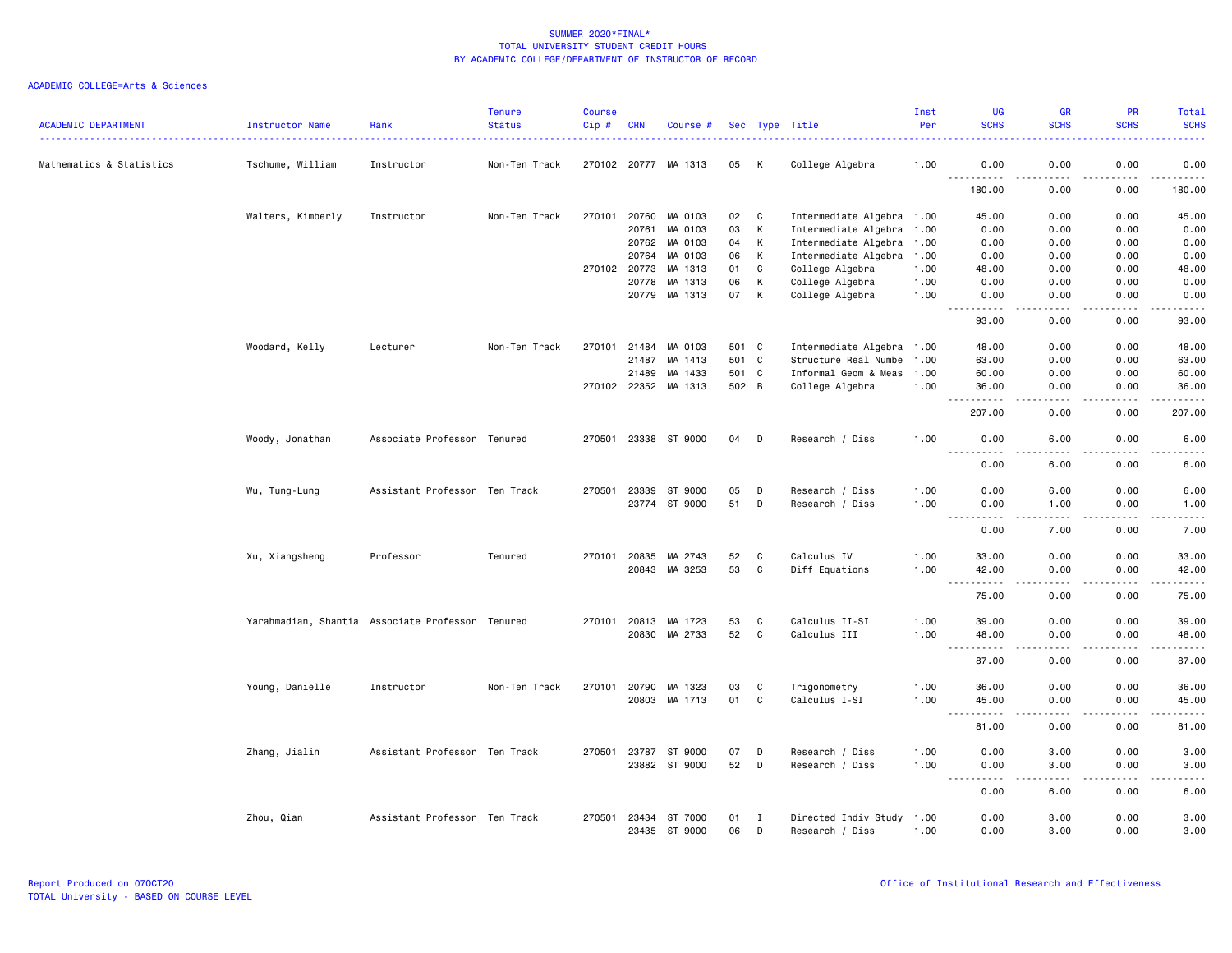# ACADEMIC COLLEGE=Arts & Sciences

| <b>ACADEMIC DEPARTMENT</b>            | Instructor Name | Rank | Tenure<br><b>Status</b> | <b>Course</b><br>Cip# | <b>CRN</b> | Course # Sec Type Title |  | Inst<br>Per | UG<br><b>SCHS</b> | GR<br><b>SCHS</b> | <b>PR</b><br><b>SCHS</b> | Total<br><b>SCHS</b> |
|---------------------------------------|-----------------|------|-------------------------|-----------------------|------------|-------------------------|--|-------------|-------------------|-------------------|--------------------------|----------------------|
|                                       |                 |      |                         |                       |            |                         |  |             | 0.00              | 6.00              | .<br>0.00                | .<br>6.00            |
| ===================================== |                 |      |                         |                       |            |                         |  |             |                   | ----------        | ==========               | ==========           |

 Mathematics & Statistics 3498.00 126.00 0.00 3624.00  $=$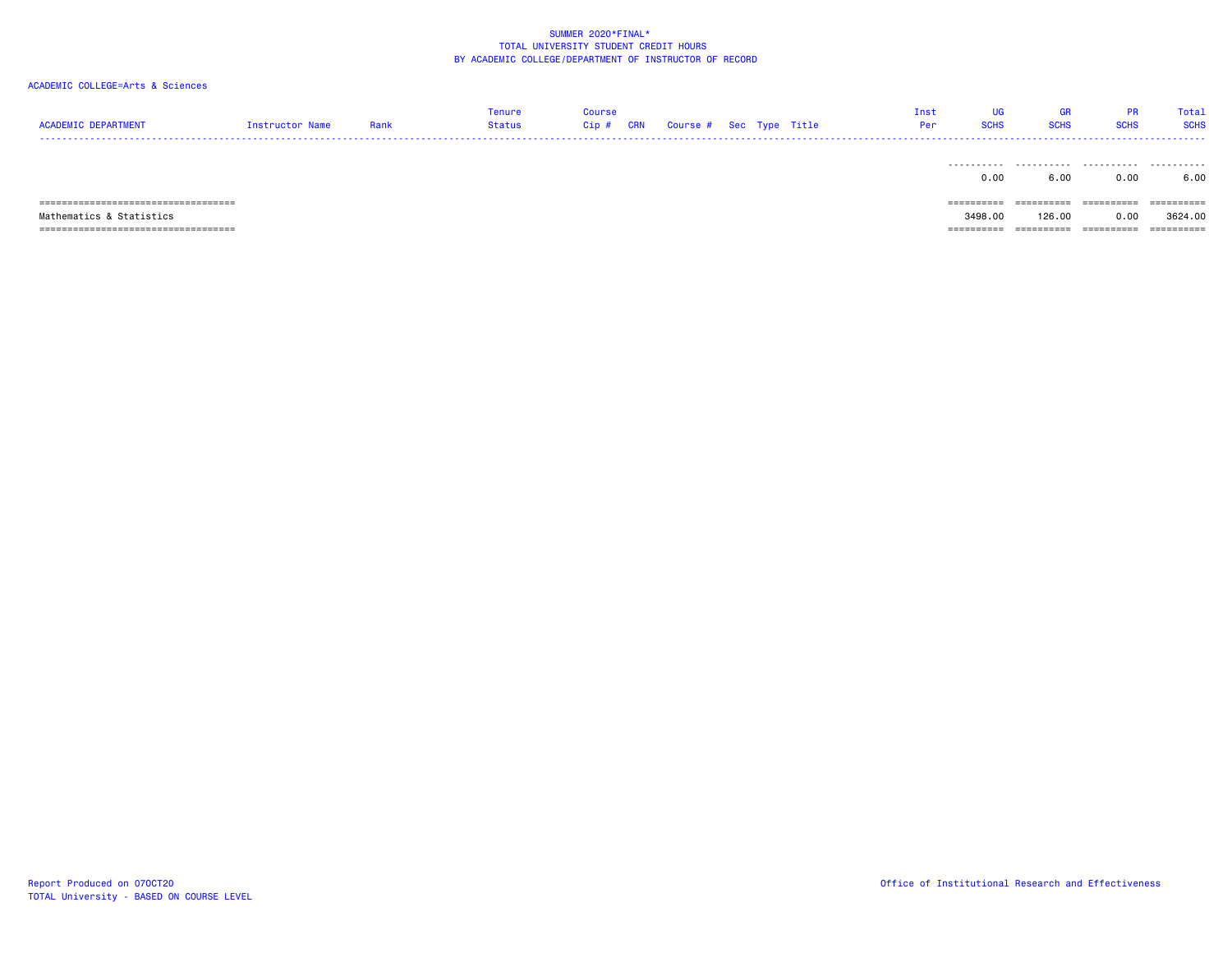| <b>ACADEMIC DEPARTMENT</b>                                   | Instructor Name               | Rank                          | <b>Tenure</b><br><b>Status</b> | <b>Course</b><br>Cip# | <b>CRN</b>   | Course #              |       |     | Sec Type Title         | Inst<br>Per | <b>UG</b><br><b>SCHS</b>              | <b>GR</b><br><b>SCHS</b> | <b>PR</b><br><b>SCHS</b> | Total<br><b>SCHS</b> |
|--------------------------------------------------------------|-------------------------------|-------------------------------|--------------------------------|-----------------------|--------------|-----------------------|-------|-----|------------------------|-------------|---------------------------------------|--------------------------|--------------------------|----------------------|
| Philosophy & Religion                                        | Bisson, Albert                | Instructor                    | Non-Ten Track                  | 380201                |              | 21014 REL 1103        | 01 C  |     | Intro To Religion      | 1.00        | 60.00                                 | 0.00                     | 0.00                     | 60.00                |
|                                                              |                               |                               |                                |                       | 21543        | REL 1103              | 501 C |     | Intro To Religion      | 1.00        | 66.00                                 | 0.00                     | 0.00                     | 66.00                |
|                                                              |                               |                               |                                |                       |              | 21544 REL 1103        | 551 C |     | Intro To Religion      | 1.00        | 66.00                                 | 0.00                     | 0.00                     | 66.00                |
|                                                              |                               |                               |                                |                       |              | 380203 21963 REL 1223 | 001 C |     | Intr To New Test       | 1.00        | 57.00<br>.                            | 0.00                     | 0.00<br>. <b>.</b>       | 57.00                |
|                                                              |                               |                               |                                |                       |              |                       |       |     |                        |             | 249.00                                | 0.00                     | 0.00                     | 249.00               |
|                                                              | Clifford, Michael             | Professor                     | Tenured                        |                       |              | 380103 20965 PHI 3013 | 101 C |     | <b>Business Ethics</b> | 1.00        | 51.00                                 | 0.00                     | 0.00                     | 51.00                |
|                                                              |                               |                               |                                |                       |              |                       |       |     |                        |             | $- - -$<br>51.00                      | 0.00                     | 0.00                     | 51.00                |
|                                                              | Hall, Alicia                  | Assistant Professor Ten Track |                                |                       | 380102 20962 | PHI 1113              | 001 C |     | Intro To Logic         | 1.00        | 57.00                                 | 0.00                     | 0.00                     | 57.00                |
|                                                              |                               |                               |                                |                       |              | 21521 PHI 1113        | 551 C |     | Intro To Logic         | 1.00        | 57.00                                 | 0.00                     | 0.00                     | 57.00                |
|                                                              |                               |                               |                                |                       |              |                       |       |     |                        |             | ----------<br>$\frac{1}{2}$<br>114.00 | 0.00                     | $\frac{1}{2}$<br>0.00    | 114.00               |
|                                                              | Hammons, Christopher Lecturer |                               | Non-Ten Track                  | 380101                |              | 21520 PHI 1103        | 501 C |     | Intro To Philosophy    | 1.00        | 63.00                                 | 0.00                     | 0.00                     | 63.00                |
|                                                              |                               |                               |                                |                       |              |                       |       |     |                        |             | .<br>63.00                            | 0.00                     | 0.00                     | 63.00                |
|                                                              | Holt, Dale                    | Professor                     | Tenured                        |                       | 380103 20964 | PHI 1123              | 01    | C   | Intro To Ethics        | 1.00        | 57.00                                 | 0.00                     | 0.00                     | 57.00                |
|                                                              |                               |                               |                                |                       |              | 21966 PHI 1123        | 51    | C   | Intro To Ethics        | 1.00        | 60.00<br>.                            | 0.00                     | 0.00<br>.                | 60.00                |
|                                                              |                               |                               |                                |                       |              |                       |       |     |                        |             | 117.00                                | 0.00                     | 0.00                     | 117.00               |
|                                                              | Kallfelz, William             | Instructor                    | Non-Ten Track                  |                       | 380102 21964 | PHI 1113              | 01    | - C | Intro To Logic         | 1.00        | 51.00                                 | 0.00                     | 0.00                     | 51.00                |
|                                                              |                               |                               |                                |                       |              | 21965 PHI 1113        | E51 C |     | Intro To Logic         | 1.00        | 72.00                                 | 0.00                     | 0.00                     | 72.00                |
|                                                              |                               |                               |                                |                       |              |                       |       |     |                        |             | 123.00                                | 0.00                     | 0.00                     | 123.00               |
| -----------------------------------<br>Philosophy & Religion |                               |                               |                                |                       |              |                       |       |     |                        |             | ==========<br>717.00                  | -----------<br>0.00      | - eeessesses<br>0.00     | 717.00               |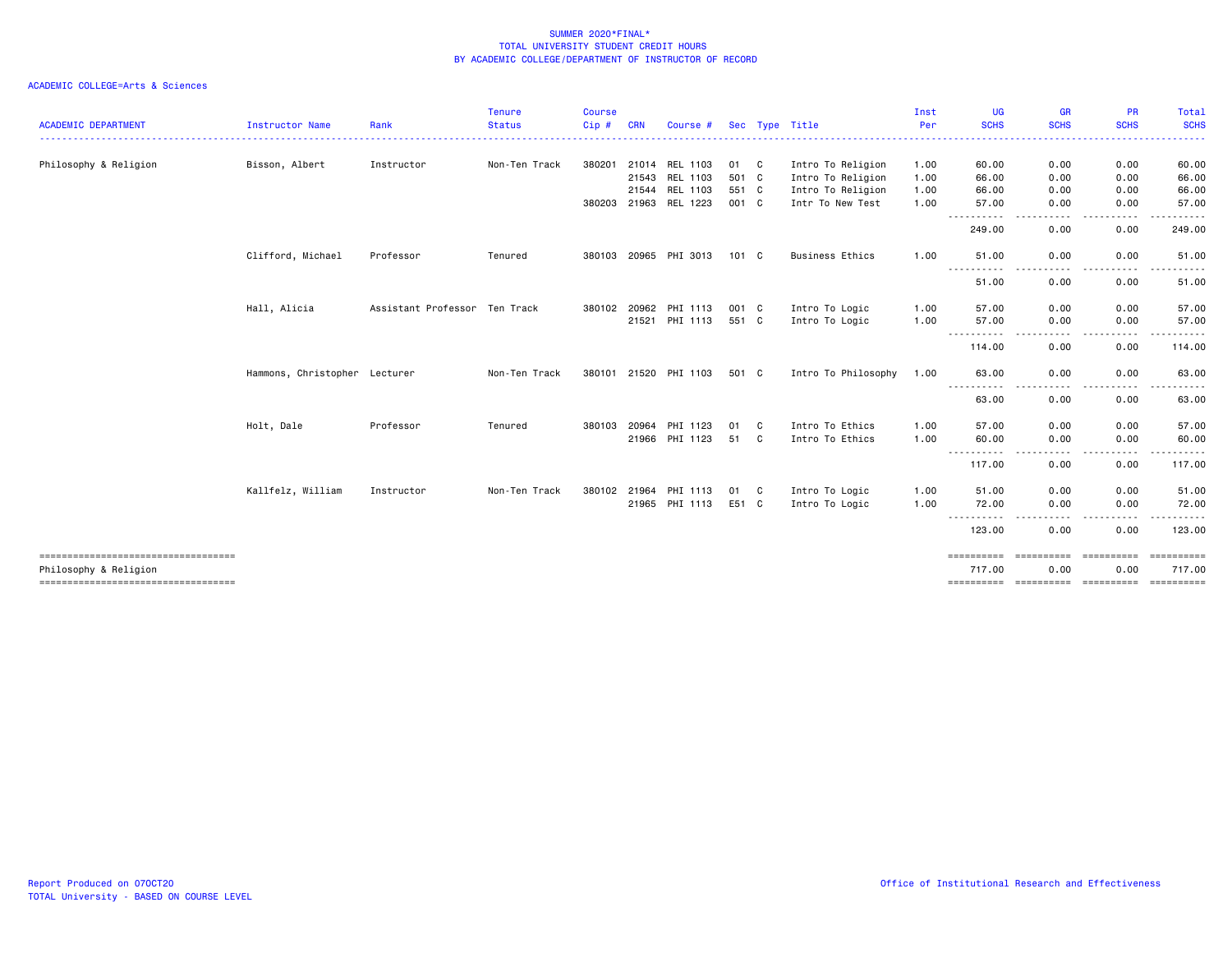| <b>ACADEMIC DEPARTMENT</b> | Instructor Name                        | Rank                              | <b>Tenure</b><br><b>Status</b> | <b>Course</b><br>Cip# | <b>CRN</b> | Course #             |       |   | Sec Type Title       | Inst<br>Per | UG<br><b>SCHS</b>                                                                                                                                                                     | GR<br><b>SCHS</b> | PR<br><b>SCHS</b>            | Total<br><b>SCHS</b><br>$\omega$ is $\omega$ . |
|----------------------------|----------------------------------------|-----------------------------------|--------------------------------|-----------------------|------------|----------------------|-------|---|----------------------|-------------|---------------------------------------------------------------------------------------------------------------------------------------------------------------------------------------|-------------------|------------------------------|------------------------------------------------|
| Physics & Astronomy        | Arnoldus, Henk                         | Professor                         | Tenured                        | 400801                | 23143      | PH 2213              | 001 C |   | Physics I            | 1.00        | 54.00                                                                                                                                                                                 | 0.00              | 0.00                         | 54.00                                          |
|                            |                                        |                                   |                                |                       | 23145      | PH 2213              | 51 C  |   | Physics I            | 1.00        | 57.00<br>$  -$<br>.                                                                                                                                                                   | 0.00<br>.         | 0.00<br>.                    | 57.00<br>.                                     |
|                            |                                        |                                   |                                |                       |            |                      |       |   |                      |             | 111.00                                                                                                                                                                                | 0.00              | 0.00                         | 111.00                                         |
|                            | Crider, Benjamin                       | Assistant Professor Ten Track     |                                | 400801                | 23506      | PH 8000              | 101 D |   | Research / Thesis    | 1.00        | 0.00                                                                                                                                                                                  | 1.00              | 0.00                         | 1.00                                           |
|                            |                                        |                                   |                                |                       | 24034      | PH 9000              | 51    | D | Research / Diss      | 1.00        | 0.00                                                                                                                                                                                  | 6.00              | 0.00                         | 6.00                                           |
|                            |                                        |                                   |                                |                       |            | 24068 PH 8000        | 51    | D | Research / Thesis    | 1.00        | 0.00                                                                                                                                                                                  | 5.00              | 0.00                         | 5.00<br>$\frac{1}{2}$                          |
|                            |                                        |                                   |                                |                       |            |                      |       |   |                      |             | 0.00                                                                                                                                                                                  | 12.00             | 0.00                         | 12.00                                          |
|                            | Dickel, Doyl                           | Research Assist Pro Non-Ten Track |                                |                       |            | 141901 22394 ME 9000 | 107 D |   | Research / Diss      | 1.00        | 0.00                                                                                                                                                                                  | 6.00              | 0.00                         | 6.00                                           |
|                            |                                        |                                   |                                |                       |            |                      |       |   |                      |             | <u>.</u><br>0.00                                                                                                                                                                      | .<br>6.00         | .<br>0.00                    | .<br>6.00                                      |
|                            | Ekanayaka Mudiyansel Grad Teach Assist |                                   | Not Applicable                 |                       |            | 400801 23663 PH 1123 | 55    | C | Gen Physics II       | 1.00        | 60.00                                                                                                                                                                                 | 0.00              | 0.00                         | 60.00                                          |
|                            |                                        |                                   |                                |                       |            |                      |       |   |                      |             | ----<br>60.00                                                                                                                                                                         | ----<br>0.00      | 0.00                         | $\frac{1}{2}$<br>60.00                         |
|                            | Geneser, Claire                        | Grad Teach Assist                 | Not Applicable                 |                       |            | 400801 20934 PH 1113 | 51 C  |   | Gen Physics I        | 1.00        | 48.00<br>$\sim$ $\sim$ $\sim$<br>$\frac{1}{2} \left( \frac{1}{2} \right) \left( \frac{1}{2} \right) \left( \frac{1}{2} \right) \left( \frac{1}{2} \right) \left( \frac{1}{2} \right)$ | 0.00<br>.         | 0.00<br>$\sim$ $\sim$ $\sim$ | 48.00<br>$\sim$ $\sim$ $\sim$ $\sim$ $\sim$    |
|                            |                                        |                                   |                                |                       |            |                      |       |   |                      |             | 48.00                                                                                                                                                                                 | 0.00              | 0.00                         | 48.00                                          |
|                            | Inkoom, Godfred                        | Visiting Assist Pro Non-Ten Track |                                | 400801                | 20938      | PH 1123              | 01    | C | Gen Physics II       | 1.00        | 60.00                                                                                                                                                                                 | 0.00              | 0.00                         | 60.00                                          |
|                            |                                        |                                   |                                |                       | 20941      | PH 1123              | 51    | C | Gen Physics II       | 1.00        | 57.00                                                                                                                                                                                 | 0.00              | 0.00                         | 57.00                                          |
|                            |                                        |                                   |                                |                       |            |                      |       |   |                      |             | .<br>$\frac{1}{2}$                                                                                                                                                                    | $\frac{1}{2}$     | .                            | .                                              |
|                            |                                        |                                   |                                |                       |            |                      |       |   |                      |             | 117.00                                                                                                                                                                                | 0.00              | 0.00                         | 117.00                                         |
|                            | Moody, Judith                          | Lecturer                          | Non-Ten Track                  | 400801                | 20929      | PH 1023              | 101 C |   | Physical Sci Survey  | 1.00        | 12.00                                                                                                                                                                                 | 0.00              | 0.00                         | 12.00                                          |
|                            |                                        |                                   |                                |                       |            | 21519 PH 1023        | 501 C |   | Physical Sci Survey  | 1.00        | 30.00                                                                                                                                                                                 | 0.00              | 0.00                         | 30.00                                          |
|                            |                                        |                                   |                                |                       |            |                      |       |   |                      |             | .<br>42.00                                                                                                                                                                            | .<br>0.00         | .<br>0.00                    | .<br>42.00                                     |
|                            | Nandadasa, Chandani                    | Non-Faculty                       | Not Applicable                 | 400801                | 20950      | PH 2223              | 01    | C | Physics II           | 1.00        | 69.00                                                                                                                                                                                 | 0.00              | 0.00                         | 69.00                                          |
|                            |                                        |                                   |                                |                       | 20959      | PH 2233              | 51    | C | Physics III          | 1.00        | 42.00                                                                                                                                                                                 | 0.00              | 0.00                         | 42.00                                          |
|                            |                                        |                                   |                                |                       |            |                      |       |   |                      |             | .<br>111.00                                                                                                                                                                           | .<br>0.00         | .<br>0.00                    | .<br>111.00                                    |
|                            |                                        |                                   |                                |                       |            |                      |       |   |                      |             |                                                                                                                                                                                       |                   |                              |                                                |
|                            | Novotny, Mark                          | Professor                         | Tenured                        | 400801                |            | 23857 PH 9000        | 103 D |   | Research / Diss      | 1.00        | 0.00<br>$- - - -$<br>$- - - -$                                                                                                                                                        | 6.00<br>$- - - -$ | 0.00<br>.                    | 6.00<br>$\frac{1}{2}$                          |
|                            |                                        |                                   |                                |                       |            |                      |       |   |                      |             | 0.00                                                                                                                                                                                  | 6.00              | 0.00                         | 6.00                                           |
|                            | Rupak Lan Tai Moong,                   | Associate Professor Tenured       |                                | 400801                | 23707      | PH 9000              | 101 D |   | Research / Diss      | 1.00        | 0.00<br>$\frac{1}{2} \left( \frac{1}{2} \right) \left( \frac{1}{2} \right) \left( \frac{1}{2} \right) \left( \frac{1}{2} \right)$<br>----                                             | 1.00<br>.         | 0.00                         | 1.00<br>$\sim$ $\sim$ $\sim$ $\sim$ $\sim$     |
|                            |                                        |                                   |                                |                       |            |                      |       |   |                      |             | 0.00                                                                                                                                                                                  | 1.00              | 0.00                         | 1.00                                           |
|                            | Solomon, Lazarus                       | Instructor                        | Non-Ten Track                  |                       |            | 400801 23144 PH 1113 | 01 C  |   | Gen Physics I        | 1.00        | 51.00                                                                                                                                                                                 | 0.00              | 0.00                         | 51.00                                          |
|                            |                                        |                                   |                                |                       |            |                      |       |   |                      |             | 51.00                                                                                                                                                                                 | 0.00              | 0.00                         | 51.00                                          |
|                            | Swanson, Robert                        | Instructor                        | Non-Ten Track                  | 400801                | 20928      | PH 1021              | 101 L |   | Physical Science Lab | 1.00        | 3.00                                                                                                                                                                                  | 0.00              | 0.00                         | 3.00                                           |
|                            |                                        |                                   |                                |                       | 20931      | PH 1113              | 02    | K | Gen Physics I        | 1.00        | 0.00                                                                                                                                                                                  | 0.00              | 0.00                         | 0.00                                           |
|                            |                                        |                                   |                                |                       | 20932      | PH 1113              | 03    | К | Gen Physics I        | 1.00        | 0.00                                                                                                                                                                                  | 0.00              | 0.00                         | 0.00                                           |
|                            |                                        |                                   |                                |                       | 20935      | PH 1113              | 52    | К | Gen Physics I        | 1.00        | 0.00                                                                                                                                                                                  | 0.00              | 0.00                         | 0.00                                           |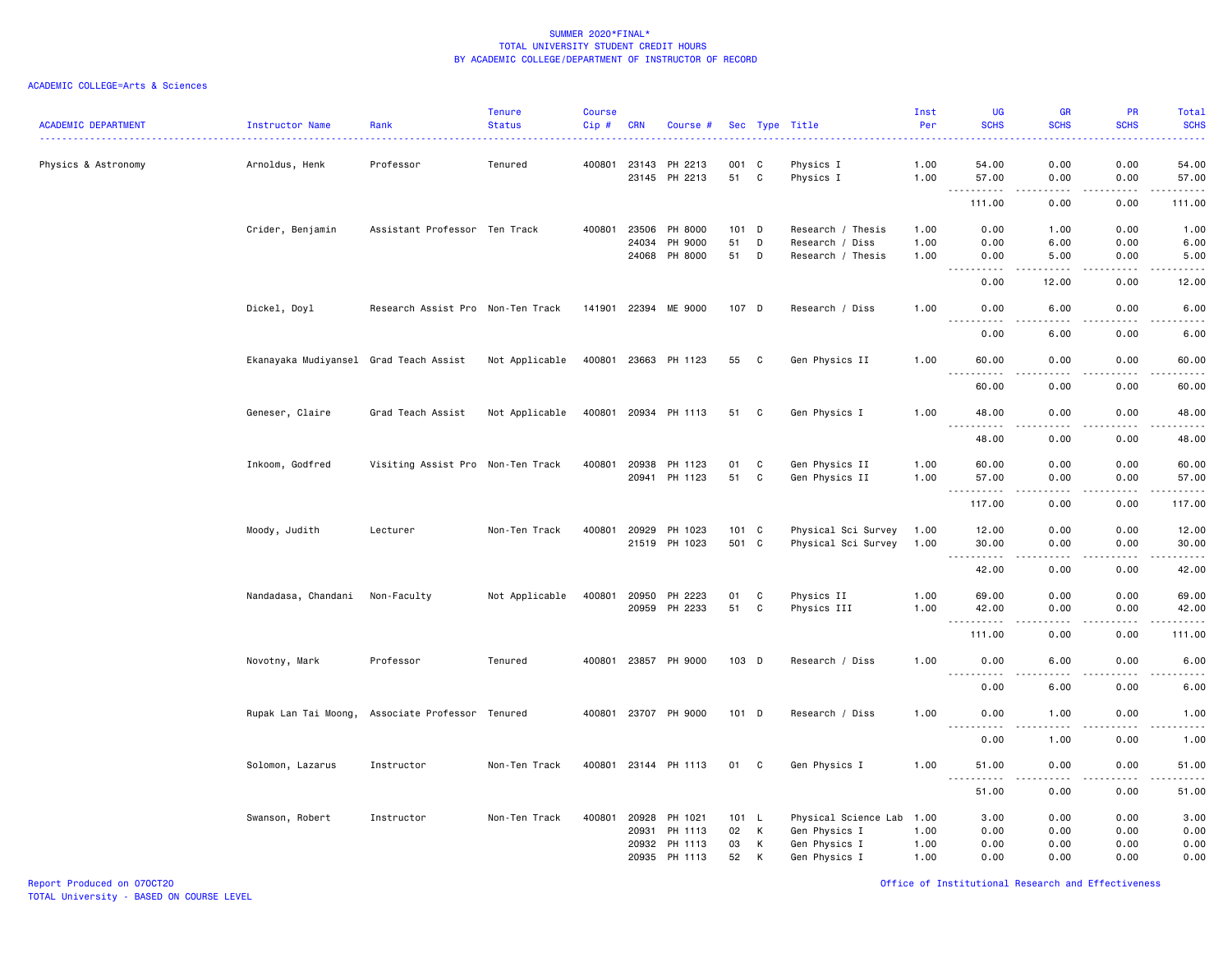| <b>ACADEMIC DEPARTMENT</b>                                 | Instructor Name | Rank                        | <b>Tenure</b><br><b>Status</b> | <b>Course</b><br>Cip# | <b>CRN</b> | Course #             |       |   | Sec Type Title            | Inst<br>Per | <b>UG</b><br><b>SCHS</b>                                                                                                                                                                                                                                       | <b>GR</b><br><b>SCHS</b>                                                                                                                             | <b>PR</b><br><b>SCHS</b> | Total<br><b>SCHS</b> |
|------------------------------------------------------------|-----------------|-----------------------------|--------------------------------|-----------------------|------------|----------------------|-------|---|---------------------------|-------------|----------------------------------------------------------------------------------------------------------------------------------------------------------------------------------------------------------------------------------------------------------------|------------------------------------------------------------------------------------------------------------------------------------------------------|--------------------------|----------------------|
|                                                            |                 |                             |                                |                       |            |                      |       |   |                           |             | .                                                                                                                                                                                                                                                              | $\frac{1}{2} \left( \frac{1}{2} \right) \left( \frac{1}{2} \right) \left( \frac{1}{2} \right) \left( \frac{1}{2} \right) \left( \frac{1}{2} \right)$ |                          |                      |
| Physics & Astronomy                                        | Swanson, Robert | Instructor                  | Non-Ten Track                  | 400801                | 20936      | PH 1113              | 53    | к | Gen Physics I             | 1.00        | 0.00                                                                                                                                                                                                                                                           | 0.00                                                                                                                                                 | 0.00                     | 0.00                 |
|                                                            |                 |                             |                                |                       | 20939      | PH 1123              | 02    | К | Gen Physics II            | 1.00        | 0.00                                                                                                                                                                                                                                                           | 0.00                                                                                                                                                 | 0.00                     | 0.00                 |
|                                                            |                 |                             |                                |                       | 20940      | PH 1123              | 04    | К | Gen Physics II            | 1.00        | 0.00                                                                                                                                                                                                                                                           | 0.00                                                                                                                                                 | 0.00                     | 0.00                 |
|                                                            |                 |                             |                                |                       | 20942      | PH 1123              | 52    | К | Gen Physics II            | 1.00        | 0.00                                                                                                                                                                                                                                                           | 0.00                                                                                                                                                 | 0.00                     | 0.00                 |
|                                                            |                 |                             |                                |                       | 20943      | PH 1123              | 53    | К | Gen Physics II            | 1.00        | 0.00                                                                                                                                                                                                                                                           | 0.00                                                                                                                                                 | 0.00                     | 0.00                 |
|                                                            |                 |                             |                                |                       | 20944      | PH 1123              | 54    | К | Gen Physics II            | 1.00        | 0.00                                                                                                                                                                                                                                                           | 0.00                                                                                                                                                 | 0.00                     | 0.00                 |
|                                                            |                 |                             |                                |                       | 20951      | PH 2223              | 02    | К | Physics II                | 1.00        | 0.00                                                                                                                                                                                                                                                           | 0.00                                                                                                                                                 | 0.00                     | 0.00                 |
|                                                            |                 |                             |                                |                       | 20952      | PH 2223              | 03    | К | Physics II                | 1.00        | 0.00                                                                                                                                                                                                                                                           | 0.00                                                                                                                                                 | 0.00                     | 0.00                 |
|                                                            |                 |                             |                                |                       | 20955      | PH 2223              | 52    | К | Physics II                | 1.00        | 0.00                                                                                                                                                                                                                                                           | 0.00                                                                                                                                                 | 0.00                     | 0.00                 |
|                                                            |                 |                             |                                |                       | 20956      | PH 2223              | 53    | К | Physics II                | 1.00        | 0.00                                                                                                                                                                                                                                                           | 0.00                                                                                                                                                 | 0.00                     | 0.00                 |
|                                                            |                 |                             |                                |                       | 20960      | PH 2233              | 52    | К | Physics III               | 1.00        | 0.00                                                                                                                                                                                                                                                           | 0.00                                                                                                                                                 | 0.00                     | 0.00                 |
|                                                            |                 |                             |                                |                       | 20961      | PH 2233              | 53    | K | Physics III               | 1.00        | 0.00                                                                                                                                                                                                                                                           | 0.00                                                                                                                                                 | 0.00                     | 0.00                 |
|                                                            |                 |                             |                                |                       |            | 21518 PH 1021        | 501 L |   | Physical Science Lab 1.00 |             | 5.00                                                                                                                                                                                                                                                           | 0.00                                                                                                                                                 | 0.00                     | 5.00                 |
|                                                            |                 |                             |                                |                       | 23118      | PH 1013              | 101 C |   | Physical Sci Survey       | 1.00        | 24.00                                                                                                                                                                                                                                                          | 0.00                                                                                                                                                 | 0.00                     | 24.00                |
|                                                            |                 |                             |                                |                       | 23234      | PH 1011              | 101 L |   | Physical Science Lab 1.00 |             | 6.00                                                                                                                                                                                                                                                           | 0.00                                                                                                                                                 | 0.00                     | 6.00                 |
|                                                            |                 |                             |                                |                       | 23666      | PH 1123              | 56    | K | Gen Physics II            | 1.00        | 0.00<br>.<br>----                                                                                                                                                                                                                                              | 0.00                                                                                                                                                 | 0.00                     | 0.00                 |
|                                                            |                 |                             |                                |                       |            |                      |       |   |                           |             | 38.00                                                                                                                                                                                                                                                          | 0.00                                                                                                                                                 | 0.00                     | 38.00                |
|                                                            | Tanner, Angelle | Associate Professor Tenured |                                | 400801                | 20947      | PH 2213              | 01    | C | Physics I                 | 1.00        | 60.00                                                                                                                                                                                                                                                          | 0.00                                                                                                                                                 | 0.00                     | 60.00                |
|                                                            |                 |                             |                                |                       | 23726      | PH 8000              | 102 D |   | Research / Thesis         | 1.00        | 0.00<br>$\frac{1}{2} \left( \frac{1}{2} \right) \left( \frac{1}{2} \right) \left( \frac{1}{2} \right)$<br>.                                                                                                                                                    | 1.00<br>$\frac{1}{2} \left( \frac{1}{2} \right) \left( \frac{1}{2} \right) \left( \frac{1}{2} \right) \left( \frac{1}{2} \right)$                    | 0.00<br>.                | 1.00<br>. <b>.</b> . |
|                                                            |                 |                             |                                |                       |            |                      |       |   |                           |             | 60.00                                                                                                                                                                                                                                                          | 1.00                                                                                                                                                 | 0.00                     | 61.00                |
|                                                            | Wang, Chuji     | Professor                   | Tenured                        | 400801                |            | 24094 PH 9000        | 52    | D | Research / Diss           | 1.00        | 0.00<br>$\frac{1}{2} \left( \frac{1}{2} \right) \left( \frac{1}{2} \right) \left( \frac{1}{2} \right) \left( \frac{1}{2} \right)$<br>$\frac{1}{2} \left( \frac{1}{2} \right) \left( \frac{1}{2} \right) \left( \frac{1}{2} \right) \left( \frac{1}{2} \right)$ | 3.00<br>$\frac{1}{2}$                                                                                                                                | 0.00<br>. <b>.</b>       | 3.00<br>----         |
|                                                            |                 |                             |                                |                       |            |                      |       |   |                           |             | 0.00                                                                                                                                                                                                                                                           | 3.00                                                                                                                                                 | 0.00                     | 3.00                 |
|                                                            | Winger, Jeffry  | Professor                   | Tenured                        | 400801                |            | 23165 PH 2223        | 51    | C | Physics II                | 1.00        | 42.00                                                                                                                                                                                                                                                          | 0.00                                                                                                                                                 | 0.00                     | 42.00                |
|                                                            |                 |                             |                                |                       |            |                      |       |   |                           |             | $- - -$<br>42.00                                                                                                                                                                                                                                               | 0.00                                                                                                                                                 | 0.00                     | 42.00                |
|                                                            | Ye, Jinwu       | Professor                   | Tenured                        |                       |            | 400801 23818 PH 9000 | 102 D |   | Research / Diss           | 1.00        | 0.00                                                                                                                                                                                                                                                           | 1.00                                                                                                                                                 | 0.00                     | 1.00                 |
|                                                            |                 |                             |                                |                       |            |                      |       |   |                           |             | ------<br>----<br>0.00                                                                                                                                                                                                                                         | $- - -$<br>1.00                                                                                                                                      | . <b>.</b><br>0.00       | $- - -$<br>.<br>1.00 |
| -----------------------------------                        |                 |                             |                                |                       |            |                      |       |   |                           |             | ==========<br>680,00                                                                                                                                                                                                                                           | ==========<br>30.00                                                                                                                                  | ==========<br>0.00       | ==========<br>710.00 |
| Physics & Astronomy<br>----------------------------------- |                 |                             |                                |                       |            |                      |       |   |                           |             |                                                                                                                                                                                                                                                                |                                                                                                                                                      |                          |                      |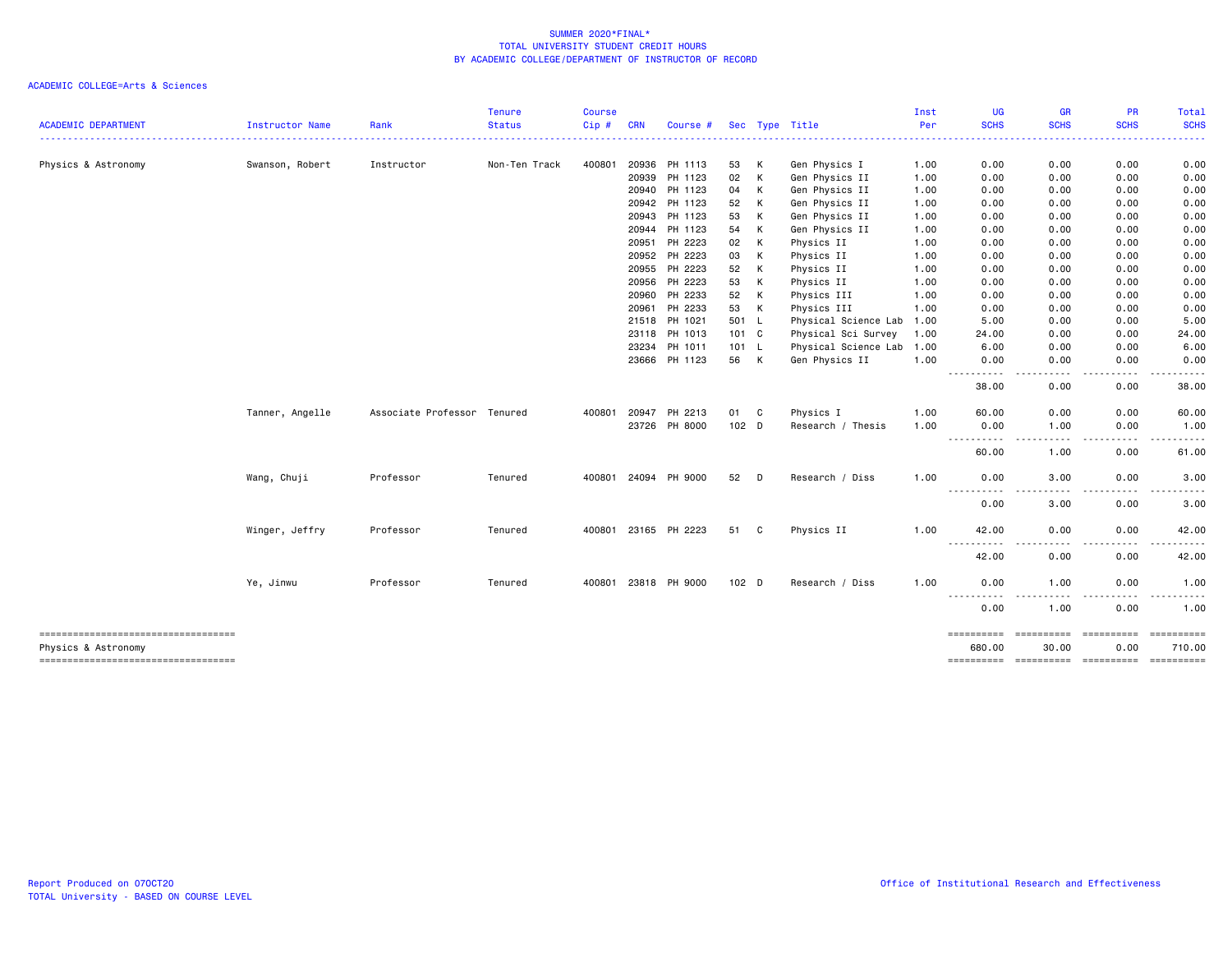| <b>ACADEMIC DEPARTMENT</b>                              | Instructor Name     | Rank                                               | <b>Tenure</b><br><b>Status</b> | <b>Course</b><br>Cip# | <b>CRN</b>                   | Course #                   |                |        | Sec Type Title                                         | Inst<br>Per  | UG<br><b>SCHS</b>                 | <b>GR</b><br><b>SCHS</b>     | <b>PR</b><br><b>SCHS</b>                                                                                                                                     | Total<br><b>SCHS</b>                 |
|---------------------------------------------------------|---------------------|----------------------------------------------------|--------------------------------|-----------------------|------------------------------|----------------------------|----------------|--------|--------------------------------------------------------|--------------|-----------------------------------|------------------------------|--------------------------------------------------------------------------------------------------------------------------------------------------------------|--------------------------------------|
| Political Science & Public Administ Abutabenjeh, Sawsan |                     | Assistant Professor Ten Track                      |                                |                       |                              | 440401 23373 PPA 8990      | 51             | C      | Special Topic In PPA 1.00                              |              | 0.00<br><u>.</u>                  | 21.00<br>.                   | 0.00<br>.                                                                                                                                                    | 21.00<br>.                           |
|                                                         |                     |                                                    |                                |                       |                              |                            |                |        |                                                        |              | 0.00                              | 21.00                        | 0.00                                                                                                                                                         | 21.00                                |
|                                                         | Baker, Leslie       | Instructor                                         | Non-Ten Track                  |                       | 451001 22495<br>451002 20974 | PS 1313<br>PS 1113         | 501 C<br>51    | C      | Intro Intnat'l Relat 1.00<br>American Government       | 1.00         | 27.00<br>78.00                    | 0.00<br>0.00                 | 0.00<br>0.00                                                                                                                                                 | 27.00<br>78.00                       |
|                                                         |                     |                                                    |                                |                       |                              |                            |                |        |                                                        |              | .<br>105.00                       | .<br>0.00                    | . <b>.</b><br>0.00                                                                                                                                           | .<br>105.00                          |
|                                                         | Breen, Joseph       | Research Assist Pro Non-Ten Track                  |                                |                       | 440401 23665                 | PPA 7000<br>24065 PPA 7000 | 51 I<br>52 I   |        | Directed Indiv Study 1.00<br>Directed Indiv Study 1.00 |              | 0.00<br>0.00                      | 3.00<br>3.00                 | 0.00<br>0.00                                                                                                                                                 | 3.00<br>3.00                         |
|                                                         |                     |                                                    |                                |                       |                              |                            |                |        |                                                        |              | .<br>0.00                         | .<br>6.00                    | .<br>0.00                                                                                                                                                    | $\frac{1}{2}$<br>6.00                |
|                                                         |                     | Dimitrijevska Markos Assistant Professor Ten Track |                                |                       | 440401 22193<br>440501 21977 | PPA 8990<br>PS 2703        | 001 C<br>001 C |        | Special Topic In PPA 1.00<br>Intro Public Policy       | 1.00         | 0.00<br>42.00                     | 33.00<br>0.00                | 0.00<br>0.00                                                                                                                                                 | 33.00<br>42.00                       |
|                                                         |                     |                                                    |                                |                       |                              |                            |                |        |                                                        |              | <u>.</u><br>42.00                 | .<br>33.00                   | 0.00                                                                                                                                                         | $\sim$ $\sim$ $\sim$ $\sim$<br>75.00 |
|                                                         | French, Philip      | Professor                                          | Tenured                        |                       |                              | 440401 23048 PPA 9000      | 103 D          |        | Research / Diss                                        | 1.00         | 0.00<br><u>.</u>                  | 3.00<br>. <b>.</b>           | 0.00<br>$- - - - -$                                                                                                                                          | 3.00                                 |
|                                                         |                     |                                                    |                                |                       |                              |                            |                |        |                                                        |              | 0.00                              | 3.00                         | 0.00                                                                                                                                                         | .<br>3.00                            |
|                                                         | Merivaki, Thessalia | Assistant Professor Ten Track                      |                                |                       | 451001 21932<br>21933        | PS 4223<br>PS 6223         | 01<br>01       | C<br>C | Dynamics Of Am Dem<br>Dynamics Of Am Dem               | 1.00<br>1.00 | 30.00<br>0.00                     | 0.00<br>6.00                 | 0.00<br>0.00                                                                                                                                                 | 30.00<br>6.00                        |
|                                                         |                     |                                                    |                                |                       |                              |                            |                |        |                                                        |              | <b>.</b><br>30.00                 | .<br>6.00                    | .<br>0.00                                                                                                                                                    | .<br>36.00                           |
|                                                         | Nukpezah, Julius    | Assistant Professor Ten Track                      |                                |                       |                              | 440401 21943 PPA 8183      | 01 C           |        | Local Government Fin 1.00                              |              | 0.00                              | 21.00                        | 0.00                                                                                                                                                         | 21.00                                |
|                                                         |                     |                                                    |                                |                       |                              |                            |                |        |                                                        |              | 0.00                              | 21.00                        | 0.00                                                                                                                                                         | 21.00                                |
|                                                         | Potter, Michael     | Associate Professor Tenured                        |                                |                       | 440401 21947                 | PPA 8400                   | 101 C          |        | Public Ad Intern                                       | 1.00         | 0.00                              | 9.00                         | 0.00                                                                                                                                                         | 9.00                                 |
|                                                         |                     |                                                    |                                |                       | 23050                        | PPA 9000                   | 105 D          |        | Research / Diss                                        | 1.00         | 0.00                              | 9.00                         | 0.00                                                                                                                                                         | 9.00                                 |
|                                                         |                     |                                                    |                                |                       | 23430                        | PPA 7000                   | $101$ I        |        | Directed Indiv Study 1.00                              |              | 0.00                              | 3.00                         | 0.00                                                                                                                                                         | 3.00                                 |
|                                                         |                     |                                                    |                                |                       | 23679                        | PPA 7000                   | $01$ I         |        | Directed Indiv Study 1.00                              |              | 0.00                              | 3.00                         | 0.00                                                                                                                                                         | 3.00                                 |
|                                                         |                     |                                                    |                                |                       | 23681                        | PPA 7000                   | 02 I           |        | Directed Indiv Study 1.00                              |              | 0.00                              | 3.00                         | 0.00                                                                                                                                                         | 3.00                                 |
|                                                         |                     |                                                    |                                |                       |                              |                            |                |        |                                                        |              | 0.00                              | 27.00                        | 0.00                                                                                                                                                         | 27.00                                |
|                                                         | Rush, Christine     | Associate Professor Tenured                        |                                |                       |                              | 440401 23051 PPA 9000      | 106 D          |        | Research / Diss                                        | 1.00         | 0.00<br>$\sim$ $\sim$ $\sim$<br>. | 5.00<br>$\sim$ $\sim$ $\sim$ | 0.00<br>.                                                                                                                                                    | 5.00<br>.                            |
|                                                         |                     |                                                    |                                |                       |                              |                            |                |        |                                                        |              | 0.00                              | 5.00                         | 0.00                                                                                                                                                         | 5.00                                 |
|                                                         | Shoup, Brian        | Associate Professor Tenured                        |                                | 450901                | 20979                        | PS 4633                    | 01             | C      | Democracy and Democr 1.00                              |              | 60.00                             | 0.00                         | 0.00                                                                                                                                                         | 60.00                                |
|                                                         |                     |                                                    |                                |                       | 451001 20976                 | PS 1513                    | 51             | C      | Comparative Govt                                       | 1.00         | 63.00                             | 0.00                         | 0.00                                                                                                                                                         | 63.00                                |
|                                                         |                     |                                                    |                                |                       |                              | 23900 PS 4000              | 51 I           |        | Directed Indiv Study 1.00                              |              | 3.00<br><b></b>                   | 0.00<br>.                    | 0.00<br>$\frac{1}{2} \left( \frac{1}{2} \right) \left( \frac{1}{2} \right) \left( \frac{1}{2} \right) \left( \frac{1}{2} \right) \left( \frac{1}{2} \right)$ | 3.00<br>.                            |
|                                                         |                     |                                                    |                                |                       |                              |                            |                |        |                                                        |              | 126.00                            | 0.00                         | 0.00                                                                                                                                                         | 126.00                               |
|                                                         | Tkach, Benjamin     | Assistant Professor Non-Ten Track                  |                                |                       |                              | 451001 21944 PS 4303       | 51             | C      | Us Foreign Policy                                      | 1.00         | 24.00<br>.                        | 0.00<br>.                    | 0.00<br>. <b>.</b>                                                                                                                                           | 24.00<br>.                           |
|                                                         |                     |                                                    |                                |                       |                              |                            |                |        |                                                        |              | 24,00                             | 0.00                         | 0.00                                                                                                                                                         | 24.00                                |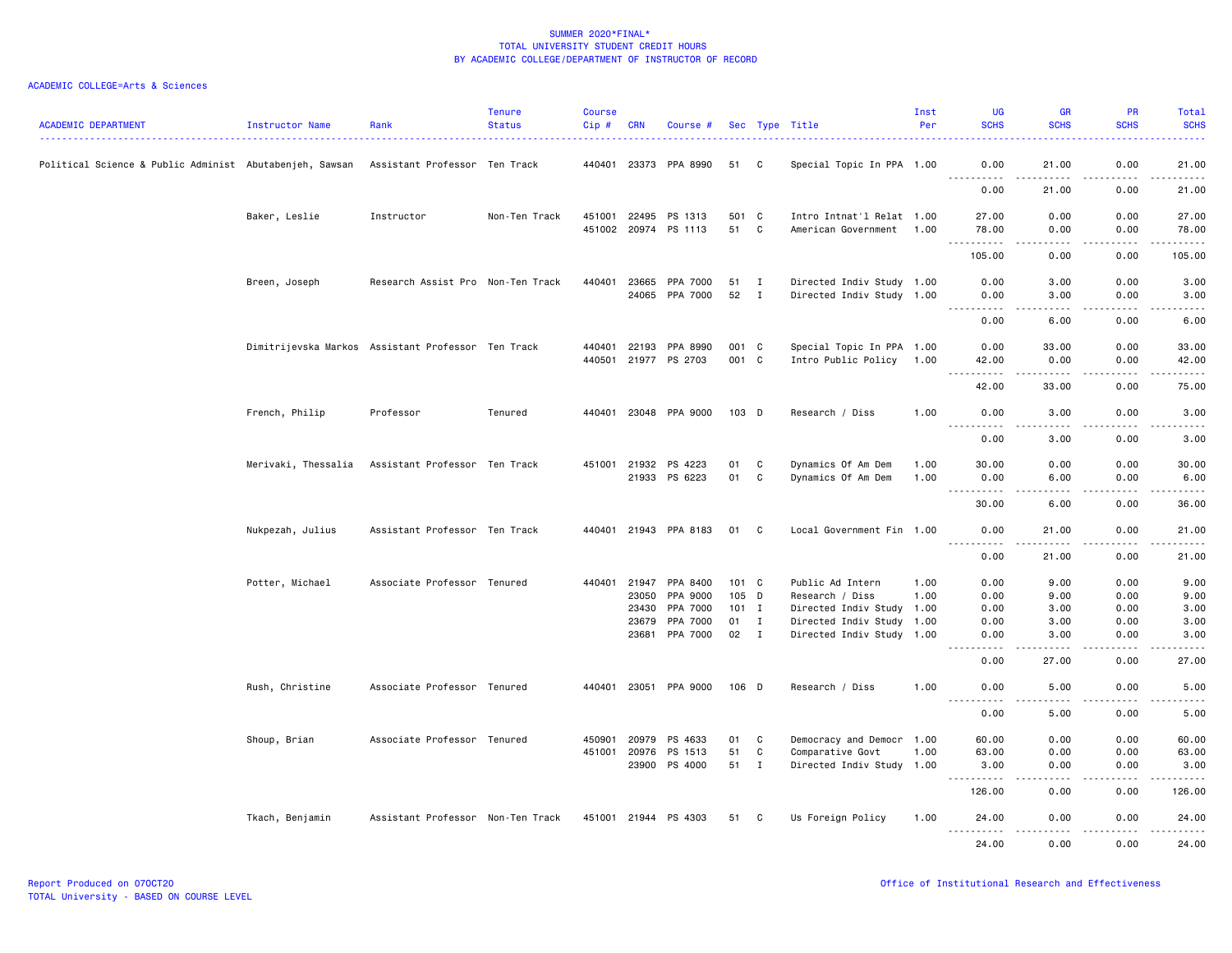| <b>ACADEMIC DEPARTMENT</b>                                                   | Instructor Name | Rank                              | Tenure<br><b>Status</b> | Course<br>Cip# | CRN   | Course # Sec Type Title          |            |              |                                           | Inst<br>Per  | UG<br><b>SCHS</b>           | GR<br><b>SCHS</b>        | <b>PR</b><br><b>SCHS</b> | Total<br><b>SCHS</b>     |
|------------------------------------------------------------------------------|-----------------|-----------------------------------|-------------------------|----------------|-------|----------------------------------|------------|--------------|-------------------------------------------|--------------|-----------------------------|--------------------------|--------------------------|--------------------------|
| Political Science & Public Administ Waide, David                             |                 | Clinical Assist Pro Non-Ten Track |                         | 451001         | 20972 | PPA 8743<br>451002 20973 PS 1113 | 01 S<br>01 | $\mathbf{C}$ | Administrative Law<br>American Government | 1.00<br>1.00 | 0.00<br>90.00<br>.<br>90.00 | 30.00<br>0.00<br>30.00   | 0.00<br>0.00<br>0.00     | 30.00<br>90.00<br>120,00 |
| =====================================<br>Political Science & Public Administ |                 |                                   |                         |                |       |                                  |            |              |                                           |              | 417.00                      | ==========<br>152.00     | ==========<br>0.00       | 569.00                   |
| =====================================                                        |                 |                                   |                         |                |       |                                  |            |              |                                           |              | _________<br>----------     | __________<br>---------- | __________<br>---------- |                          |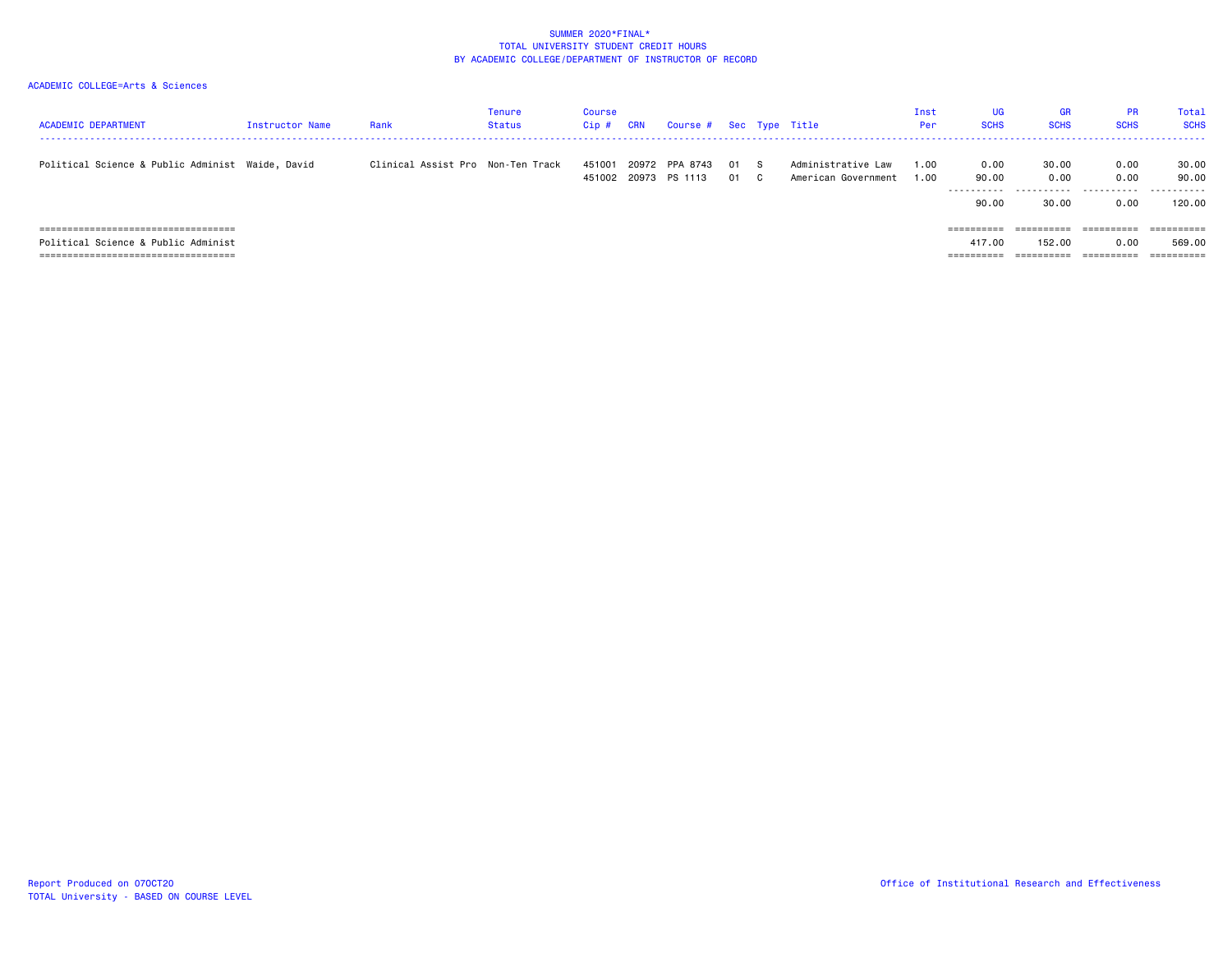| <b>ACADEMIC DEPARTMENT</b> | Instructor Name    | Rank                          | <b>Tenure</b><br><b>Status</b> | <b>Course</b><br>Cip# | <b>CRN</b>     | Course #                          |                |   | Sec Type Title                         | Inst<br>Per  | UG<br><b>SCHS</b>                            | <b>GR</b><br><b>SCHS</b>            | PR<br><b>SCHS</b>            | Total<br><b>SCHS</b>               |
|----------------------------|--------------------|-------------------------------|--------------------------------|-----------------------|----------------|-----------------------------------|----------------|---|----------------------------------------|--------------|----------------------------------------------|-------------------------------------|------------------------------|------------------------------------|
|                            |                    |                               |                                |                       |                |                                   |                |   |                                        |              |                                              |                                     |                              | <u>.</u>                           |
| Psychology                 | Armstrong, Kevin   | Associate Professor           | Tenured                        | 420101 21951          |                | PSY 8450                          | 102 E          |   | Applied Clin Practic 1.00              |              | 0.00                                         | 18.00                               | 0.00                         | 18.00                              |
|                            |                    |                               |                                |                       | 23114          | PSY 4726                          | 101 E          |   | Internship In Psy I 1.00               |              | 12.00                                        | 0.00                                | 0.00                         | 12.00                              |
|                            |                    |                               |                                | 422813 21983          |                | PSY 8233                          | 101 C          |   | Eth & Prof Issue Cli 1.00              |              | 0.00                                         | 39.00                               | 0.00                         | 39.00                              |
|                            |                    |                               |                                |                       |                |                                   |                |   |                                        |              | 12.00                                        | 57.00                               | 0.00                         | $\omega$ is $\omega$ in .<br>69.00 |
|                            | Bell, Jacqueline   | Lecturer                      | Non-Ten Track                  |                       |                | 422707 21730 PSY 4353             | 502 C          |   | Psychology and the L 1.00              |              | 57.00<br>. <u>.</u>                          | 0.00<br>$- - - -$                   | 0.00<br>$\frac{1}{2}$        | 57.00<br>.                         |
|                            |                    |                               |                                |                       |                |                                   |                |   |                                        |              | 57.00                                        | 0.00                                | 0.00                         | 57.00                              |
|                            | Brandon, Russell   | Lecturer                      | Non-Ten Track                  |                       |                | 422708 23067 PSY 3104             | $101$ B        |   | Introductory Psychol 1.00              |              | 120.00<br>-----                              | 0.00<br>.                           | 0.00<br>.                    | 120.00<br><u>.</u>                 |
|                            |                    |                               |                                |                       |                |                                   |                |   |                                        |              | 120.00                                       | 0.00                                | 0.00                         | 120.00                             |
|                            | Campbell, Kristen  | Lecturer                      | Non-Ten Track                  | 420101                | 20998          | PSY 3213                          | 101 C          |   | Psych Of Ab Behavior 1.00              |              | 72.00                                        | 0.00                                | 0.00                         | 72.00                              |
|                            |                    |                               |                                |                       | 21529          | PSY 3213                          | 501 C          |   | Psych Of Ab Behavior 1.00              |              | 63.00                                        | 0.00                                | 0.00                         | 63.00                              |
|                            |                    |                               |                                | 422803                | 23066          | PSY 4223                          | 101 C          |   | Drug Use And Abuse                     | 1.00         | 81.00<br>.                                   | 0.00<br>$\frac{1}{2}$               | 0.00<br>.                    | 81.00<br>.                         |
|                            |                    |                               |                                |                       |                |                                   |                |   |                                        |              | 216.00                                       | 0.00                                | 0.00                         | 216.00                             |
|                            | Carskadon, Thomas  | Professor                     | Tenured                        | 420101                | 20993          | PSY 1013                          | 01             | C | Gen Psychology                         | 1.00         | 60.00                                        | 0.00                                | 0.00                         | 60.00                              |
|                            |                    |                               |                                |                       |                | 20995 PSY 1013                    | E51 C          |   | Gen Psychology                         | 1.00         | 66.00                                        | 0.00                                | 0.00                         | 66.00                              |
|                            |                    |                               |                                |                       |                |                                   |                |   |                                        |              | $\sim$ $\sim$ $\sim$<br>. <u>.</u><br>126.00 | $- - - -$<br>0.00                   | $\frac{1}{2}$<br>0.00        | .<br>126.00                        |
|                            | DeShong, Hilary    | Assistant Professor Ten Track |                                |                       |                | 422813 23536 PSY 9000             | $104$ D        |   | Research/Diss                          | 1.00         | 0.00                                         | 6.00                                | 0.00                         | 6.00                               |
|                            |                    |                               |                                |                       |                |                                   |                |   |                                        |              | 0.00                                         | .<br>6.00                           | $\sim$ $\sim$ $\sim$<br>0.00 | -----<br>6.00                      |
|                            | Flurry, Samuel     | Grad Teach Assist             | Not Applicable                 | 422701                |                | 23065 PSY 3713                    | 101 C          |   | Cognitive Psychology 1.00              |              | 99.00                                        | 0.00                                | 0.00                         | 99.00                              |
|                            |                    |                               |                                |                       |                |                                   |                |   |                                        |              | $\sim$ $\sim$ $\sim$<br>99.00                | 0.00                                | 0.00                         | . <u>.</u> .<br>99.00              |
|                            |                    |                               |                                |                       |                |                                   |                |   |                                        |              |                                              |                                     |                              |                                    |
|                            | Gier, Vicki        | Associate Professor Tenured   |                                | 422707                | 21147<br>22231 | PSY 3353<br>PSY 3363              | 201 C<br>201 C |   | Motivation<br>Behav Modification       | 1.00<br>1.00 | 42.00<br>36.00                               | 0.00<br>0.00                        | 0.00<br>0.00                 | 42.00<br>36.00                     |
|                            |                    |                               |                                |                       |                |                                   |                |   |                                        |              | .<br>$\sim$ $\sim$ $\sim$<br>78.00           | $\sim$ $\sim$ $\sim$ $\sim$<br>0.00 | .<br>0.00                    | .<br>78.00                         |
|                            |                    |                               |                                |                       |                |                                   |                |   |                                        |              |                                              |                                     |                              |                                    |
|                            | Hubbard, Marlena   | Lecturer                      | Non-Ten Track                  | 422707                | 23801          | PSY 3623<br>422813 21530 PSY 3343 | 51<br>501 C    | C | Social Psychology<br>Psych Of Learning | 1.00<br>1.00 | 87.00<br>84.00                               | 0.00<br>0.00                        | 0.00<br>0.00                 | 87.00<br>84.00                     |
|                            |                    |                               |                                |                       |                |                                   |                |   |                                        |              | .                                            | .                                   |                              | .                                  |
|                            |                    |                               |                                |                       |                |                                   |                |   |                                        |              | 171.00                                       | 0.00                                | 0.00                         | 171.00                             |
|                            | Johnson, Mallory   | Lecturer                      | Non-Ten Track                  |                       |                | 422707 21532 PSY 3363             | 501 C          |   | Behav Modification                     | 1.00         | 69.00                                        | 0.00<br>.                           | 0.00                         | 69.00<br>.                         |
|                            |                    |                               |                                |                       |                |                                   |                |   |                                        |              | 69.00                                        | 0.00                                | 0.00                         | 69.00                              |
|                            | McKinney, Clifford | Associate Professor Tenured   |                                | 420101                | 21950          | PSY 8450                          | 101 E          |   | Applied Clin Practic 1.00              |              | 0.00                                         | 22.00                               | 0.00                         | 22.00                              |
|                            |                    |                               |                                |                       | 21988          | <b>PSY 7000</b>                   | $101$ I        |   | Directed Indiv Study 1.00              |              | 0.00                                         | 3.00                                | 0.00                         | 3.00                               |
|                            |                    |                               |                                | 422704                | 20999          | PSY 3314                          | 102 B          |   | Experimental Psych                     | 1.00         | 52.00                                        | 0.00                                | 0.00                         | 52.00                              |
|                            |                    |                               |                                |                       | 23068          | PSY 3314                          | $101 \quad B$  |   | Experimental Psych                     | 1.00         | 88.00                                        | 0.00                                | 0.00                         | 88.00                              |
|                            |                    |                               |                                | 422813                | 23537          | PSY 9000                          | $105$ D        |   | Research/Diss                          | 1.00         | 0.00                                         | 3.00                                | 0.00                         | 3.00                               |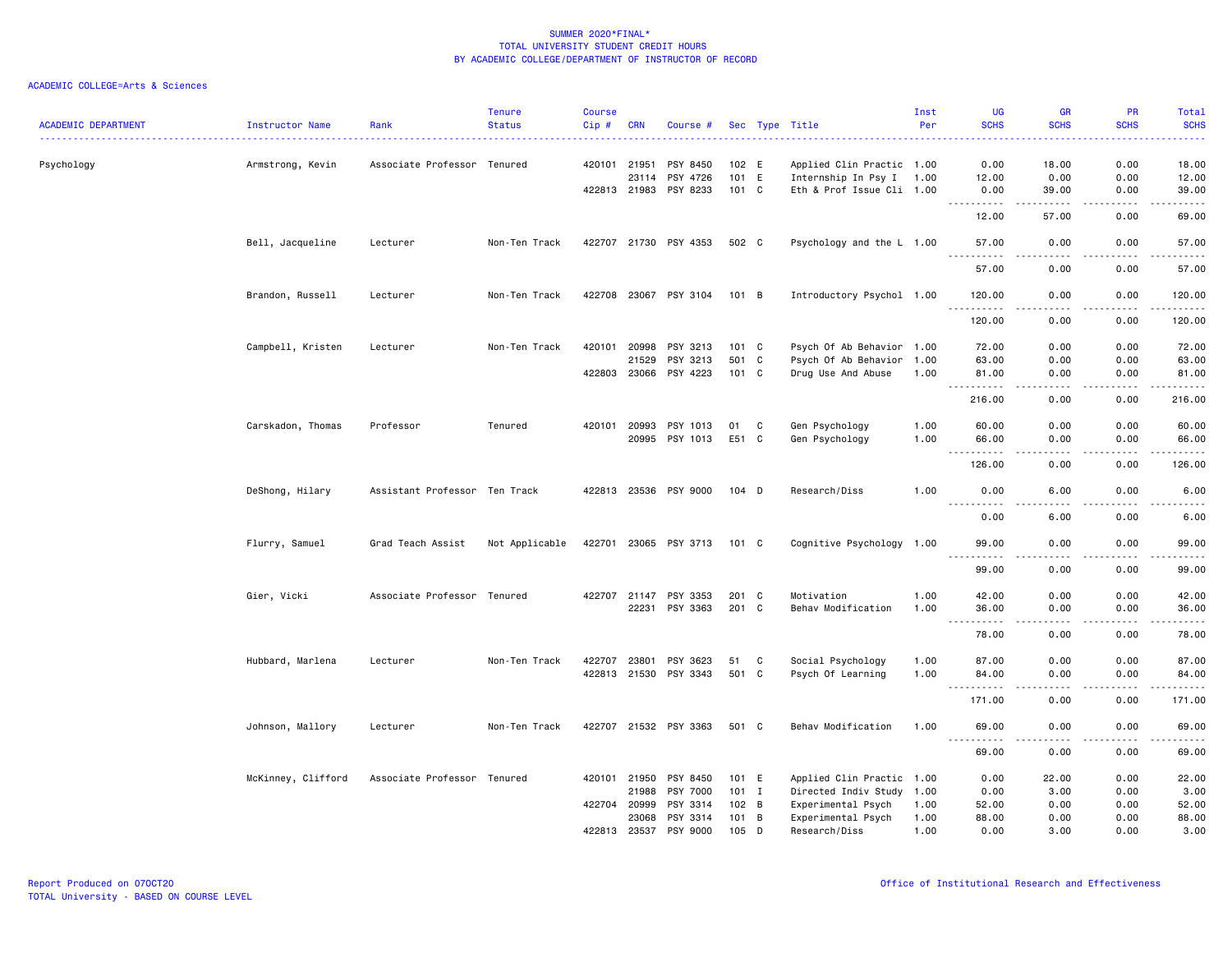| <b>ACADEMIC DEPARTMENT</b> | Instructor Name    | Rank                              | <b>Tenure</b><br><b>Status</b> | <b>Course</b><br>Cip# | <b>CRN</b>   | Course #              |       |              | Sec Type Title            | Inst<br>Per | UG<br><b>SCHS</b>           | GR<br><b>SCHS</b>     | PR<br><b>SCHS</b>   | <b>Total</b><br><b>SCHS</b> |
|----------------------------|--------------------|-----------------------------------|--------------------------------|-----------------------|--------------|-----------------------|-------|--------------|---------------------------|-------------|-----------------------------|-----------------------|---------------------|-----------------------------|
|                            |                    |                                   |                                |                       |              |                       |       |              |                           |             | ---------- <i>-</i>         |                       |                     |                             |
|                            |                    |                                   |                                |                       |              |                       |       |              |                           |             | 140.00                      | 28.00                 | 0.00                | 168.00                      |
| Psychology                 | Moss, Robert       | Associate Professor Tenured       |                                |                       |              | 422813 23952 PSY 9000 | 110 D |              | Research/Diss             | 1.00        | 0.00<br>.                   | 1.00<br><u>.</u>      | 0.00<br>.           | 1.00<br>.                   |
|                            |                    |                                   |                                |                       |              |                       |       |              |                           |             | 0.00                        | 1.00                  | 0.00                | 1.00                        |
|                            | Nadorff, Michael   | Associate Professor Tenured       |                                | 420101                | 21009        | PSY 8460              | 101 E |              | App Ext Clinical Pra 1.00 |             | 0.00                        | 26.00                 | 0.00                | 26.00                       |
|                            |                    |                                   |                                | 422813                | 21010        | PSY 9730              | 101   | E            | Doc Internship Clin       | 1.00        | 0.00                        | 2.00                  | 0.00                | 2.00                        |
|                            |                    |                                   |                                |                       | 23539        | PSY 9000              | 107   | D            | Research/Diss             | 1.00        | 0.00                        | 2.00                  | 0.00                | 2.00                        |
|                            |                    |                                   |                                |                       | 23659        | PSY 9730              | 01    | E            | Doc Internship Clin       | 1.00        | 0.00                        | 5.00                  | 0.00                | 5.00                        |
|                            |                    |                                   |                                |                       |              |                       |       |              |                           |             | 0.00                        | 35.00                 | 0.00                | 35.00                       |
|                            | Oliveros, Arazais  | Assistant Professor Ten Track     |                                |                       | 422813 23540 | PSY 9000              | 108 D |              | Research/Diss             | 1.00        | 0.00<br>. <b>.</b>          | 1.00<br>.             | 0.00<br>$- - - - -$ | 1.00<br>.                   |
|                            |                    |                                   |                                |                       |              |                       |       |              |                           |             | 0.00                        | 1.00                  | 0.00                | 1.00                        |
|                            | Roby, Earnestine   | Non-Faculty                       | Not Applicable                 |                       |              | 422703 21732 PSY 3803 | 502 C |              | Int Dev Psychology        | 1.00        | 57.00                       | 0.00                  | 0.00                | 57.00                       |
|                            |                    |                                   |                                |                       |              |                       |       |              |                           |             | .<br>57.00                  | $- - -$<br>0.00       | 0.00                | 57.00                       |
|                            | Shumate, James     | Lecturer                          | Non-Ten Track                  | 310501                | 22220        | PSY 6643              | 201 C |              | Social Cognition          | 1.00        | 0.00                        | 9.00                  | 0.00                | 9.00                        |
|                            |                    |                                   |                                | 420101                | 23682        | PSY 7000              | 201   | $\mathbf{I}$ | Directed Indiv Study      | 1.00        | 0.00                        | 3.00                  | 0.00                | 3.00                        |
|                            |                    |                                   |                                | 422707                | 22219        | PSY 4643              | 201   | $\mathbf{C}$ | Social Cognition          | 1.00        | 21.00<br>.<br>$\sim$ $\sim$ | 0.00<br>.             | 0.00<br>-----       | 21.00<br>.                  |
|                            |                    |                                   |                                |                       |              |                       |       |              |                           |             | 21.00                       | 12.00                 | 0.00                | 33.00                       |
|                            | Spencer, Jordan    | Non-Faculty                       | Not Applicable                 | 422803                | 20525        | EPY 8263              | 01    | C            | Psy Test Ed Rel Set       | 1.00        | 0.00                        | 30.00                 | 0.00                | 30.00                       |
|                            |                    |                                   |                                | 422805                | 21823        | EPY 4103              | 501 C |              | ABA for Behavior Tec 1.00 |             | 48.00                       | 0.00                  | 0.00                | 48.00                       |
|                            |                    |                                   |                                |                       | 21824        | EPY 6103              | 501 C |              | ABA for Behavior Tec 1.00 |             | 0.00                        | 3.00                  | 0.00                | 3.00                        |
|                            |                    |                                   |                                |                       | 21825        | EPY 4103              | 551   | $\mathbf{C}$ | ABA for Behavior Tec 1.00 |             | 30.00                       | 0.00                  | 0.00                | 30.00                       |
|                            |                    |                                   |                                |                       | 21826        | EPY 6103              | 551 C |              | ABA for Behavior Tec 1.00 |             | 0.00<br>$- - - - - - -$     | 3.00                  | 0.00                | 3.00                        |
|                            |                    |                                   |                                |                       |              |                       |       |              |                           |             | 78.00                       | 36.00                 | 0.00                | 114.00                      |
|                            | Stafford, Emily    | Clinical Assist Pro Non-Ten Track |                                | 420101                | 23799        | PSY 8141              | 001 H |              | Scientist-Pract Appl 1.00 |             | 0.00<br>----                | 1.00<br>$\frac{1}{2}$ | 0.00                | 1.00<br>$\frac{1}{2}$       |
|                            |                    |                                   |                                |                       |              |                       |       |              |                           |             | 0.00                        | 1.00                  | 0.00                | 1.00                        |
|                            | Stafford, Ty       | Non-Faculty                       | Not Applicable                 |                       |              | 420101 24000 PSY 8450 | 51    | E            | Applied Clin Practic 1.00 |             | 0.00<br>.                   | 14.00<br>.            | 0.00<br>-----       | 14.00<br>.                  |
|                            |                    |                                   |                                |                       |              |                       |       |              |                           |             | 0.00                        | 14.00                 | 0.00                | 14.00                       |
|                            | Tan, Elaine        | Lecturer                          | Non-Ten Track                  |                       |              | 422701 21731 PSY 3713 | 503 C |              | Cognitive Psychology 1.00 |             | 48.00                       | 0.00                  | 0.00                | 48.00                       |
|                            |                    |                                   |                                |                       |              |                       |       |              |                           |             | $- - -$<br>.<br>48.00       | $- - -$<br>0.00       | .<br>0.00           | .<br>48.00                  |
|                            | Valentine, Michael | Non-Faculty                       | Not Applicable                 |                       |              | 420101 21533 PSY 3413 | 501 C |              | Human Sexual Behavio 1.00 |             | 99.00                       | 0.00                  | 0.00                | 99.00                       |
|                            |                    |                                   |                                |                       |              |                       |       |              |                           |             | 99.00                       | 0.00                  | 0.00                | 99.00                       |
|                            | Winer, Eric        | Associate Professor               | Tenured                        |                       |              | 422813 23541 PSY 9000 | 109   | D            | Research/Diss             | 1.00        | 0.00                        | 4.00                  | 0.00                | 4.00                        |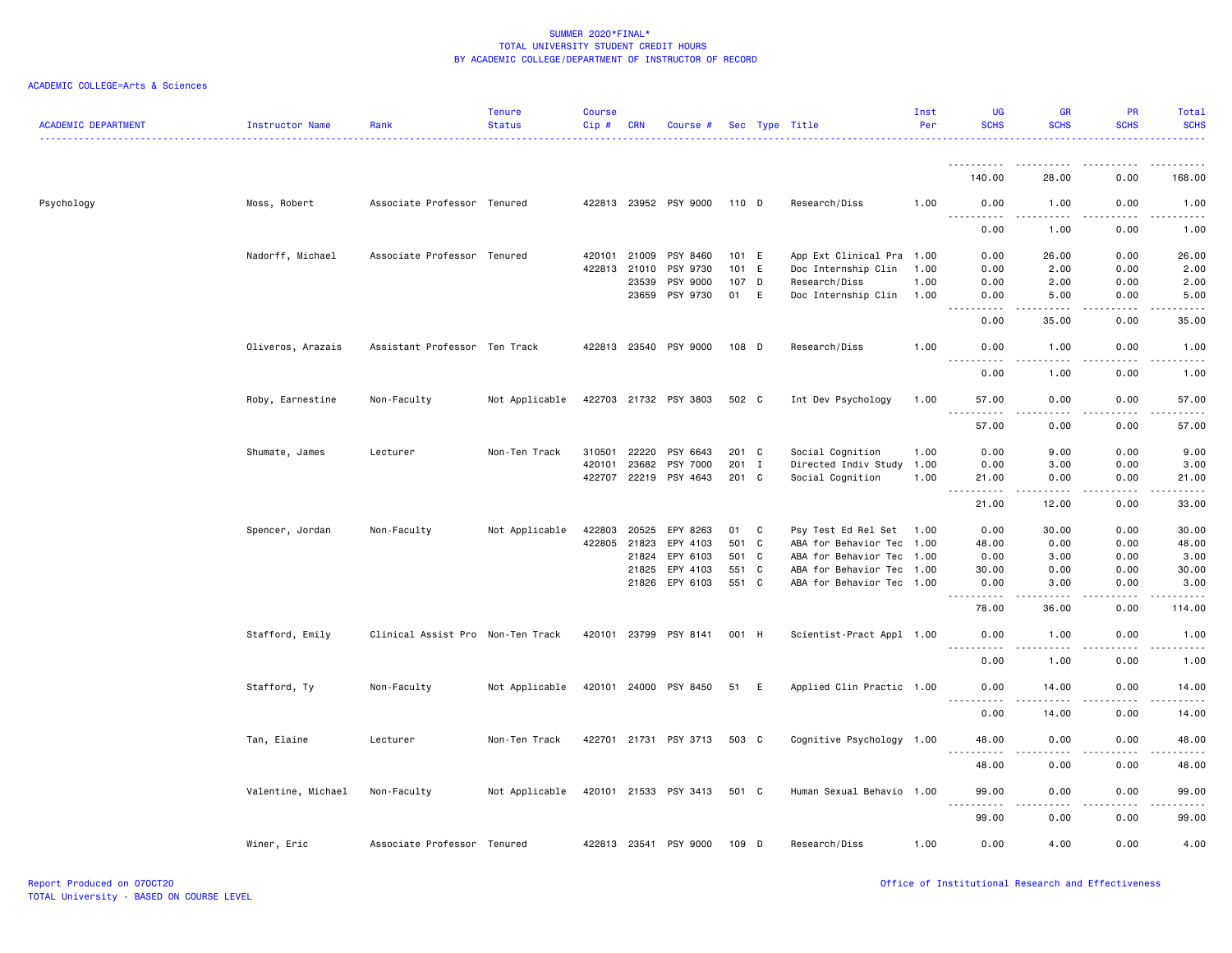| <b>ACADEMIC DEPARTMENT</b>             | Instructor Name | Rank | Tenure<br>Status | Course<br>$Cip$ # | <b>CRN</b> | Course # Sec Type Title |  | Inst<br>Per | UG<br><b>SCHS</b>     | <b>GR</b><br><b>SCHS</b> | <b>PR</b><br><b>SCHS</b> | Total<br><b>SCHS</b> |
|----------------------------------------|-----------------|------|------------------|-------------------|------------|-------------------------|--|-------------|-----------------------|--------------------------|--------------------------|----------------------|
|                                        |                 |      |                  |                   |            |                         |  |             | .                     | .                        | .                        | .                    |
|                                        |                 |      |                  |                   |            |                         |  |             | 0.00                  | 4.00                     | 0.00                     | 4.00                 |
| ====================================== |                 |      |                  |                   |            |                         |  |             | $=$ = = = = = = = = = | ==========               |                          | ==========           |
| Psychology                             |                 |      |                  |                   |            |                         |  |             | 1391.00               | 195,00                   | 0.00                     | 1586.00              |
| =====================================  |                 |      |                  |                   |            |                         |  |             | ==========            | ==========               | ==========               | ==========           |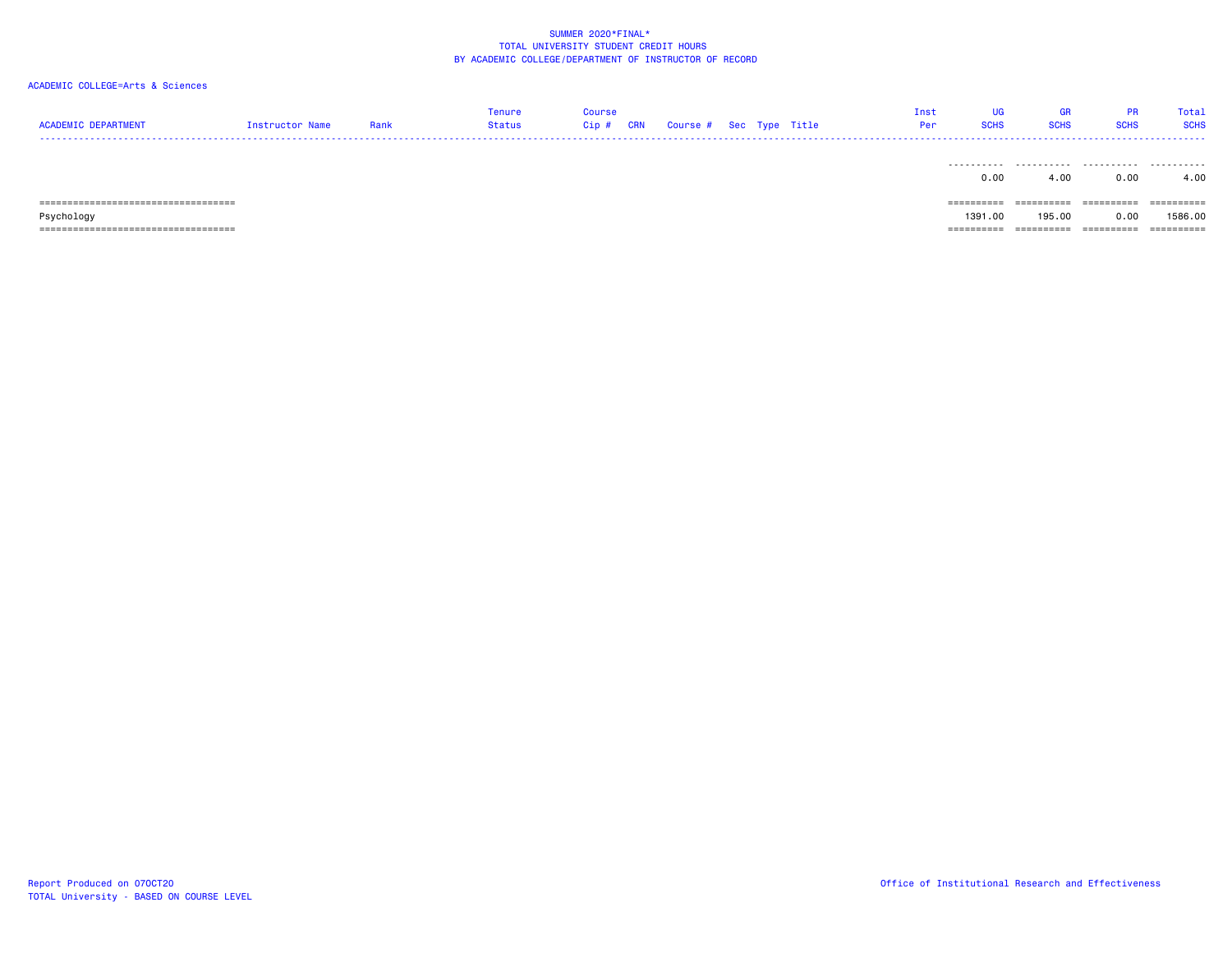### ACADEMIC COLLEGE=Arts & Sciences

| <b>ACADEMIC DEPARTMENT</b> | Instructor Name    | Rank                          | <b>Tenure</b><br><b>Status</b> | <b>Course</b><br>Cip# | <b>CRN</b>   | Course #             |                  |              | Sec Type Title            | Inst<br>Per | <b>UG</b><br><b>SCHS</b>                                                                                                                                     | <b>GR</b><br><b>SCHS</b>                                                                                                                                      | <b>PR</b><br><b>SCHS</b> | Total<br><b>SCHS</b>  |
|----------------------------|--------------------|-------------------------------|--------------------------------|-----------------------|--------------|----------------------|------------------|--------------|---------------------------|-------------|--------------------------------------------------------------------------------------------------------------------------------------------------------------|---------------------------------------------------------------------------------------------------------------------------------------------------------------|--------------------------|-----------------------|
| Sociology                  | Barranco, Raymond  | Associate Professor Tenured   |                                | 451101                | 23377        | SO 9000              | $104$ D          |              | Research / Diss           | 1.00        | 0.00                                                                                                                                                         | 1.00                                                                                                                                                          | 0.00                     | 1.00                  |
|                            |                    |                               |                                |                       | 23686        | SO 8000              | 106 D            |              | Research / Thesis         | 1.00        | 0.00<br>$- - - -$                                                                                                                                            | 7.00<br>.                                                                                                                                                     | 0.00<br>.                | 7.00<br>$\frac{1}{2}$ |
|                            |                    |                               |                                |                       |              |                      |                  |              |                           |             | 0.00                                                                                                                                                         | 8.00                                                                                                                                                          | 0.00                     | 8.00                  |
|                            | Cistrunk, Kenya    | Assistant Professor Ten Track |                                |                       |              | 440701 23042 SW 4000 | 01 I             |              | Directed Indiv Study 1.00 |             | 1.00                                                                                                                                                         | 0.00                                                                                                                                                          | 0.00                     | 1.00                  |
|                            |                    |                               |                                |                       |              |                      |                  |              |                           |             | $- - - - -$<br>1.00                                                                                                                                          | $\cdots$<br>0.00                                                                                                                                              | .<br>0.00                | $\frac{1}{2}$<br>1.00 |
|                            | Cook, Amanda       | Assistant Professor Ten Track |                                | 450401                | 22411        | CRM 3113             | 201 C            |              | Comm Crime Prev & Po 1.00 |             | 45.00                                                                                                                                                        | 0.00                                                                                                                                                          | 0.00                     | 45.00                 |
|                            |                    |                               |                                |                       | 22412        | CRM 4243             | 201 C            |              | Drugs, Crime and Con 1.00 |             | 60.00                                                                                                                                                        | 0.00                                                                                                                                                          | 0.00                     | 60.00                 |
|                            |                    |                               |                                |                       | 22413        | SO 4243              | 201 C            |              | Drugs, Crime and Con 1.00 |             | 3.00                                                                                                                                                         | 0.00                                                                                                                                                          | 0.00                     | 3.00                  |
|                            |                    |                               |                                |                       | 22414        | SO 6243              | 201 C            |              | Drugs, Crime and Con 1.00 |             | 0.00                                                                                                                                                         | 6.00                                                                                                                                                          | 0.00                     | 6.00                  |
|                            |                    |                               |                                | 451101                | 23920        | SO 7000              | $201$ I          |              | Directed Indiv Study 1.00 |             | 0.00<br>$\frac{1}{2} \left( \frac{1}{2} \right) \left( \frac{1}{2} \right) \left( \frac{1}{2} \right) \left( \frac{1}{2} \right) \left( \frac{1}{2} \right)$ | 3.00<br>$\sim$ $\sim$ $\sim$ $\sim$                                                                                                                           | 0.00<br>.                | 3.00<br>.             |
|                            |                    |                               |                                |                       |              |                      |                  |              |                           |             | 108.00                                                                                                                                                       | 9.00                                                                                                                                                          | 0.00                     | 117.00                |
|                            | Davis, Adriene     | Lecturer                      | Non-Ten Track                  | 050201                | 21934        | AAS 2203             | 551 C            |              | Racial Minorities         | 1.00        | 18.00                                                                                                                                                        | 0.00                                                                                                                                                          | 0.00                     | 18.00                 |
|                            |                    |                               |                                | 450201                | 21169        | AN 2203              | 551 C            |              | Racial Minorities         | 1.00        | 9.00                                                                                                                                                         | 0.00                                                                                                                                                          | 0.00                     | 9.00                  |
|                            |                    |                               |                                |                       |              | 21547 SO 2203        | 551 C            |              | Racial Minorities         | 1.00        | 24.00                                                                                                                                                        | 0.00                                                                                                                                                          | 0.00                     | 24.00<br>. <u>.</u> . |
|                            |                    |                               |                                |                       |              |                      |                  |              |                           |             | 51.00                                                                                                                                                        | 0.00                                                                                                                                                          | 0.00                     | 51.00                 |
|                            | Hagerman, Margaret | Assistant Professor Ten Track |                                | 451101                | 23199        | SO 8900              | 001 S            |              | Fields Of Sociology       | 1.00        | 0.00                                                                                                                                                         | 15.00                                                                                                                                                         | 0.00                     | 15.00                 |
|                            |                    |                               |                                |                       | 23510        | SO 8000              | $105$ D          |              | Research / Thesis         | 1.00        | 0.00                                                                                                                                                         | 7.00                                                                                                                                                          | 0.00                     | 7.00                  |
|                            |                    |                               |                                |                       |              |                      |                  |              |                           |             | .<br>0.00                                                                                                                                                    | $\frac{1}{2} \left( \frac{1}{2} \right) \left( \frac{1}{2} \right) \left( \frac{1}{2} \right) \left( \frac{1}{2} \right) \left( \frac{1}{2} \right)$<br>22.00 | الدامات بال<br>0.00      | .<br>22.00            |
|                            | Haynes, Stacy      | Associate Professor Tenured   |                                | 450401                | 21953        | CRM 4803             | 001 C            |              | Senior Sem in Crimin 1.00 |             | 24.00                                                                                                                                                        | 0.00                                                                                                                                                          | 0.00                     | 24.00                 |
|                            |                    |                               |                                |                       | 21957        | CRM 3033             | 01               | E            | Criminology Internsh 1.00 |             | 3.00                                                                                                                                                         | 0.00                                                                                                                                                          | 0.00                     | 3.00                  |
|                            |                    |                               |                                |                       | 23691        | CRM 3103             | 51               | C            | Contemp Issues in CJ      | 1.00        | 36.00                                                                                                                                                        | 0.00                                                                                                                                                          | 0.00                     | 36.00                 |
|                            |                    |                               |                                |                       | 451101 23375 | SO 8000              | $104$ D          |              | Research / Thesis         | 1.00        | 0.00<br>.                                                                                                                                                    | 3.00<br>- - - -                                                                                                                                               | 0.00<br>.                | 3.00<br>$\frac{1}{2}$ |
|                            |                    |                               |                                |                       |              |                      |                  |              |                           |             | 63.00                                                                                                                                                        | 3,00                                                                                                                                                          | 0.00                     | 66.00                 |
|                            | Johnson, Jada      | Instructor                    | Non-Ten Track                  |                       |              | 440701 23611 SW 3033 | 551 S            |              | Seminar in Resilienc 1.00 |             | 45.00                                                                                                                                                        | 0.00                                                                                                                                                          | 0.00                     | 45.00                 |
|                            |                    |                               |                                |                       |              |                      |                  |              |                           |             | $- - - -$<br>. <u>.</u><br>45.00                                                                                                                             | 0.00                                                                                                                                                          | 0.00                     | .<br>45.00            |
|                            | Johnson, Kecia     | Assistant Professor Ten Track |                                |                       |              | 451101 23200 SO 8000 | $101$ D          |              | Research / Thesis         | 1.00        | 0.00                                                                                                                                                         | 3.00                                                                                                                                                          | 0.00                     | 3.00                  |
|                            |                    |                               |                                |                       |              |                      |                  |              |                           |             | ----<br>0.00                                                                                                                                                 | .<br>3.00                                                                                                                                                     | 0.00                     | <u>.</u><br>3.00      |
|                            | Kelly, Kimberly    | Associate Professor Tenured   |                                |                       | 451101 21954 | SO 1003              | 01               | $\mathbf{C}$ | Intro To Sociology        | 1.00        | 63.00                                                                                                                                                        | 0.00                                                                                                                                                          | 0.00                     | 63.00                 |
|                            |                    |                               |                                |                       | 21955        | SO 1103              | 01               | $\mathbf C$  | Contemp Social Prob       | 1.00        | 57.00                                                                                                                                                        | 0.00                                                                                                                                                          | 0.00                     | 57.00                 |
|                            |                    |                               |                                |                       | 23225        | SO 8000              | 102 <sub>D</sub> |              | Research / Thesis         | 1.00        | 0.00                                                                                                                                                         | 3.00                                                                                                                                                          | 0.00                     | 3.00                  |
|                            |                    |                               |                                |                       |              | 23226 SO 9000        | $101$ D          |              | Research / Diss           | 1.00        | 0.00                                                                                                                                                         | 3.00                                                                                                                                                          | 0.00                     | 3.00                  |
|                            |                    |                               |                                |                       |              |                      |                  |              |                           |             | .                                                                                                                                                            | .                                                                                                                                                             | .                        | .                     |
|                            |                    |                               |                                |                       |              |                      |                  |              |                           |             | 120.00                                                                                                                                                       | 6.00                                                                                                                                                          | 0.00                     | 126.00                |
|                            | Knowles, Veronica  | Instructor                    | Non-Ten Track                  |                       |              | 440701 21551 SW 3013 | 501 C            |              | Hum Beh Soc Envir I       | 1.00        | 39,00<br>$- - - - - - -$                                                                                                                                     | 0.00<br>.                                                                                                                                                     | 0.00<br>.                | 39,00                 |
|                            |                    |                               |                                |                       |              |                      |                  |              |                           |             | 39.00                                                                                                                                                        | 0.00                                                                                                                                                          | 0.00                     | 39.00                 |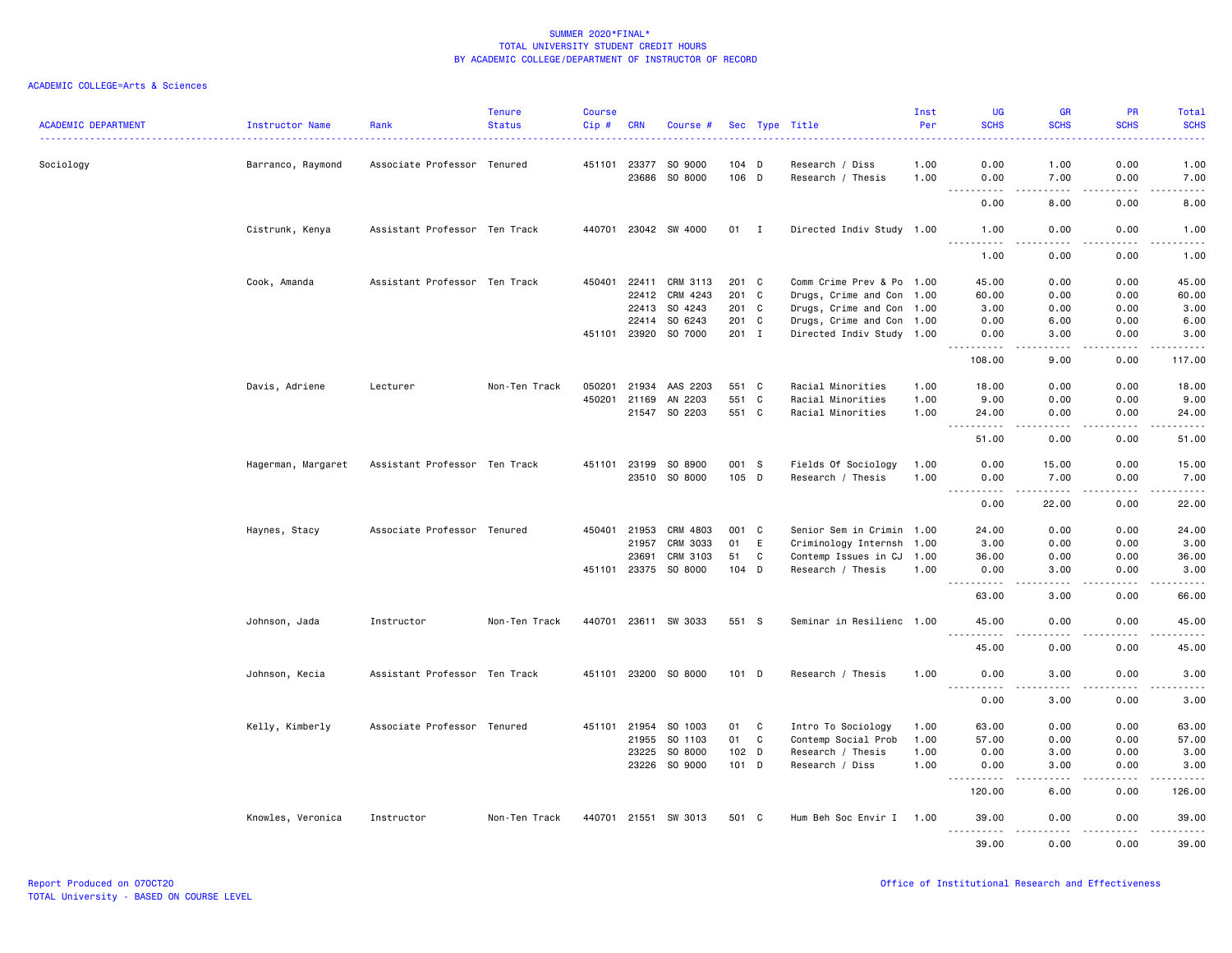### ACADEMIC COLLEGE=Arts & Sciences

| <b>ACADEMIC DEPARTMENT</b>                       | Instructor Name     | Rank                              | <b>Tenure</b><br><b>Status</b> | Course<br>Cip# | <b>CRN</b>   | Course #              |       |                | Sec Type Title<br><u>.</u> | Inst<br>Per | UG<br><b>SCHS</b>                 | <b>GR</b><br><b>SCHS</b> | PR<br><b>SCHS</b>                                                                                                                                            | Total<br><b>SCHS</b>  |
|--------------------------------------------------|---------------------|-----------------------------------|--------------------------------|----------------|--------------|-----------------------|-------|----------------|----------------------------|-------------|-----------------------------------|--------------------------|--------------------------------------------------------------------------------------------------------------------------------------------------------------|-----------------------|
| Sociology                                        | Leap, Braden        | Assistant Professor Ten Track     |                                |                | 451101 21018 | SO 1003               | 51    | C              | Intro To Sociology         | 1.00        | 66.00                             | 0.00                     | 0.00                                                                                                                                                         | 66.00                 |
|                                                  |                     |                                   |                                |                |              | 23695 SO 1103         | 51    | C              | Contemp Social Prob        | 1.00        | 42.00<br>.                        | 0.00<br>.                | 0.00<br>.                                                                                                                                                    | 42.00<br>.            |
|                                                  |                     |                                   |                                |                |              |                       |       |                |                            |             | 108.00                            | 0.00                     | 0.00                                                                                                                                                         | 108.00                |
|                                                  | Moyen, Melissa      | Lecturer                          | Non-Ten Track                  |                |              | 131315 20752 LSK 1023 | 03    | C              | Col Read/Study Skill 1.00  |             | 39.00                             | 0.00                     | 0.00                                                                                                                                                         | 39.00                 |
|                                                  |                     |                                   |                                |                | 20754        | LSK 1023              | E53 C |                | Col Read/Study Skill 1.00  |             | 66.00<br>.                        | 0.00<br>----             | 0.00<br>.                                                                                                                                                    | 66.00<br>. <u>.</u> . |
|                                                  |                     |                                   |                                |                |              |                       |       |                |                            |             | 105.00                            | 0.00                     | 0.00                                                                                                                                                         | 105.00                |
|                                                  | Netadj, Mehrzad     | Instructor                        | Non-Ten Track                  |                |              | 451101 21546 SO 1203  | 501 C |                | Sociology of Familie 1.00  |             | 51.00                             | 0.00                     | 0.00                                                                                                                                                         | 51.00                 |
|                                                  |                     |                                   |                                |                |              |                       |       |                |                            |             | 51.00                             | 0.00                     | 0.00                                                                                                                                                         | 51.00                 |
|                                                  | Nolen, Amelia       | Lecturer                          | Non-Ten Track                  |                |              | 440701 21723 SW 2303  | 551 C |                | Welfare Policy I           | 1.00        | 30.00<br><u>.</u>                 | 0.00<br>-----            | 0.00<br>$\frac{1}{2} \left( \frac{1}{2} \right) \left( \frac{1}{2} \right) \left( \frac{1}{2} \right) \left( \frac{1}{2} \right) \left( \frac{1}{2} \right)$ | 30.00<br>.            |
|                                                  |                     |                                   |                                |                |              |                       |       |                |                            |             | 30.00                             | 0.00                     | 0.00                                                                                                                                                         | 30.00                 |
|                                                  | Perry, Ashley       | Instructor                        | Non-Ten Track                  |                | 450401 21267 | CRM 1003              | 501 C |                | Crime & Justice in A 1.00  |             | 27.00                             | 0.00                     | 0.00                                                                                                                                                         | 27.00                 |
|                                                  |                     |                                   |                                |                | 23692        | CRM 1003              | 101 C |                | Crime & Justice in A 1.00  |             | 30.00                             | 0.00                     | 0.00                                                                                                                                                         | 30.00                 |
|                                                  |                     |                                   |                                |                | 451101 21722 | SO 3313               | 501 C |                | Deviant Behavior           | 1.00        | 45.00<br>$  -$                    | 0.00<br>.                | 0.00<br>$\sim$ $\sim$ $\sim$ $\sim$                                                                                                                          | 45.00<br>.            |
|                                                  |                     |                                   |                                |                |              |                       |       |                |                            |             | 102.00                            | 0.00                     | 0.00                                                                                                                                                         | 102.00                |
|                                                  | Peterson, Lindsey   | Assistant Professor Ten Track     |                                |                |              | 451101 21958 SO 4804  | 51    | $\overline{B}$ | Social Research Prac 1.00  |             | 48.00<br>$ -$<br>.                | 0.00                     | 0.00                                                                                                                                                         | 48.00                 |
|                                                  |                     |                                   |                                |                |              |                       |       |                |                            |             | 48.00                             | 0.00                     | 0.00                                                                                                                                                         | 48.00                 |
|                                                  | Ralston, Margaret   | Assistant Professor Ten Track     |                                |                | 451101 21020 | SO 3213               | 01    | C              | Intr To Social Res         | 1.00        | 39.00                             | 0.00                     | 0.00                                                                                                                                                         | 39.00                 |
|                                                  |                     |                                   |                                |                |              | 21956 SO 8284         | 01    | B              | Grad Soc Stat II           | 1.00        | 0.00<br>.<br>$\sim$ $\sim$ $\sim$ | 12.00<br>-----           | 0.00<br>.                                                                                                                                                    | 12.00<br>.            |
|                                                  |                     |                                   |                                |                |              |                       |       |                |                            |             | 39.00                             | 12.00                    | 0.00                                                                                                                                                         | 51.00                 |
|                                                  | Russell, Kelli      | Grad Teach Assist                 | Not Applicable                 |                |              | 451101 21545 SO 1003  | 501 C |                | Intro To Sociology         | 1.00        | 69.00                             | 0.00                     | 0.00<br><u>.</u>                                                                                                                                             | 69.00<br>.            |
|                                                  |                     |                                   |                                |                |              |                       |       |                |                            |             | .<br>69.00                        | .<br>0.00                | 0.00                                                                                                                                                         | 69.00                 |
|                                                  | Sutton, Tara        | Assistant Professor Non-Ten Track |                                |                |              | 450401 21959 CRM 3603 | 51    | C              | Criminological Theor 1.00  |             | 42.00<br>$- - - - - - -$          | 0.00<br>.                | 0.00<br>.                                                                                                                                                    | 42.00<br>.            |
|                                                  |                     |                                   |                                |                |              |                       |       |                |                            |             | 42.00                             | 0.00                     | 0.00                                                                                                                                                         | 42.00                 |
|                                                  | Swindell, Marian    | Associate Professor Tenured       |                                |                |              | 440701 22217 SW 4533  | 201 C |                | Sub Abuse in SW Svcs 1.00  |             | 33.00                             | 0.00                     | 0.00                                                                                                                                                         | 33.00                 |
|                                                  |                     |                                   |                                |                |              |                       |       |                |                            |             | 33.00                             | 0.00                     | 0.00                                                                                                                                                         | 33.00                 |
|                                                  | Vancil-Leap, Ashley | Instructor                        | Non-Ten Track                  |                | 050207 21720 | SO 1173               | 501 C |                | Intro Gender Studies 1.00  |             | 9.00                              | 0.00                     | 0.00                                                                                                                                                         | 9.00                  |
|                                                  |                     |                                   |                                |                | 21960        | GS 1173               | 501 C |                | Introduction to Gend       | 1.00        | 15.00                             | 0.00                     | 0.00                                                                                                                                                         | 15.00                 |
|                                                  |                     |                                   |                                |                |              | 451101 21721 SO 4403  | 501 C |                | Soc of Gender & Sexu 1.00  |             | 48.00                             | 0.00<br>.                | 0.00<br>.                                                                                                                                                    | 48.00<br>.            |
|                                                  |                     |                                   |                                |                |              |                       |       |                |                            |             | 72.00                             | 0.00                     | 0.00                                                                                                                                                         | 72.00                 |
| -----------------------------------<br>Sociology |                     |                                   |                                |                |              |                       |       |                |                            |             | ==========<br>1126.00             | ==========<br>63.00      | 0.00                                                                                                                                                         | ==========<br>1189.00 |
| ======================================           |                     |                                   |                                |                |              |                       |       |                |                            |             | =====================             |                          | - ==========                                                                                                                                                 | ==========            |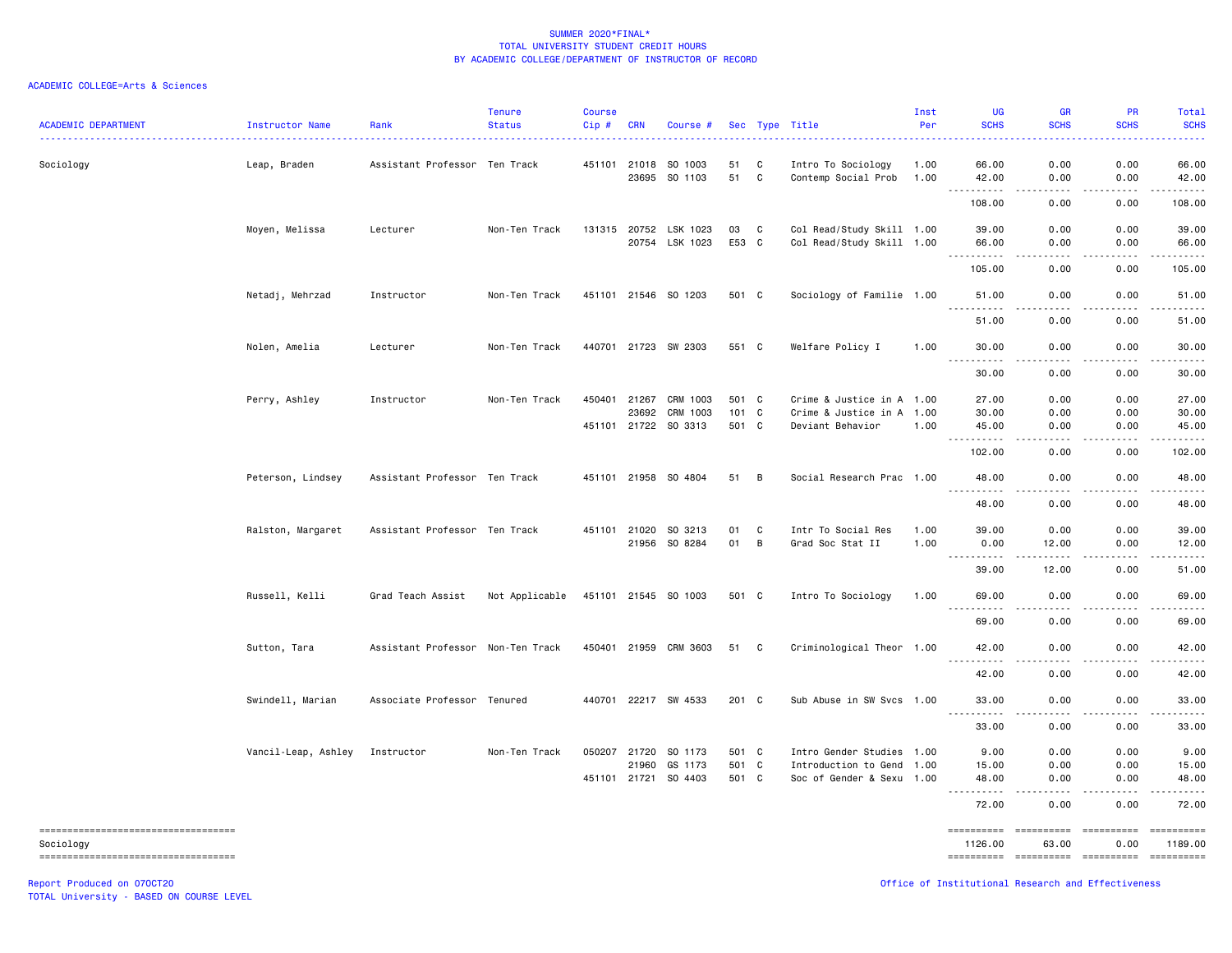| <b>ACADEMIC DEPARTMENT</b> | Instructor Name    | Rank                                                   | <b>Tenure</b><br><b>Status</b> | <b>Course</b><br>Cip# | <b>CRN</b>     | Course #              |          |             | Sec Type Title                         | Inst<br>Per  | UG<br><b>SCHS</b>                                                                                                                                                                                       | <b>GR</b><br><b>SCHS</b>                                                                                                                                                                 | <b>PR</b><br><b>SCHS</b>            | Total<br><b>SCHS</b> |
|----------------------------|--------------------|--------------------------------------------------------|--------------------------------|-----------------------|----------------|-----------------------|----------|-------------|----------------------------------------|--------------|---------------------------------------------------------------------------------------------------------------------------------------------------------------------------------------------------------|------------------------------------------------------------------------------------------------------------------------------------------------------------------------------------------|-------------------------------------|----------------------|
| Finance & Economics        | Blank, Douglas     | Assistant Professor Ten Track                          |                                | 520801                | 20561          | FIN 3123              | 001 C    |             | Financial Management 1.00              |              | 54.00                                                                                                                                                                                                   | 0.00                                                                                                                                                                                     | 0.00                                | 54.00                |
|                            |                    |                                                        |                                |                       |                |                       |          |             |                                        |              | 54.00                                                                                                                                                                                                   | ----<br>0.00                                                                                                                                                                             | .<br>0.00                           | المتمامين<br>54.00   |
|                            | Campbell, Randall  | Professor                                              | Tenured                        | 450601                | 20387<br>20391 | EC 2113<br>EC 2123    | 01<br>01 | C<br>C.     | Prin Of Macroecon<br>Prin Of Microecon | 1.00<br>1.00 | 114.00<br>120.00                                                                                                                                                                                        | 0.00<br>0.00                                                                                                                                                                             | 0.00<br>0.00                        | 114.00<br>120.00     |
|                            |                    |                                                        |                                |                       |                |                       |          |             |                                        |              | $\sim$ $\sim$ $\sim$<br>.<br>234.00                                                                                                                                                                     | $\frac{1}{2}$<br>0.00                                                                                                                                                                    | .<br>0.00                           | .<br>234.00          |
|                            | Cline, Brandon     | Associate Professor Tenured                            |                                | 520201                | 23035          | FIN 9000              | 101      | D           | Research / Diss                        | 1.00         | 0.00                                                                                                                                                                                                    | 36.00                                                                                                                                                                                    | 0.00                                | 36.00                |
|                            |                    |                                                        |                                | 520801                | 20562          | FIN 3123              | 01       | $\mathbf c$ | Financial Management 1.00              |              | 93.00                                                                                                                                                                                                   | 0.00                                                                                                                                                                                     | 0.00                                | 93.00                |
|                            |                    |                                                        |                                |                       |                | 520806 20564 FIN 4223 | 01       | C           | Intermediate Financi 1.00              |              | 57.00<br>.<br>$\frac{1}{2}$                                                                                                                                                                             | 0.00<br>.                                                                                                                                                                                | 0.00<br>.                           | 57.00<br>.           |
|                            |                    |                                                        |                                |                       |                |                       |          |             |                                        |              | 150.00                                                                                                                                                                                                  | 36.00                                                                                                                                                                                    | 0.00                                | 186.00               |
|                            |                    | Gonzalez Lozano, Her Clinical Assist Pro Non-Ten Track |                                | 450601                | 20388          | EC 2113               | 51       | C           | Prin Of Macroecon                      | 1.00         | 114.00                                                                                                                                                                                                  | 0.00                                                                                                                                                                                     | 0.00                                | 114.00               |
|                            |                    |                                                        |                                |                       | 20392          | EC 2123               | 51       | C           | Prin Of Microecon                      | 1.00         | 117.00                                                                                                                                                                                                  | 0.00                                                                                                                                                                                     | 0.00                                | 117.00               |
|                            |                    |                                                        |                                |                       |                |                       |          |             |                                        |              | .<br>$\sim$ $\sim$ $\sim$<br>231.00                                                                                                                                                                     | $\sim$ $\sim$ $\sim$<br>0.00                                                                                                                                                             | .<br>0.00                           | .<br>231.00          |
|                            | Li, Cheng          | Assistant Professor Ten Track                          |                                | 450601                | 20386          | EC 2113               | 001 C    |             | Prin Of Macroecon                      | 1.00         | 63.00                                                                                                                                                                                                   | 0.00                                                                                                                                                                                     | 0.00                                | 63.00                |
|                            |                    |                                                        |                                |                       |                | 21797 EC 3113         | 01 C     |             | Interm Macroeconomic 1.00              |              | 66.00                                                                                                                                                                                                   | 0.00                                                                                                                                                                                     | 0.00                                | 66.00                |
|                            |                    |                                                        |                                |                       |                |                       |          |             |                                        |              | $- - - - -$<br>129.00                                                                                                                                                                                   | $\frac{1}{2}$<br>0.00                                                                                                                                                                    | $\frac{1}{2}$<br>0.00               | .<br>129.00          |
|                            |                    |                                                        |                                |                       |                |                       |          |             |                                        |              |                                                                                                                                                                                                         |                                                                                                                                                                                          |                                     |                      |
|                            | Liano, Kartono     | Professor                                              | Tenured                        | 520801<br>520807      | 23089<br>23090 | FIN 3113<br>FIN 4423  | 01<br>01 | C<br>C      | Financial Systems<br>Investments       | 1.00<br>1.00 | 54.00<br>51.00                                                                                                                                                                                          | 0.00<br>0.00                                                                                                                                                                             | 0.00<br>0.00                        | 54.00<br>51.00       |
|                            |                    |                                                        |                                |                       |                |                       |          |             |                                        |              | $\sim$ $\sim$ $\sim$<br>$\frac{1}{2} \left( \frac{1}{2} \right) \left( \frac{1}{2} \right) \left( \frac{1}{2} \right) \left( \frac{1}{2} \right) \left( \frac{1}{2} \right) \left( \frac{1}{2} \right)$ |                                                                                                                                                                                          |                                     | .                    |
|                            |                    |                                                        |                                |                       |                |                       |          |             |                                        |              | 105.00                                                                                                                                                                                                  | 0.00                                                                                                                                                                                     | 0.00                                | 105.00               |
|                            | Metz, Tammi        | Instructor                                             | Non-Ten Track                  | 520804                | 21480          | INS 3503              | 506 C    |             | Employee Benefits                      | 1.00         | 81.00                                                                                                                                                                                                   | 0.00                                                                                                                                                                                     | 0.00                                | 81.00                |
|                            |                    |                                                        |                                | 521701                | 21479          | INS 3303              | 506 C    |             | Life Insurance                         | 1.00         | 42.00                                                                                                                                                                                                   | 0.00                                                                                                                                                                                     | 0.00                                | 42.00                |
|                            |                    |                                                        |                                |                       | 21799          | INS 3103              | 51       | C           | Prin Of Insurance                      | 1.00         | 63.00                                                                                                                                                                                                   | 0.00                                                                                                                                                                                     | 0.00                                | 63.00                |
|                            |                    |                                                        |                                |                       | 21800          | INS 3203              | 51       | C           | Prop and Cas Ins                       | 1.00         | 45.00<br>.                                                                                                                                                                                              | 0.00<br>. <u>. .</u>                                                                                                                                                                     | 0.00                                | 45.00<br>.           |
|                            |                    |                                                        |                                |                       |                |                       |          |             |                                        |              | 231.00                                                                                                                                                                                                  | 0.00                                                                                                                                                                                     | 0.00                                | 231.00               |
|                            |                    | Orozco Aleman, Sandr Associate Professor Tenured       |                                |                       |                | 450601 23091 EC 3123  | 51       | C           | Interm Micro                           | 1.00         | 60.00<br>$- - -$                                                                                                                                                                                        | 0.00<br>$\sim$ $\sim$ $\sim$                                                                                                                                                             | 0.00<br>.                           | 60.00<br>.           |
|                            |                    |                                                        |                                |                       |                |                       |          |             |                                        |              | 60.00                                                                                                                                                                                                   | 0.00                                                                                                                                                                                     | 0.00                                | 60.00                |
|                            | Roskelley, Kenneth | Professor                                              | Tenured                        | 520801                | 21342          | FIN 3123              | 506 C    |             | Financial Management 1.00              |              | 72.00                                                                                                                                                                                                   | 0.00                                                                                                                                                                                     | 0.00                                | 72.00                |
|                            |                    |                                                        |                                |                       | 21343          | FIN 8113              | 501 C    |             | Corporate Finance                      | 1.00         | 0.00                                                                                                                                                                                                    | 57.00                                                                                                                                                                                    | 0.00                                | 57.00                |
|                            |                    |                                                        |                                |                       |                | 521501 23164 REF 3333 | 51 C     |             | Principles of Real E 1.00              |              | 72.00                                                                                                                                                                                                   | 0.00                                                                                                                                                                                     | 0.00                                | 72.00                |
|                            |                    |                                                        |                                |                       |                |                       |          |             |                                        |              | .<br>144.00                                                                                                                                                                                             | $\frac{1}{2} \left( \frac{1}{2} \right) \left( \frac{1}{2} \right) \left( \frac{1}{2} \right) \left( \frac{1}{2} \right) \left( \frac{1}{2} \right) \left( \frac{1}{2} \right)$<br>57.00 | .<br>0.00                           | .<br>201.00          |
|                            | Smith, Rebecca     | Extension Assist Pr Non-Ten Track                      |                                |                       |                | 450101 23085 HON 3143 | H01 S    |             | Honor Sem Social Sci 1.00              |              | 30.00<br>.                                                                                                                                                                                              | 0.00<br>----                                                                                                                                                                             | 0.00<br>$\sim$ $\sim$ $\sim$ $\sim$ | 30.00<br>.           |
|                            |                    |                                                        |                                |                       |                |                       |          |             |                                        |              | 30.00                                                                                                                                                                                                   | 0.00                                                                                                                                                                                     | 0.00                                | 30.00                |
|                            | Spurlin, William   | Associate Professor Tenured                            |                                |                       |                | 520801 21341 FIN 3113 | 506 C    |             | Financial Systems                      | 1.00         | 21.00                                                                                                                                                                                                   | 0.00                                                                                                                                                                                     | 0.00                                | 21.00                |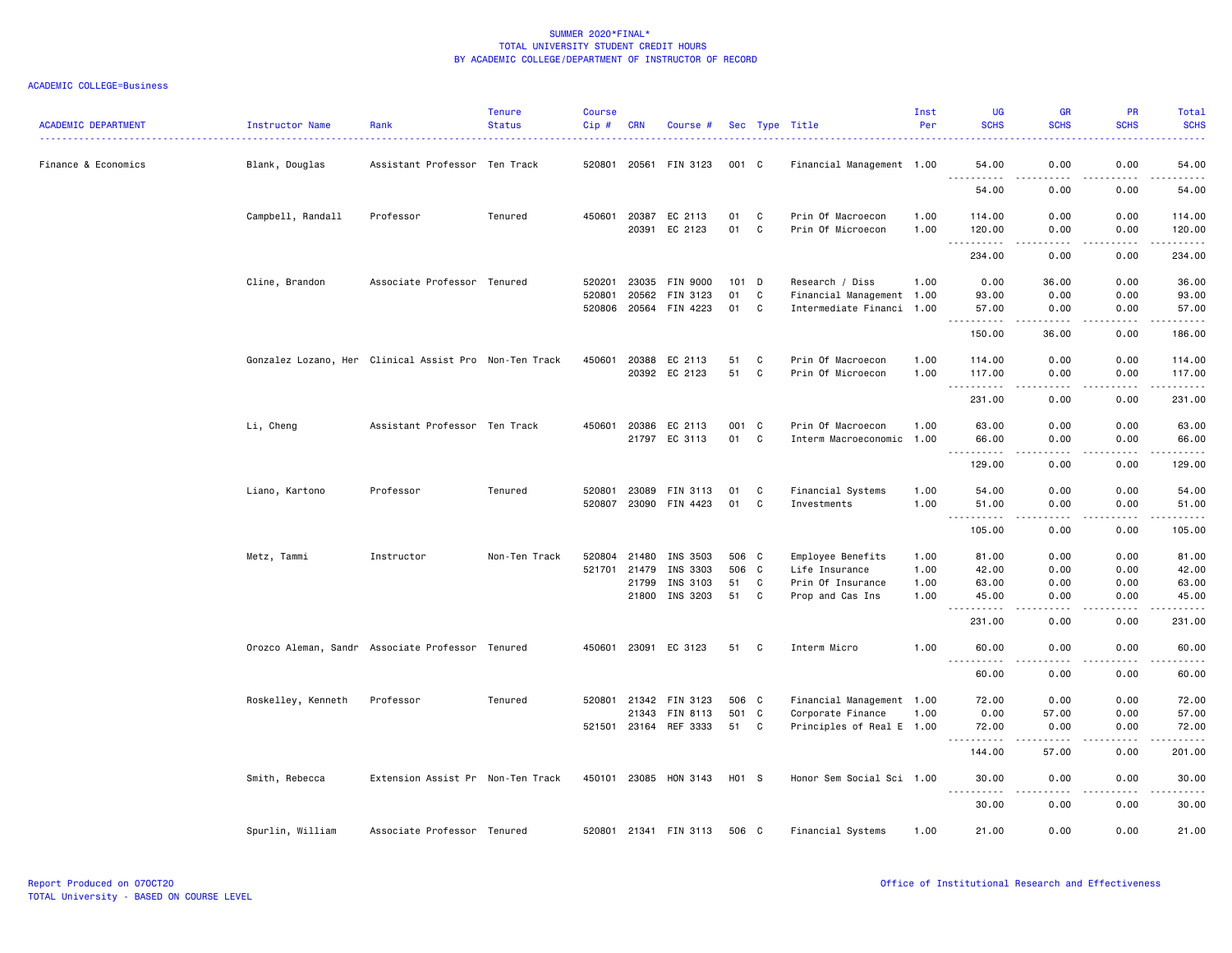| <b>ACADEMIC DEPARTMENT</b>                                                                          | <b>Instructor Name</b> | Rank                              | <b>Tenure</b><br><b>Status</b> | <b>Course</b><br>Cip# | CRN                     | Course #                      |                         |        | Sec Type Title                                             | Inst<br>Per          | <b>UG</b><br><b>SCHS</b>             | <b>GR</b><br><b>SCHS</b>                 | <b>PR</b><br><b>SCHS</b>         | <b>Total</b><br><b>SCHS</b>           |
|-----------------------------------------------------------------------------------------------------|------------------------|-----------------------------------|--------------------------------|-----------------------|-------------------------|-------------------------------|-------------------------|--------|------------------------------------------------------------|----------------------|--------------------------------------|------------------------------------------|----------------------------------|---------------------------------------|
|                                                                                                     |                        |                                   |                                |                       |                         |                               |                         |        |                                                            |                      | 21.00                                | 0.00                                     | 0.00                             | 21.00                                 |
| Finance & Economics                                                                                 | Thomas, Mary           | Professor                         | Tenured                        | 450601                | 23687                   | EC 9000                       | 102 <sub>D</sub>        |        | Research / Diss                                            | 1.00                 | 0.00                                 | 6.00                                     | 0.00                             | 6.00                                  |
|                                                                                                     |                        |                                   |                                |                       |                         |                               |                         |        |                                                            |                      | .<br>$  -$<br>0.00                   | ----<br>6.00                             | .<br>0.00                        | 6.00                                  |
|                                                                                                     | Whitledge, Matthew     | Clinical Assist Pro Non-Ten Track |                                | 520801                | 20563                   | FIN 3123<br>21798 FIN 4243    | 51<br>51                | C<br>C | Financial Management 1.00<br>Senior Seminar in Fi 1.00     |                      | 114.00<br>18.00                      | 0.00<br>0.00                             | 0.00<br>0.00                     | 114.00<br>18.00                       |
|                                                                                                     |                        |                                   |                                |                       |                         |                               |                         |        |                                                            |                      | -----------<br>132.00                | .<br>0.00                                | .<br>0.00                        | - - - - - - -<br>132.00               |
|                                                                                                     | Williamson, Claudia    | Associate Professor Tenured       |                                |                       |                         | 450601 23076 EC 9000          | $101$ D                 |        | Research / Diss                                            | 1.00                 | 0.00                                 | 6.00                                     | 0.00                             | 6.00                                  |
|                                                                                                     |                        |                                   |                                |                       |                         |                               |                         |        |                                                            |                      | .<br>0.00                            | $- - - -$<br>6.00                        | .<br>0.00                        | $\frac{1}{2}$<br>6.00                 |
|                                                                                                     | Wiseman, Travis        | Clinical Assist Pro Non-Ten Track |                                | 450601<br>521101      | 20390<br>20698<br>20699 | EC 2123<br>IB 3900<br>IB 4903 | 001 C<br>101 E<br>101 E |        | Prin Of Microecon<br>IB Intern Work<br>IB Intern Academics | 1.00<br>1.00<br>1.00 | 78.00<br>10.00<br>6.00<br>---------- | 0.00<br>0.00<br>0.00<br>$\cdots$         | 0.00<br>0.00<br>0.00<br>.        | 78.00<br>10.00<br>6.00<br>- - - - - - |
|                                                                                                     |                        |                                   |                                |                       |                         |                               |                         |        |                                                            |                      | 94.00                                | 0.00                                     | 0.00                             | 94.00                                 |
| -----------------------------------<br>Finance & Economics<br>===================================== |                        |                                   |                                |                       |                         |                               |                         |        |                                                            |                      | 1615,00<br>==========                | <b>EEEEEEEEE</b><br>105.00<br>========== | ==========<br>0.00<br>========== | ==========<br>1720.00<br>==========   |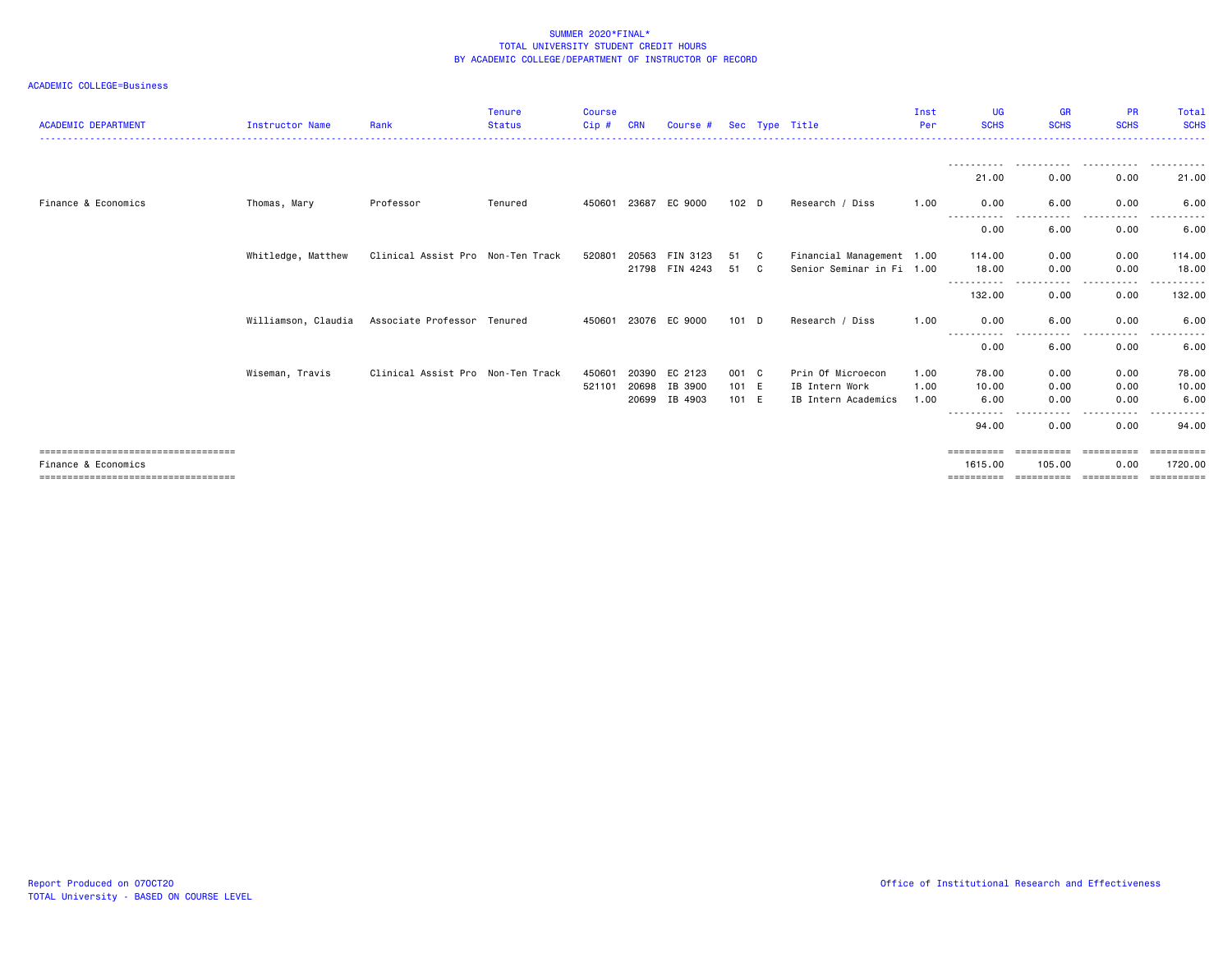| <b>ACADEMIC DEPARTMENT</b>       | Instructor Name   | Rank                              | <b>Tenure</b><br><b>Status</b> | <b>Course</b><br>Cip# | <b>CRN</b>   | Course #              |         |   | Sec Type Title            | Inst<br>Per | UG<br><b>SCHS</b>                              | <b>GR</b><br><b>SCHS</b> | PR<br><b>SCHS</b> | Total<br><b>SCHS</b>                                                                                                 |
|----------------------------------|-------------------|-----------------------------------|--------------------------------|-----------------------|--------------|-----------------------|---------|---|---------------------------|-------------|------------------------------------------------|--------------------------|-------------------|----------------------------------------------------------------------------------------------------------------------|
| Management & Information Systems | Bogue, Patty      | Instructor                        | Non-Ten Track                  | 520201                | 20864        | MGT 3213              | 001 C   |   | Org Communications        | 1.00        | 54.00                                          | 0.00                     | 0.00              | 54.00                                                                                                                |
|                                  |                   |                                   |                                |                       | 21506        | MGT 3213              | 506 C   |   | Org Communications        | 1.00        | 117.00                                         | 0.00                     | 0.00              | 117.00                                                                                                               |
|                                  |                   |                                   |                                |                       |              |                       |         |   |                           |             | .<br>171.00                                    | .<br>0.00                | .<br>0.00         | .<br>171.00                                                                                                          |
|                                  | Canfield, Stephen | Instructor                        | Non-Ten Track                  | 110201                | 21768        | BIS 1523              | 01      | C | Web Development I         | 1.00        | 18.00                                          | 0.00                     | 0.00              | 18.00                                                                                                                |
|                                  |                   |                                   |                                |                       | 21771        | BIS 2523              | 51      | C | Web Development II        | 1.00        | 39.00                                          | 0.00                     | 0.00              | 39.00                                                                                                                |
|                                  |                   |                                   |                                |                       | 110901 21770 | BIS 6513              | 01      | C | Microcomputers/Netwo 1.00 |             | 0.00                                           | 15.00                    | 0.00              | 15.00                                                                                                                |
|                                  |                   |                                   |                                |                       |              | 521201 21769 BIS 4513 | 01      | C | Microcomputers/Netwo 1.00 |             | 21.00<br>$\sim$ $\sim$ .<br>.                  | 0.00<br>.                | 0.00              | 21.00<br>.                                                                                                           |
|                                  |                   |                                   |                                |                       |              |                       |         |   |                           |             | 78.00                                          | 15.00                    | 0.00              | 93.00                                                                                                                |
|                                  | Chrisman, James   | Professor                         | Tenured                        |                       | 521302 23754 | MGT 9000              | 102 D   |   | Research / Diss           | 1.00        | 0.00                                           | 1.00                     | 0.00              | 1.00                                                                                                                 |
|                                  |                   |                                   |                                |                       | 23823        | MGT 7000              | 103 I   |   | Directed Indiv Study      | 1.00        | 0.00                                           | 3.00                     | 0.00              | 3.00                                                                                                                 |
|                                  |                   |                                   |                                |                       | 23824        | MGT 9000              | 51      | D | Research / Diss           | 1.00        | 0.00                                           | 3.00<br>$- - - -$        | 0.00              | 3.00<br>$- - - -$                                                                                                    |
|                                  |                   |                                   |                                |                       |              |                       |         |   |                           |             | 0.00                                           | 7.00                     | 0.00              | 7.00                                                                                                                 |
|                                  | Dearing, Kristi   | Non-Faculty                       | Not Applicable                 |                       |              | 520201 22450 MGT 3213 | 201 C   |   | Org Communications        | 1.00        | 30.00<br>$\sim$ $\sim$ $\sim$<br>$\frac{1}{2}$ | 0.00<br>$- - - -$        | 0.00<br>.         | 30.00<br>$\frac{1}{2}$                                                                                               |
|                                  |                   |                                   |                                |                       |              |                       |         |   |                           |             | 30.00                                          | 0.00                     | 0.00              | 30.00                                                                                                                |
|                                  | Jones, Gabrielle  | Non-Faculty                       | Not Applicable                 |                       |              | 521201 21197 BIS 3233 | 506 C   |   | Management Informati 1.00 |             | 81.00                                          | 0.00                     | 0.00              | 81.00                                                                                                                |
|                                  |                   |                                   |                                |                       |              | 22456 BIS 3233        | 201 C   |   | Management Informati 1.00 |             | 18.00                                          | 0.00                     | 0.00              | 18.00                                                                                                                |
|                                  |                   |                                   |                                |                       |              |                       |         |   |                           |             | $\sim$ $\sim$ $\sim$<br>99.00                  | 0.00                     | 0.00              | المتمام<br>99.00                                                                                                     |
|                                  | Kim, Tae Woo      | Grad Teach Assist                 | Not Applicable                 |                       |              | 520101 20161 BUS 4853 | 001 C   |   | <b>Business Policy</b>    | 1.00        | 72.00                                          | 0.00                     | 0.00              | 72.00                                                                                                                |
|                                  |                   |                                   |                                |                       |              |                       |         |   |                           |             | <u>.</u><br>72.00                              | .<br>0.00                | .<br>0.00         | .<br>72.00                                                                                                           |
|                                  | Long, Rebecca     | Professor                         | Tenured                        |                       | 520201 21884 | MGT 8103              | 501 C   |   | Strategic Entreprene 1.00 |             | 0.00                                           | 108.00                   | 0.00              | 108.00                                                                                                               |
|                                  |                   |                                   |                                | 521302                | 23519        | MGT 7000              | $101$ I |   | Directed Indiv Study      | 1.00        | 0.00                                           | 3.00                     | 0.00              | 3.00                                                                                                                 |
|                                  |                   |                                   |                                |                       | 23810        | MGT 9000              | 103 D   |   | Research / Diss           | 1.00        | 0.00<br>$\sim$<br>.                            | 4.00<br><u>.</u>         | 0.00              | 4.00<br>.                                                                                                            |
|                                  |                   |                                   |                                |                       |              |                       |         |   |                           |             | 0.00                                           | 115.00                   | 0.00              | 115.00                                                                                                               |
|                                  | Marett, Lawrence  | Associate Professor Tenured       |                                |                       |              | 111003 20147 BIS 4113 | 001 C   |   | BIS Security Managem 1.00 |             | 24.00                                          | 0.00                     | 0.00              | 24.00                                                                                                                |
|                                  |                   |                                   |                                |                       |              | 521201 20148 BIS 6113 | 001 C   |   | BIS Security Managem 1.00 |             | 0.00<br>$  -$<br>.                             | 6.00<br>----             | 0.00<br>.         | 6.00<br>.                                                                                                            |
|                                  |                   |                                   |                                |                       |              |                       |         |   |                           |             | 24.00                                          | 6.00                     | 0.00              | 30.00                                                                                                                |
|                                  | McLarty, Benjamin | Assistant Professor Ten Track     |                                | 520201                | 21773        | MGT 3113              | 51      | C | Principles of Manag       | 1.00        | 144.00                                         | 0.00                     | 0.00              | 144.00                                                                                                               |
|                                  |                   |                                   |                                |                       |              | 520701 21774 MGT 3323 | 51      | C | Entrepreneurship          | 1.00        | 87.00<br>$\sim$ $\sim$ $\sim$<br>------        | 0.00<br>.                | 0.00<br>.         | 87.00<br>$\begin{array}{cccccccccc} \bullet & \bullet & \bullet & \bullet & \bullet & \bullet & \bullet \end{array}$ |
|                                  |                   |                                   |                                |                       |              |                       |         |   |                           |             | 231.00                                         | 0.00                     | 0.00              | 231.00                                                                                                               |
|                                  | McNeil, Stacey    | Clinical Assist Pro Non-Ten Track |                                |                       |              | 520101 21204 BUS 4853 | 506 C   |   | <b>Business Policy</b>    | 1.00        | 66.00<br>----                                  | 0.00<br>----             | 0.00<br>.         | 66.00<br>.                                                                                                           |
|                                  |                   |                                   |                                |                       |              |                       |         |   |                           |             | 66.00                                          | 0.00                     | 0.00              | 66.00                                                                                                                |
|                                  | Miller, Andrew    | Grad Teach Assist                 | Not Applicable                 |                       |              | 521201 20146 BIS 3233 | 51      | C | Management Informati 1.00 |             | 78.00                                          | 0.00                     | 0.00              | 78.00                                                                                                                |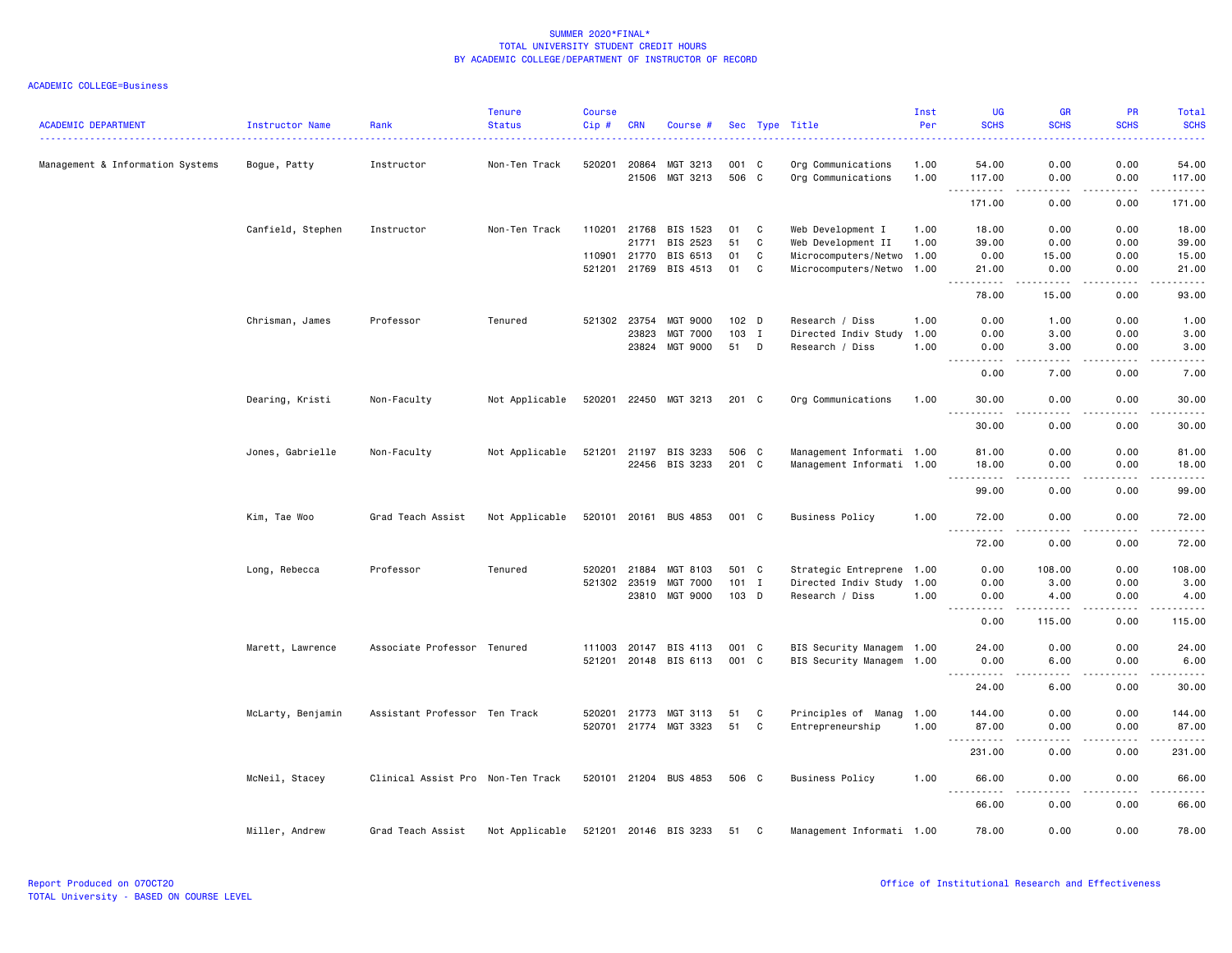| <b>ACADEMIC DEPARTMENT</b>       | Instructor Name                        | Rank                              | <b>Tenure</b><br><b>Status</b> | Course<br>Cip# | <b>CRN</b>                   | Course #                                      |                         |             | Sec Type Title                                                               | Inst<br>Per  | UG<br><b>SCHS</b>                                                                                                                                                                                   | <b>GR</b><br><b>SCHS</b> | <b>PR</b><br><b>SCHS</b>    | Total<br><b>SCHS</b>                                                                                                                                                                      |
|----------------------------------|----------------------------------------|-----------------------------------|--------------------------------|----------------|------------------------------|-----------------------------------------------|-------------------------|-------------|------------------------------------------------------------------------------|--------------|-----------------------------------------------------------------------------------------------------------------------------------------------------------------------------------------------------|--------------------------|-----------------------------|-------------------------------------------------------------------------------------------------------------------------------------------------------------------------------------------|
|                                  |                                        |                                   |                                |                |                              |                                               |                         |             |                                                                              |              | .                                                                                                                                                                                                   |                          |                             | .                                                                                                                                                                                         |
|                                  |                                        |                                   |                                |                |                              |                                               |                         |             |                                                                              |              | 78.00                                                                                                                                                                                               | 0.00                     | 0.00                        | 78.00                                                                                                                                                                                     |
| Management & Information Systems | Pervez, Adam                           | Assistant Professor Non-Ten Track |                                |                | 520201 21841<br>22453        | MGT 3113<br>MGT 3113<br>521003 21138 MGT 3813 | 506 C<br>201 C<br>201 C |             | Principles of Manag 1.00<br>Principles of Manag<br>Organizational Behav 1.00 | 1.00         | 141.00<br>36.00<br>30.00                                                                                                                                                                            | 0.00<br>0.00<br>0.00     | 0.00<br>0.00<br>0.00        | 141.00<br>36.00<br>30.00                                                                                                                                                                  |
|                                  |                                        |                                   |                                |                |                              |                                               |                         |             |                                                                              |              | <b></b><br>207.00                                                                                                                                                                                   | .<br>0.00                | <b>.</b><br>$- - -$<br>0.00 | $\frac{1}{2} \left( \frac{1}{2} \right) \left( \frac{1}{2} \right) \left( \frac{1}{2} \right) \left( \frac{1}{2} \right) \left( \frac{1}{2} \right) \left( \frac{1}{2} \right)$<br>207.00 |
|                                  | Roberts, Renata                        | Instructor                        | Non-Ten Track                  | 520201         | 20865<br>20867               | MGT 3213<br>MGT 3213<br>521201 20145 BIS 3233 | 01<br>51<br>01          | C<br>C<br>C | Org Communications<br>Org Communications<br>Management Informati 1.00        | 1.00<br>1.00 | 78.00<br>96.00<br>75.00                                                                                                                                                                             | 0.00<br>0.00<br>0.00     | 0.00<br>0.00<br>0.00        | 78.00<br>96.00<br>75.00                                                                                                                                                                   |
|                                  |                                        |                                   |                                |                |                              |                                               |                         |             |                                                                              |              | . <b>.</b><br>249.00                                                                                                                                                                                | .<br>0.00                | <u>.</u><br>0.00            | .<br>249.00                                                                                                                                                                               |
|                                  | Scharmen, Dustin                       | Non-Employee                      | Not Applicable                 |                |                              | 521101 22454 MGT 4613                         | 201 C                   |             | Cross-Cultural Mgt                                                           | 1.00         | 21.00                                                                                                                                                                                               | 0.00                     | 0.00                        | 21.00                                                                                                                                                                                     |
|                                  |                                        |                                   |                                |                |                              |                                               |                         |             |                                                                              |              | 21.00                                                                                                                                                                                               | 0.00                     | 0.00                        | 21.00                                                                                                                                                                                     |
|                                  | Sexton, Jennifer                       | Assistant Professor Ten Track     |                                |                |                              | 521302 24096 MGT 7000                         | 104 I                   |             | Directed Indiv Study 1.00                                                    |              | 0.00<br><u>.</u>                                                                                                                                                                                    | 3.00                     | 0.00                        | 3.00                                                                                                                                                                                      |
|                                  |                                        |                                   |                                |                |                              |                                               |                         |             |                                                                              |              | 0.00                                                                                                                                                                                                | 3.00                     | 0.00                        | 3.00                                                                                                                                                                                      |
|                                  | Shin, Seungjae                         | Professor                         | Tenured                        |                |                              | 521403 23242 MKT 3323                         | 201 C                   |             | International Logist 1.00                                                    |              | 21.00<br>$\frac{1}{2} \left( \frac{1}{2} \right) \left( \frac{1}{2} \right) \left( \frac{1}{2} \right) \left( \frac{1}{2} \right) \left( \frac{1}{2} \right)$<br>$\sim$ $\sim$ $\sim$               | 0.00                     | 0.00                        | 21.00<br>$\frac{1}{2}$                                                                                                                                                                    |
|                                  |                                        |                                   |                                |                |                              |                                               |                         |             |                                                                              |              | 21.00                                                                                                                                                                                               | 0.00                     | 0.00                        | 21.00                                                                                                                                                                                     |
|                                  | Sikolia, David                         | Clinical Assist Pro Non-Ten Track |                                |                |                              | 521201 21765 BIS 1012                         | 001 C                   |             | Intro to Bus Info Sy 1.00                                                    |              | 34.00<br>.                                                                                                                                                                                          | 0.00<br>$\frac{1}{2}$    | 0.00<br>.                   | 34.00<br>.                                                                                                                                                                                |
|                                  |                                        |                                   |                                |                |                              |                                               |                         |             |                                                                              |              | 34.00                                                                                                                                                                                               | 0.00                     | 0.00                        | 34.00                                                                                                                                                                                     |
|                                  | Skorodziyevskiy, Vit Grad Teach Assist |                                   | Not Applicable                 |                |                              | 520101 21772 BUS 4853                         | 51 C                    |             | <b>Business Policy</b>                                                       | 1.00         | 27.00<br>.                                                                                                                                                                                          | 0.00<br>$- - - -$        | 0.00<br>.                   | 27.00<br>.                                                                                                                                                                                |
|                                  |                                        |                                   |                                |                |                              |                                               |                         |             |                                                                              |              | 27.00                                                                                                                                                                                               | 0.00                     | 0.00                        | 27.00                                                                                                                                                                                     |
|                                  | Spencer, Barbara                       | Lecturer                          | Non-Ten Track                  |                |                              | 520201 21508 MGT 8123                         | 501 C                   |             | Strategic Bus Consul 1.00                                                    |              | 0.00<br><u>.</u>                                                                                                                                                                                    | 48.00                    | 0.00                        | 48.00                                                                                                                                                                                     |
|                                  |                                        |                                   |                                |                |                              |                                               |                         |             |                                                                              |              | 0.00                                                                                                                                                                                                | 48.00                    | 0.00                        | 48.00                                                                                                                                                                                     |
|                                  | Taylor, Dona                           | Non-Faculty                       | Not Applicable                 |                | 520101 20162<br>521001 20869 | <b>BUS 4853</b><br>MGT 3513                   | 01<br>001 C             | C           | <b>Business Policy</b><br>Intro Human Res Mgt                                | 1.00<br>1.00 | 69.00<br>102.00                                                                                                                                                                                     | 0.00<br>0.00             | 0.00<br>0.00                | 69.00<br>102.00                                                                                                                                                                           |
|                                  |                                        |                                   |                                |                |                              |                                               |                         |             |                                                                              |              | $\sim$ $\sim$ $\sim$<br>.<br>171.00                                                                                                                                                                 | .<br>0.00                | .<br>0.00                   | ------<br>171.00                                                                                                                                                                          |
|                                  | Templeton, Gary                        | Associate Professor Tenured       |                                | 521201         | 21198                        | BIS 8113                                      | 521 C                   |             | Mgt Info Tech & Sys                                                          | 1.00         | 0.00                                                                                                                                                                                                | 54.00                    | 0.00                        | 54.00                                                                                                                                                                                     |
|                                  |                                        |                                   |                                |                |                              | 21766 BIS 3233<br>23077 BIS 9000              | 001 C<br>$101$ D        |             | Management Informati 1.00<br>Research / Diss                                 | 1.00         | 42.00<br>0.00                                                                                                                                                                                       | 0.00<br>6.00             | 0.00<br>0.00                | 42.00<br>6.00                                                                                                                                                                             |
|                                  |                                        |                                   |                                |                |                              |                                               |                         |             |                                                                              |              | $- - -$<br>$\frac{1}{2} \left( \frac{1}{2} \right) \left( \frac{1}{2} \right) \left( \frac{1}{2} \right) \left( \frac{1}{2} \right) \left( \frac{1}{2} \right) \left( \frac{1}{2} \right)$<br>42.00 | .<br>60.00               | <b>.</b><br>0.00            | $\frac{1}{2} \left( \frac{1}{2} \right) \left( \frac{1}{2} \right) \left( \frac{1}{2} \right) \left( \frac{1}{2} \right) \left( \frac{1}{2} \right)$<br>102.00                            |
|                                  | Templeton, Laura                       | Associate Professor Tenured       |                                |                |                              | 521302 23036 MGT 9000                         | $101$ D                 |             | Research / Diss                                                              | 1.00         | 0.00                                                                                                                                                                                                | 9.00                     | 0.00                        | 9.00                                                                                                                                                                                      |
|                                  |                                        |                                   |                                |                |                              |                                               |                         |             |                                                                              |              | .<br>0.00                                                                                                                                                                                           | .<br>9.00                | .<br>0.00                   | .<br>9.00                                                                                                                                                                                 |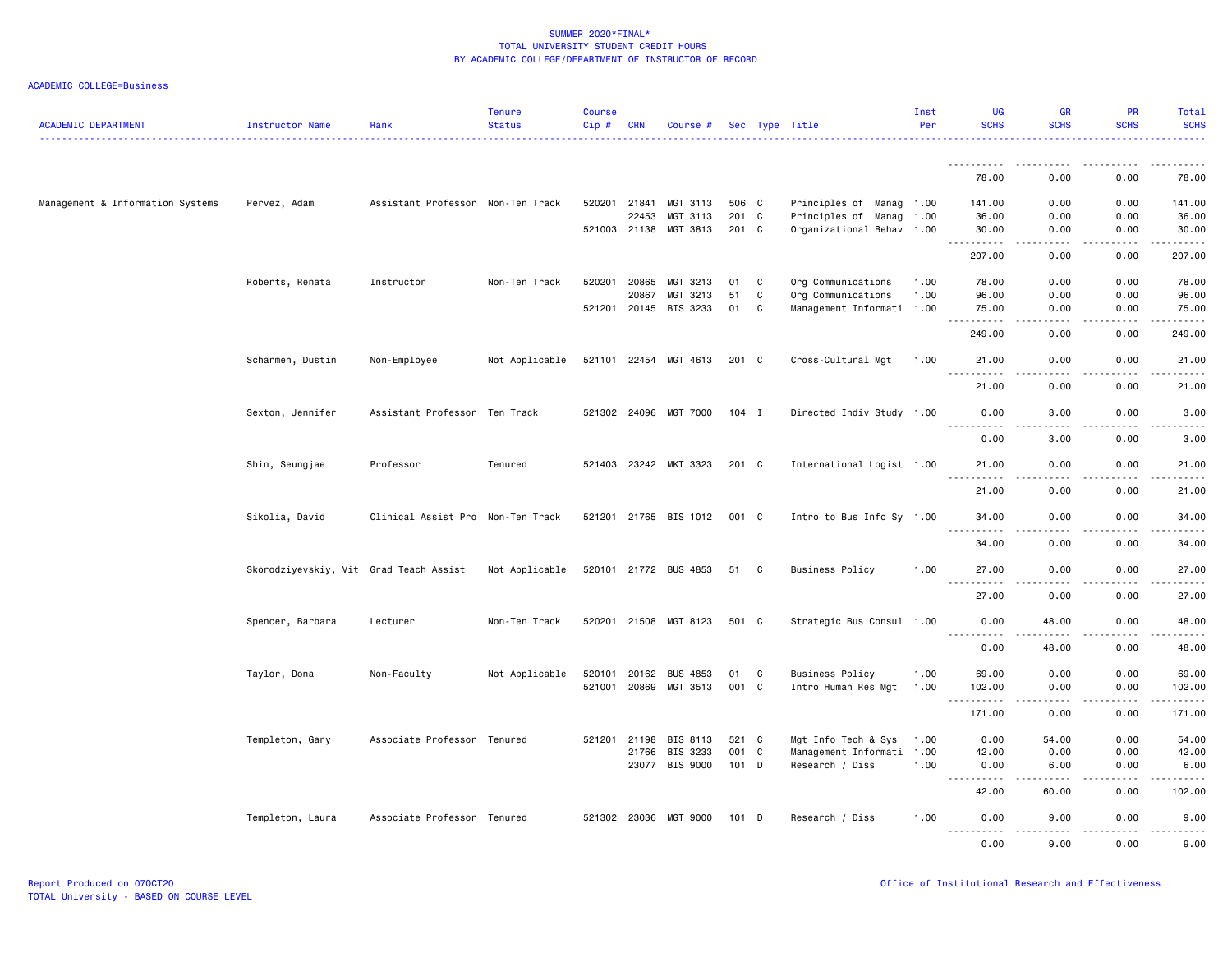| <b>ACADEMIC DEPARTMENT</b>             | Instructor Name    | Rank                        | <b>Tenure</b><br><b>Status</b> | <b>Course</b><br>Cip# | <b>CRN</b> | Course #              |                  |     | Sec Type Title            | Inst<br>Per | UG<br><b>SCHS</b> | <b>GR</b><br><b>SCHS</b> | <b>PR</b><br><b>SCHS</b> | Total<br><b>SCHS</b> |
|----------------------------------------|--------------------|-----------------------------|--------------------------------|-----------------------|------------|-----------------------|------------------|-----|---------------------------|-------------|-------------------|--------------------------|--------------------------|----------------------|
| Management & Information Systems       | Vardaman, James    | Associate Professor Tenured |                                | 520201                | 20874      | MGT 8113              | 51               | C C | Leadership Skills         | 1.00        | 0.00              | 129,00                   | 0.00                     | 129.00               |
|                                        |                    |                             |                                |                       | 21507      | MGT 8113              | 521 C            |     | Leadership Skills         | 1.00        | 0.00              | 123.00                   | 0.00                     | 123.00               |
|                                        |                    |                             |                                | 521302 23656          |            | MGT 7000              | $102$ I          |     | Directed Indiv Study 1.00 |             | 0.00              | 3,00                     | 0.00                     | 3.00                 |
|                                        |                    |                             |                                |                       |            |                       |                  |     |                           |             | 0.00              | 255.00                   | 0.00                     | 255.00               |
|                                        | Warkentin, Merrill | Professor                   | Tenured                        | 521201                |            | 23078 BIS 9000        | 102 <sub>D</sub> |     | Research / Diss           | 1.00        | 0.00<br>.         | 32.00<br>------          | 0.00<br>.                | 32.00                |
|                                        |                    |                             |                                |                       |            |                       |                  |     |                           |             | 0.00              | 32.00                    | 0.00                     | 32.00                |
|                                        | Xiao, Shan         | Grad Teach Assist           | Not Applicable                 |                       |            | 521201 21767 BIS 1012 | 01 C             |     | Intro to Bus Info Sy 1.00 |             | 52.00             | 0.00                     | 0.00<br>$- - - -$        | 52.00                |
|                                        |                    |                             |                                |                       |            |                       |                  |     |                           |             | 52.00             | 0.00                     | 0.00                     | 52.00                |
|                                        | Young, Carlton     | Professor                   | Tenured                        | 229999                | 21087      | BL 8113               | 201 C            |     | Law Ethics Disp Res       | 1.00        | 0.00              | 15.00                    | 0.00                     | 15.00                |
|                                        |                    |                             |                                | 510701                | 21134      | HCA 4013              | 201 C            |     | Ethical Issues in He 1.00 |             | 36.00             | 0.00                     | 0.00                     | 36.00                |
|                                        |                    |                             |                                |                       | 22732      | HCA 6013              | 201 C            |     | Ethical Issues in He 1.00 |             | 0.00              | 15.00                    | 0.00                     | 15.00                |
|                                        |                    |                             |                                | 520201                | 22457      | MGT 3823              | 201 C            |     | Responsible Leadersh 1.00 |             | 27,00             | 0.00                     | 0.00                     | 27.00                |
|                                        |                    |                             |                                |                       |            |                       |                  |     |                           |             | 63.00             | 30.00                    | .<br>0.00                | 93.00                |
| ====================================== |                    |                             |                                |                       |            |                       |                  |     |                           |             | ==========        | -----------              | -----------              | ==========           |
| Management & Information Systems       |                    |                             |                                |                       |            |                       |                  |     |                           |             | 1736.00           | 580,00                   | 0.00                     | 2316.00              |
| ====================================   |                    |                             |                                |                       |            |                       |                  |     |                           |             | ==========        | ----------- ----------   |                          | ==========           |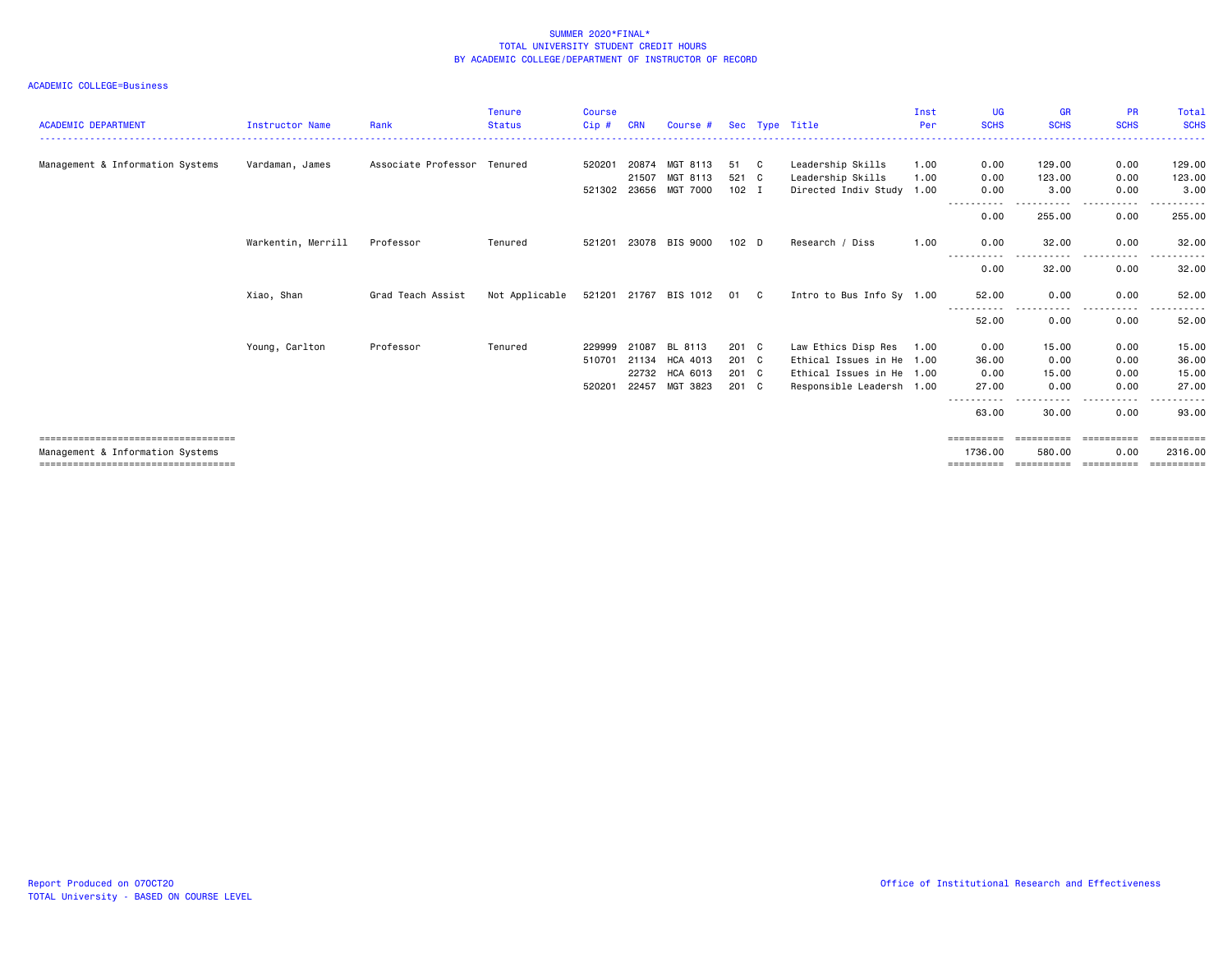| <b>ACADEMIC DEPARTMENT</b>                      | <b>Instructor Name</b>         | Rank                          | <b>Tenure</b><br><b>Status</b> | Course<br>Cip# | <b>CRN</b>   | Course #              |         |              | Sec Type Title            | Inst<br>Per | UG<br><b>SCHS</b>            | <b>GR</b><br><b>SCHS</b>                                                                                                                                      | <b>PR</b><br><b>SCHS</b> | Total<br><b>SCHS</b>   |
|-------------------------------------------------|--------------------------------|-------------------------------|--------------------------------|----------------|--------------|-----------------------|---------|--------------|---------------------------|-------------|------------------------------|---------------------------------------------------------------------------------------------------------------------------------------------------------------|--------------------------|------------------------|
| Marketing, Quantitative Analysis & Adams, Frank |                                | Associate Professor Tenured   |                                |                | 521401 23858 | <b>MKT 9000</b>       | $103$ D |              | Research / Diss           | 1.00        | 0.00                         | 6.00                                                                                                                                                          | 0.00                     | 6.00                   |
|                                                 |                                |                               |                                |                |              |                       |         |              |                           |             | .<br>0.00                    | 6.00                                                                                                                                                          | 0.00                     | 6.00                   |
|                                                 | Ballard, Iva                   | Instructor                    | Non-Ten Track                  | 520201         | 23487        | BQA 6423              | 526 C   |              | Business Decision An 1.00 |             | 0.00                         | 66.00                                                                                                                                                         | 0.00                     | 66.00                  |
|                                                 |                                |                               |                                |                | 23998        | BQA 6423              | 51      | C            | Business Decision An      | 1.00        | 0.00                         | 39.00                                                                                                                                                         | 0.00                     | 39.00                  |
|                                                 |                                |                               |                                |                | 521302 20158 | BQA 3123              | 001 C   |              | Bus Stat Methods II       | 1.00        | 99.00                        | 0.00                                                                                                                                                          | 0.00                     | 99.00                  |
|                                                 |                                |                               |                                |                | 20159        | BQA 3123              | 01      | C            | Bus Stat Methods II       | 1.00        | 120.00                       | 0.00                                                                                                                                                          | 0.00                     | 120.00                 |
|                                                 |                                |                               |                                |                | 21201        | BQA 3123              | 516 C   |              | Bus Stat Methods II       | 1.00        | 126.00<br>1.1.1.1.1          | 0.00<br>.                                                                                                                                                     | 0.00<br>.                | 126.00<br>.            |
|                                                 |                                |                               |                                |                |              |                       |         |              |                           |             | 345.00                       | 105.00                                                                                                                                                        | 0.00                     | 450.00                 |
|                                                 | Barney, Christian              | Grad Teach Assist             | Not Applicable                 |                |              | 521401 20883 MKT 4413 | 51 C    |              | Consumer Behavior         | 1.00        | 75.00<br><u>.</u>            | 0.00                                                                                                                                                          | 0.00                     | 75.00<br>.             |
|                                                 |                                |                               |                                |                |              |                       |         |              |                           |             | 75.00                        | 0.00                                                                                                                                                          | 0.00                     | 75.00                  |
|                                                 | Boone, Christopher             | Assistant Professor Ten Track |                                |                |              | 520203 21835 MKT 8213 | 501 C   |              | Supply Chain Operati 1.00 |             | 0.00<br>.                    | 114.00                                                                                                                                                        | 0.00                     | 114.00                 |
|                                                 |                                |                               |                                |                |              |                       |         |              |                           |             | -----<br>0.00                | 114.00                                                                                                                                                        | 0.00                     | 114.00                 |
|                                                 | Breazeale, Michael             | Associate Professor Tenured   |                                |                | 521401 20884 | MKT 4423              | 01      | C            | Strategic Brand Mana 1.00 |             | 69.00                        | 0.00                                                                                                                                                          | 0.00                     | 69.00                  |
|                                                 |                                |                               |                                |                | 20888        | MKT 6423              | 01      | $\mathbb{C}$ | Strategic Brand Mana 1.00 |             | 0.00                         | 24.00                                                                                                                                                         | 0.00                     | 24.00                  |
|                                                 |                                |                               |                                |                | 21838        | MKT 4423              | 516 C   |              | Strategic Brand Mana 1.00 |             | 33.00                        | 0.00                                                                                                                                                          | 0.00                     | 33.00                  |
|                                                 |                                |                               |                                |                | 21839        | MKT 6423              | 511 C   |              | Strategic Brand Mana 1.00 |             | 0.00                         | 36.00                                                                                                                                                         | 0.00                     | 36.00                  |
|                                                 |                                |                               |                                |                | 23837        | MKT 9000              | $102$ D |              | Research / Diss           | 1.00        | 0.00                         | 6.00                                                                                                                                                          | 0.00                     | 6.00                   |
|                                                 |                                |                               |                                |                |              |                       |         |              |                           |             | $\frac{1}{2}$<br>.<br>102.00 | $\frac{1}{2}$<br>66.00                                                                                                                                        | .<br>0.00                | . <u>.</u> .<br>168.00 |
|                                                 | Brown, Haley-Lavell Instructor |                               | Non-Ten Track                  | 220207         | 20152        | BL 4263               | 51      | C            | Environmental Law         | 1.00        | 39.00                        | 0.00                                                                                                                                                          | 0.00                     | 39.00                  |
|                                                 |                                |                               |                                | 229999         | 20154        | BL 6263               | 51      | C            | Environmental Law         | 1.00        | 0.00                         | 9.00                                                                                                                                                          | 0.00                     | 9.00                   |
|                                                 |                                |                               |                                |                | 521501 20153 | BL 4333               | 51      | C            | Real Estate Law           | 1.00        | 75.00                        | 0.00                                                                                                                                                          | 0.00                     | 75.00                  |
|                                                 |                                |                               |                                |                |              | 20155 BL 6333         | 51      | C            | Real Estate Law           | 1.00        | 0.00                         | 30.00                                                                                                                                                         | 0.00                     | 30.00                  |
|                                                 |                                |                               |                                |                |              |                       |         |              |                           |             | .<br>114.00                  | $\frac{1}{2} \left( \frac{1}{2} \right) \left( \frac{1}{2} \right) \left( \frac{1}{2} \right) \left( \frac{1}{2} \right) \left( \frac{1}{2} \right)$<br>39.00 | .<br>0.00                | .<br>153.00            |
|                                                 | Collier, Joel                  | Professor                     | Tenured                        |                | 521401 23069 | MKT 9000              | $101$ D |              | Research / Diss           | 1.00        | 0.00                         | 18.00                                                                                                                                                         | 0.00                     | 18.00                  |
|                                                 |                                |                               |                                |                |              |                       |         |              |                           |             | $\frac{1}{2}$<br>0.00        | 18.00                                                                                                                                                         | 0.00                     | 18.00                  |
|                                                 | Cook, Cecelia                  | Instructor                    | Non-Ten Track                  |                |              | 220205 20149 BL 2413  | 01      | C            | Legal Envt Bus            | 1.00        | 63.00                        | 0.00                                                                                                                                                          | 0.00                     | 63.00                  |
|                                                 |                                |                               |                                |                |              | 20151 BL 3223         | 01      | $\mathtt{C}$ | Law Of Comm Trans         | 1.00        | 51.00<br>. <b>.</b>          | 0.00                                                                                                                                                          | 0.00                     | 51.00                  |
|                                                 |                                |                               |                                |                |              |                       |         |              |                           |             | 114.00                       | 0.00                                                                                                                                                          | 0.00                     | 114.00                 |
|                                                 | Dunlap, Kali                   | Non-Faculty                   | Not Applicable                 |                |              | 240102 21445 IDS 4111 | 501 C   |              | Professional Seminar 1.00 |             | 15.00<br>.                   | 0.00<br>. <u>. .</u>                                                                                                                                          | 0.00<br>.                | 15.00<br>.             |
|                                                 |                                |                               |                                |                |              |                       |         |              |                           |             | 15.00                        | 0.00                                                                                                                                                          | 0.00                     | 15.00                  |
|                                                 | Hawkins, Jonathan              | Non-Faculty                   | Not Applicable                 |                |              | 240102 21447 IDS 4111 | 503 C   |              | Professional Seminar 1.00 |             | 19.00<br>.                   | 0.00<br>.                                                                                                                                                     | 0.00<br>.                | 19.00<br><u>.</u>      |
|                                                 |                                |                               |                                |                |              |                       |         |              |                           |             | 19.00                        | 0.00                                                                                                                                                          | 0.00                     | 19.00                  |
|                                                 | Hill, William                  | Professor                     | Tenured                        |                |              | 521401 21142 MKT 3513 | 201 E   |              | Marketing Internship 1.00 |             | 6.00                         | 0.00                                                                                                                                                          | 0.00                     | 6.00                   |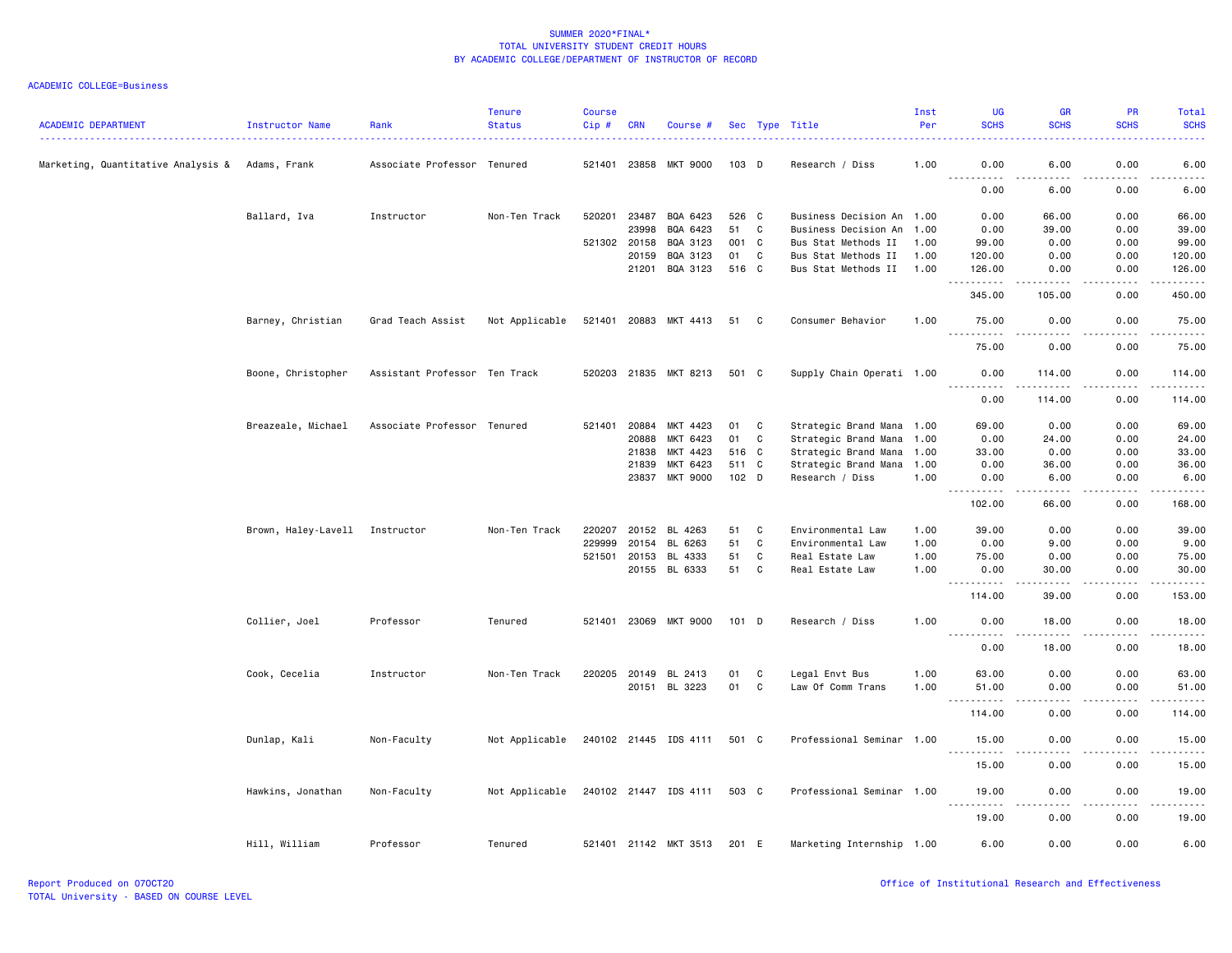|  | ACADEMIC COLLEGE=Business |
|--|---------------------------|
|--|---------------------------|

| <b>ACADEMIC DEPARTMENT</b>                                                  | Instructor Name     | Rank                          | <b>Tenure</b><br><b>Status</b> | <b>Course</b><br>Cip# | <b>CRN</b> | Course #              |       |    | Sec Type Title            | Inst<br>Per | <b>UG</b><br><b>SCHS</b>              | <b>GR</b><br><b>SCHS</b>        | <b>PR</b><br><b>SCHS</b>       | Total<br><b>SCHS</b>                                                                                                                                                                                                                                                                                                                                                                                                                                                                                 |
|-----------------------------------------------------------------------------|---------------------|-------------------------------|--------------------------------|-----------------------|------------|-----------------------|-------|----|---------------------------|-------------|---------------------------------------|---------------------------------|--------------------------------|------------------------------------------------------------------------------------------------------------------------------------------------------------------------------------------------------------------------------------------------------------------------------------------------------------------------------------------------------------------------------------------------------------------------------------------------------------------------------------------------------|
|                                                                             |                     |                               | .                              |                       |            |                       |       |    |                           |             |                                       |                                 |                                | $   -$<br>.                                                                                                                                                                                                                                                                                                                                                                                                                                                                                          |
|                                                                             |                     |                               |                                |                       |            |                       |       |    |                           |             | 6.00                                  | 0.00                            | 0.00                           | 6.00                                                                                                                                                                                                                                                                                                                                                                                                                                                                                                 |
| Marketing, Quantitative Analysis &                                          | Kazandjian, Brett   | Grad Teach Assist             | Not Applicable                 |                       |            | 521403 21840 MKT 3323 | 526 C |    | International Logist 1.00 |             | 96.00                                 | 0.00                            | 0.00                           | 96.00                                                                                                                                                                                                                                                                                                                                                                                                                                                                                                |
|                                                                             |                     |                               |                                |                       |            |                       |       |    |                           |             | 96.00                                 | 0.00                            | 0.00                           | 96.00                                                                                                                                                                                                                                                                                                                                                                                                                                                                                                |
|                                                                             | Lueg, Jason         | Professor                     | Tenured                        | 521401 21793          |            | MKT 4813              | 01    | C  | Marketing-Mgt             | 1.00        | 63.00                                 | 0.00                            | 0.00                           | 63.00                                                                                                                                                                                                                                                                                                                                                                                                                                                                                                |
|                                                                             |                     |                               |                                |                       |            | 521803 21794 MKT 3213 | 01    | C  | Retailing                 | 1.00        | 126.00<br><u> - - - - - - - - - -</u> | 0.00<br>.                       | 0.00<br>-----                  | 126.00<br>------                                                                                                                                                                                                                                                                                                                                                                                                                                                                                     |
|                                                                             |                     |                               |                                |                       |            |                       |       |    |                           |             | 189.00                                | 0.00                            | 0.00                           | 189.00                                                                                                                                                                                                                                                                                                                                                                                                                                                                                               |
|                                                                             | Lueg, Nicole        | Professor                     | Tenured                        |                       |            | 521402 20885 MKT 4533 | 01    | C. | Marketing Research        | 1.00        | 93.00                                 | 0.00                            | 0.00                           | 93.00                                                                                                                                                                                                                                                                                                                                                                                                                                                                                                |
|                                                                             |                     |                               |                                |                       |            |                       |       |    |                           |             | <u>.</u><br>93.00                     | 0.00                            | 0.00                           | 93.00                                                                                                                                                                                                                                                                                                                                                                                                                                                                                                |
|                                                                             | Mallette, Stephanie | Instructor                    | Non-Ten Track                  | 220205 21199          |            | BL 2413               | 526 C |    | Legal Envt Bus            | 1.00        | 48.00                                 | 0.00                            | 0.00                           | 48.00                                                                                                                                                                                                                                                                                                                                                                                                                                                                                                |
|                                                                             |                     |                               |                                |                       |            | 229999 21200 BL 8113  | 511 C |    | Law Ethics Disp Res       | 1.00        | 0.00<br>----------                    | 36.00<br>-----                  | 0.00<br>$\cdots \cdots \cdots$ | 36.00<br>.                                                                                                                                                                                                                                                                                                                                                                                                                                                                                           |
|                                                                             |                     |                               |                                |                       |            |                       |       |    |                           |             | 48.00                                 | 36.00                           | 0.00                           | 84.00                                                                                                                                                                                                                                                                                                                                                                                                                                                                                                |
|                                                                             | Moore, Robert       | Professor                     | Tenured                        | 521302 20156          |            | BQA 2113              | 001 C |    | Bus Stat Methods I        | 1.00        | 42.00                                 | 0.00                            | 0.00                           | 42.00                                                                                                                                                                                                                                                                                                                                                                                                                                                                                                |
|                                                                             |                     |                               |                                |                       | 20157      | BQA 2113              | 01    | C  | Bus Stat Methods I        | 1.00        | 66.00                                 | 0.00                            | 0.00                           | 66.00                                                                                                                                                                                                                                                                                                                                                                                                                                                                                                |
|                                                                             |                     |                               |                                | 521401 20875          |            | <b>MKT 3013</b>       | 01    | C  | Principles Of Mkt         | 1.00        | 153.00                                | 0.00                            | 0.00                           | 153.00                                                                                                                                                                                                                                                                                                                                                                                                                                                                                               |
|                                                                             |                     |                               |                                |                       | 21509      | MKT 3013              | 526 C |    | Principles Of Mkt         | 1.00        | 90.00<br>.                            | 0.00<br>$- - - -$               | 0.00<br>.                      | 90.00                                                                                                                                                                                                                                                                                                                                                                                                                                                                                                |
|                                                                             |                     |                               |                                |                       |            |                       |       |    |                           |             | 351.00                                | 0.00                            | 0.00                           | 351.00                                                                                                                                                                                                                                                                                                                                                                                                                                                                                               |
|                                                                             | Pompelia, Anthony   | Non-Employee                  | Not Applicable                 |                       |            | 521401 23260 MKT 4113 | 501 C |    | Personal Selling          | 1.00        | 18.00<br><u> - - - - - - - - - -</u>  | 0.00<br>.                       | 0.00<br>-----                  | 18.00<br>.                                                                                                                                                                                                                                                                                                                                                                                                                                                                                           |
|                                                                             |                     |                               |                                |                       |            |                       |       |    |                           |             | 18.00                                 | 0.00                            | 0.00                           | 18.00                                                                                                                                                                                                                                                                                                                                                                                                                                                                                                |
|                                                                             | Qu, Yingge          | Assistant Professor Ten Track |                                | 521401                | 21140      | MKT 3013              | 201 C |    | Principles Of Mkt         | 1.00        | 18.00                                 | 0.00                            | 0.00                           | 18.00                                                                                                                                                                                                                                                                                                                                                                                                                                                                                                |
|                                                                             |                     |                               |                                |                       | 21143      | MKT 4213              | 201 C |    | Internet Marketing        | 1.00        | 12.00                                 | 0.00                            | 0.00                           | 12.00                                                                                                                                                                                                                                                                                                                                                                                                                                                                                                |
|                                                                             |                     |                               |                                |                       | 21145      | MKT 6213              | 201 C |    | Internet Marketing        | 1.00        | 0.00                                  | 3.00                            | 0.00                           | 3.00                                                                                                                                                                                                                                                                                                                                                                                                                                                                                                 |
|                                                                             |                     |                               |                                |                       |            | 22446 MKT 8153        | 201 C |    | Strategic Marketing       | 1.00        | 0.00<br>----------                    | 57.00<br>-----                  | 0.00<br>-----                  | 57.00<br>.                                                                                                                                                                                                                                                                                                                                                                                                                                                                                           |
|                                                                             |                     |                               |                                |                       |            |                       |       |    |                           |             | 30.00                                 | 60.00                           | 0.00                           | 90.00                                                                                                                                                                                                                                                                                                                                                                                                                                                                                                |
|                                                                             | Shanahan, Kevin     | Associate Professor Tenured   |                                | 521401                | 21510      | MKT 8153              | 511 C |    | Strategic Marketing       | 1.00        | 0.00                                  | 132.00                          | 0.00                           | 132.00                                                                                                                                                                                                                                                                                                                                                                                                                                                                                               |
|                                                                             |                     |                               |                                |                       | 21796      | MKT 4123              | 51    | C  | Advertising               | 1.00        | 108.00                                | 0.00                            | 0.00                           | 108.00                                                                                                                                                                                                                                                                                                                                                                                                                                                                                               |
|                                                                             |                     |                               |                                | 521403 21795          |            | MKT 3933              | 51    | C  | International Mkt         | 1.00        | 39.00<br>.                            | 0.00<br>----                    | 0.00<br>- - - - -              | 39.00<br>.                                                                                                                                                                                                                                                                                                                                                                                                                                                                                           |
|                                                                             |                     |                               |                                |                       |            |                       |       |    |                           |             | 147.00                                | 132.00                          | 0.00                           | 279.00                                                                                                                                                                                                                                                                                                                                                                                                                                                                                               |
| =====================================<br>Marketing, Quantitative Analysis & |                     |                               |                                |                       |            |                       |       |    |                           |             | ==========<br>1762.00                 | =====================<br>576.00 | 0.00                           | $\begin{minipage}{0.03\linewidth} \begin{tabular}{l} \multicolumn{2}{l}{} & \multicolumn{2}{l}{} & \multicolumn{2}{l}{} \\ \multicolumn{2}{l}{} & \multicolumn{2}{l}{} & \multicolumn{2}{l}{} \\ \multicolumn{2}{l}{} & \multicolumn{2}{l}{} & \multicolumn{2}{l}{} \\ \multicolumn{2}{l}{} & \multicolumn{2}{l}{} & \multicolumn{2}{l}{} \\ \multicolumn{2}{l}{} & \multicolumn{2}{l}{} & \multicolumn{2}{l}{} \\ \multicolumn{2}{l}{} & \multicolumn{2}{l}{} & \multicolumn{2}{l}{} \\$<br>2338.00 |
| ----------------------------------                                          |                     |                               |                                |                       |            |                       |       |    |                           |             | ==========                            | =====================           |                                | $\begin{minipage}{0.03\linewidth} \begin{tabular}{l} \multicolumn{2}{l}{} & \multicolumn{2}{l}{} & \multicolumn{2}{l}{} \\ \multicolumn{2}{l}{} & \multicolumn{2}{l}{} & \multicolumn{2}{l}{} \\ \multicolumn{2}{l}{} & \multicolumn{2}{l}{} & \multicolumn{2}{l}{} \\ \multicolumn{2}{l}{} & \multicolumn{2}{l}{} & \multicolumn{2}{l}{} \\ \multicolumn{2}{l}{} & \multicolumn{2}{l}{} & \multicolumn{2}{l}{} \\ \multicolumn{2}{l}{} & \multicolumn{2}{l}{} & \multicolumn{2}{l}{} \\$            |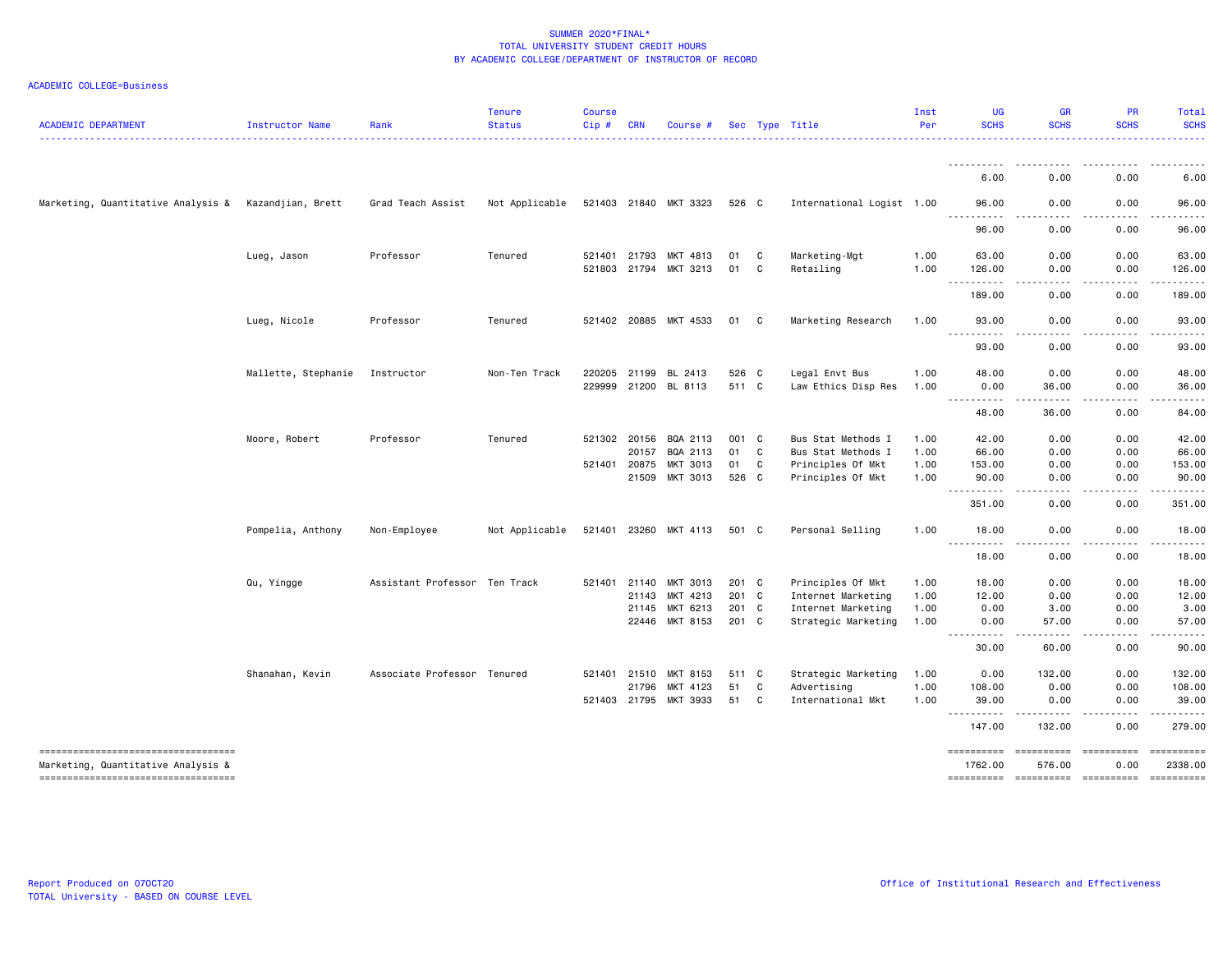| <b>ACADEMIC DEPARTMENT</b> | <b>Instructor Name</b> | Rank                              | <b>Tenure</b><br><b>Status</b> | <b>Course</b><br>Cip# | <b>CRN</b>   | Course #              |       |   | Sec Type Title            | Inst<br>Per | UG<br><b>SCHS</b>            | GR<br><b>SCHS</b>                                                                     | <b>PR</b><br><b>SCHS</b>     | Total<br><b>SCHS</b>      |
|----------------------------|------------------------|-----------------------------------|--------------------------------|-----------------------|--------------|-----------------------|-------|---|---------------------------|-------------|------------------------------|---------------------------------------------------------------------------------------|------------------------------|---------------------------|
|                            |                        |                                   |                                |                       |              |                       |       |   |                           |             |                              |                                                                                       |                              | <b></b>                   |
| School of Accountancy      | Addy, Noel             | Associate Professor Tenured       |                                | 520301                | 20010        | ACC 2023              | 01    | C | Prin Managerial Acct 1.00 |             | 84.00                        | 0.00                                                                                  | 0.00                         | 84.00                     |
|                            |                        |                                   |                                |                       | 21161        | ACC 8213              | 521 C |   | Fin & Acc Report Ana 1.00 |             | 0.00                         | 111.00                                                                                | 0.00                         | 111.00                    |
|                            |                        |                                   |                                |                       | 21736        | ACC 3033              | 51    | C | Intermediate Acc II       | 1.00        | 93.00<br>.                   | 0.00                                                                                  | 0.00<br>$\sim$ $\sim$ $\sim$ | 93.00<br>د د د د د        |
|                            |                        |                                   |                                |                       |              |                       |       |   |                           |             | 177.00                       | 111.00                                                                                | 0.00                         | 288.00                    |
|                            | Berglund, Nathan       | Assistant Professor Ten Track     |                                |                       | 520301 21735 | ACC 4033              | 01    | C | Auditing                  | 1.00        | 51.00                        | 0.00                                                                                  | 0.00                         | 51.00                     |
|                            |                        |                                   |                                |                       |              | 23092 ACC 8033        | 01    | C | Assurance and Data A 1.00 |             | 0.00                         | 153.00                                                                                | 0.00                         | 153.00                    |
|                            |                        |                                   |                                |                       |              |                       |       |   |                           |             | .                            | .                                                                                     | .                            | .                         |
|                            |                        |                                   |                                |                       |              |                       |       |   |                           |             | 51.00                        | 153.00                                                                                | 0.00                         | 204.00                    |
|                            | Ennis, Kevin           | Professor                         | Tenured                        |                       | 520301 21083 | ACC 4043              | 201 C |   | Municipal & Govt Acc 1.00 |             | 45.00                        | 0.00                                                                                  | 0.00                         | 45.00                     |
|                            |                        |                                   |                                |                       | 21084        | ACC 8213              | 201 C |   | Fin & Acc Report Ana 1.00 |             | 0.00<br>. <b>.</b>           | 75.00<br>.                                                                            | 0.00<br>. <u>. .</u>         | 75.00<br>.                |
|                            |                        |                                   |                                |                       |              |                       |       |   |                           |             | 45.00                        | 75.00                                                                                 | 0.00                         | 120.00                    |
|                            | Faello, Joseph         | Assistant Professor Ten Track     |                                |                       |              | 520301 21082 ACC 4023 | 201 C |   | Advanced ACC              | 1.00        | 39.00                        | 0.00                                                                                  | 0.00                         | 39.00                     |
|                            |                        |                                   |                                |                       |              |                       |       |   |                           |             | 39.00                        | 0.00                                                                                  | 0.00                         | د د د د د<br>39.00        |
|                            | Gardner, Virginia      | Non-Faculty                       | Not Applicable                 |                       |              | 520301 21160 ACC 2203 | 501 C |   | Survey of Accounting 1.00 |             | 72.00                        | 0.00                                                                                  | 0.00                         | 72.00                     |
|                            |                        |                                   |                                |                       |              |                       |       |   |                           |             | .                            | $\frac{1}{2} \frac{1}{2} \frac{1}{2} \frac{1}{2} \frac{1}{2} \frac{1}{2} \frac{1}{2}$ | .                            | د د د د د                 |
|                            |                        |                                   |                                |                       |              |                       |       |   |                           |             | 72.00                        | 0.00                                                                                  | 0.00                         | 72.00                     |
|                            | Herring, Clyde         | Clinical Assoc Prof Non-Ten Track |                                | 520301                |              | 20012 ACC 3013        | 51    | C | Cost Accounting           | 1.00        | 108.00                       | 0.00                                                                                  | 0.00                         | 108.00                    |
|                            |                        |                                   |                                |                       | 20019        | ACC 8013              | 51    | C | Sem-Fin Acc Theory        | 1.00        | 0.00                         | 150.00                                                                                | 0.00                         | 150.00                    |
|                            |                        |                                   |                                |                       | 20023        | ACC 8213              | 01    | C | Fin & Acc Report Ana      | 1.00        | 0.00<br><u>.</u>             | 126.00<br>$- - - - -$                                                                 | 0.00<br>.                    | 126.00<br>$- - - - - - -$ |
|                            |                        |                                   |                                |                       |              |                       |       |   |                           |             | 108.00                       | 276.00                                                                                | 0.00                         | 384.00                    |
|                            | Pannell, Angela        | Instructor                        | Non-Ten Track                  | 520301                | 20005        | ACC 2013              | 001 C |   | Prin Financial Acct       | 1.00        | 111.00                       | 0.00                                                                                  | 0.00                         | 111.00                    |
|                            |                        |                                   |                                |                       | 20011        | ACC 2023              | 51    | C | Prin Managerial Acct 1.00 |             | 135.00                       | 0.00                                                                                  | 0.00                         | 135.00                    |
|                            |                        |                                   |                                |                       |              | 21159 ACC 2023        | 506 C |   | Prin Managerial Acct 1.00 |             | 72.00                        | 0.00                                                                                  | 0.00                         | 72.00                     |
|                            |                        |                                   |                                |                       |              |                       |       |   |                           |             | 318.00                       | 0.00                                                                                  | 0.00                         | <u>.</u><br>318.00        |
|                            | Stancill, Alan         | Assistant Professor Ten Track     |                                | 520301                | 20013        | ACC 3023              | 01    | C | Intermediate Acc I        | 1.00        | 60.00                        | 0.00                                                                                  | 0.00                         | 60.00                     |
|                            |                        |                                   |                                |                       | 521601 21734 | ACC 4013              | 01    | C | Income Tax I              | 1.00        | 48.00                        | 0.00                                                                                  | 0.00                         | 48.00                     |
|                            |                        |                                   |                                |                       |              |                       |       |   |                           |             | .<br>$\frac{1}{2}$<br>108.00 | .<br>0.00                                                                             | .<br>0.00                    | .<br>108.00               |
|                            | Trinkle, Bradley       | Associate Professor Tenured       |                                | 520301                | 20006        | ACC 2013              | 01    | C | Prin Financial Acct       | 1.00        | 150.00                       | 0.00                                                                                  | 0.00                         | 150.00                    |
|                            |                        |                                   |                                |                       | 20009        | ACC 2023              | 001 C |   | Prin Managerial Acct 1.00 |             | 36.00                        | 0.00                                                                                  | 0.00                         | 36.00                     |
|                            |                        |                                   |                                |                       | 20021        | ACC 8043              | 01    | C | Fraud Examination         | 1.00        | 0.00                         | 147.00                                                                                | 0.00                         | 147.00                    |
|                            |                        |                                   |                                |                       |              |                       |       |   |                           |             | <u>.</u>                     | .                                                                                     | .                            |                           |
|                            |                        |                                   |                                |                       |              |                       |       |   |                           |             | 186.00                       | 147.00                                                                                | 0.00                         | 333.00                    |
|                            | Walker, Arthur         | Clinical Assist Pro Non-Ten Track |                                | 520301                | 20007        | ACC 2013              | 51    | C | Prin Financial Acct       | 1.00        | 135.00                       | 0.00                                                                                  | 0.00                         | 135.00                    |
|                            |                        |                                   |                                |                       | 20017        | ACC 6063              | 51    | C | Income Tax II             | 1.00        | 0.00                         | 135.00                                                                                | 0.00                         | 135.00                    |
|                            |                        |                                   |                                |                       | 20022        | ACC 8183              | 01    | C | International Accoun      | 1.00        | 0.00                         | 60.00                                                                                 | 0.00                         | 60.00                     |
|                            |                        |                                   |                                | 521601                | 20015        | ACC 4063              | 51    | C | Income Tax II             | 1.00        | 6.00<br><u>.</u>             | 0.00<br>.                                                                             | 0.00<br>.                    | 6.00                      |
|                            |                        |                                   |                                |                       |              |                       |       |   |                           |             | 141.00                       | 195.00                                                                                | 0.00                         | 336.00                    |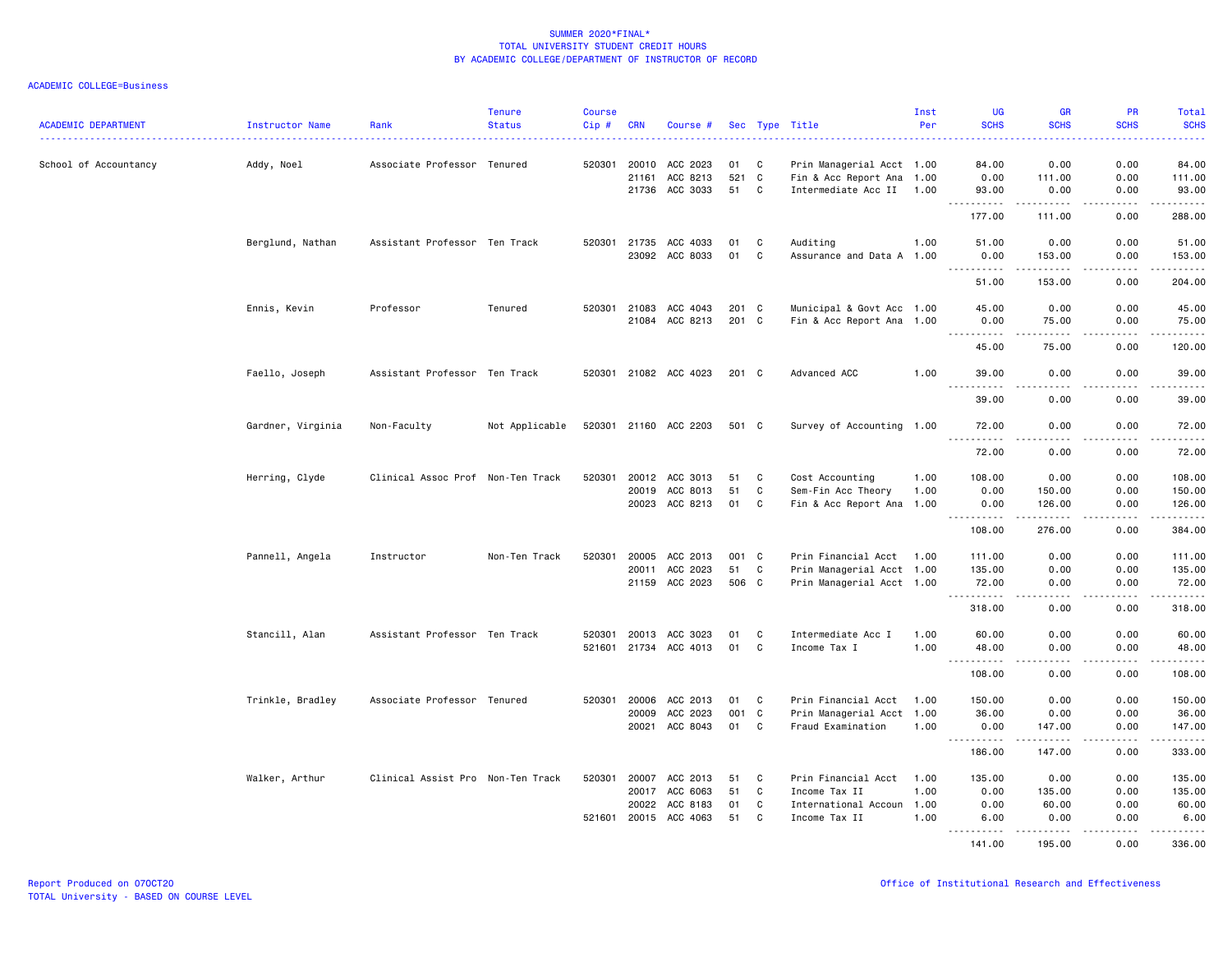### ACADEMIC COLLEGE=Business

|                     |                 |      | Tenure               | Course                            |  |                                                                                                                      |             | <b>GR</b>   |             | Total       |
|---------------------|-----------------|------|----------------------|-----------------------------------|--|----------------------------------------------------------------------------------------------------------------------|-------------|-------------|-------------|-------------|
| ACADEMIC DEPARTMENT | Instructor Name | Rank | Status in the Status | Cip # CRN Course # Sec Type Title |  | <b>Per Service Service Service Service Service Service Service Service Service Service Service Service Service S</b> | <b>SCHS</b> | <b>SCHS</b> | <b>SCHS</b> | <b>SCHS</b> |
|                     |                 |      |                      |                                   |  |                                                                                                                      |             |             |             |             |

 =================================== ========== ========== ========== ========== School of Accountancy 1245.00 957.00 0.00 2202.00  $=$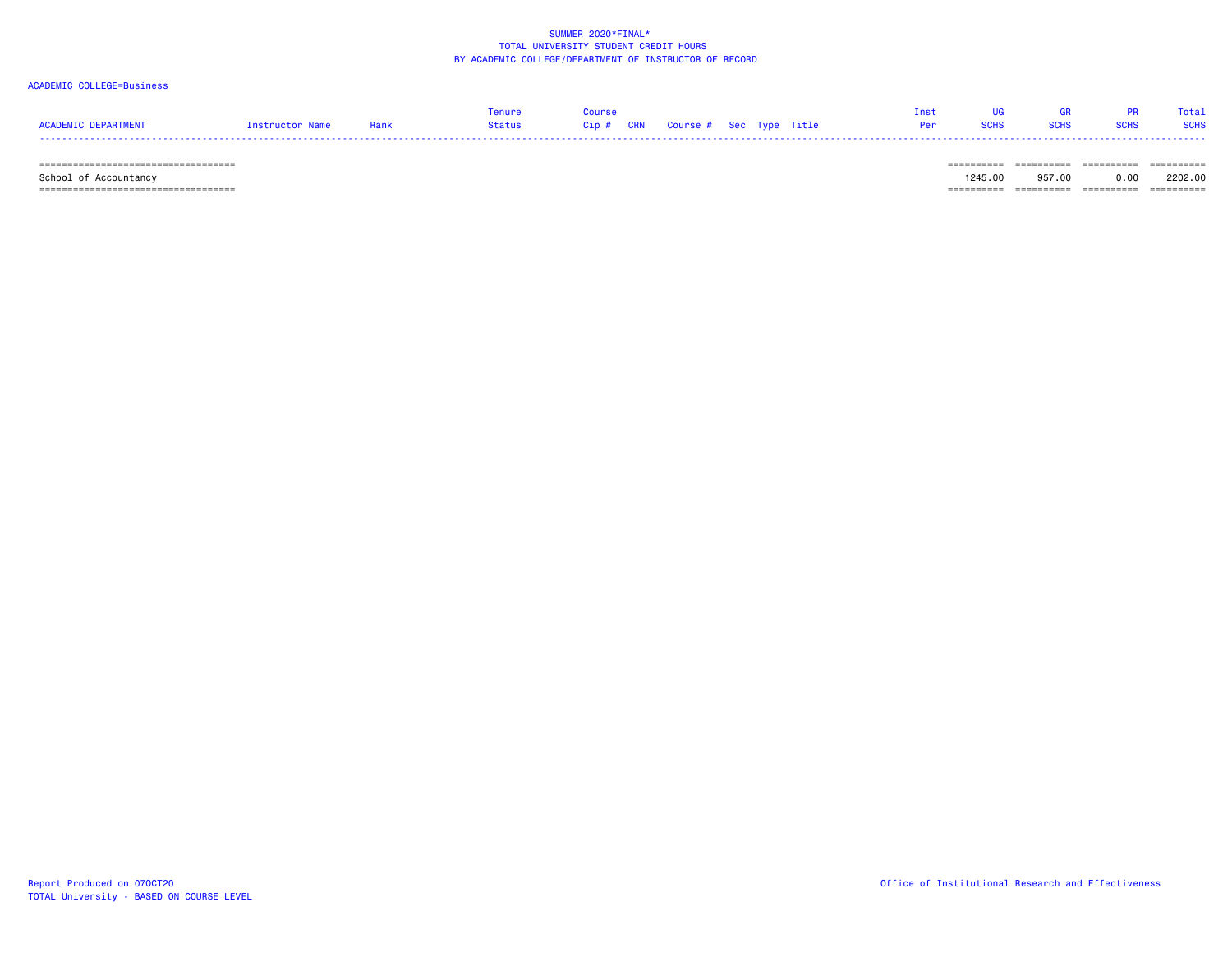|                                                      |                                   |                                   | <b>Tenure</b>  | Course  |              |                       |                  |              |                           | Inst | UG                  | GR                           | PR                                                                                                                                                           | <b>Total</b> |
|------------------------------------------------------|-----------------------------------|-----------------------------------|----------------|---------|--------------|-----------------------|------------------|--------------|---------------------------|------|---------------------|------------------------------|--------------------------------------------------------------------------------------------------------------------------------------------------------------|--------------|
| <b>ACADEMIC DEPARTMENT</b>                           | Instructor Name                   | Rank                              | <b>Status</b>  | $Cip$ # | <b>CRN</b>   | Course #              |                  |              | Sec Type Title            | Per  | <b>SCHS</b>         | <b>SCHS</b>                  | <b>SCHS</b>                                                                                                                                                  | <b>SCHS</b>  |
| Counseling, Educational Psychology, Abernathy, Larry |                                   | Research Assoc Prof Non-Ten Track |                | 422806  | 20500        | EPY 2513              | 51               | C            | Human Growth & Devel 1.00 |      | 48.00               | 0.00                         | 0.00                                                                                                                                                         | 48.00        |
|                                                      |                                   |                                   |                |         | 22362        | EPY 2513              | 551              | $\mathbf{C}$ | Human Growth & Devel 1.00 |      | 24.00               | 0.00                         | 0.00                                                                                                                                                         | 24.00        |
|                                                      |                                   |                                   |                |         | 422807 20508 | EPY 3543              | 01               | C            | Psych Of Adoles           | 1.00 | 33.00               | 0.00                         | 0.00                                                                                                                                                         | 33.00        |
|                                                      |                                   |                                   |                |         |              |                       |                  |              |                           |      | 105.00              | 0.00                         | 0.00                                                                                                                                                         | 105.00       |
|                                                      | Akins, Ericka                     | Lecturer                          | Non-Ten Track  |         | 131005 21819 | EPY 4073              | 001 C            |              | Personal & Motivatio 1.00 |      | 63.00               | 0.00                         | 0.00                                                                                                                                                         | 63.00        |
|                                                      |                                   |                                   |                | 422806  |              | 20504 EPY 3503        | 01               | C            | Principles of Ed Psy 1.00 |      | 36.00<br>- - -<br>. | 0.00<br>.                    | 0.00<br>-----                                                                                                                                                | 36.00<br>.   |
|                                                      |                                   |                                   |                |         |              |                       |                  |              |                           |      | 99.00               | 0.00                         | 0.00                                                                                                                                                         | 99.00        |
|                                                      | Ball, Kimberly                    | Lecturer                          | Non-Ten Track  |         |              | 422807 21332 EPY 3543 | 551 C            |              | Psych Of Adoles           | 1.00 | 66.00               | 0.00<br>$\sim$ $\sim$ $\sim$ | 0.00                                                                                                                                                         | 66.00<br>.   |
|                                                      |                                   |                                   |                |         |              |                       |                  |              |                           |      | 66.00               | 0.00                         | 0.00                                                                                                                                                         | 66.00        |
|                                                      | Bates-Brantley, Kayl Non-Employee |                                   | Not Applicable | 130603  | 20425        | EDF 9443              | 01               | C            | Sngl-Sbjt Res Des Ed 1.00 |      | 0.00                | 3.00                         | 0.00                                                                                                                                                         | 3.00         |
|                                                      |                                   |                                   |                | 422801  | 20527        | EPY 8890              | 51               | E            | School PSY Practicu 1.00  |      | 0.00                | 19.00                        | 0.00                                                                                                                                                         | 19.00        |
|                                                      |                                   |                                   |                |         | 422805 20518 | EPY 6123              | 51               | C            | App of School Psych 1.00  |      | 0.00                | 21.00                        | 0.00                                                                                                                                                         | 21.00        |
|                                                      |                                   |                                   |                |         | 20519        | EPY 6133              | 01               | C            | Data-Based Decisions 1.00 |      | 0.00                | 27.00                        | 0.00                                                                                                                                                         | 27.00        |
|                                                      |                                   |                                   |                |         | 20530        | EPY 9443              | 01               | C            | Single Subject Desig 1.00 |      | 0.00                | 30.00                        | 0.00                                                                                                                                                         | 30.00        |
|                                                      |                                   |                                   |                |         |              |                       |                  |              |                           |      | 0.00                | 100.00                       | 0.00                                                                                                                                                         | 100.00       |
|                                                      | Boyles, Caragh                    | Non-Faculty                       | Not Applicable | 350103  | 20543        | EXL 0190              | 102              | E            | Experiential Learnin 1.00 |      | 12.00               | 0.00                         | 0.00                                                                                                                                                         | 12.00        |
|                                                      |                                   |                                   |                |         | 20544        | EXL 0190              | 51               | E            | Experiential Learnin 1.00 |      | 6.00<br>.           | 0.00<br>.                    | 0.00<br>.                                                                                                                                                    | 6.00<br>.    |
|                                                      |                                   |                                   |                |         |              |                       |                  |              |                           |      | 18.00               | 0.00                         | 0.00                                                                                                                                                         | 18.00        |
|                                                      | Dooley, Kathy                     | Professor                         | Tenured        | 131101  | 20279        | COE 8183              | 01               | C            | Utilizing Art in Cou 1.00 |      | 0.00                | 33.00                        | 0.00                                                                                                                                                         | 33.00        |
|                                                      |                                   |                                   |                | 422703  | 20268        | COE 4903              | 01               | C            | Dev Coun/Men Health       | 1.00 | 3.00                | 0.00                         | 0.00                                                                                                                                                         | 3.00         |
|                                                      |                                   |                                   |                |         | 20270        | COE 6903              | 01               | C            | Dev Coun/Men Health       | 1.00 | 0.00                | 6.00                         | 0.00                                                                                                                                                         | 6.00         |
|                                                      |                                   |                                   |                | 422803  | 22702        | COE 9000              | 101              | D            | Research / Diss           | 1.00 | 0.00                | 3.00                         | 0.00                                                                                                                                                         | 3.00         |
|                                                      |                                   |                                   |                |         | 24053        | COE 9000              | 51               | D            | Research / Diss           | 1.00 | 0.00                | 2.00                         | 0.00                                                                                                                                                         | 2.00         |
|                                                      |                                   |                                   |                |         | 511501 20283 | COE 8783              | 51               | C            | Counsel Chem Dep Fam 1.00 |      | 0.00                | 15.00                        | 0.00                                                                                                                                                         | 15.00        |
|                                                      |                                   |                                   |                |         | 21820        | COE 8773              | 001 C            |              | Counsel Chem Dep Cli 1.00 |      | 0.00<br>.           | 54.00<br>$- - - - -$         | 0.00<br>.                                                                                                                                                    | 54.00<br>.   |
|                                                      |                                   |                                   |                |         |              |                       |                  |              |                           |      | 3.00                | 113.00                       | 0.00                                                                                                                                                         | 116.00       |
|                                                      | Elder, Anastasia                  | Professor                         | Tenured        |         |              | 429999 24029 EPY 9000 | 51               | D            | Research / Diss           | 1.00 | 0.00<br><u>.</u>    | 1.00                         | 0.00                                                                                                                                                         | 1.00<br>.    |
|                                                      |                                   |                                   |                |         |              |                       |                  |              |                           |      | 0.00                | 1.00                         | 0.00                                                                                                                                                         | 1.00         |
|                                                      | Gadke, Daniel                     | Associate Professor Tenured       |                |         |              | 429999 22698 EPY 9000 | 102 <sub>D</sub> |              | Research / Diss           | 1.00 | 0.00<br>$- - - -$   | 9.00<br>----                 | 0.00                                                                                                                                                         | 9.00         |
|                                                      |                                   |                                   |                |         |              |                       |                  |              |                           |      | 0.00                | 9.00                         | 0.00                                                                                                                                                         | 9.00         |
|                                                      | Gainer, Donna                     | Instructor                        | Non-Ten Track  |         |              | 130499 22196 EPY 4313 | 551 C            |              | Measure & Eval            | 1.00 | 42.00<br><u>.</u>   | 0.00<br>.                    | 0.00<br>$\frac{1}{2} \left( \frac{1}{2} \right) \left( \frac{1}{2} \right) \left( \frac{1}{2} \right) \left( \frac{1}{2} \right) \left( \frac{1}{2} \right)$ | 42.00<br>.   |
|                                                      |                                   |                                   |                |         |              |                       |                  |              |                           |      | 42.00               | 0.00                         | 0.00                                                                                                                                                         | 42.00        |
|                                                      | Gallo, Katarzyna                  | Clinical Assist Pro Non-Ten Track |                | 130101  | 20510        | EPY 4033              | 51               | C            | Application Learning 1.00 |      | 15.00               | 0.00                         | 0.00                                                                                                                                                         | 15.00        |
|                                                      |                                   |                                   |                | 130499  |              | 20502 EPY 3063        | 01               | C            | Indiv Diff/Exception 1.00 |      | 33.00               | 0.00                         | 0.00                                                                                                                                                         | 33.00        |
|                                                      |                                   |                                   |                | 231303  | 20507        | EPY 3513              | 01               | C            | Behavioral Sci Writi 1.00 |      | 45.00               | 0.00                         | 0.00                                                                                                                                                         | 45.00        |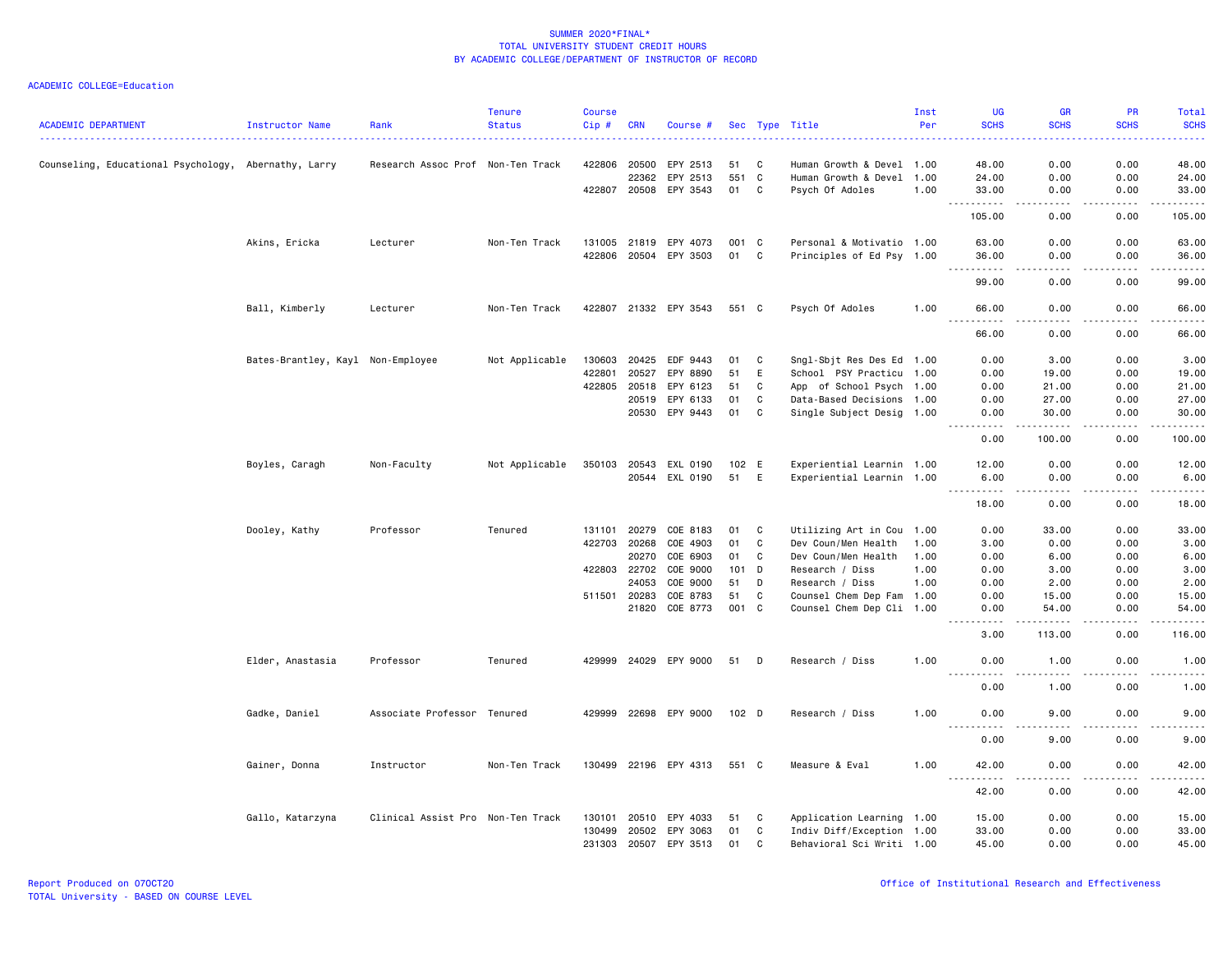| <b>ACADEMIC DEPARTMENT</b>                            | Instructor Name     | Rank                        | <b>Tenure</b><br><b>Status</b> | <b>Course</b><br>$Cip \#$ | <b>CRN</b>     | Course #              |         |              | Sec Type Title                                         | Inst<br>Per | <b>UG</b><br><b>SCHS</b>                    | <b>GR</b><br><b>SCHS</b>                                                                                                                                      | PR<br><b>SCHS</b>     | Total<br><b>SCHS</b>                                                                                                                                         |
|-------------------------------------------------------|---------------------|-----------------------------|--------------------------------|---------------------------|----------------|-----------------------|---------|--------------|--------------------------------------------------------|-------------|---------------------------------------------|---------------------------------------------------------------------------------------------------------------------------------------------------------------|-----------------------|--------------------------------------------------------------------------------------------------------------------------------------------------------------|
|                                                       |                     |                             |                                |                           |                |                       |         |              |                                                        |             | <u>.</u>                                    |                                                                                                                                                               |                       |                                                                                                                                                              |
|                                                       |                     |                             |                                |                           |                |                       |         |              |                                                        |             | 93.00                                       | 0.00                                                                                                                                                          | 0.00                  | 93.00                                                                                                                                                        |
| Counseling, Educational Psychology, Goldberg, Rebecca |                     | Associate Professor Tenured |                                |                           |                | 131102 20278 COE 8143 | 51 C    |              | Grief Counseling                                       | 1.00        | 0.00<br>.                                   | 18.00<br>$\frac{1}{2} \left( \frac{1}{2} \right) \left( \frac{1}{2} \right) \left( \frac{1}{2} \right) \left( \frac{1}{2} \right) \left( \frac{1}{2} \right)$ | 0.00<br>.             | 18.00<br>.                                                                                                                                                   |
|                                                       |                     |                             |                                |                           |                |                       |         |              |                                                        |             | 0.00                                        | 18.00                                                                                                                                                         | 0.00                  | 18.00                                                                                                                                                        |
|                                                       | Gooden-Hunley, Lisa | Non-Faculty                 | Not Applicable                 | 350103                    | 20288          | CP 2103               | 101 E   |              | First Work Sem                                         | 1.00        | 186.00                                      | 0.00                                                                                                                                                          | 0.00                  | 186.00                                                                                                                                                       |
|                                                       |                     |                             |                                |                           | 20289          | CP 2203               | 101 E   |              | Second Work Sem                                        | 1.00        | 231.00                                      | 0.00                                                                                                                                                          | 0.00                  | 231.00                                                                                                                                                       |
|                                                       |                     |                             |                                |                           | 20290          | CP 3303               | 101 E   |              | Third Work Sem                                         | 1.00        | 222.00                                      | 0.00                                                                                                                                                          | 0.00                  | 222.00                                                                                                                                                       |
|                                                       |                     |                             |                                |                           | 20291          | CP 3403               | 101 E   |              | Fourth Work Sem                                        | 1.00        | 33.00                                       | 0.00                                                                                                                                                          | 0.00                  | 33.00                                                                                                                                                        |
|                                                       |                     |                             |                                |                           | 20292          | CP 4503               | 101 E   |              | Fifth Work Sem                                         | 1.00        | 69.00                                       | 0.00                                                                                                                                                          | 0.00                  | 69.00                                                                                                                                                        |
|                                                       |                     |                             |                                |                           | 20293          | CP 4603               | 101 E   |              | Sixth Work Sem                                         | 1.00        | 6.00                                        | 0.00                                                                                                                                                          | 0.00                  | 6.00                                                                                                                                                         |
|                                                       |                     |                             |                                |                           | 20294          | CP 4703               | 101 E   |              | Seventh Work Sem                                       | 1.00        | 6.00                                        | 0.00                                                                                                                                                          | 0.00                  | 6.00                                                                                                                                                         |
|                                                       |                     |                             |                                |                           | 20542          | EXL 0190              | 101 E   |              | Experiential Learnin                                   | 1.00        | 15.00                                       | 0.00                                                                                                                                                          | 0.00                  | 15.00                                                                                                                                                        |
|                                                       |                     |                             |                                |                           | 20552          | EXL 3100              | 101 E   |              | CCPP Internship I                                      | 1.00        | 54.00                                       | 0.00                                                                                                                                                          | 0.00                  | 54.00                                                                                                                                                        |
|                                                       |                     |                             |                                |                           | 21567          | CP 2203               | 601 E   |              | Second Work Sem                                        | 1.00        | 6.00                                        | 0.00                                                                                                                                                          | 0.00                  | 6.00                                                                                                                                                         |
|                                                       |                     |                             |                                |                           | 21568          | CP 3303               | 601 E   |              | Third Work Sem                                         | 1.00        | 12.00                                       | 0.00                                                                                                                                                          | 0.00                  | 12.00                                                                                                                                                        |
|                                                       |                     |                             |                                | 521001                    | 20296          | CP 8013               | 101     | E            | First Work Sem                                         | 1.00        | 0.00                                        | 15.00                                                                                                                                                         | 0.00                  | 15.00                                                                                                                                                        |
|                                                       |                     |                             |                                |                           |                | 20554 EXL 3200        | 101 E   |              | CCPP Internship I                                      | 1.00        | 6.00                                        | 0.00                                                                                                                                                          | 0.00                  | 6.00                                                                                                                                                         |
|                                                       |                     |                             |                                |                           |                |                       |         |              |                                                        |             | 846.00                                      | $\frac{1}{2} \left( \frac{1}{2} \right) \left( \frac{1}{2} \right) \left( \frac{1}{2} \right) \left( \frac{1}{2} \right) \left( \frac{1}{2} \right)$<br>15.00 | .<br>0.00             | .<br>861.00                                                                                                                                                  |
|                                                       | Hall, Kimberly      | Professor                   | Tenured                        |                           |                | 422803 23948 COE 7000 | 202 I   |              | Directed Indiv Study 1.00                              |             | 0.00                                        | 1.00                                                                                                                                                          | 0.00                  | 1.00                                                                                                                                                         |
|                                                       |                     |                             |                                |                           |                |                       |         |              |                                                        |             | 0.00                                        | 1.00                                                                                                                                                          | 0.00                  | $\frac{1}{2} \left( \frac{1}{2} \right) \left( \frac{1}{2} \right) \left( \frac{1}{2} \right) \left( \frac{1}{2} \right) \left( \frac{1}{2} \right)$<br>1.00 |
|                                                       | Henington, Carlen   | Professor                   | Tenured                        | 130101                    | 22425          | EPY 3143              | 251 C   |              | Human Develop And Le 1.00                              |             | 30.00                                       | 0.00                                                                                                                                                          | 0.00                  | 30.00                                                                                                                                                        |
|                                                       |                     |                             |                                | 130604                    | 21127          | EPY 8473              | 201     | C.           | Mid Level Assessment 1.00                              |             | 0.00                                        | 60.00                                                                                                                                                         | 0.00                  | 60.00                                                                                                                                                        |
|                                                       |                     |                             |                                |                           |                |                       | 202 C   |              |                                                        |             |                                             |                                                                                                                                                               |                       |                                                                                                                                                              |
|                                                       |                     |                             |                                |                           | 21128<br>23921 | EPY 8473<br>EPY 8473  | 203 C   |              | Mid Level Assessment 1.00<br>Mid Level Assessment 1.00 |             | 0.00<br>0.00                                | 60.00<br>60.00                                                                                                                                                | 0.00<br>0.00          | 60.00<br>60.00                                                                                                                                               |
|                                                       |                     |                             |                                |                           |                |                       |         |              |                                                        |             | $- - - - -$<br>30.00                        | .<br>180.00                                                                                                                                                   | .<br>0.00             | .<br>210.00                                                                                                                                                  |
|                                                       | Justice, Cheryl     | Associate Professor Tenured |                                | 131101                    | 20284          | COE 8913              | 01      | C            | Counseling Children                                    | 1.00        | 0.00                                        | 21.00                                                                                                                                                         | 0.00                  | 21.00                                                                                                                                                        |
|                                                       |                     |                             |                                | 422803                    | 20272          | COE 8043              | 001     | C            | Group Tech & Proced                                    | 1.00        | 0.00                                        | 30.00                                                                                                                                                         | 0.00                  | 30.00                                                                                                                                                        |
|                                                       |                     |                             |                                |                           | 20273          | COE 8043              | 01      | C            | Group Tech & Proced                                    | 1.00        | 0.00                                        | 33.00                                                                                                                                                         | 0.00                  | 33.00                                                                                                                                                        |
|                                                       |                     |                             |                                |                           | 23507          | COE 7000              | 01      | $\mathbf I$  | Directed Indiv Study 1.00                              |             | 0.00                                        | 1.00                                                                                                                                                          | 0.00                  | 1.00                                                                                                                                                         |
|                                                       |                     |                             |                                |                           | 23755          | COE 7000              | 02      | $\mathbf{I}$ | Directed Indiv Study 1.00                              |             | 0.00                                        | 1.00                                                                                                                                                          | 0.00                  | 1.00                                                                                                                                                         |
|                                                       |                     |                             |                                |                           | 23839          | COE 7000              | $101$ I |              | Directed Indiv Study 1.00                              |             | 0.00                                        | 2.00                                                                                                                                                          | 0.00                  | 2.00                                                                                                                                                         |
|                                                       |                     |                             |                                |                           |                |                       |         |              |                                                        |             | 0.00                                        | $- - - -$<br>88.00                                                                                                                                            | $\frac{1}{2}$<br>0.00 | $- - - -$<br>88.00                                                                                                                                           |
|                                                       | Karriem, Dinetta    | Non-Faculty                 | Not Applicable                 |                           |                | 131101 23983 COE 4000 | 01 I    |              | Directed Indiv Study 1.00                              |             | 3.00                                        | 0.00                                                                                                                                                          | 0.00                  | 3.00                                                                                                                                                         |
|                                                       |                     |                             |                                |                           |                |                       |         |              |                                                        |             | $\sim$ $\sim$ $\sim$<br>$- - - - -$<br>3.00 | .<br>0.00                                                                                                                                                     | .<br>0.00             | $\frac{1}{2}$<br>3.00                                                                                                                                        |
|                                                       | Looby, Eugenie      | Professor                   | Tenured                        | 131101                    | 20281          | COE 8623              | 01      | C            | Adv Law/Ethics in Co 1.00                              |             | 0.00                                        | 21.00                                                                                                                                                         | 0.00                  | 21.00                                                                                                                                                        |
|                                                       |                     |                             |                                | 422707                    | 20276          | COE 8073              | 01      | C            | Cultural Found/Couns 1.00                              |             | 0.00                                        | 48.00                                                                                                                                                         | 0.00                  | 48.00                                                                                                                                                        |
|                                                       |                     |                             |                                | 422803                    | 20286          | COE 9053              | 101 C   |              | Adv Multicultural Co 1.00                              |             | 0.00                                        | 15.00                                                                                                                                                         | 0.00                  | 15.00                                                                                                                                                        |
|                                                       |                     |                             |                                |                           | 22705          | COE 9000              | $104$ D |              | Research / Diss                                        | 1.00        | 0.00<br>.                                   | 1.00<br>.                                                                                                                                                     | 0.00<br>.             | 1.00<br>.                                                                                                                                                    |
|                                                       |                     |                             |                                |                           |                |                       |         |              |                                                        |             | 0.00                                        | 85.00                                                                                                                                                         | 0.00                  | 85.00                                                                                                                                                        |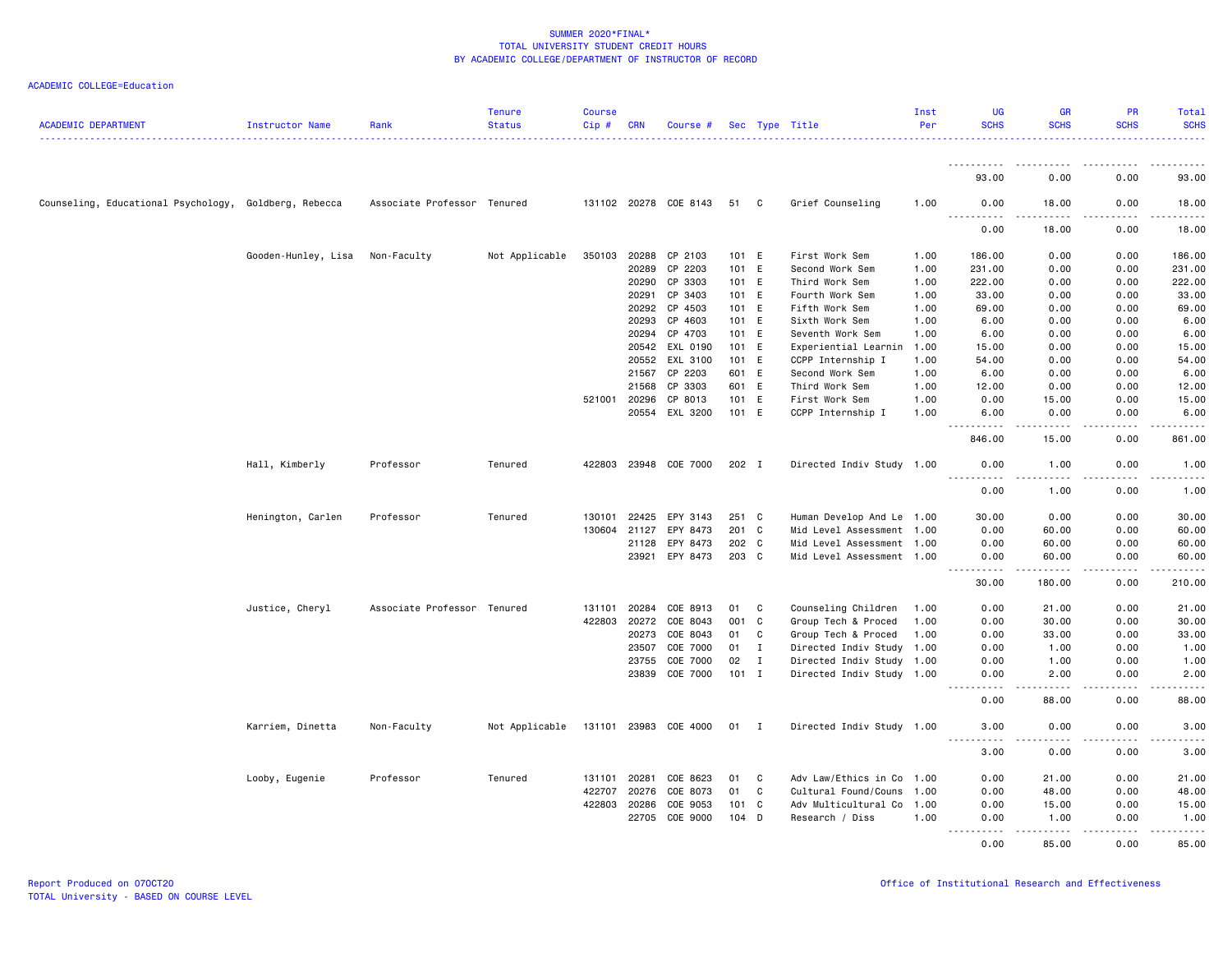| <b>ACADEMIC DEPARTMENT</b>                          | Instructor Name                                    | Rank                          | <b>Tenure</b><br><b>Status</b> | <b>Course</b><br>Cip# | <b>CRN</b> | Course #              |       |                | Sec Type Title            | Inst<br>Per | <b>UG</b><br><b>SCHS</b>                    | <b>GR</b><br><b>SCHS</b>                                                                                                                                      | PR<br><b>SCHS</b> | Total<br><b>SCHS</b>                        |
|-----------------------------------------------------|----------------------------------------------------|-------------------------------|--------------------------------|-----------------------|------------|-----------------------|-------|----------------|---------------------------|-------------|---------------------------------------------|---------------------------------------------------------------------------------------------------------------------------------------------------------------|-------------------|---------------------------------------------|
| Counseling, Educational Psychology, Mazahreh, Laith |                                                    | Assistant Professor Ten Track |                                | 422803                | 20271      | COE 8023              | 51 C  |                | Counseling Theory         | 1.00        | 0.00                                        | 15.00                                                                                                                                                         | 0.00              | 15.00                                       |
|                                                     |                                                    |                               |                                |                       |            | 511508 20282 COE 8753 | 001 C |                | Stress Management Co 1.00 |             | 0.00                                        | 21.00                                                                                                                                                         | 0.00              | 21.00                                       |
|                                                     |                                                    |                               |                                |                       |            |                       |       |                |                           |             | 0.00                                        | .<br>36.00                                                                                                                                                    | .<br>0.00         | .<br>36.00                                  |
|                                                     | McCleon, Tawny                                     | Associate Professor Tenured   |                                | 422806                | 20531      | EPY 9730              | 101 E |                | Doc Psy Internship        | 1.00        | 0.00                                        | 48.00                                                                                                                                                         | 0.00              | 48.00                                       |
|                                                     |                                                    |                               |                                | 429999 22699          |            | EPY 9000              | 103 D |                | Research / Diss           | 1.00        | 0.00                                        | 14.00                                                                                                                                                         | 0.00              | 14.00                                       |
|                                                     |                                                    |                               |                                |                       |            |                       |       |                |                           |             | 0.00                                        | $\frac{1}{2}$<br>62.00                                                                                                                                        | 0.00              | $\sim$ $\sim$ $\sim$ $\sim$ $\sim$<br>62.00 |
|                                                     | Nalls, Tommy                                       | Non-Employee                  | Not Applicable                 | 130604 23923          |            | EPY 8473              | 281 C |                | Mid Level Assessment 0.90 |             | 0.00                                        | 18.90                                                                                                                                                         | 0.00              | 18.90                                       |
|                                                     |                                                    |                               |                                |                       |            |                       |       |                |                           |             | 0.00                                        | 18.90                                                                                                                                                         | 0.00              | 18.90                                       |
|                                                     | Palmer, Charles                                    | Associate Professor Tenured   |                                |                       |            | 512310 21821 COE 6373 | 51 B  |                | Voc Assessmnt Sp Per 1.00 |             | 0.00<br>.                                   | 24.00<br>$\frac{1}{2}$                                                                                                                                        | 0.00<br>.         | 24.00<br>.                                  |
|                                                     |                                                    |                               |                                |                       |            |                       |       |                |                           |             | 0.00                                        | 24.00                                                                                                                                                         | 0.00              | 24.00                                       |
|                                                     | Seymour, Dana                                      | Lecturer                      | Non-Ten Track                  |                       |            | 130604 21337 EPY 8473 | 501 C |                | Mid Level Assessment 1.00 |             | 0.00                                        | 45.00                                                                                                                                                         | 0.00              | 45.00                                       |
|                                                     |                                                    |                               |                                |                       |            |                       |       |                |                           |             | 0.00                                        | 45.00                                                                                                                                                         | 0.00              | 45.00                                       |
|                                                     | Stinson-Perez, Sylvi Non-Faculty                   |                               | Not Applicable                 |                       |            | 131009 22226 COE 6323 | 501 C |                | Sensory Aid Technlgy 1.00 |             | 0.00                                        | 36.00                                                                                                                                                         | 0.00              | 36.00                                       |
|                                                     |                                                    |                               |                                |                       |            |                       |       |                |                           |             | 0.00                                        | 36.00                                                                                                                                                         | 0.00              | 36.00                                       |
|                                                     | Stratton-Gadke, Kase Associate Professor Ten Track |                               |                                |                       |            | 429999 22700 EPY 9000 | 104 D |                | Research / Diss           | 1.00        | 0.00<br>----                                | 9.00<br>$- - - -$                                                                                                                                             | 0.00              | 9.00<br>-----                               |
|                                                     |                                                    |                               |                                |                       |            |                       |       |                |                           |             | 0.00                                        | 9.00                                                                                                                                                          | 0.00              | 9.00                                        |
|                                                     | Suddeath, Eric                                     | Assistant Professor Ten Track |                                | 131101 21095          |            | COE 8203              | 281 C |                | Place & Career Dev        | 1.00        | 0.00                                        | 18.00                                                                                                                                                         | 0.00              | 18.00                                       |
|                                                     |                                                    |                               |                                | 422803                | 22780      | COE 7000              | 201   | $\blacksquare$ | Directed Indiv Study      | 1.00        | 0.00                                        | 3.00                                                                                                                                                          | 0.00              | 3.00                                        |
|                                                     |                                                    |                               |                                |                       | 23324      | COE 8043              | 253 C |                | Group Tech & Proced       | 1.00        | 0.00                                        | 15.00                                                                                                                                                         | 0.00              | 15.00                                       |
|                                                     |                                                    |                               |                                |                       |            | 23325 COE 8043        | 254 C |                | Group Tech & Proced       | 1.00        | 0.00<br>.                                   | 18,00<br>$\frac{1}{2} \left( \frac{1}{2} \right) \left( \frac{1}{2} \right) \left( \frac{1}{2} \right) \left( \frac{1}{2} \right) \left( \frac{1}{2} \right)$ | 0.00<br>.         | 18.00<br>.                                  |
|                                                     |                                                    |                               |                                |                       |            |                       |       |                |                           |             | 0.00                                        | 54.00                                                                                                                                                         | 0.00              | 54.00                                       |
|                                                     | Therthani, Sumedha                                 | Assistant Professor Ten Track |                                |                       |            | 422803 21822 COE 4023 | 51    | C.             | Intro To Counseling       | 1.00        | 18,00<br>. <b>.</b><br>$\sim$ $\sim$ $\sim$ | 0.00<br>.                                                                                                                                                     | 0.00<br>.         | 18.00<br>.                                  |
|                                                     |                                                    |                               |                                |                       |            |                       |       |                |                           |             | 18.00                                       | 0.00                                                                                                                                                          | 0.00              | 18.00                                       |
|                                                     | Wei, Tianlan                                       | Assistant Professor Ten Track |                                | 130603                | 21334      | EPY 6214              | 501 C |                | Ed & Psy Statistics       | 1.00        | 0.00                                        | 64.00                                                                                                                                                         | 0.00              | 64.00                                       |
|                                                     |                                                    |                               |                                |                       | 21336      | EPY 8214              | 551 B |                | Int Ed & Psy Stat         | 1.00        | 0.00                                        | 16.00                                                                                                                                                         | 0.00              | 16.00                                       |
|                                                     |                                                    |                               |                                |                       |            | 429999 22701 EPY 9000 | 105 D |                | Research / Diss           | 1.00        | 0.00<br>.                                   | 1.00<br>.                                                                                                                                                     | 0.00<br>.         | 1.00<br>.                                   |
|                                                     |                                                    |                               |                                |                       |            |                       |       |                |                           |             | 0.00                                        | 81.00                                                                                                                                                         | 0.00              | 81.00                                       |
|                                                     | Wildmon, Mark                                      | Lecturer                      | Non-Ten Track                  | 422801                | 22707      | EPY 8890              | 52    | E              | School PSY Practicu 1.00  |             | 0.00                                        | 21.00                                                                                                                                                         | 0.00              | 21.00                                       |
|                                                     |                                                    |                               |                                | 422803                | 20526      | EPY 8263              | 51    | C              | Psy Test Ed Rel Set       | 1.00        | 0.00                                        | 54.00                                                                                                                                                         | 0.00              | 54.00                                       |
|                                                     |                                                    |                               |                                |                       | 22873      | EPY 8990              | 01    | B              | Special Topic In EPY 1.00 |             | 0.00                                        | 27.00                                                                                                                                                         | 0.00              | 27.00                                       |
|                                                     |                                                    |                               |                                | 422805 20524          |            | EPY 8123              | 01    | C              | Infant/Toddler Asses 1.00 |             | 0.00<br>. <b>.</b>                          | 33.00<br>.                                                                                                                                                    | 0.00<br>.         | 33.00<br>.                                  |
|                                                     |                                                    |                               |                                |                       |            |                       |       |                |                           |             | 0.00                                        | 135.00                                                                                                                                                        | 0.00              | 135.00                                      |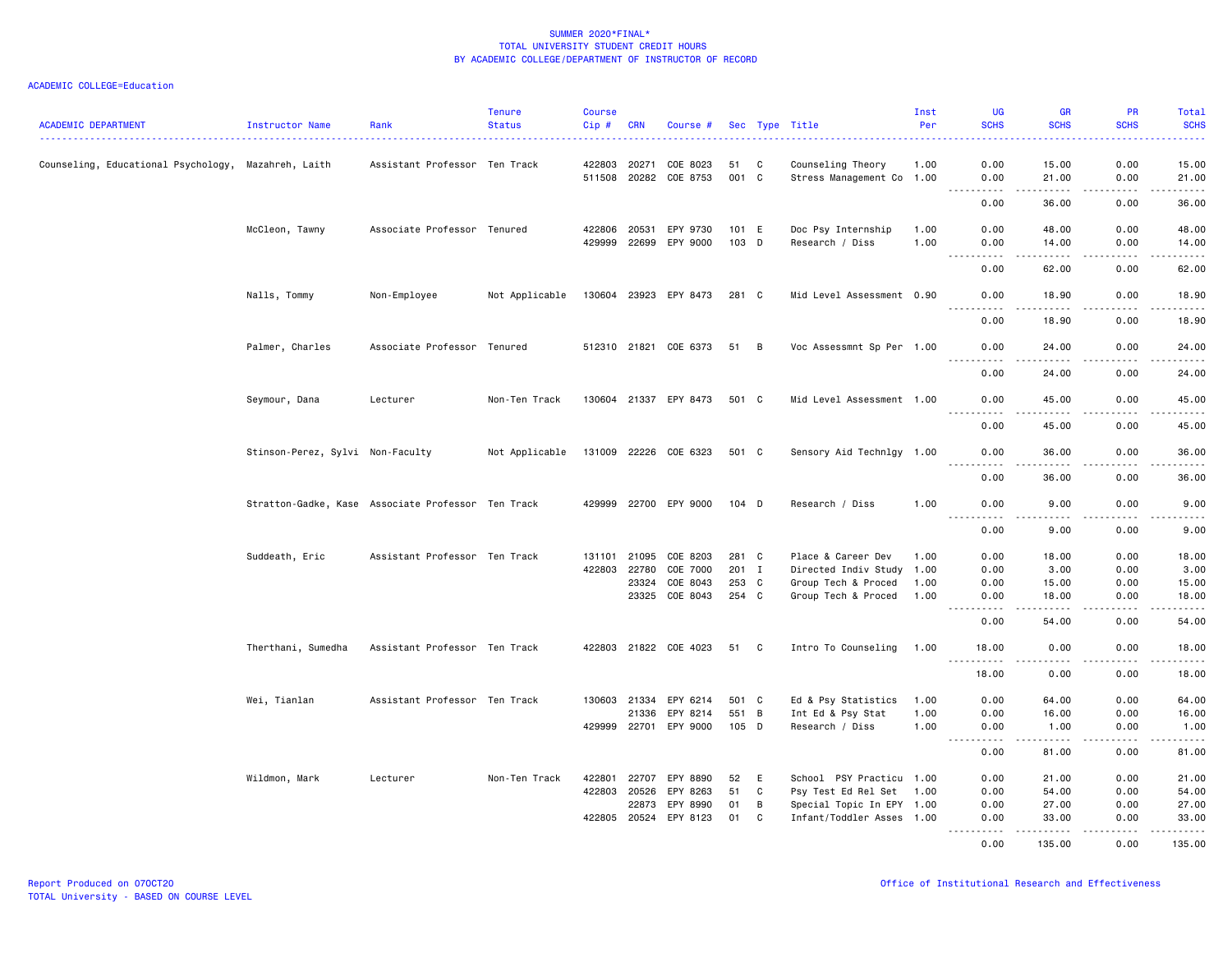| <b>ACADEMIC DEPARTMENT</b>                           | Instructor Name | Rank                              | <b>Tenure</b><br><b>Status</b> | <b>Course</b><br>Cip# | <b>CRN</b> | Course # |       | Sec Type Title            | Inst<br>Per | <b>UG</b><br><b>SCHS</b> | <b>GR</b><br><b>SCHS</b> | <b>PR</b><br><b>SCHS</b> | Total<br><b>SCHS</b>  |
|------------------------------------------------------|-----------------|-----------------------------------|--------------------------------|-----------------------|------------|----------|-------|---------------------------|-------------|--------------------------|--------------------------|--------------------------|-----------------------|
| Counseling, Educational Psychology, Windham, Melissa |                 | Clinical Assist Pro Non-Ten Track |                                | 130604                | 22429      | EPY 3253 | 281 C | Evaluating Learning       | 1.00        | 24.00                    | 0.00                     | 0.00                     | 24.00                 |
|                                                      |                 |                                   |                                | 131101                | 22356      | COE 8913 | 001 C | Counseling Children       | 1.00        | 0.00                     | 18.00                    | 0.00                     | 18.00                 |
|                                                      |                 |                                   |                                |                       | 22357      | COE 8913 | 251 C | Counseling Children       | 1.00        | 0.00                     | 33.00                    | 0.00                     | 33.00                 |
|                                                      |                 |                                   |                                | 421601                | 22358      | COE 6990 | 251 C | Special Topic In COE 1.00 |             | 0.00                     | 18.00                    | 0.00                     | 18.00                 |
|                                                      |                 |                                   |                                |                       |            |          |       |                           |             | .                        | -------                  | .                        | .                     |
|                                                      |                 |                                   |                                |                       |            |          |       |                           |             | 24.00                    | 69.00                    | 0.00                     | 93.00                 |
|                                                      | Wozny, Darren   | Professor                         | Tenured                        | 131101                | 23321      | COE 8623 | 282 C | Adv Law/Ethics in Co 1.00 |             | 0.00                     | 48.00                    | 0.00                     | 48.00                 |
|                                                      |                 |                                   |                                | 422707                | 23314      | COE 8073 | 282 C | Cultural Found/Couns 1.00 |             | 0.00                     | 60.00                    | 0.00                     | 60.00                 |
|                                                      |                 |                                   |                                | 422802                | 23305      | COE 8703 | 252 C | Prin Clin Mental Hlt 1.00 |             | 0.00                     | 39.00                    | 0.00                     | 39.00                 |
|                                                      |                 |                                   |                                |                       |            |          |       |                           |             | .                        | .                        | .                        | .                     |
|                                                      |                 |                                   |                                |                       |            |          |       |                           |             | 0.00                     | 147.00                   | 0.00                     | 147.00                |
|                                                      |                 |                                   |                                |                       |            |          |       |                           |             |                          |                          |                          |                       |
| ===================================                  |                 |                                   |                                |                       |            |          |       |                           |             | =========                | =========                | ==========               | ========              |
| Counseling, Educational Psychology,                  |                 |                                   |                                |                       |            |          |       |                           |             | 1347.00                  | 1326.90                  | 0.00                     | 2673.90               |
| =====================================                |                 |                                   |                                |                       |            |          |       |                           |             | $=$ = = = = = = = = :    | ==========               | ==========               | $=$ = = = = = = = = = |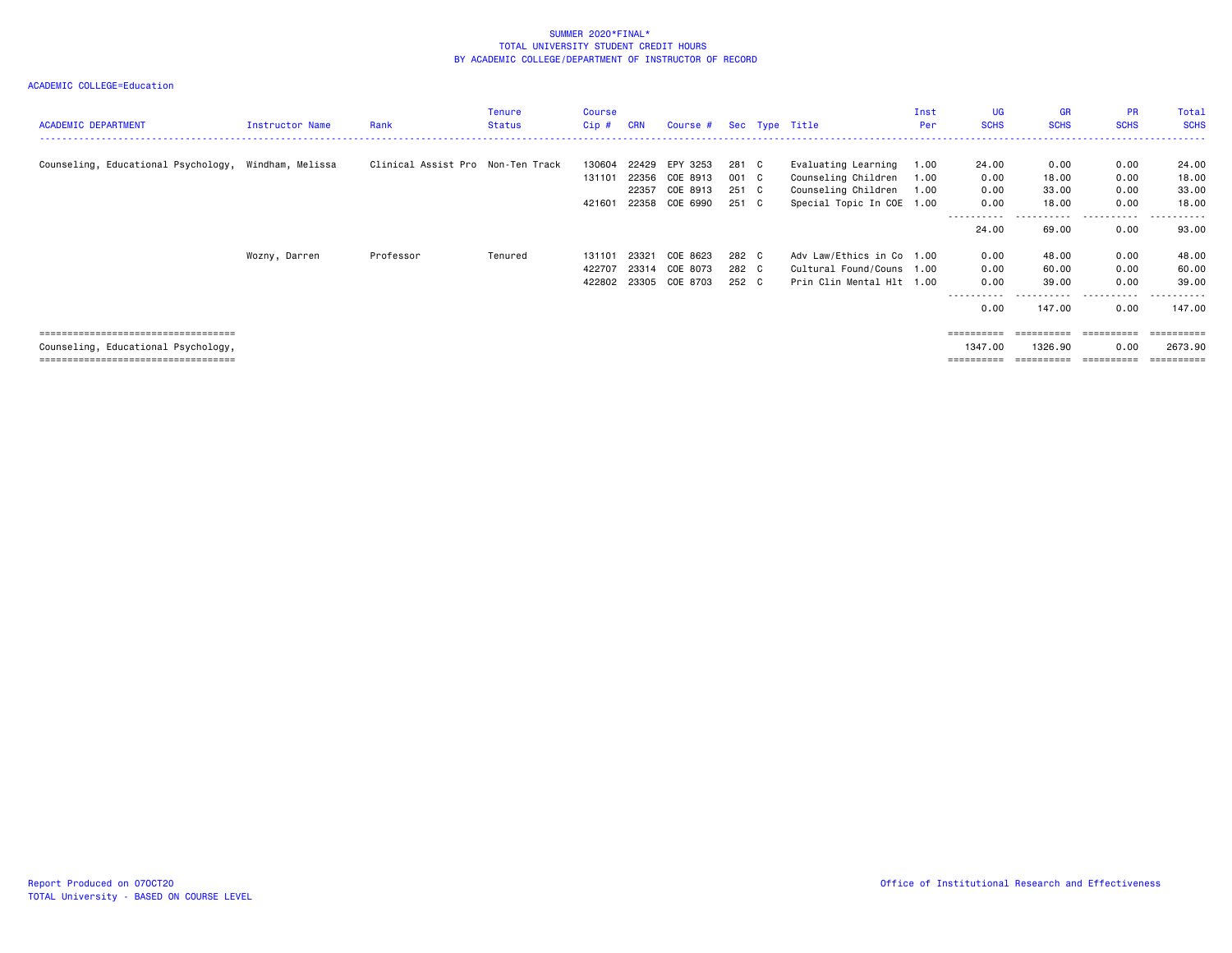| <b>ACADEMIC DEPARTMENT</b>                          | Instructor Name   | Rank                              | <b>Tenure</b><br><b>Status</b> | <b>Course</b><br>Cip# | <b>CRN</b> | Course #              |         |                | Sec Type Title            | Inst<br>Per<br>$\begin{array}{cccccccccccccc} \multicolumn{2}{c}{} & \multicolumn{2}{c}{} & \multicolumn{2}{c}{} & \multicolumn{2}{c}{} & \multicolumn{2}{c}{} & \multicolumn{2}{c}{} & \multicolumn{2}{c}{} & \multicolumn{2}{c}{} & \multicolumn{2}{c}{} & \multicolumn{2}{c}{} & \multicolumn{2}{c}{} & \multicolumn{2}{c}{} & \multicolumn{2}{c}{} & \multicolumn{2}{c}{} & \multicolumn{2}{c}{} & \multicolumn{2}{c}{} & \multicolumn{2}{c}{} & \multicolumn{2}{c}{} & \multicolumn{2}{c}{} & \$ | UG<br><b>SCHS</b>                                                                                                                                            | <b>GR</b><br><b>SCHS</b> | <b>PR</b><br><b>SCHS</b> | Total<br><b>SCHS</b><br>$\frac{1}{2} \left( \frac{1}{2} \right) \left( \frac{1}{2} \right) \left( \frac{1}{2} \right) \left( \frac{1}{2} \right)$ |
|-----------------------------------------------------|-------------------|-----------------------------------|--------------------------------|-----------------------|------------|-----------------------|---------|----------------|---------------------------|-------------------------------------------------------------------------------------------------------------------------------------------------------------------------------------------------------------------------------------------------------------------------------------------------------------------------------------------------------------------------------------------------------------------------------------------------------------------------------------------------------|--------------------------------------------------------------------------------------------------------------------------------------------------------------|--------------------------|--------------------------|---------------------------------------------------------------------------------------------------------------------------------------------------|
| Curriculum, Instruction & Special E Alley, Kathleen |                   | Associate Professor Tenured       |                                | 131202 21291          |            | EDE 3343              | 501 C   |                | Teach Adoles Lit          | 1.00                                                                                                                                                                                                                                                                                                                                                                                                                                                                                                  | 39.00                                                                                                                                                        | 0.00                     | 0.00                     | 39.00                                                                                                                                             |
|                                                     |                   |                                   |                                | 131203                | 21540      | RDG 8123              | 501 C   |                | Sup MidSch Lit Learn 1.00 |                                                                                                                                                                                                                                                                                                                                                                                                                                                                                                       | 0.00                                                                                                                                                         | 15.00                    | 0.00                     | 15.00                                                                                                                                             |
|                                                     |                   |                                   |                                | 131315 21013          |            | RDG 8713              | 01      | E              | Tch Struggling Reade 1.00 |                                                                                                                                                                                                                                                                                                                                                                                                                                                                                                       | 0.00                                                                                                                                                         | 21.00                    | 0.00                     | 21.00                                                                                                                                             |
|                                                     |                   |                                   |                                |                       |            |                       |         |                |                           |                                                                                                                                                                                                                                                                                                                                                                                                                                                                                                       | .<br>39.00                                                                                                                                                   | $\frac{1}{2}$<br>36.00   | .<br>0.00                | د د د د د<br>75.00                                                                                                                                |
|                                                     | Anthony, Kenneth  | Associate Professor Tenured       |                                |                       |            | 131203 21312 EDS 8243 | 501 C   |                | Adv. Plan Manage Lea 1.00 |                                                                                                                                                                                                                                                                                                                                                                                                                                                                                                       | 0.00                                                                                                                                                         | 87.00                    | 0.00                     | 87.00                                                                                                                                             |
|                                                     |                   |                                   |                                |                       |            |                       |         |                |                           |                                                                                                                                                                                                                                                                                                                                                                                                                                                                                                       | $\frac{1}{2} \left( \frac{1}{2} \right) \left( \frac{1}{2} \right) \left( \frac{1}{2} \right) \left( \frac{1}{2} \right) \left( \frac{1}{2} \right)$<br>0.00 | .<br>87.00               | .<br>0.00                | .<br>87.00                                                                                                                                        |
|                                                     | Brenner, Devon    | Professor                         | Tenured                        |                       |            | 131202 24033 EDE 9000 | 51      | D              | Research / Diss           | 1.00                                                                                                                                                                                                                                                                                                                                                                                                                                                                                                  | 0.00<br>-----                                                                                                                                                | 1.00<br>.                | 0.00<br>.                | 1.00<br>.                                                                                                                                         |
|                                                     |                   |                                   |                                |                       |            |                       |         |                |                           |                                                                                                                                                                                                                                                                                                                                                                                                                                                                                                       | 0.00                                                                                                                                                         | 1.00                     | 0.00                     | 1.00                                                                                                                                              |
|                                                     | Coffey, Kenneth   | Professor                         | Tenured                        | 131001                | 21318      | EDX 6193              | 501 C   |                | Adv. Plan Special Ed 1.00 |                                                                                                                                                                                                                                                                                                                                                                                                                                                                                                       | 0.00                                                                                                                                                         | 75.00                    | 0.00                     | 75.00                                                                                                                                             |
|                                                     |                   |                                   |                                |                       | 23715      | EDX 6193              | 502 C   |                | Adv. Plan Special Ed 1.00 |                                                                                                                                                                                                                                                                                                                                                                                                                                                                                                       | 0.00                                                                                                                                                         | 75.00                    | 0.00                     | 75.00                                                                                                                                             |
|                                                     |                   |                                   |                                |                       | 23716      | EDX 6193              | 503 C   |                | Adv. Plan Special Ed 1.00 |                                                                                                                                                                                                                                                                                                                                                                                                                                                                                                       | 0.00                                                                                                                                                         | 84.00                    | 0.00                     | 84.00                                                                                                                                             |
|                                                     |                   |                                   |                                |                       | 23804      | EDX 7000              | 502 I   |                | Directed Indiv Study 1.00 |                                                                                                                                                                                                                                                                                                                                                                                                                                                                                                       | 0.00                                                                                                                                                         | 1.00                     | 0.00                     | 1.00                                                                                                                                              |
|                                                     |                   |                                   |                                |                       |            | 23856 EDX 7000        | 501 I   |                | Directed Indiv Study 1.00 |                                                                                                                                                                                                                                                                                                                                                                                                                                                                                                       | 0.00                                                                                                                                                         | 1.00                     | 0.00                     | 1.00                                                                                                                                              |
|                                                     |                   |                                   |                                |                       |            |                       |         |                |                           |                                                                                                                                                                                                                                                                                                                                                                                                                                                                                                       | 0.00                                                                                                                                                         | .<br>236.00              | .<br>0.00                | د د د د د<br>236.00                                                                                                                               |
|                                                     | Collier, Matthew  | Lecturer                          | Non-Ten Track                  |                       |            | 131001 23717 EDX 6813 | 502 C   |                | Intro Assmt Spec Ed       | 1.00                                                                                                                                                                                                                                                                                                                                                                                                                                                                                                  | 0.00                                                                                                                                                         | 90.00                    | 0.00                     | 90.00                                                                                                                                             |
|                                                     |                   |                                   |                                |                       |            |                       |         |                |                           |                                                                                                                                                                                                                                                                                                                                                                                                                                                                                                       | 0.00                                                                                                                                                         | 90.00                    | 0.00                     | .<br>90.00                                                                                                                                        |
|                                                     | Davis, Louise     | Extension Professor Non-Ten Track |                                | 190701 22760          |            | <b>HDFS 9000</b>      | 101 D   |                | Research/Dissertatio 1.00 |                                                                                                                                                                                                                                                                                                                                                                                                                                                                                                       | 0.00                                                                                                                                                         | 3.00                     | 0.00                     | 3.00                                                                                                                                              |
|                                                     |                   |                                   |                                |                       |            |                       |         |                |                           |                                                                                                                                                                                                                                                                                                                                                                                                                                                                                                       | 0.00                                                                                                                                                         | 3.00                     | 0.00                     | د د د د د<br>3.00                                                                                                                                 |
|                                                     | Devlin, Sandy     | Professor                         | Tenured                        | 131001 20432          |            | EDX 8123              | 01      | C              | Org & Super Sp Ed         | 1.00                                                                                                                                                                                                                                                                                                                                                                                                                                                                                                  | 0.00                                                                                                                                                         | 12.00                    | 0.00                     | 12.00                                                                                                                                             |
|                                                     |                   |                                   |                                |                       | 21321      | EDX 8023              | 551 C   |                | Fundamentals of Teac 1.00 |                                                                                                                                                                                                                                                                                                                                                                                                                                                                                                       | 0.00                                                                                                                                                         | 30.00                    | 0.00                     | 30.00                                                                                                                                             |
|                                                     |                   |                                   |                                |                       | 21907      | EDX 9000              | $102$ D |                | Research / Diss           | 1.00                                                                                                                                                                                                                                                                                                                                                                                                                                                                                                  | 0.00                                                                                                                                                         | 15.00                    | 0.00                     | 15.00                                                                                                                                             |
|                                                     |                   |                                   |                                |                       | 23719      | EDX 8173              | 506 C   |                | Sp Ed In Reg Classrm      | 1.00                                                                                                                                                                                                                                                                                                                                                                                                                                                                                                  | 0.00                                                                                                                                                         | 87.00                    | 0.00                     | 87.00<br>.                                                                                                                                        |
|                                                     |                   |                                   |                                |                       |            |                       |         |                |                           |                                                                                                                                                                                                                                                                                                                                                                                                                                                                                                       | 0.00                                                                                                                                                         | 144.00                   | 0.00                     | 144.00                                                                                                                                            |
|                                                     | Diffey, Stephanie | Non-Employee                      | Not Applicable                 |                       |            | 131203 21295 EDE 8123 | 501 C   |                | Found Teach MidLev M 1.00 |                                                                                                                                                                                                                                                                                                                                                                                                                                                                                                       | 0.00<br>.                                                                                                                                                    | 45.00                    | 0.00                     | 45.00<br>.                                                                                                                                        |
|                                                     |                   |                                   |                                |                       |            |                       |         |                |                           |                                                                                                                                                                                                                                                                                                                                                                                                                                                                                                       | 0.00                                                                                                                                                         | 45.00                    | 0.00                     | 45.00                                                                                                                                             |
|                                                     | Fondren, Patricia | Assistant Professor Ten Track     |                                | 131001 21319          |            | EDX 6813              | 501 C   |                | Intro Assmt Spec Ed       | 1.00                                                                                                                                                                                                                                                                                                                                                                                                                                                                                                  | 0.00                                                                                                                                                         | 87.00                    | 0.00                     | 87.00                                                                                                                                             |
|                                                     |                   |                                   |                                |                       | 23697      | EDX 4000              | $101$ I |                | Directed Indiv Study 1.00 |                                                                                                                                                                                                                                                                                                                                                                                                                                                                                                       | 3.00                                                                                                                                                         | 0.00                     | 0.00                     | 3.00                                                                                                                                              |
|                                                     |                   |                                   |                                |                       | 23718      | EDX 6813              | 503 C   |                | Intro Assmt Spec Ed       | 1.00                                                                                                                                                                                                                                                                                                                                                                                                                                                                                                  | 0.00                                                                                                                                                         | 60.00                    | 0.00                     | 60.00                                                                                                                                             |
|                                                     |                   |                                   |                                | 422814                | 20428      | EDX 3203              | 01      | C <sub>1</sub> | Intro To Learn Disab 1.00 |                                                                                                                                                                                                                                                                                                                                                                                                                                                                                                       | 45.00                                                                                                                                                        | 0.00                     | 0.00                     | 45.00                                                                                                                                             |
|                                                     |                   |                                   |                                |                       |            |                       |         |                |                           |                                                                                                                                                                                                                                                                                                                                                                                                                                                                                                       | $\sim$ $\sim$ $\sim$<br>.<br>48.00                                                                                                                           | $- - - - -$<br>147.00    | 0.00                     | .<br>195.00                                                                                                                                       |
|                                                     | Franz, Dana       | Professor                         | Tenured                        |                       |            | 131205 24005 EDS 9000 | 01      | D              | Research / Diss           | 1.00                                                                                                                                                                                                                                                                                                                                                                                                                                                                                                  | 0.00                                                                                                                                                         | 3.00                     | 0.00                     | 3.00                                                                                                                                              |
|                                                     |                   |                                   |                                |                       | 24081      | EDS 9000              | 51      | D              | Research / Diss           | 1.00                                                                                                                                                                                                                                                                                                                                                                                                                                                                                                  | 0.00                                                                                                                                                         | 3.00                     | 0.00                     | 3.00                                                                                                                                              |
|                                                     |                   |                                   |                                |                       |            |                       |         |                |                           |                                                                                                                                                                                                                                                                                                                                                                                                                                                                                                       | 0.00                                                                                                                                                         | 6.00                     | 0.00                     | .<br>6.00                                                                                                                                         |
|                                                     | Hanna, Tania      | Clinical Assist Pro Non-Ten Track |                                |                       |            | 131202 22442 EDE 8633 | 281 B   |                | The Teaching of Writ 1.00 |                                                                                                                                                                                                                                                                                                                                                                                                                                                                                                       | 0.00                                                                                                                                                         | 27.00                    | 0.00                     | 27.00                                                                                                                                             |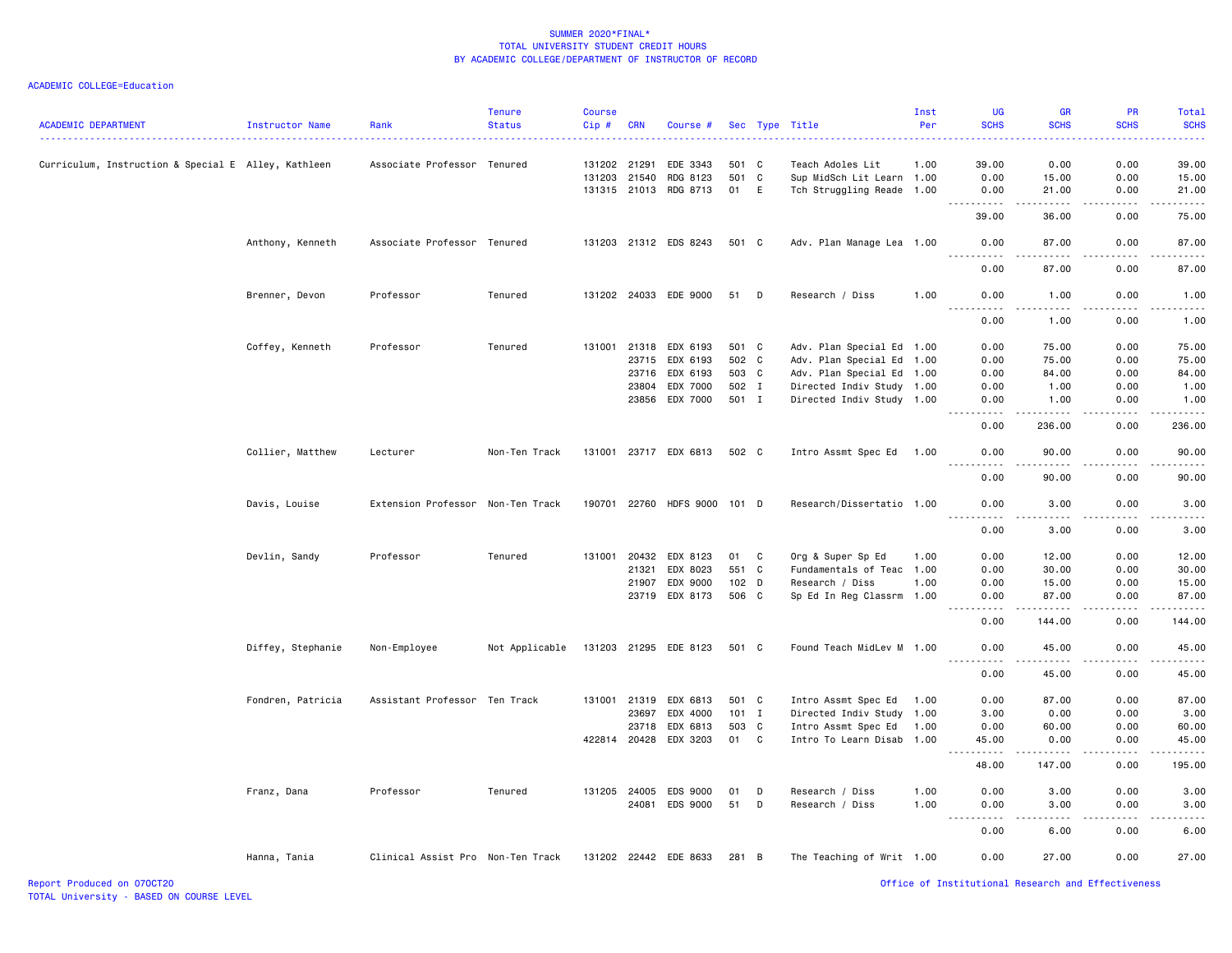| 0.00<br>Curriculum, Instruction & Special E Hanna, Tania<br>131203 21152<br>54.00<br>0.00<br>54.00<br>Clinical Assist Pro Non-Ten Track<br>RDG 3413<br>201 C<br>Middle Lvl Lit I<br>1.00<br>21154<br>RDG 3423<br>201 C<br>Middle Lvl Lit II<br>1.00<br>54.00<br>0.00<br>0.00<br>54.00<br>131315 22458 RDG 8713<br>251 E<br>Tch Struggling Reade 1.00<br>0.00<br>36.00<br>0.00<br>36.00<br><u>.</u><br>.<br><u>.</u><br>108.00<br>63.00<br>0.00<br>171.00<br>0.00<br>0.00<br>Hopper, Peggy<br>Professor<br>Tenured<br>131205 21315<br>EDS 8623<br>501 C<br>Effective Instructio 1.00<br>24.00<br>24.00<br>EDS 8000<br>51<br>D<br>23911<br>Research / Thesis<br>1.00<br>0.00<br>6.00<br>0.00<br>6.00<br>24057<br>EDS 7000<br>Directed Indiv Study 1.00<br>0.00<br>1.00<br>0.00<br>1.00<br>551 I<br>EDS 7000<br>552 I<br>Directed Indiv Study 1.00<br>0.00<br>1.00<br>0.00<br>1.00<br>24058<br>EDS 7000<br>553 I<br>24059<br>Directed Indiv Study 1.00<br>0.00<br>1.00<br>0.00<br>1.00<br>EDS 7000<br>554 I<br>24060<br>Directed Indiv Study 1.00<br>0.00<br>1.00<br>0.00<br>1.00<br>RDG 8653<br>551 C<br>131315 21542<br>Teach Read Sec Sch<br>0.00<br>42.00<br>0.00<br>42.00<br>1.00<br>.<br>$\sim$ $\sim$ $\sim$ $\sim$<br>0.00<br>76.00<br>0.00<br>76.00<br>Jamison, Breana<br>Lecturer<br>Non-Ten Track<br>422814 21316 EDX 3213<br>502 C<br>Indiv Inst Except Ch 1.00<br>33,00<br>0.00<br>0.00<br>33.00<br>$- - - - - - -$<br>.<br><u>.</u><br>.<br>33.00<br>0.00<br>0.00<br>33.00<br>Javorsky, Kristin<br>Assistant Professor Ten Track<br>131315 21290<br>EDE 3233<br>501 C<br>Teach Lit at Elem/Mi 1.00<br>0.00<br>39.00<br>39.00<br>0.00<br>101 C<br>23727<br>RDG 3113<br>Early Literacy Instr 1.00<br>39.00<br>0.00<br>0.00<br>39.00<br>RDG 3123<br>101 C<br>Early Lit Instruct I 1.00<br>0.00<br>23728<br>39.00<br>0.00<br>39.00<br><u>.</u><br>.<br>$\frac{1}{2} \left( \frac{1}{2} \right) \left( \frac{1}{2} \right) \left( \frac{1}{2} \right) \left( \frac{1}{2} \right) \left( \frac{1}{2} \right) \left( \frac{1}{2} \right)$<br><b>.</b><br>117.00<br>0.00<br>117.00<br>0.00<br>Mid Level Assessment 0.10<br>Leffler, Jeffrey<br>Assistant Professor Ten Track<br>130604<br>23923<br>EPY 8473<br>281 C<br>0.00<br>2.10<br>0.00<br>2.10<br>131202 22440<br>281 C<br>EDE 8313<br>Thry & Dev Child Ed<br>0.00<br>30.00<br>0.00<br>30.00<br>1.00<br>251 C<br>23326<br>EDE 8543<br>Ma Exp Early Child<br>1.00<br>0.00<br>30.00<br>0.00<br>30.00<br>$\frac{1}{2}$<br>.<br>.<br>.<br>0.00<br>62.10<br>0.00<br>62.10<br>Associate Professor Tenured<br>EDE 9000<br>102 D<br>0.00<br>2.00<br>Lemley, Stephanie<br>131202 23776<br>Research / Diss<br>1.00<br>0.00<br>2.00<br>101 C<br>Creat Arts Elem / Mid 1.00<br>54.00<br>0.00<br>0.00<br>23956<br>EDE 3443<br>54.00<br>EDE 8733<br>51<br>C<br>131316 20418<br>Tchg Science in Emem 1.00<br>0.00<br>27.00<br>0.00<br>27.00<br>$\begin{array}{cccccccccccccc} \multicolumn{2}{c}{} & \multicolumn{2}{c}{} & \multicolumn{2}{c}{} & \multicolumn{2}{c}{} & \multicolumn{2}{c}{} & \multicolumn{2}{c}{} & \multicolumn{2}{c}{} & \multicolumn{2}{c}{} & \multicolumn{2}{c}{} & \multicolumn{2}{c}{} & \multicolumn{2}{c}{} & \multicolumn{2}{c}{} & \multicolumn{2}{c}{} & \multicolumn{2}{c}{} & \multicolumn{2}{c}{} & \multicolumn{2}{c}{} & \multicolumn{2}{c}{} & \multicolumn{2}{c}{} & \multicolumn{2}{c}{} & \$<br>.<br>22222<br>.<br>$  -$<br>54.00<br>0.00<br>83.00<br>29.00<br>57.00<br>Lindsey, Gail<br>Clinical Assist Pro Non-Ten Track<br>131202 21292<br>EDE 3443<br>501 C<br>Creat Arts Elem / Mid 1.00<br>57.00<br>0.00<br>0.00<br>502 C<br>0.00<br>21293<br>EDE 3443<br>Creat Arts Elem /Mid<br>45.00<br>0.00<br>45.00<br>1.00<br>EDE 3123<br>23729<br>01<br>C<br>Early Childhood Ed<br>0.00<br>39.00<br>1.00<br>39.00<br>0.00<br>.<br>.<br>.<br><u>.</u><br>.<br>141.00<br>0.00<br>0.00<br>141.00<br>Mattox, Kimberly<br>Non-Ten Track<br>422814 20429 EDX 3213<br>Indiv Inst Except Ch 1.00<br>0.00<br>57.00<br>Instructor<br>51 C<br>57.00<br>0.00<br>.<br>57.00<br>0.00<br>0.00<br>57.00<br>McGinnis, Brecken<br>20430<br>EDX 4103<br>$\mathbf{C}$<br>Intro to Intell/Dev<br>30.00<br>0.00<br>0.00<br>30.00<br>Instructor<br>Non-Ten Track<br>131001<br>01<br>1.00<br>EDX 4113<br>501 C<br>Mthds/Mats Erly Chil 1.00<br>0.00<br>0.00<br>39.00<br>21317<br>39.00<br>21320<br>EDX 8013<br>501 C<br>Fundamentals of Teac 1.00<br>0.00<br>45.00<br>0.00<br>45.00<br>21323<br>EDX 8173<br>505 C<br>Sp Ed In Reg Classrm 1.00<br>0.00<br>81.00<br>0.00<br>81.00 | <b>ACADEMIC DEPARTMENT</b> | Instructor Name | Rank | <b>Tenure</b><br><b>Status</b> | <b>Course</b><br>Cip# | <b>CRN</b> | Course # |  | Sec Type Title | Inst<br>Per | UG<br><b>SCHS</b> | <b>GR</b><br><b>SCHS</b> | PR<br><b>SCHS</b> | Total<br><b>SCHS</b> |
|------------------------------------------------------------------------------------------------------------------------------------------------------------------------------------------------------------------------------------------------------------------------------------------------------------------------------------------------------------------------------------------------------------------------------------------------------------------------------------------------------------------------------------------------------------------------------------------------------------------------------------------------------------------------------------------------------------------------------------------------------------------------------------------------------------------------------------------------------------------------------------------------------------------------------------------------------------------------------------------------------------------------------------------------------------------------------------------------------------------------------------------------------------------------------------------------------------------------------------------------------------------------------------------------------------------------------------------------------------------------------------------------------------------------------------------------------------------------------------------------------------------------------------------------------------------------------------------------------------------------------------------------------------------------------------------------------------------------------------------------------------------------------------------------------------------------------------------------------------------------------------------------------------------------------------------------------------------------------------------------------------------------------------------------------------------------------------------------------------------------------------------------------------------------------------------------------------------------------------------------------------------------------------------------------------------------------------------------------------------------------------------------------------------------------------------------------------------------------------------------------------------------------------------------------------------------------------------------------------------------------------------------------------------------------------------------------------------------------------------------------------------------------------------------------------------------------------------------------------------------------------------------------------------------------------------------------------------------------------------------------------------------------------------------------------------------------------------------------------------------------------------------------------------------------------------------------------------------------------------------------------------------------------------------------------------------------------------------------------------------------------------------------------------------------------------------------------------------------------------------------------------------------------------------------------------------------------------------------------------------------------------------------------------------------------------------------------------------------------------------------------------------------------------------------------------------------------------------------------------------------------------------------------------------------------------------------------------------------------------------------------------------------------------------------------------------------------------------------------------------------------------------------------------------------------------------------------------------------------------------------------------------------------------------------------------------------------------------------------------------------------------------------------------------------------------------------------------------------------------------------------------------------------------|----------------------------|-----------------|------|--------------------------------|-----------------------|------------|----------|--|----------------|-------------|-------------------|--------------------------|-------------------|----------------------|
|                                                                                                                                                                                                                                                                                                                                                                                                                                                                                                                                                                                                                                                                                                                                                                                                                                                                                                                                                                                                                                                                                                                                                                                                                                                                                                                                                                                                                                                                                                                                                                                                                                                                                                                                                                                                                                                                                                                                                                                                                                                                                                                                                                                                                                                                                                                                                                                                                                                                                                                                                                                                                                                                                                                                                                                                                                                                                                                                                                                                                                                                                                                                                                                                                                                                                                                                                                                                                                                                                                                                                                                                                                                                                                                                                                                                                                                                                                                                                                                                                                                                                                                                                                                                                                                                                                                                                                                                                                                                                                                                          |                            |                 |      |                                |                       |            |          |  |                |             |                   |                          |                   |                      |
|                                                                                                                                                                                                                                                                                                                                                                                                                                                                                                                                                                                                                                                                                                                                                                                                                                                                                                                                                                                                                                                                                                                                                                                                                                                                                                                                                                                                                                                                                                                                                                                                                                                                                                                                                                                                                                                                                                                                                                                                                                                                                                                                                                                                                                                                                                                                                                                                                                                                                                                                                                                                                                                                                                                                                                                                                                                                                                                                                                                                                                                                                                                                                                                                                                                                                                                                                                                                                                                                                                                                                                                                                                                                                                                                                                                                                                                                                                                                                                                                                                                                                                                                                                                                                                                                                                                                                                                                                                                                                                                                          |                            |                 |      |                                |                       |            |          |  |                |             |                   |                          |                   |                      |
|                                                                                                                                                                                                                                                                                                                                                                                                                                                                                                                                                                                                                                                                                                                                                                                                                                                                                                                                                                                                                                                                                                                                                                                                                                                                                                                                                                                                                                                                                                                                                                                                                                                                                                                                                                                                                                                                                                                                                                                                                                                                                                                                                                                                                                                                                                                                                                                                                                                                                                                                                                                                                                                                                                                                                                                                                                                                                                                                                                                                                                                                                                                                                                                                                                                                                                                                                                                                                                                                                                                                                                                                                                                                                                                                                                                                                                                                                                                                                                                                                                                                                                                                                                                                                                                                                                                                                                                                                                                                                                                                          |                            |                 |      |                                |                       |            |          |  |                |             |                   |                          |                   |                      |
|                                                                                                                                                                                                                                                                                                                                                                                                                                                                                                                                                                                                                                                                                                                                                                                                                                                                                                                                                                                                                                                                                                                                                                                                                                                                                                                                                                                                                                                                                                                                                                                                                                                                                                                                                                                                                                                                                                                                                                                                                                                                                                                                                                                                                                                                                                                                                                                                                                                                                                                                                                                                                                                                                                                                                                                                                                                                                                                                                                                                                                                                                                                                                                                                                                                                                                                                                                                                                                                                                                                                                                                                                                                                                                                                                                                                                                                                                                                                                                                                                                                                                                                                                                                                                                                                                                                                                                                                                                                                                                                                          |                            |                 |      |                                |                       |            |          |  |                |             |                   |                          |                   |                      |
|                                                                                                                                                                                                                                                                                                                                                                                                                                                                                                                                                                                                                                                                                                                                                                                                                                                                                                                                                                                                                                                                                                                                                                                                                                                                                                                                                                                                                                                                                                                                                                                                                                                                                                                                                                                                                                                                                                                                                                                                                                                                                                                                                                                                                                                                                                                                                                                                                                                                                                                                                                                                                                                                                                                                                                                                                                                                                                                                                                                                                                                                                                                                                                                                                                                                                                                                                                                                                                                                                                                                                                                                                                                                                                                                                                                                                                                                                                                                                                                                                                                                                                                                                                                                                                                                                                                                                                                                                                                                                                                                          |                            |                 |      |                                |                       |            |          |  |                |             |                   |                          |                   |                      |
|                                                                                                                                                                                                                                                                                                                                                                                                                                                                                                                                                                                                                                                                                                                                                                                                                                                                                                                                                                                                                                                                                                                                                                                                                                                                                                                                                                                                                                                                                                                                                                                                                                                                                                                                                                                                                                                                                                                                                                                                                                                                                                                                                                                                                                                                                                                                                                                                                                                                                                                                                                                                                                                                                                                                                                                                                                                                                                                                                                                                                                                                                                                                                                                                                                                                                                                                                                                                                                                                                                                                                                                                                                                                                                                                                                                                                                                                                                                                                                                                                                                                                                                                                                                                                                                                                                                                                                                                                                                                                                                                          |                            |                 |      |                                |                       |            |          |  |                |             |                   |                          |                   |                      |
|                                                                                                                                                                                                                                                                                                                                                                                                                                                                                                                                                                                                                                                                                                                                                                                                                                                                                                                                                                                                                                                                                                                                                                                                                                                                                                                                                                                                                                                                                                                                                                                                                                                                                                                                                                                                                                                                                                                                                                                                                                                                                                                                                                                                                                                                                                                                                                                                                                                                                                                                                                                                                                                                                                                                                                                                                                                                                                                                                                                                                                                                                                                                                                                                                                                                                                                                                                                                                                                                                                                                                                                                                                                                                                                                                                                                                                                                                                                                                                                                                                                                                                                                                                                                                                                                                                                                                                                                                                                                                                                                          |                            |                 |      |                                |                       |            |          |  |                |             |                   |                          |                   |                      |
|                                                                                                                                                                                                                                                                                                                                                                                                                                                                                                                                                                                                                                                                                                                                                                                                                                                                                                                                                                                                                                                                                                                                                                                                                                                                                                                                                                                                                                                                                                                                                                                                                                                                                                                                                                                                                                                                                                                                                                                                                                                                                                                                                                                                                                                                                                                                                                                                                                                                                                                                                                                                                                                                                                                                                                                                                                                                                                                                                                                                                                                                                                                                                                                                                                                                                                                                                                                                                                                                                                                                                                                                                                                                                                                                                                                                                                                                                                                                                                                                                                                                                                                                                                                                                                                                                                                                                                                                                                                                                                                                          |                            |                 |      |                                |                       |            |          |  |                |             |                   |                          |                   |                      |
|                                                                                                                                                                                                                                                                                                                                                                                                                                                                                                                                                                                                                                                                                                                                                                                                                                                                                                                                                                                                                                                                                                                                                                                                                                                                                                                                                                                                                                                                                                                                                                                                                                                                                                                                                                                                                                                                                                                                                                                                                                                                                                                                                                                                                                                                                                                                                                                                                                                                                                                                                                                                                                                                                                                                                                                                                                                                                                                                                                                                                                                                                                                                                                                                                                                                                                                                                                                                                                                                                                                                                                                                                                                                                                                                                                                                                                                                                                                                                                                                                                                                                                                                                                                                                                                                                                                                                                                                                                                                                                                                          |                            |                 |      |                                |                       |            |          |  |                |             |                   |                          |                   |                      |
|                                                                                                                                                                                                                                                                                                                                                                                                                                                                                                                                                                                                                                                                                                                                                                                                                                                                                                                                                                                                                                                                                                                                                                                                                                                                                                                                                                                                                                                                                                                                                                                                                                                                                                                                                                                                                                                                                                                                                                                                                                                                                                                                                                                                                                                                                                                                                                                                                                                                                                                                                                                                                                                                                                                                                                                                                                                                                                                                                                                                                                                                                                                                                                                                                                                                                                                                                                                                                                                                                                                                                                                                                                                                                                                                                                                                                                                                                                                                                                                                                                                                                                                                                                                                                                                                                                                                                                                                                                                                                                                                          |                            |                 |      |                                |                       |            |          |  |                |             |                   |                          |                   |                      |
|                                                                                                                                                                                                                                                                                                                                                                                                                                                                                                                                                                                                                                                                                                                                                                                                                                                                                                                                                                                                                                                                                                                                                                                                                                                                                                                                                                                                                                                                                                                                                                                                                                                                                                                                                                                                                                                                                                                                                                                                                                                                                                                                                                                                                                                                                                                                                                                                                                                                                                                                                                                                                                                                                                                                                                                                                                                                                                                                                                                                                                                                                                                                                                                                                                                                                                                                                                                                                                                                                                                                                                                                                                                                                                                                                                                                                                                                                                                                                                                                                                                                                                                                                                                                                                                                                                                                                                                                                                                                                                                                          |                            |                 |      |                                |                       |            |          |  |                |             |                   |                          |                   |                      |
|                                                                                                                                                                                                                                                                                                                                                                                                                                                                                                                                                                                                                                                                                                                                                                                                                                                                                                                                                                                                                                                                                                                                                                                                                                                                                                                                                                                                                                                                                                                                                                                                                                                                                                                                                                                                                                                                                                                                                                                                                                                                                                                                                                                                                                                                                                                                                                                                                                                                                                                                                                                                                                                                                                                                                                                                                                                                                                                                                                                                                                                                                                                                                                                                                                                                                                                                                                                                                                                                                                                                                                                                                                                                                                                                                                                                                                                                                                                                                                                                                                                                                                                                                                                                                                                                                                                                                                                                                                                                                                                                          |                            |                 |      |                                |                       |            |          |  |                |             |                   |                          |                   |                      |
|                                                                                                                                                                                                                                                                                                                                                                                                                                                                                                                                                                                                                                                                                                                                                                                                                                                                                                                                                                                                                                                                                                                                                                                                                                                                                                                                                                                                                                                                                                                                                                                                                                                                                                                                                                                                                                                                                                                                                                                                                                                                                                                                                                                                                                                                                                                                                                                                                                                                                                                                                                                                                                                                                                                                                                                                                                                                                                                                                                                                                                                                                                                                                                                                                                                                                                                                                                                                                                                                                                                                                                                                                                                                                                                                                                                                                                                                                                                                                                                                                                                                                                                                                                                                                                                                                                                                                                                                                                                                                                                                          |                            |                 |      |                                |                       |            |          |  |                |             |                   |                          |                   |                      |
|                                                                                                                                                                                                                                                                                                                                                                                                                                                                                                                                                                                                                                                                                                                                                                                                                                                                                                                                                                                                                                                                                                                                                                                                                                                                                                                                                                                                                                                                                                                                                                                                                                                                                                                                                                                                                                                                                                                                                                                                                                                                                                                                                                                                                                                                                                                                                                                                                                                                                                                                                                                                                                                                                                                                                                                                                                                                                                                                                                                                                                                                                                                                                                                                                                                                                                                                                                                                                                                                                                                                                                                                                                                                                                                                                                                                                                                                                                                                                                                                                                                                                                                                                                                                                                                                                                                                                                                                                                                                                                                                          |                            |                 |      |                                |                       |            |          |  |                |             |                   |                          |                   |                      |
|                                                                                                                                                                                                                                                                                                                                                                                                                                                                                                                                                                                                                                                                                                                                                                                                                                                                                                                                                                                                                                                                                                                                                                                                                                                                                                                                                                                                                                                                                                                                                                                                                                                                                                                                                                                                                                                                                                                                                                                                                                                                                                                                                                                                                                                                                                                                                                                                                                                                                                                                                                                                                                                                                                                                                                                                                                                                                                                                                                                                                                                                                                                                                                                                                                                                                                                                                                                                                                                                                                                                                                                                                                                                                                                                                                                                                                                                                                                                                                                                                                                                                                                                                                                                                                                                                                                                                                                                                                                                                                                                          |                            |                 |      |                                |                       |            |          |  |                |             |                   |                          |                   |                      |
|                                                                                                                                                                                                                                                                                                                                                                                                                                                                                                                                                                                                                                                                                                                                                                                                                                                                                                                                                                                                                                                                                                                                                                                                                                                                                                                                                                                                                                                                                                                                                                                                                                                                                                                                                                                                                                                                                                                                                                                                                                                                                                                                                                                                                                                                                                                                                                                                                                                                                                                                                                                                                                                                                                                                                                                                                                                                                                                                                                                                                                                                                                                                                                                                                                                                                                                                                                                                                                                                                                                                                                                                                                                                                                                                                                                                                                                                                                                                                                                                                                                                                                                                                                                                                                                                                                                                                                                                                                                                                                                                          |                            |                 |      |                                |                       |            |          |  |                |             |                   |                          |                   |                      |
|                                                                                                                                                                                                                                                                                                                                                                                                                                                                                                                                                                                                                                                                                                                                                                                                                                                                                                                                                                                                                                                                                                                                                                                                                                                                                                                                                                                                                                                                                                                                                                                                                                                                                                                                                                                                                                                                                                                                                                                                                                                                                                                                                                                                                                                                                                                                                                                                                                                                                                                                                                                                                                                                                                                                                                                                                                                                                                                                                                                                                                                                                                                                                                                                                                                                                                                                                                                                                                                                                                                                                                                                                                                                                                                                                                                                                                                                                                                                                                                                                                                                                                                                                                                                                                                                                                                                                                                                                                                                                                                                          |                            |                 |      |                                |                       |            |          |  |                |             |                   |                          |                   |                      |
|                                                                                                                                                                                                                                                                                                                                                                                                                                                                                                                                                                                                                                                                                                                                                                                                                                                                                                                                                                                                                                                                                                                                                                                                                                                                                                                                                                                                                                                                                                                                                                                                                                                                                                                                                                                                                                                                                                                                                                                                                                                                                                                                                                                                                                                                                                                                                                                                                                                                                                                                                                                                                                                                                                                                                                                                                                                                                                                                                                                                                                                                                                                                                                                                                                                                                                                                                                                                                                                                                                                                                                                                                                                                                                                                                                                                                                                                                                                                                                                                                                                                                                                                                                                                                                                                                                                                                                                                                                                                                                                                          |                            |                 |      |                                |                       |            |          |  |                |             |                   |                          |                   |                      |
|                                                                                                                                                                                                                                                                                                                                                                                                                                                                                                                                                                                                                                                                                                                                                                                                                                                                                                                                                                                                                                                                                                                                                                                                                                                                                                                                                                                                                                                                                                                                                                                                                                                                                                                                                                                                                                                                                                                                                                                                                                                                                                                                                                                                                                                                                                                                                                                                                                                                                                                                                                                                                                                                                                                                                                                                                                                                                                                                                                                                                                                                                                                                                                                                                                                                                                                                                                                                                                                                                                                                                                                                                                                                                                                                                                                                                                                                                                                                                                                                                                                                                                                                                                                                                                                                                                                                                                                                                                                                                                                                          |                            |                 |      |                                |                       |            |          |  |                |             |                   |                          |                   |                      |
|                                                                                                                                                                                                                                                                                                                                                                                                                                                                                                                                                                                                                                                                                                                                                                                                                                                                                                                                                                                                                                                                                                                                                                                                                                                                                                                                                                                                                                                                                                                                                                                                                                                                                                                                                                                                                                                                                                                                                                                                                                                                                                                                                                                                                                                                                                                                                                                                                                                                                                                                                                                                                                                                                                                                                                                                                                                                                                                                                                                                                                                                                                                                                                                                                                                                                                                                                                                                                                                                                                                                                                                                                                                                                                                                                                                                                                                                                                                                                                                                                                                                                                                                                                                                                                                                                                                                                                                                                                                                                                                                          |                            |                 |      |                                |                       |            |          |  |                |             |                   |                          |                   |                      |
|                                                                                                                                                                                                                                                                                                                                                                                                                                                                                                                                                                                                                                                                                                                                                                                                                                                                                                                                                                                                                                                                                                                                                                                                                                                                                                                                                                                                                                                                                                                                                                                                                                                                                                                                                                                                                                                                                                                                                                                                                                                                                                                                                                                                                                                                                                                                                                                                                                                                                                                                                                                                                                                                                                                                                                                                                                                                                                                                                                                                                                                                                                                                                                                                                                                                                                                                                                                                                                                                                                                                                                                                                                                                                                                                                                                                                                                                                                                                                                                                                                                                                                                                                                                                                                                                                                                                                                                                                                                                                                                                          |                            |                 |      |                                |                       |            |          |  |                |             |                   |                          |                   |                      |
|                                                                                                                                                                                                                                                                                                                                                                                                                                                                                                                                                                                                                                                                                                                                                                                                                                                                                                                                                                                                                                                                                                                                                                                                                                                                                                                                                                                                                                                                                                                                                                                                                                                                                                                                                                                                                                                                                                                                                                                                                                                                                                                                                                                                                                                                                                                                                                                                                                                                                                                                                                                                                                                                                                                                                                                                                                                                                                                                                                                                                                                                                                                                                                                                                                                                                                                                                                                                                                                                                                                                                                                                                                                                                                                                                                                                                                                                                                                                                                                                                                                                                                                                                                                                                                                                                                                                                                                                                                                                                                                                          |                            |                 |      |                                |                       |            |          |  |                |             |                   |                          |                   |                      |
|                                                                                                                                                                                                                                                                                                                                                                                                                                                                                                                                                                                                                                                                                                                                                                                                                                                                                                                                                                                                                                                                                                                                                                                                                                                                                                                                                                                                                                                                                                                                                                                                                                                                                                                                                                                                                                                                                                                                                                                                                                                                                                                                                                                                                                                                                                                                                                                                                                                                                                                                                                                                                                                                                                                                                                                                                                                                                                                                                                                                                                                                                                                                                                                                                                                                                                                                                                                                                                                                                                                                                                                                                                                                                                                                                                                                                                                                                                                                                                                                                                                                                                                                                                                                                                                                                                                                                                                                                                                                                                                                          |                            |                 |      |                                |                       |            |          |  |                |             |                   |                          |                   |                      |
|                                                                                                                                                                                                                                                                                                                                                                                                                                                                                                                                                                                                                                                                                                                                                                                                                                                                                                                                                                                                                                                                                                                                                                                                                                                                                                                                                                                                                                                                                                                                                                                                                                                                                                                                                                                                                                                                                                                                                                                                                                                                                                                                                                                                                                                                                                                                                                                                                                                                                                                                                                                                                                                                                                                                                                                                                                                                                                                                                                                                                                                                                                                                                                                                                                                                                                                                                                                                                                                                                                                                                                                                                                                                                                                                                                                                                                                                                                                                                                                                                                                                                                                                                                                                                                                                                                                                                                                                                                                                                                                                          |                            |                 |      |                                |                       |            |          |  |                |             |                   |                          |                   |                      |
|                                                                                                                                                                                                                                                                                                                                                                                                                                                                                                                                                                                                                                                                                                                                                                                                                                                                                                                                                                                                                                                                                                                                                                                                                                                                                                                                                                                                                                                                                                                                                                                                                                                                                                                                                                                                                                                                                                                                                                                                                                                                                                                                                                                                                                                                                                                                                                                                                                                                                                                                                                                                                                                                                                                                                                                                                                                                                                                                                                                                                                                                                                                                                                                                                                                                                                                                                                                                                                                                                                                                                                                                                                                                                                                                                                                                                                                                                                                                                                                                                                                                                                                                                                                                                                                                                                                                                                                                                                                                                                                                          |                            |                 |      |                                |                       |            |          |  |                |             |                   |                          |                   |                      |
|                                                                                                                                                                                                                                                                                                                                                                                                                                                                                                                                                                                                                                                                                                                                                                                                                                                                                                                                                                                                                                                                                                                                                                                                                                                                                                                                                                                                                                                                                                                                                                                                                                                                                                                                                                                                                                                                                                                                                                                                                                                                                                                                                                                                                                                                                                                                                                                                                                                                                                                                                                                                                                                                                                                                                                                                                                                                                                                                                                                                                                                                                                                                                                                                                                                                                                                                                                                                                                                                                                                                                                                                                                                                                                                                                                                                                                                                                                                                                                                                                                                                                                                                                                                                                                                                                                                                                                                                                                                                                                                                          |                            |                 |      |                                |                       |            |          |  |                |             |                   |                          |                   |                      |
|                                                                                                                                                                                                                                                                                                                                                                                                                                                                                                                                                                                                                                                                                                                                                                                                                                                                                                                                                                                                                                                                                                                                                                                                                                                                                                                                                                                                                                                                                                                                                                                                                                                                                                                                                                                                                                                                                                                                                                                                                                                                                                                                                                                                                                                                                                                                                                                                                                                                                                                                                                                                                                                                                                                                                                                                                                                                                                                                                                                                                                                                                                                                                                                                                                                                                                                                                                                                                                                                                                                                                                                                                                                                                                                                                                                                                                                                                                                                                                                                                                                                                                                                                                                                                                                                                                                                                                                                                                                                                                                                          |                            |                 |      |                                |                       |            |          |  |                |             |                   |                          |                   |                      |
|                                                                                                                                                                                                                                                                                                                                                                                                                                                                                                                                                                                                                                                                                                                                                                                                                                                                                                                                                                                                                                                                                                                                                                                                                                                                                                                                                                                                                                                                                                                                                                                                                                                                                                                                                                                                                                                                                                                                                                                                                                                                                                                                                                                                                                                                                                                                                                                                                                                                                                                                                                                                                                                                                                                                                                                                                                                                                                                                                                                                                                                                                                                                                                                                                                                                                                                                                                                                                                                                                                                                                                                                                                                                                                                                                                                                                                                                                                                                                                                                                                                                                                                                                                                                                                                                                                                                                                                                                                                                                                                                          |                            |                 |      |                                |                       |            |          |  |                |             |                   |                          |                   |                      |
|                                                                                                                                                                                                                                                                                                                                                                                                                                                                                                                                                                                                                                                                                                                                                                                                                                                                                                                                                                                                                                                                                                                                                                                                                                                                                                                                                                                                                                                                                                                                                                                                                                                                                                                                                                                                                                                                                                                                                                                                                                                                                                                                                                                                                                                                                                                                                                                                                                                                                                                                                                                                                                                                                                                                                                                                                                                                                                                                                                                                                                                                                                                                                                                                                                                                                                                                                                                                                                                                                                                                                                                                                                                                                                                                                                                                                                                                                                                                                                                                                                                                                                                                                                                                                                                                                                                                                                                                                                                                                                                                          |                            |                 |      |                                |                       |            |          |  |                |             |                   |                          |                   |                      |
|                                                                                                                                                                                                                                                                                                                                                                                                                                                                                                                                                                                                                                                                                                                                                                                                                                                                                                                                                                                                                                                                                                                                                                                                                                                                                                                                                                                                                                                                                                                                                                                                                                                                                                                                                                                                                                                                                                                                                                                                                                                                                                                                                                                                                                                                                                                                                                                                                                                                                                                                                                                                                                                                                                                                                                                                                                                                                                                                                                                                                                                                                                                                                                                                                                                                                                                                                                                                                                                                                                                                                                                                                                                                                                                                                                                                                                                                                                                                                                                                                                                                                                                                                                                                                                                                                                                                                                                                                                                                                                                                          |                            |                 |      |                                |                       |            |          |  |                |             |                   |                          |                   |                      |
|                                                                                                                                                                                                                                                                                                                                                                                                                                                                                                                                                                                                                                                                                                                                                                                                                                                                                                                                                                                                                                                                                                                                                                                                                                                                                                                                                                                                                                                                                                                                                                                                                                                                                                                                                                                                                                                                                                                                                                                                                                                                                                                                                                                                                                                                                                                                                                                                                                                                                                                                                                                                                                                                                                                                                                                                                                                                                                                                                                                                                                                                                                                                                                                                                                                                                                                                                                                                                                                                                                                                                                                                                                                                                                                                                                                                                                                                                                                                                                                                                                                                                                                                                                                                                                                                                                                                                                                                                                                                                                                                          |                            |                 |      |                                |                       |            |          |  |                |             |                   |                          |                   |                      |
|                                                                                                                                                                                                                                                                                                                                                                                                                                                                                                                                                                                                                                                                                                                                                                                                                                                                                                                                                                                                                                                                                                                                                                                                                                                                                                                                                                                                                                                                                                                                                                                                                                                                                                                                                                                                                                                                                                                                                                                                                                                                                                                                                                                                                                                                                                                                                                                                                                                                                                                                                                                                                                                                                                                                                                                                                                                                                                                                                                                                                                                                                                                                                                                                                                                                                                                                                                                                                                                                                                                                                                                                                                                                                                                                                                                                                                                                                                                                                                                                                                                                                                                                                                                                                                                                                                                                                                                                                                                                                                                                          |                            |                 |      |                                |                       |            |          |  |                |             |                   |                          |                   |                      |
|                                                                                                                                                                                                                                                                                                                                                                                                                                                                                                                                                                                                                                                                                                                                                                                                                                                                                                                                                                                                                                                                                                                                                                                                                                                                                                                                                                                                                                                                                                                                                                                                                                                                                                                                                                                                                                                                                                                                                                                                                                                                                                                                                                                                                                                                                                                                                                                                                                                                                                                                                                                                                                                                                                                                                                                                                                                                                                                                                                                                                                                                                                                                                                                                                                                                                                                                                                                                                                                                                                                                                                                                                                                                                                                                                                                                                                                                                                                                                                                                                                                                                                                                                                                                                                                                                                                                                                                                                                                                                                                                          |                            |                 |      |                                |                       |            |          |  |                |             |                   |                          |                   |                      |
|                                                                                                                                                                                                                                                                                                                                                                                                                                                                                                                                                                                                                                                                                                                                                                                                                                                                                                                                                                                                                                                                                                                                                                                                                                                                                                                                                                                                                                                                                                                                                                                                                                                                                                                                                                                                                                                                                                                                                                                                                                                                                                                                                                                                                                                                                                                                                                                                                                                                                                                                                                                                                                                                                                                                                                                                                                                                                                                                                                                                                                                                                                                                                                                                                                                                                                                                                                                                                                                                                                                                                                                                                                                                                                                                                                                                                                                                                                                                                                                                                                                                                                                                                                                                                                                                                                                                                                                                                                                                                                                                          |                            |                 |      |                                |                       |            |          |  |                |             |                   |                          |                   |                      |
|                                                                                                                                                                                                                                                                                                                                                                                                                                                                                                                                                                                                                                                                                                                                                                                                                                                                                                                                                                                                                                                                                                                                                                                                                                                                                                                                                                                                                                                                                                                                                                                                                                                                                                                                                                                                                                                                                                                                                                                                                                                                                                                                                                                                                                                                                                                                                                                                                                                                                                                                                                                                                                                                                                                                                                                                                                                                                                                                                                                                                                                                                                                                                                                                                                                                                                                                                                                                                                                                                                                                                                                                                                                                                                                                                                                                                                                                                                                                                                                                                                                                                                                                                                                                                                                                                                                                                                                                                                                                                                                                          |                            |                 |      |                                |                       |            |          |  |                |             |                   |                          |                   |                      |
|                                                                                                                                                                                                                                                                                                                                                                                                                                                                                                                                                                                                                                                                                                                                                                                                                                                                                                                                                                                                                                                                                                                                                                                                                                                                                                                                                                                                                                                                                                                                                                                                                                                                                                                                                                                                                                                                                                                                                                                                                                                                                                                                                                                                                                                                                                                                                                                                                                                                                                                                                                                                                                                                                                                                                                                                                                                                                                                                                                                                                                                                                                                                                                                                                                                                                                                                                                                                                                                                                                                                                                                                                                                                                                                                                                                                                                                                                                                                                                                                                                                                                                                                                                                                                                                                                                                                                                                                                                                                                                                                          |                            |                 |      |                                |                       |            |          |  |                |             |                   |                          |                   |                      |
|                                                                                                                                                                                                                                                                                                                                                                                                                                                                                                                                                                                                                                                                                                                                                                                                                                                                                                                                                                                                                                                                                                                                                                                                                                                                                                                                                                                                                                                                                                                                                                                                                                                                                                                                                                                                                                                                                                                                                                                                                                                                                                                                                                                                                                                                                                                                                                                                                                                                                                                                                                                                                                                                                                                                                                                                                                                                                                                                                                                                                                                                                                                                                                                                                                                                                                                                                                                                                                                                                                                                                                                                                                                                                                                                                                                                                                                                                                                                                                                                                                                                                                                                                                                                                                                                                                                                                                                                                                                                                                                                          |                            |                 |      |                                |                       |            |          |  |                |             |                   |                          |                   |                      |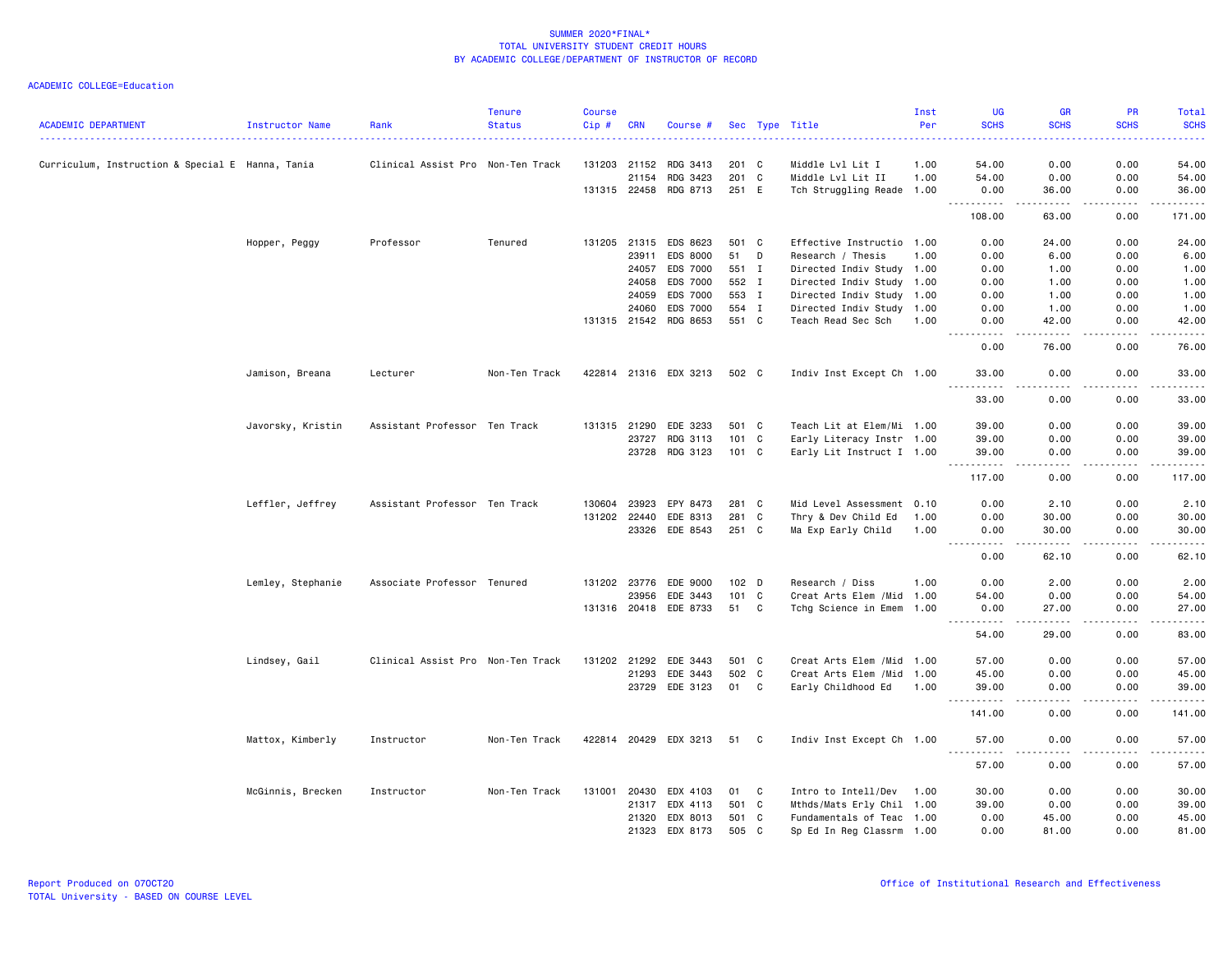| ACADEMIC DEPARTMENT                                | Instructor Name                | Rank                          | <b>Tenure</b><br><b>Status</b> | <b>Course</b><br>Cip# | <b>CRN</b>   | Course #              |       |   | Sec Type Title            | Inst<br>Per | UG<br><b>SCHS</b>                            | <b>GR</b><br><b>SCHS</b>                                                                                                                                                                 | <b>PR</b><br><b>SCHS</b>                                                                                                                                                      | Total<br><b>SCHS</b> |
|----------------------------------------------------|--------------------------------|-------------------------------|--------------------------------|-----------------------|--------------|-----------------------|-------|---|---------------------------|-------------|----------------------------------------------|------------------------------------------------------------------------------------------------------------------------------------------------------------------------------------------|-------------------------------------------------------------------------------------------------------------------------------------------------------------------------------|----------------------|
|                                                    |                                |                               |                                |                       |              |                       |       |   |                           |             |                                              |                                                                                                                                                                                          |                                                                                                                                                                               |                      |
|                                                    |                                |                               |                                |                       |              |                       |       |   |                           |             | .<br>69.00                                   | 126.00                                                                                                                                                                                   | 0.00                                                                                                                                                                          | 195.00               |
| Curriculum, Instruction & Special E Miller, Nicole |                                | Associate Professor Tenured   |                                |                       |              | 131203 23862 EDS 8243 | 551 C |   | Adv. Plan Manage Lea 1.00 |             | 0.00                                         | 45.00                                                                                                                                                                                    | 0.00                                                                                                                                                                          | 45.00                |
|                                                    |                                |                               |                                |                       |              | 24079 EDS 8243        | 554 C |   | Adv. Plan Manage Lea 1.00 |             | 0.00<br>$\sim$ $\sim$ $\sim$<br>.            | 48.00<br>$\frac{1}{2} \left( \frac{1}{2} \right) \left( \frac{1}{2} \right) \left( \frac{1}{2} \right) \left( \frac{1}{2} \right) \left( \frac{1}{2} \right) \left( \frac{1}{2} \right)$ | 0.00<br><b>.</b>                                                                                                                                                              | 48.00<br>.           |
|                                                    |                                |                               |                                |                       |              |                       |       |   |                           |             | 0.00                                         | 93.00                                                                                                                                                                                    | 0.00                                                                                                                                                                          | 93.00                |
|                                                    | Moser, Kelly                   | Assistant Professor Ten Track |                                |                       |              | 160905 20592 FLS 1113 | 01    | C | Spanish I                 | 0.75        | 45.00<br><u>.</u>                            | 0.00<br>.                                                                                                                                                                                | 0.00<br><b>.</b>                                                                                                                                                              | 45.00<br>.           |
|                                                    |                                |                               |                                |                       |              |                       |       |   |                           |             | 45.00                                        | 0.00                                                                                                                                                                                     | 0.00                                                                                                                                                                          | 45.00                |
|                                                    | Parker, Sarah                  | Instructor                    | Non-Ten Track                  |                       |              | 131202 20415 EDE 2521 | 02    | C | Intro to Elem Ed          | 1.00        | 12.00                                        | 0.00                                                                                                                                                                                     | 0.00                                                                                                                                                                          | 12.00                |
|                                                    |                                |                               |                                |                       |              | 21289 EDE 2521        | 501 C |   | Intro to Elem Ed          | 1.00        | 12.00                                        | 0.00                                                                                                                                                                                     | 0.00                                                                                                                                                                          | 12.00                |
|                                                    |                                |                               |                                |                       |              |                       |       |   |                           |             | $\sim$ $\sim$ $\sim$<br>$- - - - -$<br>24.00 | .<br>0.00                                                                                                                                                                                | .<br>0.00                                                                                                                                                                     | .<br>24.00           |
|                                                    | Pate, Laura                    | Instructor                    | Non-Ten Track                  |                       |              | 131099 20751 LSK 0103 | 51 C  |   | Intermediate Reading 1.00 |             | 3.00                                         | 0.00                                                                                                                                                                                     | 0.00                                                                                                                                                                          | 3.00                 |
|                                                    |                                |                               |                                |                       |              |                       |       |   |                           |             | <u>.</u><br>3.00                             | .<br>0.00                                                                                                                                                                                | <u>.</u><br>0.00                                                                                                                                                              | .<br>3.00            |
|                                                    | Prater, Kathy                  | Instructor                    | Non-Ten Track                  |                       |              | 131315 20753 LSK 1023 | E51 C |   | Col Read/Study Skill 1.00 |             | 69.00                                        | 0.00                                                                                                                                                                                     | 0.00                                                                                                                                                                          | 69.00                |
|                                                    |                                |                               |                                |                       |              |                       |       |   |                           |             | . <b>.</b><br>69.00                          | .<br>0.00                                                                                                                                                                                | .<br>0.00                                                                                                                                                                     | .<br>69.00           |
|                                                    | Ratliff, Lindon                | Associate Professor Tenured   |                                | 130301                | 23947        | EDS 6403              | 501 C |   | Eval in Sec Schools       | 1.00        | 0.00                                         | 81.00                                                                                                                                                                                    | 0.00                                                                                                                                                                          | 81.00                |
|                                                    |                                |                               |                                |                       | 23975        | EDS 6403              | 502 C |   | Eval in Sec Schools       | 1.00        | 0.00                                         | 87.00                                                                                                                                                                                    | 0.00                                                                                                                                                                          | 87.00                |
|                                                    |                                |                               |                                |                       | 23991        | EDS 6403              | 551 C |   | Eval in Sec Schools       | 1.00        | 0.00                                         | 84.00                                                                                                                                                                                    | 0.00                                                                                                                                                                          | 84.00                |
|                                                    |                                |                               |                                |                       |              | 24019 EDS 6403        | 552 C |   | Eval in Sec Schools       | 1.00        | 0.00                                         | 84.00                                                                                                                                                                                    | 0.00                                                                                                                                                                          | 84.00                |
|                                                    |                                |                               |                                |                       |              |                       |       |   |                           |             | 0.00                                         | 336,00                                                                                                                                                                                   | 0.00                                                                                                                                                                          | 336.00               |
|                                                    | Robichaux-Davis, Reb Professor |                               | Tenured                        |                       |              | 131311 23966 EDE 8763 | 51    | C | Elem/Mid Math Educ        | 1.00        | 0.00                                         | 27.00<br>$\frac{1}{2} \left( \frac{1}{2} \right) \left( \frac{1}{2} \right) \left( \frac{1}{2} \right) \left( \frac{1}{2} \right) \left( \frac{1}{2} \right)$                            | 0.00                                                                                                                                                                          | 27.00<br>.           |
|                                                    |                                |                               |                                |                       |              |                       |       |   |                           |             | 0.00                                         | 27.00                                                                                                                                                                                    | 0.00                                                                                                                                                                          | 27.00                |
|                                                    | Shea, Donna                    | Non-Faculty                   | Not Applicable                 |                       |              | 131203 21117 EDS 8243 | 202 C |   | Adv. Plan Manage Lea 1.00 |             | 0.00                                         | 60.00                                                                                                                                                                                    | 0.00                                                                                                                                                                          | 60.00                |
|                                                    |                                |                               |                                |                       |              | 23924 EDS 8243        | 281 C |   | Adv. Plan Manage Lea 1.00 |             | 0.00<br>-----------                          | 24.00<br>.                                                                                                                                                                               | 0.00<br>$\frac{1}{2} \left( \frac{1}{2} \right) \left( \frac{1}{2} \right) \left( \frac{1}{2} \right) \left( \frac{1}{2} \right) \left( \frac{1}{2} \right)$<br>$\frac{1}{2}$ | 24.00<br>.           |
|                                                    |                                |                               |                                |                       |              |                       |       |   |                           |             | 0.00                                         | 84.00                                                                                                                                                                                    | 0.00                                                                                                                                                                          | 84.00                |
|                                                    | Smith, Eric                    | Non-Employee                  | Not Applicable                 | 131203 21116          |              | EDS 8243              | 201 C |   | Adv. Plan Manage Lea 1.00 |             | 0.00                                         | 75.00                                                                                                                                                                                    | 0.00                                                                                                                                                                          | 75.00                |
|                                                    |                                |                               |                                |                       | 23922        | EDS 8243              | 203 C |   | Adv. Plan Manage Lea 1.00 |             | 0.00                                         | 33.00                                                                                                                                                                                    | 0.00                                                                                                                                                                          | 33.00                |
|                                                    |                                |                               |                                |                       |              | 131205 21118 EDS 8623 | 251 C |   | Effective Instructio 1.00 |             | 0.00<br>$- - - - -$                          | 39.00<br>.                                                                                                                                                                               | 0.00<br>$\frac{1}{2}$                                                                                                                                                         | 39.00<br><u>.</u>    |
|                                                    |                                |                               |                                |                       |              |                       |       |   |                           |             | 0.00                                         | 147.00                                                                                                                                                                                   | 0.00                                                                                                                                                                          | 147.00               |
|                                                    | Stampley, Amy                  | Lecturer                      | Non-Ten Track                  | 131001                | 23720        | EDX 8173              | 507 C |   | Sp Ed In Reg Classrm 1.00 |             | 0.00                                         | 15.00                                                                                                                                                                                    | 0.00                                                                                                                                                                          | 15.00                |
|                                                    |                                |                               |                                |                       | 131203 21313 | EDS 8243              | 502 C |   | Adv. Plan Manage Lea 1.00 |             | 0.00                                         | 87.00                                                                                                                                                                                    | 0.00                                                                                                                                                                          | 87.00                |
|                                                    |                                |                               |                                |                       | 24023        | EDS 8243              | 552 C |   | Adv. Plan Manage Lea 1.00 |             | 0.00                                         | 54.00                                                                                                                                                                                    | 0.00                                                                                                                                                                          | 54.00                |
|                                                    |                                |                               |                                |                       | 24078        | EDS 8243              | 553 C |   | Adv. Plan Manage Lea 1.00 |             | 0.00<br>.                                    | 57.00                                                                                                                                                                                    | 0.00<br><b><i><u>.</u></i></b>                                                                                                                                                | 57.00                |
|                                                    |                                |                               |                                |                       |              |                       |       |   |                           |             | 0.00                                         | 213.00                                                                                                                                                                                   | 0.00                                                                                                                                                                          | 213.00               |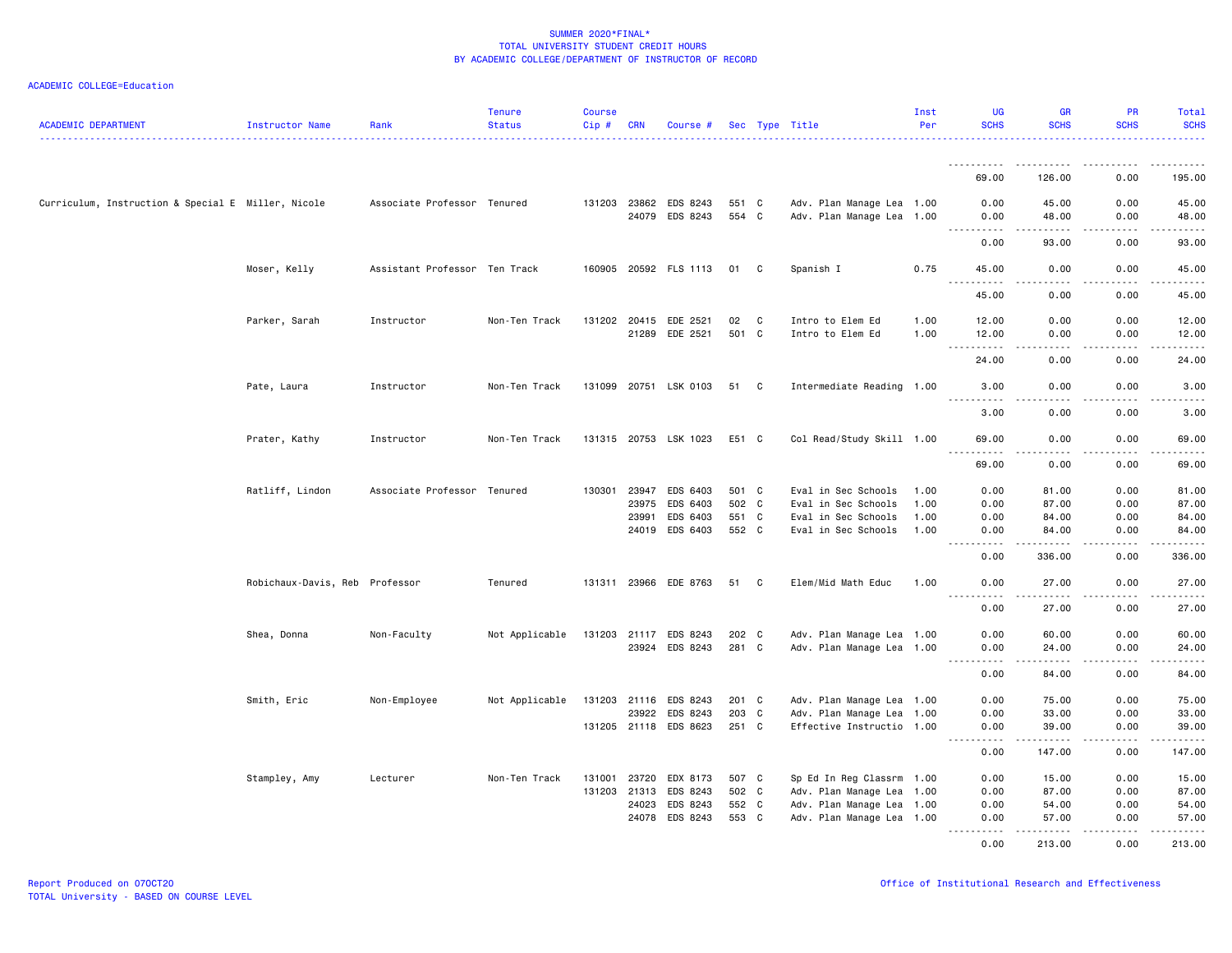| <b>ACADEMIC DEPARTMENT</b>                                                                                           | <b>Instructor Name</b>          | Rank                          | <b>Tenure</b><br><b>Status</b> | <b>Course</b><br>Cip# | CRN          | Course #       |               | Sec Type Title            | Inst<br>Per | UG<br><b>SCHS</b>     | <b>GR</b><br><b>SCHS</b>            | <b>PR</b><br><b>SCHS</b> | Total<br><b>SCHS</b>  |
|----------------------------------------------------------------------------------------------------------------------|---------------------------------|-------------------------------|--------------------------------|-----------------------|--------------|----------------|---------------|---------------------------|-------------|-----------------------|-------------------------------------|--------------------------|-----------------------|
| Curriculum, Instruction & Special E Sumrall, Brandi                                                                  |                                 | Instructor                    | Non-Ten Track                  | 130901                | 21105        | EDF 3333       | 201 C         | Social Foundation Ed 1.00 |             | 15.00                 | 0.00                                | 0.00                     | 15.00                 |
|                                                                                                                      |                                 |                               |                                | 131001                | 21120        | EDX 8173       | 281 C         | Sp Ed In Reg Classrm 1.00 |             | 0.00                  | 36.00                               | 0.00                     | 36.00                 |
|                                                                                                                      |                                 |                               |                                |                       | 422814 23216 | EDX 3213       | 201 C         | Indiv Inst Except Ch 1.00 |             | 18.00                 | 0.00                                | 0.00                     | 18.00                 |
|                                                                                                                      |                                 |                               |                                |                       |              |                |               |                           |             | 33.00                 | 36.00                               | .<br>0.00                | 69.00                 |
|                                                                                                                      | Vollenweider, Jennif Instructor |                               | Non-Ten Track                  | 150612 21812          |              | INDT 3343      | 501 C         | 3D Modeling for Manu 1.00 |             | 45.00                 | 0.00                                | 0.00                     | 45.00                 |
|                                                                                                                      |                                 |                               |                                |                       | 21816        | INDT 3063      | 501 C         | Ind Human Relations       | 1.00        | 30.00                 | 0.00                                | 0.00                     | 30.00                 |
|                                                                                                                      |                                 |                               |                                | 150613                | 21705        | INDT 4343      | 101 C         | CADD                      | 1.00        | 15.00                 | 0.00                                | 0.00                     | 15.00                 |
|                                                                                                                      |                                 |                               |                                |                       | 23064        | INDT 3813      | 101 C         | Writing for Industry 1.00 |             | 45.00                 | 0.00                                | 0.00                     | 45.00                 |
|                                                                                                                      |                                 |                               |                                |                       |              |                |               |                           |             | 135.00                | .<br>0.00                           | .<br>0.00                | ------<br>135.00      |
|                                                                                                                      | Walker, Ryan                    | Associate Professor Tenured   |                                | 130101                | 21311        | EDS 8103       | 501 C         | Adv Meth in Mid/Sec       | 1.00        | 0.00                  | 18,00                               | 0.00                     | 18.00                 |
|                                                                                                                      |                                 |                               |                                | 131001                | 23084        | EDX 8133       | $101 \quad C$ | Reading And Research 1.00 |             | 0.00                  | 18.00                               | 0.00                     | 18.00                 |
|                                                                                                                      |                                 |                               |                                | 131205                | 21314        | EDS 8613       | 501 C         | Mdle & Sec Sch Curr       | 1.00        | 0.00                  | 24.00                               | 0.00                     | 24.00                 |
|                                                                                                                      |                                 |                               |                                |                       |              |                |               |                           |             | 0.00                  | 60.00                               | . <u>. .</u><br>0.00     | 60.00                 |
|                                                                                                                      | Zhbanova, Ksenia                | Assistant Professor Ten Track |                                | 131202 23201          |              | EDF 3423       | 201 C         | Exploring Diversity       | 1.00        | 33.00                 | 0.00                                | 0.00                     | 33,00                 |
|                                                                                                                      |                                 |                               |                                | 131203                |              | 23335 EDE 3223 | 203 C         | Middle Level Educati 1.00 |             | 54.00                 | 0.00                                | 0.00                     | 54.00                 |
|                                                                                                                      |                                 |                               |                                |                       |              |                |               |                           |             | 87.00                 | 0.00                                | .<br>0.00                | 87.00                 |
| =====================================<br>Curriculum, Instruction & Special E<br>==================================== |                                 |                               |                                |                       |              |                |               |                           |             | 1062,00<br>========== | ==========<br>2147.10<br>========== | 0.00<br>-----------      | 3209.10<br>========== |
|                                                                                                                      |                                 |                               |                                |                       |              |                |               |                           |             |                       |                                     |                          |                       |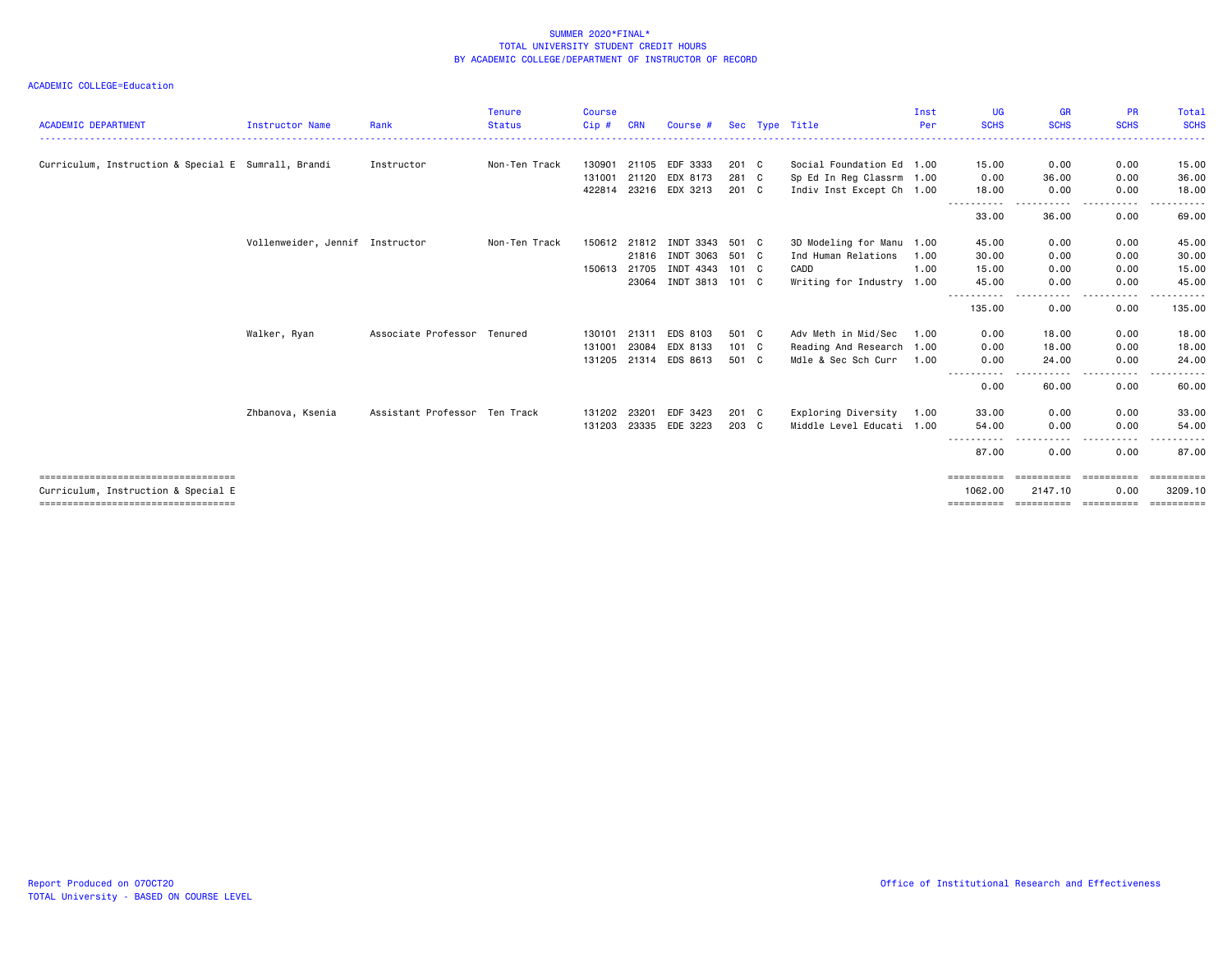| <b>ACADEMIC DEPARTMENT</b> | Instructor Name                  | Rank                          | <b>Tenure</b><br><b>Status</b> | <b>Course</b><br>Cip# | <b>CRN</b>   | Course #              |       |              | Sec Type Title            | Inst<br>Per | <b>UG</b><br><b>SCHS</b> | GR<br><b>SCHS</b>      | PR<br><b>SCHS</b>     | Total<br><b>SCHS</b>                         |
|----------------------------|----------------------------------|-------------------------------|--------------------------------|-----------------------|--------------|-----------------------|-------|--------------|---------------------------|-------------|--------------------------|------------------------|-----------------------|----------------------------------------------|
| Educational Leadership     | Armstrong, Christoph Non-Faculty |                               | Not Applicable                 |                       |              | 130407 21831 CCL 8143 | 501 C |              | Program Planning and 1.00 |             | 0.00                     | 33.00                  | 0.00                  | 33.00                                        |
|                            |                                  |                               |                                |                       |              |                       |       |              |                           |             | 0.00                     | .<br>33.00             | $\frac{1}{2}$<br>0.00 | $\frac{1}{2}$<br>33.00                       |
|                            | Briscoe, Kaleb                   | Non-Employee                  | Not Applicable                 |                       |              | 130499 22234 HED 8990 | 501 C |              | Special Topic In HED 1.00 |             | 0.00                     | 27.00                  | 0.00                  | 27.00                                        |
|                            |                                  |                               |                                |                       |              |                       |       |              |                           |             | .<br>0.00                | . <u>.</u> .<br>27.00  | .<br>0.00             | .<br>27.00                                   |
|                            | Coats, Linda                     | Professor                     | Tenured                        | 130407                | 21207        | CCL 8153              | 501 C |              | Human Resources Admi 1.00 |             | 0.00                     | 30.00                  | 0.00                  | 30.00                                        |
|                            |                                  |                               |                                |                       | 21208        | CCL 8173              | 501 C |              | Comm College Teachin 1.00 |             | 0.00                     | 39.00                  | 0.00                  | 39.00                                        |
|                            |                                  |                               |                                |                       | 21213        | CCL 9000              | 502 D |              | Diss./Dissertation R 1.00 |             | 0.00                     | 1.00                   | 0.00                  | 1.00                                         |
|                            |                                  |                               |                                |                       | 21830        | CCL 8133              | 501 C |              | Lead Theory Pract in 1.00 |             | 0.00<br>$- - - - -$      | 36.00<br>.             | 0.00<br>.             | 36.00<br>.                                   |
|                            |                                  |                               |                                |                       |              |                       |       |              |                           |             | 0.00                     | 106.00                 | 0.00                  | 106.00                                       |
|                            | Cutts, Qiana                     | Assistant Professor Ten Track |                                | 130401                | 21303        | EDF 8443              | 551   | $\mathbf{C}$ | Eval of Sch Prog          | 1.00        | 0.00                     | 21.00                  | 0.00                  | 21.00                                        |
|                            |                                  |                               |                                | 130901                | 21298        | EDF 3333              | 501   | $\mathbf{C}$ | Social Foundation Ed 1.00 |             | 87.00                    | 0.00                   | 0.00                  | 87.00                                        |
|                            |                                  |                               |                                | 231302 20420          |              | EDF 3413              | 01    | B            | Writing For Thinking 1.00 |             | 66.00                    | 0.00                   | 0.00                  | 66.00                                        |
|                            |                                  |                               |                                |                       | 23081        | EDF 3413              | 52    | B            | Writing For Thinking 1.00 |             | 27.00                    | 0.00                   | 0.00                  | 27.00                                        |
|                            |                                  |                               |                                |                       |              |                       |       |              |                           |             | 180.00                   | $\frac{1}{2}$<br>21.00 | 0.00                  | $\sim$ $\sim$ $\sim$ $\sim$ $\sim$<br>201.00 |
|                            | Fincher, Mark                    | Associate Professor Tenured   |                                |                       | 130407 21206 | CCL 8123              | 501 C |              | Comm Col Finance          | 1.00        | 0.00                     | 24.00                  | 0.00                  | 24.00                                        |
|                            |                                  |                               |                                |                       | 21214        | CCL 9000              | 503 D |              | Diss./Dissertation R 1.00 |             | 0.00                     | 1.00                   | 0.00                  | 1.00                                         |
|                            |                                  |                               |                                |                       | 23996        | CCL 7000              | 202 I |              | Directed Individual       | 1.00        | 0.00                     | 1.00                   | 0.00                  | 1.00                                         |
|                            |                                  |                               |                                |                       |              | 130601 21106 EDF 8363 | 201 C |              | Func & Met Res In Ed 1.00 |             | 0.00                     | 18.00<br>.             | 0.00<br>.             | 18.00<br>.                                   |
|                            |                                  |                               |                                |                       |              |                       |       |              |                           |             | 0.00                     | 44.00                  | 0.00                  | 44.00                                        |
|                            | Harvey, William                  | Non-Faculty                   | Not Applicable                 |                       |              | 130401 23779 HED 8643 | 101 C |              | Adv Legal Prin in Hi 1.00 |             | 0.00<br><u>.</u>         | 36.00<br>.             | 0.00<br>.             | 36.00<br>.                                   |
|                            |                                  |                               |                                |                       |              |                       |       |              |                           |             | 0.00                     | 36.00                  | 0.00                  | 36.00                                        |
|                            | Hickmon, Fredrick                | Non-Employee                  | Not Applicable                 |                       |              | 130401 21308 EDL 8633 | 551 C |              | HR Leadership             | 1.00        | 0.00<br>$\frac{1}{2}$    | 21.00<br>.             | 0.00<br>.             | 21.00<br>.                                   |
|                            |                                  |                               |                                |                       |              |                       |       |              |                           |             | 0.00                     | 21.00                  | 0.00                  | 21.00                                        |
|                            | King, Stephanie                  | Associate Professor Tenured   |                                | 130401                | 21287        | EDA 8190              | 501 S |              | Wkshp Ed Adm & Super 1.00 |             | 0.00                     | 9.00                   | 0.00                  | 9.00                                         |
|                            |                                  |                               |                                |                       | 130407 21209 | CCL 8193              | 501 S |              | Sem Comm Coll Lead        | 1.00        | 0.00                     | 24.00                  | 0.00                  | 24.00                                        |
|                            |                                  |                               |                                |                       |              | 21212 CCL 9000        | 501 D |              | Diss./Dissertation R 1.00 |             | 0.00<br>----             | 8.00<br>-----          | 0.00<br>$\frac{1}{2}$ | 8.00<br>.                                    |
|                            |                                  |                               |                                |                       |              |                       |       |              |                           |             | 0.00                     | 41.00                  | 0.00                  | 41.00                                        |
|                            | Labat Jr., Myron                 | Associate Professor Ten Track |                                |                       | 130401 21305 | EDL 8413              | 551 C |              | Sch Legal & Ethic Pe 1.00 |             | 0.00                     | 57.00                  | 0.00                  | 57.00                                        |
|                            |                                  |                               |                                |                       | 21310        | EDL 8723              | 501   | C            | Positive Sch Culture 1.00 |             | 0.00                     | 27.00                  | 0.00                  | 27.00                                        |
|                            |                                  |                               |                                |                       | 21829        | EDL 8723              | 551 C |              | Positive Sch Culture 1.00 |             | 0.00                     | 30.00                  | 0.00                  | 30.00                                        |
|                            |                                  |                               |                                |                       |              | 23809 EDA 8990        | 501 C |              | Special Topic In EDA 1.00 |             | 0.00                     | 30.00                  | 0.00                  | 30.00                                        |
|                            |                                  |                               |                                |                       |              |                       |       |              |                           |             | .<br>0.00                | .<br>144.00            | <u>.</u><br>0.00      | .<br>144.00                                  |
|                            | Maulding, Christy                | Non-Employee                  | Not Applicable                 |                       |              | 130401 21828 EDL 8433 | 501 C |              | Data for Sch Impr         | 1.00        | 0.00                     | 60.00                  | 0.00                  | 60.00                                        |
|                            |                                  |                               |                                |                       |              |                       |       |              |                           |             | .<br>0.00                | .<br>60.00             | .<br>0.00             | .<br>60.00                                   |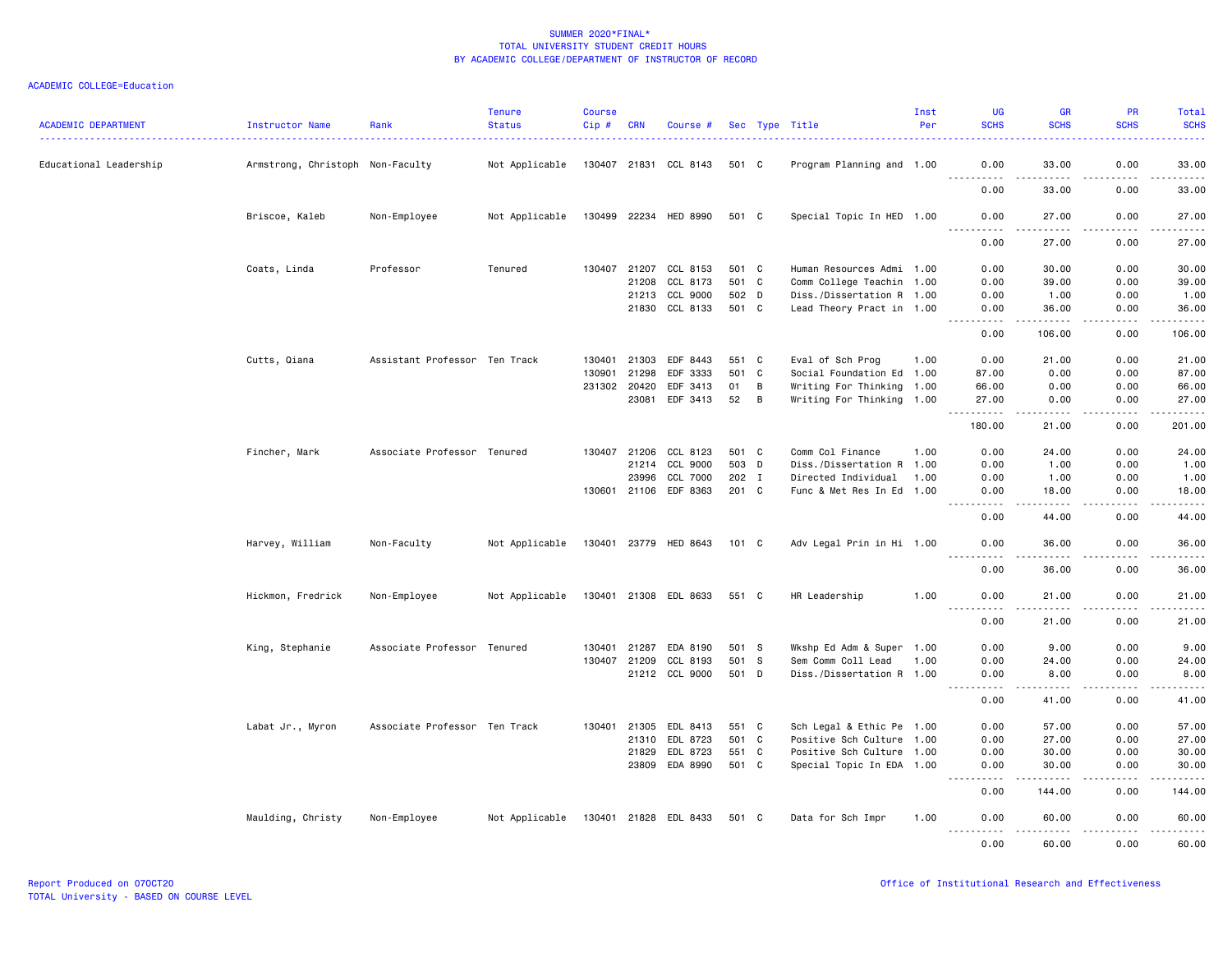| <b>ACADEMIC DEPARTMENT</b> | Instructor Name     | Rank                              | <b>Tenure</b><br><b>Status</b> | <b>Course</b><br>$Cip$ # | CRN   | Course #              |         |                | Sec Type Title            | Inst<br>Per | UG<br><b>SCHS</b>                                                                                                                                            | <b>GR</b><br><b>SCHS</b>                                                                                                                                      | <b>PR</b><br><b>SCHS</b> | <b>Total</b><br><b>SCHS</b> |
|----------------------------|---------------------|-----------------------------------|--------------------------------|--------------------------|-------|-----------------------|---------|----------------|---------------------------|-------------|--------------------------------------------------------------------------------------------------------------------------------------------------------------|---------------------------------------------------------------------------------------------------------------------------------------------------------------|--------------------------|-----------------------------|
| Educational Leadership     | McGregor, Shane     | Grad Teach Assist                 | Not Applicable                 |                          |       | 131315 21012 RDG 3513 | 51      | C              | Rdg Strag Second Sch 1.00 |             | 27.00                                                                                                                                                        | 0.00                                                                                                                                                          | 0.00                     | 27,00                       |
|                            |                     |                                   |                                |                          |       |                       |         |                |                           |             | $\sim$ $\sim$ $\sim$<br>27.00                                                                                                                                | .<br>0.00                                                                                                                                                     | .<br>0.00                | .<br>27.00                  |
|                            | McMullan, Leigh Ann | Clinical Assist Pro Non-Ten Track |                                | 130401 20427             |       | EDL 8343              | 101 C   |                | Effect Refl Pract Te 1.00 |             | 0.00                                                                                                                                                         | 63.00                                                                                                                                                         | 0.00                     | 63.00                       |
|                            |                     |                                   |                                |                          | 22206 | EDL 8313              | 101     | C <sub>1</sub> | Assess Content Know       | 1.00        | 0.00<br>$\frac{1}{2} \left( \frac{1}{2} \right) \left( \frac{1}{2} \right) \left( \frac{1}{2} \right) \left( \frac{1}{2} \right) \left( \frac{1}{2} \right)$ | 30.00<br>.                                                                                                                                                    | 0.00<br>.                | 30.00<br>د د د د د          |
|                            |                     |                                   |                                |                          |       |                       |         |                |                           |             | 0.00                                                                                                                                                         | 93.00                                                                                                                                                         | 0.00                     | 93.00                       |
|                            | Molina, Danielle    | Associate Professor Tenured       |                                | 130401                   | 20677 | <b>HED 8010</b>       | 101 E   |                | Practicum                 | 1.00        | 0.00                                                                                                                                                         | 9.00                                                                                                                                                          | 0.00                     | 9.00                        |
|                            |                     |                                   |                                |                          | 20679 | HED 8583              | 001     | C              | Admin Comp Budget/Su      | 1.00        | 0.00                                                                                                                                                         | 42.00                                                                                                                                                         | 0.00                     | 42.00                       |
|                            |                     |                                   |                                |                          | 23073 | HED 8543              | 101 C   |                | Legal Issues in SA        | 1.00        | 0.00                                                                                                                                                         | 39.00                                                                                                                                                         | 0.00                     | 39.00                       |
|                            |                     |                                   |                                | 130406                   | 22724 | <b>HED 9000</b>       | 101     | D              | Research / Diss           | 1.00        | 0.00                                                                                                                                                         | 13.00                                                                                                                                                         | 0.00                     | 13.00                       |
|                            |                     |                                   |                                | 130407 23884             |       | <b>HED 7000</b>       | $101$ I |                | Directed Indiv Study      | 1.00        | 0.00                                                                                                                                                         | 3.00<br>.                                                                                                                                                     | 0.00<br>.                | 3.00<br>د د د د د           |
|                            |                     |                                   |                                |                          |       |                       |         |                |                           |             | 0.00                                                                                                                                                         | 106.00                                                                                                                                                        | 0.00                     | 106.00                      |
|                            | Moyen, Eric         | Associate Professor Tenured       |                                | 130401                   | 23415 | EDL 7000              | 501 I   |                | Directed Indiv Study 1.00 |             | 0.00                                                                                                                                                         | 3.00                                                                                                                                                          | 0.00                     | 3.00                        |
|                            |                     |                                   |                                | 130406 22725             |       | <b>HED 9000</b>       | 102 D   |                | Research / Diss           | 1.00        | 0.00                                                                                                                                                         | 6.00                                                                                                                                                          | 0.00                     | 6.00                        |
|                            |                     |                                   |                                |                          |       |                       |         |                |                           |             |                                                                                                                                                              | .                                                                                                                                                             | $\sim$ $\sim$ $\sim$     | .                           |
|                            |                     |                                   |                                |                          |       |                       |         |                |                           |             | 0.00                                                                                                                                                         | 9.00                                                                                                                                                          | 0.00                     | 9.00                        |
|                            | Musser, Madhurima   | Lecturer                          | Non-Ten Track                  |                          |       | 130101 20422 EDF 4243 | 01 C    |                | Plan for Diverse Lea 1.00 |             | 57.00<br>.                                                                                                                                                   | 0.00<br>.                                                                                                                                                     | 0.00<br>.                | 57.00<br>.                  |
|                            |                     |                                   |                                |                          |       |                       |         |                |                           |             | 57.00                                                                                                                                                        | 0.00                                                                                                                                                          | 0.00                     | 57.00                       |
|                            | Operton, Rosalind   | Clinical Assist Pro Non-Ten Track |                                | 130401                   | 21109 | EDL 8343              | 281 C   |                | Effect Refl Pract Te 1.00 |             | 0.00                                                                                                                                                         | 18.00                                                                                                                                                         | 0.00                     | 18.00                       |
|                            |                     |                                   |                                |                          | 21110 | EDL 8413              | 281     | C              | Sch Legal & Ethic Pe 1.00 |             | 0.00                                                                                                                                                         | 36.00                                                                                                                                                         | 0.00                     | 36.00                       |
|                            |                     |                                   |                                |                          | 23328 | EDL 8313              | 253 C   |                | Assess Content Know       | 1.00        | 0.00                                                                                                                                                         | 15.00                                                                                                                                                         | 0.00                     | 15.00                       |
|                            |                     |                                   |                                |                          |       |                       |         |                |                           |             |                                                                                                                                                              |                                                                                                                                                               |                          |                             |
|                            |                     |                                   |                                |                          |       | 23329 EDL 8713        | 253 C   |                | Sch Bus & Facilities 1.00 |             | 0.00<br>.                                                                                                                                                    | 27.00<br>$\frac{1}{2} \left( \frac{1}{2} \right) \left( \frac{1}{2} \right) \left( \frac{1}{2} \right) \left( \frac{1}{2} \right) \left( \frac{1}{2} \right)$ | 0.00<br>.                | 27.00<br>.                  |
|                            |                     |                                   |                                |                          |       |                       |         |                |                           |             | 0.00                                                                                                                                                         | 96.00                                                                                                                                                         | 0.00                     | 96.00                       |
|                            | Oswalt, Katie       | Instructor                        | Non-Ten Track                  |                          |       | 130407 21205 CCL 8113 | 501 C   |                | Comm Col Hist/Philos 1.00 |             | 0.00<br>.                                                                                                                                                    | 45.00<br>$- - - - -$                                                                                                                                          | 0.00<br>.                | 45.00<br>د د د د د          |
|                            |                     |                                   |                                |                          |       |                       |         |                |                           |             | 0.00                                                                                                                                                         | 45.00                                                                                                                                                         | 0.00                     | 45.00                       |
|                            | Pickering, Pamela   | Non-Faculty                       | Not Applicable                 |                          |       | 131311 23334 EDE 3523 | 203 C   |                | Found EL/ML Math Edu 1.00 |             | 51.00<br>.                                                                                                                                                   | 0.00<br>.                                                                                                                                                     | 0.00<br>.                | 51.00<br>.                  |
|                            |                     |                                   |                                |                          |       |                       |         |                |                           |             | 51.00                                                                                                                                                        | 0.00                                                                                                                                                          | 0.00                     | 51.00                       |
|                            | Prince, Debra       | Associate Professor               | Tenured                        | 130401                   | 21302 | EDF 8443              | 501 C   |                | Eval of Sch Prog          | 1.00        | 0.00                                                                                                                                                         | 33.00                                                                                                                                                         | 0.00                     | 33.00                       |
|                            |                     |                                   |                                | 130601                   | 21301 | EDF 8363              | 501 C   |                | Func & Met Res In Ed      | 1.00        | 0.00                                                                                                                                                         | 30.00                                                                                                                                                         | 0.00                     | 30.00                       |
|                            |                     |                                   |                                | 131202 21299             |       | EDF 3423              | 501 C   |                | Exploring Diversity       | 1.00        | 75.00                                                                                                                                                        | 0.00                                                                                                                                                          | 0.00                     | 75.00                       |
|                            |                     |                                   |                                |                          | 21300 | EDF 3423              | 502 C   |                | Exploring Diversity       | 1.00        | 57.00                                                                                                                                                        | 0.00                                                                                                                                                          | 0.00                     | 57.00                       |
|                            |                     |                                   |                                |                          |       |                       |         |                |                           |             | .<br>$\sim$ $\sim$ $\sim$                                                                                                                                    | $- - - - -$                                                                                                                                                   | .                        | .                           |
|                            |                     |                                   |                                |                          |       |                       |         |                |                           |             | 132.00                                                                                                                                                       | 63.00                                                                                                                                                         | 0.00                     | 195.00                      |
|                            | Savage, Howard      | Lecturer                          | Non-Ten Track                  |                          |       | 130401 21111 EDL 8423 | 251 C   |                | School Leadership         | 1.00        | 0.00                                                                                                                                                         | 48.00                                                                                                                                                         | 0.00                     | 48.00<br>$\frac{1}{2}$      |
|                            |                     |                                   |                                |                          |       |                       |         |                |                           |             | 0.00                                                                                                                                                         | 48.00                                                                                                                                                         | 0.00                     | 48.00                       |
|                            | Tharp, Paula        | Assistant Professor Ten Track     |                                |                          |       | 130401 21306 EDL 8423 | 501 C   |                | School Leadership         | 1.00        | 0.00                                                                                                                                                         | 75.00                                                                                                                                                         | 0.00                     | 75.00                       |
|                            |                     |                                   |                                |                          | 21307 | EDL 8433              | 551 C   |                | Data for Sch Impr         | 1.00        | 0.00                                                                                                                                                         | 36.00                                                                                                                                                         | 0.00                     | 36.00                       |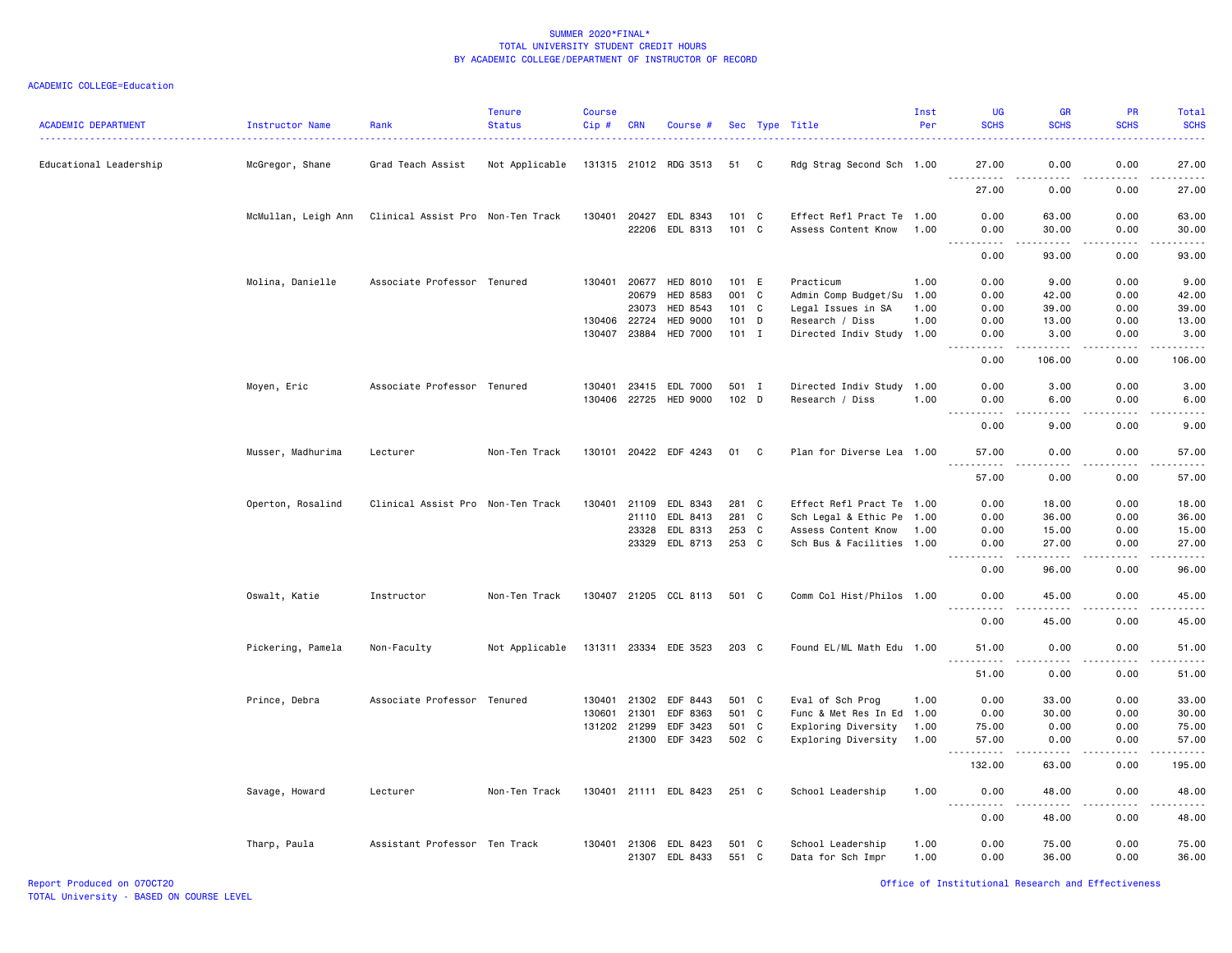| Educational Leadership              |                     |                                   |         | Cip#         | <b>CRN</b> | Course #             |       |              | Sec Type Title            | Per  | <b>SCHS</b>             | <b>SCHS</b>          | <b>SCHS</b>      | <b>SCHS</b> |
|-------------------------------------|---------------------|-----------------------------------|---------|--------------|------------|----------------------|-------|--------------|---------------------------|------|-------------------------|----------------------|------------------|-------------|
|                                     |                     |                                   |         |              |            |                      |       |              |                           |      |                         |                      |                  | -----       |
|                                     | Tharp, Paula        | Assistant Professor Ten Track     |         | 130401       | 21309      | EDL 8713             | 501 C |              | Sch Bus & Facilities 1.00 |      | 0.00                    | 30.00                | 0.00             | 30.00       |
|                                     |                     |                                   |         |              | 21827      | EDL 8423             | 551 C |              | School Leadership         | 1.00 | 0.00                    | 24.00                | 0.00             | 24.00       |
|                                     |                     |                                   |         |              |            | 24076 EDL 7000       | 51 I  |              | Directed Indiv Study 1.00 |      | 0.00                    | 3.00                 | 0.00             | 3.00        |
|                                     |                     |                                   |         |              |            |                      |       |              |                           |      | 0.00                    | 168.00               | 0.00             | 168.00      |
|                                     | Wallin, Patsy       | Associate Professor Tenured       |         | 130401       | 21108      | EDF 8443             | 281 C |              | Eval of Sch Prog          | 1.00 | 0.00                    | 30.00                | 0.00             | 30.00       |
|                                     |                     |                                   |         |              | 21112      | EDL 8433             | 251 C |              | Data for Sch Impr         | 1.00 | 0.00                    | 48.00                | 0.00             | 48.00       |
|                                     |                     |                                   |         |              | 21113      | EDL 8633             | 001 C |              | HR Leadership             | 1.00 | 0.00                    | 27.00                | 0.00             | 27.00       |
|                                     |                     |                                   |         |              | 23332      | EDL 8723             | 253 C |              | Positive Sch Culture      | 1.00 | 0.00                    | 42.00                | 0.00             | 42.00       |
|                                     |                     |                                   |         |              | 24067      | EDL 7000             | 201 I |              | Directed Indiv Study 1.00 |      | 0.00                    | 3.00                 | 0.00             | 3.00        |
|                                     |                     |                                   |         |              |            |                      |       |              |                           |      | ----<br>0.00            | . <b>.</b><br>150.00 | $\cdots$<br>0.00 | .<br>150.00 |
|                                     | White Jones, Ashley | Clinical Assist Pro Non-Ten Track |         | 260908       | 21126      | EP 4133              | 251 C |              | Ex Prog Clinical Pop 1.00 |      | 21.00                   | 0.00                 | 0.00             | 21.00       |
|                                     |                     |                                   |         |              |            | 310505 22427 KI 4990 | 251 C |              | Special Topic in Kin 1.00 |      | 27.00                   | 0.00                 | 0.00             | 27.00       |
|                                     |                     |                                   |         |              |            |                      |       |              |                           |      | . <b>. .</b> .<br>48.00 | ----<br>0.00         | .<br>0.00        | .<br>48.00  |
|                                     | Williams, Frankie   | Visit Clinical Prof Non-Ten Track |         | 130401 22728 |            | EDA 9000             | 103 D |              | Research / Diss           | 1.00 | 0.00                    | 10.00                | 0.00             | 10.00       |
|                                     |                     |                                   |         |              |            |                      |       |              |                           |      | 0.00                    | 10.00                | 0.00             | .<br>10.00  |
|                                     | Xu, Jianzhong       | Professor                         | Tenured | 130603       | 20424      | EDF 9373             | 01    | C            | Ed Res Design             | 1.00 | 0.00                    | 18.00                | 0.00             | 18.00       |
|                                     |                     |                                   |         |              | 20426      | EDF 9453             | 01    | $\mathbf{C}$ | Intro Qual Research       | 1.00 | 0.00                    | 18.00                | 0.00             | 18.00       |
|                                     |                     |                                   |         |              | 21304      | EDF 9453             | 501 C |              | Intro Qual Research       | 1.00 | 0.00                    | 24.00                | 0.00             | 24.00       |
|                                     |                     |                                   |         |              |            |                      |       |              |                           |      | 0.00                    | 60.00                | 0.00             | 60.00       |
| ----------------------------------- |                     |                                   |         |              |            |                      |       |              |                           |      | ==========              | ==========           | -----------      | ==========  |
| Educational Leadership              |                     |                                   |         |              |            |                      |       |              |                           |      | 495.00                  | 1381.00              | 0.00             | 1876.00     |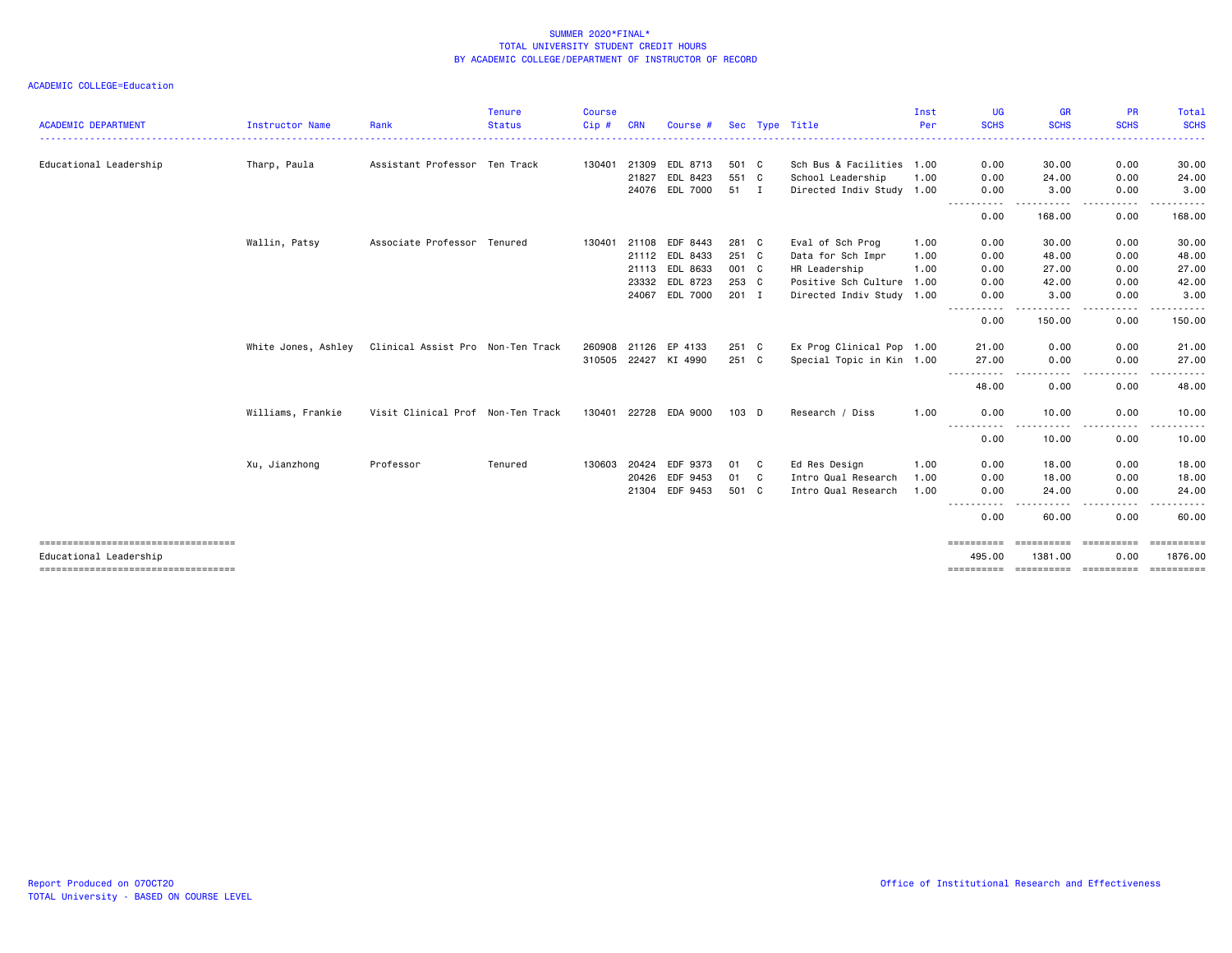|                                                  |                        |                                   | <b>Tenure</b> | <b>Course</b> |              |                       |         |              |                           | Inst | UG                                 | <b>GR</b>              | PR            | Total                  |
|--------------------------------------------------|------------------------|-----------------------------------|---------------|---------------|--------------|-----------------------|---------|--------------|---------------------------|------|------------------------------------|------------------------|---------------|------------------------|
| <b>ACADEMIC DEPARTMENT</b>                       | <b>Instructor Name</b> | Rank                              | <b>Status</b> | Cip#          | <b>CRN</b>   | Course #              |         |              | Sec Type Title            | Per  | <b>SCHS</b>                        | <b>SCHS</b>            | <b>SCHS</b>   | <b>SCHS</b>            |
| Instructional Systems & Workforce D Adams, James |                        | Professor                         | Tenured       | 131309        | 21067        | TKT 6143              | 01      | C            | His & Phil Career &       | 1.00 | 0.00                               | 21.00                  | 0.00          | 21.00                  |
|                                                  |                        |                                   |               | 131399        | 21063        | TKT 4263              | 01      | C            | Diverse Wrk & Ed Env 1.00 |      | 9.00                               | 0.00                   | 0.00          | 9.00                   |
|                                                  |                        |                                   |               |               | 21064        | TKT 4263              | 51      | C            | Diverse Wrk & Ed Env 1.00 |      | 9.00                               | 0.00                   | 0.00          | 9.00                   |
|                                                  |                        |                                   |               |               | 21068        | TKT 6263              | 01      | C            | Diverse Wrk & Ed Env 1.00 |      | 0.00                               | 15.00                  | 0.00          | 15.00                  |
|                                                  |                        |                                   |               |               | 21069        | TKT 6263              | 51      | $\mathbf{C}$ | Diverse Wrk & Ed Env 1.00 |      | 0.00                               | 3.00                   | 0.00          | 3.00                   |
|                                                  |                        |                                   |               |               | 24021        | TKT 6263              | 551     | $\mathbf{C}$ | Diverse Wrk & Ed Env 1.00 |      | 0.00                               | 18.00                  | 0.00          | 18.00                  |
|                                                  |                        |                                   |               |               |              |                       |         |              |                           |      | .<br>18.00                         | .<br>57.00             | 22222<br>0.00 | .<br>75.00             |
|                                                  | Beriswill, Joanne      | Associate Professor Tenured       |               |               | 110301 21059 | TKT 1273              | 01      | C            | Computer Application 1.00 |      | 57.00                              | 0.00                   | 0.00          | 57.00                  |
|                                                  |                        |                                   |               |               | 21559        | TKT 1273              | 501     | C            | Computer Application 1.00 |      | 84.00                              | 0.00                   | 0.00          | 84.00                  |
|                                                  |                        |                                   |               | 131319        | 23846        | <b>TKT 9000</b>       | 103     | D            | Research / Diss           | 1.00 | 0.00                               | 6.00                   | 0.00          | 6.00                   |
|                                                  |                        |                                   |               |               | 24010        | <b>TKT 7000</b>       | 02      | $\mathbf{I}$ | Directed Indiv Study 1.00 |      | 0.00<br>.                          | 1.00<br>.              | 0.00<br>.     | 1.00<br>2.2.2.2.2      |
|                                                  |                        |                                   |               |               |              |                       |         |              |                           |      | 141.00                             | 7.00                   | 0.00          | 148.00                 |
|                                                  | Buchanan, Jody         | Instructor                        | Non-Ten Track | 150612        | 22197        | INDT 2123             | 501 B   |              | Intro to CNC Prog         | 1.00 | 30.00                              | 0.00                   | 0.00          | 30.00                  |
|                                                  |                        |                                   |               |               | 22198        | INDT 2613             | 501     | B            | Indust Fluid Power        | 1.00 | 33.00                              | 0.00                   | 0.00          | 33.00                  |
|                                                  |                        |                                   |               |               | 22199        | INDT 3223             | 501 C   |              | Ind Materials             | 1.00 | 21.00                              | 0.00                   | 0.00          | 21.00                  |
|                                                  |                        |                                   |               |               | 22202        | INDT 2123             | 01      | B            | Intro to CNC Prog         | 1.00 | 33.00                              | 0.00                   | 0.00          | 33.00                  |
|                                                  |                        |                                   |               |               | 22203        | INDT 2613             | 01      | C            | Indust Fluid Power        | 1.00 | 24.00<br>$\frac{1}{2}$             | 0.00<br>.              | 0.00          | 24.00<br>$\frac{1}{2}$ |
|                                                  |                        |                                   |               |               |              |                       |         |              |                           |      | 141.00                             | 0.00                   | 0.00          | 141.00                 |
|                                                  | Dale, Jonathan         | Lecturer                          | Non-Ten Track |               | 150612 21728 | INDT 4233             | 501 C   |              | Maintenance Mgt           | 1.00 | 42.00                              | 0.00                   | 0.00          | 42.00                  |
|                                                  |                        |                                   |               |               | 150613 21815 | INDT 4463             | 501 C   |              | Mfg Tech & Proc II        | 1.00 | 39.00<br>. <b>.</b><br>$ -$        | 0.00<br>. <u>. .</u>   | 0.00<br>.     | 39.00<br>. <u>.</u> .  |
|                                                  |                        |                                   |               |               |              |                       |         |              |                           |      | 81.00                              | 0.00                   | 0.00          | 81.00                  |
|                                                  | Francom, Gregory       | Clinical Assist Pro Non-Ten Track |               |               |              | 110301 21556 TKB 4543 | 551 C   |              | Information Processi 1.00 |      | 51.00                              | 0.00                   | 0.00          | 51.00                  |
|                                                  |                        |                                   |               |               |              |                       |         |              |                           |      | 51.00                              | 0.00                   | 0.00          | 51.00                  |
|                                                  | Giordano, Mickey       | Instructor                        | Non-Ten Track | 131319        | 23990        | INDT 4000             | $101$ I |              | Directed Individual       | 1.00 | 1.00                               | 0.00                   | 0.00          | 1.00                   |
|                                                  |                        |                                   |               | 150405        | 21711        | INDT 4303             | 51      | B            | Industrial Robotics       | 1.00 | 24.00                              | 0.00                   | 0.00          | 24.00                  |
|                                                  |                        |                                   |               |               | 150612 21708 | INDT 4103             | 01      | B            | Industrial Cntrl Sys 1.00 |      | 30.00                              | 0.00                   | 0.00          | 30.00                  |
|                                                  |                        |                                   |               |               | 21806        | INDT 4203             | 01      | B            | Automated Systems         | 1.00 | 33.00                              | 0.00                   | 0.00          | 33.00                  |
|                                                  |                        |                                   |               |               | 150613 21810 | INDT 4403             | 51      | В            | Automated Systems II 1.00 |      | 45.00                              | 0.00<br>د د د د        | 0.00          | 45.00<br>.             |
|                                                  |                        |                                   |               |               |              |                       |         |              |                           |      | .<br>133.00                        | 0.00                   | .<br>0.00     | 133.00                 |
|                                                  | Latham, Angela         | Instructor                        | Non-Ten Track |               |              | 500799 21056 TKI 2413 | 51      | C.           | Hi & Appr Artcrafts       | 1.00 | 33.00<br>$- - -$<br>. <b>.</b>     | 0.00<br>.              | 0.00<br>.     | 33.00<br>.             |
|                                                  |                        |                                   |               |               |              |                       |         |              |                           |      | 33.00                              | 0.00                   | 0.00          | 33.00                  |
|                                                  | Lee, Sang Joon         | Associate Professor Tenured       |               | 110801        | 21557        | TKB 4583              | 501     | B            | Graphics and Web Des 1.00 |      | 24.00                              | 0.00                   | 0.00          | 24.00                  |
|                                                  |                        |                                   |               |               | 131303 21558 | <b>TKB 6583</b>       | 501 B   |              | Graphics and Web Des 1.00 |      | 0.00                               | 15.00                  | 0.00          | 15.00                  |
|                                                  |                        |                                   |               |               |              | 131309 21561 TKT 4343 | 501 C   |              | Info Tech Project Mg 1.00 |      | 39.00                              | 0.00                   | 0.00          | 39.00                  |
|                                                  |                        |                                   |               |               |              |                       |         |              |                           |      | $\sim$ $\sim$ $\sim$<br>.<br>63.00 | $\frac{1}{2}$<br>15.00 | .<br>0.00     | .<br>78.00             |
|                                                  | Okojie, Mabel          | Professor                         | Tenured       |               | 110301 21801 | TKT 8773              | 001 C   |              | Teach & Train with M 1.00 |      | 0.00                               | 6.00                   | 0.00          | 6.00                   |
|                                                  |                        |                                   |               |               | 23702        | TKT 8773              | 501     | C            | Teach & Train with M 1.00 |      | 0.00                               | 3.00                   | 0.00          | 3.00                   |
|                                                  |                        |                                   |               |               | 110901 21071 | TKT 6733              | 01      | C            | Mgn Multimedia Lrn E 1.00 |      | 0.00                               | 12.00                  | 0.00          | 12.00                  |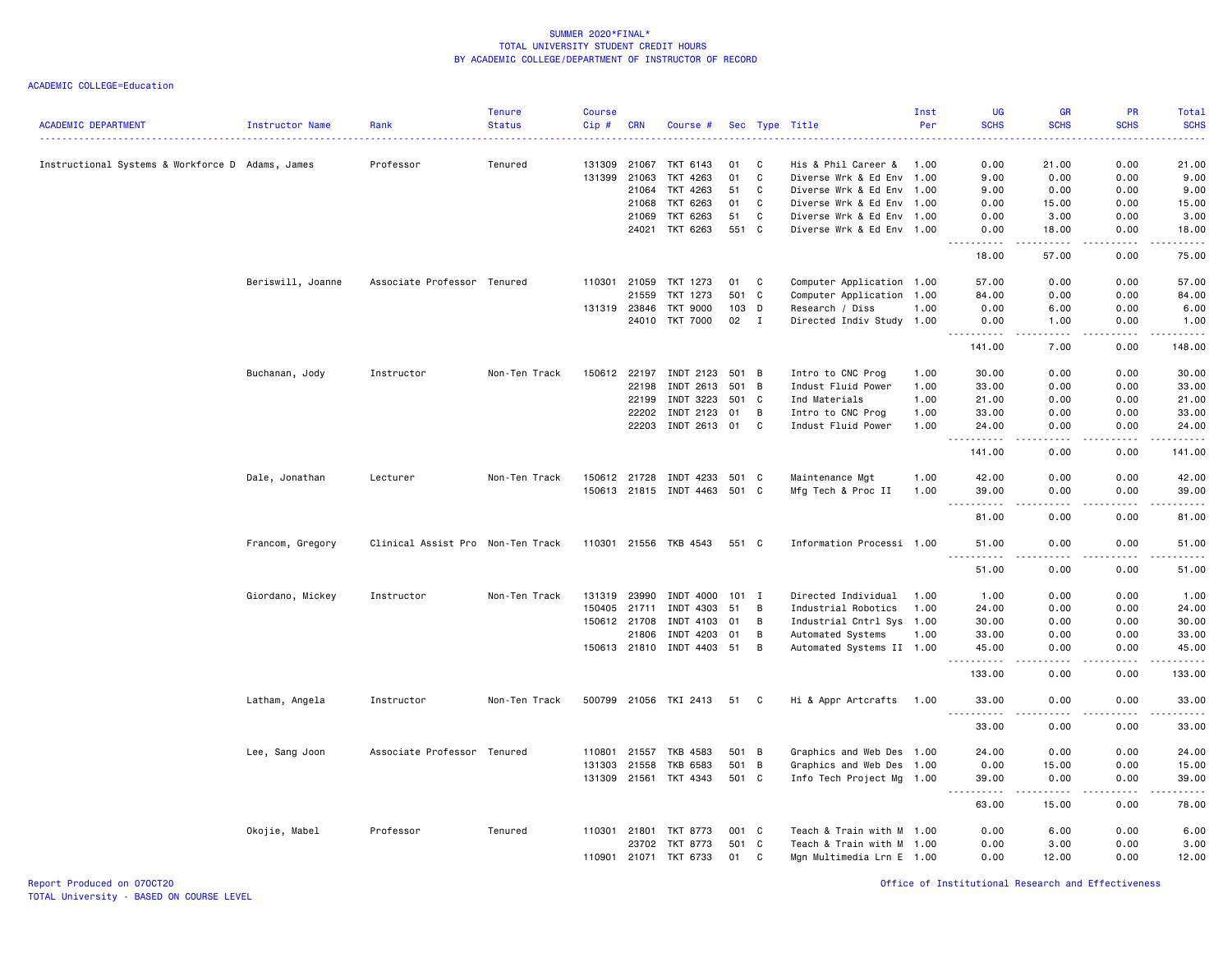|                                                                            |                        |                                                  | <b>Tenure</b> | <b>Course</b> |            |                       |               |              |                           | Inst | UG                                   | <b>GR</b>            | PR                                      | <b>Total</b>                                                                                                                                                  |
|----------------------------------------------------------------------------|------------------------|--------------------------------------------------|---------------|---------------|------------|-----------------------|---------------|--------------|---------------------------|------|--------------------------------------|----------------------|-----------------------------------------|---------------------------------------------------------------------------------------------------------------------------------------------------------------|
| <b>ACADEMIC DEPARTMENT</b>                                                 | <b>Instructor Name</b> | Rank                                             | <b>Status</b> | Cip#          | <b>CRN</b> | Course #              |               |              | Sec Type Title            | Per  | <b>SCHS</b>                          | <b>SCHS</b>          | <b>SCHS</b>                             | <b>SCHS</b>                                                                                                                                                   |
| Instructional Systems & Workforce D Okojie, Mabel                          |                        | Professor                                        | Tenured       | 130501        | 21066      | TKT 4733              | 01            | C            | Mgn Multimedia Lrn E 1.00 |      | 6.00                                 | 0.00                 | 0.00                                    | 6.00                                                                                                                                                          |
|                                                                            |                        |                                                  |               | 131309 21072  |            | TKT 8233              | 51            | C            | Anal & Survey Resear 1.00 |      | 0.00                                 | 12.00                | 0.00                                    | 12.00                                                                                                                                                         |
|                                                                            |                        |                                                  |               |               | 21803      | TKT 9913              | 101 S         |              | Dissertation Seminar 1.00 |      | 0.00                                 | 15.00                | 0.00                                    | 15.00                                                                                                                                                         |
|                                                                            |                        |                                                  |               |               | 21818      | TKT 8233              | 551 C         |              | Anal & Survey Resear 1.00 |      | 0.00                                 | 3.00                 | 0.00                                    | 3.00                                                                                                                                                          |
|                                                                            |                        |                                                  |               |               |            |                       |               |              |                           |      | <u>.</u><br>6.00                     | $- - - - -$<br>51.00 | .<br>0.00                               | .<br>57.00                                                                                                                                                    |
|                                                                            | Patole, Swapnil        | Assistant Professor Ten Track                    |               | 150611        | 22200      | INDT 3683             | 501 B         |              | CNC Machining Proces 1.00 |      | 36.00                                | 0.00                 | 0.00                                    | 36.00                                                                                                                                                         |
|                                                                            |                        |                                                  |               |               | 22204      | INDT 3683             | 01            | B            | CNC Machining Proces 1.00 |      | 51.00                                | 0.00                 | 0.00                                    | 51.00                                                                                                                                                         |
|                                                                            |                        |                                                  |               | 150613 22201  |            | INDT 4373             | 501 C         |              | Lean Six Sigma            | 1.00 | 12.00<br><u>.</u>                    | 0.00<br>.            | 0.00                                    | 12.00<br>$- - - -$                                                                                                                                            |
|                                                                            |                        |                                                  |               |               |            |                       |               |              |                           |      | 99.00                                | 0.00                 | 0.00                                    | 99.00                                                                                                                                                         |
|                                                                            |                        | Scott-Bracey, Pamela Associate Professor Tenured |               | 131309 21562  |            | TKT 4473              | 501 C         |              | Methods of Teaching       | 1.00 | 24.00                                | 0.00                 | 0.00                                    | 24.00                                                                                                                                                         |
|                                                                            |                        |                                                  |               |               | 21563      | TKT 6473              | 501 C         |              | Methods of Teaching       | 1.00 | 0.00<br>$\sim$ $\sim$ $\sim$         | 18.00                | 0.00                                    | 18.00                                                                                                                                                         |
|                                                                            |                        |                                                  |               |               |            |                       |               |              |                           |      | 24.00                                | 18.00                | 0.00                                    | 42.00                                                                                                                                                         |
|                                                                            | Sun, Yan               | Assistant Professor Ten Track                    |               |               |            | 150613 21564 TKT 8713 | 551 C         |              | Research in ISWD          | 1.00 | 0.00                                 | 39.00                | 0.00                                    | 39.00                                                                                                                                                         |
|                                                                            |                        |                                                  |               |               |            |                       |               |              |                           |      | $\sim$ $\sim$ $\sim$<br>----<br>0.00 | 39.00                | 0.00                                    | $\frac{1}{2} \left( \frac{1}{2} \right) \left( \frac{1}{2} \right) \left( \frac{1}{2} \right) \left( \frac{1}{2} \right) \left( \frac{1}{2} \right)$<br>39.00 |
|                                                                            | Yu, Chien              | Professor                                        | Tenured       | 130401        | 21565      | <b>TKT 8753</b>       | 501 C         |              | Tech Issues School A 1.00 |      | 0.00                                 | 9.00                 | 0.00                                    | 9.00                                                                                                                                                          |
|                                                                            |                        |                                                  |               | 130501        | 21073      | TKT 8523              | $101 \quad C$ |              | Proj.Mgt in Instr De 1.00 |      | 0.00                                 | 3.00                 | 0.00                                    | 3.00                                                                                                                                                          |
|                                                                            |                        |                                                  |               |               | 23698      | TKT 8523              | 501 C         |              | Proj.Mgt in Instr De 1.00 |      | 0.00                                 | 12.00                | 0.00                                    | 12.00                                                                                                                                                         |
|                                                                            |                        |                                                  |               | 131319 23640  |            | <b>TKT 7000</b>       | $101$ I       |              | Directed Indiv Study 1.00 |      | 0.00                                 | 3.00                 | 0.00                                    | 3.00                                                                                                                                                          |
|                                                                            |                        |                                                  |               |               | 23775      | <b>TKT 7000</b>       | $102$ I       |              | Directed Indiv Study 1.00 |      | 0.00                                 | 1.00                 | 0.00                                    | 1.00                                                                                                                                                          |
|                                                                            |                        |                                                  |               |               | 23851      | <b>TKT 9000</b>       | 108 D         |              | Research / Diss           | 1.00 | 0.00                                 | 8.00                 | 0.00                                    | 8.00                                                                                                                                                          |
|                                                                            |                        |                                                  |               | 131321 21074  |            | <b>TKT 8813</b>       | 51            | $\mathbf{C}$ | Foundations of Dista 1.00 |      | 0.00                                 | 9.00                 | 0.00                                    | 9.00                                                                                                                                                          |
|                                                                            |                        |                                                  |               |               | 23699      | TKT 8813              | 551 C         |              | Foundations of Dista 1.00 |      | 0.00                                 | 18,00                | 0.00                                    | 18.00                                                                                                                                                         |
|                                                                            |                        |                                                  |               |               |            |                       |               |              |                           |      | ----<br>0.00                         | .<br>63.00           | .<br>0.00                               | $\frac{1}{2} \left( \frac{1}{2} \right) \left( \frac{1}{2} \right) \left( \frac{1}{2} \right) \left( \frac{1}{2} \right) \left( \frac{1}{2} \right)$<br>63.00 |
|                                                                            | Yu, Wei-Chieh          | Assistant Professor Ten Track                    |               | 110301        | 21560      | TKT 1273              | 551 C         |              | Computer Application 1.00 |      | 30.00                                | 0.00                 | 0.00                                    | 30.00                                                                                                                                                         |
|                                                                            |                        |                                                  |               | 111001        | 21050      | TKB 4563              | 01            | C            | Intro to Data Networ 1.00 |      | 24.00                                | 0.00                 | 0.00                                    | 24.00                                                                                                                                                         |
|                                                                            |                        |                                                  |               | 131319 23608  |            | <b>TKT 7000</b>       | 501 I         |              | Directed Indiv Study 1.00 |      | 0.00                                 | 1.00                 | 0.00                                    | 1.00                                                                                                                                                          |
|                                                                            |                        |                                                  |               |               |            |                       |               |              |                           |      | <u>.</u><br>54.00                    | $- - -$<br>1.00      | 0.00                                    | 55.00                                                                                                                                                         |
| -----------------------------------                                        |                        |                                                  |               |               |            |                       |               |              |                           |      | ==========                           | ==========           | ==========                              | ==========                                                                                                                                                    |
| Instructional Systems & Workforce D<br>----------------------------------- |                        |                                                  |               |               |            |                       |               |              |                           |      | 844.00                               | 251.00               | 0.00<br>---------- ---------- --------- | 1095.00<br>==========                                                                                                                                         |
|                                                                            |                        |                                                  |               |               |            |                       |               |              |                           |      |                                      |                      |                                         |                                                                                                                                                               |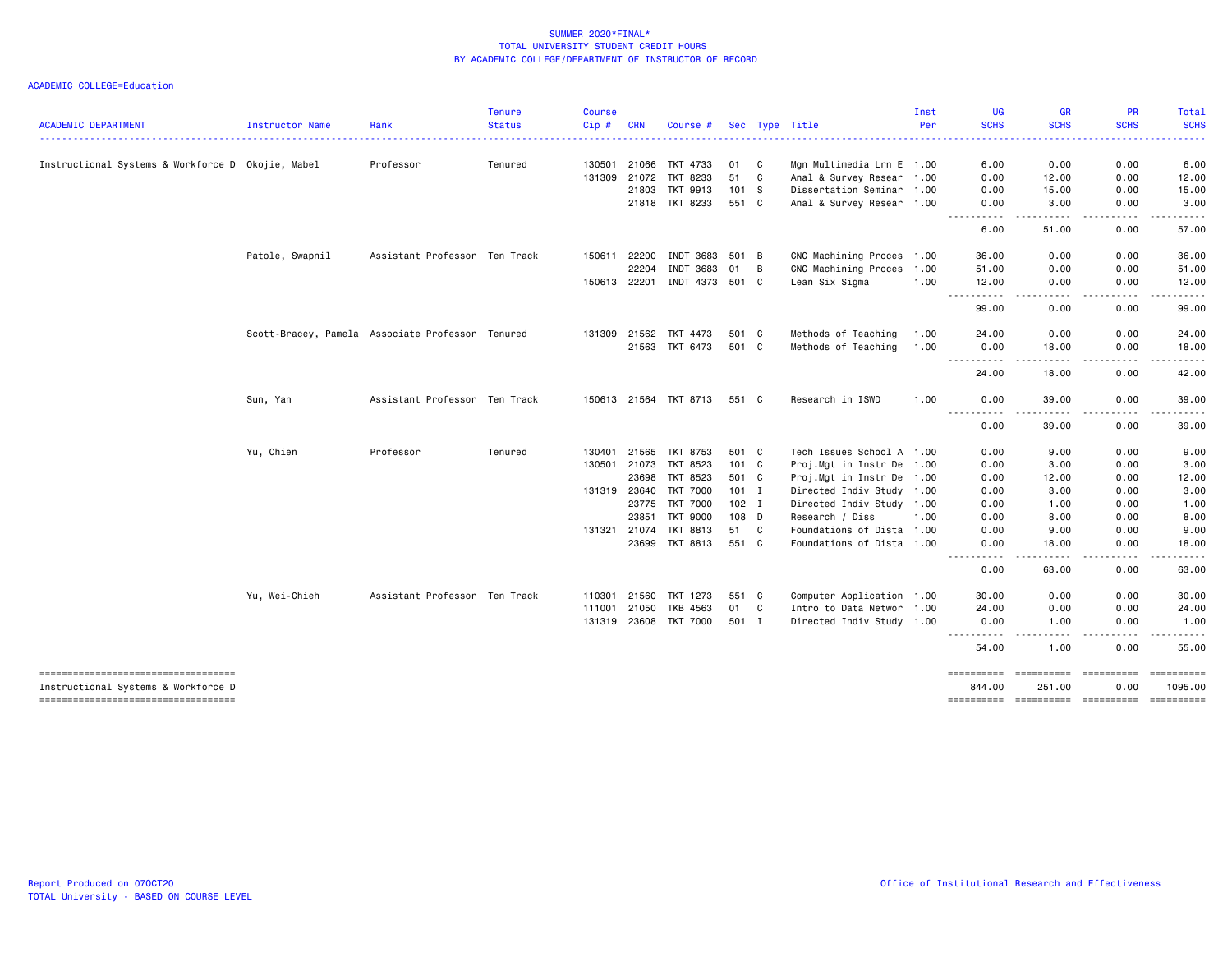| <b>ACADEMIC DEPARTMENT</b> | Instructor Name | Rank                                             | <b>Tenure</b><br><b>Status</b> | <b>Course</b><br>Cip# | <b>CRN</b>   | Course #             |         |              | Sec Type Title            | Inst<br>Per | <b>UG</b><br><b>SCHS</b>                                                                                                                                      | <b>GR</b><br><b>SCHS</b>                    | PR<br><b>SCHS</b>     | Total<br><b>SCHS</b>                        |
|----------------------------|-----------------|--------------------------------------------------|--------------------------------|-----------------------|--------------|----------------------|---------|--------------|---------------------------|-------------|---------------------------------------------------------------------------------------------------------------------------------------------------------------|---------------------------------------------|-----------------------|---------------------------------------------|
| Kinesiology                |                 | Agiovlasitis, Stamat Associate Professor Tenured |                                |                       |              | 260908 23834 EP 4133 | 01      | C            | Ex Prog Clinical Pop 1.00 |             | 18.00                                                                                                                                                         | 0.00                                        | 0.00                  | 18.00                                       |
|                            |                 |                                                  |                                |                       |              |                      |         |              |                           |             | <u>.</u><br>18.00                                                                                                                                             | $\frac{1}{2}$<br>0.00                       | .<br>0.00             | .<br>18.00                                  |
|                            | Bello, Marissa  | Grad Teach Assist                                | Not Applicable                 |                       |              | 310501 21759 EP 4153 | 51 C    |              | Train Tech Exerc & S 1.00 |             | 15.00                                                                                                                                                         | 0.00                                        | 0.00                  | 15.00                                       |
|                            |                 |                                                  |                                |                       |              |                      |         |              |                           |             | 15.00                                                                                                                                                         | $- - - -$<br>0.00                           | .<br>0.00             | .<br>15.00                                  |
|                            | Booker, Robert  | Grad Teach Assist                                | Not Applicable                 | 260908                | 20477        | EP 3304              | 05      | К            | Exercise Physiology       | 1.00        | 0.00                                                                                                                                                          | 0.00                                        | 0.00                  | 0.00                                        |
|                            |                 |                                                  |                                |                       | 20478        | EP 3304              | 06      | К            | Exercise Physiology       | 1.00        | 0.00                                                                                                                                                          | 0.00                                        | 0.00                  | 0.00                                        |
|                            |                 |                                                  |                                |                       | 20480        | EP 3304              | 52      | K            | Exercise Physiology       | 1.00        | 0.00                                                                                                                                                          | 0.00                                        | 0.00                  | 0.00                                        |
|                            |                 |                                                  |                                | 310501 21748          |              | EP 4113              | 01      | B            | Fitness Prog & Testi 1.00 |             | 33.00<br>$\frac{1}{2} \left( \frac{1}{2} \right) \left( \frac{1}{2} \right) \left( \frac{1}{2} \right) \left( \frac{1}{2} \right) \left( \frac{1}{2} \right)$ | 0.00<br>$\sim$ $\sim$ $\sim$                | 0.00<br>.             | 33.00<br>$\sim$ $\sim$ $\sim$ $\sim$ $\sim$ |
|                            |                 |                                                  |                                |                       |              |                      |         |              |                           |             | 33.00                                                                                                                                                         | 0.00                                        | 0.00                  | 33.00                                       |
|                            | Brown, Stanley  | Professor                                        | Tenured                        |                       |              | 310505 20741 KI 8710 | 101 E   |              | Internship                | 1.00        | 0.00                                                                                                                                                          | 6.00                                        | 0.00                  | 6.00                                        |
|                            |                 |                                                  |                                |                       |              |                      |         |              |                           |             | 0.00                                                                                                                                                          | 6.00                                        | 0.00                  | 6.00                                        |
|                            | Chen, Chih Chia | Assistant Professor Ten Track                    |                                |                       | 131314 21515 | PE 3163              | 551 C   |              | Sport Psychology          | 1.00        | 81.00                                                                                                                                                         | 0.00                                        | 0.00                  | 81.00                                       |
|                            |                 |                                                  |                                | 260908                | 20484        | EP 4123              | 01      | C            | Aging and Physical A 1.00 |             | 54.00                                                                                                                                                         | 0.00                                        | 0.00                  | 54.00                                       |
|                            |                 |                                                  |                                |                       | 23254        | EP 4123              | 001     | $\mathbf{C}$ | Aging and Physical A 1.00 |             | 45.00                                                                                                                                                         | 0.00                                        | 0.00                  | 45.00                                       |
|                            |                 |                                                  |                                | 310505 21755          |              | PE 4853              | 01      | C            | Motor Lrng and Skill 1.00 |             | 30.00                                                                                                                                                         | 0.00                                        | 0.00                  | 30.00                                       |
|                            |                 |                                                  |                                |                       | 21879        | PE 3223              | 551 C   |              | Motor Dev & Movement 1.00 |             | 36.00                                                                                                                                                         | 0.00                                        | 0.00                  | 36.00                                       |
|                            |                 |                                                  |                                |                       | 23861        | KI 9000              | $102$ D |              | Research / Diss           | 1.00        | 0.00<br>.                                                                                                                                                     | 1.00<br>$\omega$ $\omega$ $\omega$ $\omega$ | 0.00<br>.             | 1.00<br>.                                   |
|                            |                 |                                                  |                                |                       |              |                      |         |              |                           |             | 246.00                                                                                                                                                        | 1.00                                        | 0.00                  | 247.00                                      |
|                            | Holmes, Megan   | Associate Professor Tenured                      |                                | 260908                | 20492        | EP 4603              | 001 C   |              | Physical Activity Ep 1.00 |             | 27.00                                                                                                                                                         | 0.00                                        | 0.00                  | 27.00                                       |
|                            |                 |                                                  |                                | 310505                | 23502        | KI 8000              | 101 D   |              | Research/Thesis           | 1.00        | 0.00                                                                                                                                                          | 3.00                                        | 0.00                  | 3.00                                        |
|                            |                 |                                                  |                                |                       |              | 23899 KI 9000        | 51      | D            | Research / Diss           | 1.00        | 0.00<br><u>.</u>                                                                                                                                              | 3.00<br>.                                   | 0.00<br>.             | 3.00<br>.                                   |
|                            |                 |                                                  |                                |                       |              |                      |         |              |                           |             | 27.00                                                                                                                                                         | 6.00                                        | 0.00                  | 33.00                                       |
|                            | Joe, Lee        | Instructor                                       | Non-Ten Track                  | 260908                | 20495        | EP 4814              | 101 H   |              | Exercise Science Int 1.00 |             | 92.00                                                                                                                                                         | 0.00                                        | 0.00                  | 92.00                                       |
|                            |                 |                                                  |                                |                       | 20496        | EP 4814              | 102 H   |              | Exercise Science Int 1.00 |             | 92.00                                                                                                                                                         | 0.00                                        | 0.00                  | 92.00<br>.                                  |
|                            |                 |                                                  |                                |                       |              |                      |         |              |                           |             | 184.00                                                                                                                                                        | 0.00                                        | 0.00                  | 184.00                                      |
|                            | Johnson, Wesley | Lecturer                                         | Non-Ten Track                  | 131304                | 20925        | PE 4423              | 51      | C            | Driver Ed Meth II         | 1.00        | 63.00                                                                                                                                                         | 0.00                                        | 0.00                  | 63.00                                       |
|                            |                 |                                                  |                                |                       | 21741        | PE 4413              | 501 C   |              | Basic Driver Ed I         | 1.00        | 63.00                                                                                                                                                         | 0.00                                        | 0.00                  | 63.00                                       |
|                            |                 |                                                  |                                | 512201                | 21740        | PE 3433              | 501 C   |              | Genl Safety Methods       | 1.00        | 24.00                                                                                                                                                         | 0.00                                        | 0.00                  | 24.00                                       |
|                            |                 |                                                  |                                |                       |              | 21742 PE 3433        | 551 C   |              | Genl Safety Methods       | 1.00        | 42.00<br>$- - - - -$                                                                                                                                          | 0.00<br>$- - - -$                           | 0.00<br>$\frac{1}{2}$ | 42.00<br>.                                  |
|                            |                 |                                                  |                                |                       |              |                      |         |              |                           |             | 192.00                                                                                                                                                        | 0.00                                        | 0.00                  | 192.00                                      |
|                            | Kim, Kyungeun   | Non-Employee                                     | Not Applicable                 |                       |              | 500301 23350 PE 1323 | 01 B    |              | Hist & Apprec of Dan 1.00 |             | 24.00<br>.                                                                                                                                                    | 0.00<br>.                                   | 0.00<br>-----         | 24.00<br>.                                  |
|                            |                 |                                                  |                                |                       |              |                      |         |              |                           |             | 24.00                                                                                                                                                         | 0.00                                        | 0.00                  | 24.00                                       |
|                            | Knight, Adam    | Associate Professor Tenured                      |                                | 260908                | 20493        | EP 4703              | 001 C   |              | Neural Contl Human M 1.00 |             | 33.00                                                                                                                                                         | 0.00                                        | 0.00                  | 33.00                                       |
|                            |                 |                                                  |                                |                       |              | 310505 20740 KI 8313 | 51      | C            | Interpret Data Kines 1.00 |             | 0.00                                                                                                                                                          | 45.00                                       | 0.00                  | 45.00                                       |
|                            |                 |                                                  |                                |                       |              | 24016 KI 7000        | $102$ I |              | Directed Indiv Study 1.00 |             | 0.00                                                                                                                                                          | 3.00                                        | 0.00                  | 3.00                                        |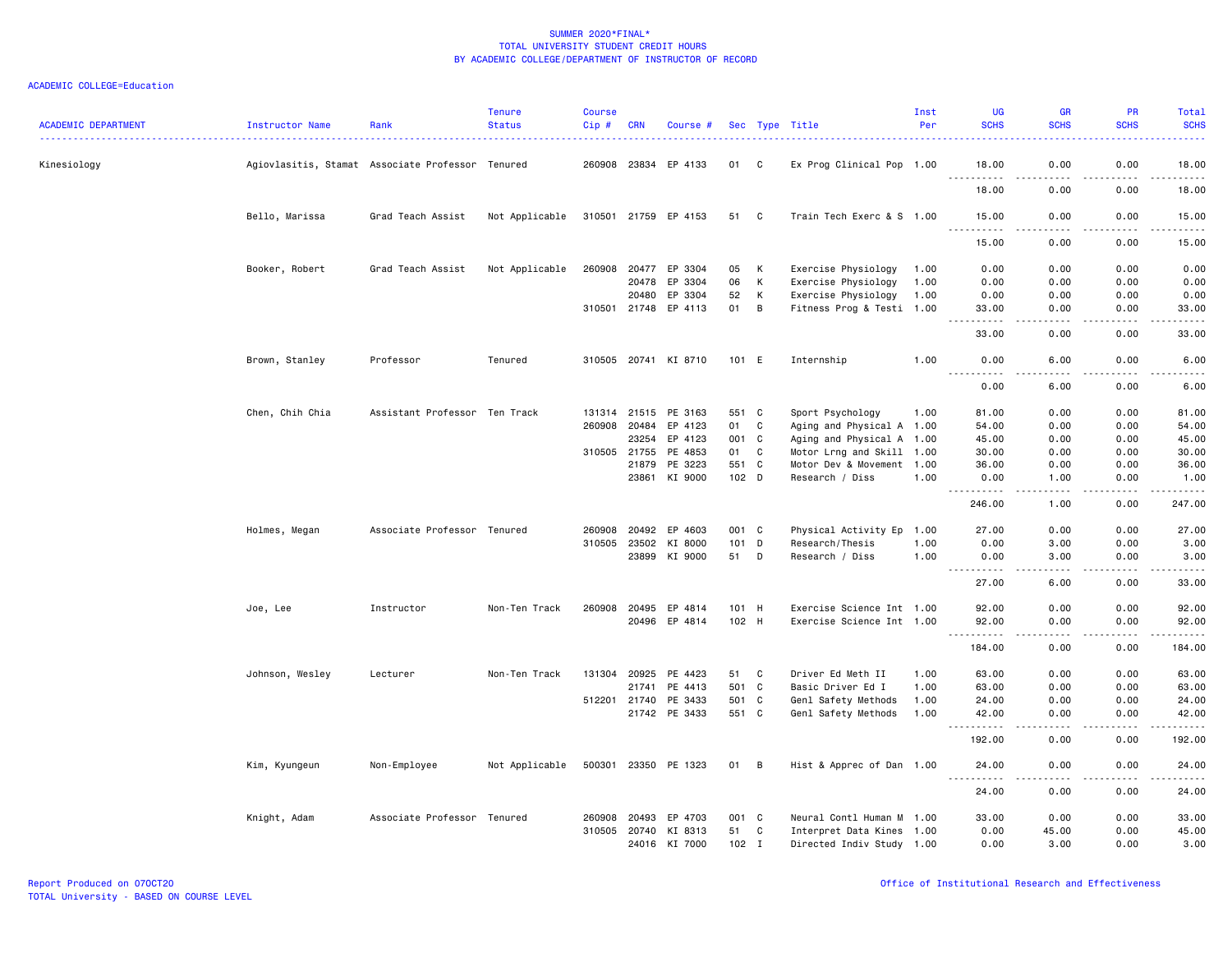|                            |                                        |                               | <b>Tenure</b>  | <b>Course</b> |              |                      |         |   |                           | Inst | <b>UG</b>                                                                                                                         | <b>GR</b>                    | <b>PR</b>                                                                                                                                                    | Total                  |
|----------------------------|----------------------------------------|-------------------------------|----------------|---------------|--------------|----------------------|---------|---|---------------------------|------|-----------------------------------------------------------------------------------------------------------------------------------|------------------------------|--------------------------------------------------------------------------------------------------------------------------------------------------------------|------------------------|
| <b>ACADEMIC DEPARTMENT</b> | Instructor Name                        | Rank                          | <b>Status</b>  | Cip#          | <b>CRN</b>   | Course #             |         |   | Sec Type Title            | Per  | <b>SCHS</b>                                                                                                                       | <b>SCHS</b>                  | <b>SCHS</b>                                                                                                                                                  | <b>SCHS</b>            |
|                            |                                        |                               |                |               |              |                      |         |   |                           |      | 33.00                                                                                                                             | 48.00                        | 0.00                                                                                                                                                         | 81.00                  |
| Kinesiology                | Kodithuwakku Arachch Grad Teach Assist |                               | Not Applicable |               | 131314 20490 | EP 4504              | 51      | C | Mechanical Analysis       | 1.00 | 60.00                                                                                                                             | 0.00                         | 0.00                                                                                                                                                         | 60.00                  |
|                            |                                        |                               |                |               | 20491        | EP 4504              | 52      | К | Mechanical Analysis       | 1.00 | 0.00                                                                                                                              | 0.00                         | 0.00                                                                                                                                                         | 0.00                   |
|                            |                                        |                               |                |               |              | 310505 20923 PE 4283 | 01      | C | Sport Biomechanics        | 1.00 | 57.00                                                                                                                             | 0.00                         | 0.00                                                                                                                                                         | 57.00                  |
|                            |                                        |                               |                |               |              |                      |         |   |                           |      | د د د د<br>117.00                                                                                                                 | 0.00                         | 0.00                                                                                                                                                         | 117.00                 |
|                            | Lamberth, John                         | Associate Professor Tenured   |                |               |              | 310505 23037 KI 7000 | $101$ I |   | Directed Indiv Study 1.00 |      | 0.00<br>----------                                                                                                                | 3.00                         | 0.00                                                                                                                                                         | 3.00                   |
|                            |                                        |                               |                |               |              |                      |         |   |                           |      | 0.00                                                                                                                              | 3.00                         | 0.00                                                                                                                                                         | 3.00                   |
|                            | Lee, Young Han                         | Assistant Professor Ten Track |                |               |              | 310504 21743 SS 3103 | 501 C   |   | Sport Sponsorship         | 1.00 | 24.00                                                                                                                             | 0.00                         | 0.00                                                                                                                                                         | 24.00                  |
|                            |                                        |                               |                |               |              | 23345 SS 4203        | 01      | C | Funding of Sport          | 1.00 | 21.00                                                                                                                             | 0.00                         | 0.00                                                                                                                                                         | 21.00                  |
|                            |                                        |                               |                |               |              |                      |         |   |                           |      | $\sim$ $\sim$ $\sim$<br>.<br>45.00                                                                                                | .<br>0.00                    | -----<br>0.00                                                                                                                                                | .<br>45.00             |
|                            | Markoski, Zlatko                       | Grad Teach Assist             | Not Applicable |               |              | 310504 21744 SS 3203 | 001 C   |   | Sport Law                 | 1.00 | 36.00                                                                                                                             | 0.00                         | 0.00                                                                                                                                                         | 36.00                  |
|                            |                                        |                               |                |               |              |                      |         |   |                           |      | .<br>36.00                                                                                                                        | 0.00                         | 0.00                                                                                                                                                         | $\frac{1}{2}$<br>36.00 |
|                            | Pan, Zhujun                            | Assistant Professor Ten Track |                |               |              | 260908 20473 EP 3183 | 01      | C | Exercise Psychology       | 1.00 | 30.00                                                                                                                             | 0.00                         | 0.00                                                                                                                                                         | 30.00                  |
|                            |                                        |                               |                |               | 20474        | EP 3183              | 51      | C | Exercise Psychology       | 1.00 | 48.00                                                                                                                             | 0.00                         | 0.00                                                                                                                                                         | 48.00                  |
|                            |                                        |                               |                |               | 21760        | EP 4703              | 51      | C | Neural Contl Human M      | 1.00 | 24.00                                                                                                                             | 0.00                         | 0.00                                                                                                                                                         | 24.00                  |
|                            |                                        |                               |                |               |              | 310505 23159 KI 9000 | 101 D   |   | Research / Diss           | 1.00 | 0.00                                                                                                                              | 1.00                         | 0.00                                                                                                                                                         | 1.00                   |
|                            |                                        |                               |                |               |              |                      |         |   |                           |      | <u>.</u><br>102.00                                                                                                                | 1.00                         | 0.00                                                                                                                                                         | 103.00                 |
|                            | Price, Ffion                           | Lecturer                      | Non-Ten Track  |               | 310501 21758 | EP 4113              | 51      | В | Fitness Prog & Testi 1.00 |      | 36.00                                                                                                                             | 0.00                         | 0.00                                                                                                                                                         | 36.00                  |
|                            |                                        |                               |                |               |              | 310505 21750 KI 2603 | 01      | C | Medical Terminology       | 1.00 | 93.00                                                                                                                             | 0.00                         | 0.00                                                                                                                                                         | 93.00                  |
|                            |                                        |                               |                |               |              |                      |         |   |                           |      | ----------<br>129.00                                                                                                              | .<br>0.00                    | $\frac{1}{2} \left( \frac{1}{2} \right) \left( \frac{1}{2} \right) \left( \frac{1}{2} \right) \left( \frac{1}{2} \right) \left( \frac{1}{2} \right)$<br>0.00 | ------<br>129.00       |
|                            | Rye, David                             | Instructor                    | Non-Ten Track  |               |              | 310504 21026 SS 4396 | 101 E   |   | Sports Studies Inter 1.00 |      | 72.00                                                                                                                             | 0.00<br>$\sim$ $\sim$ $\sim$ | 0.00<br>-----                                                                                                                                                | 72.00<br>.             |
|                            |                                        |                               |                |               |              |                      |         |   |                           |      | 72.00                                                                                                                             | 0.00                         | 0.00                                                                                                                                                         | 72.00                  |
|                            | Shepherd, Brandon                      | Grad Teach Assist             | Not Applicable |               |              | 260908 20479 EP 3304 | 51 C    |   | Exercise Physiology       | 1.00 | 76.00<br>.                                                                                                                        | 0.00                         | 0.00                                                                                                                                                         | 76.00                  |
|                            |                                        |                               |                |               |              |                      |         |   |                           |      | 76.00                                                                                                                             | 0.00                         | 0.00                                                                                                                                                         | 76.00                  |
|                            | Slater, Kelsey                         | Grad Teach Assist             | Not Applicable |               |              | 360101 21746 PE 1000 | 101 C   |   | Play, Fitness & Phys 1.00 |      | 84.00                                                                                                                             | 0.00                         | 0.00                                                                                                                                                         | 84.00                  |
|                            |                                        |                               |                |               |              |                      |         |   |                           |      | 84.00                                                                                                                             | 0.00                         | 0.00                                                                                                                                                         | 84.00                  |
|                            | Smith, JohnEric                        | Associate Professor Tenured   |                |               | 260908 20476 | EP 3304              | 04      | C | Exercise Physiology       | 1.00 | 60.00                                                                                                                             | 0.00                         | 0.00                                                                                                                                                         | 60.00                  |
|                            |                                        |                               |                |               | 310501 20483 | EP 4113              | 001 B   |   | Fitness Prog & Testi 1.00 |      | 27.00                                                                                                                             | 0.00                         | 0.00                                                                                                                                                         | 27.00                  |
|                            |                                        |                               |                |               |              | 310505 23887 KI 9000 | 103 D   |   | Research / Diss           | 1.00 | 0.00<br>$\frac{1}{2} \left( \frac{1}{2} \right) \left( \frac{1}{2} \right) \left( \frac{1}{2} \right) \left( \frac{1}{2} \right)$ | 7.00                         | 0.00                                                                                                                                                         | 7.00                   |
|                            |                                        |                               |                |               |              |                      |         |   |                           |      | 87.00                                                                                                                             | 7.00                         | 0.00                                                                                                                                                         | 94.00                  |
|                            | Thompson, Sarah                        | Grad Teach Assist             | Not Applicable |               |              | 260908 20481 EP 3304 | 53      | K | Exercise Physiology 1.00  |      | 0.00                                                                                                                              | 0.00                         | 0.00                                                                                                                                                         | 0.00                   |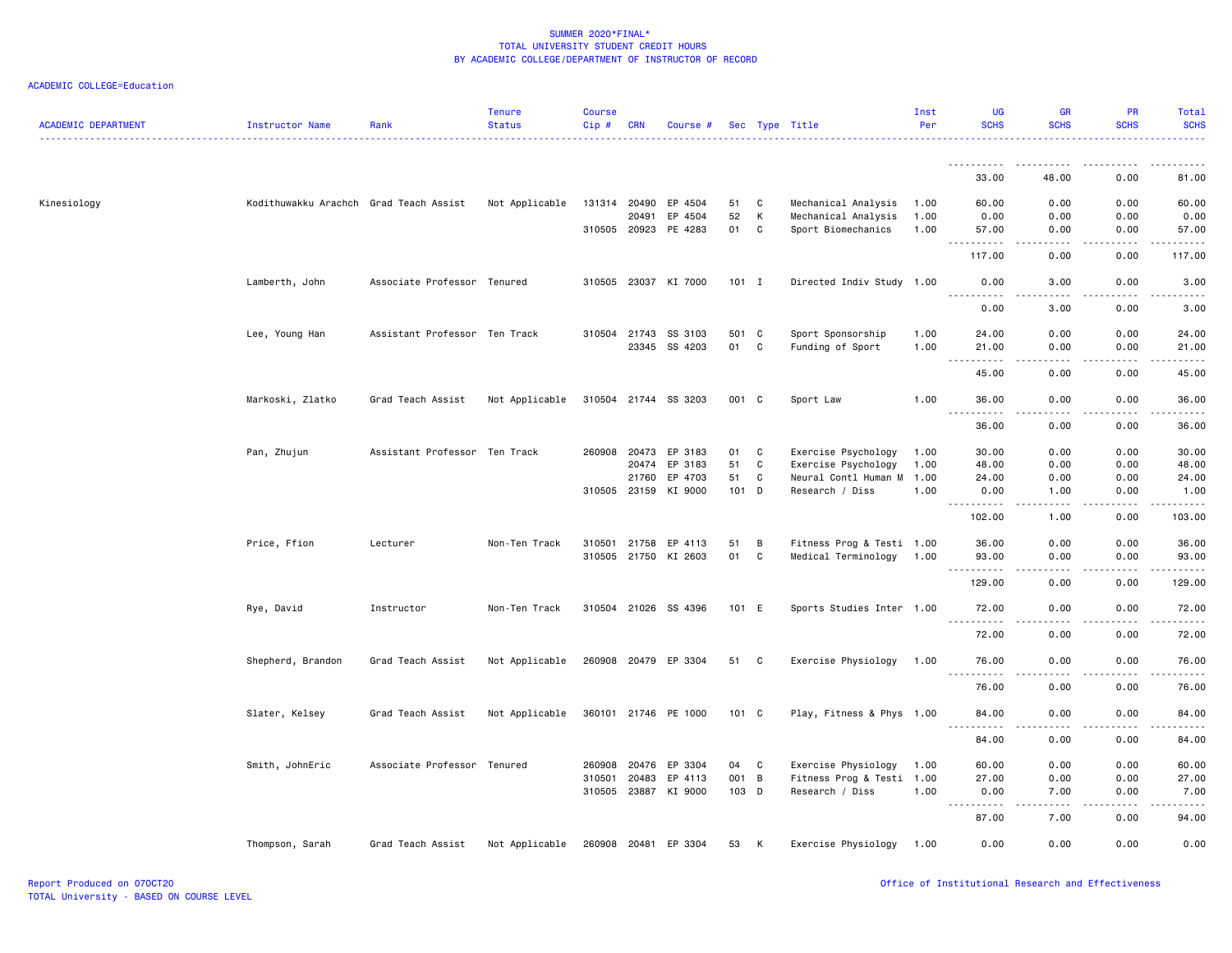| <b>ACADEMIC DEPARTMENT</b>                           | Instructor Name    | Rank                                               | <b>Tenure</b><br><b>Status</b> | Course<br>Cip# | <b>CRN</b>   | Course #             |       |              | Sec Type Title            | Inst<br>Per | <b>UG</b><br><b>SCHS</b>                                                                                                                                                              | <b>GR</b><br><b>SCHS</b>                                                                                                          | PR<br><b>SCHS</b> | Total<br><b>SCHS</b>                                                                                                                                                                                                                                                                                                                                                                                                                                                                                 |
|------------------------------------------------------|--------------------|----------------------------------------------------|--------------------------------|----------------|--------------|----------------------|-------|--------------|---------------------------|-------------|---------------------------------------------------------------------------------------------------------------------------------------------------------------------------------------|-----------------------------------------------------------------------------------------------------------------------------------|-------------------|------------------------------------------------------------------------------------------------------------------------------------------------------------------------------------------------------------------------------------------------------------------------------------------------------------------------------------------------------------------------------------------------------------------------------------------------------------------------------------------------------|
|                                                      |                    |                                                    |                                |                |              |                      |       |              |                           |             | <u>.</u>                                                                                                                                                                              |                                                                                                                                   |                   | .                                                                                                                                                                                                                                                                                                                                                                                                                                                                                                    |
|                                                      |                    |                                                    |                                |                |              |                      |       |              |                           |             | 0.00                                                                                                                                                                                  | 0.00                                                                                                                              | 0.00              | 0.00                                                                                                                                                                                                                                                                                                                                                                                                                                                                                                 |
| Kinesiology                                          |                    | Twietmeyer, Greggory Assistant Professor Ten Track |                                |                | 131314 21027 | SS 4403              | 01    | C            | Gender & Sport            | 1.00        | 33.00                                                                                                                                                                                 | 0.00                                                                                                                              | 0.00              | 33.00                                                                                                                                                                                                                                                                                                                                                                                                                                                                                                |
|                                                      |                    |                                                    |                                |                | 21029        | SS 6403              | 01    | C            | Gender & Sport            | 1.00        | 0.00                                                                                                                                                                                  | 6.00                                                                                                                              | 0.00              | 6.00                                                                                                                                                                                                                                                                                                                                                                                                                                                                                                 |
|                                                      |                    |                                                    |                                |                | 310504 21025 | SS 4103              | 51    | C            | Ethics in Sports Mgm      | 1.00        | 51.00                                                                                                                                                                                 | 0.00                                                                                                                              | 0.00              | 51.00                                                                                                                                                                                                                                                                                                                                                                                                                                                                                                |
|                                                      |                    |                                                    |                                |                | 21763        | SS 4003              | 51    | C            | Philosophy of Sport       | 1.00        | 24.00                                                                                                                                                                                 | 0.00                                                                                                                              | 0.00              | 24.00                                                                                                                                                                                                                                                                                                                                                                                                                                                                                                |
|                                                      |                    |                                                    |                                |                | 21764        | SS 6003              | 51    | C            | Philosophy of Sport       | 1.00        | 0.00                                                                                                                                                                                  | 6.00                                                                                                                              | 0.00              | 6.00                                                                                                                                                                                                                                                                                                                                                                                                                                                                                                 |
|                                                      |                    |                                                    |                                |                | 23343        | SS 3703              | 001   | $\mathbf{C}$ | Contemp Issues in In 1.00 |             | 21.00                                                                                                                                                                                 | 0.00                                                                                                                              | 0.00              | 21.00                                                                                                                                                                                                                                                                                                                                                                                                                                                                                                |
|                                                      |                    |                                                    |                                |                | 310505 23347 | KI 8303              | 01    | C            | Research in Kinesiol 1.00 |             | 0.00                                                                                                                                                                                  | 9.00                                                                                                                              | 0.00              | 9.00                                                                                                                                                                                                                                                                                                                                                                                                                                                                                                 |
|                                                      |                    |                                                    |                                |                |              |                      |       |              |                           |             | ----------<br>129.00                                                                                                                                                                  | .<br>21.00                                                                                                                        | -----<br>0.00     | 150.00                                                                                                                                                                                                                                                                                                                                                                                                                                                                                               |
|                                                      | Vickers, J.        | Associate Professor Tenured                        |                                | 131307         | 20922        | PE 4163              | 001 C |              | Prin Meth of Sec Hth 1.00 |             | 21.00                                                                                                                                                                                 | 0.00                                                                                                                              | 0.00              | 21.00                                                                                                                                                                                                                                                                                                                                                                                                                                                                                                |
|                                                      |                    |                                                    |                                |                |              | 20927 PE 6163        | 001 C |              | Prin Meth of Sec Hth 1.00 |             | 0.00<br>$\frac{1}{2}$<br>.                                                                                                                                                            | 9.00                                                                                                                              | 0.00              | 9.00                                                                                                                                                                                                                                                                                                                                                                                                                                                                                                 |
|                                                      |                    |                                                    |                                |                |              |                      |       |              |                           |             | 21.00                                                                                                                                                                                 | 9.00                                                                                                                              | 0.00              | 30.00                                                                                                                                                                                                                                                                                                                                                                                                                                                                                                |
|                                                      | Watson, Deborah    | Non-Employee                                       | Not Applicable                 |                |              | 260908 21749 EP 3233 | 01    | C.           | Anatomical Kinesiolo 1.00 |             | 63,00<br>$\frac{1}{2} \left( \frac{1}{2} \right) \left( \frac{1}{2} \right) \left( \frac{1}{2} \right) \left( \frac{1}{2} \right) \left( \frac{1}{2} \right)$<br>$\sim$ $\sim$ $\sim$ | 0.00                                                                                                                              | 0.00              | 63.00                                                                                                                                                                                                                                                                                                                                                                                                                                                                                                |
|                                                      |                    |                                                    |                                |                |              |                      |       |              |                           |             | 63.00                                                                                                                                                                                 | 0.00                                                                                                                              | 0.00              | 63.00                                                                                                                                                                                                                                                                                                                                                                                                                                                                                                |
|                                                      | Wax, Benjamin      | Associate Professor Tenured                        |                                |                | 260908 23964 | EP 3803              | 281 C |              | Advanced Exercise Ph 1.00 |             | 42.00<br><u>.</u>                                                                                                                                                                     | 0.00                                                                                                                              | 0.00              | 42.00                                                                                                                                                                                                                                                                                                                                                                                                                                                                                                |
|                                                      |                    |                                                    |                                |                |              |                      |       |              |                           |             | 42.00                                                                                                                                                                                 | 0.00                                                                                                                              | 0.00              | 42.00                                                                                                                                                                                                                                                                                                                                                                                                                                                                                                |
|                                                      | Winston, Tommy     | Lecturer                                           | Non-Ten Track                  |                |              | 131314 22428 EP 4504 | 281 C |              | Mechanical Analysis       | 1.00        | 36.00<br><u>.</u>                                                                                                                                                                     | 0.00                                                                                                                              | 0.00              | 36.00<br>.                                                                                                                                                                                                                                                                                                                                                                                                                                                                                           |
|                                                      |                    |                                                    |                                |                |              |                      |       |              |                           |             | 36.00                                                                                                                                                                                 | 0.00                                                                                                                              | 0.00              | 36.00                                                                                                                                                                                                                                                                                                                                                                                                                                                                                                |
|                                                      | Young, Glen        | Instructor                                         | Non-Ten Track                  | 131314         | 20921        | PE 3533              | 51    | C            | Coaching Sports           | 1.00        | 42.00                                                                                                                                                                                 | 0.00                                                                                                                              | 0.00              | 42.00                                                                                                                                                                                                                                                                                                                                                                                                                                                                                                |
|                                                      |                    |                                                    |                                |                | 21754        | PE 3033              | 01    | C            | Basket/Football Offi 1.00 |             | 27.00                                                                                                                                                                                 | 0.00                                                                                                                              | 0.00              | 27.00                                                                                                                                                                                                                                                                                                                                                                                                                                                                                                |
|                                                      |                    |                                                    |                                |                |              | 21756 PE 3533        | 01    | C            | Coaching Sports           | 1.00        | 30.00<br>.                                                                                                                                                                            | 0.00<br>.                                                                                                                         | 0.00<br>-----     | 30.00                                                                                                                                                                                                                                                                                                                                                                                                                                                                                                |
|                                                      |                    |                                                    |                                |                |              |                      |       |              |                           |             | 99.00                                                                                                                                                                                 | 0.00                                                                                                                              | 0.00              | 99.00                                                                                                                                                                                                                                                                                                                                                                                                                                                                                                |
|                                                      | Zimmerman, Matthew | Assistant Professor Ten Track                      |                                | 310504         | 21024        | SS 3303              | 01    | C            | Communicat Mgmt in        | 1.00        | 27.00                                                                                                                                                                                 | 0.00                                                                                                                              | 0.00              | 27.00                                                                                                                                                                                                                                                                                                                                                                                                                                                                                                |
|                                                      |                    |                                                    |                                |                | 21028        | SS 4503              | 51    | C            | Sport Promotion & Sa 1.00 |             | 15.00                                                                                                                                                                                 | 0.00                                                                                                                              | 0.00              | 15.00                                                                                                                                                                                                                                                                                                                                                                                                                                                                                                |
|                                                      |                    |                                                    |                                |                | 21030        | SS 6503              | 51    | C            | Sport Promotion & Sa 1.00 |             | 0.00                                                                                                                                                                                  | 6.00                                                                                                                              | 0.00              | 6.00                                                                                                                                                                                                                                                                                                                                                                                                                                                                                                 |
|                                                      |                    |                                                    |                                |                |              | 21757 SS 3103        | 01    | C            | Sport Sponsorship         | 1.00        | 42.00                                                                                                                                                                                 | 0.00                                                                                                                              | 0.00              | 42.00                                                                                                                                                                                                                                                                                                                                                                                                                                                                                                |
|                                                      |                    |                                                    |                                |                |              |                      |       |              |                           |             | .<br>$\frac{1}{2} \left( \frac{1}{2} \right) \left( \frac{1}{2} \right) \left( \frac{1}{2} \right) \left( \frac{1}{2} \right)$<br>84.00                                               | $\frac{1}{2} \left( \frac{1}{2} \right) \left( \frac{1}{2} \right) \left( \frac{1}{2} \right) \left( \frac{1}{2} \right)$<br>6.00 | .<br>0.00         | 90.00                                                                                                                                                                                                                                                                                                                                                                                                                                                                                                |
| =====================================<br>Kinesiology |                    |                                                    |                                |                |              |                      |       |              |                           |             | ==========<br>1994.00                                                                                                                                                                 | ======================<br>108,00                                                                                                  | 0.00              | $\begin{minipage}{0.03\linewidth} \begin{tabular}{l} \multicolumn{2}{l}{} & \multicolumn{2}{l}{} & \multicolumn{2}{l}{} \\ \multicolumn{2}{l}{} & \multicolumn{2}{l}{} & \multicolumn{2}{l}{} \\ \multicolumn{2}{l}{} & \multicolumn{2}{l}{} & \multicolumn{2}{l}{} \\ \multicolumn{2}{l}{} & \multicolumn{2}{l}{} & \multicolumn{2}{l}{} \\ \multicolumn{2}{l}{} & \multicolumn{2}{l}{} & \multicolumn{2}{l}{} \\ \multicolumn{2}{l}{} & \multicolumn{2}{l}{} & \multicolumn{2}{l}{} \\$<br>2102.00 |
| -----------------------------------                  |                    |                                                    |                                |                |              |                      |       |              |                           |             | ==========                                                                                                                                                                            | $-$ =======================                                                                                                       |                   |                                                                                                                                                                                                                                                                                                                                                                                                                                                                                                      |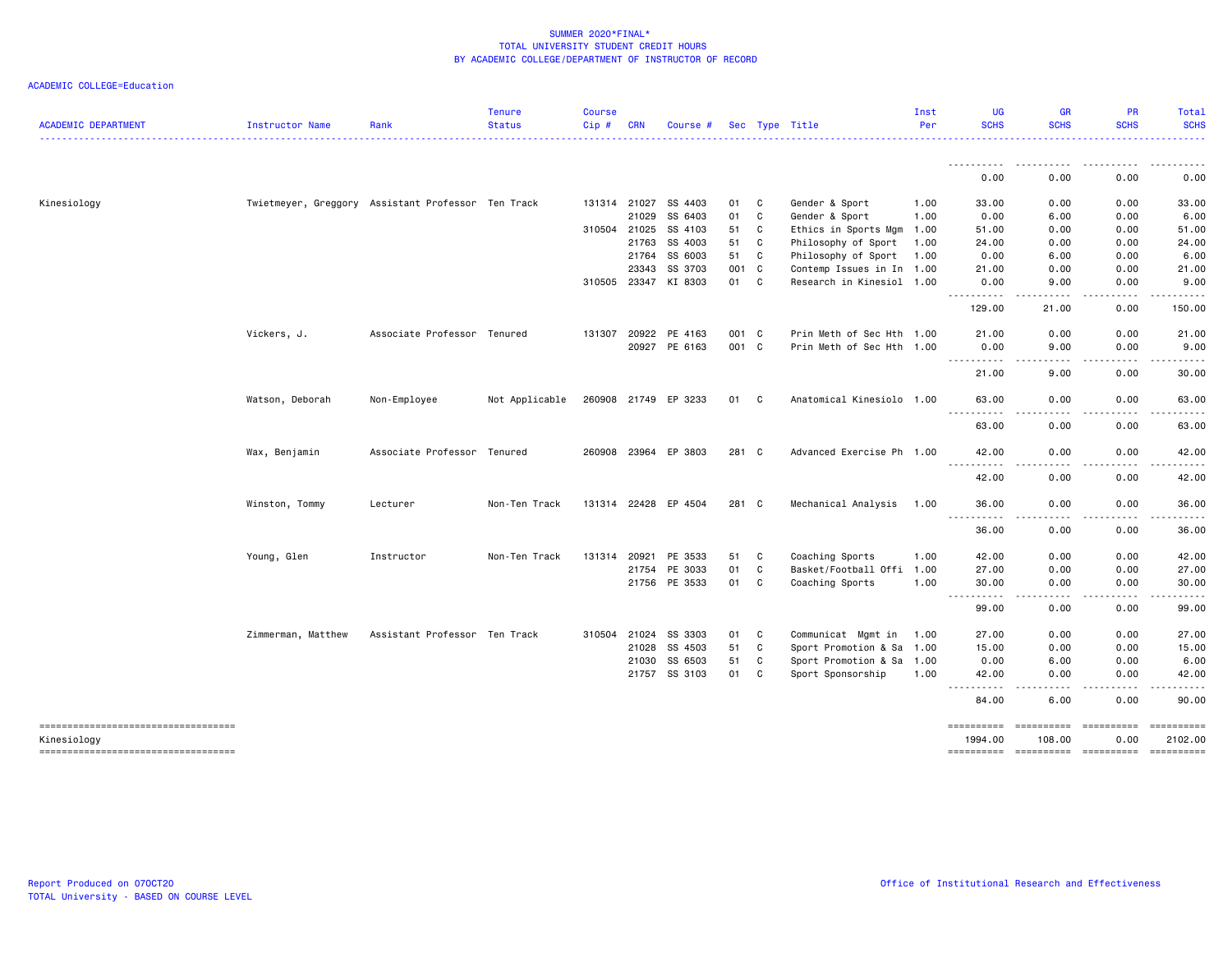| <b>ACADEMIC DEPARTMENT</b> | <b>Instructor Name</b> | Rank                              | <b>Tenure</b><br><b>Status</b> | <b>Course</b><br>$Cip$ #     | <b>CRN</b> | Course #                                 |               |          | Sec Type Title                                         | Inst<br>Per | <b>UG</b><br><b>SCHS</b>                                                                                                                                     | <b>GR</b><br><b>SCHS</b> | <b>PR</b><br><b>SCHS</b> | Total<br><b>SCHS</b><br>.                                                                                                                                    |
|----------------------------|------------------------|-----------------------------------|--------------------------------|------------------------------|------------|------------------------------------------|---------------|----------|--------------------------------------------------------|-------------|--------------------------------------------------------------------------------------------------------------------------------------------------------------|--------------------------|--------------------------|--------------------------------------------------------------------------------------------------------------------------------------------------------------|
| Music                      | Baker, Jason           | Associate Professor               | Tenured                        | 500903                       | 20902      | MUA 8440                                 | 102 E         |          | Individual Studio In 1.00                              |             | 0.00                                                                                                                                                         | 2.00                     | 0.00                     | 2.00                                                                                                                                                         |
|                            |                        |                                   |                                |                              |            | 500912 21888 MUE 8312                    | 01 S          |          | Sem in Brass and Per 0.25                              |             | 0.00<br>.                                                                                                                                                    | 5.00<br>.                | 0.00<br>.                | 5.00<br>$\frac{1}{2} \left( \frac{1}{2} \right) \left( \frac{1}{2} \right) \left( \frac{1}{2} \right) \left( \frac{1}{2} \right) \left( \frac{1}{2} \right)$ |
|                            |                        |                                   |                                |                              |            |                                          |               |          |                                                        |             | 0.00                                                                                                                                                         | 7.00                     | 0.00                     | 7.00                                                                                                                                                         |
|                            | Banks, Jessica         | Instructor                        | Non-Ten Track                  |                              |            | 500903 23783 MUA 8440                    | 105 E         |          | Individual Studio In 1.00                              |             | 0.00<br>$\frac{1}{2}$                                                                                                                                        | 1.00<br>.                | 0.00<br>.                | 1.00<br>.                                                                                                                                                    |
|                            |                        |                                   |                                |                              |            |                                          |               |          |                                                        |             | 0.00                                                                                                                                                         | 1.00                     | 0.00                     | 1.00                                                                                                                                                         |
|                            | Damm, Robert           | Professor                         | Tenured                        |                              |            | 131312 21889 MU 8412                     | 101 C         |          | World Drumming                                         | 1.00        | 0.00                                                                                                                                                         | 22.00                    | 0.00                     | 22.00                                                                                                                                                        |
|                            |                        |                                   |                                |                              |            | 23514 MUE 8363                           | 102 C         |          | Research in Music Ed 1.00                              |             | 0.00<br>.                                                                                                                                                    | 51.00<br>$- - - - -$     | 0.00<br>.                | 51.00<br>.                                                                                                                                                   |
|                            |                        |                                   |                                |                              |            |                                          |               |          |                                                        |             | 0.00                                                                                                                                                         | 73.00                    | 0.00                     | 73.00                                                                                                                                                        |
|                            | Haislip, Matthew       | Assistant Professor Ten Track     |                                | 131312 21512                 |            | MU 1123                                  | 551 C         |          | American Music App.                                    | 1.00        | 51.00                                                                                                                                                        | 0.00                     | 0.00                     | 51.00                                                                                                                                                        |
|                            |                        |                                   |                                | 500901 21511                 |            | MU 1113                                  | 501 C         |          | His & Apprec Of Musi 1.00                              |             | 54.00                                                                                                                                                        | 0.00                     | 0.00                     | 54.00                                                                                                                                                        |
|                            |                        |                                   |                                |                              |            | 500912 21888 MUE 8312                    | 01            | <b>S</b> | Sem in Brass and Per 0.25                              |             | 0.00<br>$\begin{array}{cccccccccccccc} \bullet & \bullet & \bullet & \bullet & \bullet & \bullet & \bullet & \bullet \end{array}$                            | 5.00<br>.                | 0.00<br>.                | 5.00<br>.                                                                                                                                                    |
|                            |                        |                                   |                                |                              |            |                                          |               |          |                                                        |             | 105.00                                                                                                                                                       | 5.00                     | 0.00                     | 110.00                                                                                                                                                       |
|                            | Hause, Barry           | Lecturer                          | Non-Ten Track                  |                              |            | 500902 21513 MU 1133                     | 501 C         |          | The History of Rock                                    | 1.00        | 114.00                                                                                                                                                       | 0.00                     | 0.00                     | 114.00                                                                                                                                                       |
|                            |                        |                                   |                                |                              |            | 21514 MU 1133                            | 551 C         |          | The History of Rock                                    | 1.00        | 51.00                                                                                                                                                        | 0.00                     | 0.00                     | 51.00                                                                                                                                                        |
|                            |                        |                                   |                                |                              |            |                                          |               |          |                                                        |             | .<br>165.00                                                                                                                                                  | .<br>0.00                | .<br>0.00                | .<br>165.00                                                                                                                                                  |
|                            | Human, Richard         | Associate Professor Tenured       |                                | 500901                       | 20894      | MU 1113                                  | 51            | C        | His & Apprec Of Musi 1.00                              |             | 72.00                                                                                                                                                        | 0.00                     | 0.00                     | 72.00                                                                                                                                                        |
|                            |                        |                                   |                                |                              |            | 500912 21888 MUE 8312                    | 01            | -S       | Sem in Brass and Per 0.25                              |             | 0.00                                                                                                                                                         | 5.00                     | 0.00                     | 5.00                                                                                                                                                         |
|                            |                        |                                   |                                |                              |            |                                          |               |          |                                                        |             | <u>.</u><br>72.00                                                                                                                                            | .<br>5.00                | .<br>0.00                | .<br>77.00                                                                                                                                                   |
|                            |                        |                                   |                                |                              |            |                                          |               |          |                                                        |             |                                                                                                                                                              |                          |                          |                                                                                                                                                              |
|                            | Kirkland, Anthony      | Associate Professor Tenured       |                                | 500903 23784<br>500912 21888 |            | MUA 8440<br>MUE 8312                     | 104 E<br>01   | -S       | Individual Studio In 1.00<br>Sem in Brass and Per 0.25 |             | 0.00<br>0.00                                                                                                                                                 | 1.00<br>5.00             | 0.00<br>0.00             | 1.00<br>5.00                                                                                                                                                 |
|                            |                        |                                   |                                |                              |            |                                          |               |          |                                                        |             | .                                                                                                                                                            | .                        | .                        | .                                                                                                                                                            |
|                            |                        |                                   |                                |                              |            |                                          |               |          |                                                        |             | 0.00                                                                                                                                                         | 6.00                     | 0.00                     | 6.00                                                                                                                                                         |
|                            | Packwood, Gary         | Associate Professor Tenured       |                                | 130601 21890                 |            | MUE 9012                                 | 101 S         |          | Final Project in Mus 1.00                              |             | 0.00                                                                                                                                                         | 20.00                    | 0.00                     | 20.00                                                                                                                                                        |
|                            |                        |                                   |                                | 131312 23785                 |            | <b>MUE 7000</b><br>500912 21887 MUE 8132 | $101$ I<br>01 | C        | Directed Indiv Study 1.00<br>Choral Prog. Devel/C 1.00 |             | 0.00<br>0.00                                                                                                                                                 | 6.00<br>40.00            | 0.00<br>0.00             | 6.00<br>40.00                                                                                                                                                |
|                            |                        |                                   |                                |                              |            |                                          |               |          |                                                        |             | <u>.</u>                                                                                                                                                     | $\omega$ is a set of     | .                        | .                                                                                                                                                            |
|                            |                        |                                   |                                |                              |            |                                          |               |          |                                                        |             | 0.00                                                                                                                                                         | 66.00                    | 0.00                     | 66.00                                                                                                                                                        |
|                            | Ross, Ryan             | Associate Professor Tenured       |                                | 500901 21891                 |            | MU 1113                                  | 101 C         |          | His & Apprec Of Musi 1.00                              |             | 30.00                                                                                                                                                        | 0.00                     | 0.00                     | 30.00<br>$\frac{1}{2}$                                                                                                                                       |
|                            |                        |                                   |                                |                              |            |                                          |               |          |                                                        |             | 30.00                                                                                                                                                        | 0.00                     | 0.00                     | 30.00                                                                                                                                                        |
|                            | Sobaskie, James        | Associate Professor Tenured       |                                |                              |            | 500902 21886 MU 8023                     | 01            | - S      | Seminar in Music The 1.00                              |             | 0.00<br>$\frac{1}{2} \left( \frac{1}{2} \right) \left( \frac{1}{2} \right) \left( \frac{1}{2} \right) \left( \frac{1}{2} \right) \left( \frac{1}{2} \right)$ | 90.00                    | 0.00                     | 90.00<br>.                                                                                                                                                   |
|                            |                        |                                   |                                |                              |            |                                          |               |          |                                                        |             | 0.00                                                                                                                                                         | 90.00                    | 0.00                     | 90.00                                                                                                                                                        |
|                            | Stockton, Phillip      | Clinical Assist Pro Non-Ten Track |                                | 131312 23607                 |            | MUE 8990                                 | 101 C         |          | Special Topic In MUE 1.00                              |             | 0.00                                                                                                                                                         | 44.00                    | 0.00                     | 44.00                                                                                                                                                        |
|                            |                        |                                   |                                |                              |            | 500906 20904 MUA 8460                    | $101 \quad Q$ |          | Applied Conducting                                     | 1.00        | 0.00                                                                                                                                                         | 6.00                     | 0.00                     | 6.00                                                                                                                                                         |
|                            |                        |                                   |                                |                              |            |                                          |               |          |                                                        |             | .<br>----                                                                                                                                                    | .                        | .                        | .                                                                                                                                                            |
|                            |                        |                                   |                                |                              |            |                                          |               |          |                                                        |             | 0.00                                                                                                                                                         | 50.00                    | 0.00                     | 50.00                                                                                                                                                        |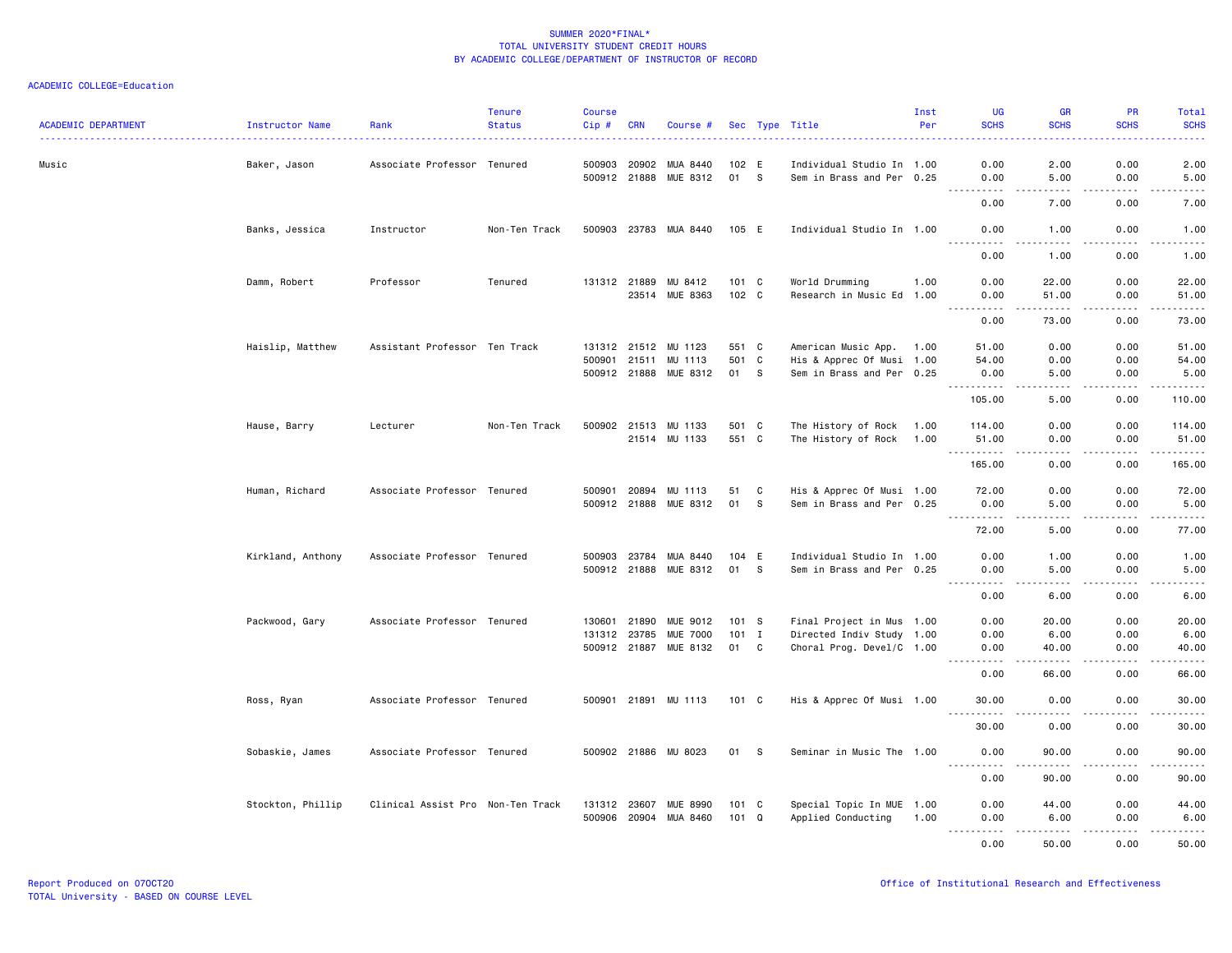| <b>ACADEMIC DEPARTMENT</b>                                                              | Instructor Name  | Rank       | Tenure<br><b>Status</b> | <b>Course</b><br>Cip # | CRN            | Course # Sec Type Title |               |                                                        | Inst<br>Per | UG<br>GR<br><b>SCHS</b><br><b>SCHS</b>                  | <b>PR</b><br><b>SCHS</b> | Tota]<br><b>SCHS</b>            |
|-----------------------------------------------------------------------------------------|------------------|------------|-------------------------|------------------------|----------------|-------------------------|---------------|--------------------------------------------------------|-------------|---------------------------------------------------------|--------------------------|---------------------------------|
| Music                                                                                   | Torbert, Garrett | Instructor | Non-Ten Track           | 500903                 | 20900<br>20901 | MUA 8440<br>MUA 8440    | 01 E<br>101 E | Individual Studio In 1.00<br>Individual Studio In 1.00 | .           | 0.00<br>1.00<br>0.00<br>6.00<br>.<br>0.00<br>7.00       | 0.00<br>0.00<br>0.00     | 1.00<br>6.00<br>7.00            |
| =====================================<br>Music<br>===================================== |                  |            |                         |                        |                |                         |               |                                                        | ==========  | $=$ = = = = = = = = =<br>310,00<br>372.00<br>========== | 0.00<br>==========       | 682,00<br>$=$ = = = = = = = = = |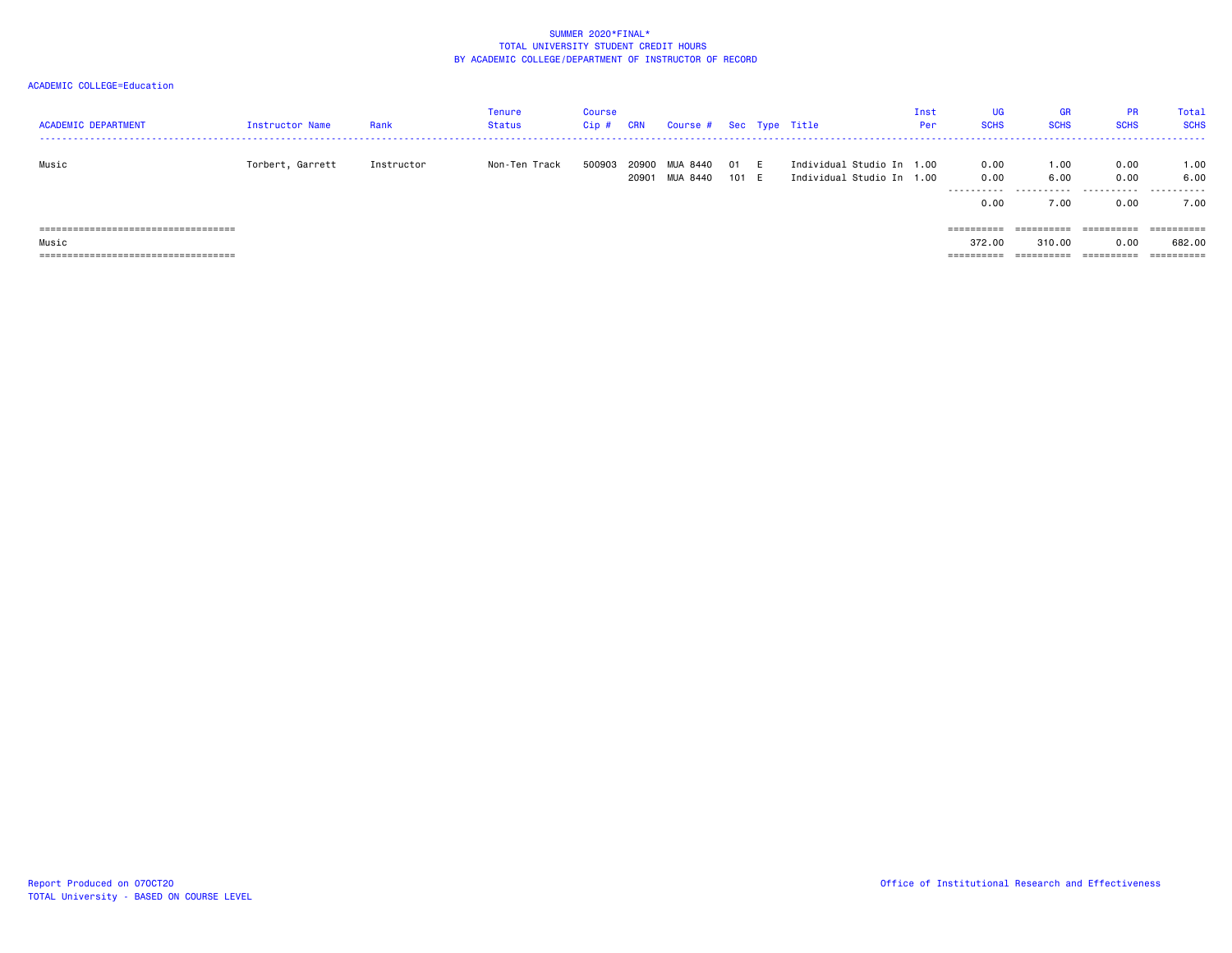| <b>ACADEMIC DEPARTMENT</b> | Instructor Name | Rank                              | <b>Tenure</b><br><b>Status</b> | <b>Course</b><br>Cip# | <b>CRN</b>   | Course #              |               |             | Sec Type Title            | Inst<br>Per | UG<br><b>SCHS</b>                                                                                                                                                                    | <b>GR</b><br><b>SCHS</b>                                                                                                          | <b>PR</b><br><b>SCHS</b> | Total<br><b>SCHS</b>                       |
|----------------------------|-----------------|-----------------------------------|--------------------------------|-----------------------|--------------|-----------------------|---------------|-------------|---------------------------|-------------|--------------------------------------------------------------------------------------------------------------------------------------------------------------------------------------|-----------------------------------------------------------------------------------------------------------------------------------|--------------------------|--------------------------------------------|
|                            |                 |                                   |                                |                       |              |                       |               |             |                           |             |                                                                                                                                                                                      |                                                                                                                                   |                          |                                            |
| Aerospace Engineering      | Belk, Davy      | Professor                         | Tenured                        | 140201                | 23463        | ASE 9000              | 01            | D           | Research/Diss             | 1.00        | 0.00                                                                                                                                                                                 | 6.00                                                                                                                              | 0.00                     | 6.00                                       |
|                            |                 |                                   |                                |                       |              | 23472 ASE 9000        | 51 D          |             | Research/Diss             | 1.00        | 0.00<br>$\sim$ $\sim$ .<br>$- - - -$                                                                                                                                                 | 6.00<br><u>.</u>                                                                                                                  | 0.00<br>.                | 6.00<br>. <u>.</u> .                       |
|                            |                 |                                   |                                |                       |              |                       |               |             |                           |             | 0.00                                                                                                                                                                                 | 12.00                                                                                                                             | 0.00                     | 12.00                                      |
|                            | Bhatia, Manav   | Assistant Professor Ten Track     |                                | 141901                | 22370        | <b>ME 8000</b>        | 104 D         |             | Research / Thesis         | 1.00        | 0.00                                                                                                                                                                                 | 3.00                                                                                                                              | 0.00                     | 3.00                                       |
|                            |                 |                                   |                                | 309999                | 21247        | <b>CME 9000</b>       | 501 D         |             | Research/Dis              | 1.00        | 0.00                                                                                                                                                                                 | 6.00                                                                                                                              | 0.00                     | 6.00                                       |
|                            |                 |                                   |                                |                       | 23711        | <b>CME 7000</b>       | $101$ I       |             | Directed Indiv Study      | 1.00        | 0.00                                                                                                                                                                                 | 3.00                                                                                                                              | 0.00                     | 3.00                                       |
|                            |                 |                                   |                                |                       |              | 23714 CME 9000        | 102 D         |             | Research/Dis              | 1.00        | 0.00                                                                                                                                                                                 | 6.00                                                                                                                              | 0.00                     | 6.00                                       |
|                            |                 |                                   |                                |                       |              |                       |               |             |                           |             | $\frac{1}{2} \left( \frac{1}{2} \right) \left( \frac{1}{2} \right) \left( \frac{1}{2} \right) \left( \frac{1}{2} \right) \left( \frac{1}{2} \right)$<br>$\sim$ $\sim$ $\sim$<br>0.00 | .<br>18.00                                                                                                                        | .<br>0.00                | د د د د د<br>18.00                         |
|                            | Cagle, Don      | Lecturer                          | Non-Ten Track                  |                       |              | 141101 20435 EM 2413  | $101 \quad C$ |             | Engineering Mech I        | 1.00        | 36.00                                                                                                                                                                                | 0.00                                                                                                                              | 0.00                     | 36.00                                      |
|                            |                 |                                   |                                |                       |              |                       |               |             |                           |             | 36.00                                                                                                                                                                                | 0.00                                                                                                                              | 0.00                     | 36.00                                      |
|                            | Daghigh, Vahid  | Lecturer                          | Non-Ten Track                  | 141101                | 23301        | EM 3213               | 01            | C           | Mech Of Materials         | 1.00        | 102.00                                                                                                                                                                               | 0.00                                                                                                                              | 0.00                     | 102.00                                     |
|                            |                 |                                   |                                |                       |              | 23318 EM 3213         | 51            | C           | Mech Of Materials         | 1.00        | 81.00                                                                                                                                                                                | 0.00                                                                                                                              | 0.00                     | 81.00                                      |
|                            |                 |                                   |                                |                       |              |                       |               |             |                           |             | .<br>$\sim$ $\sim$ $\sim$<br>183.00                                                                                                                                                  | $\frac{1}{2} \left( \frac{1}{2} \right) \left( \frac{1}{2} \right) \left( \frac{1}{2} \right) \left( \frac{1}{2} \right)$<br>0.00 | .<br>0.00                | .<br>183.00                                |
|                            | Janus, Jonathan | Associate Professor Tenured       |                                |                       |              | 140201 23456 ASE 9000 | 103 D         |             | Research/Diss             | 1.00        | 0.00<br>$\frac{1}{2} \left( \frac{1}{2} \right) \left( \frac{1}{2} \right) \left( \frac{1}{2} \right) \left( \frac{1}{2} \right) \left( \frac{1}{2} \right)$                         | 6.00<br>.                                                                                                                         | 0.00<br>.                | 6.00<br>$\sim$ $\sim$ $\sim$ $\sim$ $\sim$ |
|                            |                 |                                   |                                |                       |              |                       |               |             |                           |             | 0.00                                                                                                                                                                                 | 6.00                                                                                                                              | 0.00                     | 6.00                                       |
|                            | Lv, Yu          | Assistant Professor Ten Track     |                                | 140201                | 23462        | ASE 9000              | 109           | D           | Research/Diss             | 1.00        | 0.00                                                                                                                                                                                 | 6.00                                                                                                                              | 0.00                     | 6.00                                       |
|                            |                 |                                   |                                | 141101                | 23320        | EM 3313               | 51            | C           | Fluid Mechanics           | 1.00        | 54.00                                                                                                                                                                                | 0.00                                                                                                                              | 0.00                     | 54.00                                      |
|                            |                 |                                   |                                |                       | 23486        | EM 3313               | 01            | C           | Fluid Mechanics           | 1.00        | 66.00<br>.<br>$\frac{1}{2}$                                                                                                                                                          | 0.00<br>.                                                                                                                         | 0.00<br>-----            | 66.00<br>.                                 |
|                            |                 |                                   |                                |                       |              |                       |               |             |                           |             | 120.00                                                                                                                                                                               | 6.00                                                                                                                              | 0.00                     | 126.00                                     |
|                            | Moore, Timothy  | Instructor                        | Non-Ten Track                  | 141101                | 20438        | EM 2433               | 101 C         |             | Engineering Mech II       | 1.00        | 39.00                                                                                                                                                                                | 0.00                                                                                                                              | 0.00                     | 39.00                                      |
|                            |                 |                                   |                                |                       | 23291        | EM 2413               | 01            | $\mathbf c$ | Engineering Mech I        | 1.00        | 21.00                                                                                                                                                                                | 0.00                                                                                                                              | 0.00                     | 21.00                                      |
|                            |                 |                                   |                                |                       | 23295        | EM 3413               | 01            | $\mathbf c$ | Vibrations                | 1.00        | 18.00                                                                                                                                                                                | 0.00                                                                                                                              | 0.00                     | 18.00                                      |
|                            |                 |                                   |                                |                       | 23317        | EM 2413               | 51            | $\mathbf c$ | Engineering Mech I        | 1.00        | 24.00<br>$\frac{1}{2} \left( \frac{1}{2} \right) \left( \frac{1}{2} \right) \left( \frac{1}{2} \right) \left( \frac{1}{2} \right) \left( \frac{1}{2} \right)$                        | 0.00<br>$\sim$ $\sim$ $\sim$                                                                                                      | 0.00<br>.                | 24.00<br>.                                 |
|                            |                 |                                   |                                |                       |              |                       |               |             |                           |             | 102.00                                                                                                                                                                               | 0.00                                                                                                                              | 0.00                     | 102.00                                     |
|                            | Sescu, Adrian   | Associate Professor Tenured       |                                | 140201                | 23446        | ASE 8000              | 04            | D           | Research / Thesis         | 1.00        | 0.00                                                                                                                                                                                 | 3.00                                                                                                                              | 0.00                     | 3.00                                       |
|                            |                 |                                   |                                |                       | 23453        | ASE 8000              | 104 D         |             | Research / Thesis         | 1.00        | 0.00                                                                                                                                                                                 | 7.00                                                                                                                              | 0.00                     | 7.00                                       |
|                            |                 |                                   |                                |                       | 23458        | ASE 9000              | 105 D         |             | Research/Diss             | 1.00        | 0.00                                                                                                                                                                                 | 18.00                                                                                                                             | 0.00                     | 18.00                                      |
|                            |                 |                                   |                                |                       | 23677        | ASE 7000              | 101 I         |             | Directed Indiv Study 1.00 |             | 0.00<br>.                                                                                                                                                                            | 3.00<br>.                                                                                                                         | 0.00<br>.                | 3.00<br>.                                  |
|                            |                 |                                   |                                |                       |              |                       |               |             |                           |             | 0.00                                                                                                                                                                                 | 31.00                                                                                                                             | 0.00                     | 31.00                                      |
|                            | Sescu, Carmen   | Clinical Assist Pro Non-Ten Track |                                |                       |              | 141101 20444 EM 3313  | 101 C         |             | Fluid Mechanics           | 1.00        | 78.00                                                                                                                                                                                | 0.00                                                                                                                              | 0.00                     | 78.00                                      |
|                            |                 |                                   |                                |                       |              |                       |               |             |                           |             | 78.00                                                                                                                                                                                | 0.00                                                                                                                              | 0.00                     | 78.00                                      |
|                            | Sullivan, Rani  | Professor                         | Tenured                        |                       | 140201 23459 | ASE 9000              | 106 D         |             | Research/Diss             | 1.00        | 0.00                                                                                                                                                                                 | 9.00                                                                                                                              | 0.00                     | 9.00                                       |
|                            |                 |                                   |                                |                       | 23469        | ASE 9000              | 07            | D           | Research/Diss             | 1.00        | 0.00<br>.                                                                                                                                                                            | 3.00                                                                                                                              | 0.00<br>.                | 3.00<br>.                                  |
|                            |                 |                                   |                                |                       |              |                       |               |             |                           |             | 0.00                                                                                                                                                                                 | .<br>12.00                                                                                                                        | 0.00                     | 12.00                                      |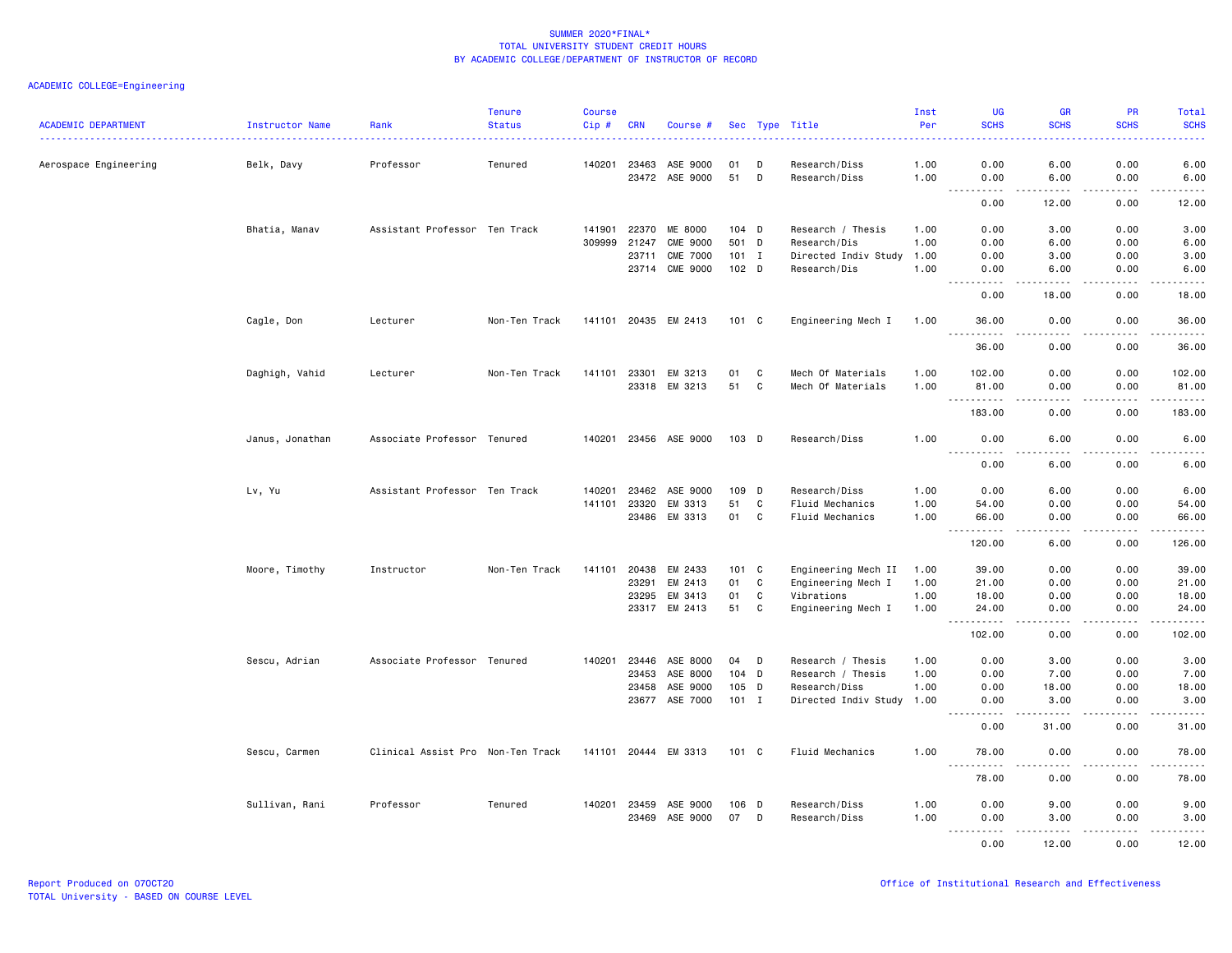| <b>ACADEMIC DEPARTMENT</b>                                     | <b>Instructor Name</b> | Rank                          | <b>Tenure</b><br><b>Status</b> | <b>Course</b><br>Cip# | <b>CRN</b> | Course #              |               |    | Sec Type Title            | Inst<br>Per | <b>UG</b><br><b>SCHS</b> | <b>GR</b><br><b>SCHS</b>                                                                                                          | <b>PR</b><br><b>SCHS</b>                 | Total<br><b>SCHS</b>  |
|----------------------------------------------------------------|------------------------|-------------------------------|--------------------------------|-----------------------|------------|-----------------------|---------------|----|---------------------------|-------------|--------------------------|-----------------------------------------------------------------------------------------------------------------------------------|------------------------------------------|-----------------------|
| Aerospace Engineering                                          | Tian, Zhenhua          | Assistant Professor Ten Track |                                |                       |            | 140201 23460 ASE 9000 | 107 D         |    | Research/Diss             | 1.00        | 0.00                     | 3.00                                                                                                                              | 0.00                                     | 3.00                  |
|                                                                |                        |                               |                                |                       |            |                       |               |    |                           |             | -----<br>0.00            | .<br>3.00                                                                                                                         | .<br>$\sim$ $\sim$ $\sim$ $\sim$<br>0.00 | 3.00                  |
|                                                                | Walker, Calvin         | Instructor                    | Non-Ten Track                  | 140201                | 20082      | ASE 4163              | 51            | C  | Intro to Flight Test 1.00 |             | 9.00                     | 0.00                                                                                                                              | 0.00                                     | 9.00                  |
|                                                                |                        |                               |                                |                       | 20084      | ASE 6163              | 51            | C. | Intro to Flight Test 1.00 |             | 0.00                     | 9.00                                                                                                                              | 0.00                                     | 9.00                  |
|                                                                |                        |                               |                                |                       | 21173      | ASE 6163              | 551 C         |    | Intro to Flight Test 1.00 |             | 0.00                     | 27.00                                                                                                                             | 0.00                                     | 27.00                 |
|                                                                |                        |                               |                                | 141101                | 20439      | EM 2433               | 01            | C. | Engineering Mech II       | 1.00        | 123.00                   | 0.00                                                                                                                              | 0.00                                     | 123.00                |
|                                                                |                        |                               |                                |                       | 20440      | EM 2433               | 51            | C. | Engineering Mech II       | 1.00        | 120.00                   | 0.00                                                                                                                              | 0.00                                     | 120.00                |
|                                                                |                        |                               |                                |                       |            |                       |               |    |                           |             | -----------<br>252.00    | . <b>.</b><br>36.00                                                                                                               | .<br>0.00                                | .<br>288.00           |
|                                                                | Walters, Andrew        | Instructor                    | Non-Ten Track                  | 141101 23610          |            | EM 3213               | $101 \quad C$ |    | Mech Of Materials         | 1.00        | 93.00                    | 0.00                                                                                                                              | 0.00                                     | 93.00                 |
|                                                                |                        |                               |                                |                       |            |                       |               |    |                           |             | .<br>93.00               | $\frac{1}{2} \left( \frac{1}{2} \right) \left( \frac{1}{2} \right) \left( \frac{1}{2} \right) \left( \frac{1}{2} \right)$<br>0.00 | . <b>.</b><br>$\cdots$<br>0.00           | .<br>93.00            |
|                                                                | Wang, Yeqing           | Assistant Professor Ten Track |                                | 140201                | 23461      | ASE 9000              | 108 D         |    | Research/Diss             | 1.00        | 0.00                     | 6.00                                                                                                                              | 0.00                                     | 6.00                  |
|                                                                |                        |                               |                                |                       | 23471      | ASE 9000              | 09            | D  | Research/Diss             | 1.00        | 0.00                     | 3.00                                                                                                                              | 0.00                                     | 3.00                  |
|                                                                |                        |                               |                                |                       | 23480      | ASE 9000              | 59            | D  | Research/Diss             | 1.00        | 0.00                     | 3.00                                                                                                                              | 0.00                                     | 3.00                  |
|                                                                |                        |                               |                                | 141101                | 21873      | EM 4133               | 01            | C  | Composite Materials       | 1.00        | 6.00                     | 0.00                                                                                                                              | 0.00                                     | 6.00                  |
|                                                                |                        |                               |                                |                       | 21875      | EM 6133               | 501 C         |    | Composite Materials       | 1.00        | 0.00                     | 15.00                                                                                                                             | 0.00                                     | 15.00                 |
|                                                                |                        |                               |                                |                       | 23227      | EM 6133               | 01            | C  | Composite Materials       | 1.00        | 0.00                     | 24.00<br>.                                                                                                                        | 0.00<br>.                                | 24.00<br>- - - - - -  |
|                                                                |                        |                               |                                |                       |            |                       |               |    |                           |             | 6.00                     | 51.00                                                                                                                             | 0.00                                     | 57.00                 |
| =====================================<br>Aerospace Engineering |                        |                               |                                |                       |            |                       |               |    |                           |             | eeeeeeeee<br>870.00      | ==========<br>175.00                                                                                                              | -----------<br>0.00                      | ==========<br>1045.00 |
| ======================================                         |                        |                               |                                |                       |            |                       |               |    |                           |             | ==========               | steressess esteresses                                                                                                             |                                          | ==========            |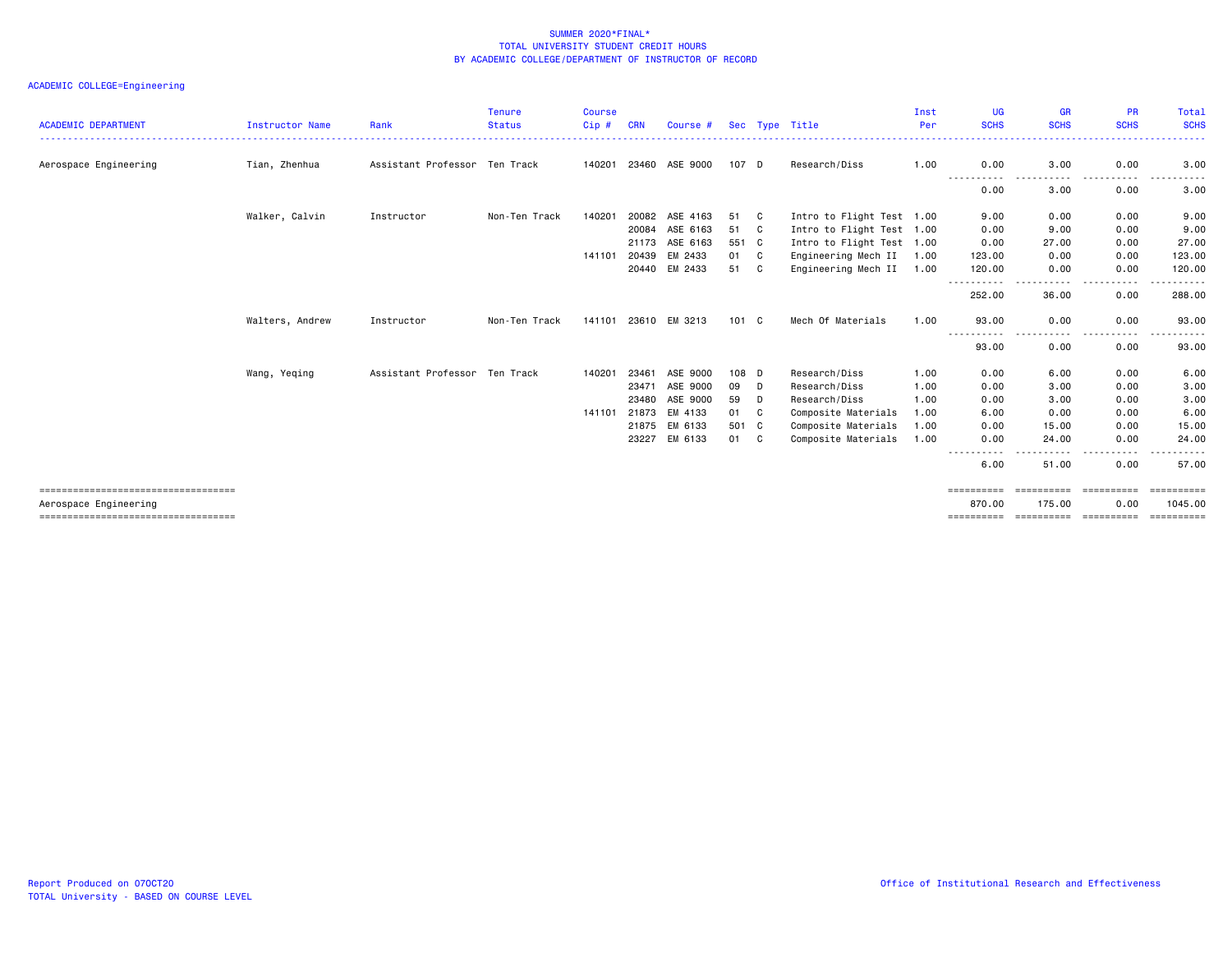| <b>ACADEMIC DEPARTMENT</b>                                   | Instructor Name | Rank                        | <b>Tenure</b><br>Status | <b>Course</b><br>$Cip$ # | <b>CRN</b>     | Course # Sec Type Title    |                |                                      | Inst<br>Per  | <b>UG</b><br><b>SCHS</b> | <b>GR</b><br><b>SCHS</b> | <b>PR</b><br><b>SCHS</b>  | Total<br><b>SCHS</b>                    |
|--------------------------------------------------------------|-----------------|-----------------------------|-------------------------|--------------------------|----------------|----------------------------|----------------|--------------------------------------|--------------|--------------------------|--------------------------|---------------------------|-----------------------------------------|
| Ag & Bio Engineering                                         | Prabhu, Raj     | Associate Professor Tenured |                         | 140301                   | 23738<br>23747 | ABE 8000<br>ABE 9000       | 111 D<br>110 D | Research / Thesis<br>Research / Diss | 1.00<br>1.00 | 0.00<br>0.00             | 6.00<br>27.00            | 0.00<br>0.00              | 6.00<br>27.00                           |
|                                                              |                 |                             |                         |                          |                |                            |                |                                      |              | ----------<br>0.00       | .<br>33.00               | .<br>0.00                 | .<br>33.00                              |
|                                                              | To, Suminto     | Professor                   | Tenured                 | 140301                   | 23721          | ABE 8000<br>23722 ABE 9000 | 104 D<br>102 D | Research / Thesis<br>Research / Diss | 1.00<br>1.00 | 0.00<br>0.00<br>0.00     | 12.00<br>6.00<br>18.00   | 0.00<br>0.00<br>.<br>0.00 | 12.00<br>6.00<br>- - - - - - -<br>18.00 |
| ====================================                         |                 |                             |                         |                          |                |                            |                |                                      |              | ==========               | $=$ =========            |                           | ==========                              |
| Ag & Bio Engineering<br>==================================== |                 |                             |                         |                          |                |                            |                |                                      |              | 0.00                     | 51,00<br>==========      | 0.00                      | 51.00<br>==========                     |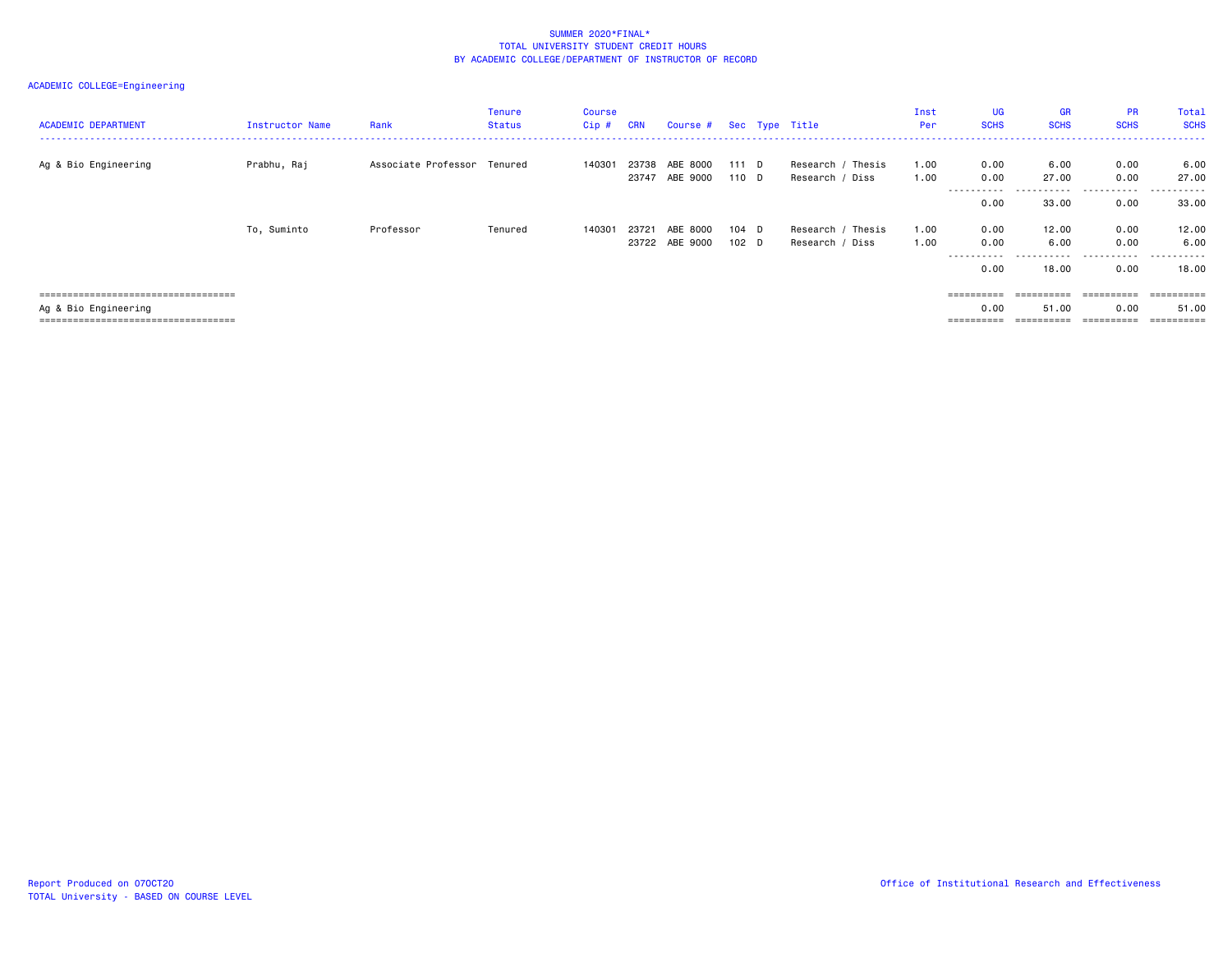| <b>ACADEMIC DEPARTMENT</b>        | Instructor Name                                   | Rank                          | <b>Tenure</b><br><b>Status</b> | <b>Course</b><br>$Cip$ # | <b>CRN</b> | Course #             |         |    | Sec Type Title            | Inst<br>Per | UG<br><b>SCHS</b>                                                                                                                                    | <b>GR</b><br><b>SCHS</b>                                                                                                          | PR<br><b>SCHS</b> | Total<br><b>SCHS</b><br>22222                                                                                                                                |
|-----------------------------------|---------------------------------------------------|-------------------------------|--------------------------------|--------------------------|------------|----------------------|---------|----|---------------------------|-------------|------------------------------------------------------------------------------------------------------------------------------------------------------|-----------------------------------------------------------------------------------------------------------------------------------|-------------------|--------------------------------------------------------------------------------------------------------------------------------------------------------------|
| Civil & Environmental Engineering | Ermagun, Alireza                                  | Assistant Professor Ten Track |                                | 140801                   | 21235      | CE 9000              | 507 D   |    | Research / Diss           | 1.00        | 0.00                                                                                                                                                 | 3.00                                                                                                                              | 0.00              | 3.00                                                                                                                                                         |
|                                   |                                                   |                               |                                |                          | 23955      | CE 7000              | 505 I   |    | Directed Indiv Study 1.00 |             | 0.00                                                                                                                                                 | 3.00                                                                                                                              | 0.00              | 3.00                                                                                                                                                         |
|                                   |                                                   |                               |                                |                          | 23981      | CE 7000              | 506 I   |    | Directed Indiv Study 1.00 |             | 0.00<br>$\omega$ is a set of                                                                                                                         | 3.00<br>.                                                                                                                         | 0.00<br>.         | 3.00<br>$\frac{1}{2} \left( \frac{1}{2} \right) \left( \frac{1}{2} \right) \left( \frac{1}{2} \right) \left( \frac{1}{2} \right) \left( \frac{1}{2} \right)$ |
|                                   |                                                   |                               |                                |                          |            |                      |         |    |                           |             | 0.00                                                                                                                                                 | 9.00                                                                                                                              | 0.00              | 9.00                                                                                                                                                         |
|                                   | Freyne, Seamus                                    | Associate Professor Tenured   |                                |                          |            | 140801 21229 CE 9000 | 501 D   |    | Research / Diss           | 1.00        | 0.00<br>.                                                                                                                                            | 2.00<br>.                                                                                                                         | 0.00<br>.         | 2.00<br>$- - - - -$                                                                                                                                          |
|                                   |                                                   |                               |                                |                          |            |                      |         |    |                           |             | 0.00                                                                                                                                                 | 2.00                                                                                                                              | 0.00              | 2.00                                                                                                                                                         |
|                                   | Gude, Veera                                       | Associate Professor Tenured   |                                | 140801                   | 22744      | CE 4000              | $101$ I |    | Directed Indiv Study      | 1.00        | 3.00                                                                                                                                                 | 0.00                                                                                                                              | 0.00              | 3.00                                                                                                                                                         |
|                                   |                                                   |                               |                                |                          | 23095      | CE 3823              | 51      | C  | Environmental Engr        | 1.00        | 24.00                                                                                                                                                | 0.00                                                                                                                              | 0.00              | 24.00                                                                                                                                                        |
|                                   |                                                   |                               |                                |                          |            | 23215 CE 9000        | 103 D   |    | Research / Diss           | 1.00        | 0.00<br>-----                                                                                                                                        | 6.00<br>$\frac{1}{2} \left( \frac{1}{2} \right) \left( \frac{1}{2} \right) \left( \frac{1}{2} \right) \left( \frac{1}{2} \right)$ | 0.00<br>.         | 6.00<br>$\frac{1}{2} \left( \frac{1}{2} \right) \left( \frac{1}{2} \right) \left( \frac{1}{2} \right) \left( \frac{1}{2} \right) \left( \frac{1}{2} \right)$ |
|                                   |                                                   |                               |                                |                          |            |                      |         |    |                           |             | 27.00                                                                                                                                                | 6.00                                                                                                                              | 0.00              | 33.00                                                                                                                                                        |
|                                   | Gullett, Philip                                   | Associate Professor Tenured   |                                | 140801                   | 20186      | CE 6973              | 01      | C  | Concrete Structures       | 1.00        | 0.00                                                                                                                                                 | 6.00                                                                                                                              | 0.00              | 6.00                                                                                                                                                         |
|                                   |                                                   |                               |                                |                          | 23094      | CE 4973              | 01      | C  | Concrete Structures       | 1.00        | 90.00                                                                                                                                                | 0.00                                                                                                                              | 0.00              | 90.00                                                                                                                                                        |
|                                   |                                                   |                               |                                |                          |            | 140803 23093 CE 3603 | 01      | C  | Structural Mech           | 1.00        | 30.00                                                                                                                                                | 0.00                                                                                                                              | 0.00              | 30.00                                                                                                                                                        |
|                                   |                                                   |                               |                                |                          |            |                      |         |    |                           |             | .<br>120.00                                                                                                                                          | 6.00                                                                                                                              | 0.00              | .<br>126.00                                                                                                                                                  |
|                                   | Howard, Isaac                                     | Professor                     | Tenured                        |                          |            | 140801 21218 CE 8000 | 504 D   |    | Research / Thesis         | 1.00        | 0.00                                                                                                                                                 | 2.00                                                                                                                              | 0.00              | 2.00                                                                                                                                                         |
|                                   |                                                   |                               |                                |                          |            | 21232 CE 9000        | 504 D   |    | Research / Diss           | 1.00        | 0.00                                                                                                                                                 | 12.00                                                                                                                             | 0.00              | 12.00                                                                                                                                                        |
|                                   |                                                   |                               |                                |                          | 23206      | CE 8000              | 105     | D  | Research / Thesis         | 1.00        | 0.00                                                                                                                                                 | 3.00                                                                                                                              | 0.00              | 3.00                                                                                                                                                         |
|                                   |                                                   |                               |                                |                          | 23218      | CE 9000              | 105 D   |    | Research / Diss           | 1.00        | 0.00                                                                                                                                                 | 6.00                                                                                                                              | 0.00              | 6.00                                                                                                                                                         |
|                                   |                                                   |                               |                                |                          |            |                      |         |    |                           |             | 0.00                                                                                                                                                 | 23.00                                                                                                                             | 0.00              | 23.00                                                                                                                                                        |
|                                   | Magbanua, Benjamin                                | Associate Professor Tenured   |                                |                          |            | 140801 21882 CE 2803 | 001 C   |    | Environ Engr Issues       | 1.00        | 27.00<br>.                                                                                                                                           | 0.00<br>.                                                                                                                         | 0.00<br>.         | 27.00<br>.                                                                                                                                                   |
|                                   |                                                   |                               |                                |                          |            |                      |         |    |                           |             | 27.00                                                                                                                                                | 0.00                                                                                                                              | 0.00              | 27.00                                                                                                                                                        |
|                                   | Ortega Achury, Sandr Non-Faculty                  |                               | Not Applicable                 | 140802                   | 20180      | CE 3501              | 01      | L, | Water Res. Engr Lab       | 1.00        | 9.00                                                                                                                                                 | 0.00                                                                                                                              | 0.00              | 9.00                                                                                                                                                         |
|                                   |                                                   |                               |                                | 140805 20183             |            | CE 3801              | 01      | L  | Env./Wtr.Res.Engr.I       | 1.00        | 6.00                                                                                                                                                 | 0.00                                                                                                                              | 0.00              | 6.00                                                                                                                                                         |
|                                   |                                                   |                               |                                |                          |            |                      |         |    |                           |             | $\frac{1}{2} \left( \frac{1}{2} \right) \left( \frac{1}{2} \right) \left( \frac{1}{2} \right) \left( \frac{1}{2} \right) \left( \frac{1}{2} \right)$ | د د د د                                                                                                                           | .                 | $\frac{1}{2} \left( \frac{1}{2} \right) \left( \frac{1}{2} \right) \left( \frac{1}{2} \right) \left( \frac{1}{2} \right) \left( \frac{1}{2} \right)$         |
|                                   |                                                   |                               |                                |                          |            |                      |         |    |                           |             | 15.00                                                                                                                                                | 0.00                                                                                                                              | 0.00              | 15.00                                                                                                                                                        |
|                                   | Ramirez Avila, John Assistant Professor Ten Track |                               |                                | 140801                   | 20181      | CE 3503              | 01      | C  | Water Resource Engr.      | 1.00        | 72.00                                                                                                                                                | 0.00                                                                                                                              | 0.00              | 72.00                                                                                                                                                        |
|                                   |                                                   |                               |                                |                          |            | 21222 CE 8000        | 508 D   |    | Research / Thesis         | 1.00        | 0.00                                                                                                                                                 | 3.00                                                                                                                              | 0.00              | 3.00                                                                                                                                                         |
|                                   |                                                   |                               |                                |                          | 21236      | CE 9000              | 508 D   |    | Research / Diss           | 1.00        | 0.00                                                                                                                                                 | 4.00                                                                                                                              | 0.00              | 4.00                                                                                                                                                         |
|                                   |                                                   |                               |                                |                          | 23220      | CE 9000              | 107 D   |    | Research / Diss           | 1.00        | 0.00                                                                                                                                                 | 17.00                                                                                                                             | 0.00              | 17.00                                                                                                                                                        |
|                                   |                                                   |                               |                                |                          | 23820      | CE 7000              | 503 I   |    | Directed Indiv Study      | 1.00        | 0.00                                                                                                                                                 | 3.00                                                                                                                              | 0.00              | 3.00<br>-----                                                                                                                                                |
|                                   |                                                   |                               |                                |                          |            |                      |         |    |                           |             | 72.00                                                                                                                                                | 27.00                                                                                                                             | 0.00              | 99.00                                                                                                                                                        |
|                                   | Taylor, Oliver-Denzi Non-Employee                 |                               | Not Applicable                 |                          |            | 140801 23412 CE 8423 | 101 C   |    | Geotech Earthquake E 1.00 |             | 0.00                                                                                                                                                 | 3.00                                                                                                                              | 0.00              | 3.00                                                                                                                                                         |
|                                   |                                                   |                               |                                |                          |            | 23413 CE 8423        | 501 C   |    | Geotech Earthquake E 1.00 |             | 0.00                                                                                                                                                 | 21.00                                                                                                                             | 0.00              | 21.00                                                                                                                                                        |
|                                   |                                                   |                               |                                |                          |            |                      |         |    |                           |             | .<br>0.00                                                                                                                                            | 24.00                                                                                                                             | .<br>0.00         | $\omega$ is $\omega$ in .<br>24.00                                                                                                                           |
|                                   | Truax, Dennis                                     | Professor                     | Tenured                        | 140801 21237             |            | CE 9000              | 509 D   |    | Research / Diss           | 1.00        | 0.00                                                                                                                                                 | 1.00                                                                                                                              | 0.00              | 1.00                                                                                                                                                         |
|                                   |                                                   |                               |                                |                          | 22880      | CE 7000              | 501 I   |    | Directed Indiv Study 1.00 |             | 0.00                                                                                                                                                 | 3.00                                                                                                                              | 0.00              | 3.00                                                                                                                                                         |
|                                   |                                                   |                               |                                |                          | 24098      | CE 7000              | 507 I   |    | Directed Indiv Study 1.00 |             | 0.00                                                                                                                                                 | 3.00                                                                                                                              | 0.00              | 3.00                                                                                                                                                         |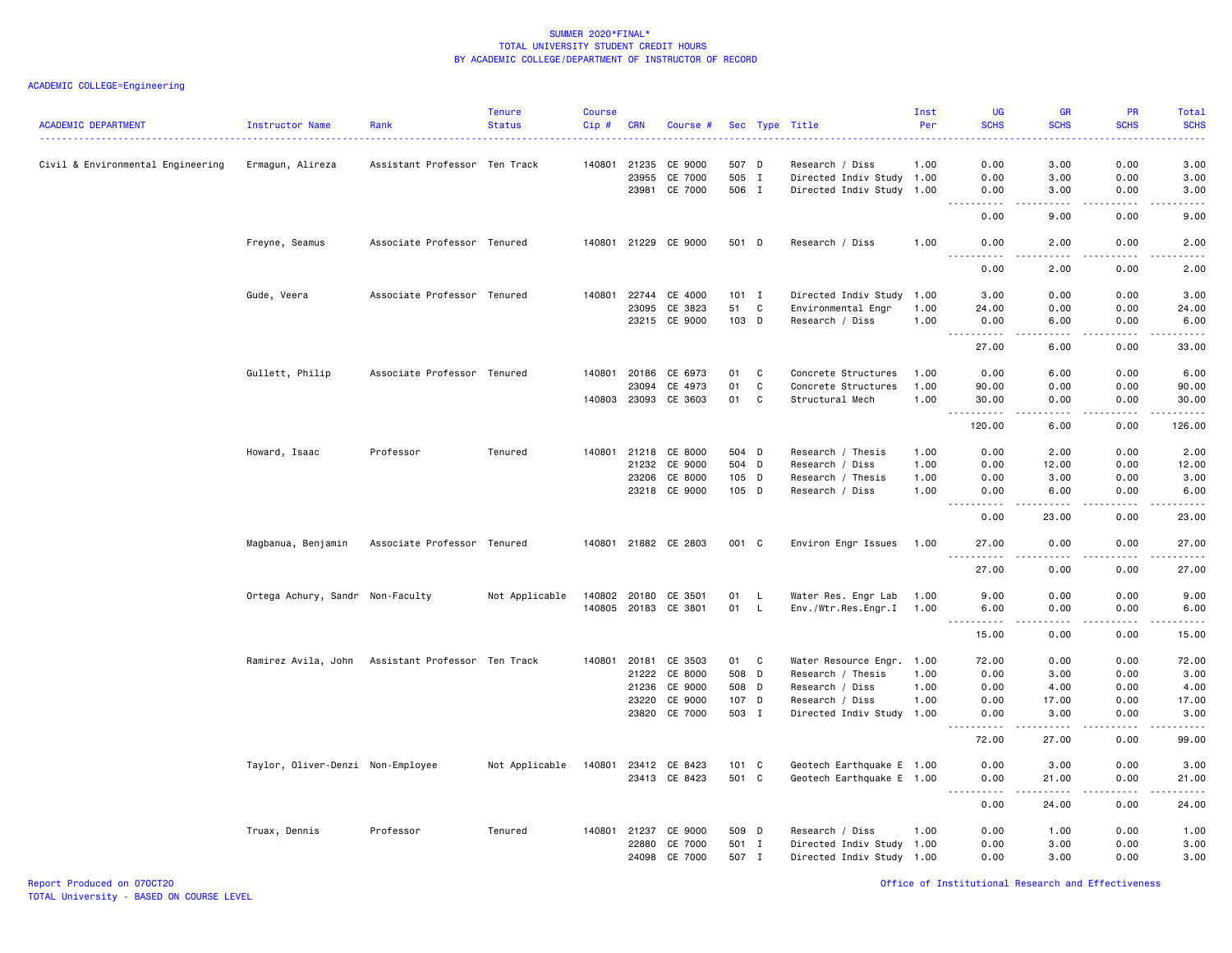| <b>ACADEMIC DEPARTMENT</b>                                                                                           | Instructor Name     | Rank                          | <b>Tenure</b><br>Status | <b>Course</b><br>Cip# | <b>CRN</b>                       | Course # Sec Type Title                  |                                  |                                                                                    | Inst<br>Per          | <b>UG</b><br><b>SCHS</b>           | <b>GR</b><br><b>SCHS</b>           | <b>PR</b><br><b>SCHS</b><br>---------------------- | Total<br><b>SCHS</b>                |
|----------------------------------------------------------------------------------------------------------------------|---------------------|-------------------------------|-------------------------|-----------------------|----------------------------------|------------------------------------------|----------------------------------|------------------------------------------------------------------------------------|----------------------|------------------------------------|------------------------------------|----------------------------------------------------|-------------------------------------|
|                                                                                                                      |                     |                               |                         |                       |                                  |                                          |                                  |                                                                                    |                      | 0.00                               | 7.00                               | 0.00                                               | 7.00                                |
| Civil & Environmental Engineering                                                                                    | Vahedifard, Farshid | Associate Professor Tenured   |                         | 140801                | 21238<br>21241<br>23222<br>23411 | CE 9000<br>CE 9000<br>CE 9000<br>CE 7000 | 510 D<br>513 D<br>109 D<br>502 I | Research / Diss<br>Research / Diss<br>Research / Diss<br>Directed Indiv Study 1.00 | 1.00<br>1.00<br>1.00 | 0.00<br>0.00<br>0.00<br>0.00       | 5.00<br>3.00<br>6.00<br>3.00       | 0.00<br>0.00<br>0.00<br>0.00                       | 5.00<br>3.00<br>6.00<br>3.00        |
|                                                                                                                      | Wang, Jun           | Assistant Professor Ten Track |                         |                       |                                  | 140801 21240 CE 9000                     | 512 D                            | Research / Diss                                                                    | 1.00                 | ------<br>0.00<br>0.00             | .<br>17.00<br>4.00                 | .<br>0.00<br>0.00                                  | ----------<br>17.00<br>4.00         |
|                                                                                                                      |                     |                               |                         |                       |                                  |                                          |                                  |                                                                                    |                      | .<br>0.00                          | .<br>4.00                          | .<br>0.00                                          | ----------<br>4.00                  |
| ======================================<br>Civil & Environmental Engineering<br>===================================== |                     |                               |                         |                       |                                  |                                          |                                  |                                                                                    |                      | ==========<br>261,00<br>========== | ==========<br>125.00<br>========== | -----------<br>0.00<br>==========                  | -----------<br>386.00<br>========== |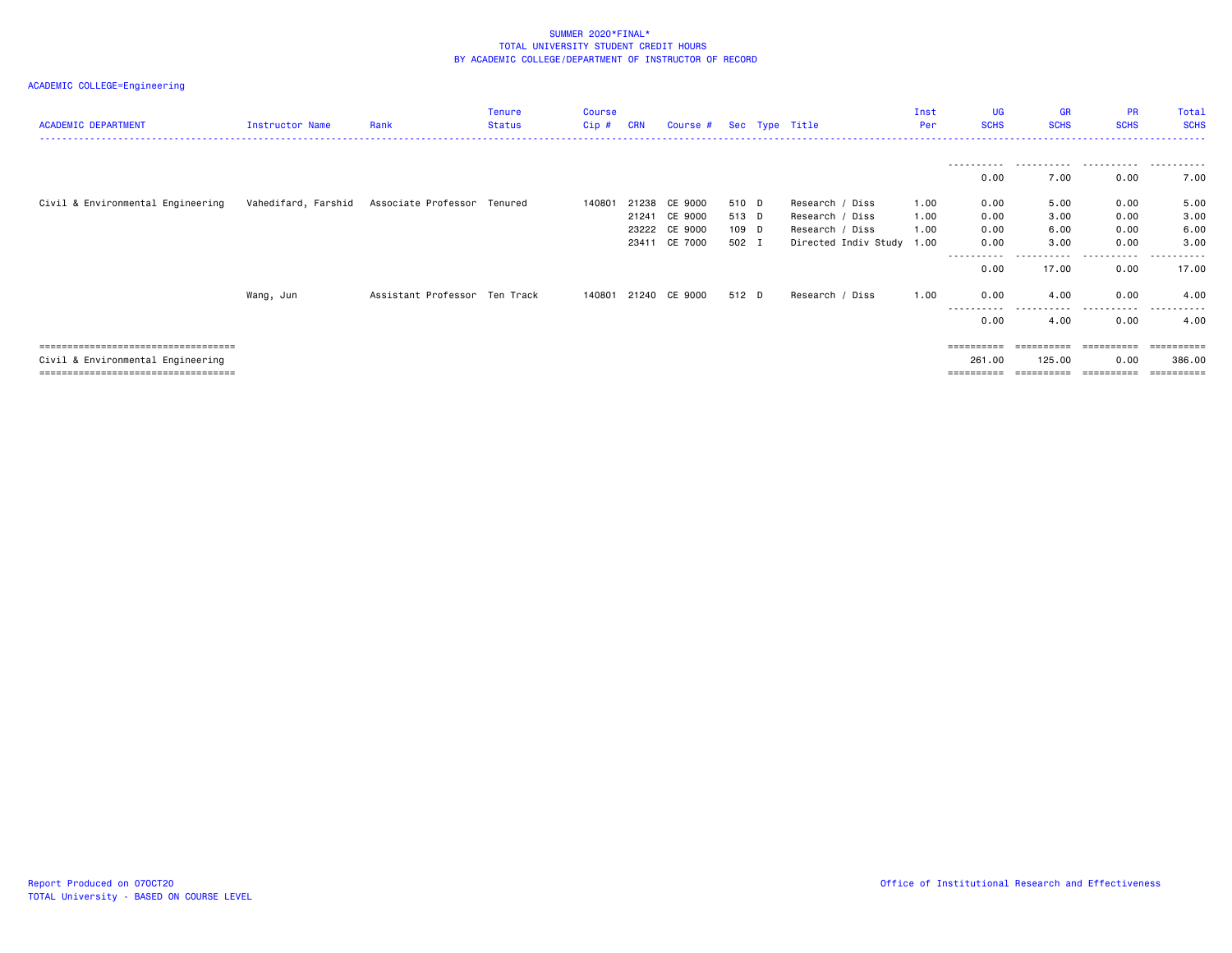| <b>ACADEMIC DEPARTMENT</b>     | Instructor Name                 | Rank                              | <b>Tenure</b><br><b>Status</b> | <b>Course</b><br>$Cip$ # | <b>CRN</b> | Course #              |                  |                | Sec Type Title            | Inst<br>Per | UG<br><b>SCHS</b>                                                                                                                                             | <b>GR</b><br><b>SCHS</b> | PR<br><b>SCHS</b>                   | Total<br><b>SCHS</b>                                                                                                                                          |
|--------------------------------|---------------------------------|-----------------------------------|--------------------------------|--------------------------|------------|-----------------------|------------------|----------------|---------------------------|-------------|---------------------------------------------------------------------------------------------------------------------------------------------------------------|--------------------------|-------------------------------------|---------------------------------------------------------------------------------------------------------------------------------------------------------------|
| Computer Science & Engineering | Banicescu, Ioana                | Professor                         | Tenured                        | 309999                   |            | 23516 CME 9000        | $101$ D          |                | Research/Dis              | 1.00        | 0.00                                                                                                                                                          | 9.00                     | 0.00                                | 9.00                                                                                                                                                          |
|                                |                                 |                                   |                                |                          |            |                       |                  |                |                           |             | 0.00                                                                                                                                                          | 9.00                     | 0.00                                | .<br>9.00                                                                                                                                                     |
|                                | Bethel, Cindy                   | Professor                         | Tenured                        | 110101 22884             |            | CSE 8000              | 102 D            |                | Research / Thesis         | 1.00        | 0.00                                                                                                                                                          | 6.00                     | 0.00                                | 6.00                                                                                                                                                          |
|                                |                                 |                                   |                                |                          | 22900      | CSE 9000              | 102 <sub>D</sub> |                | Research/Diss             | 1.00        | 0.00<br>د د د د                                                                                                                                               | 9.00<br>.                | 0.00<br>.                           | 9.00<br>$\frac{1}{2} \left( \frac{1}{2} \right) \left( \frac{1}{2} \right) \left( \frac{1}{2} \right) \left( \frac{1}{2} \right) \left( \frac{1}{2} \right)$  |
|                                |                                 |                                   |                                |                          |            |                       |                  |                |                           |             | 0.00                                                                                                                                                          | 15.00                    | 0.00                                | 15.00                                                                                                                                                         |
|                                | Bhowmik, Tanmay                 | Assistant Professor Ten Track     |                                | 110101                   | 22885      | CSE 8000              | $103$ D          |                | Research / Thesis         | 1.00        | 0.00                                                                                                                                                          | 6.00                     | 0.00                                | 6.00                                                                                                                                                          |
|                                |                                 |                                   |                                |                          | 22901      | CSE 9000              | 103 D            |                | Research/Diss             | 1.00        | 0.00                                                                                                                                                          | 6.00                     | 0.00                                | 6.00                                                                                                                                                          |
|                                |                                 |                                   |                                |                          | 23825      | CSE 7000              | $101$ I          |                | Directed Indiv Study      | 1.00        | 0.00                                                                                                                                                          | 3.00                     | 0.00                                | 3.00                                                                                                                                                          |
|                                |                                 |                                   |                                |                          | 23829      | CSE 4000              | 01               | $\mathbf{I}$   | Directed Indiv Study 1.00 |             | 3.00<br>.                                                                                                                                                     | 0.00<br>.                | 0.00<br>.                           | 3.00<br>$\frac{1}{2} \left( \frac{1}{2} \right) \left( \frac{1}{2} \right) \left( \frac{1}{2} \right) \left( \frac{1}{2} \right) \left( \frac{1}{2} \right)$  |
|                                |                                 |                                   |                                |                          |            |                       |                  |                |                           |             | 3.00                                                                                                                                                          | 15.00                    | 0.00                                | 18.00                                                                                                                                                         |
|                                | Crumpton, Joseph                | Clinical Assist Pro Non-Ten Track |                                | 110101                   | 23647      | CSE 4833              | 101 C            |                | Intro to Algorithms       | 1.00        | 51.00                                                                                                                                                         | 0.00                     | 0.00                                | 51.00                                                                                                                                                         |
|                                |                                 |                                   |                                |                          | 23648      | CSE 6833              | 101 C            |                | Intro to Algorithms       | 1.00        | 0.00                                                                                                                                                          | 9.00                     | 0.00                                | 9.00                                                                                                                                                          |
|                                |                                 |                                   |                                |                          | 23650      | CSE 6833              | 501 C            |                | Intro to Algorithms       | 1.00        | 0.00<br>$\frac{1}{2}$                                                                                                                                         | 6.00                     | 0.00<br>$- - -$                     | 6.00<br>$- - - - -$                                                                                                                                           |
|                                |                                 |                                   |                                |                          |            |                       |                  |                |                           |             | 51.00                                                                                                                                                         | $\frac{1}{2}$<br>15.00   | 0.00                                | 66.00                                                                                                                                                         |
|                                | Hamilton, John                  | Professor                         | Tenured                        | 110101 24091             |            | CSE 8080              | 52 I             |                | Directed Project Cs       | 1.00        | 0.00<br>$\cdots$                                                                                                                                              | 3.00<br>. <b>.</b>       | 0.00<br>.                           | 3.00<br>-----                                                                                                                                                 |
|                                |                                 |                                   |                                |                          |            |                       |                  |                |                           |             | 0.00                                                                                                                                                          | 3.00                     | 0.00                                | 3.00                                                                                                                                                          |
|                                | Jankun-Kelly, T.                | Associate Professor Tenured       |                                | 110101                   | 22890      | CSE 8000              | 108 D            |                | Research / Thesis         | 1.00        | 0.00                                                                                                                                                          | 3.00                     | 0.00                                | 3.00                                                                                                                                                          |
|                                |                                 |                                   |                                | 110201                   | 20307      | CSE 2383              | 101              | C              | Data Struc & Anal of 1.00 |             | 69.00                                                                                                                                                         | 0.00                     | 0.00                                | 69.00                                                                                                                                                         |
|                                |                                 |                                   |                                |                          | 20308      | CSE 2383              | H01 C            |                | Honor Data Struc & A 1.00 |             | 3.00                                                                                                                                                          | 0.00                     | 0.00                                | 3.00                                                                                                                                                          |
|                                |                                 |                                   |                                |                          | 21271      | CSE 2383              | 501 C            |                | Data Struc & Anal of 1.00 |             | 12.00<br>$\frac{1}{2} \left( \frac{1}{2} \right) \left( \frac{1}{2} \right) \left( \frac{1}{2} \right) \left( \frac{1}{2} \right) \left( \frac{1}{2} \right)$ | 0.00                     | 0.00<br>$\sim$ $\sim$ $\sim$ $\sim$ | 12.00<br>$\frac{1}{2} \left( \frac{1}{2} \right) \left( \frac{1}{2} \right) \left( \frac{1}{2} \right) \left( \frac{1}{2} \right) \left( \frac{1}{2} \right)$ |
|                                |                                 |                                   |                                |                          |            |                       |                  |                |                           |             | 84.00                                                                                                                                                         | 3.00                     | 0.00                                | 87.00                                                                                                                                                         |
|                                | Knight, Aubrey                  | Instructor                        | Non-Ten Track                  | 110201                   | 20306      | CSE 1384              | 101 B            |                | Intermed Comp Prog        | 1.00        | 96.00                                                                                                                                                         | 0.00                     | 0.00                                | 96.00                                                                                                                                                         |
|                                |                                 |                                   |                                |                          | 21270      | CSE 1384              | 501              | B              | Intermed Comp Prog        | 1.00        | 28.00                                                                                                                                                         | 0.00                     | 0.00                                | 28.00                                                                                                                                                         |
|                                |                                 |                                   |                                |                          |            |                       |                  |                |                           |             | $ -$<br>.<br>124.00                                                                                                                                           | ----<br>0.00             | .<br>0.00                           | .<br>124.00                                                                                                                                                   |
|                                | Lee, Sarah                      | Clinical Assoc Prof Non-Ten Track |                                | 110101                   | 22891      | CSE 8000              | 109 D            |                | Research / Thesis         | 1.00        | 0.00                                                                                                                                                          | 3.00                     | 0.00                                | 3.00                                                                                                                                                          |
|                                |                                 |                                   |                                |                          | 22907      | CSE 9000              | 109 D            |                | Research/Diss             | 1.00        | 0.00                                                                                                                                                          | 7.00                     | 0.00                                | 7.00                                                                                                                                                          |
|                                |                                 |                                   |                                |                          | 23044      | CSE 4000              | $101$ I          |                | Directed Indiv Study      | 1.00        | 3.00                                                                                                                                                          | 0.00                     | 0.00                                | 3.00                                                                                                                                                          |
|                                |                                 |                                   |                                | 110201                   | 23409      | CSE 2990              | 101              | C              | Special Topic in CS       | 1.00        | 81.00                                                                                                                                                         | 0.00                     | 0.00                                | 81.00                                                                                                                                                         |
|                                |                                 |                                   |                                |                          | 23683      | CSE 2990              | 501 C            |                | Special Topic in CS       | 1.00        | 3.00                                                                                                                                                          | 0.00                     | 0.00                                | 3.00<br>$\frac{1}{2} \left( \frac{1}{2} \right) \left( \frac{1}{2} \right) \left( \frac{1}{2} \right) \left( \frac{1}{2} \right) \left( \frac{1}{2} \right)$  |
|                                |                                 |                                   |                                |                          |            |                       |                  |                |                           |             | 87.00                                                                                                                                                         | 10.00                    | 0.00                                | 97.00                                                                                                                                                         |
|                                | Lineberry, Litany               | Grad Teach Assist                 | Not Applicable                 |                          |            | 110201 23408 CSE 2990 | D01 C            |                | Special Topic in CS       | 1.00        | 72.00<br>$- - -$<br>.                                                                                                                                         | 0.00<br>.                | 0.00<br>.                           | 72.00<br>.                                                                                                                                                    |
|                                |                                 |                                   |                                |                          |            |                       |                  |                |                           |             | 72.00                                                                                                                                                         | 0.00                     | 0.00                                | 72.00                                                                                                                                                         |
|                                | McDaniel, Christophe Instructor |                                   | Non-Ten Track                  | 110201                   | 20303      | CSE 1233              | 101 C            |                | Cmptr Prog-C              | 1.00        | 30.00                                                                                                                                                         | 0.00                     | 0.00                                | 30.00                                                                                                                                                         |
|                                |                                 |                                   |                                |                          | 21269      | CSE 1233              | 501              | C <sub>1</sub> | Cmptr Prog-C              | 1.00        | 33.00                                                                                                                                                         | 0.00                     | 0.00                                | 33.00                                                                                                                                                         |
|                                |                                 |                                   |                                |                          | 21880      | CSE 1284              | 101 C            |                | Intro Comp Prog           | 1.00        | 96.00                                                                                                                                                         | 0.00                     | 0.00                                | 96.00                                                                                                                                                         |
|                                |                                 |                                   |                                |                          | 23330      | CSE 1284              | 102 K            |                | Intro Comp Prog           | 1.00        | 0.00                                                                                                                                                          | 0.00                     | 0.00                                | 0.00                                                                                                                                                          |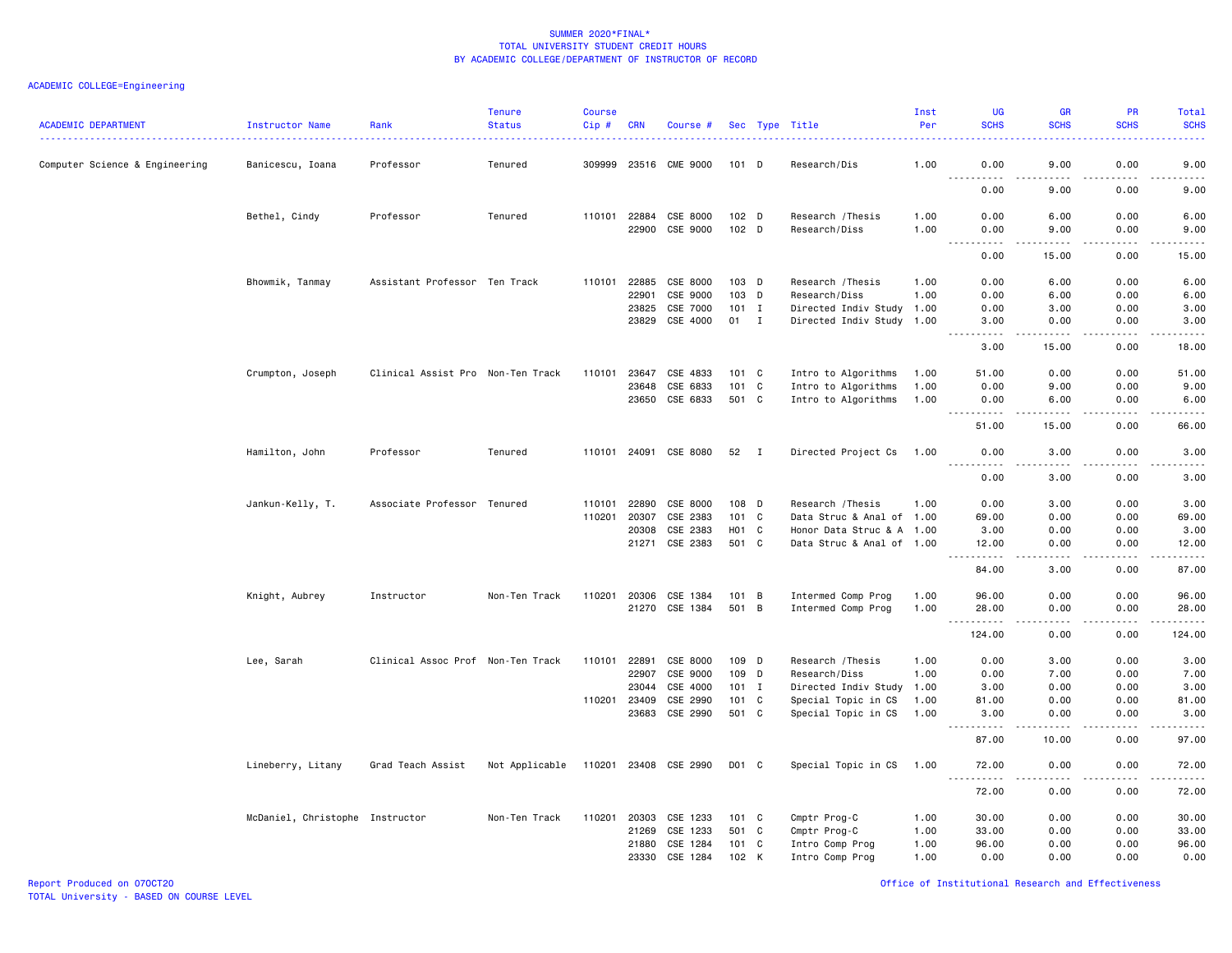|                                   |                                                  |                                   | <b>Tenure</b> | <b>Course</b> |            |                       |                  |              |                           | Inst | UG                                                                                                                                                                      | <b>GR</b>          | <b>PR</b>             | Total                  |
|-----------------------------------|--------------------------------------------------|-----------------------------------|---------------|---------------|------------|-----------------------|------------------|--------------|---------------------------|------|-------------------------------------------------------------------------------------------------------------------------------------------------------------------------|--------------------|-----------------------|------------------------|
| <b>ACADEMIC DEPARTMENT</b>        | Instructor Name                                  | Rank                              | <b>Status</b> | Cip#          | <b>CRN</b> | Course #              |                  |              | Sec Type Title            | Per  | <b>SCHS</b>                                                                                                                                                             | <b>SCHS</b>        | <b>SCHS</b>           | <b>SCHS</b>            |
| Computer Science & Engineering    | McDaniel, Christophe Instructor                  |                                   | Non-Ten Track | 110201        | 23520      | CSE 1284              | 501 C            |              | Intro Comp Prog           | 1.00 | 4.00                                                                                                                                                                    | 0.00               | 0.00                  | 4.00                   |
|                                   |                                                  |                                   |               |               | 23880      | CSE 1284              | 502 K            |              | Intro Comp Prog           | 1.00 | 0.00                                                                                                                                                                    | 0.00               | 0.00                  | 0.00                   |
|                                   |                                                  |                                   |               |               |            |                       |                  |              |                           |      | $- - - - -$<br>$\overline{\phantom{a}}$                                                                                                                                 | $\frac{1}{2}$      | .                     | . <u>.</u>             |
|                                   |                                                  |                                   |               |               |            |                       |                  |              |                           |      | 163.00                                                                                                                                                                  | 0.00               | 0.00                  | 163.00                 |
|                                   | Perkins, Andy                                    | Associate Professor Tenured       |               | 110101        | 20309      | CSE 3813              | 101 C            |              | Intro to Formal Lang 1.00 |      | 54.00                                                                                                                                                                   | 0.00               | 0.00                  | 54.00                  |
|                                   |                                                  |                                   |               |               | 21272      | CSE 3813              | 501 C            |              | Intro to Formal Lang 1.00 |      | 3.00                                                                                                                                                                    | 0.00               | 0.00                  | 3.00                   |
|                                   |                                                  |                                   |               |               | 23959      | CSE 7000              | $105$ I          |              | Directed Indiv Study 1.00 |      | 0.00                                                                                                                                                                    | 3.00               | 0.00                  | 3.00                   |
|                                   |                                                  |                                   |               | 110201        | 21881      | CSE 2813              | 101 C            |              | Discrete Structures       | 1.00 | 48.00                                                                                                                                                                   | 0.00               | 0.00                  | 48.00                  |
|                                   |                                                  |                                   |               |               | 23331      | CSE 2813              | 501 C            |              | Discrete Structures       | 1.00 | 9.00<br><u>.</u>                                                                                                                                                        | 0.00<br>----       | 0.00<br>.             | 9.00<br>.              |
|                                   |                                                  |                                   |               |               |            |                       |                  |              |                           |      | 114.00                                                                                                                                                                  | 3.00               | 0.00                  | 117.00                 |
|                                   | Popescu, George                                  | Research Assist Pro Non-Ten Track |               |               |            | 260202 23835 BCH 4000 | 101 I            |              | Directed Indiv Study 1.00 |      | 2.00                                                                                                                                                                    | 0.00               | 0.00                  | 2.00                   |
|                                   |                                                  |                                   |               |               |            |                       |                  |              |                           |      | 2.00                                                                                                                                                                    | 0.00               | 0.00                  | 2.00                   |
|                                   | Rahimi, Shahram                                  | Professor                         | Tenured       | 110101        | 22894      | CSE 8000              | 112 D            |              | Research / Thesis         | 1.00 | 0.00                                                                                                                                                                    | 30.00              | 0.00                  | 30.00                  |
|                                   |                                                  |                                   |               |               | 22910      | CSE 9000              | 112 <sub>D</sub> |              | Research/Diss             | 1.00 | 0.00                                                                                                                                                                    | 30.00              | 0.00                  | 30.00                  |
|                                   |                                                  |                                   |               |               | 23843      | CSE 7000              | 103 I            |              | Directed Indiv Study 1.00 |      | 0.00                                                                                                                                                                    | 3.00               | 0.00                  | 3.00                   |
|                                   |                                                  |                                   |               |               | 24074      | CSE 7000              | 51               | $\mathbf{I}$ | Directed Indiv Study 1.00 |      | 0.00                                                                                                                                                                    | 3.00               | 0.00                  | 3.00                   |
|                                   |                                                  |                                   |               |               |            | 24075 CSE 8080        | 51 I             |              | Directed Project Cs 1.00  |      | 0.00                                                                                                                                                                    | 3.00               | 0.00                  | 3.00                   |
|                                   |                                                  |                                   |               |               |            |                       |                  |              |                           |      | $- - -$<br>----<br>0.00                                                                                                                                                 | .<br>69.00         | .<br>0.00             | .<br>69.00             |
|                                   | Ramkumar, Mahalingam Associate Professor Tenured |                                   |               | 309999        |            | 23971 CME 9000        | 505 D            |              | Research/Dis              | 1.00 | 0.00                                                                                                                                                                    | 3.00               | 0.00                  | 3.00                   |
|                                   |                                                  |                                   |               |               |            |                       |                  |              |                           |      | $\sim$ $\sim$ $\sim$<br>$- - - -$<br>0.00                                                                                                                               | 3.00               | 0.00                  | 3.00                   |
|                                   | Swan, John                                       | Professor                         | Tenured       | 110101        | 22896      | CSE 8000              | 114 D            |              | Research / Thesis         | 1.00 | 0.00                                                                                                                                                                    | 12.00              | 0.00                  | 12.00                  |
|                                   |                                                  |                                   |               |               |            | 22912 CSE 9000        | 114 D            |              | Research/Diss             | 1.00 | 0.00                                                                                                                                                                    | 15.00              | 0.00                  | 15.00                  |
|                                   |                                                  |                                   |               |               |            |                       |                  |              |                           |      | $\sim$ $\sim$ $\sim$ $\sim$<br>$- - - -$<br>0.00                                                                                                                        | .<br>27.00         | .<br>0.00             | $\frac{1}{2}$<br>27.00 |
|                                   | Young, Maxwell                                   | Assistant Professor Ten Track     |               | 110101        | 22898      | CSE 8000              | 116 D            |              | Research / Thesis         | 1.00 | 0.00                                                                                                                                                                    | 6.00               | 0.00                  | 6.00                   |
|                                   |                                                  |                                   |               |               | 22914      | CSE 9000              | 116 D            |              | Research/Diss             | 1.00 | 0.00                                                                                                                                                                    | 9.00               | 0.00                  | 9.00                   |
|                                   |                                                  |                                   |               |               |            |                       |                  |              |                           |      | $\frac{1}{2} \left( \frac{1}{2} \right) \left( \frac{1}{2} \right) \left( \frac{1}{2} \right) \left( \frac{1}{2} \right) \left( \frac{1}{2} \right)$<br>$- - -$<br>0.00 | $- - - -$<br>15.00 | $\frac{1}{2}$<br>0.00 | $\frac{1}{2}$<br>15.00 |
| --------------------------------- |                                                  |                                   |               |               |            |                       |                  |              |                           |      | ==========                                                                                                                                                              | ==========         | ==========            | ==========             |
| Computer Science & Engineering    |                                                  |                                   |               |               |            |                       |                  |              |                           |      | 700.00                                                                                                                                                                  | 187.00             | 0.00                  | 887.00                 |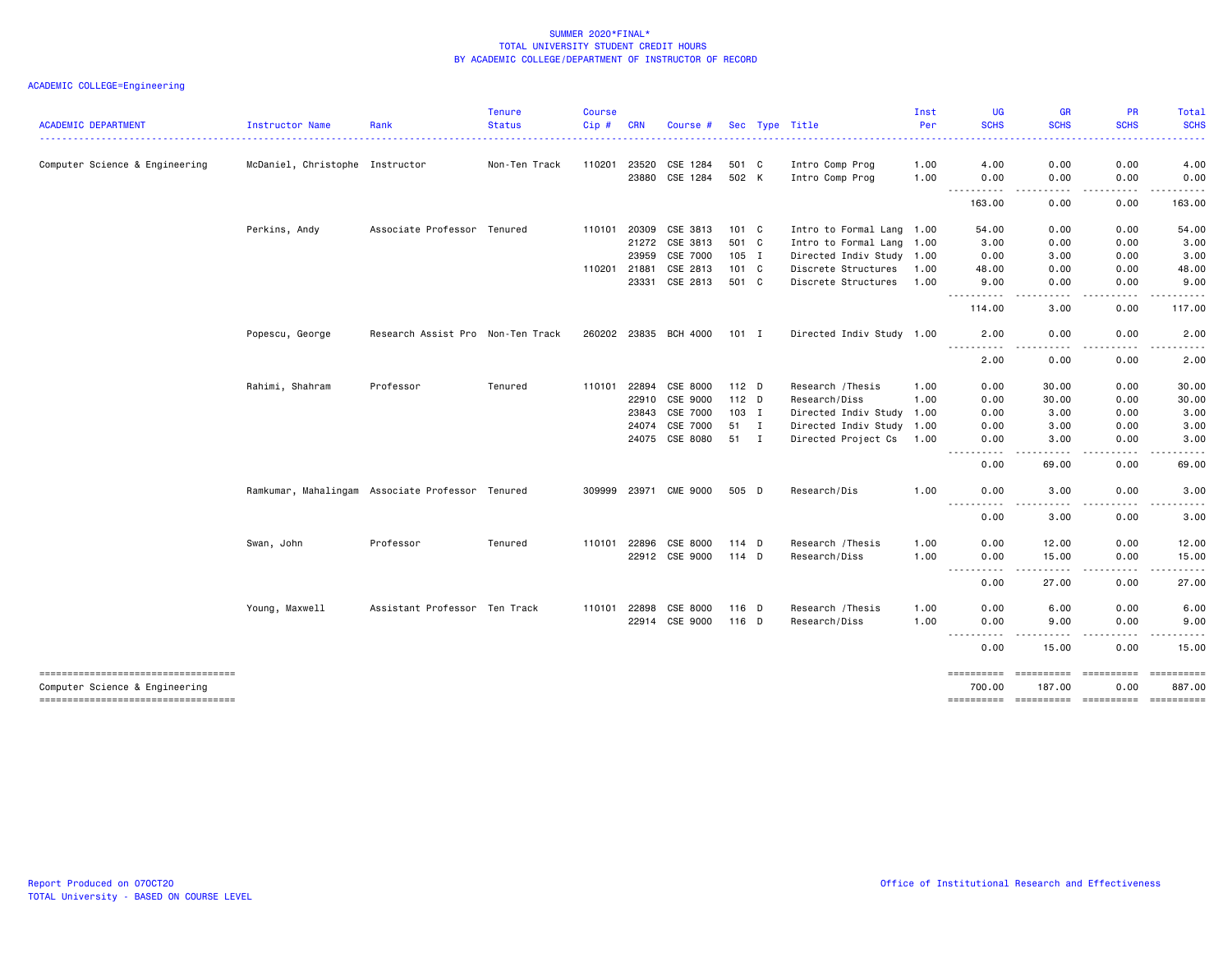| Electrical & Computer Engineering<br>Ball, John<br>Associate Professor Tenured<br>141001<br>22990<br>ECE 8000<br>$101$ D<br>1.00<br>0.00<br>6.00<br>0.00<br>6.00<br>Research/Thesis<br>101<br>25.00<br>0.00<br>25.00<br>22998<br>ECE 9000<br>D<br>Research/Diss<br>1.00<br>0.00<br>24062 ECE 9000<br>53<br>D<br>Research/Diss<br>1.00<br>0.00<br>6.00<br>0.00<br>6.00<br>$\sim$ $\sim$ $\sim$<br>.<br>.<br>.<br>.<br>0.00<br>37.00<br>0.00<br>37.00<br>Choi, Seungdeog<br>Associate Professor Tenured<br>141001 22999<br>ECE 9000<br>102 D<br>Research/Diss<br>1.00<br>0.00<br>13.00<br>0.00<br>13.00<br>23517 ECE 9000<br>514 D<br>Research/Diss<br>1.00<br>0.00<br>3.00<br>0.00<br>3.00<br>$\frac{1}{2} \left( \frac{1}{2} \right) \left( \frac{1}{2} \right) \left( \frac{1}{2} \right) \left( \frac{1}{2} \right) \left( \frac{1}{2} \right)$<br>.<br>.<br>.<br>$\sim$ $\sim$ $\sim$<br>0.00<br>16.00<br>0.00<br>16.00<br>Du, Qian<br>Professor<br>Tenured<br>141001<br>23001<br>ECE 9000<br>$104$ D<br>Research/Diss<br>1.00<br>0.00<br>6.00<br>0.00<br>6.00<br>23515 ECE 7000<br>502 I<br>Directed Indiv Study<br>0.00<br>1.00<br>0.00<br>3.00<br>3.00<br>.<br>$- - - -$<br>.<br>$- - - -$<br>0.00<br>9.00<br>0.00<br>9.00<br>Follett, Randolph<br>Associate Professor Tenured<br>141001 20402 ECE 3413<br>0.00<br>87.00<br>51<br>C<br>Intro to Electronic<br>1.00<br>87.00<br>0.00<br>ECE 3443<br>21876<br>51<br>C<br>Signals and Systems<br>1.00<br>45.00<br>0.00<br>0.00<br>45.00<br>$\sim$ $\sim$ $\sim$<br>$   -$<br>.<br>.<br>.<br>0.00<br>132.00<br>132.00<br>0.00<br>Fu, Yong<br>Professor<br>Tenured<br>141001<br>23004<br>ECE 9000<br>107 D<br>Research/Diss<br>1.00<br>0.00<br>6.00<br>0.00<br>6.00<br>23406<br>ECE 9000<br>512 D<br>Research/Diss<br>1.00<br>0.00<br>1.00<br>0.00<br>1.00<br>23813 ECE 9000<br>52<br>Research/Diss<br>1.00<br>0.00<br>6.00<br>0.00<br>6.00<br>D<br>$- - -$<br>المتماما<br>$\sim$ $\sim$ $\sim$<br>- - - -<br>0.00<br>13.00<br>0.00<br>13.00<br>Assistant Professor Ten Track<br>Gurbuz, Ali<br>141001 23006<br>ECE 9000<br>109<br>D<br>Research/Diss<br>1.00<br>0.00<br>18.00<br>0.00<br>18.00<br>23020 ECE 8000<br>109 D<br>Research/Thesis<br>1.00<br>0.00<br>6.00<br>0.00<br>6.00<br>-----<br>.<br>.<br>.<br>0.00<br>24.00<br>0.00<br>24.00<br>Iqbal, Umar<br>20399<br>ECE 3313<br>Electromagnetics I<br>Clinical Assist Pro Non-Ten Track<br>141001<br>51<br>C<br>1.00<br>27.00<br>0.00<br>0.00<br>27.00<br>20403<br>ECE 3424<br>53<br>C<br>Intm Electronic Circ 1.00<br>84.00<br>0.00<br>0.00<br>84.00<br>20404<br>ECE 3424<br>54<br>K<br>Intm Electronic Circ 1.00<br>0.00<br>0.00<br>0.00<br>0.00<br>ECE 3424<br>20405<br>55<br>К<br>Intm Electronic Circ 1.00<br>0.00<br>0.00<br>0.00<br>0.00<br>ECE 3434<br>C<br>20406<br>04<br>Adv Electronic Circu 1.00<br>0.00<br>0.00<br>56.00<br>56.00<br>ECE 3434<br>20407<br>05<br>К<br>Adv Electronic Circu 1.00<br>0.00<br>0.00<br>0.00<br>0.00<br>ECE 3434<br>К<br>Adv Electronic Circu 1.00<br>20408<br>06<br>0.00<br>0.00<br>0.00<br>0.00<br>ECE 4990<br>C<br>22195<br>01<br>Special Topic in ECE 1.00<br>3.00<br>0.00<br>0.00<br>3.00<br>23363<br>ECE 6990<br>01<br>C<br>Special Topic in ECE 1.00<br>0.00<br>9.00<br>0.00<br>9.00<br>23484<br>ECE 6990<br>501<br>$\mathbf{C}$<br>Special Topic in ECE 1.00<br>0.00<br>3.00<br>0.00<br>3.00<br>$- - - - -$<br>.<br>.<br>.<br>170.00<br>12.00<br>0.00<br>182.00<br>ECE 9000<br>0.00<br>9.00<br>Karimi-Ghartemani, M Associate Professor Tenured<br>141001 23008<br>Research/Diss<br>1.00<br>0.00<br>9.00<br>111 D<br>23280<br>ECE 7000<br>101 I<br>Directed Indiv Study 1.00<br>0.00<br>3.00<br>0.00<br>3.00<br>.<br>.<br>$\sim$ $\sim$<br>.<br>.<br>0.00<br>12.00<br>0.00<br>12.00<br>Kurum, Mehmet<br>Assistant Professor Ten Track<br>141001 23010 ECE 9000<br>113 D<br>Research/Diss<br>1.00<br>0.00<br>0.00<br>15.00<br>15.00<br>Research/Thesis<br>23024<br>ECE 8000<br>113 D<br>1.00<br>0.00<br>3.00<br>0.00<br>3.00 | <b>ACADEMIC DEPARTMENT</b> | Instructor Name | Rank | <b>Tenure</b><br><b>Status</b> | <b>Course</b><br>Cip# | <b>CRN</b> | Course # |  | Sec Type Title | Inst<br>Per | <b>UG</b><br><b>SCHS</b> | <b>GR</b><br><b>SCHS</b> | <b>PR</b><br><b>SCHS</b> | Total<br><b>SCHS</b> |
|------------------------------------------------------------------------------------------------------------------------------------------------------------------------------------------------------------------------------------------------------------------------------------------------------------------------------------------------------------------------------------------------------------------------------------------------------------------------------------------------------------------------------------------------------------------------------------------------------------------------------------------------------------------------------------------------------------------------------------------------------------------------------------------------------------------------------------------------------------------------------------------------------------------------------------------------------------------------------------------------------------------------------------------------------------------------------------------------------------------------------------------------------------------------------------------------------------------------------------------------------------------------------------------------------------------------------------------------------------------------------------------------------------------------------------------------------------------------------------------------------------------------------------------------------------------------------------------------------------------------------------------------------------------------------------------------------------------------------------------------------------------------------------------------------------------------------------------------------------------------------------------------------------------------------------------------------------------------------------------------------------------------------------------------------------------------------------------------------------------------------------------------------------------------------------------------------------------------------------------------------------------------------------------------------------------------------------------------------------------------------------------------------------------------------------------------------------------------------------------------------------------------------------------------------------------------------------------------------------------------------------------------------------------------------------------------------------------------------------------------------------------------------------------------------------------------------------------------------------------------------------------------------------------------------------------------------------------------------------------------------------------------------------------------------------------------------------------------------------------------------------------------------------------------------------------------------------------------------------------------------------------------------------------------------------------------------------------------------------------------------------------------------------------------------------------------------------------------------------------------------------------------------------------------------------------------------------------------------------------------------------------------------------------------------------------------------------------------------------------------------------------------------------------------------------------------------------------------------------------------------------------------------------------------------------------------------------------------------------|----------------------------|-----------------|------|--------------------------------|-----------------------|------------|----------|--|----------------|-------------|--------------------------|--------------------------|--------------------------|----------------------|
|                                                                                                                                                                                                                                                                                                                                                                                                                                                                                                                                                                                                                                                                                                                                                                                                                                                                                                                                                                                                                                                                                                                                                                                                                                                                                                                                                                                                                                                                                                                                                                                                                                                                                                                                                                                                                                                                                                                                                                                                                                                                                                                                                                                                                                                                                                                                                                                                                                                                                                                                                                                                                                                                                                                                                                                                                                                                                                                                                                                                                                                                                                                                                                                                                                                                                                                                                                                                                                                                                                                                                                                                                                                                                                                                                                                                                                                                                                                                                                                    |                            |                 |      |                                |                       |            |          |  |                |             |                          |                          |                          |                      |
|                                                                                                                                                                                                                                                                                                                                                                                                                                                                                                                                                                                                                                                                                                                                                                                                                                                                                                                                                                                                                                                                                                                                                                                                                                                                                                                                                                                                                                                                                                                                                                                                                                                                                                                                                                                                                                                                                                                                                                                                                                                                                                                                                                                                                                                                                                                                                                                                                                                                                                                                                                                                                                                                                                                                                                                                                                                                                                                                                                                                                                                                                                                                                                                                                                                                                                                                                                                                                                                                                                                                                                                                                                                                                                                                                                                                                                                                                                                                                                                    |                            |                 |      |                                |                       |            |          |  |                |             |                          |                          |                          |                      |
|                                                                                                                                                                                                                                                                                                                                                                                                                                                                                                                                                                                                                                                                                                                                                                                                                                                                                                                                                                                                                                                                                                                                                                                                                                                                                                                                                                                                                                                                                                                                                                                                                                                                                                                                                                                                                                                                                                                                                                                                                                                                                                                                                                                                                                                                                                                                                                                                                                                                                                                                                                                                                                                                                                                                                                                                                                                                                                                                                                                                                                                                                                                                                                                                                                                                                                                                                                                                                                                                                                                                                                                                                                                                                                                                                                                                                                                                                                                                                                                    |                            |                 |      |                                |                       |            |          |  |                |             |                          |                          |                          |                      |
|                                                                                                                                                                                                                                                                                                                                                                                                                                                                                                                                                                                                                                                                                                                                                                                                                                                                                                                                                                                                                                                                                                                                                                                                                                                                                                                                                                                                                                                                                                                                                                                                                                                                                                                                                                                                                                                                                                                                                                                                                                                                                                                                                                                                                                                                                                                                                                                                                                                                                                                                                                                                                                                                                                                                                                                                                                                                                                                                                                                                                                                                                                                                                                                                                                                                                                                                                                                                                                                                                                                                                                                                                                                                                                                                                                                                                                                                                                                                                                                    |                            |                 |      |                                |                       |            |          |  |                |             |                          |                          |                          |                      |
|                                                                                                                                                                                                                                                                                                                                                                                                                                                                                                                                                                                                                                                                                                                                                                                                                                                                                                                                                                                                                                                                                                                                                                                                                                                                                                                                                                                                                                                                                                                                                                                                                                                                                                                                                                                                                                                                                                                                                                                                                                                                                                                                                                                                                                                                                                                                                                                                                                                                                                                                                                                                                                                                                                                                                                                                                                                                                                                                                                                                                                                                                                                                                                                                                                                                                                                                                                                                                                                                                                                                                                                                                                                                                                                                                                                                                                                                                                                                                                                    |                            |                 |      |                                |                       |            |          |  |                |             |                          |                          |                          |                      |
|                                                                                                                                                                                                                                                                                                                                                                                                                                                                                                                                                                                                                                                                                                                                                                                                                                                                                                                                                                                                                                                                                                                                                                                                                                                                                                                                                                                                                                                                                                                                                                                                                                                                                                                                                                                                                                                                                                                                                                                                                                                                                                                                                                                                                                                                                                                                                                                                                                                                                                                                                                                                                                                                                                                                                                                                                                                                                                                                                                                                                                                                                                                                                                                                                                                                                                                                                                                                                                                                                                                                                                                                                                                                                                                                                                                                                                                                                                                                                                                    |                            |                 |      |                                |                       |            |          |  |                |             |                          |                          |                          |                      |
|                                                                                                                                                                                                                                                                                                                                                                                                                                                                                                                                                                                                                                                                                                                                                                                                                                                                                                                                                                                                                                                                                                                                                                                                                                                                                                                                                                                                                                                                                                                                                                                                                                                                                                                                                                                                                                                                                                                                                                                                                                                                                                                                                                                                                                                                                                                                                                                                                                                                                                                                                                                                                                                                                                                                                                                                                                                                                                                                                                                                                                                                                                                                                                                                                                                                                                                                                                                                                                                                                                                                                                                                                                                                                                                                                                                                                                                                                                                                                                                    |                            |                 |      |                                |                       |            |          |  |                |             |                          |                          |                          |                      |
|                                                                                                                                                                                                                                                                                                                                                                                                                                                                                                                                                                                                                                                                                                                                                                                                                                                                                                                                                                                                                                                                                                                                                                                                                                                                                                                                                                                                                                                                                                                                                                                                                                                                                                                                                                                                                                                                                                                                                                                                                                                                                                                                                                                                                                                                                                                                                                                                                                                                                                                                                                                                                                                                                                                                                                                                                                                                                                                                                                                                                                                                                                                                                                                                                                                                                                                                                                                                                                                                                                                                                                                                                                                                                                                                                                                                                                                                                                                                                                                    |                            |                 |      |                                |                       |            |          |  |                |             |                          |                          |                          |                      |
|                                                                                                                                                                                                                                                                                                                                                                                                                                                                                                                                                                                                                                                                                                                                                                                                                                                                                                                                                                                                                                                                                                                                                                                                                                                                                                                                                                                                                                                                                                                                                                                                                                                                                                                                                                                                                                                                                                                                                                                                                                                                                                                                                                                                                                                                                                                                                                                                                                                                                                                                                                                                                                                                                                                                                                                                                                                                                                                                                                                                                                                                                                                                                                                                                                                                                                                                                                                                                                                                                                                                                                                                                                                                                                                                                                                                                                                                                                                                                                                    |                            |                 |      |                                |                       |            |          |  |                |             |                          |                          |                          |                      |
|                                                                                                                                                                                                                                                                                                                                                                                                                                                                                                                                                                                                                                                                                                                                                                                                                                                                                                                                                                                                                                                                                                                                                                                                                                                                                                                                                                                                                                                                                                                                                                                                                                                                                                                                                                                                                                                                                                                                                                                                                                                                                                                                                                                                                                                                                                                                                                                                                                                                                                                                                                                                                                                                                                                                                                                                                                                                                                                                                                                                                                                                                                                                                                                                                                                                                                                                                                                                                                                                                                                                                                                                                                                                                                                                                                                                                                                                                                                                                                                    |                            |                 |      |                                |                       |            |          |  |                |             |                          |                          |                          |                      |
|                                                                                                                                                                                                                                                                                                                                                                                                                                                                                                                                                                                                                                                                                                                                                                                                                                                                                                                                                                                                                                                                                                                                                                                                                                                                                                                                                                                                                                                                                                                                                                                                                                                                                                                                                                                                                                                                                                                                                                                                                                                                                                                                                                                                                                                                                                                                                                                                                                                                                                                                                                                                                                                                                                                                                                                                                                                                                                                                                                                                                                                                                                                                                                                                                                                                                                                                                                                                                                                                                                                                                                                                                                                                                                                                                                                                                                                                                                                                                                                    |                            |                 |      |                                |                       |            |          |  |                |             |                          |                          |                          |                      |
|                                                                                                                                                                                                                                                                                                                                                                                                                                                                                                                                                                                                                                                                                                                                                                                                                                                                                                                                                                                                                                                                                                                                                                                                                                                                                                                                                                                                                                                                                                                                                                                                                                                                                                                                                                                                                                                                                                                                                                                                                                                                                                                                                                                                                                                                                                                                                                                                                                                                                                                                                                                                                                                                                                                                                                                                                                                                                                                                                                                                                                                                                                                                                                                                                                                                                                                                                                                                                                                                                                                                                                                                                                                                                                                                                                                                                                                                                                                                                                                    |                            |                 |      |                                |                       |            |          |  |                |             |                          |                          |                          |                      |
|                                                                                                                                                                                                                                                                                                                                                                                                                                                                                                                                                                                                                                                                                                                                                                                                                                                                                                                                                                                                                                                                                                                                                                                                                                                                                                                                                                                                                                                                                                                                                                                                                                                                                                                                                                                                                                                                                                                                                                                                                                                                                                                                                                                                                                                                                                                                                                                                                                                                                                                                                                                                                                                                                                                                                                                                                                                                                                                                                                                                                                                                                                                                                                                                                                                                                                                                                                                                                                                                                                                                                                                                                                                                                                                                                                                                                                                                                                                                                                                    |                            |                 |      |                                |                       |            |          |  |                |             |                          |                          |                          |                      |
|                                                                                                                                                                                                                                                                                                                                                                                                                                                                                                                                                                                                                                                                                                                                                                                                                                                                                                                                                                                                                                                                                                                                                                                                                                                                                                                                                                                                                                                                                                                                                                                                                                                                                                                                                                                                                                                                                                                                                                                                                                                                                                                                                                                                                                                                                                                                                                                                                                                                                                                                                                                                                                                                                                                                                                                                                                                                                                                                                                                                                                                                                                                                                                                                                                                                                                                                                                                                                                                                                                                                                                                                                                                                                                                                                                                                                                                                                                                                                                                    |                            |                 |      |                                |                       |            |          |  |                |             |                          |                          |                          |                      |
|                                                                                                                                                                                                                                                                                                                                                                                                                                                                                                                                                                                                                                                                                                                                                                                                                                                                                                                                                                                                                                                                                                                                                                                                                                                                                                                                                                                                                                                                                                                                                                                                                                                                                                                                                                                                                                                                                                                                                                                                                                                                                                                                                                                                                                                                                                                                                                                                                                                                                                                                                                                                                                                                                                                                                                                                                                                                                                                                                                                                                                                                                                                                                                                                                                                                                                                                                                                                                                                                                                                                                                                                                                                                                                                                                                                                                                                                                                                                                                                    |                            |                 |      |                                |                       |            |          |  |                |             |                          |                          |                          |                      |
|                                                                                                                                                                                                                                                                                                                                                                                                                                                                                                                                                                                                                                                                                                                                                                                                                                                                                                                                                                                                                                                                                                                                                                                                                                                                                                                                                                                                                                                                                                                                                                                                                                                                                                                                                                                                                                                                                                                                                                                                                                                                                                                                                                                                                                                                                                                                                                                                                                                                                                                                                                                                                                                                                                                                                                                                                                                                                                                                                                                                                                                                                                                                                                                                                                                                                                                                                                                                                                                                                                                                                                                                                                                                                                                                                                                                                                                                                                                                                                                    |                            |                 |      |                                |                       |            |          |  |                |             |                          |                          |                          |                      |
|                                                                                                                                                                                                                                                                                                                                                                                                                                                                                                                                                                                                                                                                                                                                                                                                                                                                                                                                                                                                                                                                                                                                                                                                                                                                                                                                                                                                                                                                                                                                                                                                                                                                                                                                                                                                                                                                                                                                                                                                                                                                                                                                                                                                                                                                                                                                                                                                                                                                                                                                                                                                                                                                                                                                                                                                                                                                                                                                                                                                                                                                                                                                                                                                                                                                                                                                                                                                                                                                                                                                                                                                                                                                                                                                                                                                                                                                                                                                                                                    |                            |                 |      |                                |                       |            |          |  |                |             |                          |                          |                          |                      |
|                                                                                                                                                                                                                                                                                                                                                                                                                                                                                                                                                                                                                                                                                                                                                                                                                                                                                                                                                                                                                                                                                                                                                                                                                                                                                                                                                                                                                                                                                                                                                                                                                                                                                                                                                                                                                                                                                                                                                                                                                                                                                                                                                                                                                                                                                                                                                                                                                                                                                                                                                                                                                                                                                                                                                                                                                                                                                                                                                                                                                                                                                                                                                                                                                                                                                                                                                                                                                                                                                                                                                                                                                                                                                                                                                                                                                                                                                                                                                                                    |                            |                 |      |                                |                       |            |          |  |                |             |                          |                          |                          |                      |
|                                                                                                                                                                                                                                                                                                                                                                                                                                                                                                                                                                                                                                                                                                                                                                                                                                                                                                                                                                                                                                                                                                                                                                                                                                                                                                                                                                                                                                                                                                                                                                                                                                                                                                                                                                                                                                                                                                                                                                                                                                                                                                                                                                                                                                                                                                                                                                                                                                                                                                                                                                                                                                                                                                                                                                                                                                                                                                                                                                                                                                                                                                                                                                                                                                                                                                                                                                                                                                                                                                                                                                                                                                                                                                                                                                                                                                                                                                                                                                                    |                            |                 |      |                                |                       |            |          |  |                |             |                          |                          |                          |                      |
|                                                                                                                                                                                                                                                                                                                                                                                                                                                                                                                                                                                                                                                                                                                                                                                                                                                                                                                                                                                                                                                                                                                                                                                                                                                                                                                                                                                                                                                                                                                                                                                                                                                                                                                                                                                                                                                                                                                                                                                                                                                                                                                                                                                                                                                                                                                                                                                                                                                                                                                                                                                                                                                                                                                                                                                                                                                                                                                                                                                                                                                                                                                                                                                                                                                                                                                                                                                                                                                                                                                                                                                                                                                                                                                                                                                                                                                                                                                                                                                    |                            |                 |      |                                |                       |            |          |  |                |             |                          |                          |                          |                      |
|                                                                                                                                                                                                                                                                                                                                                                                                                                                                                                                                                                                                                                                                                                                                                                                                                                                                                                                                                                                                                                                                                                                                                                                                                                                                                                                                                                                                                                                                                                                                                                                                                                                                                                                                                                                                                                                                                                                                                                                                                                                                                                                                                                                                                                                                                                                                                                                                                                                                                                                                                                                                                                                                                                                                                                                                                                                                                                                                                                                                                                                                                                                                                                                                                                                                                                                                                                                                                                                                                                                                                                                                                                                                                                                                                                                                                                                                                                                                                                                    |                            |                 |      |                                |                       |            |          |  |                |             |                          |                          |                          |                      |
|                                                                                                                                                                                                                                                                                                                                                                                                                                                                                                                                                                                                                                                                                                                                                                                                                                                                                                                                                                                                                                                                                                                                                                                                                                                                                                                                                                                                                                                                                                                                                                                                                                                                                                                                                                                                                                                                                                                                                                                                                                                                                                                                                                                                                                                                                                                                                                                                                                                                                                                                                                                                                                                                                                                                                                                                                                                                                                                                                                                                                                                                                                                                                                                                                                                                                                                                                                                                                                                                                                                                                                                                                                                                                                                                                                                                                                                                                                                                                                                    |                            |                 |      |                                |                       |            |          |  |                |             |                          |                          |                          |                      |
|                                                                                                                                                                                                                                                                                                                                                                                                                                                                                                                                                                                                                                                                                                                                                                                                                                                                                                                                                                                                                                                                                                                                                                                                                                                                                                                                                                                                                                                                                                                                                                                                                                                                                                                                                                                                                                                                                                                                                                                                                                                                                                                                                                                                                                                                                                                                                                                                                                                                                                                                                                                                                                                                                                                                                                                                                                                                                                                                                                                                                                                                                                                                                                                                                                                                                                                                                                                                                                                                                                                                                                                                                                                                                                                                                                                                                                                                                                                                                                                    |                            |                 |      |                                |                       |            |          |  |                |             |                          |                          |                          |                      |
|                                                                                                                                                                                                                                                                                                                                                                                                                                                                                                                                                                                                                                                                                                                                                                                                                                                                                                                                                                                                                                                                                                                                                                                                                                                                                                                                                                                                                                                                                                                                                                                                                                                                                                                                                                                                                                                                                                                                                                                                                                                                                                                                                                                                                                                                                                                                                                                                                                                                                                                                                                                                                                                                                                                                                                                                                                                                                                                                                                                                                                                                                                                                                                                                                                                                                                                                                                                                                                                                                                                                                                                                                                                                                                                                                                                                                                                                                                                                                                                    |                            |                 |      |                                |                       |            |          |  |                |             |                          |                          |                          |                      |
|                                                                                                                                                                                                                                                                                                                                                                                                                                                                                                                                                                                                                                                                                                                                                                                                                                                                                                                                                                                                                                                                                                                                                                                                                                                                                                                                                                                                                                                                                                                                                                                                                                                                                                                                                                                                                                                                                                                                                                                                                                                                                                                                                                                                                                                                                                                                                                                                                                                                                                                                                                                                                                                                                                                                                                                                                                                                                                                                                                                                                                                                                                                                                                                                                                                                                                                                                                                                                                                                                                                                                                                                                                                                                                                                                                                                                                                                                                                                                                                    |                            |                 |      |                                |                       |            |          |  |                |             |                          |                          |                          |                      |
|                                                                                                                                                                                                                                                                                                                                                                                                                                                                                                                                                                                                                                                                                                                                                                                                                                                                                                                                                                                                                                                                                                                                                                                                                                                                                                                                                                                                                                                                                                                                                                                                                                                                                                                                                                                                                                                                                                                                                                                                                                                                                                                                                                                                                                                                                                                                                                                                                                                                                                                                                                                                                                                                                                                                                                                                                                                                                                                                                                                                                                                                                                                                                                                                                                                                                                                                                                                                                                                                                                                                                                                                                                                                                                                                                                                                                                                                                                                                                                                    |                            |                 |      |                                |                       |            |          |  |                |             |                          |                          |                          |                      |
|                                                                                                                                                                                                                                                                                                                                                                                                                                                                                                                                                                                                                                                                                                                                                                                                                                                                                                                                                                                                                                                                                                                                                                                                                                                                                                                                                                                                                                                                                                                                                                                                                                                                                                                                                                                                                                                                                                                                                                                                                                                                                                                                                                                                                                                                                                                                                                                                                                                                                                                                                                                                                                                                                                                                                                                                                                                                                                                                                                                                                                                                                                                                                                                                                                                                                                                                                                                                                                                                                                                                                                                                                                                                                                                                                                                                                                                                                                                                                                                    |                            |                 |      |                                |                       |            |          |  |                |             |                          |                          |                          |                      |
|                                                                                                                                                                                                                                                                                                                                                                                                                                                                                                                                                                                                                                                                                                                                                                                                                                                                                                                                                                                                                                                                                                                                                                                                                                                                                                                                                                                                                                                                                                                                                                                                                                                                                                                                                                                                                                                                                                                                                                                                                                                                                                                                                                                                                                                                                                                                                                                                                                                                                                                                                                                                                                                                                                                                                                                                                                                                                                                                                                                                                                                                                                                                                                                                                                                                                                                                                                                                                                                                                                                                                                                                                                                                                                                                                                                                                                                                                                                                                                                    |                            |                 |      |                                |                       |            |          |  |                |             |                          |                          |                          |                      |
|                                                                                                                                                                                                                                                                                                                                                                                                                                                                                                                                                                                                                                                                                                                                                                                                                                                                                                                                                                                                                                                                                                                                                                                                                                                                                                                                                                                                                                                                                                                                                                                                                                                                                                                                                                                                                                                                                                                                                                                                                                                                                                                                                                                                                                                                                                                                                                                                                                                                                                                                                                                                                                                                                                                                                                                                                                                                                                                                                                                                                                                                                                                                                                                                                                                                                                                                                                                                                                                                                                                                                                                                                                                                                                                                                                                                                                                                                                                                                                                    |                            |                 |      |                                |                       |            |          |  |                |             |                          |                          |                          |                      |
|                                                                                                                                                                                                                                                                                                                                                                                                                                                                                                                                                                                                                                                                                                                                                                                                                                                                                                                                                                                                                                                                                                                                                                                                                                                                                                                                                                                                                                                                                                                                                                                                                                                                                                                                                                                                                                                                                                                                                                                                                                                                                                                                                                                                                                                                                                                                                                                                                                                                                                                                                                                                                                                                                                                                                                                                                                                                                                                                                                                                                                                                                                                                                                                                                                                                                                                                                                                                                                                                                                                                                                                                                                                                                                                                                                                                                                                                                                                                                                                    |                            |                 |      |                                |                       |            |          |  |                |             |                          |                          |                          |                      |
|                                                                                                                                                                                                                                                                                                                                                                                                                                                                                                                                                                                                                                                                                                                                                                                                                                                                                                                                                                                                                                                                                                                                                                                                                                                                                                                                                                                                                                                                                                                                                                                                                                                                                                                                                                                                                                                                                                                                                                                                                                                                                                                                                                                                                                                                                                                                                                                                                                                                                                                                                                                                                                                                                                                                                                                                                                                                                                                                                                                                                                                                                                                                                                                                                                                                                                                                                                                                                                                                                                                                                                                                                                                                                                                                                                                                                                                                                                                                                                                    |                            |                 |      |                                |                       |            |          |  |                |             |                          |                          |                          |                      |
|                                                                                                                                                                                                                                                                                                                                                                                                                                                                                                                                                                                                                                                                                                                                                                                                                                                                                                                                                                                                                                                                                                                                                                                                                                                                                                                                                                                                                                                                                                                                                                                                                                                                                                                                                                                                                                                                                                                                                                                                                                                                                                                                                                                                                                                                                                                                                                                                                                                                                                                                                                                                                                                                                                                                                                                                                                                                                                                                                                                                                                                                                                                                                                                                                                                                                                                                                                                                                                                                                                                                                                                                                                                                                                                                                                                                                                                                                                                                                                                    |                            |                 |      |                                |                       |            |          |  |                |             |                          |                          |                          |                      |
|                                                                                                                                                                                                                                                                                                                                                                                                                                                                                                                                                                                                                                                                                                                                                                                                                                                                                                                                                                                                                                                                                                                                                                                                                                                                                                                                                                                                                                                                                                                                                                                                                                                                                                                                                                                                                                                                                                                                                                                                                                                                                                                                                                                                                                                                                                                                                                                                                                                                                                                                                                                                                                                                                                                                                                                                                                                                                                                                                                                                                                                                                                                                                                                                                                                                                                                                                                                                                                                                                                                                                                                                                                                                                                                                                                                                                                                                                                                                                                                    |                            |                 |      |                                |                       |            |          |  |                |             |                          |                          |                          |                      |
|                                                                                                                                                                                                                                                                                                                                                                                                                                                                                                                                                                                                                                                                                                                                                                                                                                                                                                                                                                                                                                                                                                                                                                                                                                                                                                                                                                                                                                                                                                                                                                                                                                                                                                                                                                                                                                                                                                                                                                                                                                                                                                                                                                                                                                                                                                                                                                                                                                                                                                                                                                                                                                                                                                                                                                                                                                                                                                                                                                                                                                                                                                                                                                                                                                                                                                                                                                                                                                                                                                                                                                                                                                                                                                                                                                                                                                                                                                                                                                                    |                            |                 |      |                                |                       |            |          |  |                |             |                          |                          |                          |                      |
|                                                                                                                                                                                                                                                                                                                                                                                                                                                                                                                                                                                                                                                                                                                                                                                                                                                                                                                                                                                                                                                                                                                                                                                                                                                                                                                                                                                                                                                                                                                                                                                                                                                                                                                                                                                                                                                                                                                                                                                                                                                                                                                                                                                                                                                                                                                                                                                                                                                                                                                                                                                                                                                                                                                                                                                                                                                                                                                                                                                                                                                                                                                                                                                                                                                                                                                                                                                                                                                                                                                                                                                                                                                                                                                                                                                                                                                                                                                                                                                    |                            |                 |      |                                |                       |            |          |  |                |             |                          |                          |                          |                      |
|                                                                                                                                                                                                                                                                                                                                                                                                                                                                                                                                                                                                                                                                                                                                                                                                                                                                                                                                                                                                                                                                                                                                                                                                                                                                                                                                                                                                                                                                                                                                                                                                                                                                                                                                                                                                                                                                                                                                                                                                                                                                                                                                                                                                                                                                                                                                                                                                                                                                                                                                                                                                                                                                                                                                                                                                                                                                                                                                                                                                                                                                                                                                                                                                                                                                                                                                                                                                                                                                                                                                                                                                                                                                                                                                                                                                                                                                                                                                                                                    |                            |                 |      |                                |                       |            |          |  |                |             |                          |                          |                          |                      |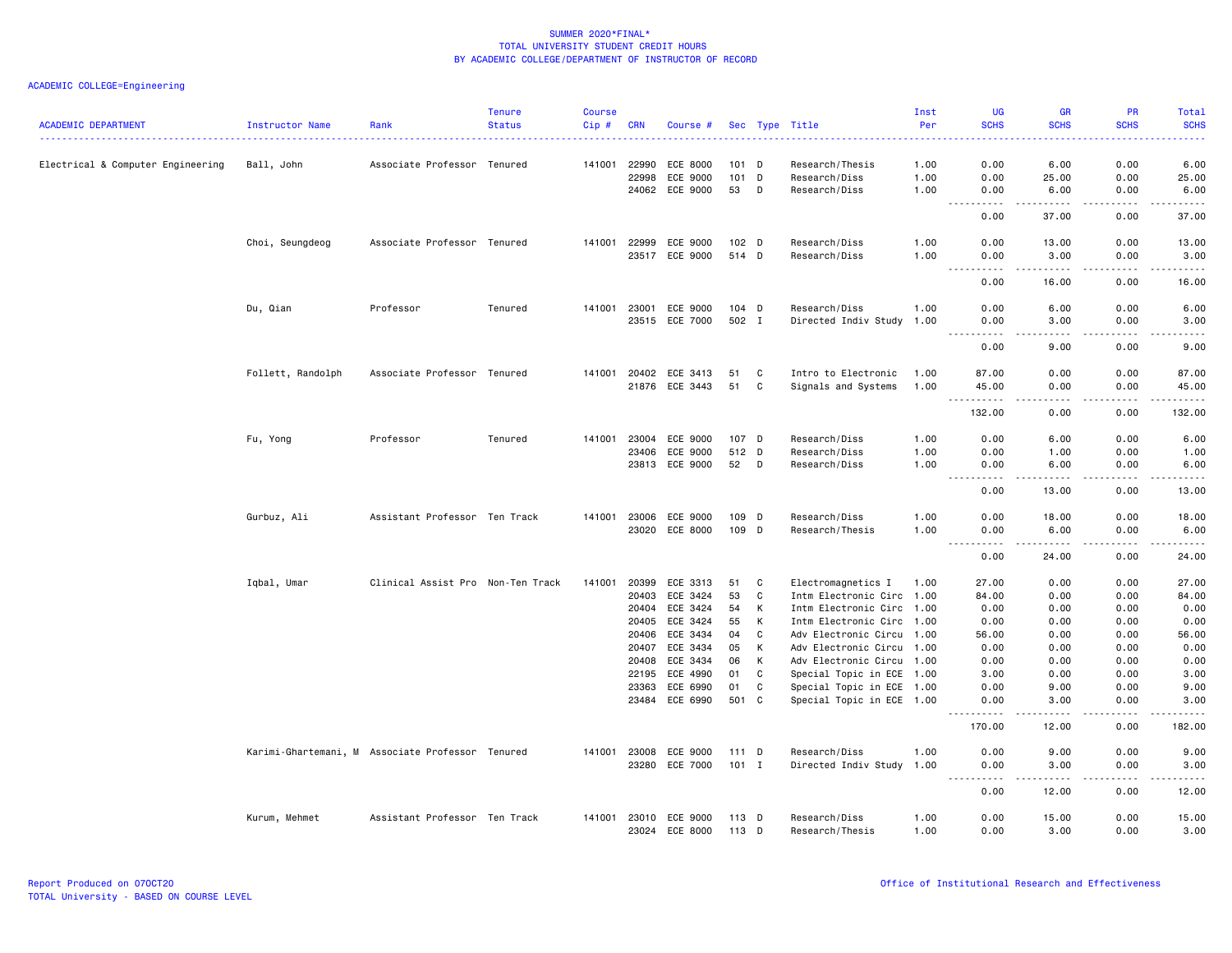| <b>ACADEMIC DEPARTMENT</b>        | Instructor Name                                    | Rank                          | <b>Tenure</b><br><b>Status</b> | <b>Course</b><br>Cip# | <b>CRN</b> | Course #              |         |   | Sec Type Title           | Inst<br>Per | UG<br><b>SCHS</b>                | <b>GR</b><br><b>SCHS</b> | PR<br><b>SCHS</b>     | Total<br><b>SCHS</b>                       |
|-----------------------------------|----------------------------------------------------|-------------------------------|--------------------------------|-----------------------|------------|-----------------------|---------|---|--------------------------|-------------|----------------------------------|--------------------------|-----------------------|--------------------------------------------|
|                                   |                                                    |                               |                                |                       |            |                       |         |   |                          |             | .                                |                          |                       |                                            |
|                                   |                                                    |                               |                                |                       |            |                       |         |   |                          |             | 0.00                             | 18.00                    | 0.00                  | 18.00                                      |
| Electrical & Computer Engineering | Liu, Chun-Hung                                     | Assistant Professor Ten Track |                                |                       |            | 141001 23011 ECE 9000 | 114 D   |   | Research/Diss            | 1.00        | 0.00                             | 6.00                     | 0.00                  | 6.00                                       |
|                                   |                                                    |                               |                                |                       |            |                       |         |   |                          |             | 0.00                             | 6.00                     | 0.00                  | 6.00                                       |
|                                   | Luo, Chaomin                                       | Associate Professor Tenured   |                                |                       |            | 141001 23012 ECE 9000 | 115 D   |   | Research/Diss            | 1.00        | 0.00<br>$ -$<br>$- - -$          | 6.00<br>.                | 0.00<br>$\frac{1}{2}$ | 6.00<br>----                               |
|                                   |                                                    |                               |                                |                       |            |                       |         |   |                          |             | 0.00                             | 6.00                     | 0.00                  | 6.00                                       |
|                                   | Luo, Yu                                            | Assistant Professor Ten Track |                                |                       |            | 141001 23027 ECE 8000 | $116$ D |   | Research/Thesis          | 1.00        | 0.00<br>$ -$<br>.                | 6.00<br>.                | 0.00<br>.             | 6.00<br>$- - - -$                          |
|                                   |                                                    |                               |                                |                       |            |                       |         |   |                          |             | 0.00                             | 6.00                     | 0.00                  | 6.00                                       |
|                                   | Marojevic, Vuk                                     | Associate Professor Ten Track |                                |                       |            | 141001 23014 ECE 9000 | 117 D   |   | Research/Diss            | 1.00        | 0.00                             | 18.00                    | 0.00                  | 18.00                                      |
|                                   |                                                    |                               |                                |                       | 23404      | ECE 9000              | 509     | D | Research/Diss            | 1.00        | 0.00                             | 3.00                     | 0.00                  | 3.00                                       |
|                                   |                                                    |                               |                                |                       |            | 23511 ECE 7000        | $104$ I |   | Directed Indiv Study     | 1.00        | 0.00                             | 3.00                     | 0.00                  | 3.00                                       |
|                                   |                                                    |                               |                                |                       |            |                       |         |   |                          |             | 0.00                             | 24.00                    | 0.00                  | 24,00                                      |
|                                   | Mohammadi-Aragh, Mah Assistant Professor Ten Track |                               |                                |                       |            | 141001 20401 ECE 3413 | 01      | C | Intro to Electronic      | 1.00        | 102.00                           | 0.00                     | 0.00                  | 102.00                                     |
|                                   |                                                    |                               |                                |                       | 23015      | ECE 9000              | 118     | D | Research/Diss            | 1.00        | 0.00                             | 6.00                     | 0.00                  | 6.00                                       |
|                                   |                                                    |                               |                                | 149999                | 21842      | ENE 8303              | 101 C   |   | Pedagogy & Assessmen     | 0.50        | 0.00                             | 7.50                     | 0.00                  | 7.50                                       |
|                                   |                                                    |                               |                                |                       | 21843      | ENE 8303              | 501 C   |   | Pedagogy & Assessmen     | 0.50        | 0.00                             | 10.50                    | 0.00                  | 10.50                                      |
|                                   |                                                    |                               |                                |                       |            | 23126 ENE 9000        | 101 D   |   | Research/Diss            | 1.00        | 0.00                             | 6.00                     | 0.00                  | 6.00                                       |
|                                   |                                                    |                               |                                |                       |            |                       |         |   |                          |             | 102.00                           | 30.00                    | 0.00                  | 132.00                                     |
|                                   | Moorhead, Jane                                     | Instructor                    | Non-Ten Track                  | 141001                | 20411      | ECE 3724              | 101 C   |   | Microprocessors          | 1.00        | 120.00                           | 0.00                     | 0.00                  | 120.00                                     |
|                                   |                                                    |                               |                                |                       | 20412      | ECE 3724              | 102 K   |   | Microprocessors          | 1.00        | 0.00                             | 0.00                     | 0.00                  | 0.00                                       |
|                                   |                                                    |                               |                                |                       | 20413      | ECE 3724              | 103 K   |   | Microprocessors          | 1.00        | 0.00                             | 0.00                     | 0.00                  | 0.00                                       |
|                                   |                                                    |                               |                                |                       |            | 20414 ECE 3724        | 104 K   |   | Microprocessors          | 1.00        | 0.00<br>$- - - -$                | 0.00                     | 0.00                  | 0.00                                       |
|                                   |                                                    |                               |                                |                       |            |                       |         |   |                          |             | 120.00                           | 0.00                     | 0.00                  | 120.00                                     |
|                                   | Park, Chanyeop                                     | Assistant Professor Ten Track |                                |                       |            | 141001 23017 ECE 9000 | 120 D   |   | Research/Diss            | 1.00        | 0.00<br>$- - -$<br>$\frac{1}{2}$ | 12.00<br>.               | 0.00<br>.             | 12.00<br>$\frac{1}{2}$                     |
|                                   |                                                    |                               |                                |                       |            |                       |         |   |                          |             | 0.00                             | 12.00                    | 0.00                  | 12.00                                      |
|                                   | Tang, Bo                                           | Assistant Professor Ten Track |                                |                       |            | 141001 23018 ECE 9000 | $121$ D |   | Research/Diss            | 1.00        | 0.00                             | 9.00                     | 0.00                  | 9.00                                       |
|                                   |                                                    |                               |                                |                       | 23032      | ECE 8000              | 121     | D | Research/Thesis          | 1.00        | 0.00                             | 3.00                     | 0.00                  | 3.00                                       |
|                                   |                                                    |                               |                                |                       |            | 23481 ECE 7000        | 103 I   |   | Directed Indiv Study     | 1.00        | 0.00<br>$ -$<br>$- - - - -$      | 3.00<br><u>.</u>         | 0.00<br>.             | 3.00<br>.                                  |
|                                   |                                                    |                               |                                |                       |            |                       |         |   |                          |             | 0.00                             | 15.00                    | 0.00                  | 15.00                                      |
|                                   | Wallace, David                                     | Non-Faculty                   | Not Applicable                 |                       |            | 141001 20400 ECE 3323 | 01 C    |   | Electromagnetics II 1.00 |             | 69.00                            | 0.00                     | 0.00                  | 69.00                                      |
|                                   |                                                    |                               |                                |                       |            |                       |         |   |                          |             | 69.00                            | 0.00                     | 0.00                  | 69.00                                      |
|                                   | Zhao, Junbo                                        | Assistant Professor Ten Track |                                |                       |            | 141001 23019 ECE 9000 | $122$ D |   | Research/Diss            | 1.00        | 0.00<br><u>.</u>                 | 6.00<br>.                | 0.00<br>.             | 6.00<br>$\sim$ $\sim$ $\sim$ $\sim$ $\sim$ |
|                                   |                                                    |                               |                                |                       |            |                       |         |   |                          |             | 0.00                             | 6.00                     | 0.00                  | 6.00                                       |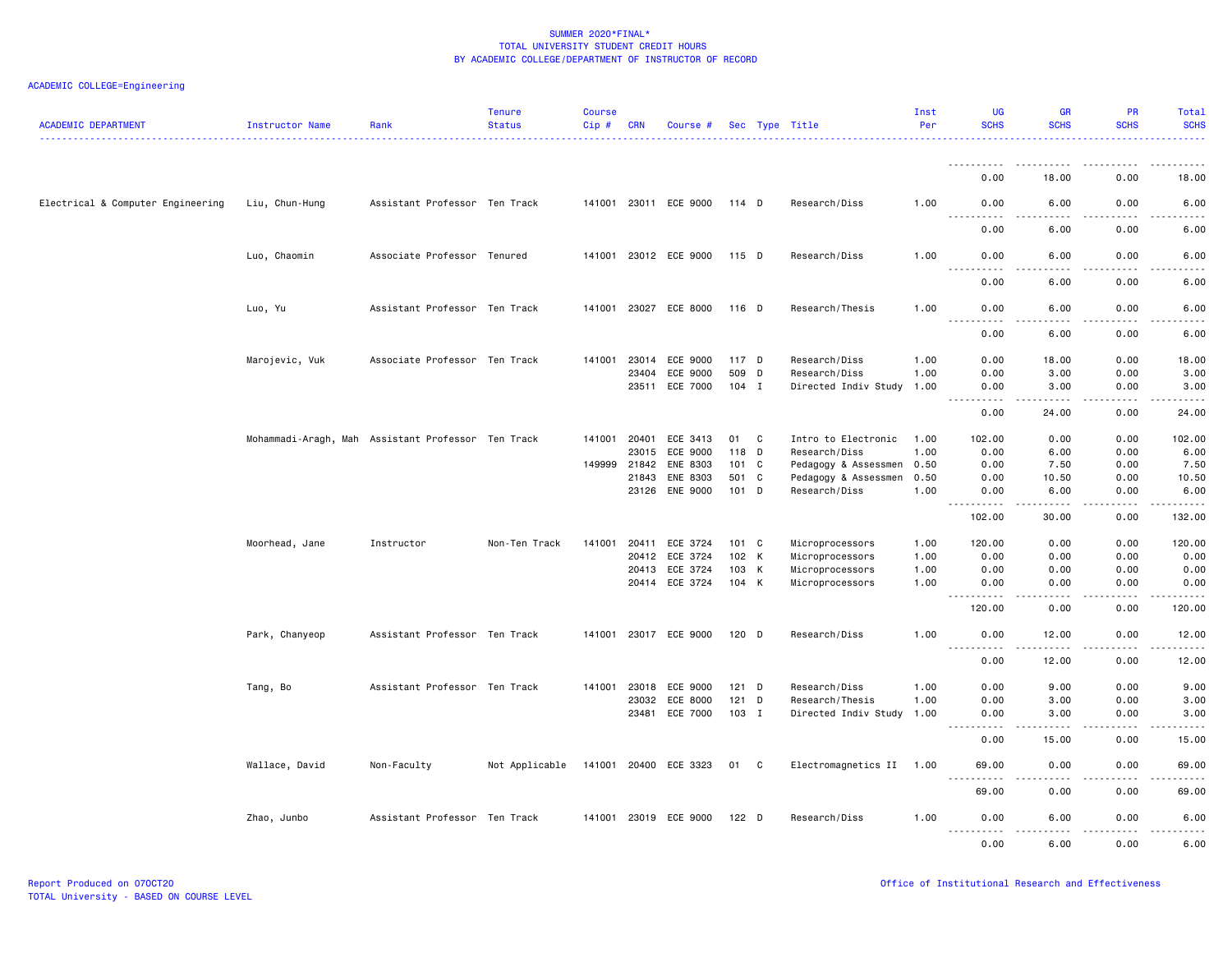# ACADEMIC COLLEGE=Engineering

|                     |                 |      | Tenure | Course |  | <b>Tnst</b>                         | <b>IIG Security</b> | GR PR Total |  |
|---------------------|-----------------|------|--------|--------|--|-------------------------------------|---------------------|-------------|--|
| ACADEMIC DEPARTMENT | Instructor Name | Rank |        |        |  | <b>Per SCHS SCHS SCHS SCHS SCHS</b> |                     |             |  |
|                     |                 |      |        |        |  |                                     |                     |             |  |

 =================================== ========== ========== ========== ========== Electrical & Computer Engineering 593.00 246.00 0.00 839.00  $=$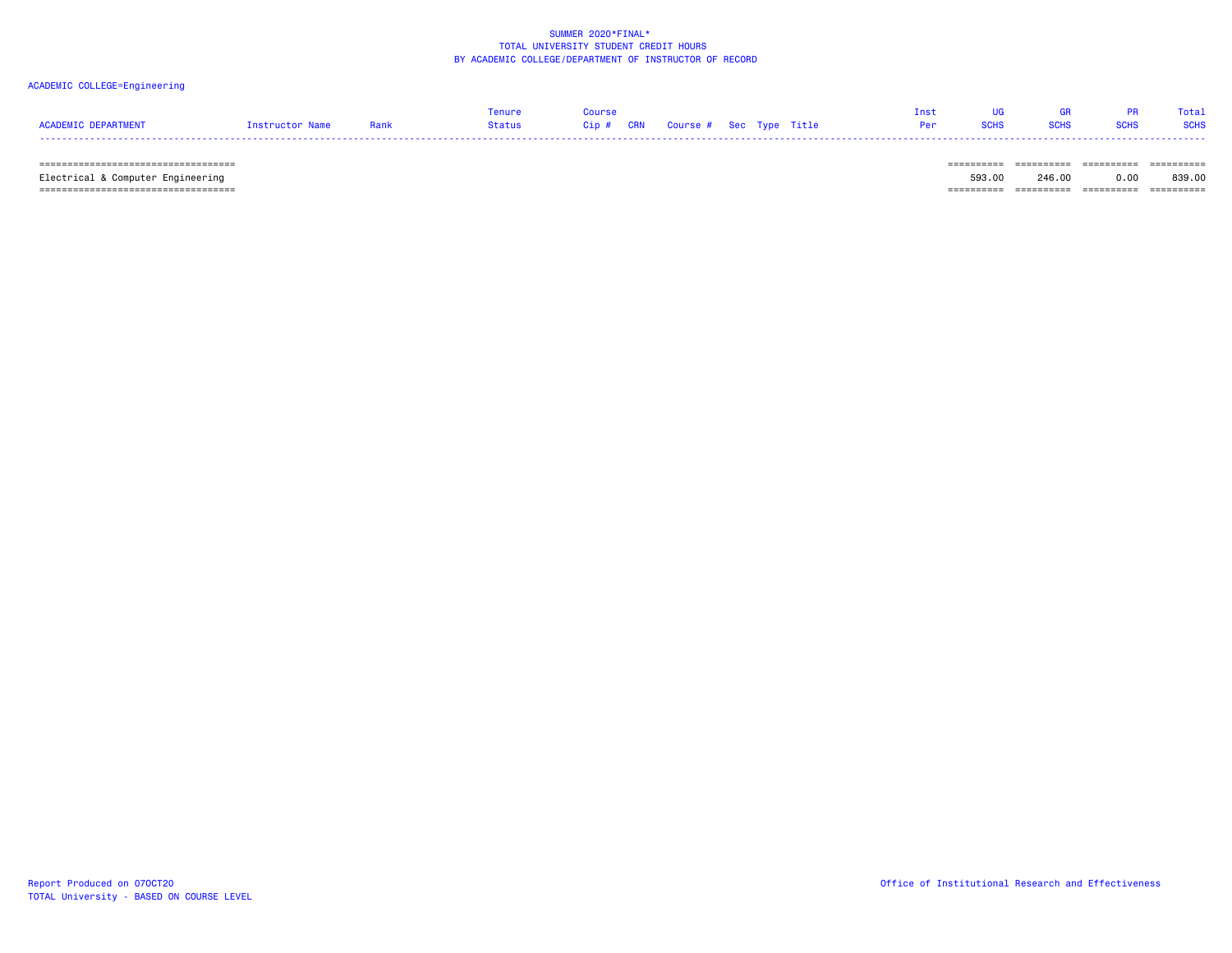| <b>ACADEMIC DEPARTMENT</b>       | Instructor Name     | Rank                                                    | <b>Tenure</b><br><b>Status</b> | <b>Course</b><br>Cip# | <b>CRN</b>   | Course #             |         |             | Sec Type Title            | Inst<br>Per | UG<br><b>SCHS</b>                  | <b>GR</b><br><b>SCHS</b>                                                                                                                                      | <b>PR</b><br><b>SCHS</b> | Total<br><b>SCHS</b> |
|----------------------------------|---------------------|---------------------------------------------------------|--------------------------------|-----------------------|--------------|----------------------|---------|-------------|---------------------------|-------------|------------------------------------|---------------------------------------------------------------------------------------------------------------------------------------------------------------|--------------------------|----------------------|
|                                  |                     |                                                         |                                |                       |              |                      |         |             |                           |             |                                    |                                                                                                                                                               |                          |                      |
| Industrial & Systems Engineering | Alizadeh, Morteza   | Grad Research Assis Not Applicable                      |                                | 270301                | 21454        | IE 6613              | 501 C   |             | Eng Statistics I          | 0.90        | 0.00                               | 21.60                                                                                                                                                         | 0.00                     | 21.60                |
|                                  |                     |                                                         |                                |                       | 21572        | IE 4613              | 601 C   |             | Eng Statistics I          | 0.90        | 37.80                              | 0.00                                                                                                                                                          | 0.00                     | 37.80                |
|                                  |                     |                                                         |                                |                       | 21573        | IE 6613              | 601 C   |             | Eng Statistics I          | 0.90        | 0.00                               | 2.70                                                                                                                                                          | 0.00                     | 2.70                 |
|                                  |                     |                                                         |                                |                       | 23230        | IE 4613              | 01      | C           | Eng Statistics I          | 0.90        | 110.70                             | 0.00                                                                                                                                                          | 0.00                     | 110.70               |
|                                  |                     |                                                         |                                |                       | 23236        | IE 6613              | 01      | C           | Eng Statistics I          | 0.90        | 0.00                               | 13.50                                                                                                                                                         | 0.00                     | 13.50                |
|                                  |                     |                                                         |                                |                       |              |                      |         |             |                           |             | $\sim$ $\sim$ $\sim$<br>148.50     | $\frac{1}{2} \left( \frac{1}{2} \right) \left( \frac{1}{2} \right) \left( \frac{1}{2} \right) \left( \frac{1}{2} \right) \left( \frac{1}{2} \right)$<br>37.80 | .<br>0.00                | .<br>186.30          |
|                                  | Bian, Linkan        | Associate Professor Tenured                             |                                | 143501                | 21469        | IE 9000              | 501 D   |             | Research/DIss             | 1.00        | 0.00                               | 2.00                                                                                                                                                          | 0.00                     | 2.00                 |
|                                  |                     |                                                         |                                |                       | 23169        | IE 9000              | 101 D   |             | Research/DIss             | 1.00        | 0.00                               | 9.00                                                                                                                                                          | 0.00                     | 9.00                 |
|                                  |                     |                                                         |                                |                       | 23183        | IE 8000              | 101 D   |             | Research / Thesis         | 1.00        | 0.00                               | 3.00                                                                                                                                                          | 0.00                     | 3.00                 |
|                                  |                     |                                                         |                                |                       | 309999 23898 | <b>CME 9000</b>      | 503 D   |             | Research/Dis              | 1.00        | 0.00                               | 1.00                                                                                                                                                          | 0.00                     | 1.00                 |
|                                  |                     |                                                         |                                |                       |              |                      |         |             |                           |             | .<br>0.00                          | $\frac{1}{2} \left( \frac{1}{2} \right) \left( \frac{1}{2} \right) \left( \frac{1}{2} \right) \left( \frac{1}{2} \right)$<br>15.00                            | 0.00                     | .<br>15.00           |
|                                  |                     |                                                         |                                |                       |              |                      |         |             |                           |             |                                    |                                                                                                                                                               |                          |                      |
|                                  | Bullington, Stanley | Professor                                               | Tenured                        | 142701                | 23228        | IE 4753              | 01      | C           | Systems Engr & Analy 1.00 |             | 33.00                              | 0.00                                                                                                                                                          | 0.00                     | 33.00                |
|                                  |                     |                                                         |                                | 143501                | 20732        | IE 6753              | 01      | C           | Systems Engr & Analy 1.00 |             | 0.00                               | 12.00                                                                                                                                                         | 0.00                     | 12.00                |
|                                  |                     |                                                         |                                |                       | 23231        | IE 3913              | 001     | C           | Engr Economy I            | 1.00        | 177.00                             | 0.00                                                                                                                                                          | 0.00                     | 177.00               |
|                                  |                     |                                                         |                                |                       | 23312        | IE 4333              | 01      | C           | Prod Control Sys I        | 1.00        | 45.00                              | 0.00                                                                                                                                                          | 0.00                     | 45.00                |
|                                  |                     |                                                         |                                |                       | 23315        | IE 6333              | 01      | $\mathbf c$ | Prod Control Sys I        | 1.00        | 0.00                               | 51.00                                                                                                                                                         | 0.00                     | 51.00                |
|                                  |                     |                                                         |                                |                       | 23509        | IE 7000              | 01      | $\mathbf I$ | Directed Indiv Study 1.00 |             | 0.00                               | 3.00                                                                                                                                                          | 0.00                     | 3.00                 |
|                                  |                     |                                                         |                                |                       |              |                      |         |             |                           |             | $- - -$<br>. <b>.</b><br>255.00    | $\begin{array}{cccccccccccccc} \bullet & \bullet & \bullet & \bullet & \bullet & \bullet & \bullet \end{array}$<br>66.00                                      | .<br>0.00                | .<br>321.00          |
|                                  | Burch, Reuben       | Assistant Professor Ten Track                           |                                | 143501                | 21471        | IE 9000              | 503 D   |             | Research/DIss             | 1.00        | 0.00                               | 22.00                                                                                                                                                         | 0.00                     | 22.00                |
|                                  |                     |                                                         |                                |                       | 23171        | IE 9000              | 103 D   |             | Research/DIss             | 1.00        | 0.00                               | 6.00                                                                                                                                                          | 0.00                     | 6.00                 |
|                                  |                     |                                                         |                                |                       |              | 23696 IE 7000        | 102 I   |             | Directed Indiv Study      | 1.00        | 0.00                               | 3.00                                                                                                                                                          | 0.00                     | 3.00                 |
|                                  |                     |                                                         |                                |                       |              |                      |         |             |                           |             | 0.00                               | .<br>31.00                                                                                                                                                    | 0.00                     | والمناصبات<br>31.00  |
|                                  |                     |                                                         |                                |                       |              |                      |         |             |                           |             |                                    |                                                                                                                                                               |                          |                      |
|                                  |                     | Ibne Hossain, Niamat Grad Research Assis Not Applicable |                                | 143501                | 20730        | IE 6653              | 52      | C           | Ind Qual Control I        | 0.90        | 0.00                               | 5.40                                                                                                                                                          | 0.00                     | 5.40                 |
|                                  |                     |                                                         |                                |                       | 21455        | IE 6653              | 551     | C           | Ind Qual Control I        | 0.90        | 0.00                               | 10.80                                                                                                                                                         | 0.00                     | 10.80                |
|                                  |                     |                                                         |                                |                       |              | 23238 IE 4653        | 51      | C           | Ind Qual Control I        | 0.90        | 35.10<br>$\frac{1}{2}$<br>$\cdots$ | 0.00<br>$\cdots \cdots \cdots$                                                                                                                                | 0.00<br>.                | 35.10<br>.           |
|                                  |                     |                                                         |                                |                       |              |                      |         |             |                           |             | 35.10                              | 16.20                                                                                                                                                         | 0.00                     | 51.30                |
|                                  | Jaradat, Raed       | Assistant Professor Ten Track                           |                                |                       | 143501 21472 | IE 9000              | 504 D   |             | Research/DIss             | 1.00        | 0.00                               | 9.00                                                                                                                                                          | 0.00                     | 9.00                 |
|                                  |                     |                                                         |                                |                       |              | 23172 IE 9000        | 104 D   |             | Research/DIss             | 1.00        | 0.00                               | 31.00                                                                                                                                                         | 0.00                     | 31.00                |
|                                  |                     |                                                         |                                |                       | 23186        | IE 8000              | 104 D   |             | Research / Thesis         | 1.00        | 0.00                               | 15.00                                                                                                                                                         | 0.00                     | 15.00                |
|                                  |                     |                                                         |                                | 149999                |              | 23708 IE 4000        | $101$ I |             | Directed Indiv Study      | 1.00        | 3.00                               | 0.00                                                                                                                                                          | 0.00                     | 3.00                 |
|                                  |                     |                                                         |                                |                       |              |                      |         |             |                           |             | .<br>3.00                          | .<br>55.00                                                                                                                                                    | .<br>0.00                | .<br>58.00           |
|                                  |                     |                                                         |                                |                       |              |                      |         |             |                           |             |                                    |                                                                                                                                                               |                          |                      |
|                                  | Ma, Junfeng         | Assistant Professor Ten Track                           |                                |                       |              | 143501 21473 IE 9000 | 505 D   |             | Research/DIss             | 1.00        | 0.00                               | 9.00                                                                                                                                                          | 0.00                     | 9.00                 |
|                                  |                     |                                                         |                                |                       | 23173        | IE 9000              | 105     | D           | Research/DIss             | 1.00        | 0.00                               | 6.00                                                                                                                                                          | 0.00                     | 6.00                 |
|                                  |                     |                                                         |                                |                       |              | 24002 IE 7000        | 503 I   |             | Directed Indiv Study      | 1.00        | 0.00<br>$  -$<br>المناسبات         | 3.00<br>.                                                                                                                                                     | 0.00<br>.                | 3.00<br>.            |
|                                  |                     |                                                         |                                |                       |              |                      |         |             |                           |             | 0.00                               | 18.00                                                                                                                                                         | 0.00                     | 18.00                |
|                                  |                     | Marufuzzaman, Mohamm Assistant Professor Ten Track      |                                |                       |              | 143501 21474 IE 9000 | 506 D   |             | Research/DIss             | 1.00        | 0.00                               | 3.00                                                                                                                                                          | 0.00                     | 3.00                 |
|                                  |                     |                                                         |                                |                       | 23174        | IE 9000              | 106     | D           | Research/DIss             | 1.00        | 0.00                               | 21.00                                                                                                                                                         | 0.00                     | 21.00                |
|                                  |                     |                                                         |                                |                       | 23188        | IE 8000              | $106$ D |             | Research / Thesis         | 1.00        | 0.00                               | 6.00                                                                                                                                                          | 0.00                     | 6.00                 |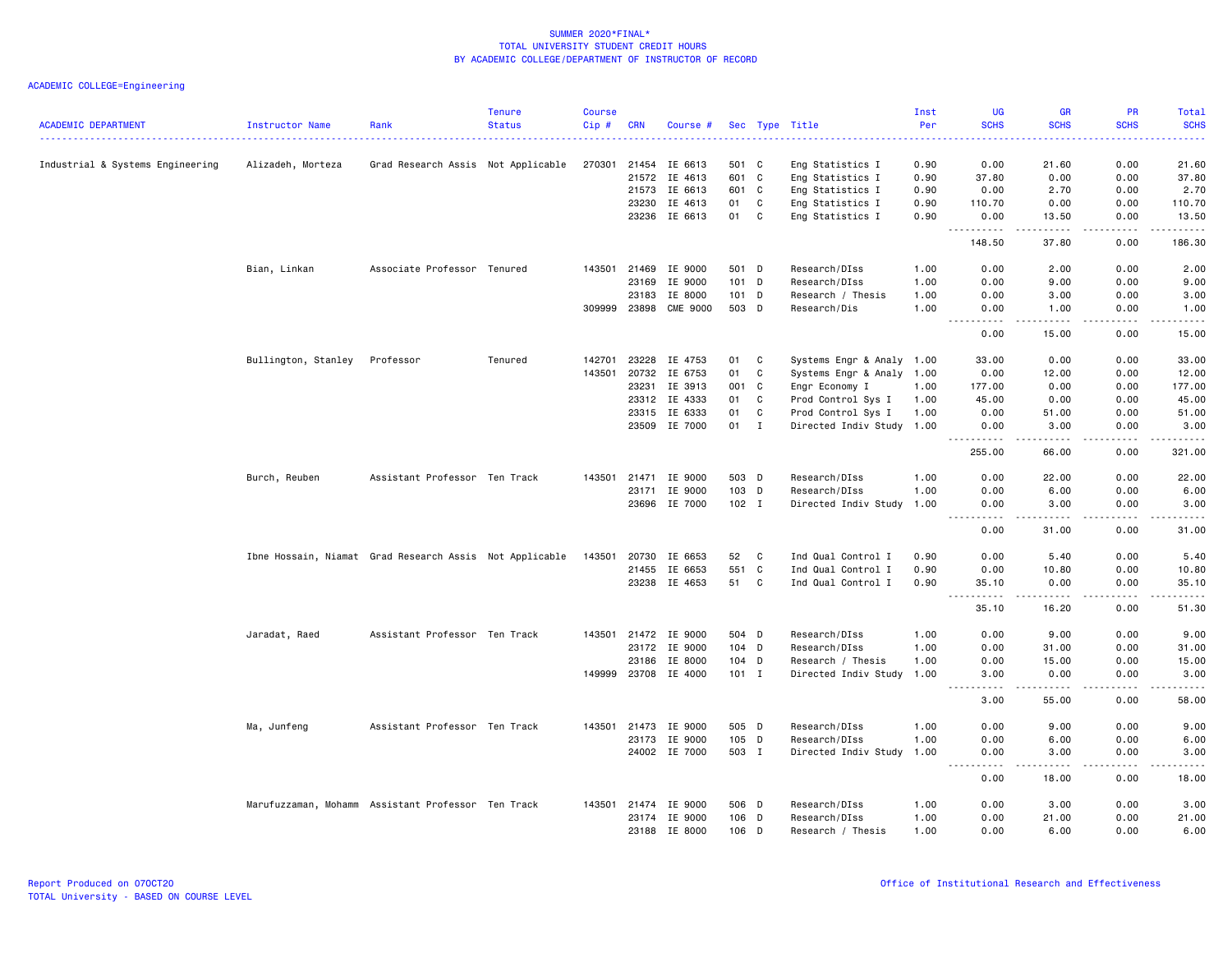| Sec Type Title<br>.<br>0.00<br>30.00<br>0.00<br>Industrial & Systems Engineering<br>Pirim, Harun<br>Clinical Assist Pro Non-Ten Track<br>143501<br>20728<br>IE 6543<br>C<br>Logistics Engineerin 1.00<br>0.00<br>15.00<br>0.00<br>51<br>21453<br>IE 6543<br>551<br>$\mathbf{C}$<br>0.00<br>30.00<br>0.00<br>Logistics Engineerin 1.00<br>23247<br>IE 4543<br>51<br>C<br>0.00<br>0.00<br>Logistics Engineerin 1.00<br>45.00<br>23333<br>149999<br>IE 4000<br>01<br>I<br>Directed Indiv Study 1.00<br>3.00<br>0.00<br>0.00<br>270101 20731<br>IE 6733<br>51<br>C<br>Linear Programming I 1.00<br>0.00<br>24.00<br>0.00<br>22208<br>IE 6733<br>551 C<br>Linear Programming I 1.00<br>0.00<br>6.00<br>0.00<br>23229 IE 4733<br>51<br>C<br>Linear Programming I 1.00<br>51.00<br>0.00<br>0.00<br>99.00<br>75.00<br>0.00<br>Professor<br>Tenured<br>Reeves, Kari<br>140101<br>21372<br>GE 8003<br>501 C<br>MENG Capstone<br>0.00<br>4.50<br>0.00<br>0.50<br>IE 6653<br>52<br>C<br>Ind Qual Control I<br>0.00<br>0.60<br>143501<br>20730<br>0.10<br>0.00<br>21455<br>IE 6653<br>551<br>C<br>Ind Qual Control I<br>1.20<br>0.10<br>0.00<br>0.00<br>23238<br>IE 4653<br>51<br>C<br>Ind Qual Control I<br>3.90<br>0.00<br>0.00<br>0.10<br>IE 6613<br>270301 21454<br>501 C<br>Eng Statistics I<br>0.10<br>0.00<br>2.40<br>0.00<br>21572<br>IE 4613<br>601<br>$\mathbf{C}$<br>Eng Statistics I<br>4.20<br>0.00<br>0.00<br>0.10<br>IE 6613<br>21573<br>601<br>$\mathbf{C}$<br>Eng Statistics I<br>0.00<br>0.30<br>0.00<br>0.10<br>23230<br>IE 4613<br>01<br>C<br>Eng Statistics I<br>12.30<br>0.00<br>0.00<br>0.10<br>IE 6613<br>01<br>23236<br>C<br>Eng Statistics I<br>0.10<br>0.00<br>1.50<br>0.00<br>.<br>$\frac{1}{2} \left( \frac{1}{2} \right) \left( \frac{1}{2} \right) \left( \frac{1}{2} \right) \left( \frac{1}{2} \right) \left( \frac{1}{2} \right)$<br><b>.</b><br>.<br>$\frac{1}{2}$<br>20.40<br>10.50<br>0.00<br>Smith, Brian<br>Assistant Professor Ten Track<br>143501<br>21464<br>IE 8000<br>509<br>$\mathsf{D}$<br>Research / Thesis<br>1.00<br>0.00<br>1.00<br>0.00<br>IE 9000<br>510 D<br>21476<br>Research/DIss<br>1.00<br>0.00<br>9.00<br>0.00<br>23178 IE 9000<br>110 D<br>Research/DIss<br>1.00<br>12.00<br>0.00<br>0.00<br>.<br>$\frac{1}{2} \left( \frac{1}{2} \right) \left( \frac{1}{2} \right) \left( \frac{1}{2} \right) \left( \frac{1}{2} \right) \left( \frac{1}{2} \right)$<br>$\frac{1}{2} \left( \frac{1}{2} \right) \left( \frac{1}{2} \right) \left( \frac{1}{2} \right) \left( \frac{1}{2} \right) \left( \frac{1}{2} \right)$<br>.<br>$\sim$ $\sim$ $\sim$ $\sim$<br>0.00<br>22.00<br>0.00<br>Professor<br>Tenured<br>143501<br>21477<br>IE 9000<br>511 D<br>Research/DIss<br>1.00<br>3.00<br>0.00<br>Strawderman, Lesley<br>0.00<br>23428<br>IE 7000<br>501 I<br>Directed Indiv Study<br>0.00<br>3.00<br>0.00<br>1.00<br>ENE 8303<br>101 C<br>Pedagogy & Assessmen<br>0.00<br>7.50<br>149999 21842<br>0.50<br>0.00<br>21843<br><b>ENE 8303</b><br>501 C<br>Pedagogy & Assessmen<br>0.50<br>0.00<br>10.50<br>0.00<br>270301 21866<br>IE 4613<br>001 C<br>Eng Statistics I<br>1.00<br>180.00<br>0.00<br>0.00<br>21867 IE 6613<br>001 C<br>Eng Statistics I<br>1.00<br>0.00<br>24.00<br>0.00<br>.<br>.<br>.<br>$  -$<br>180.00<br>48.00<br>0.00<br>Assistant Professor Ten Track<br>IE 9000<br>512 D<br>0.00<br>Tian, Wenmeng<br>143501 21478<br>Research/DIss<br>1.00<br>0.00<br>1.00<br>23180<br>IE 9000<br>112 D<br>Research/DIss<br>1.00<br>0.00<br>12.00<br>0.00<br>309999 23962<br><b>CME 9000</b><br>504 D<br>Research/Dis<br>1.00<br>0.00<br>10.00<br>0.00<br>0.00<br>0.00<br>23.00<br>Assistant Professor Ten Track<br>143501 23182 IE 9000<br>Research/DIss<br>1.00<br>0.00<br>Wang, Haifeng<br>114 D<br>0.00<br>6.00<br>$\frac{1}{2}$<br>.<br>0.00<br>6.00<br>0.00<br>----------------------------------<br>$=$ = = = = = = = = =<br>==========<br>Industrial & Systems Engineering<br>741.00<br>453.50<br>0.00<br>-----------------------------------<br>========== | <b>ACADEMIC DEPARTMENT</b> | Instructor Name | Rank | <b>Tenure</b><br><b>Status</b> | <b>Course</b><br>Cip# | CRN | Course # |  | Inst<br>Per | <b>UG</b><br><b>SCHS</b> | <b>GR</b><br><b>SCHS</b> | PR<br><b>SCHS</b> | Total<br><b>SCHS</b> |
|--------------------------------------------------------------------------------------------------------------------------------------------------------------------------------------------------------------------------------------------------------------------------------------------------------------------------------------------------------------------------------------------------------------------------------------------------------------------------------------------------------------------------------------------------------------------------------------------------------------------------------------------------------------------------------------------------------------------------------------------------------------------------------------------------------------------------------------------------------------------------------------------------------------------------------------------------------------------------------------------------------------------------------------------------------------------------------------------------------------------------------------------------------------------------------------------------------------------------------------------------------------------------------------------------------------------------------------------------------------------------------------------------------------------------------------------------------------------------------------------------------------------------------------------------------------------------------------------------------------------------------------------------------------------------------------------------------------------------------------------------------------------------------------------------------------------------------------------------------------------------------------------------------------------------------------------------------------------------------------------------------------------------------------------------------------------------------------------------------------------------------------------------------------------------------------------------------------------------------------------------------------------------------------------------------------------------------------------------------------------------------------------------------------------------------------------------------------------------------------------------------------------------------------------------------------------------------------------------------------------------------------------------------------------------------------------------------------------------------------------------------------------------------------------------------------------------------------------------------------------------------------------------------------------------------------------------------------------------------------------------------------------------------------------------------------------------------------------------------------------------------------------------------------------------------------------------------------------------------------------------------------------------------------------------------------------------------------------------------------------------------------------------------------------------------------------------------------------------------------------------------------------------------------------------------------------------------------------------------------------------------------------------------------------------------------------------------------------------------------------------------------------------------------------------------------------------------------------------------------------------------------------------------------------------------------------------------------------------------------------------------------|----------------------------|-----------------|------|--------------------------------|-----------------------|-----|----------|--|-------------|--------------------------|--------------------------|-------------------|----------------------|
|                                                                                                                                                                                                                                                                                                                                                                                                                                                                                                                                                                                                                                                                                                                                                                                                                                                                                                                                                                                                                                                                                                                                                                                                                                                                                                                                                                                                                                                                                                                                                                                                                                                                                                                                                                                                                                                                                                                                                                                                                                                                                                                                                                                                                                                                                                                                                                                                                                                                                                                                                                                                                                                                                                                                                                                                                                                                                                                                                                                                                                                                                                                                                                                                                                                                                                                                                                                                                                                                                                                                                                                                                                                                                                                                                                                                                                                                                                                                                                                                              |                            |                 |      |                                |                       |     |          |  |             |                          |                          |                   |                      |
| 15.00<br>30.00<br>45.00<br>3.00<br>24.00<br>6.00<br>174.00<br>4.50<br>0.60<br>3.90<br>0.30<br>1.50<br>1.00<br>9.00<br>22.00<br>3.00<br>7.50<br>10.50<br>180.00<br>24.00<br>228.00<br>1.00<br>12.00<br>10.00<br>23.00<br>6.00<br>6.00<br>==========<br>1194.50<br>==========                                                                                                                                                                                                                                                                                                                                                                                                                                                                                                                                                                                                                                                                                                                                                                                                                                                                                                                                                                                                                                                                                                                                                                                                                                                                                                                                                                                                                                                                                                                                                                                                                                                                                                                                                                                                                                                                                                                                                                                                                                                                                                                                                                                                                                                                                                                                                                                                                                                                                                                                                                                                                                                                                                                                                                                                                                                                                                                                                                                                                                                                                                                                                                                                                                                                                                                                                                                                                                                                                                                                                                                                                                                                                                                                  |                            |                 |      |                                |                       |     |          |  |             |                          |                          |                   | 30.00                |
|                                                                                                                                                                                                                                                                                                                                                                                                                                                                                                                                                                                                                                                                                                                                                                                                                                                                                                                                                                                                                                                                                                                                                                                                                                                                                                                                                                                                                                                                                                                                                                                                                                                                                                                                                                                                                                                                                                                                                                                                                                                                                                                                                                                                                                                                                                                                                                                                                                                                                                                                                                                                                                                                                                                                                                                                                                                                                                                                                                                                                                                                                                                                                                                                                                                                                                                                                                                                                                                                                                                                                                                                                                                                                                                                                                                                                                                                                                                                                                                                              |                            |                 |      |                                |                       |     |          |  |             |                          |                          |                   |                      |
|                                                                                                                                                                                                                                                                                                                                                                                                                                                                                                                                                                                                                                                                                                                                                                                                                                                                                                                                                                                                                                                                                                                                                                                                                                                                                                                                                                                                                                                                                                                                                                                                                                                                                                                                                                                                                                                                                                                                                                                                                                                                                                                                                                                                                                                                                                                                                                                                                                                                                                                                                                                                                                                                                                                                                                                                                                                                                                                                                                                                                                                                                                                                                                                                                                                                                                                                                                                                                                                                                                                                                                                                                                                                                                                                                                                                                                                                                                                                                                                                              |                            |                 |      |                                |                       |     |          |  |             |                          |                          |                   |                      |
|                                                                                                                                                                                                                                                                                                                                                                                                                                                                                                                                                                                                                                                                                                                                                                                                                                                                                                                                                                                                                                                                                                                                                                                                                                                                                                                                                                                                                                                                                                                                                                                                                                                                                                                                                                                                                                                                                                                                                                                                                                                                                                                                                                                                                                                                                                                                                                                                                                                                                                                                                                                                                                                                                                                                                                                                                                                                                                                                                                                                                                                                                                                                                                                                                                                                                                                                                                                                                                                                                                                                                                                                                                                                                                                                                                                                                                                                                                                                                                                                              |                            |                 |      |                                |                       |     |          |  |             |                          |                          |                   |                      |
|                                                                                                                                                                                                                                                                                                                                                                                                                                                                                                                                                                                                                                                                                                                                                                                                                                                                                                                                                                                                                                                                                                                                                                                                                                                                                                                                                                                                                                                                                                                                                                                                                                                                                                                                                                                                                                                                                                                                                                                                                                                                                                                                                                                                                                                                                                                                                                                                                                                                                                                                                                                                                                                                                                                                                                                                                                                                                                                                                                                                                                                                                                                                                                                                                                                                                                                                                                                                                                                                                                                                                                                                                                                                                                                                                                                                                                                                                                                                                                                                              |                            |                 |      |                                |                       |     |          |  |             |                          |                          |                   |                      |
|                                                                                                                                                                                                                                                                                                                                                                                                                                                                                                                                                                                                                                                                                                                                                                                                                                                                                                                                                                                                                                                                                                                                                                                                                                                                                                                                                                                                                                                                                                                                                                                                                                                                                                                                                                                                                                                                                                                                                                                                                                                                                                                                                                                                                                                                                                                                                                                                                                                                                                                                                                                                                                                                                                                                                                                                                                                                                                                                                                                                                                                                                                                                                                                                                                                                                                                                                                                                                                                                                                                                                                                                                                                                                                                                                                                                                                                                                                                                                                                                              |                            |                 |      |                                |                       |     |          |  |             |                          |                          |                   |                      |
|                                                                                                                                                                                                                                                                                                                                                                                                                                                                                                                                                                                                                                                                                                                                                                                                                                                                                                                                                                                                                                                                                                                                                                                                                                                                                                                                                                                                                                                                                                                                                                                                                                                                                                                                                                                                                                                                                                                                                                                                                                                                                                                                                                                                                                                                                                                                                                                                                                                                                                                                                                                                                                                                                                                                                                                                                                                                                                                                                                                                                                                                                                                                                                                                                                                                                                                                                                                                                                                                                                                                                                                                                                                                                                                                                                                                                                                                                                                                                                                                              |                            |                 |      |                                |                       |     |          |  |             |                          |                          |                   |                      |
|                                                                                                                                                                                                                                                                                                                                                                                                                                                                                                                                                                                                                                                                                                                                                                                                                                                                                                                                                                                                                                                                                                                                                                                                                                                                                                                                                                                                                                                                                                                                                                                                                                                                                                                                                                                                                                                                                                                                                                                                                                                                                                                                                                                                                                                                                                                                                                                                                                                                                                                                                                                                                                                                                                                                                                                                                                                                                                                                                                                                                                                                                                                                                                                                                                                                                                                                                                                                                                                                                                                                                                                                                                                                                                                                                                                                                                                                                                                                                                                                              |                            |                 |      |                                |                       |     |          |  |             |                          |                          |                   | 51.00                |
|                                                                                                                                                                                                                                                                                                                                                                                                                                                                                                                                                                                                                                                                                                                                                                                                                                                                                                                                                                                                                                                                                                                                                                                                                                                                                                                                                                                                                                                                                                                                                                                                                                                                                                                                                                                                                                                                                                                                                                                                                                                                                                                                                                                                                                                                                                                                                                                                                                                                                                                                                                                                                                                                                                                                                                                                                                                                                                                                                                                                                                                                                                                                                                                                                                                                                                                                                                                                                                                                                                                                                                                                                                                                                                                                                                                                                                                                                                                                                                                                              |                            |                 |      |                                |                       |     |          |  |             |                          |                          |                   |                      |
|                                                                                                                                                                                                                                                                                                                                                                                                                                                                                                                                                                                                                                                                                                                                                                                                                                                                                                                                                                                                                                                                                                                                                                                                                                                                                                                                                                                                                                                                                                                                                                                                                                                                                                                                                                                                                                                                                                                                                                                                                                                                                                                                                                                                                                                                                                                                                                                                                                                                                                                                                                                                                                                                                                                                                                                                                                                                                                                                                                                                                                                                                                                                                                                                                                                                                                                                                                                                                                                                                                                                                                                                                                                                                                                                                                                                                                                                                                                                                                                                              |                            |                 |      |                                |                       |     |          |  |             |                          |                          |                   |                      |
|                                                                                                                                                                                                                                                                                                                                                                                                                                                                                                                                                                                                                                                                                                                                                                                                                                                                                                                                                                                                                                                                                                                                                                                                                                                                                                                                                                                                                                                                                                                                                                                                                                                                                                                                                                                                                                                                                                                                                                                                                                                                                                                                                                                                                                                                                                                                                                                                                                                                                                                                                                                                                                                                                                                                                                                                                                                                                                                                                                                                                                                                                                                                                                                                                                                                                                                                                                                                                                                                                                                                                                                                                                                                                                                                                                                                                                                                                                                                                                                                              |                            |                 |      |                                |                       |     |          |  |             |                          |                          |                   |                      |
|                                                                                                                                                                                                                                                                                                                                                                                                                                                                                                                                                                                                                                                                                                                                                                                                                                                                                                                                                                                                                                                                                                                                                                                                                                                                                                                                                                                                                                                                                                                                                                                                                                                                                                                                                                                                                                                                                                                                                                                                                                                                                                                                                                                                                                                                                                                                                                                                                                                                                                                                                                                                                                                                                                                                                                                                                                                                                                                                                                                                                                                                                                                                                                                                                                                                                                                                                                                                                                                                                                                                                                                                                                                                                                                                                                                                                                                                                                                                                                                                              |                            |                 |      |                                |                       |     |          |  |             |                          |                          |                   | 1.20                 |
|                                                                                                                                                                                                                                                                                                                                                                                                                                                                                                                                                                                                                                                                                                                                                                                                                                                                                                                                                                                                                                                                                                                                                                                                                                                                                                                                                                                                                                                                                                                                                                                                                                                                                                                                                                                                                                                                                                                                                                                                                                                                                                                                                                                                                                                                                                                                                                                                                                                                                                                                                                                                                                                                                                                                                                                                                                                                                                                                                                                                                                                                                                                                                                                                                                                                                                                                                                                                                                                                                                                                                                                                                                                                                                                                                                                                                                                                                                                                                                                                              |                            |                 |      |                                |                       |     |          |  |             |                          |                          |                   |                      |
|                                                                                                                                                                                                                                                                                                                                                                                                                                                                                                                                                                                                                                                                                                                                                                                                                                                                                                                                                                                                                                                                                                                                                                                                                                                                                                                                                                                                                                                                                                                                                                                                                                                                                                                                                                                                                                                                                                                                                                                                                                                                                                                                                                                                                                                                                                                                                                                                                                                                                                                                                                                                                                                                                                                                                                                                                                                                                                                                                                                                                                                                                                                                                                                                                                                                                                                                                                                                                                                                                                                                                                                                                                                                                                                                                                                                                                                                                                                                                                                                              |                            |                 |      |                                |                       |     |          |  |             |                          |                          |                   | 2.40                 |
|                                                                                                                                                                                                                                                                                                                                                                                                                                                                                                                                                                                                                                                                                                                                                                                                                                                                                                                                                                                                                                                                                                                                                                                                                                                                                                                                                                                                                                                                                                                                                                                                                                                                                                                                                                                                                                                                                                                                                                                                                                                                                                                                                                                                                                                                                                                                                                                                                                                                                                                                                                                                                                                                                                                                                                                                                                                                                                                                                                                                                                                                                                                                                                                                                                                                                                                                                                                                                                                                                                                                                                                                                                                                                                                                                                                                                                                                                                                                                                                                              |                            |                 |      |                                |                       |     |          |  |             |                          |                          |                   | 4.20                 |
|                                                                                                                                                                                                                                                                                                                                                                                                                                                                                                                                                                                                                                                                                                                                                                                                                                                                                                                                                                                                                                                                                                                                                                                                                                                                                                                                                                                                                                                                                                                                                                                                                                                                                                                                                                                                                                                                                                                                                                                                                                                                                                                                                                                                                                                                                                                                                                                                                                                                                                                                                                                                                                                                                                                                                                                                                                                                                                                                                                                                                                                                                                                                                                                                                                                                                                                                                                                                                                                                                                                                                                                                                                                                                                                                                                                                                                                                                                                                                                                                              |                            |                 |      |                                |                       |     |          |  |             |                          |                          |                   |                      |
|                                                                                                                                                                                                                                                                                                                                                                                                                                                                                                                                                                                                                                                                                                                                                                                                                                                                                                                                                                                                                                                                                                                                                                                                                                                                                                                                                                                                                                                                                                                                                                                                                                                                                                                                                                                                                                                                                                                                                                                                                                                                                                                                                                                                                                                                                                                                                                                                                                                                                                                                                                                                                                                                                                                                                                                                                                                                                                                                                                                                                                                                                                                                                                                                                                                                                                                                                                                                                                                                                                                                                                                                                                                                                                                                                                                                                                                                                                                                                                                                              |                            |                 |      |                                |                       |     |          |  |             |                          |                          |                   | 12.30                |
|                                                                                                                                                                                                                                                                                                                                                                                                                                                                                                                                                                                                                                                                                                                                                                                                                                                                                                                                                                                                                                                                                                                                                                                                                                                                                                                                                                                                                                                                                                                                                                                                                                                                                                                                                                                                                                                                                                                                                                                                                                                                                                                                                                                                                                                                                                                                                                                                                                                                                                                                                                                                                                                                                                                                                                                                                                                                                                                                                                                                                                                                                                                                                                                                                                                                                                                                                                                                                                                                                                                                                                                                                                                                                                                                                                                                                                                                                                                                                                                                              |                            |                 |      |                                |                       |     |          |  |             |                          |                          |                   |                      |
|                                                                                                                                                                                                                                                                                                                                                                                                                                                                                                                                                                                                                                                                                                                                                                                                                                                                                                                                                                                                                                                                                                                                                                                                                                                                                                                                                                                                                                                                                                                                                                                                                                                                                                                                                                                                                                                                                                                                                                                                                                                                                                                                                                                                                                                                                                                                                                                                                                                                                                                                                                                                                                                                                                                                                                                                                                                                                                                                                                                                                                                                                                                                                                                                                                                                                                                                                                                                                                                                                                                                                                                                                                                                                                                                                                                                                                                                                                                                                                                                              |                            |                 |      |                                |                       |     |          |  |             |                          |                          |                   | 30.90                |
|                                                                                                                                                                                                                                                                                                                                                                                                                                                                                                                                                                                                                                                                                                                                                                                                                                                                                                                                                                                                                                                                                                                                                                                                                                                                                                                                                                                                                                                                                                                                                                                                                                                                                                                                                                                                                                                                                                                                                                                                                                                                                                                                                                                                                                                                                                                                                                                                                                                                                                                                                                                                                                                                                                                                                                                                                                                                                                                                                                                                                                                                                                                                                                                                                                                                                                                                                                                                                                                                                                                                                                                                                                                                                                                                                                                                                                                                                                                                                                                                              |                            |                 |      |                                |                       |     |          |  |             |                          |                          |                   |                      |
|                                                                                                                                                                                                                                                                                                                                                                                                                                                                                                                                                                                                                                                                                                                                                                                                                                                                                                                                                                                                                                                                                                                                                                                                                                                                                                                                                                                                                                                                                                                                                                                                                                                                                                                                                                                                                                                                                                                                                                                                                                                                                                                                                                                                                                                                                                                                                                                                                                                                                                                                                                                                                                                                                                                                                                                                                                                                                                                                                                                                                                                                                                                                                                                                                                                                                                                                                                                                                                                                                                                                                                                                                                                                                                                                                                                                                                                                                                                                                                                                              |                            |                 |      |                                |                       |     |          |  |             |                          |                          |                   |                      |
|                                                                                                                                                                                                                                                                                                                                                                                                                                                                                                                                                                                                                                                                                                                                                                                                                                                                                                                                                                                                                                                                                                                                                                                                                                                                                                                                                                                                                                                                                                                                                                                                                                                                                                                                                                                                                                                                                                                                                                                                                                                                                                                                                                                                                                                                                                                                                                                                                                                                                                                                                                                                                                                                                                                                                                                                                                                                                                                                                                                                                                                                                                                                                                                                                                                                                                                                                                                                                                                                                                                                                                                                                                                                                                                                                                                                                                                                                                                                                                                                              |                            |                 |      |                                |                       |     |          |  |             |                          |                          |                   | 12.00                |
|                                                                                                                                                                                                                                                                                                                                                                                                                                                                                                                                                                                                                                                                                                                                                                                                                                                                                                                                                                                                                                                                                                                                                                                                                                                                                                                                                                                                                                                                                                                                                                                                                                                                                                                                                                                                                                                                                                                                                                                                                                                                                                                                                                                                                                                                                                                                                                                                                                                                                                                                                                                                                                                                                                                                                                                                                                                                                                                                                                                                                                                                                                                                                                                                                                                                                                                                                                                                                                                                                                                                                                                                                                                                                                                                                                                                                                                                                                                                                                                                              |                            |                 |      |                                |                       |     |          |  |             |                          |                          |                   |                      |
|                                                                                                                                                                                                                                                                                                                                                                                                                                                                                                                                                                                                                                                                                                                                                                                                                                                                                                                                                                                                                                                                                                                                                                                                                                                                                                                                                                                                                                                                                                                                                                                                                                                                                                                                                                                                                                                                                                                                                                                                                                                                                                                                                                                                                                                                                                                                                                                                                                                                                                                                                                                                                                                                                                                                                                                                                                                                                                                                                                                                                                                                                                                                                                                                                                                                                                                                                                                                                                                                                                                                                                                                                                                                                                                                                                                                                                                                                                                                                                                                              |                            |                 |      |                                |                       |     |          |  |             |                          |                          |                   |                      |
|                                                                                                                                                                                                                                                                                                                                                                                                                                                                                                                                                                                                                                                                                                                                                                                                                                                                                                                                                                                                                                                                                                                                                                                                                                                                                                                                                                                                                                                                                                                                                                                                                                                                                                                                                                                                                                                                                                                                                                                                                                                                                                                                                                                                                                                                                                                                                                                                                                                                                                                                                                                                                                                                                                                                                                                                                                                                                                                                                                                                                                                                                                                                                                                                                                                                                                                                                                                                                                                                                                                                                                                                                                                                                                                                                                                                                                                                                                                                                                                                              |                            |                 |      |                                |                       |     |          |  |             |                          |                          |                   | 3.00                 |
|                                                                                                                                                                                                                                                                                                                                                                                                                                                                                                                                                                                                                                                                                                                                                                                                                                                                                                                                                                                                                                                                                                                                                                                                                                                                                                                                                                                                                                                                                                                                                                                                                                                                                                                                                                                                                                                                                                                                                                                                                                                                                                                                                                                                                                                                                                                                                                                                                                                                                                                                                                                                                                                                                                                                                                                                                                                                                                                                                                                                                                                                                                                                                                                                                                                                                                                                                                                                                                                                                                                                                                                                                                                                                                                                                                                                                                                                                                                                                                                                              |                            |                 |      |                                |                       |     |          |  |             |                          |                          |                   |                      |
|                                                                                                                                                                                                                                                                                                                                                                                                                                                                                                                                                                                                                                                                                                                                                                                                                                                                                                                                                                                                                                                                                                                                                                                                                                                                                                                                                                                                                                                                                                                                                                                                                                                                                                                                                                                                                                                                                                                                                                                                                                                                                                                                                                                                                                                                                                                                                                                                                                                                                                                                                                                                                                                                                                                                                                                                                                                                                                                                                                                                                                                                                                                                                                                                                                                                                                                                                                                                                                                                                                                                                                                                                                                                                                                                                                                                                                                                                                                                                                                                              |                            |                 |      |                                |                       |     |          |  |             |                          |                          |                   |                      |
|                                                                                                                                                                                                                                                                                                                                                                                                                                                                                                                                                                                                                                                                                                                                                                                                                                                                                                                                                                                                                                                                                                                                                                                                                                                                                                                                                                                                                                                                                                                                                                                                                                                                                                                                                                                                                                                                                                                                                                                                                                                                                                                                                                                                                                                                                                                                                                                                                                                                                                                                                                                                                                                                                                                                                                                                                                                                                                                                                                                                                                                                                                                                                                                                                                                                                                                                                                                                                                                                                                                                                                                                                                                                                                                                                                                                                                                                                                                                                                                                              |                            |                 |      |                                |                       |     |          |  |             |                          |                          |                   |                      |
|                                                                                                                                                                                                                                                                                                                                                                                                                                                                                                                                                                                                                                                                                                                                                                                                                                                                                                                                                                                                                                                                                                                                                                                                                                                                                                                                                                                                                                                                                                                                                                                                                                                                                                                                                                                                                                                                                                                                                                                                                                                                                                                                                                                                                                                                                                                                                                                                                                                                                                                                                                                                                                                                                                                                                                                                                                                                                                                                                                                                                                                                                                                                                                                                                                                                                                                                                                                                                                                                                                                                                                                                                                                                                                                                                                                                                                                                                                                                                                                                              |                            |                 |      |                                |                       |     |          |  |             |                          |                          |                   |                      |
|                                                                                                                                                                                                                                                                                                                                                                                                                                                                                                                                                                                                                                                                                                                                                                                                                                                                                                                                                                                                                                                                                                                                                                                                                                                                                                                                                                                                                                                                                                                                                                                                                                                                                                                                                                                                                                                                                                                                                                                                                                                                                                                                                                                                                                                                                                                                                                                                                                                                                                                                                                                                                                                                                                                                                                                                                                                                                                                                                                                                                                                                                                                                                                                                                                                                                                                                                                                                                                                                                                                                                                                                                                                                                                                                                                                                                                                                                                                                                                                                              |                            |                 |      |                                |                       |     |          |  |             |                          |                          |                   |                      |
|                                                                                                                                                                                                                                                                                                                                                                                                                                                                                                                                                                                                                                                                                                                                                                                                                                                                                                                                                                                                                                                                                                                                                                                                                                                                                                                                                                                                                                                                                                                                                                                                                                                                                                                                                                                                                                                                                                                                                                                                                                                                                                                                                                                                                                                                                                                                                                                                                                                                                                                                                                                                                                                                                                                                                                                                                                                                                                                                                                                                                                                                                                                                                                                                                                                                                                                                                                                                                                                                                                                                                                                                                                                                                                                                                                                                                                                                                                                                                                                                              |                            |                 |      |                                |                       |     |          |  |             |                          |                          |                   |                      |
|                                                                                                                                                                                                                                                                                                                                                                                                                                                                                                                                                                                                                                                                                                                                                                                                                                                                                                                                                                                                                                                                                                                                                                                                                                                                                                                                                                                                                                                                                                                                                                                                                                                                                                                                                                                                                                                                                                                                                                                                                                                                                                                                                                                                                                                                                                                                                                                                                                                                                                                                                                                                                                                                                                                                                                                                                                                                                                                                                                                                                                                                                                                                                                                                                                                                                                                                                                                                                                                                                                                                                                                                                                                                                                                                                                                                                                                                                                                                                                                                              |                            |                 |      |                                |                       |     |          |  |             |                          |                          |                   |                      |
|                                                                                                                                                                                                                                                                                                                                                                                                                                                                                                                                                                                                                                                                                                                                                                                                                                                                                                                                                                                                                                                                                                                                                                                                                                                                                                                                                                                                                                                                                                                                                                                                                                                                                                                                                                                                                                                                                                                                                                                                                                                                                                                                                                                                                                                                                                                                                                                                                                                                                                                                                                                                                                                                                                                                                                                                                                                                                                                                                                                                                                                                                                                                                                                                                                                                                                                                                                                                                                                                                                                                                                                                                                                                                                                                                                                                                                                                                                                                                                                                              |                            |                 |      |                                |                       |     |          |  |             |                          |                          |                   |                      |
|                                                                                                                                                                                                                                                                                                                                                                                                                                                                                                                                                                                                                                                                                                                                                                                                                                                                                                                                                                                                                                                                                                                                                                                                                                                                                                                                                                                                                                                                                                                                                                                                                                                                                                                                                                                                                                                                                                                                                                                                                                                                                                                                                                                                                                                                                                                                                                                                                                                                                                                                                                                                                                                                                                                                                                                                                                                                                                                                                                                                                                                                                                                                                                                                                                                                                                                                                                                                                                                                                                                                                                                                                                                                                                                                                                                                                                                                                                                                                                                                              |                            |                 |      |                                |                       |     |          |  |             |                          |                          |                   |                      |
|                                                                                                                                                                                                                                                                                                                                                                                                                                                                                                                                                                                                                                                                                                                                                                                                                                                                                                                                                                                                                                                                                                                                                                                                                                                                                                                                                                                                                                                                                                                                                                                                                                                                                                                                                                                                                                                                                                                                                                                                                                                                                                                                                                                                                                                                                                                                                                                                                                                                                                                                                                                                                                                                                                                                                                                                                                                                                                                                                                                                                                                                                                                                                                                                                                                                                                                                                                                                                                                                                                                                                                                                                                                                                                                                                                                                                                                                                                                                                                                                              |                            |                 |      |                                |                       |     |          |  |             |                          |                          |                   |                      |
|                                                                                                                                                                                                                                                                                                                                                                                                                                                                                                                                                                                                                                                                                                                                                                                                                                                                                                                                                                                                                                                                                                                                                                                                                                                                                                                                                                                                                                                                                                                                                                                                                                                                                                                                                                                                                                                                                                                                                                                                                                                                                                                                                                                                                                                                                                                                                                                                                                                                                                                                                                                                                                                                                                                                                                                                                                                                                                                                                                                                                                                                                                                                                                                                                                                                                                                                                                                                                                                                                                                                                                                                                                                                                                                                                                                                                                                                                                                                                                                                              |                            |                 |      |                                |                       |     |          |  |             |                          |                          |                   |                      |
|                                                                                                                                                                                                                                                                                                                                                                                                                                                                                                                                                                                                                                                                                                                                                                                                                                                                                                                                                                                                                                                                                                                                                                                                                                                                                                                                                                                                                                                                                                                                                                                                                                                                                                                                                                                                                                                                                                                                                                                                                                                                                                                                                                                                                                                                                                                                                                                                                                                                                                                                                                                                                                                                                                                                                                                                                                                                                                                                                                                                                                                                                                                                                                                                                                                                                                                                                                                                                                                                                                                                                                                                                                                                                                                                                                                                                                                                                                                                                                                                              |                            |                 |      |                                |                       |     |          |  |             |                          |                          |                   |                      |
|                                                                                                                                                                                                                                                                                                                                                                                                                                                                                                                                                                                                                                                                                                                                                                                                                                                                                                                                                                                                                                                                                                                                                                                                                                                                                                                                                                                                                                                                                                                                                                                                                                                                                                                                                                                                                                                                                                                                                                                                                                                                                                                                                                                                                                                                                                                                                                                                                                                                                                                                                                                                                                                                                                                                                                                                                                                                                                                                                                                                                                                                                                                                                                                                                                                                                                                                                                                                                                                                                                                                                                                                                                                                                                                                                                                                                                                                                                                                                                                                              |                            |                 |      |                                |                       |     |          |  |             |                          |                          |                   |                      |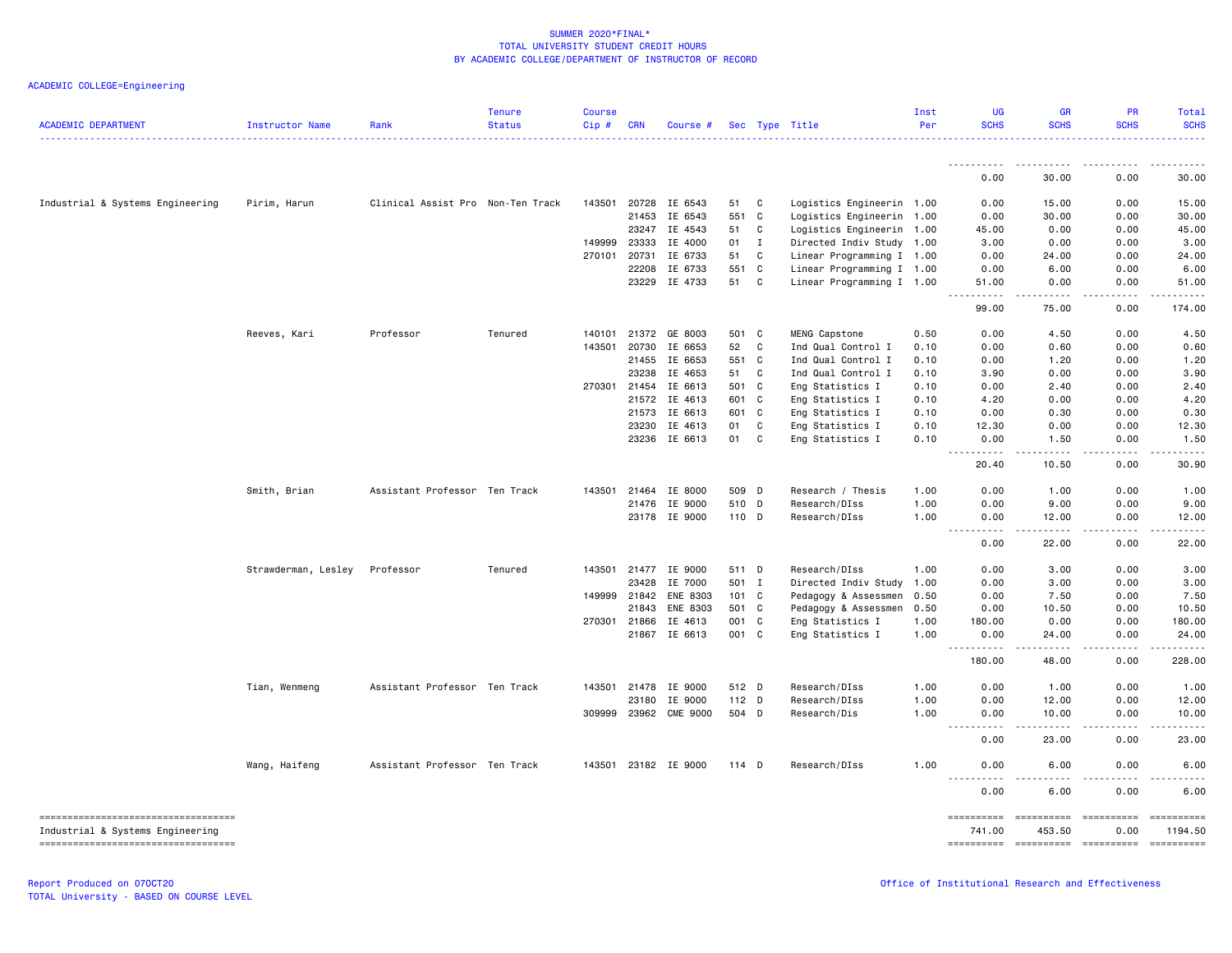| <b>ACADEMIC DEPARTMENT</b> | Instructor Name    | Rank                                               | <b>Tenure</b><br><b>Status</b> | <b>Course</b><br>Cip# | <b>CRN</b>     | Course #                  |                  |              | Sec Type Title                                         | Inst<br>Per  | <b>UG</b><br><b>SCHS</b>                                                                                                          | <b>GR</b><br><b>SCHS</b>                                                                                                                                      | <b>PR</b><br><b>SCHS</b> | Total<br><b>SCHS</b>                                                                                                                                         |
|----------------------------|--------------------|----------------------------------------------------|--------------------------------|-----------------------|----------------|---------------------------|------------------|--------------|--------------------------------------------------------|--------------|-----------------------------------------------------------------------------------------------------------------------------------|---------------------------------------------------------------------------------------------------------------------------------------------------------------|--------------------------|--------------------------------------------------------------------------------------------------------------------------------------------------------------|
| Mechanical Engineering     | Askari, Omid       | Assistant Professor Ten Track                      |                                |                       | 141901 22388   | ME 9000                   | $101$ D          |              | Research / Diss                                        | 1.00         | 0.00<br><u>.</u>                                                                                                                  | 9.00<br>.                                                                                                                                                     | 0.00<br>.                | 9.00<br>$\frac{1}{2} \left( \frac{1}{2} \right) \left( \frac{1}{2} \right) \left( \frac{1}{2} \right) \left( \frac{1}{2} \right) \left( \frac{1}{2} \right)$ |
|                            |                    |                                                    |                                |                       |                |                           |                  |              |                                                        |              | 0.00                                                                                                                              | 9.00                                                                                                                                                          | 0.00                     | 9.00                                                                                                                                                         |
|                            |                    | Barrett, Christopher Assistant Professor Ten Track |                                | 141901                | 21503          | ME 9000                   | 503 D            |              | Research / Diss                                        | 1.00         | 0.00                                                                                                                              | 2.00                                                                                                                                                          | 0.00                     | 2.00                                                                                                                                                         |
|                            |                    |                                                    |                                |                       | 22369<br>22390 | <b>ME 8000</b><br>ME 9000 | $103$ D<br>103 D |              | Research / Thesis<br>Research / Diss                   | 1.00<br>1.00 | 0.00<br>0.00                                                                                                                      | 6.00<br>6.00                                                                                                                                                  | 0.00<br>0.00             | 6.00<br>6.00                                                                                                                                                 |
|                            |                    |                                                    |                                |                       |                |                           |                  |              |                                                        |              |                                                                                                                                   |                                                                                                                                                               |                          | $\frac{1}{2}$                                                                                                                                                |
|                            |                    |                                                    |                                |                       |                |                           |                  |              |                                                        |              | 0.00                                                                                                                              | 14.00                                                                                                                                                         | 0.00                     | 14.00                                                                                                                                                        |
|                            | Bhushan, Shanti    | Assistant Professor Ten Track                      |                                | 141901 22371          |                | ME 8000                   | $105$ D          |              | Research / Thesis                                      | 1.00         | 0.00                                                                                                                              | 6.00                                                                                                                                                          | 0.00                     | 6.00                                                                                                                                                         |
|                            |                    |                                                    |                                |                       |                | 22392 ME 9000             | 105 D            |              | Research / Diss                                        | 1.00         | 0.00<br>.                                                                                                                         | 12.00<br>$\frac{1}{2} \left( \frac{1}{2} \right) \left( \frac{1}{2} \right) \left( \frac{1}{2} \right) \left( \frac{1}{2} \right) \left( \frac{1}{2} \right)$ | 0.00<br>.                | 12.00<br>.                                                                                                                                                   |
|                            |                    |                                                    |                                |                       |                |                           |                  |              |                                                        |              | 0.00                                                                                                                              | 18.00                                                                                                                                                         | 0.00                     | 18.00                                                                                                                                                        |
|                            | Cho, HeeJin        | Associate Professor Tenured                        |                                | 141901                | 21501          | ME 9000                   | 501 D            |              | Research / Diss                                        | 1.00         | 0.00                                                                                                                              | 5.00                                                                                                                                                          | 0.00                     | 5.00                                                                                                                                                         |
|                            |                    |                                                    |                                |                       | 22372          | ME 8000                   | 106 D            |              | Research / Thesis                                      | 1.00         | 0.00                                                                                                                              | 7.00                                                                                                                                                          | 0.00                     | 7.00                                                                                                                                                         |
|                            |                    |                                                    |                                |                       | 22393          | ME 9000                   | 106 D            |              | Research / Diss                                        | 1.00         | 0.00                                                                                                                              | 9.00                                                                                                                                                          | 0.00                     | 9.00                                                                                                                                                         |
|                            |                    |                                                    |                                |                       | 23760<br>23908 | ME 4000<br>ME 7000        | $101$ I<br>502 I |              | Directed Indiv Study 1.00<br>Directed Indiv Study 1.00 |              | 3.00<br>0.00                                                                                                                      | 0.00<br>3.00                                                                                                                                                  | 0.00<br>0.00             | 3.00<br>3.00                                                                                                                                                 |
|                            |                    |                                                    |                                |                       |                |                           |                  |              |                                                        |              |                                                                                                                                   |                                                                                                                                                               |                          |                                                                                                                                                              |
|                            |                    |                                                    |                                |                       |                |                           |                  |              |                                                        |              | 3.00                                                                                                                              | 24.00                                                                                                                                                         | 0.00                     | 27.00                                                                                                                                                        |
|                            | Doude, Haley       | Research Assist Pro Non-Ten Track                  |                                | 141901                | 22374          | ME 8000                   | 108 D            |              | Research / Thesis                                      | 1.00         | 0.00                                                                                                                              | 1.00                                                                                                                                                          | 0.00                     | 1.00                                                                                                                                                         |
|                            |                    |                                                    |                                |                       | 22395          | ME 9000                   | 108 D            |              | Research / Diss                                        | 1.00         | 0.00                                                                                                                              | 18.00                                                                                                                                                         | 0.00                     | 18.00                                                                                                                                                        |
|                            |                    |                                                    |                                |                       |                | 24004 ME 7000             | 108 I            |              | Directed Indiv Study                                   | 1.00         | 0.00<br>$\frac{1}{2} \left( \frac{1}{2} \right) \left( \frac{1}{2} \right) \left( \frac{1}{2} \right) \left( \frac{1}{2} \right)$ | 3.00<br>.                                                                                                                                                     | 0.00<br>.                | 3.00<br>.                                                                                                                                                    |
|                            |                    |                                                    |                                |                       |                |                           |                  |              |                                                        |              | 0.00                                                                                                                              | 22.00                                                                                                                                                         | 0.00                     | 22.00                                                                                                                                                        |
|                            | El Kadiri, Haitham | Associate Professor Tenured                        |                                | 141901                | 22375          | ME 8000                   | 109 D            |              | Research / Thesis                                      | 1.00         | 0.00                                                                                                                              | 3.00                                                                                                                                                          | 0.00                     | 3.00                                                                                                                                                         |
|                            |                    |                                                    |                                |                       | 22396          | ME 9000                   | 109 D            |              | Research / Diss                                        | 1.00         | 0.00<br>.                                                                                                                         | 7.00<br>.                                                                                                                                                     | 0.00<br>.                | 7.00<br>.                                                                                                                                                    |
|                            |                    |                                                    |                                |                       |                |                           |                  |              |                                                        |              | 0.00                                                                                                                              | 10.00                                                                                                                                                         | 0.00                     | 10.00                                                                                                                                                        |
|                            | Hammi, Youssef     | Associate Professor Ten Track                      |                                | 140201                | 23455          | ASE 9000                  | 102 <sub>D</sub> |              | Research/Diss                                          | 1.00         | 0.00                                                                                                                              | 6.00                                                                                                                                                          | 0.00                     | 6.00                                                                                                                                                         |
|                            |                    |                                                    |                                | 141901                | 22376          | ME 8000                   | 110 D            |              | Research / Thesis                                      | 1.00         | 0.00                                                                                                                              | 6.00                                                                                                                                                          | 0.00                     | 6.00                                                                                                                                                         |
|                            |                    |                                                    |                                |                       | 23609          | ME 7000                   | $102$ I          |              | Directed Indiv Study 1.00                              |              | 0.00                                                                                                                              | 3.00                                                                                                                                                          | 0.00                     | 3.00                                                                                                                                                         |
|                            |                    |                                                    |                                |                       | 23932<br>23933 | ME 7000<br>ME 7000        | $104$ I<br>02    | $\mathbf{I}$ | Directed Indiv Study 1.00<br>Directed Indiv Study 1.00 |              | 0.00<br>0.00                                                                                                                      | 3.00<br>3.00                                                                                                                                                  | 0.00<br>0.00             | 3.00<br>3.00                                                                                                                                                 |
|                            |                    |                                                    |                                |                       |                | 23944 ME 7000             | 03 I             |              | Directed Indiv Study 1.00                              |              | 0.00                                                                                                                              | 3.00                                                                                                                                                          | 0.00                     | 3.00                                                                                                                                                         |
|                            |                    |                                                    |                                |                       |                |                           |                  |              |                                                        |              | .<br>0.00                                                                                                                         | .<br>24.00                                                                                                                                                    | .<br>0.00                | $\frac{1}{2}$<br>24.00                                                                                                                                       |
|                            | Jones, Elborn      | Lecturer                                           | Non-Ten Track                  | 141901                | 21496          | ME 6443                   | 501 C            |              | Mech Systems Design                                    | 1.00         | 0.00                                                                                                                              | 24.00                                                                                                                                                         | 0.00                     | 24.00                                                                                                                                                        |
|                            |                    |                                                    |                                |                       | 23149          | ME 4443                   | 101 C            |              | Mech Systems Design                                    | 1.00         | 87.00                                                                                                                             | 0.00                                                                                                                                                          | 0.00                     | 87.00                                                                                                                                                        |
|                            |                    |                                                    |                                |                       | 23160          | ME 4643                   | 51               | C            | Intro Vibration/Cont 1.00                              |              | 123.00                                                                                                                            | 0.00                                                                                                                                                          | 0.00                     | 123.00                                                                                                                                                       |
|                            |                    |                                                    |                                |                       | 23161          | ME 6443                   | 101 C            |              | Mech Systems Design                                    | 1.00         | 0.00<br><u>.</u>                                                                                                                  | 3.00<br>. <b>.</b>                                                                                                                                            | 0.00<br>.                | 3.00<br>.                                                                                                                                                    |
|                            |                    |                                                    |                                |                       |                |                           |                  |              |                                                        |              | 210.00                                                                                                                            | 27.00                                                                                                                                                         | 0.00                     | 237.00                                                                                                                                                       |
|                            | Li, Like           | Assistant Professor Ten Track                      |                                | 141901 22399          |                | ME 9000                   | 112 <sub>D</sub> |              | Research / Diss                                        | 1.00         | 0.00                                                                                                                              | 6.00                                                                                                                                                          | 0.00                     | 6.00                                                                                                                                                         |
|                            |                    |                                                    |                                |                       |                |                           |                  |              |                                                        |              | .<br>0.00                                                                                                                         | .<br>6.00                                                                                                                                                     | .<br>0.00                | .<br>6.00                                                                                                                                                    |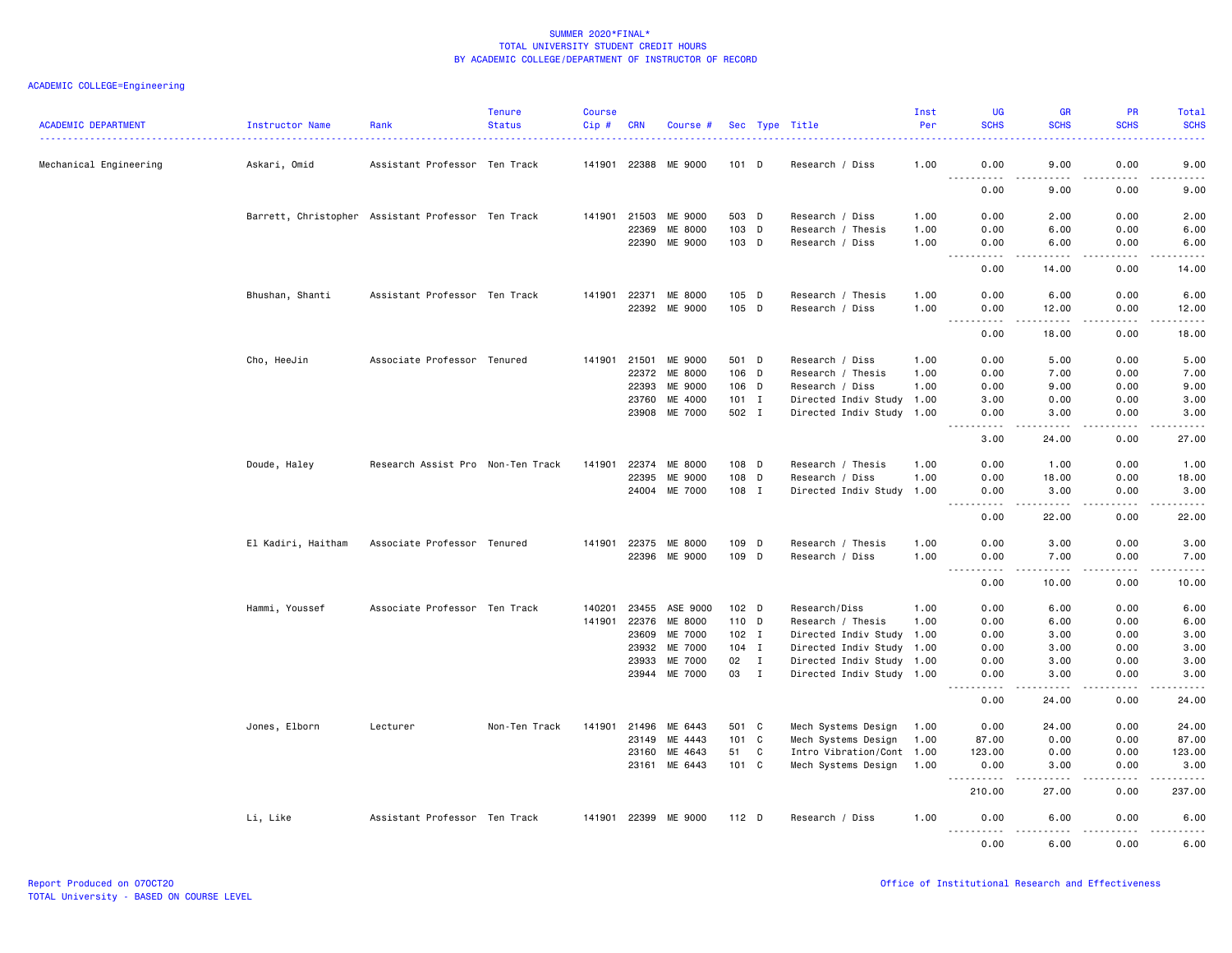| <b>ACADEMIC DEPARTMENT</b> | Instructor Name                                    | Rank                              | <b>Tenure</b><br><b>Status</b> | <b>Course</b><br>Cip# | <b>CRN</b> | Course #             |         |             | Sec Type Title            | Inst<br>Per<br><b><i><u><u> - - - - - - -</u></u></i></b> | <b>UG</b><br><b>SCHS</b>                         | <b>GR</b><br><b>SCHS</b>                                                                                                                                      | PR<br><b>SCHS</b>     | <b>Total</b><br><b>SCHS</b><br>$\frac{1}{2} \left( \frac{1}{2} \right) \left( \frac{1}{2} \right) \left( \frac{1}{2} \right) \left( \frac{1}{2} \right)$     |
|----------------------------|----------------------------------------------------|-----------------------------------|--------------------------------|-----------------------|------------|----------------------|---------|-------------|---------------------------|-----------------------------------------------------------|--------------------------------------------------|---------------------------------------------------------------------------------------------------------------------------------------------------------------|-----------------------|--------------------------------------------------------------------------------------------------------------------------------------------------------------|
| Mechanical Engineering     | Liu, Yucheng                                       | Professor                         | Tenured                        | 141901                | 21502      | ME 9000              | 502 D   |             | Research / Diss           | 1.00                                                      | 0.00                                             | 4.00                                                                                                                                                          | 0.00                  | 4.00                                                                                                                                                         |
|                            |                                                    |                                   |                                |                       | 22400      | ME 9000              | 113 D   |             | Research / Diss           | 1.00                                                      | 0.00                                             | 12.00                                                                                                                                                         | 0.00                  | 12.00                                                                                                                                                        |
|                            |                                                    |                                   |                                |                       | 22695      | ME 8990              | 101 C   |             | Special Topic In ME       | 1.00                                                      | 0.00                                             | 48.00                                                                                                                                                         | 0.00                  | 48.00                                                                                                                                                        |
|                            |                                                    |                                   |                                |                       |            |                      |         |             |                           |                                                           | .<br>0.00                                        | $\frac{1}{2} \left( \frac{1}{2} \right) \left( \frac{1}{2} \right) \left( \frac{1}{2} \right) \left( \frac{1}{2} \right) \left( \frac{1}{2} \right)$<br>64.00 | .<br>0.00             | .<br>64.00                                                                                                                                                   |
|                            | Mago, Pedro                                        | Professor                         | Tenured                        |                       |            | 141901 22401 ME 9000 | $114$ D |             | Research / Diss           | 1.00                                                      | 0.00<br>.                                        | 6.00<br>$- - - -$                                                                                                                                             | 0.00<br>$\frac{1}{2}$ | 6.00<br>-----                                                                                                                                                |
|                            |                                                    |                                   |                                |                       |            |                      |         |             |                           |                                                           | 0.00                                             | 6.00                                                                                                                                                          | 0.00                  | 6.00                                                                                                                                                         |
|                            | Priddy, Matthew                                    | Assistant Professor Ten Track     |                                | 141901                | 21852      | ME 8000              | 511 D   |             | Research / Thesis         | 1.00                                                      | 0.00                                             | 3.00                                                                                                                                                          | 0.00                  | 3.00                                                                                                                                                         |
|                            |                                                    |                                   |                                |                       | 21860      | ME 9000              | 510 D   |             | Research / Diss           | 1.00                                                      | 0.00                                             | 10.00                                                                                                                                                         | 0.00                  | 10.00                                                                                                                                                        |
|                            |                                                    |                                   |                                |                       | 22382      | ME 8000              | 116 D   |             | Research / Thesis         | 1.00                                                      | 0.00                                             | 3.00                                                                                                                                                          | 0.00                  | 3.00                                                                                                                                                         |
|                            |                                                    |                                   |                                |                       | 22403      | ME 9000              | 116 D   |             | Research / Diss           | 1.00                                                      | 0.00                                             | 3.00                                                                                                                                                          | 0.00                  | 3.00                                                                                                                                                         |
|                            |                                                    |                                   |                                |                       | 23978      | ME 7000              | 105 I   |             | Directed Indiv Study 1.00 |                                                           | 0.00                                             | 3.00                                                                                                                                                          | 0.00                  | 3.00                                                                                                                                                         |
|                            |                                                    |                                   |                                |                       | 23979      | ME 7000              | 106 I   |             | Directed Indiv Study 1.00 |                                                           | 0.00                                             | 3.00                                                                                                                                                          | 0.00                  | 3.00                                                                                                                                                         |
|                            |                                                    |                                   |                                |                       | 23980      | ME 7000              | 107 I   |             | Directed Indiv Study 1.00 |                                                           | 0.00                                             | 3.00                                                                                                                                                          | 0.00                  | 3.00                                                                                                                                                         |
|                            |                                                    |                                   |                                |                       | 23992      | ME 7000              | 503 I   |             | Directed Indiv Study 1.00 |                                                           |                                                  |                                                                                                                                                               | 0.00                  | 3.00                                                                                                                                                         |
|                            |                                                    |                                   |                                |                       |            |                      |         |             |                           |                                                           | 0.00                                             | 3.00                                                                                                                                                          |                       | $\frac{1}{2} \left( \frac{1}{2} \right) \left( \frac{1}{2} \right) \left( \frac{1}{2} \right) \left( \frac{1}{2} \right) \left( \frac{1}{2} \right)$         |
|                            |                                                    |                                   |                                |                       |            |                      |         |             |                           |                                                           | 0.00                                             | 31.00                                                                                                                                                         | 0.00                  | 31.00                                                                                                                                                        |
|                            | Rhee, Hongjoo                                      | Associate Professor Ten Track     |                                | 141901                | 22383      | ME 8000              | 117 D   |             | Research / Thesis         | 1.00                                                      | 0.00                                             | 6.00                                                                                                                                                          | 0.00                  | 6.00                                                                                                                                                         |
|                            |                                                    |                                   |                                |                       |            | 22404 ME 9000        | 117 D   |             | Research / Diss           | 1.00                                                      | 0.00                                             | 12.00                                                                                                                                                         | 0.00                  | 12.00                                                                                                                                                        |
|                            |                                                    |                                   |                                |                       |            |                      |         |             |                           |                                                           | $\omega$ is a set of<br>22222<br>0.00            | $- - - -$<br>18.00                                                                                                                                            | $\frac{1}{2}$<br>0.00 | .<br>18.00                                                                                                                                                   |
|                            | Roy, Shrabanti                                     | Grad Teach Assist                 | Not Applicable                 |                       |            | 141901 23140 ME 3513 | 01 C    |             | Thermodynamics I          | 1.00                                                      | 114.00                                           | 0.00                                                                                                                                                          | 0.00                  | 114.00                                                                                                                                                       |
|                            |                                                    |                                   |                                |                       |            |                      |         |             |                           |                                                           | 114.00                                           | 0.00                                                                                                                                                          | $\frac{1}{2}$<br>0.00 | .<br>114.00                                                                                                                                                  |
|                            | Singh, Prashant                                    | Assistant Professor Ten Track     |                                |                       |            | 141901 22405 ME 9000 | 118 D   |             | Research / Diss           | 1.00                                                      | 0.00                                             | 6.00                                                                                                                                                          | 0.00                  | 6.00                                                                                                                                                         |
|                            |                                                    |                                   |                                |                       |            |                      |         |             |                           |                                                           | . <b>.</b><br>0.00                               | .<br>6.00                                                                                                                                                     | .<br>0.00             | $\omega$ $\omega$ $\omega$ $\omega$ $\omega$<br>6.00                                                                                                         |
|                            | Smith, Joshua                                      | Clinical Assist Pro Non-Ten Track |                                | 141901                | 23393      | ME 3113              | 601 C   |             | Engineering Analysis 1.00 |                                                           | 42.00                                            | 0.00                                                                                                                                                          | 0.00                  | 42.00                                                                                                                                                        |
|                            |                                                    |                                   |                                |                       |            | 23646 ME 3423        | 601 C   |             | Mech Of Machinery         | 1.00                                                      | 27.00                                            | 0.00                                                                                                                                                          | 0.00                  | 27.00                                                                                                                                                        |
|                            |                                                    |                                   |                                |                       |            |                      |         |             |                           |                                                           | المتمام المتعاد<br>$\sim$ $\sim$ $\sim$<br>69.00 | $- - -$<br>0.00                                                                                                                                               | .<br>0.00             | .<br>69.00                                                                                                                                                   |
|                            | Spayde, Dustin                                     | Instructor                        | Non-Ten Track                  |                       |            | 141901 23146 ME 4403 | 101 C   |             | Machine Design            | 1.00                                                      | 42.00                                            | 0.00                                                                                                                                                          | 0.00                  | 42.00                                                                                                                                                        |
|                            |                                                    |                                   |                                |                       |            |                      |         |             |                           |                                                           | 42.00                                            | 0.00                                                                                                                                                          | 0.00                  | .<br>42.00                                                                                                                                                   |
|                            | Spayde, Emily                                      | Clinical Assist Pro Non-Ten Track |                                |                       |            | 141901 23132 ME 3313 | 101 C   |             | Heat Transfer             | 1.00                                                      | 72.00                                            | 0.00                                                                                                                                                          | 0.00                  | 72.00                                                                                                                                                        |
|                            |                                                    |                                   |                                |                       |            |                      |         |             |                           |                                                           | $\sim$ $\sim$ $\sim$<br>.                        |                                                                                                                                                               |                       | $\frac{1}{2}$                                                                                                                                                |
|                            |                                                    |                                   |                                |                       |            |                      |         |             |                           |                                                           | 72.00                                            | 0.00                                                                                                                                                          | 0.00                  | 72.00                                                                                                                                                        |
|                            | Stone, Tonya                                       | Associate Professor Tenured       |                                |                       |            | 141901 22407 ME 9000 | $120$ D |             | Research / Diss           | 1.00                                                      | 0.00<br>$\sim$ $\sim$ $\sim$ $\sim$<br>.         | 3,00<br>.                                                                                                                                                     | 0.00<br>.             | 3.00<br>$\frac{1}{2} \left( \frac{1}{2} \right) \left( \frac{1}{2} \right) \left( \frac{1}{2} \right) \left( \frac{1}{2} \right) \left( \frac{1}{2} \right)$ |
|                            |                                                    |                                   |                                |                       |            |                      |         |             |                           |                                                           | 0.00                                             | 3.00                                                                                                                                                          | 0.00                  | 3.00                                                                                                                                                         |
|                            | Whittington, Wilburn Assistant Professor Ten Track |                                   |                                | 141901                | 22408      | <b>ME 9000</b>       | $121$ D |             | Research / Diss           | 1.00                                                      | 0.00                                             | 12.00                                                                                                                                                         | 0.00                  | 12.00                                                                                                                                                        |
|                            |                                                    |                                   |                                |                       | 23634      | ME 7000              | 501 I   |             | Directed Indiv Study 1.00 |                                                           | 0.00                                             | 3.00                                                                                                                                                          | 0.00                  | 3.00                                                                                                                                                         |
|                            |                                                    |                                   |                                |                       | 23678      | ME 7000              | 01      | $\mathbf I$ | Directed Indiv Study 1.00 |                                                           | 0.00                                             | 3,00                                                                                                                                                          | 0.00                  | 3.00                                                                                                                                                         |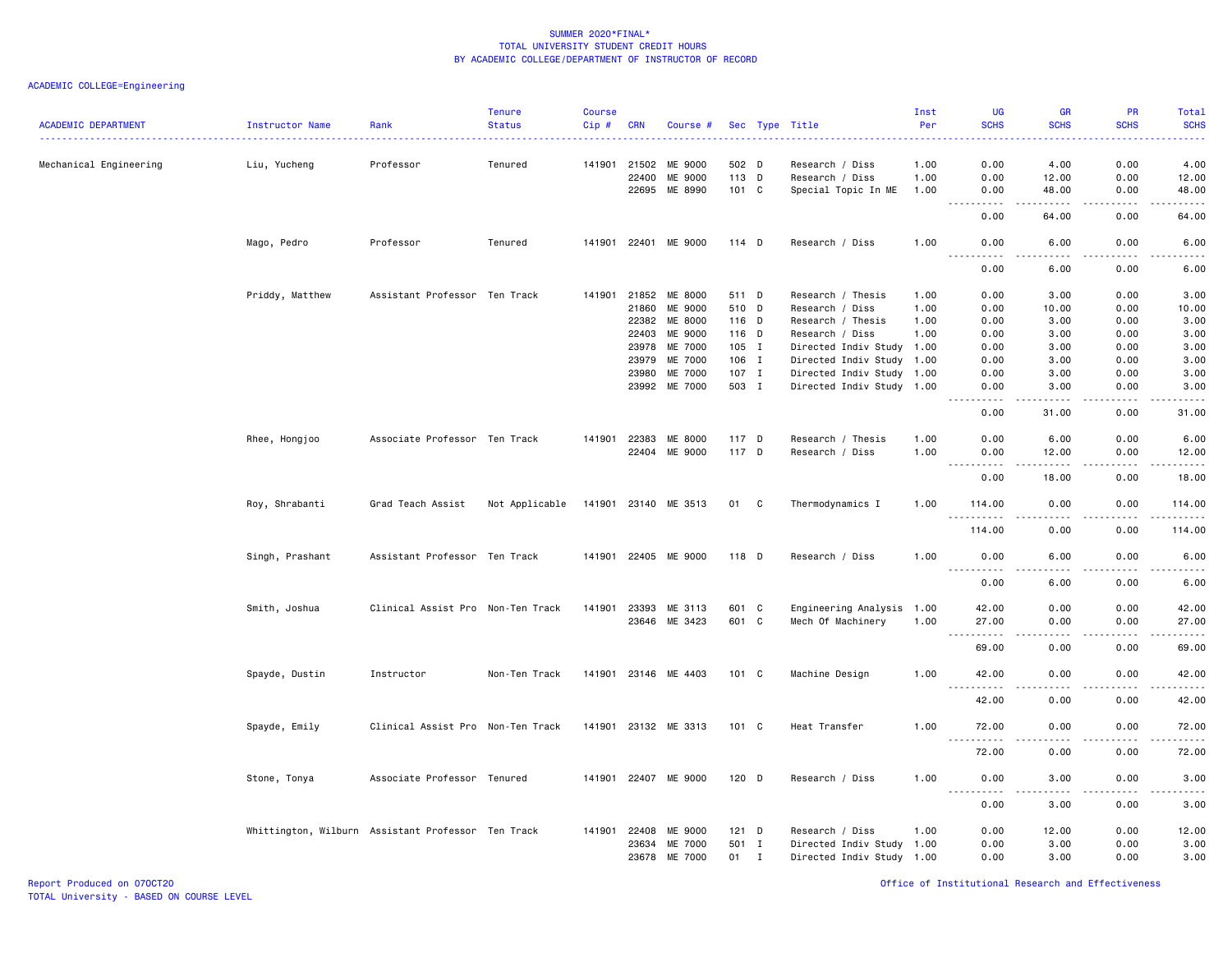| <b>ACADEMIC DEPARTMENT</b>                                     | Instructor Name                                    | Rank                              | <b>Tenure</b><br>Status | <b>Course</b><br>$Cip$ # | <b>CRN</b>     | Course # Sec Type Title |                |                                                        | Inst<br>Per | <b>UG</b><br><b>SCHS</b> | <b>GR</b><br><b>SCHS</b> | <b>PR</b><br><b>SCHS</b> | Total<br><b>SCHS</b> |
|----------------------------------------------------------------|----------------------------------------------------|-----------------------------------|-------------------------|--------------------------|----------------|-------------------------|----------------|--------------------------------------------------------|-------------|--------------------------|--------------------------|--------------------------|----------------------|
| Mechanical Engineering                                         | Whittington, Wilburn Assistant Professor Ten Track |                                   |                         | 141901                   | 23860<br>24011 | ME 7000<br>ME 7000      | 103 I<br>109 I | Directed Indiv Study 1.00<br>Directed Indiv Study 1.00 |             | 0.00<br>0.00             | 3.00<br>3.00             | 0.00<br>0.00             | 3.00<br>3.00         |
|                                                                |                                                    |                                   |                         |                          |                |                         |                |                                                        |             | 0.00                     | 24.00                    | 0.00                     | 24.00                |
|                                                                | Zare, Saeid                                        | Grad Teach Assist                 | Not Applicable          |                          |                | 141901 23141 ME 3523    | 51 C           | Thermodynamics II                                      | 1.00        | 78.00                    | 0.00                     | 0.00                     | 78.00                |
|                                                                |                                                    |                                   |                         |                          |                |                         |                |                                                        |             | 78.00                    | 0.00                     | .<br>0.00                | 78.00                |
|                                                                | Zhang, Jian                                        | Visiting Assist Pro Non-Ten Track |                         |                          |                | 142701 23142 ME 3613    | 01 C           | System Dynamics                                        | 1.00        | 117.00                   | 0.00                     | 0.00                     | 117.00               |
|                                                                |                                                    |                                   |                         |                          |                |                         |                |                                                        |             | 117.00                   | 0.00                     | 0.00                     | 117.00               |
| ====================================                           |                                                    |                                   |                         |                          |                |                         |                |                                                        |             |                          | ==========               | ==========               |                      |
| Mechanical Engineering<br>==================================== |                                                    |                                   |                         |                          |                |                         |                |                                                        |             | 705.00                   | 306.00<br>;=========     | 0.00<br>=========        | 1011.00              |
|                                                                |                                                    |                                   |                         |                          |                |                         |                |                                                        |             |                          |                          |                          |                      |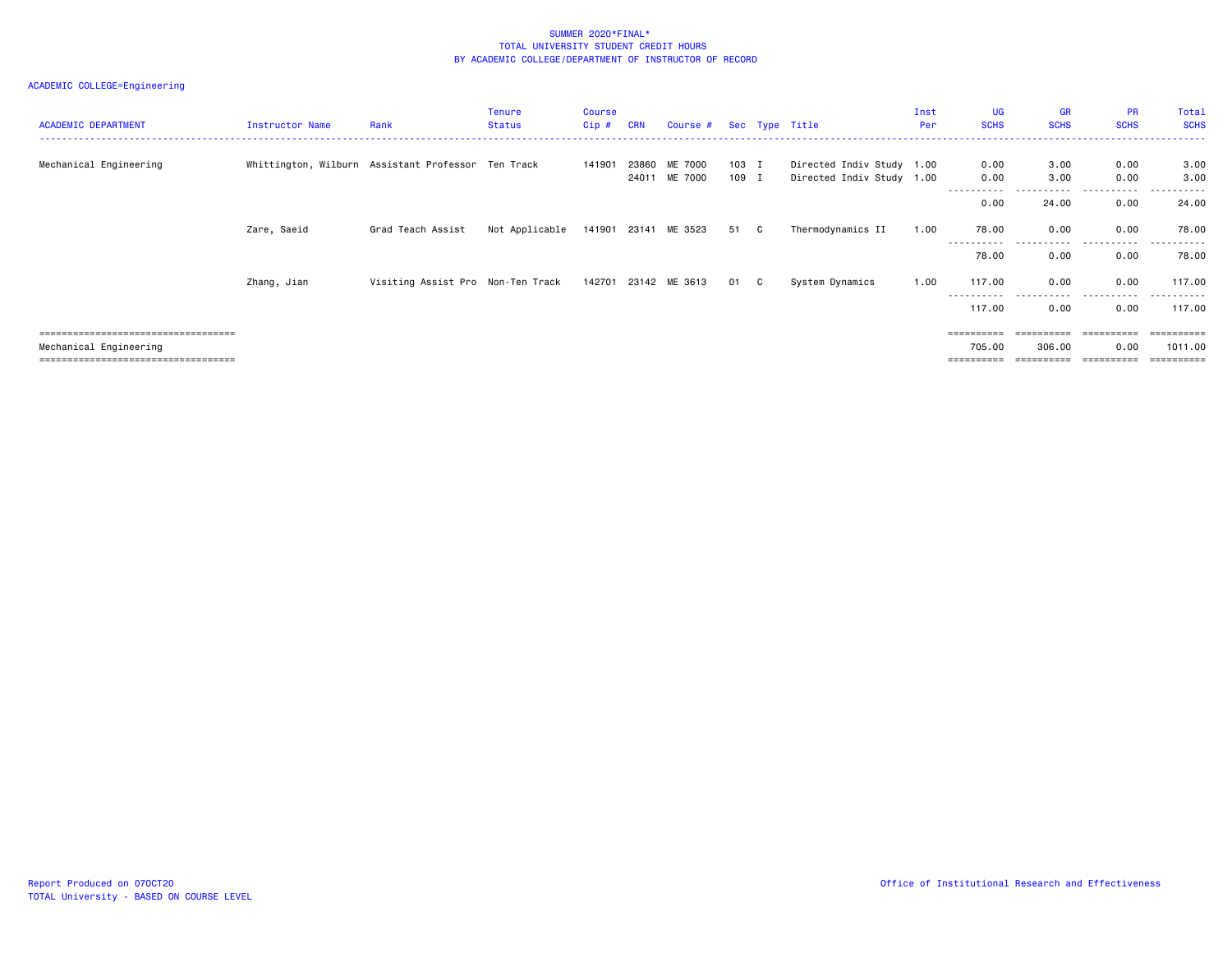| <b>ACADEMIC DEPARTMENT</b>            | Instructor Name  | Rank                                               | <b>Tenure</b><br><b>Status</b> | <b>Course</b><br>Cip# | <b>CRN</b>     | Course #              |                  |              | Sec Type Title                     | Inst<br>Per  | <b>UG</b><br><b>SCHS</b>             | <b>GR</b><br><b>SCHS</b>            | PR<br><b>SCHS</b>  | Total<br><b>SCHS</b>                                                                                                                                                                                                                                                                                                                                                                                                                                                                      |
|---------------------------------------|------------------|----------------------------------------------------|--------------------------------|-----------------------|----------------|-----------------------|------------------|--------------|------------------------------------|--------------|--------------------------------------|-------------------------------------|--------------------|-------------------------------------------------------------------------------------------------------------------------------------------------------------------------------------------------------------------------------------------------------------------------------------------------------------------------------------------------------------------------------------------------------------------------------------------------------------------------------------------|
| School of Chemical Engineering        | Amirlatifi, Amin | Assistant Professor Ten Track                      |                                | 140701                | 23266<br>23273 | CHE 8000<br>CHE 9000  | 101 D<br>$101$ D |              | Research / Thesis<br>Research/Diss | 1.00<br>1.00 | 0.00<br>0.00                         | 6.00<br>6.00                        | 0.00<br>0.00       | 6.00<br>6.00                                                                                                                                                                                                                                                                                                                                                                                                                                                                              |
|                                       |                  |                                                    |                                |                       |                |                       |                  |              |                                    |              | <u> - - - - - - - - - -</u><br>0.00  | -----<br>12.00                      | .<br>0.00          | $\cdots \cdots \cdots$<br>12.00                                                                                                                                                                                                                                                                                                                                                                                                                                                           |
|                                       | Bricka, Ray      | Associate Professor Tenured                        |                                | 140701                | 20238          | CHE 6423              | 01               | C.           | Fun Of Ind Corrosion 1.00          |              | 0.00                                 | 6.00                                | 0.00               | 6.00                                                                                                                                                                                                                                                                                                                                                                                                                                                                                      |
|                                       |                  |                                                    |                                |                       | 22746          | CHE 4000              | $101$ I          |              | Directed Indiv Study 1.00          |              | 3.00                                 | 0.00                                | 0.00               | 3.00                                                                                                                                                                                                                                                                                                                                                                                                                                                                                      |
|                                       |                  |                                                    |                                |                       | 23106          | CHE 4423              | 01               | C            | Fun Of Ind Corrosion 1.00          |              | 39.00                                | 0.00                                | 0.00               | 39.00                                                                                                                                                                                                                                                                                                                                                                                                                                                                                     |
|                                       |                  |                                                    |                                |                       | 23108          | CHE 4990              | 01               | C            | Special Topic in CHE 1.00          |              | 36.00                                | 0.00                                | 0.00               | 36.00                                                                                                                                                                                                                                                                                                                                                                                                                                                                                     |
|                                       |                  |                                                    |                                |                       | 23131          | CHE 3413              | 01               | C            | Eng Materials                      | 1.00         | 42.00                                | 0.00                                | 0.00               | 42.00                                                                                                                                                                                                                                                                                                                                                                                                                                                                                     |
|                                       |                  |                                                    |                                |                       |                |                       |                  |              |                                    |              | $  -$<br>. <b>.</b><br>120.00        | .<br>6.00                           | -----<br>0.00      | .<br>126.00                                                                                                                                                                                                                                                                                                                                                                                                                                                                               |
|                                       | Elmore, Billy    | Associate Professor Tenured                        |                                |                       |                | 140701 23102 CHE 2114 | 01               | B            | Mass & Energy Balanc 1.00          |              | 84.00<br>$\sim$ $\sim$ $\sim$<br>.   | 0.00                                | 0.00               | 84.00                                                                                                                                                                                                                                                                                                                                                                                                                                                                                     |
|                                       |                  |                                                    |                                |                       |                |                       |                  |              |                                    |              | 84.00                                | 0.00                                | 0.00               | 84.00                                                                                                                                                                                                                                                                                                                                                                                                                                                                                     |
|                                       | Kundu, Santanu   | Associate Professor Tenured                        |                                | 140701                | 23268          | CHE 8000              | 103 D            |              | Research / Thesis                  | 1.00         | 0.00                                 | 12.00                               | 0.00               | 12.00                                                                                                                                                                                                                                                                                                                                                                                                                                                                                     |
|                                       |                  |                                                    |                                |                       | 23275          | CHE 9000              | 103 D            |              | Research/Diss                      | 1.00         | 0.00                                 | 20.00                               | 0.00               | 20.00                                                                                                                                                                                                                                                                                                                                                                                                                                                                                     |
|                                       |                  |                                                    |                                |                       |                |                       |                  |              |                                    |              | <u> - - - - - - - - - -</u><br>0.00  | د د د د د<br>32.00                  | .<br>0.00          | .<br>32.00                                                                                                                                                                                                                                                                                                                                                                                                                                                                                |
|                                       | Meng, Dong       | Assistant Professor Ten Track                      |                                |                       |                | 140701 23276 CHE 9000 | 104 D            |              | Research/Diss                      | 1.00         | 0.00                                 | 7.00                                | 0.00               | 7.00                                                                                                                                                                                                                                                                                                                                                                                                                                                                                      |
|                                       |                  |                                                    |                                |                       |                |                       |                  |              |                                    |              | .<br>$- - -$<br>0.00                 | .<br>7.00                           | .<br>0.00          | and the state<br>7.00                                                                                                                                                                                                                                                                                                                                                                                                                                                                     |
|                                       |                  | Mirabolghasemi, Mary Assistant Professor Ten Track |                                |                       |                | 140701 23277 CHE 9000 | 105 D            |              | Research/Diss                      | 1.00         | 0.00                                 | 6.00                                | 0.00               | 6.00                                                                                                                                                                                                                                                                                                                                                                                                                                                                                      |
|                                       |                  |                                                    |                                |                       |                |                       |                  |              |                                    |              | $\sim$ $\sim$ $\sim$<br>----<br>0.00 | $\sim$ $\sim$ $\sim$ $\sim$<br>6.00 | .<br>0.00          | 6.00                                                                                                                                                                                                                                                                                                                                                                                                                                                                                      |
|                                       | Pearson, Larry   | Clinical Assist Pro Non-Ten Track                  |                                | 140701                | 23110          | CHE 3213              | 51               | C            | Heat Transfer Op                   | 1.00         | 192.00                               | 0.00                                | 0.00               | 192.00                                                                                                                                                                                                                                                                                                                                                                                                                                                                                    |
|                                       |                  |                                                    |                                |                       | 23112          | CHE 3223              | 51               | C.           | Separation Processes               | 1.00         | 210.00                               | 0.00                                | 0.00               | 210.00                                                                                                                                                                                                                                                                                                                                                                                                                                                                                    |
|                                       |                  |                                                    |                                |                       | 23125          | CHE 3113              | 001              | $\mathbf{C}$ | Chem En Thermo I                   | 1.00         | 33.00                                | 0.00                                | 0.00               | 33.00                                                                                                                                                                                                                                                                                                                                                                                                                                                                                     |
|                                       |                  |                                                    |                                |                       | 23129          | CHE 3123              | 01               | C            | Chem En Thermo II                  | 1.00         | 102.00                               | 0.00                                | 0.00               | 102.00                                                                                                                                                                                                                                                                                                                                                                                                                                                                                    |
|                                       |                  |                                                    |                                |                       |                | 23130 CHE 3203        | 01               | C            | Fluid Flow Op                      | 1.00         | 90.00                                | 0.00                                | 0.00               | 90.00                                                                                                                                                                                                                                                                                                                                                                                                                                                                                     |
|                                       |                  |                                                    |                                |                       |                |                       |                  |              |                                    |              | .<br>$\sim$ $\sim$ $\sim$<br>627.00  | $\sim$ $\sim$ $\sim$<br>0.00        | .<br>0.00          | .<br>627.00                                                                                                                                                                                                                                                                                                                                                                                                                                                                               |
|                                       | Rai, Neeraj      | Associate Professor Tenured                        |                                |                       |                | 140701 23278 CHE 9000 | 106 D            |              | Research/Diss                      | 1.00         | 0.00                                 | 24.00                               | 0.00               | 24.00                                                                                                                                                                                                                                                                                                                                                                                                                                                                                     |
|                                       |                  |                                                    |                                |                       |                |                       |                  |              |                                    |              | .<br>0.00                            | $\frac{1}{2}$<br>24.00              | . <b>.</b><br>0.00 | $\frac{1}{2} \left( \frac{1}{2} \right) \left( \frac{1}{2} \right) \left( \frac{1}{2} \right) \left( \frac{1}{2} \right)$<br>24.00                                                                                                                                                                                                                                                                                                                                                        |
|                                       | Xiang, Yizhi     | Assistant Professor Ten Track                      |                                |                       |                | 140701 23279 CHE 9000 | 107 D            |              | Research/Diss                      | 1.00         | 0.00                                 | 12.00                               | 0.00               | 12.00                                                                                                                                                                                                                                                                                                                                                                                                                                                                                     |
|                                       |                  |                                                    |                                |                       |                |                       |                  |              |                                    |              | <u>.</u><br>0.00                     | 12.00                               | 0.00               | 12.00                                                                                                                                                                                                                                                                                                                                                                                                                                                                                     |
| ===================================== |                  |                                                    |                                |                       |                |                       |                  |              |                                    |              | ==========                           | ==========                          | ==========         | $\begin{minipage}{0.03\linewidth} \begin{tabular}{l} \multicolumn{2}{l}{} & \multicolumn{2}{l}{} & \multicolumn{2}{l}{} \\ \multicolumn{2}{l}{} & \multicolumn{2}{l}{} & \multicolumn{2}{l}{} \\ \multicolumn{2}{l}{} & \multicolumn{2}{l}{} & \multicolumn{2}{l}{} \\ \multicolumn{2}{l}{} & \multicolumn{2}{l}{} & \multicolumn{2}{l}{} \\ \multicolumn{2}{l}{} & \multicolumn{2}{l}{} & \multicolumn{2}{l}{} \\ \multicolumn{2}{l}{} & \multicolumn{2}{l}{} & \multicolumn{2}{l}{} \\$ |
| School of Chemical Engineering        |                  |                                                    |                                |                       |                |                       |                  |              |                                    |              | 831.00                               | 99.00                               | 0.00               | 930.00                                                                                                                                                                                                                                                                                                                                                                                                                                                                                    |
| -----------------------------------   |                  |                                                    |                                |                       |                |                       |                  |              |                                    |              |                                      |                                     | ==========         | $\begin{array}{c} \texttt{m} = \texttt{m} = \texttt{m} = \texttt{m} = \texttt{m} \end{array}$                                                                                                                                                                                                                                                                                                                                                                                             |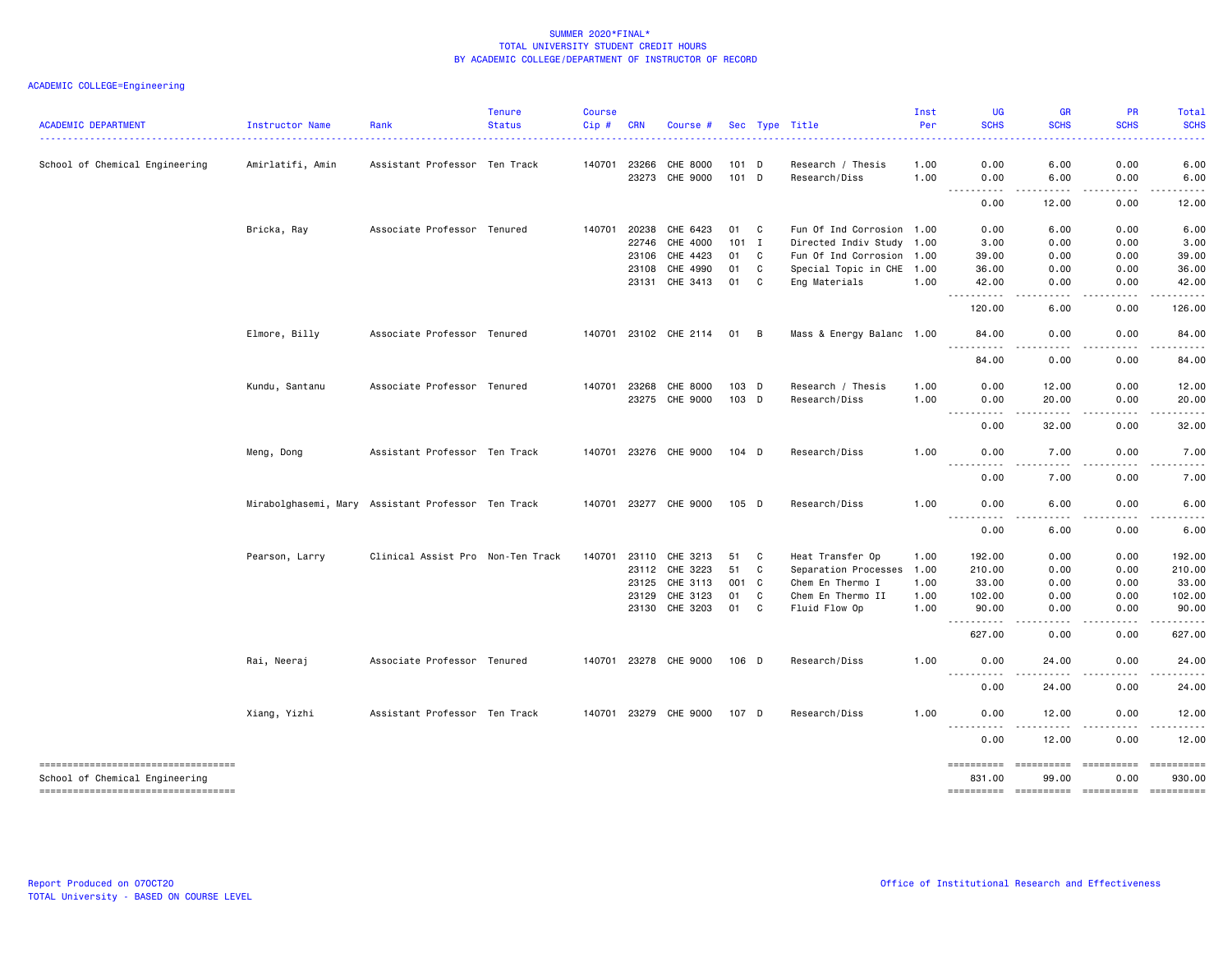| <b>ACADEMIC DEPARTMENT</b>                                                                  | Instructor Name    | Rank                              | <b>Tenure</b><br><b>Status</b> | <b>Course</b><br>Cip# | <b>CRN</b>                       | Course #                                                         |                                    |                   | Sec Type Title                                                                                              | Inst<br>Per                          | <b>UG</b><br><b>SCHS</b>                                                                                                                                          | <b>GR</b><br><b>SCHS</b><br>.                                                                                                                                                           | <b>PR</b><br><b>SCHS</b>             | Total<br><b>SCHS</b><br>.                                                                                                                                    |
|---------------------------------------------------------------------------------------------|--------------------|-----------------------------------|--------------------------------|-----------------------|----------------------------------|------------------------------------------------------------------|------------------------------------|-------------------|-------------------------------------------------------------------------------------------------------------|--------------------------------------|-------------------------------------------------------------------------------------------------------------------------------------------------------------------|-----------------------------------------------------------------------------------------------------------------------------------------------------------------------------------------|--------------------------------------|--------------------------------------------------------------------------------------------------------------------------------------------------------------|
| Forestry                                                                                    | Alexander, Heather | Associate Professor Tenured       |                                |                       |                                  | 030501 23439 F0 8000                                             | 101 D                              |                   | Research / Thesis                                                                                           | 1.00                                 | 0.00                                                                                                                                                              | 6.00                                                                                                                                                                                    | 0.00                                 | 6.00                                                                                                                                                         |
|                                                                                             |                    |                                   |                                |                       |                                  |                                                                  |                                    |                   |                                                                                                             |                                      | ----------<br>0.00                                                                                                                                                | .<br>6.00                                                                                                                                                                               | $- - - - -$<br>0.00                  | . <b>.</b><br>6.00                                                                                                                                           |
|                                                                                             | Auel, John         | Extension Assist Pr Non-Ten Track |                                | 030501                | 23351                            | F0 4253<br>23953 F0 7000                                         | $101 \quad C$<br>$101$ I           |                   | Timber Procurement<br>Directed Indiv Study 1.00                                                             | 1.00                                 | 27.00<br>0.00                                                                                                                                                     | 0.00<br>3.00                                                                                                                                                                            | 0.00<br>0.00                         | 27.00<br>3.00                                                                                                                                                |
|                                                                                             |                    |                                   |                                |                       |                                  |                                                                  |                                    |                   |                                                                                                             |                                      | <u>.</u><br>27.00                                                                                                                                                 | .<br>3.00                                                                                                                                                                               | .<br>0.00                            | $- - - - - -$<br>30.00                                                                                                                                       |
|                                                                                             | Grado, Stephen     | Professor                         | Tenured                        |                       |                                  | 030501 23359 F0 9000                                             | 102 D                              |                   | Research / Diss                                                                                             | 1.00                                 | 0.00<br>.                                                                                                                                                         | 6.00<br>.                                                                                                                                                                               | 0.00<br><u>.</u>                     | 6.00<br>$\frac{1}{2} \left( \frac{1}{2} \right) \left( \frac{1}{2} \right) \left( \frac{1}{2} \right) \left( \frac{1}{2} \right) \left( \frac{1}{2} \right)$ |
|                                                                                             |                    |                                   |                                |                       |                                  |                                                                  |                                    |                   |                                                                                                             |                                      | 0.00                                                                                                                                                              | 6.00                                                                                                                                                                                    | 0.00                                 | 6.00                                                                                                                                                         |
|                                                                                             | Granger, Joshua    | Assistant Professor Ten Track     |                                |                       | 23369<br>23370<br>23440<br>23653 | 030501 23360 FO 2213<br>F0 4990<br>F0 6990<br>F0 8000<br>F0 8000 | 01 C<br>01<br>01<br>104 D<br>508 D | C<br>$\mathbf c$  | Forest Measurements<br>Special Topic In FO<br>Special Topic In FO<br>Research / Thesis<br>Research / Thesis | 1.00<br>1.00<br>1.00<br>1.00<br>1.00 | 6.00<br>3.00<br>0.00<br>0.00<br>0.00                                                                                                                              | 0.00<br>0.00<br>9.00<br>3.00<br>1.00                                                                                                                                                    | 0.00<br>0.00<br>0.00<br>0.00<br>0.00 | 6.00<br>3.00<br>9.00<br>3.00<br>1.00                                                                                                                         |
|                                                                                             |                    |                                   |                                |                       |                                  |                                                                  |                                    |                   |                                                                                                             |                                      | . <b>.</b><br>$\frac{1}{2}$<br>9.00                                                                                                                               | .<br>13.00                                                                                                                                                                              | . <b>.</b><br>0.00                   | .<br>22.00                                                                                                                                                   |
|                                                                                             | Grebner, Donald    | Professor                         | Tenured                        |                       |                                  | 030501 23652 F0 8000                                             | 105 D                              |                   | Research / Thesis                                                                                           | 1.00                                 | 0.00<br>.                                                                                                                                                         | 6.00                                                                                                                                                                                    | 0.00                                 | 6.00                                                                                                                                                         |
|                                                                                             |                    |                                   |                                |                       |                                  |                                                                  |                                    |                   |                                                                                                             |                                      | 0.00                                                                                                                                                              | 6.00                                                                                                                                                                                    | 0.00                                 | 6.00                                                                                                                                                         |
|                                                                                             | Poudel, Krishna    | Assistant Professor Non-Ten Track |                                | 030501                | 23368<br>23441<br>261101 23367   | F0 6213<br>F0 8000<br>F0 4213                                    | 01<br>107 D<br>01                  | $\mathbf{C}$<br>C | Forest Biometrics<br>Research / Thesis<br>Forest Biometrics                                                 | 1.00<br>1.00<br>1.00                 | 0.00<br>0.00<br>21.00<br>$\sim$ $\sim$ $\sim$<br>.                                                                                                                | 3.00<br>12.00<br>0.00<br>.                                                                                                                                                              | 0.00<br>0.00<br>0.00                 | 3.00<br>12.00<br>21.00<br>.                                                                                                                                  |
|                                                                                             |                    |                                   |                                |                       |                                  |                                                                  |                                    |                   |                                                                                                             |                                      | 21.00                                                                                                                                                             | 15.00                                                                                                                                                                                   | 0.00                                 | 36.00                                                                                                                                                        |
|                                                                                             | Renninger, Heidi   | Assistant Professor Ten Track     |                                |                       |                                  | 030501 23432 FO 8000<br>23433 FO 9000                            | 108 D<br>103 D                     |                   | Research / Thesis<br>Research / Diss                                                                        | 1.00<br>1.00                         | 0.00<br>0.00<br>.<br>$- - -$                                                                                                                                      | 25.00<br>3.00<br>$- - - - -$                                                                                                                                                            | 0.00<br>0.00<br><u>.</u>             | 25.00<br>3.00<br>.                                                                                                                                           |
|                                                                                             |                    |                                   |                                |                       |                                  |                                                                  |                                    |                   |                                                                                                             |                                      | 0.00                                                                                                                                                              | 28.00                                                                                                                                                                                   | 0.00                                 | 28.00                                                                                                                                                        |
|                                                                                             | Siegert, Courtney  | Associate Professor Tenured       |                                |                       |                                  | 030501 23437 FO 9000<br>23438 FO 8000                            | 105 D<br>510 D                     |                   | Research / Diss<br>Research / Thesis                                                                        | 1.00<br>1.00                         | 0.00<br>0.00                                                                                                                                                      | 6.00<br>3.00                                                                                                                                                                            | 0.00<br>0.00                         | 6.00<br>3.00                                                                                                                                                 |
|                                                                                             |                    |                                   |                                |                       |                                  |                                                                  |                                    |                   |                                                                                                             |                                      | $\frac{1}{2} \left( \frac{1}{2} \right) \left( \frac{1}{2} \right) \left( \frac{1}{2} \right) \left( \frac{1}{2} \right) \left( \frac{1}{2} \right)$<br>.<br>0.00 | .<br>9.00                                                                                                                                                                               | .<br>0.00                            | .<br>9.00                                                                                                                                                    |
|                                                                                             | Sun, Changyou      | Professor                         | Tenured                        |                       |                                  | 030501 23442 F0 8000                                             | 111D                               |                   | Research / Thesis                                                                                           | 1.00                                 | 0.00<br>.                                                                                                                                                         | 12.00<br>$- - - - -$                                                                                                                                                                    | 0.00<br>.                            | 12.00<br>.                                                                                                                                                   |
|                                                                                             |                    |                                   |                                |                       |                                  |                                                                  |                                    |                   |                                                                                                             |                                      | 0.00                                                                                                                                                              | 12.00                                                                                                                                                                                   | 0.00                                 | 12.00                                                                                                                                                        |
|                                                                                             | Yang, Jia          | Assistant Professor Ten Track     |                                |                       |                                  | 030501 23431 F0 8000                                             | 113 D                              |                   | Research / Thesis                                                                                           | 1.00                                 | 0.00                                                                                                                                                              | 6.00                                                                                                                                                                                    | 0.00                                 | 6.00                                                                                                                                                         |
|                                                                                             |                    |                                   |                                |                       |                                  |                                                                  |                                    |                   |                                                                                                             |                                      | ----------<br>0.00                                                                                                                                                | $\frac{1}{2} \left( \frac{1}{2} \right) \left( \frac{1}{2} \right) \left( \frac{1}{2} \right) \left( \frac{1}{2} \right) \left( \frac{1}{2} \right) \left( \frac{1}{2} \right)$<br>6.00 | .<br>0.00                            | $\frac{1}{2} \left( \frac{1}{2} \right) \left( \frac{1}{2} \right) \left( \frac{1}{2} \right) \left( \frac{1}{2} \right) \left( \frac{1}{2} \right)$<br>6.00 |
| =====================================<br>Forestry<br>====================================== |                    |                                   |                                |                       |                                  |                                                                  |                                    |                   |                                                                                                             |                                      | ==========<br>57.00                                                                                                                                               | ==========<br>104.00                                                                                                                                                                    | ==========<br>0.00                   | ==========<br>161.00                                                                                                                                         |
|                                                                                             |                    |                                   |                                |                       |                                  |                                                                  |                                    |                   |                                                                                                             |                                      |                                                                                                                                                                   |                                                                                                                                                                                         |                                      |                                                                                                                                                              |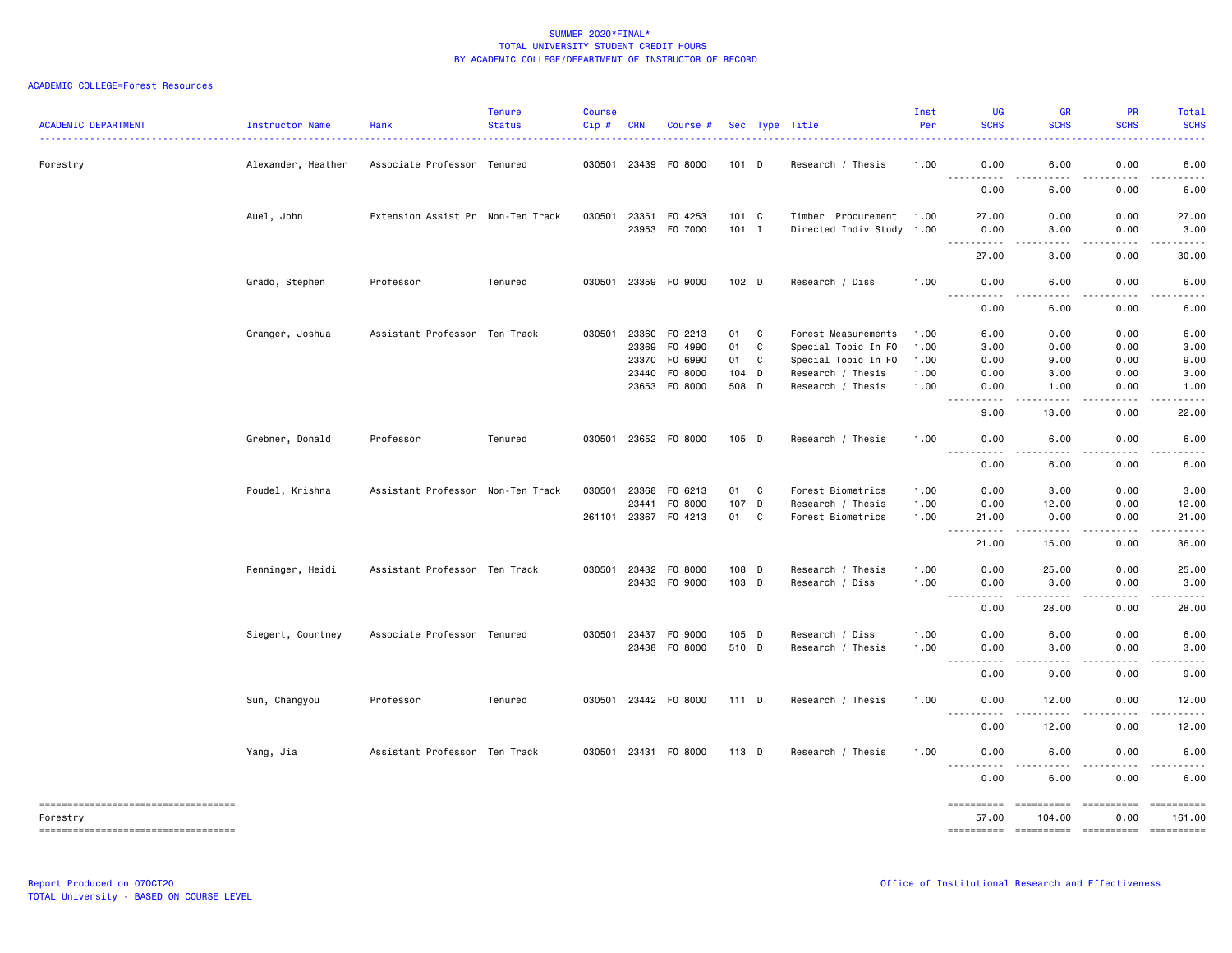| <b>ACADEMIC DEPARTMENT</b> | Instructor Name                                        | Rank                          | <b>Tenure</b><br><b>Status</b> | <b>Course</b><br>$Cip$ # | <b>CRN</b> | Course #                    |                  |   | Sec Type Title            | Inst<br>Per | UG<br><b>SCHS</b>                                                                                                                                         | <b>GR</b><br><b>SCHS</b>                                                                                                                                      | <b>PR</b><br><b>SCHS</b> | <b>Total</b><br><b>SCHS</b>                                                                                                                                  |
|----------------------------|--------------------------------------------------------|-------------------------------|--------------------------------|--------------------------|------------|-----------------------------|------------------|---|---------------------------|-------------|-----------------------------------------------------------------------------------------------------------------------------------------------------------|---------------------------------------------------------------------------------------------------------------------------------------------------------------|--------------------------|--------------------------------------------------------------------------------------------------------------------------------------------------------------|
| Sustainable Bioproducts    | Filgueira Amorim Fra Assistant Professor Ten Track     |                               |                                |                          |            | 030501 22708 SBP 8000       | 101 D            |   | Research / Thesis         | 1.00        | 0.00<br><u> - - - - - - - - - -</u>                                                                                                                       | 6.00<br>.                                                                                                                                                     | 0.00<br>.                | 6.00<br>$\frac{1}{2} \left( \frac{1}{2} \right) \left( \frac{1}{2} \right) \left( \frac{1}{2} \right) \left( \frac{1}{2} \right) \left( \frac{1}{2} \right)$ |
|                            |                                                        |                               |                                |                          |            |                             |                  |   |                           |             | 0.00                                                                                                                                                      | 6.00                                                                                                                                                          | 0.00                     | 6.00                                                                                                                                                         |
|                            | Hassan, El Barbary                                     | Associate Professor Tenured   |                                |                          |            | 030501 22715 SBP 9000       | 101 D            |   | Research / Diss           | 1.00        | 0.00                                                                                                                                                      | 6.00                                                                                                                                                          | 0.00                     | 6.00                                                                                                                                                         |
|                            |                                                        |                               |                                |                          |            |                             |                  |   |                           |             | -----<br>0.00                                                                                                                                             | .<br>6.00                                                                                                                                                     | .<br>0.00                | $- - - - -$<br>6.00                                                                                                                                          |
|                            | Kim, Yun Sang                                          | Assistant Professor Ten Track |                                | 030501 22709             |            | SBP 8000                    | 102 <sub>D</sub> |   | Research / Thesis         | 1.00        | 0.00                                                                                                                                                      | 6.00                                                                                                                                                          | 0.00                     | 6.00                                                                                                                                                         |
|                            |                                                        |                               |                                |                          | 22716      | SBP 9000                    | 102 D            |   | Research / Diss           | 1.00        | 0.00<br>$\sim$ $\sim$ $\sim$<br>.                                                                                                                         | 6.00                                                                                                                                                          | 0.00<br>.                | 6.00<br>-----                                                                                                                                                |
|                            |                                                        |                               |                                |                          |            |                             |                  |   |                           |             | 0.00                                                                                                                                                      | 12.00                                                                                                                                                         | 0.00                     | 12.00                                                                                                                                                        |
|                            | Lim, Hyungsuk                                          | Assistant Professor Ten Track |                                |                          |            | 030501 22710 SBP 8000       | 103 D            |   | Research / Thesis         | 1.00        | 0.00                                                                                                                                                      | 3.00                                                                                                                                                          | 0.00                     | 3.00                                                                                                                                                         |
|                            |                                                        |                               |                                |                          |            | 22717 SBP 9000              | 103 D            |   | Research / Diss           | 1.00        | 0.00<br>$\frac{1}{2}$<br>.                                                                                                                                | 6.00<br>.                                                                                                                                                     | 0.00<br>.                | 6.00<br>.                                                                                                                                                    |
|                            |                                                        |                               |                                |                          |            |                             |                  |   |                           |             | 0.00                                                                                                                                                      | 9.00                                                                                                                                                          | 0.00                     | 9.00                                                                                                                                                         |
|                            | Nicholas, Darrel                                       | Professor                     | Tenured                        |                          |            | 030501 22718 SBP 9000       | $104$ D          |   | Research / Diss           | 1.00        | 0.00                                                                                                                                                      | 6.00                                                                                                                                                          | 0.00                     | 6.00                                                                                                                                                         |
|                            |                                                        |                               |                                |                          |            |                             |                  |   |                           |             | $\sim$ $\sim$ $\sim$<br>.<br>0.00                                                                                                                         | ----<br>6.00                                                                                                                                                  | .<br>0.00                | .<br>6.00                                                                                                                                                    |
|                            | Nistal Franca, Frede Research Assist Pro Non-Ten Track |                               |                                |                          |            | 030501 23168 SBP 9000 110 D |                  |   | Research / Diss           | 1.00        | 0.00                                                                                                                                                      | 6.00                                                                                                                                                          | 0.00                     | 6.00                                                                                                                                                         |
|                            |                                                        |                               |                                |                          |            |                             |                  |   |                           |             | .<br>0.00                                                                                                                                                 | د د د د<br>6.00                                                                                                                                               | .<br>0.00                | $    -$<br>6.00                                                                                                                                              |
|                            | Owens, Frank                                           | Assistant Professor Ten Track |                                | 030501                   | 22711      | SBP 8000                    | 104 D            |   | Research / Thesis         | 1.00        | 0.00                                                                                                                                                      | 12.00                                                                                                                                                         | 0.00                     | 12.00                                                                                                                                                        |
|                            |                                                        |                               |                                |                          | 22719      | SBP 9000                    | 105 D            |   | Research / Diss           | 1.00        | 0.00<br>$\sim$ $\sim$ $\sim$<br>.                                                                                                                         | 6.00<br>.                                                                                                                                                     | 0.00<br>.                | 6.00<br>$\frac{1}{2}$                                                                                                                                        |
|                            |                                                        |                               |                                |                          |            |                             |                  |   |                           |             | 0.00                                                                                                                                                      | 18.00                                                                                                                                                         | 0.00                     | 18.00                                                                                                                                                        |
|                            | Seale, Roy                                             | Professor                     | Tenured                        | 030501 22720             |            | SBP 9000                    | 106 D            |   | Research / Diss           | 1.00        | 0.00                                                                                                                                                      | 6.00                                                                                                                                                          | 0.00                     | 6.00                                                                                                                                                         |
|                            |                                                        |                               |                                |                          | 23417      | SBP 8000                    | 51               | D | Research / Thesis         | 1.00        | 0.00<br>$\sim$ $\sim$ $\sim$<br>$\frac{1}{2} \left( \frac{1}{2} \right) \left( \frac{1}{2} \right) \left( \frac{1}{2} \right) \left( \frac{1}{2} \right)$ | 3.00<br>.                                                                                                                                                     | 0.00<br>.                | 3.00<br>$\frac{1}{2} \left( \frac{1}{2} \right) \left( \frac{1}{2} \right) \left( \frac{1}{2} \right) \left( \frac{1}{2} \right) \left( \frac{1}{2} \right)$ |
|                            |                                                        |                               |                                |                          |            |                             |                  |   |                           |             | 0.00                                                                                                                                                      | 9.00                                                                                                                                                          | 0.00                     | 9.00                                                                                                                                                         |
|                            | Shmulsky, Rubin                                        | Professor                     | Tenured                        | 030501                   | 22713      | SBP 8000                    | 106 D            |   | Research / Thesis         | 1.00        | 0.00                                                                                                                                                      | 6.00                                                                                                                                                          | 0.00                     | 6.00                                                                                                                                                         |
|                            |                                                        |                               |                                |                          |            | 22721 SBP 9000              | 107 D            |   | Research / Diss           | 1.00        | 0.00<br>.<br>$\sim$ $\sim$ $\sim$                                                                                                                         | 24.00<br>$\frac{1}{2} \left( \frac{1}{2} \right) \left( \frac{1}{2} \right) \left( \frac{1}{2} \right) \left( \frac{1}{2} \right) \left( \frac{1}{2} \right)$ | 0.00<br>-----            | 24.00<br>.                                                                                                                                                   |
|                            |                                                        |                               |                                |                          |            |                             |                  |   |                           |             | 0.00                                                                                                                                                      | 30.00                                                                                                                                                         | 0.00                     | 30.00                                                                                                                                                        |
|                            | Stokes, Carrlet                                        | Assistant Professor Ten Track |                                |                          |            | 030101 23988 SBP 7000 101 I |                  |   | Directed Indiv Study 1.00 |             | 0.00<br>$- - -$<br>-----                                                                                                                                  | 3.00<br>$- - - -$                                                                                                                                             | 0.00<br>.                | 3.00<br>$- - - - -$                                                                                                                                          |
|                            |                                                        |                               |                                |                          |            |                             |                  |   |                           |             | 0.00                                                                                                                                                      | 3.00                                                                                                                                                          | 0.00                     | 3.00                                                                                                                                                         |
|                            | Street, Jason                                          | Assistant Professor Ten Track |                                |                          |            | 030501 22722 SBP 9000       | 108 D            |   | Research / Diss           | 1.00        | 0.00<br><u> - - - - - - - - - -</u>                                                                                                                       | 6.00<br>.                                                                                                                                                     | 0.00<br>.                | 6.00<br>$\frac{1}{2} \left( \frac{1}{2} \right) \left( \frac{1}{2} \right) \left( \frac{1}{2} \right) \left( \frac{1}{2} \right) \left( \frac{1}{2} \right)$ |
|                            |                                                        |                               |                                |                          |            |                             |                  |   |                           |             | 0.00                                                                                                                                                      | 6.00                                                                                                                                                          | 0.00                     | 6.00                                                                                                                                                         |
|                            | Zhang, Jilei                                           | Professor                     | Tenured                        |                          |            | 030501 22723 SBP 9000       | 109 D            |   | Research / Diss           | 1.00        | 0.00                                                                                                                                                      | 6.00                                                                                                                                                          | 0.00                     | 6.00                                                                                                                                                         |
|                            |                                                        |                               |                                |                          |            |                             |                  |   |                           |             | 0.00                                                                                                                                                      | 6.00                                                                                                                                                          | 0.00                     | 6.00                                                                                                                                                         |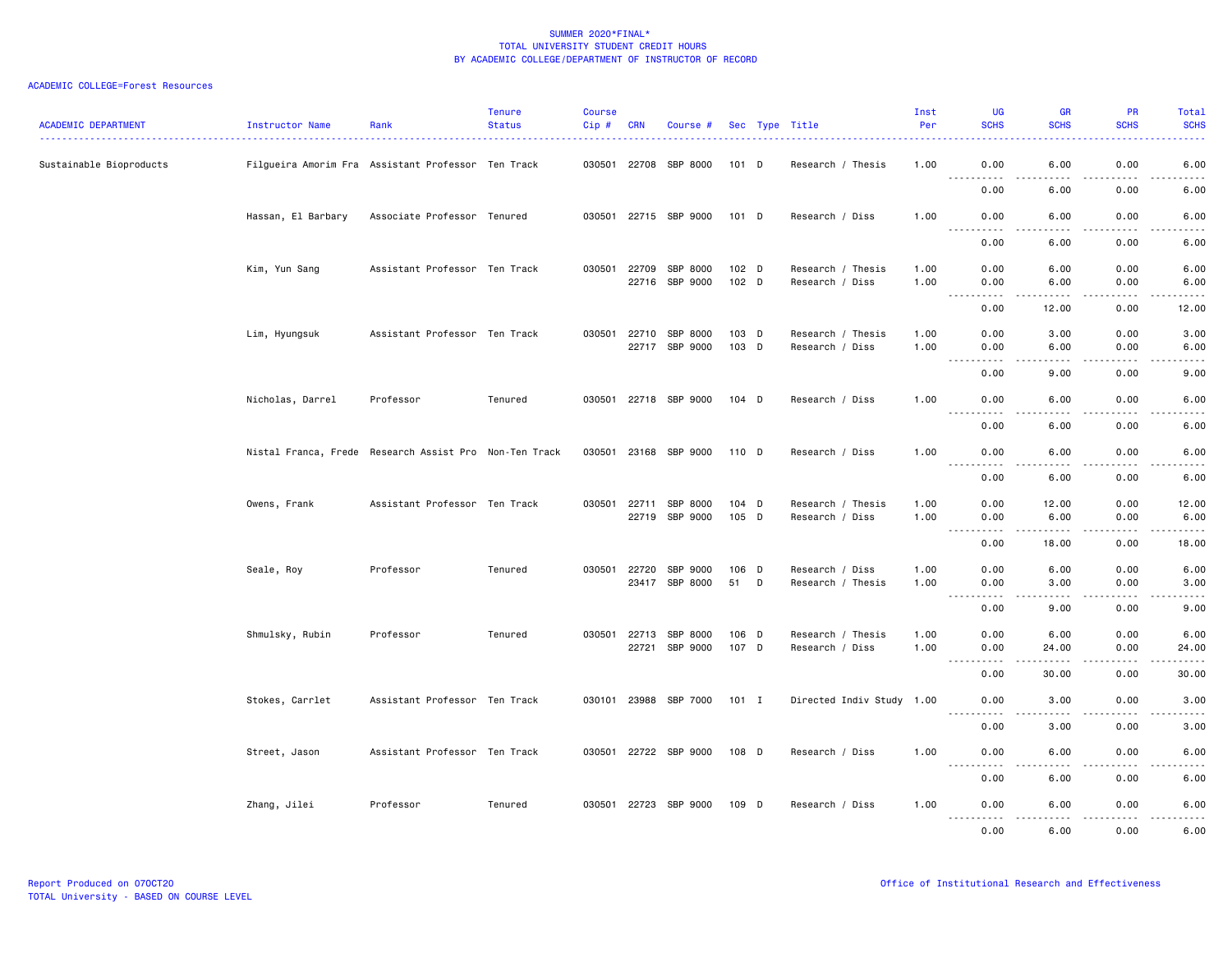# ACADEMIC COLLEGE=Forest Resources

|                     |                 |      | Tenure | Course |  | <b>Tnst</b>                         | <b>IIG Security</b> | GR PR Total |  |
|---------------------|-----------------|------|--------|--------|--|-------------------------------------|---------------------|-------------|--|
| ACADEMIC DEPARTMENT | Instructor Name | Rank |        |        |  | <b>Per SCHS SCHS SCHS SCHS SCHS</b> |                     |             |  |
|                     |                 |      |        |        |  |                                     |                     |             |  |

 =================================== ========== ========== ========== ========== Sustainable Bioproducts 0.00 117.00 0.00 117.00  $=$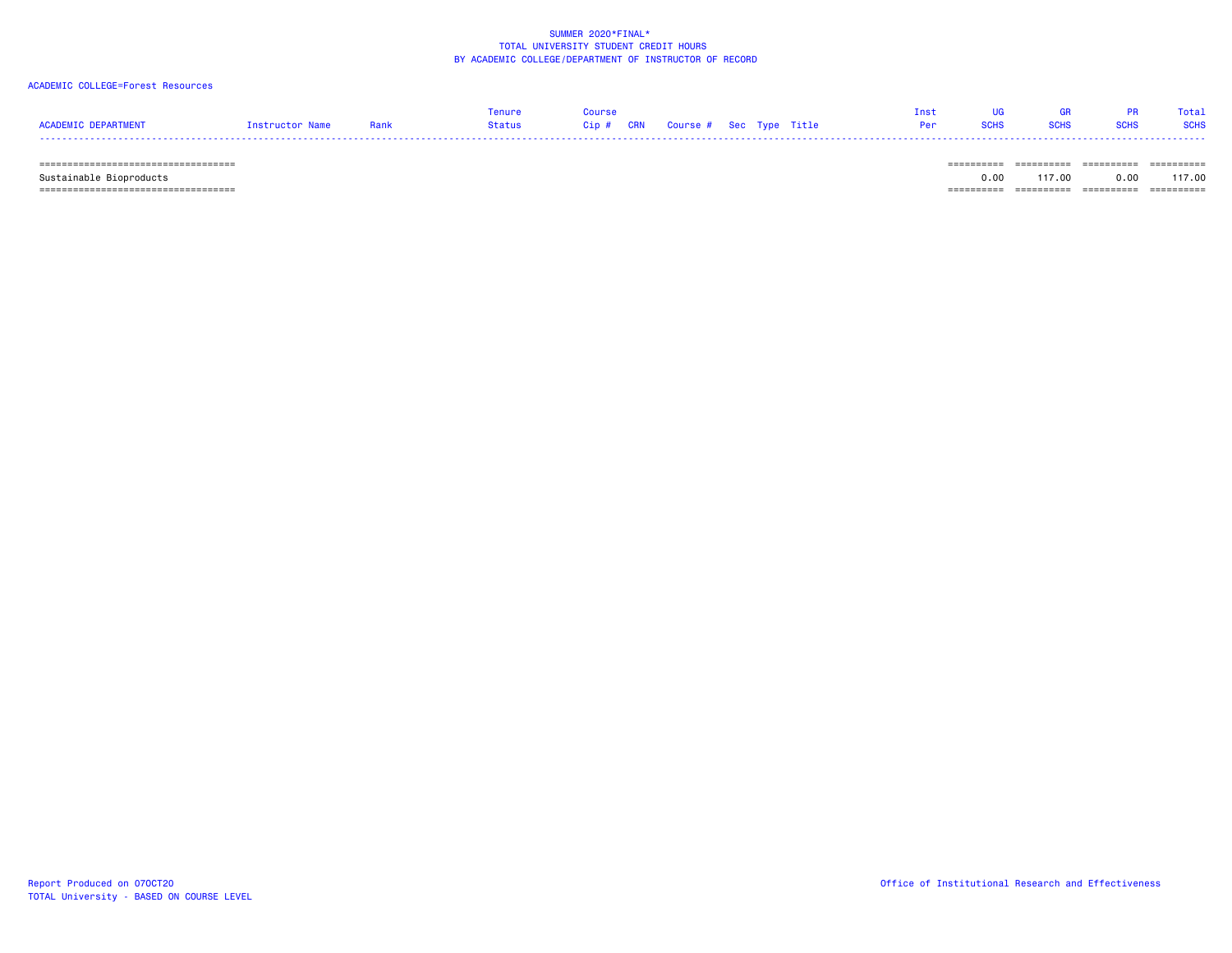| <b>ACADEMIC DEPARTMENT</b>        | <b>Instructor Name</b> | Rank                              | <b>Tenure</b><br><b>Status</b> | <b>Course</b><br>Cip# | <b>CRN</b> | Course #                    |         |             | Sec Type Title       | Inst<br>Per | UG<br><b>SCHS</b>                                                                                                                                                                    | <b>GR</b><br><b>SCHS</b>     | <b>PR</b><br><b>SCHS</b> | Total<br><b>SCHS</b>                                                                                                                                         |
|-----------------------------------|------------------------|-----------------------------------|--------------------------------|-----------------------|------------|-----------------------------|---------|-------------|----------------------|-------------|--------------------------------------------------------------------------------------------------------------------------------------------------------------------------------------|------------------------------|--------------------------|--------------------------------------------------------------------------------------------------------------------------------------------------------------|
| Wildlife, Fisheries & Aquaculture | Allen, Peter           | Associate Professor               | Tenured                        | 030601 21994          |            | WFA 8000                    | 102 D   |             | Research / Thesis    | 1.00        | 0.00                                                                                                                                                                                 | 6.00                         | 0.00                     | 6.00                                                                                                                                                         |
|                                   |                        |                                   |                                |                       |            |                             |         |             |                      |             | 0.00                                                                                                                                                                                 | 6.00                         | 0.00                     | 6.00                                                                                                                                                         |
|                                   | Ayers, Christopher     | Instructor                        | Non-Ten Track                  | 030201                | 21078      | WFA 4433                    | 001 C   |             | Mammalogy            | 1.00        | 60.00                                                                                                                                                                                | 0.00                         | 0.00                     | 60.00                                                                                                                                                        |
|                                   |                        |                                   |                                |                       | 21079      | WFA 4433                    | 002 K   |             | Mammalogy            | 1.00        | 0.00                                                                                                                                                                                 | 0.00                         | 0.00                     | 0.00                                                                                                                                                         |
|                                   |                        |                                   |                                |                       | 23627      | WFA 4153                    | 51      | $\mathbf c$ | Prin Wild Con & Man  | 1.00        | 45.00<br>.                                                                                                                                                                           | 0.00<br>.                    | 0.00<br>.                | 45.00<br>.                                                                                                                                                   |
|                                   |                        |                                   |                                |                       |            |                             |         |             |                      |             | 105.00                                                                                                                                                                               | 0.00                         | 0.00                     | 105.00                                                                                                                                                       |
|                                   | Baker, Beth            | Extension Assist Pr Non-Ten Track |                                | 030601                |            | 22005 WFA 9000              | 103 D   |             | Research / Diss      | 1.00        | 0.00                                                                                                                                                                                 | 6.00                         | 0.00                     | 6.00                                                                                                                                                         |
|                                   |                        |                                   |                                |                       |            |                             |         |             |                      |             | 0.00                                                                                                                                                                                 | 6.00                         | 0.00                     | 6.00                                                                                                                                                         |
|                                   | Burger, Leslie         | Extension Assist Pr Non-Ten Track |                                |                       |            | 030601 21997 WFA 8000       | $105$ D |             | Research / Thesis    | 1.00        | 0.00                                                                                                                                                                                 | 6.00                         | 0.00                     | 6.00                                                                                                                                                         |
|                                   |                        |                                   |                                |                       |            |                             |         |             |                      |             | 0.00                                                                                                                                                                                 | 6.00                         | 0.00                     | 6.00                                                                                                                                                         |
|                                   | Colvin, Michael        | Assistant Professor Ten Track     |                                |                       |            | 030601 21999 WFA 8000       | 107 D   |             | Research / Thesis    | 1.00        | 0.00                                                                                                                                                                                 | 6.00                         | 0.00                     | 6.00                                                                                                                                                         |
|                                   |                        |                                   |                                |                       |            |                             |         |             |                      |             | 0.00                                                                                                                                                                                 | 6.00                         | 0.00                     | 6.00                                                                                                                                                         |
|                                   | Correa, Sandra         | Assistant Professor Ten Track     |                                | 030201 21929          |            | WFA 3133                    | 51      | C           | Ap Aq Ter Ecol       | 1.00        | 42.00                                                                                                                                                                                | 0.00                         | 0.00                     | 42.00                                                                                                                                                        |
|                                   |                        |                                   |                                |                       | 21930      | WFA 3133                    | 52      | К           | Ap Aq Ter Ecol       | 1.00        | 0.00                                                                                                                                                                                 | 0.00                         | 0.00                     | 0.00                                                                                                                                                         |
|                                   |                        |                                   |                                | 030601                | 22000      | WFA 8000                    | 108     | D           | Research / Thesis    | 1.00        | 0.00                                                                                                                                                                                 | 6.00                         | 0.00                     | 6.00                                                                                                                                                         |
|                                   |                        |                                   |                                |                       | 22010      | <b>WFA 9000</b>             | 108 D   |             | Research / Diss      | 1.00        | 0.00                                                                                                                                                                                 | 6.00                         | 0.00                     | 6.00                                                                                                                                                         |
|                                   |                        |                                   |                                |                       | 24028      | WFA 7000                    | 51 I    |             | Directed Indiv Study | 1.00        | 0.00<br>.                                                                                                                                                                            | 3.00<br>$\frac{1}{2}$        | 0.00<br>$\frac{1}{2}$    | 3.00<br>$- - - - -$                                                                                                                                          |
|                                   |                        |                                   |                                |                       |            |                             |         |             |                      |             | 42.00                                                                                                                                                                                | 15.00                        | 0.00                     | 57.00                                                                                                                                                        |
|                                   | Davis, John            | Associate Professor Tenured       |                                |                       |            | 030601 22001 WFA 8000       | 109 D   |             | Research / Thesis    | 1.00        | 0.00<br>.                                                                                                                                                                            | 7.00                         | 0.00<br>.                | 7.00<br>$\frac{1}{2} \left( \frac{1}{2} \right) \left( \frac{1}{2} \right) \left( \frac{1}{2} \right) \left( \frac{1}{2} \right) \left( \frac{1}{2} \right)$ |
|                                   |                        |                                   |                                |                       |            |                             |         |             |                      |             | 0.00                                                                                                                                                                                 | 7.00                         | 0.00                     | 7.00                                                                                                                                                         |
|                                   | Demarais, Stephen      | Professor                         | Tenured                        |                       |            | 030601 22002 WFA 8000 110 D |         |             | Research / Thesis    | 1.00        | 0.00<br>$- - - - -$                                                                                                                                                                  | 12.00<br>$\frac{1}{2}$       | 0.00<br>.                | 12.00<br>.                                                                                                                                                   |
|                                   |                        |                                   |                                |                       |            |                             |         |             |                      |             | 0.00                                                                                                                                                                                 | 12.00                        | 0.00                     | 12.00                                                                                                                                                        |
|                                   | Evans, Kristine        | Assistant Professor Ten Track     |                                | 030601                | 22130      | WFA 8000                    | 138 D   |             | Research / Thesis    | 1.00        | 0.00                                                                                                                                                                                 | 12.00                        | 0.00                     | 12.00                                                                                                                                                        |
|                                   |                        |                                   |                                |                       | 22153      | WFA 9000                    | $121$ D |             | Research / Diss      | 1.00        | 0.00                                                                                                                                                                                 | 6.00                         | 0.00                     | 6.00                                                                                                                                                         |
|                                   |                        |                                   |                                |                       |            |                             |         |             |                      |             | 0.00                                                                                                                                                                                 | 18.00                        | 0.00                     | 18.00                                                                                                                                                        |
|                                   | Hines, Stacy           | Instructor                        | Non-Ten Track                  | 030601                | 21077      | WFA 4223                    | 501 B   |             | Wildlife Plant ID    | 1.00        | 39.00                                                                                                                                                                                | 0.00                         | 0.00                     | 39.00                                                                                                                                                        |
|                                   |                        |                                   |                                |                       | 21080      | WFA 6223                    | 501     | B           | Wildife Plant ID     | 1.00        | 0.00                                                                                                                                                                                 | 6.00                         | 0.00                     | 6.00                                                                                                                                                         |
|                                   |                        |                                   |                                |                       |            | 23120 WFA 4223              | 001 B   |             | Wildlife Plant ID    | 1.00        | 30.00<br>.                                                                                                                                                                           | 0.00<br>$\frac{1}{2}$        | 0.00<br>.                | 30.00<br>.                                                                                                                                                   |
|                                   |                        |                                   |                                |                       |            |                             |         |             |                      |             | 69.00                                                                                                                                                                                | 6.00                         | 0.00                     | 75.00                                                                                                                                                        |
|                                   | Karunakaran, Ganesh    | Research Assist Pro Non-Ten Track |                                |                       |            | 030601 22107 WFA 8000       | 115 D   |             | Research / Thesis    | 1.00        | 0.00<br>$\sim$ $\sim$ $\sim$<br>$\frac{1}{2} \left( \frac{1}{2} \right) \left( \frac{1}{2} \right) \left( \frac{1}{2} \right) \left( \frac{1}{2} \right) \left( \frac{1}{2} \right)$ | 3.00<br>$\sim$ $\sim$ $\sim$ | 0.00<br>.                | 3.00<br>$\frac{1}{2} \left( \frac{1}{2} \right) \left( \frac{1}{2} \right) \left( \frac{1}{2} \right) \left( \frac{1}{2} \right) \left( \frac{1}{2} \right)$ |
|                                   |                        |                                   |                                |                       |            |                             |         |             |                      |             | 0.00                                                                                                                                                                                 | 3.00                         | 0.00                     | 3.00                                                                                                                                                         |
|                                   | Kouba, Andrew          | Professor                         | Tenured                        |                       |            | 030601 22116 WFA 8000       | 124 D   |             | Research / Thesis    | 1.00        | 0.00                                                                                                                                                                                 | 9.00                         | 0.00                     | 9.00                                                                                                                                                         |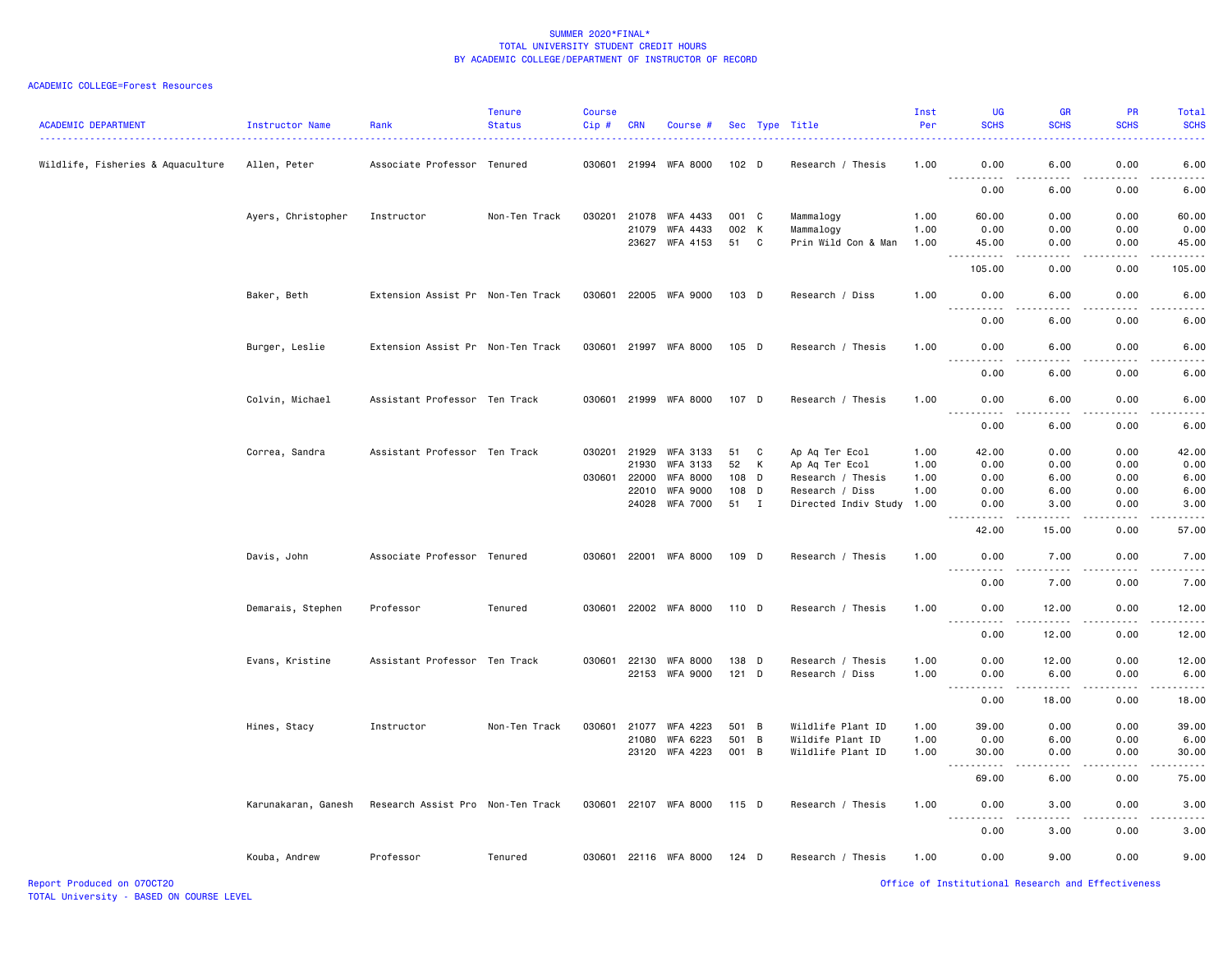| <b>ACADEMIC DEPARTMENT</b>        | Instructor Name     | Rank                              | <b>Tenure</b><br><b>Status</b> | <b>Course</b><br>$Cip$ # | <b>CRN</b>     | Course #                           |                  | Sec Type Title                          | Inst<br>Per  | <b>UG</b><br><b>SCHS</b>          | <b>GR</b><br><b>SCHS</b> | <b>PR</b><br><b>SCHS</b>            | Total<br><b>SCHS</b>                                                                                                                                         |
|-----------------------------------|---------------------|-----------------------------------|--------------------------------|--------------------------|----------------|------------------------------------|------------------|-----------------------------------------|--------------|-----------------------------------|--------------------------|-------------------------------------|--------------------------------------------------------------------------------------------------------------------------------------------------------------|
|                                   |                     |                                   |                                |                          |                |                                    |                  |                                         |              | <u>.</u>                          |                          |                                     |                                                                                                                                                              |
|                                   |                     |                                   |                                |                          |                |                                    |                  |                                         |              | 0.00                              | 9.00                     | 0.00                                | 9.00                                                                                                                                                         |
| Wildlife, Fisheries & Aquaculture | McConnell, Mark     | Assistant Professor Ten Track     |                                | 030601                   |                | 22117 WFA 8000<br>22178 WFA 9000   | $125$ D<br>146 D | Research / Thesis<br>Research / Diss    | 1.00<br>1.00 | 0.00<br>0.00                      | 25.00<br>6.00            | 0.00<br>0.00                        | 25.00<br>6.00                                                                                                                                                |
|                                   |                     |                                   |                                |                          |                |                                    |                  |                                         |              | $- - - - -$<br>$- - -$<br>0.00    | $- - - - -$<br>31.00     | .<br>0.00                           | .<br>31.00                                                                                                                                                   |
|                                   | Miranda, Leandro    | Non-Employee                      | Not Applicable                 | 030601                   | 22121          | <b>WFA 8000</b><br>22182 WFA 9000  | 129 D<br>150 D   | Research / Thesis<br>Research / Diss    | 1.00<br>1.00 | 0.00<br>0.00                      | 6.00<br>6.00             | 0.00<br>0.00                        | 6.00<br>6.00                                                                                                                                                 |
|                                   |                     |                                   |                                |                          |                |                                    |                  |                                         |              | .<br>$- - -$<br>0.00              | .<br>12.00               | .<br>0.00                           | د د د د د<br>12.00                                                                                                                                           |
|                                   | Morin, Dana         | Assistant Professor Ten Track     |                                | 030601                   | 22122          | WFA 8000                           | 130 D            | Research / Thesis                       | 1.00         | 0.00                              | 9.00                     | 0.00                                | 9.00                                                                                                                                                         |
|                                   |                     |                                   |                                |                          | 22184<br>23655 | <b>WFA 9000</b><br><b>WFA 7000</b> | 152 D<br>$101$ I | Research / Diss<br>Directed Indiv Study | 1.00<br>1.00 | 0.00<br>0.00                      | 6.00<br>3.00             | 0.00<br>0.00                        | 6.00<br>3.00                                                                                                                                                 |
|                                   |                     |                                   |                                |                          |                |                                    |                  |                                         |              | 0.00                              | 18.00                    | .<br>0.00                           | $- - - - -$<br>18.00                                                                                                                                         |
|                                   | Neal, Jason         | Research Professor                | Non-Ten Track                  | 030601                   |                | 22124 WFA 8000                     | 132 D            | Research / Thesis                       | 1.00         | 0.00                              | 3.00                     | 0.00                                | 3.00                                                                                                                                                         |
|                                   |                     |                                   |                                |                          |                |                                    |                  |                                         |              | $- - -$<br>.<br>0.00              | 3.00                     | 0.00                                | $\frac{1}{2} \left( \frac{1}{2} \right) \left( \frac{1}{2} \right) \left( \frac{1}{2} \right) \left( \frac{1}{2} \right) \left( \frac{1}{2} \right)$<br>3.00 |
|                                   | Rush, Scott         | Associate Professor Tenured       |                                | 030601                   | 22126<br>22160 | <b>WFA 8000</b><br><b>WFA 9000</b> | 134 D<br>128 D   | Research / Thesis<br>Research / Diss    | 1.00<br>1.00 | 0.00<br>0.00                      | 6.00<br>19.00            | 0.00<br>0.00                        | 6.00<br>19.00                                                                                                                                                |
|                                   |                     |                                   |                                |                          |                |                                    |                  |                                         |              | .<br>0.00                         | $\frac{1}{2}$<br>25.00   | .<br>0.00                           | المتمامين<br>25.00                                                                                                                                           |
|                                   | Sparks, Eric        | Extension Assist Pr Non-Ten Track |                                | 030601                   | 22140          | WFA 8000                           | 148 D            | Research / Thesis                       | 1.00         | 0.00                              | 6.00                     | 0.00                                | 6.00                                                                                                                                                         |
|                                   |                     |                                   |                                |                          | 22141          | <b>WFA 8000</b>                    | 149 D            | Research / Thesis                       | 1.00         | 0.00                              | 3.00                     | 0.00                                | 3.00                                                                                                                                                         |
|                                   |                     |                                   |                                |                          | 22169          | <b>WFA 9000</b>                    | 137 D            | Research / Diss                         | 1.00         | 0.00                              | 9.00                     | 0.00                                | 9.00                                                                                                                                                         |
|                                   |                     |                                   |                                | 450701                   |                | 23113 GR 7000                      | 501 I            | Directed Indiv Study                    | 0.40         | 0.00                              | 1.20                     | 0.00<br>$\sim$ $\sim$ $\sim$ $\sim$ | 1.20<br>.                                                                                                                                                    |
|                                   |                     |                                   |                                |                          |                |                                    |                  |                                         |              | 0.00                              | 19,20                    | 0.00                                | 19.20                                                                                                                                                        |
|                                   | Street, Garrett     | Assistant Professor Ten Track     |                                | 030601                   | 22170          | <b>WFA 9000</b><br>24088 WFA 9000  | 138 D<br>51 D    | Research / Diss<br>Research / Diss      | 1.00<br>1.00 | 0.00<br>0.00                      | 19.00<br>3.00            | 0.00<br>0.00                        | 19.00<br>3.00                                                                                                                                                |
|                                   |                     |                                   |                                |                          |                |                                    |                  |                                         |              | $\sim$ $\sim$ $\sim$<br>.<br>0.00 | -----<br>22.00           | .<br>0.00                           | د د د د د<br>22.00                                                                                                                                           |
|                                   | Strickland, Bronson | Extension Professor Non-Ten Track |                                | 030601                   |                | 22144 WFA 8000                     | 152 D            | Research / Thesis                       | 1.00         | 0.00                              | 1.00                     | 0.00                                | 1.00                                                                                                                                                         |
|                                   |                     |                                   |                                |                          |                |                                    |                  |                                         |              | $\omega_{\rm{eff}}$<br>.<br>0.00  | .<br>1.00                | .<br>0.00                           | 22222<br>1.00                                                                                                                                                |
|                                   | Vilella, Francisco  | Non-Employee                      | Not Applicable                 | 030601                   | 22109          | WFA 8000                           | 117 D            | Research / Thesis                       | 1.00         | 0.00                              | 6.00                     | 0.00                                | 6.00                                                                                                                                                         |
|                                   |                     |                                   |                                |                          |                | 22179 WFA 9000                     | 147 D            | Research / Diss                         | 1.00         | 0.00                              | 9.00                     | 0.00                                | 9.00                                                                                                                                                         |
|                                   |                     |                                   |                                |                          |                |                                    |                  |                                         |              | .<br>$\frac{1}{2}$<br>0.00        | .<br>15.00               | .<br>0.00                           | المتمام المتعاد<br>15.00                                                                                                                                     |
|                                   | Wang, Guiming       | Professor                         | Tenured                        | 030601                   | 22112          | WFA 8000                           | 120 D            | Research / Thesis                       | 1.00         | 0.00                              | 1.00                     | 0.00                                | 1.00                                                                                                                                                         |
|                                   |                     |                                   |                                |                          | 22180          | <b>WFA 9000</b>                    | 148 D            | Research / Diss                         | 1.00         | 0.00<br>.                         | 12.00<br>.               | 0.00<br>.                           | 12.00<br>.                                                                                                                                                   |
|                                   |                     |                                   |                                |                          |                |                                    |                  |                                         |              | 0.00                              | 13.00                    | 0.00                                | 13.00                                                                                                                                                        |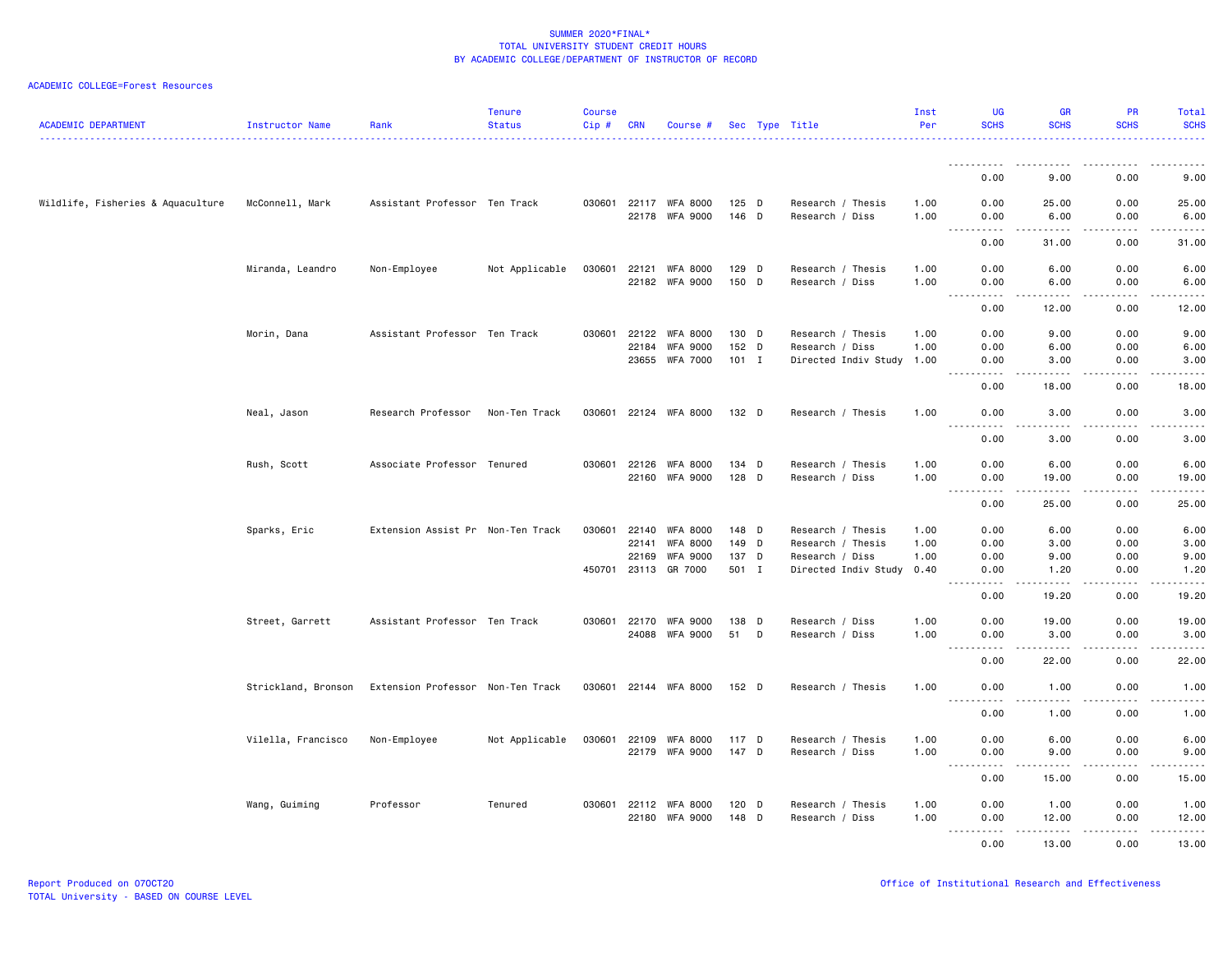| <b>ACADEMIC DEPARTMENT</b>                                                                                            | Instructor Name | Rank               | <b>Tenure</b><br><b>Status</b> | Course<br>$Cip$ # | <b>CRN</b> | Course #       |       | Sec Type Title    | Inst<br>Per | UG<br><b>SCHS</b>    | <b>GR</b><br><b>SCHS</b>           | <b>PR</b><br><b>SCHS</b> | Total<br><b>SCHS</b>                                     |
|-----------------------------------------------------------------------------------------------------------------------|-----------------|--------------------|--------------------------------|-------------------|------------|----------------|-------|-------------------|-------------|----------------------|------------------------------------|--------------------------|----------------------------------------------------------|
| Wildlife, Fisheries & Aquaculture                                                                                     | Wise, David     | Research Professor | Non-Ten Track                  | 030601            |            | 22137 WFA 8000 | 145 D | Research / Thesis | 1.00        | 0.00<br>.<br>0.00    | 6.00<br>.<br>6.00                  | 0.00<br>0.00             | 6.00<br>6.00                                             |
| ======================================<br>Wildlife, Fisheries & Aquaculture<br>====================================== |                 |                    |                                |                   |            |                |       |                   |             | 216.00<br>========== | ==========<br>259.20<br>========== | 0.00<br>==========       | $=$ = = = = = = = = =<br>475.20<br>$=$ = = = = = = = = = |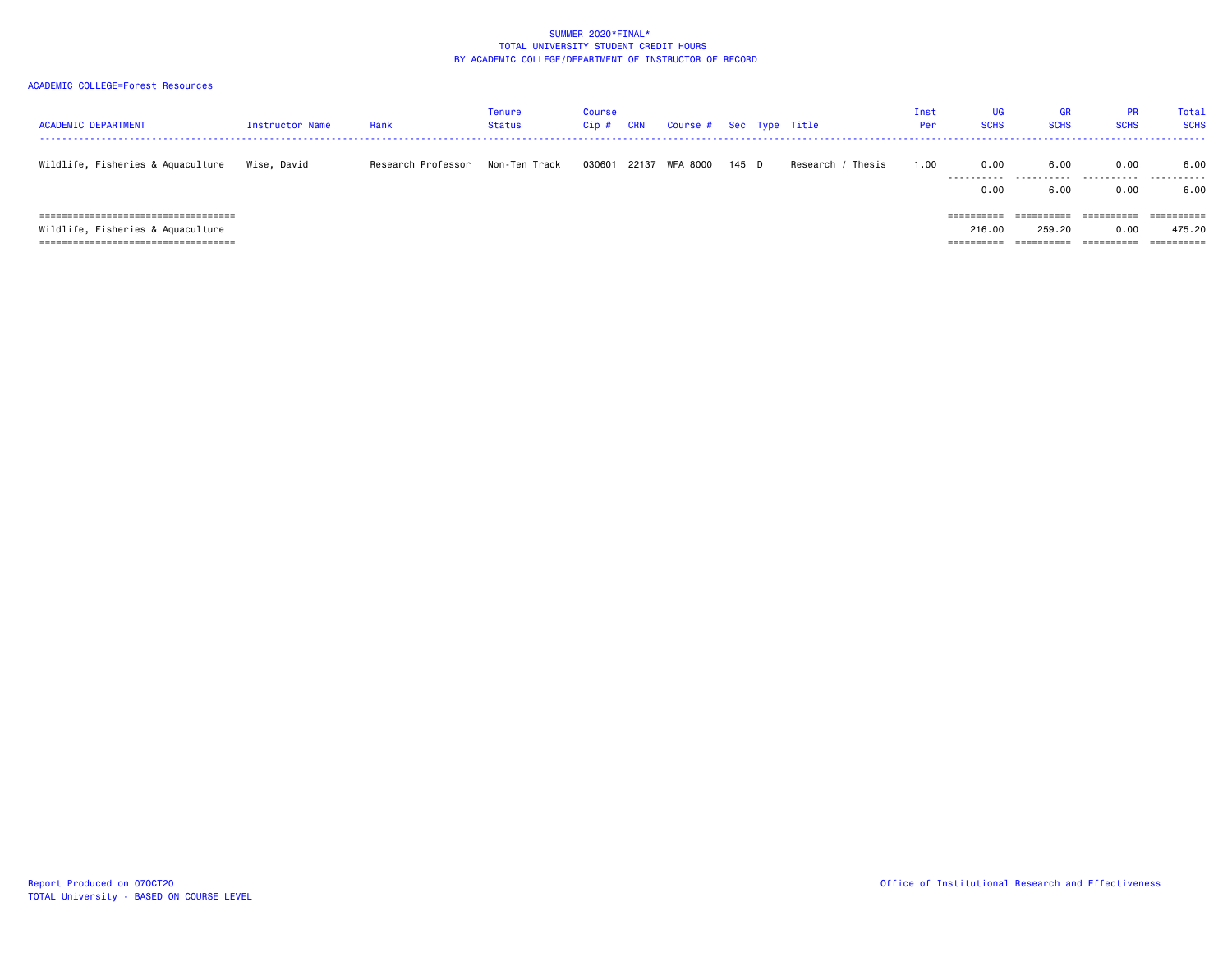|                            |                     |                                                    | <b>Tenure</b> | Course |                              |                       |                |                                      | Inst         | UG                                                                                                                                                                                                                                                                                                                                                                                                                                                                                                                        | <b>GR</b>                           | <b>PR</b>                                                                                                                                                     | Total                                                                                                                              |
|----------------------------|---------------------|----------------------------------------------------|---------------|--------|------------------------------|-----------------------|----------------|--------------------------------------|--------------|---------------------------------------------------------------------------------------------------------------------------------------------------------------------------------------------------------------------------------------------------------------------------------------------------------------------------------------------------------------------------------------------------------------------------------------------------------------------------------------------------------------------------|-------------------------------------|---------------------------------------------------------------------------------------------------------------------------------------------------------------|------------------------------------------------------------------------------------------------------------------------------------|
| <b>ACADEMIC DEPARTMENT</b> | Instructor Name     | Rank                                               | <b>Status</b> | Cip#   | <b>CRN</b>                   | Course #              |                | Sec Type Title                       | Per          | <b>SCHS</b>                                                                                                                                                                                                                                                                                                                                                                                                                                                                                                               | <b>SCHS</b>                         | <b>SCHS</b>                                                                                                                                                   | <b>SCHS</b>                                                                                                                        |
| Veterinary Medicine        | Archer, Todd        | Associate Professor Tenured                        |               |        | 018001 20346                 | CVM 5380              | 101 E          | Small Anim Int Med                   | 1.00         | 0.00                                                                                                                                                                                                                                                                                                                                                                                                                                                                                                                      | 0.00                                | 138.00                                                                                                                                                        | 138.00                                                                                                                             |
|                            |                     |                                                    |               |        | 20368                        | <b>CVM 5580</b>       | 103 E          | Adv Clin Rot 3                       | 1.00         | 0.00                                                                                                                                                                                                                                                                                                                                                                                                                                                                                                                      | 0.00                                | 4.00                                                                                                                                                          | 4.00                                                                                                                               |
|                            |                     |                                                    |               |        | 018101 20380                 | CVM 8081              | 101 C          | Clin Sci Journal Rev                 | 1.00         | 0.00                                                                                                                                                                                                                                                                                                                                                                                                                                                                                                                      | 1.00                                | 0.00                                                                                                                                                          | 1.00                                                                                                                               |
|                            |                     |                                                    |               |        |                              | 22916 CVM 8000        | $101$ D        | Research / Thesis                    | 1.00         | 0.00<br>$\frac{1}{2}$                                                                                                                                                                                                                                                                                                                                                                                                                                                                                                     | 1.00<br>$- - - -$                   | 0.00<br>$- - - - -$                                                                                                                                           | 1.00<br>.                                                                                                                          |
|                            |                     |                                                    |               |        |                              |                       |                |                                      |              | 0.00                                                                                                                                                                                                                                                                                                                                                                                                                                                                                                                      | 2.00                                | 142.00                                                                                                                                                        | 144.00                                                                                                                             |
|                            | Banda, Alejandro    | Clinical Professor                                 | Non-Ten Track |        | 018101 23693                 | CVM 9000              | $120$ D        | Research / Diss                      | 1.00         | 0.00                                                                                                                                                                                                                                                                                                                                                                                                                                                                                                                      | 1.00                                | 0.00                                                                                                                                                          | 1.00                                                                                                                               |
|                            |                     |                                                    |               |        | 23733                        | <b>CVM 7000</b>       | $105$ I        | Directed Indiv Study                 | 1.00         | 0.00                                                                                                                                                                                                                                                                                                                                                                                                                                                                                                                      | 2.00                                | 0.00                                                                                                                                                          | 2.00                                                                                                                               |
|                            |                     |                                                    |               |        |                              |                       |                |                                      |              | $- - -$<br>.<br>0.00                                                                                                                                                                                                                                                                                                                                                                                                                                                                                                      | .<br>3.00                           | -----<br>0.00                                                                                                                                                 | .<br>3.00                                                                                                                          |
|                            | Baughman, Brittany  | Clinical Assoc Prof Non-Ten Track                  |               | 018001 | 20333                        | CVM 5214              | 101 E          | Lab Services                         | 1.00         | 0.00                                                                                                                                                                                                                                                                                                                                                                                                                                                                                                                      | 0.00                                | 96.00                                                                                                                                                         | 96.00                                                                                                                              |
|                            |                     |                                                    |               |        | 20360                        | CVM 5560              | 102 E          | Adv Clin Rot 1                       | 1.00         | 0.00                                                                                                                                                                                                                                                                                                                                                                                                                                                                                                                      | 0.00                                | 17.00                                                                                                                                                         | 17.00                                                                                                                              |
|                            |                     |                                                    |               |        |                              |                       |                |                                      |              | .<br>0.00                                                                                                                                                                                                                                                                                                                                                                                                                                                                                                                 | $\sim$ $\sim$ $\sim$<br>0.00        | .<br>113.00                                                                                                                                                   | .<br>113.00                                                                                                                        |
|                            | Beasley, Michaela   | Clinical Assoc Prof Non-Ten Track                  |               |        |                              | 018001 20345 CVM 5364 | 101 H          | VSC Clinical Rotatio 0.50            |              | 0.00                                                                                                                                                                                                                                                                                                                                                                                                                                                                                                                      | 0.00                                | 42.00                                                                                                                                                         | 42.00                                                                                                                              |
|                            |                     |                                                    |               |        |                              |                       |                |                                      |              | 0.00                                                                                                                                                                                                                                                                                                                                                                                                                                                                                                                      | 0.00                                | $- - - - -$<br>42.00                                                                                                                                          | .<br>42.00                                                                                                                         |
|                            | Brashier, Michael   | Associate Professor Tenured                        |               |        | 018001 24031                 | CVM 5000              | 172 I          | Directed Indiv Study 1.00            |              | 0.00                                                                                                                                                                                                                                                                                                                                                                                                                                                                                                                      | 0.00                                | 4.00                                                                                                                                                          | 4.00                                                                                                                               |
|                            |                     |                                                    |               |        |                              | 018101 23940 CVM 7000 | 107 I          | Directed Indiv Study 1.00            |              | 0.00                                                                                                                                                                                                                                                                                                                                                                                                                                                                                                                      | 1.00                                | 0.00                                                                                                                                                          | 1.00                                                                                                                               |
|                            |                     |                                                    |               |        |                              |                       |                |                                      |              | .<br>$\sim$ $\sim$ $\sim$ $\sim$<br>0.00                                                                                                                                                                                                                                                                                                                                                                                                                                                                                  | $\sim$ $\sim$ $\sim$ $\sim$<br>1.00 | .<br>4.00                                                                                                                                                     | ، د د د د<br>5.00                                                                                                                  |
|                            | Bulla, Camillo      | Associate Professor Tenured                        |               |        |                              | 018001 20347 CVM 5382 | 101 C          | Cytology Elective                    | 1.00         | 0.00                                                                                                                                                                                                                                                                                                                                                                                                                                                                                                                      | 0.00                                | 8.00                                                                                                                                                          | 8.00                                                                                                                               |
|                            |                     |                                                    |               |        |                              |                       |                |                                      |              | 0.00                                                                                                                                                                                                                                                                                                                                                                                                                                                                                                                      | 0.00                                | 8.00                                                                                                                                                          | 8.00                                                                                                                               |
|                            | Chambers, Janice    | Professor                                          | Tenured       |        | 018101 22918                 | <b>CVM 8000</b>       | 103 D          | Research / Thesis                    | 1.00         | 0.00                                                                                                                                                                                                                                                                                                                                                                                                                                                                                                                      | 1.00                                | 0.00                                                                                                                                                          | 1.00                                                                                                                               |
|                            |                     |                                                    |               |        |                              | 22929 CVM 9000        | $102$ D        | Research / Diss                      | 1.00         | 0.00                                                                                                                                                                                                                                                                                                                                                                                                                                                                                                                      | 6.00                                | 0.00                                                                                                                                                          | 6.00                                                                                                                               |
|                            |                     |                                                    |               |        |                              |                       |                |                                      |              | .<br>$\sim$ $\sim$ $\sim$<br>0.00                                                                                                                                                                                                                                                                                                                                                                                                                                                                                         | $- - - -$<br>7.00                   | .<br>0.00                                                                                                                                                     | د د د د د<br>7.00                                                                                                                  |
|                            | Christiansen, David | Clinical Assist Pro Non-Ten Track                  |               | 018001 | 20370                        | CVM 5580              | 105 E          | Adv Clin Rot 3                       | 1.00         | 0.00                                                                                                                                                                                                                                                                                                                                                                                                                                                                                                                      | 0.00                                | 2.00                                                                                                                                                          | 2.00                                                                                                                               |
|                            |                     |                                                    |               |        |                              | 018101 20342 CVM 5282 | 101 E          | Lg Animal/Ambulatory                 | 1.00         | 0.00                                                                                                                                                                                                                                                                                                                                                                                                                                                                                                                      | 0.00                                | 44.00                                                                                                                                                         | 44.00                                                                                                                              |
|                            |                     |                                                    |               |        |                              |                       |                |                                      |              | <u>.</u><br>0.00                                                                                                                                                                                                                                                                                                                                                                                                                                                                                                          | .<br>0.00                           | $\frac{1}{2} \left( \frac{1}{2} \right) \left( \frac{1}{2} \right) \left( \frac{1}{2} \right) \left( \frac{1}{2} \right) \left( \frac{1}{2} \right)$<br>46.00 | .<br>46.00                                                                                                                         |
|                            |                     |                                                    |               |        |                              |                       |                |                                      |              |                                                                                                                                                                                                                                                                                                                                                                                                                                                                                                                           |                                     |                                                                                                                                                               |                                                                                                                                    |
|                            |                     | Correa Natalini, Cla Associate Professor Ten Track |               |        | 018001 20349<br>018101 22930 | CVM 5430<br>CVM 9000  | 101 E<br>103 D | Adv Rot in Anesth<br>Research / Diss | 1.00<br>1.00 | 0.00<br>0.00                                                                                                                                                                                                                                                                                                                                                                                                                                                                                                              | 0.00<br>13.00                       | 6.00<br>0.00                                                                                                                                                  | 6.00<br>13.00                                                                                                                      |
|                            |                     |                                                    |               |        |                              |                       |                |                                      |              | $\frac{1}{2} \frac{1}{2} \frac{1}{2} \frac{1}{2} \frac{1}{2} \frac{1}{2} \frac{1}{2} \frac{1}{2} \frac{1}{2} \frac{1}{2} \frac{1}{2} \frac{1}{2} \frac{1}{2} \frac{1}{2} \frac{1}{2} \frac{1}{2} \frac{1}{2} \frac{1}{2} \frac{1}{2} \frac{1}{2} \frac{1}{2} \frac{1}{2} \frac{1}{2} \frac{1}{2} \frac{1}{2} \frac{1}{2} \frac{1}{2} \frac{1}{2} \frac{1}{2} \frac{1}{2} \frac{1}{2} \frac{$<br>$\frac{1}{2} \left( \frac{1}{2} \right) \left( \frac{1}{2} \right) \left( \frac{1}{2} \right) \left( \frac{1}{2} \right)$ | .                                   | .                                                                                                                                                             | .                                                                                                                                  |
|                            |                     |                                                    |               |        |                              |                       |                |                                      |              | 0.00                                                                                                                                                                                                                                                                                                                                                                                                                                                                                                                      | 13.00                               | 6.00                                                                                                                                                          | 19.00                                                                                                                              |
|                            | Eubanks, Diana      | Clinical Professor                                 | Non-Ten Track | 018001 | 20337                        | CVM 5246              | 101 E          | Community Veterinary 1.00            |              | 0.00                                                                                                                                                                                                                                                                                                                                                                                                                                                                                                                      | 0.00                                | 132.00                                                                                                                                                        | 132.00                                                                                                                             |
|                            |                     |                                                    |               |        |                              | 20364 CVM 5570        | 102 E          | Adv Clin Rot 2                       | 1.00         | 0.00<br>.                                                                                                                                                                                                                                                                                                                                                                                                                                                                                                                 | 0.00<br>.                           | 14.00<br><b>.</b>                                                                                                                                             | 14.00<br>$\begin{array}{cccccccccccccc} \bullet & \bullet & \bullet & \bullet & \bullet & \bullet & \bullet & \bullet \end{array}$ |
|                            |                     |                                                    |               |        |                              |                       |                |                                      |              | 0.00                                                                                                                                                                                                                                                                                                                                                                                                                                                                                                                      | 0.00                                | 146.00                                                                                                                                                        | 146.00                                                                                                                             |
|                            | Fontenot, Robin     | Clinical Assist Pro Non-Ten Track                  |               | 018101 | 20381                        | <b>CVM 8081</b>       | 102 C          | Clin Sci Journal Rev 1.00            |              | 0.00                                                                                                                                                                                                                                                                                                                                                                                                                                                                                                                      | 2.00                                | 0.00                                                                                                                                                          | 2.00                                                                                                                               |
|                            |                     |                                                    |               |        | 22920                        | CVM 8000              | 105 D          | Research / Thesis                    | 1.00         | 0.00                                                                                                                                                                                                                                                                                                                                                                                                                                                                                                                      | 2.00                                | 0.00                                                                                                                                                          | 2.00                                                                                                                               |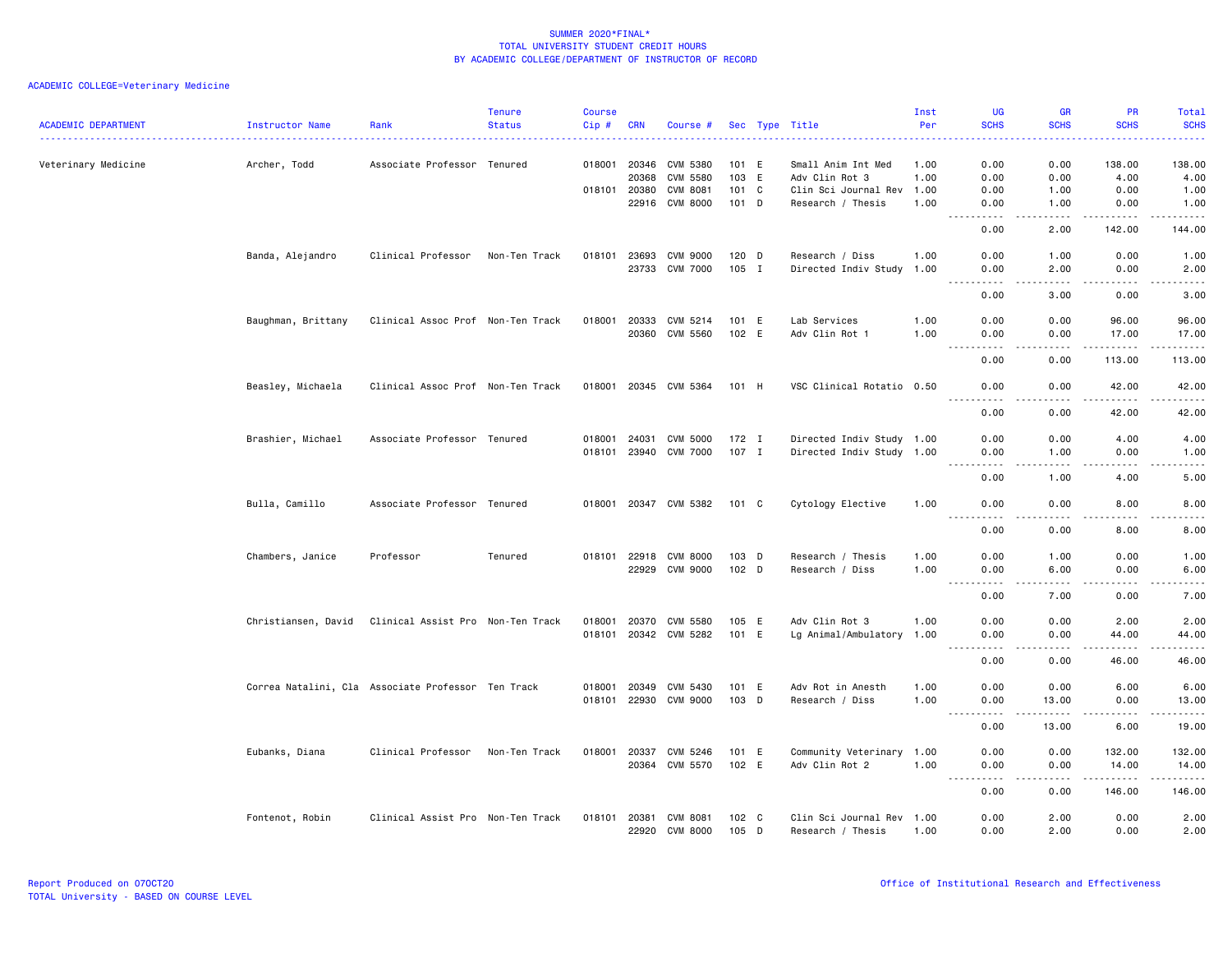| <b>ACADEMIC DEPARTMENT</b> | Instructor Name    | Rank                              | <b>Tenure</b><br><b>Status</b> | <b>Course</b><br>$Cip \#$ | <b>CRN</b> | Course #              |               | Sec Type Title            | Inst<br>Per | <b>UG</b><br><b>SCHS</b>                                                                                              | <b>GR</b><br><b>SCHS</b>            | <b>PR</b><br><b>SCHS</b> | <b>Total</b><br><b>SCHS</b> |
|----------------------------|--------------------|-----------------------------------|--------------------------------|---------------------------|------------|-----------------------|---------------|---------------------------|-------------|-----------------------------------------------------------------------------------------------------------------------|-------------------------------------|--------------------------|-----------------------------|
|                            |                    |                                   |                                |                           |            |                       |               |                           |             |                                                                                                                       |                                     |                          |                             |
|                            |                    |                                   |                                |                           |            |                       |               |                           |             | 0.00                                                                                                                  | 4.00                                | 0.00                     | 4.00                        |
| Veterinary Medicine        | Gardner, Allison   | Clinical Assoc Prof Non-Ten Track |                                |                           |            | 018301 20329 CVM 4102 | 01 C          | Prof Develop for Vet 1.00 |             | 62.00<br>.                                                                                                            | 0.00<br>. <u>. .</u>                | 0.00<br>.                | 62.00<br>.                  |
|                            |                    |                                   |                                |                           |            |                       |               |                           |             | 62.00                                                                                                                 | 0.00                                | 0.00                     | 62.00                       |
|                            | Grace, Sharon      | Clinical Professor                | Non-Ten Track                  | 018001                    | 23429      | CVM 5000              | 108 I         | Directed Indiv Study 1.00 |             | 0.00                                                                                                                  | 0.00                                | 2.00                     | 2.00                        |
|                            |                    |                                   |                                |                           | 23642      | CVM 5000              | 109 I         | Directed Indiv Study 1.00 |             | 0.00                                                                                                                  | 0.00                                | 4.00                     | 4.00                        |
|                            |                    |                                   |                                |                           | 23877      | CVM 5000              | 144 I         | Directed Indiv Study 1.00 |             | 0.00                                                                                                                  | 0.00                                | 4.00                     | 4.00                        |
|                            |                    |                                   |                                |                           | 23942      | CVM 5000              | 163 I         | Directed Indiv Study 1.00 |             | 0.00                                                                                                                  | 0.00                                | 4.00                     | 4.00                        |
|                            |                    |                                   |                                |                           | 23943      | CVM 5000              | 164 I         | Directed Indiv Study 1.00 |             | 0.00                                                                                                                  | 0.00                                | 2.00                     | 2.00                        |
|                            |                    |                                   |                                |                           | 23969      | CVM 5000              | 167 I         | Directed Indiv Study 1.00 |             | 0.00                                                                                                                  | 0.00                                | 2.00                     | 2.00                        |
|                            |                    |                                   |                                |                           | 23970      | CVM 5000              | 168 I         | Directed Indiv Study 1.00 |             | 0.00                                                                                                                  | 0.00                                | 2.00                     | 2.00                        |
|                            |                    |                                   |                                |                           |            | CVM 5000              |               |                           |             |                                                                                                                       |                                     |                          |                             |
|                            |                    |                                   |                                |                           | 23974      |                       | 169 I         | Directed Indiv Study 1.00 |             | 0.00                                                                                                                  | 0.00                                | 2.00                     | 2.00                        |
|                            |                    |                                   |                                |                           | 24014      | CVM 5000              | 170 I         | Directed Indiv Study 1.00 |             | 0.00                                                                                                                  | 0.00                                | 2.00                     | 2.00                        |
|                            |                    |                                   |                                |                           | 24015      | CVM 5000              | $171$ I       | Directed Indiv Study 1.00 |             | 0.00                                                                                                                  | 0.00                                | 2.00                     | 2.00                        |
|                            |                    |                                   |                                |                           | 24032      | CVM 5000              | 173 I         | Directed Indiv Study 1.00 |             | 0.00                                                                                                                  | 0.00                                | 2.00                     | 2.00                        |
|                            |                    |                                   |                                |                           | 24055      | <b>CVM 5000</b>       | $174$ I       | Directed Indiv Study 1.00 |             | 0.00                                                                                                                  | 0.00                                | 2.00                     | 2.00                        |
|                            |                    |                                   |                                |                           | 24056      | CVM 5000              | 175 I         | Directed Indiv Study 1.00 |             | 0.00                                                                                                                  | 0.00                                | 2.00                     | 2.00                        |
|                            |                    |                                   |                                |                           |            | 24066 CVM 5000        | 176 I         | Directed Indiv Study 1.00 |             | 0.00<br>$\sim$ $\sim$ $\sim$ $\sim$                                                                                   | 0.00<br>$\sim$ $\sim$ $\sim$ $\sim$ | 2.00<br>-----            | 2.00<br>.                   |
|                            |                    |                                   |                                |                           |            |                       |               |                           |             | 0.00                                                                                                                  | 0.00                                | 34.00                    | 34.00                       |
|                            | Griffin, Matthew   | Research Assoc Prof Non-Ten Track |                                | 018101 22931              |            | CVM 9000              | 104 D         | Research / Diss           | 1.00        | 0.00                                                                                                                  | 9.00                                | 0.00                     | 9.00                        |
|                            |                    |                                   |                                |                           |            |                       |               |                           |             | 0.00                                                                                                                  | 9.00                                | 0.00                     | 9.00                        |
|                            | Gunter, Miriam     | Clinical Assist Pro Non-Ten Track |                                | 018001 20361              |            | CVM 5560              | 103 E         | Adv Clin Rot 1            | 1.00        | 0.00<br>.                                                                                                             | 0.00<br>.                           | 4.00<br>.                | 4.00<br>-----               |
|                            |                    |                                   |                                |                           |            |                       |               |                           |             | 0.00                                                                                                                  | 0.00                                | 4.00                     | 4.00                        |
|                            | Hanson, Larry      | Professor                         | Tenured                        |                           |            | 018101 22932 CVM 9000 | 105 D         | Research / Diss           | 1.00        | 0.00                                                                                                                  | 14.00                               | 0.00                     | 14.00                       |
|                            |                    |                                   |                                |                           |            | 23526 CVM 8000        | 113 D         | Research / Thesis         | 1.00        | 0.00                                                                                                                  | 6.00                                | 0.00                     | 6.00                        |
|                            |                    |                                   |                                |                           |            |                       |               |                           |             | $\sim$ $\sim$ $\sim$<br>$\frac{1}{2} \frac{1}{2} \frac{1}{2} \frac{1}{2} \frac{1}{2} \frac{1}{2} \frac{1}{2}$<br>0.00 | .<br>20.00                          | .<br>0.00                | .<br>20.00                  |
|                            | Hardwick, Gretchen | Clinical Assist Pro Non-Ten Track |                                | 018001                    | 20341      | CVM 5276              | $101 \quad C$ | Food Animal Practice      | 1.00        | 0.00                                                                                                                  | 0.00                                | 144.00                   | 144.00                      |
|                            |                    |                                   |                                |                           |            | 20365 CVM 5570        | 103 E         | Adv Clin Rot 2            | 1.00        | 0.00                                                                                                                  | 0.00                                | 6.00                     | 6.00                        |
|                            |                    |                                   |                                |                           |            |                       |               |                           |             | $\sim$ $\sim$ $\sim$                                                                                                  | $\frac{1}{2}$                       | . <u>.</u> .             | .                           |
|                            |                    |                                   |                                |                           |            |                       |               |                           |             | 0.00                                                                                                                  | 0.00                                | 150.00                   | 150.00                      |
|                            | Hinz, Simone       | Clinical Assist Pro Non-Ten Track |                                |                           |            | 018001 20336 CVM 5234 | 101 E         | Anesthesiolgy             | 0.50        | 0.00                                                                                                                  | 0.00                                | 46.00                    | 46.00                       |
|                            |                    |                                   |                                |                           |            |                       |               |                           |             | 0.00                                                                                                                  | 0.00                                | 46.00                    | 46.00                       |
|                            | Howell, George     | Associate Professor Tenured       |                                |                           |            | 018101 22933 CVM 9000 | $106$ D       | Research / Diss           | 1.00        | 0.00<br>.                                                                                                             | 1.00<br>.                           | 0.00<br>.                | 1.00<br>د د د د د           |
|                            |                    |                                   |                                |                           |            |                       |               |                           |             | 0.00                                                                                                                  | 1.00                                | 0.00                     | 1.00                        |
|                            | Huston, Carla      | Professor                         | Tenured                        | 018001                    | 20331      | CVM 5182              | 101 C         | Vet Disaster Managem 1.00 |             | 0.00                                                                                                                  | 0.00                                | 32.00                    | 32.00                       |
|                            |                    |                                   |                                |                           | 21834      | CVM 4180              | 101 C         | Emerg Prep Anim Heal 1.00 |             | 3.00                                                                                                                  | 0.00                                | 0.00                     | 3.00                        |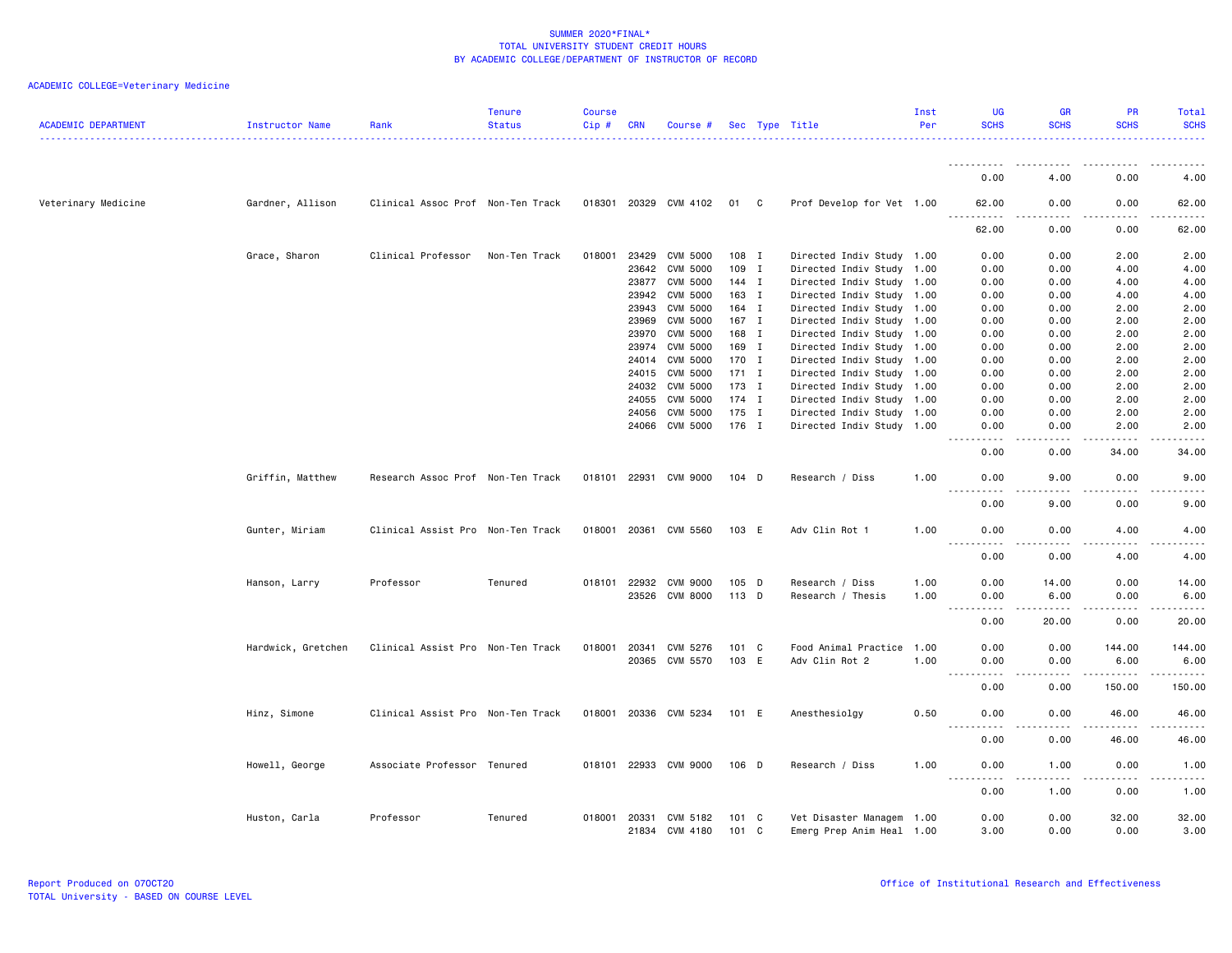| <b>ACADEMIC DEPARTMENT</b> | Instructor Name    | Rank                              | <b>Tenure</b><br><b>Status</b> | <b>Course</b><br>Cip# | <b>CRN</b>   | Course #              |       |              | Sec Type Title            | Inst<br>Per | UG<br><b>SCHS</b>                                                                                                                                  | <b>GR</b><br><b>SCHS</b> | <b>PR</b><br><b>SCHS</b> | Total<br><b>SCHS</b>                                                                                                                                         |
|----------------------------|--------------------|-----------------------------------|--------------------------------|-----------------------|--------------|-----------------------|-------|--------------|---------------------------|-------------|----------------------------------------------------------------------------------------------------------------------------------------------------|--------------------------|--------------------------|--------------------------------------------------------------------------------------------------------------------------------------------------------------|
|                            |                    |                                   |                                |                       |              |                       |       |              |                           |             |                                                                                                                                                    |                          |                          |                                                                                                                                                              |
|                            |                    |                                   |                                |                       |              |                       |       |              |                           |             | 3.00                                                                                                                                               | 0.00                     | 32.00                    | 35.00                                                                                                                                                        |
| Veterinary Medicine        | Ivy, Caroline      | Clinical Assoc Prof Non-Ten Track |                                | 018001                | 20345        | CVM 5364              | 101 H |              | VSC Clinical Rotatio 0.50 |             | 0.00                                                                                                                                               | 0.00                     | 42.00                    | 42.00                                                                                                                                                        |
|                            |                    |                                   |                                | 018101                | 22882        | <b>CVM 7000</b>       | 102 I |              | Directed Indiv Study      | 1.00        | 0.00                                                                                                                                               | 1.00                     | 0.00                     | 1.00                                                                                                                                                         |
|                            |                    |                                   |                                |                       | 22921        | <b>CVM 8000</b>       | 106 D |              | Research / Thesis         | 1.00        | 0.00                                                                                                                                               | 1.00                     | 0.00                     | 1.00                                                                                                                                                         |
|                            |                    |                                   |                                |                       |              |                       |       |              |                           |             | 0.00                                                                                                                                               | د د د د<br>2.00          | .<br>42.00               | $\omega$ is $\omega$ in<br>44.00                                                                                                                             |
|                            | Jackson, Elizabeth | Clinical Instructor Non-Ten Track |                                |                       |              | 018301 20328 CVM 3222 | 51    | C            | Sur Skls & Nurs. VT       | 1.00        | 62.00<br>.                                                                                                                                         | 0.00                     | 0.00                     | 62.00                                                                                                                                                        |
|                            |                    |                                   |                                |                       |              |                       |       |              |                           |             | 62.00                                                                                                                                              | د د د د<br>0.00          | .<br>0.00                | .<br>62.00                                                                                                                                                   |
|                            | Jaffe, Michael     | Non-Employee                      | Not Applicable                 | 018001                | 20350        | CVM 5452              | 101 H |              | Small Animal Rehab        | 1.00        | 0.00                                                                                                                                               | 0.00                     | 8.00                     | 8.00                                                                                                                                                         |
|                            |                    |                                   |                                |                       | 20366        | CVM 5570              | 104 E |              | Adv Clin Rot 2            | 1.00        | 0.00                                                                                                                                               | 0.00                     | 8.00                     | 8.00                                                                                                                                                         |
|                            |                    |                                   |                                |                       |              | 018101 20338 CVM 5256 | 101 E |              | Small Animal Surgery 1.00 |             | 0.00                                                                                                                                               | 0.00                     | 144.00                   | 144.00                                                                                                                                                       |
|                            |                    |                                   |                                |                       |              |                       |       |              |                           |             | $\sim$ $\sim$ .<br>.<br>0.00                                                                                                                       | .<br>0.00                | .<br>160.00              | -----<br>160.00                                                                                                                                              |
|                            | Kaplan, Barbara    | Associate Professor Tenured       |                                |                       |              | 018101 22934 CVM 9000 | 107 D |              | Research / Diss           | 1.00        | 0.00<br>$\sim$ $\sim$ $\sim$<br>.                                                                                                                  | 15.00<br>$\frac{1}{2}$   | 0.00<br>$- - - - -$      | 15.00<br>.                                                                                                                                                   |
|                            |                    |                                   |                                |                       |              |                       |       |              |                           |             | 0.00                                                                                                                                               | 15.00                    | 0.00                     | 15.00                                                                                                                                                        |
|                            | Karsi, Attila      | Associate Professor Ten Track     |                                |                       |              | 018101 22935 CVM 9000 | 108 D |              | Research / Diss           | 1.00        | 0.00<br>$- - -$<br>.                                                                                                                               | 6.00<br>.                | 0.00<br>.                | 6.00<br>$\frac{1}{2} \left( \frac{1}{2} \right) \left( \frac{1}{2} \right) \left( \frac{1}{2} \right) \left( \frac{1}{2} \right) \left( \frac{1}{2} \right)$ |
|                            |                    |                                   |                                |                       |              |                       |       |              |                           |             | 0.00                                                                                                                                               | 6.00                     | 0.00                     | 6.00                                                                                                                                                         |
|                            | King, Elmer        | Clinical Assoc Prof Non-Ten Track |                                |                       |              | 018001 20373 CVM 5764 | 101 C |              | Adv Equine Repro          | 0.50        | 0.00                                                                                                                                               | 0.00                     | 14.00                    | 14.00                                                                                                                                                        |
|                            |                    |                                   |                                |                       |              |                       |       |              |                           |             | 0.00                                                                                                                                               | 0.00                     | 14.00                    | 14.00                                                                                                                                                        |
|                            | Kohler, Amanda     | Clinical Instructor Non-Ten Track |                                | 018301                | 20325        | CVM 3051              | 01    | C            | Lab Anim Health Mgt       | 0.80        | 24.80                                                                                                                                              | 0.00                     | 0.00                     | 24.80                                                                                                                                                        |
|                            |                    |                                   |                                |                       | 20326        | CVM 3061              | 01    | L.           | Lab Anim Tech Skills 0.80 |             | 24.80                                                                                                                                              | 0.00                     | 0.00                     | 24.80                                                                                                                                                        |
|                            |                    |                                   |                                |                       |              | 20327 CVM 3221        | 51    | L            | Sur Nrs/Anes Mgt Lab 1.00 |             | 31.00<br>.                                                                                                                                         | 0.00<br>.                | 0.00<br><u>.</u>         | 31.00<br>.                                                                                                                                                   |
|                            |                    |                                   |                                |                       |              |                       |       |              |                           |             | 80.60                                                                                                                                              | 0.00                     | 0.00                     | 80.60                                                                                                                                                        |
|                            | Langston, Vernon   | Professor                         | Tenured                        |                       |              | 018001 23989 CVM 5842 | 101 C |              | Clinical Pharm            | 1.00        | 0.00<br><u>.</u><br>$- - -$                                                                                                                        | 0.00<br>د د د د          | 92.00<br>المتمامين       | 92.00<br>.                                                                                                                                                   |
|                            |                    |                                   |                                |                       |              |                       |       |              |                           |             | 0.00                                                                                                                                               | 0.00                     | 92.00                    | 92.00                                                                                                                                                        |
|                            | Lathan, Patty      | Associate Professor Tenured       |                                |                       |              | 018001 23968 CVM 5000 | 166 I |              | Directed Indiv Study 1.00 |             | 0.00                                                                                                                                               | 0.00<br>.                | 1.00<br>.                | 1.00<br>$\frac{1}{2}$                                                                                                                                        |
|                            |                    |                                   |                                |                       |              |                       |       |              |                           |             | 0.00                                                                                                                                               | 0.00                     | 1.00                     | 1.00                                                                                                                                                         |
|                            | Lawrence, Mark     | Professor                         | Tenured                        |                       | 018101 22922 | <b>CVM 8000</b>       | 107 D |              | Research / Thesis         | 1.00        | 0.00                                                                                                                                               | 1.00                     | 0.00                     | 1.00                                                                                                                                                         |
|                            |                    |                                   |                                |                       |              | 22936 CVM 9000        | 109 D |              | Research / Diss           | 1.00        | 0.00                                                                                                                                               | 6.00                     | 0.00                     | 6.00                                                                                                                                                         |
|                            |                    |                                   |                                |                       |              |                       |       |              |                           |             | $\sim$ $\sim$<br>$\frac{1}{2} \left( \frac{1}{2} \right) \left( \frac{1}{2} \right) \left( \frac{1}{2} \right) \left( \frac{1}{2} \right)$<br>0.00 | .<br>7.00                | .<br>0.00                | $\frac{1}{2} \left( \frac{1}{2} \right) \left( \frac{1}{2} \right) \left( \frac{1}{2} \right) \left( \frac{1}{2} \right) \left( \frac{1}{2} \right)$<br>7.00 |
|                            | Lee, Alison        | Assistant Professor Ten Track     |                                | 018001                | 20348        | CVM 5420              | 101 E |              | Adv Rot in Radiology 1.00 |             | 0.00                                                                                                                                               | 0.00                     | 6.00                     | 6.00                                                                                                                                                         |
|                            |                    |                                   |                                | 018101                | 22706        | CVM 8081              | 103   | $\mathbf{C}$ | Clin Sci Journal Rev 1.00 |             | 0.00                                                                                                                                               | 2.00                     | 0.00                     | 2.00                                                                                                                                                         |
|                            |                    |                                   |                                |                       | 22923        | <b>CVM 8000</b>       | 108   | D            | Research / Thesis         | 1.00        | 0.00                                                                                                                                               | 5.00                     | 0.00                     | 5.00                                                                                                                                                         |
|                            |                    |                                   |                                |                       | 22947        | <b>CVM 7000</b>       | 103   | I            | Directed Indiv Study 1.00 |             | 0.00                                                                                                                                               | 2.00                     | 0.00                     | 2.00                                                                                                                                                         |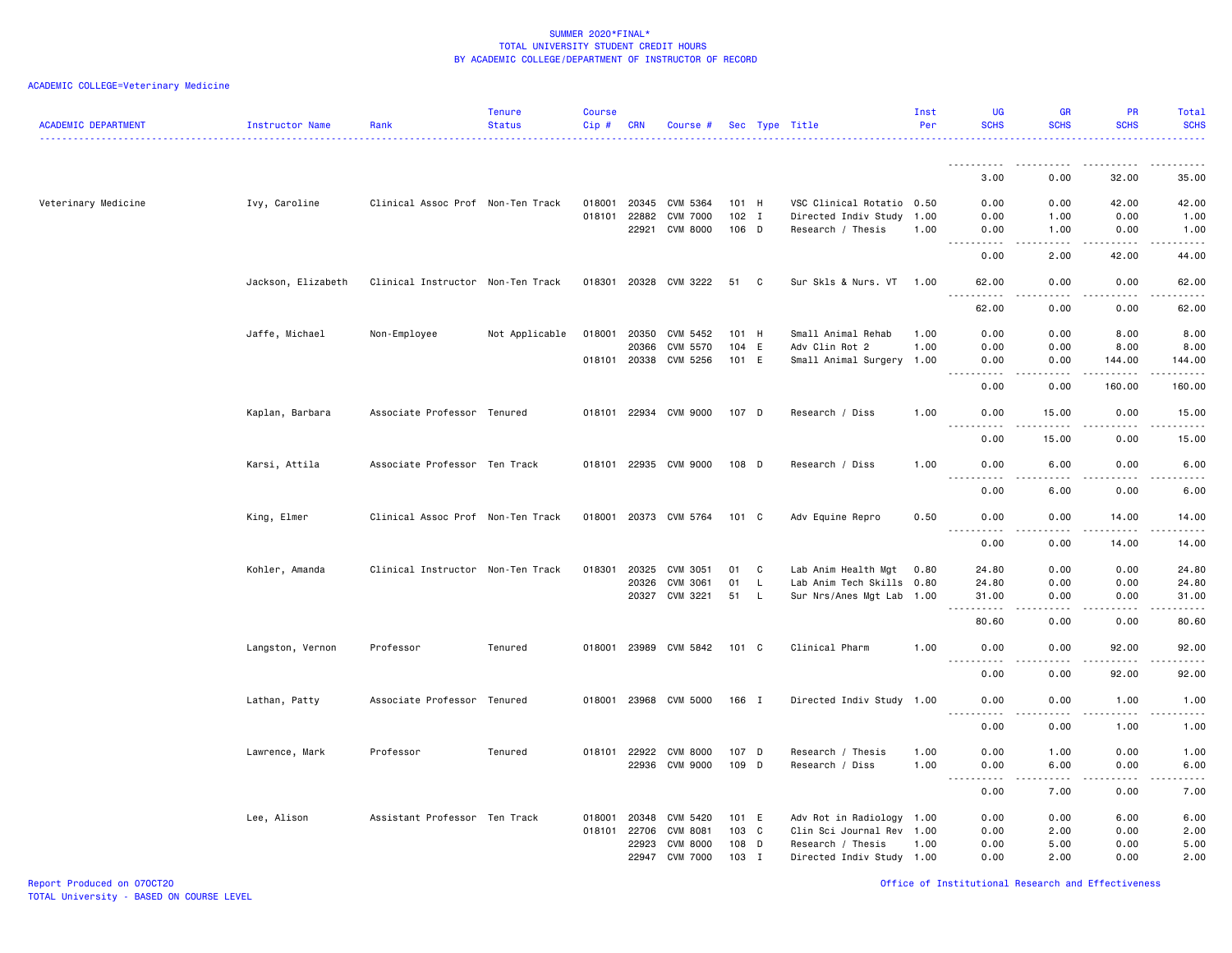| <b>ACADEMIC DEPARTMENT</b> | Instructor Name  | Rank                                                   | <b>Tenure</b><br><b>Status</b> | <b>Course</b><br>Cip# | <b>CRN</b>   | Course #              |       |   | Sec Type Title<br>.       | Inst<br>Per | UG<br><b>SCHS</b>                                                                                                                                         | <b>GR</b><br><b>SCHS</b> | PR<br><b>SCHS</b>                                                                                         | Total<br><b>SCHS</b> |
|----------------------------|------------------|--------------------------------------------------------|--------------------------------|-----------------------|--------------|-----------------------|-------|---|---------------------------|-------------|-----------------------------------------------------------------------------------------------------------------------------------------------------------|--------------------------|-----------------------------------------------------------------------------------------------------------|----------------------|
| Veterinary Medicine        | Lee, Alison      | Assistant Professor Ten Track                          |                                |                       |              | 018101 23939 CVM 7000 | 106 I |   | Directed Indiv Study 1.00 |             | 0.00                                                                                                                                                      | 1.00                     | 0.00                                                                                                      | 1.00                 |
|                            |                  |                                                        |                                |                       |              |                       |       |   |                           |             | .<br>0.00                                                                                                                                                 | 10.00                    | 6.00                                                                                                      | .<br>16.00           |
|                            | Mackin, Andrew   | Professor                                              | Tenured                        |                       |              | 018101 22924 CVM 8000 | 109 D |   | Research / Thesis         | 1.00        | 0.00<br>.                                                                                                                                                 | 8.00                     | 0.00                                                                                                      | 8.00<br>.            |
|                            |                  |                                                        |                                |                       |              |                       |       |   |                           |             | 0.00                                                                                                                                                      | 8.00                     | 0.00                                                                                                      | 8.00                 |
|                            | Magee, Danny     | Clinical Professor                                     | Non-Ten Track                  |                       |              | 018101 24013 CVM 8113 | 101 C |   | Adv Dis Of Poultry        | 1.00        | 0.00<br><u> - - - - - - - - - -</u>                                                                                                                       | 3.00<br>$- - - -$        | 0.00                                                                                                      | 3.00<br>المتحدة      |
|                            |                  |                                                        |                                |                       |              |                       |       |   |                           |             | 0.00                                                                                                                                                      | 3.00                     | 0.00                                                                                                      | 3.00                 |
|                            | Meyer, Robert    | Professor                                              | Tenured                        |                       |              | 018001 20336 CVM 5234 | 101 E |   | Anesthesiolgy             | 0.50        | 0.00                                                                                                                                                      | 0.00                     | 46.00                                                                                                     | 46.00                |
|                            |                  |                                                        |                                |                       |              |                       |       |   |                           |             | $\sim$ $\sim$ $\sim$<br>-----<br>0.00                                                                                                                     | .<br>0.00                | -----<br>46.00                                                                                            | .<br>46.00           |
|                            | Mochal, Cathleen | Clinical Assoc Prof Non-Ten Track                      |                                | 018001                | 20339        | CVM 5266              | 101 C |   | Equine Med & Surg         | 1.00        | 0.00                                                                                                                                                      | 0.00                     | 150.00                                                                                                    | 150.00               |
|                            |                  |                                                        |                                |                       | 20362        | <b>CVM 5560</b>       | 104   | E | Adv Clin Rot 1            | 1.00        | 0.00                                                                                                                                                      | 0.00                     | 2.00                                                                                                      | 2.00                 |
|                            |                  |                                                        |                                |                       |              | 018101 23883 CVM 8000 | 114 D |   | Research / Thesis         | 1.00        | 0.00<br>.                                                                                                                                                 | 1.00<br>.                | 0.00<br>.                                                                                                 | 1.00<br><u>.</u>     |
|                            |                  |                                                        |                                |                       |              |                       |       |   |                           |             | 0.00                                                                                                                                                      | 1.00                     | 152.00                                                                                                    | 153.00               |
|                            |                  | Nanduri, Bindumadhav Associate Professor Tenured       |                                |                       |              | 018101 22938 CVM 9000 | 111 D |   | Research / Diss           | 1.00        | 0.00<br>$\frac{1}{2}$<br>.                                                                                                                                | 12.00<br>.               | 0.00<br>.                                                                                                 | 12.00<br>.           |
|                            |                  |                                                        |                                |                       |              |                       |       |   |                           |             | 0.00                                                                                                                                                      | 12.00                    | 0.00                                                                                                      | 12.00                |
|                            |                  | Petrie-Hanson, Lora Associate Professor Tenured        |                                |                       |              | 018101 22940 CVM 9000 | 113 D |   | Research / Diss           | 1.00        | 0.00                                                                                                                                                      | 4.00                     | 0.00                                                                                                      | 4.00                 |
|                            |                  |                                                        |                                |                       |              |                       |       |   |                           |             | 0.00                                                                                                                                                      | 4.00                     | 0.00                                                                                                      | 4.00                 |
|                            | Pruett, Stephen  | Professor                                              | Tenured                        |                       |              | 018101 22941 CVM 9000 | 114 D |   | Research / Diss           | 1.00        | 0.00                                                                                                                                                      | 1.00                     | 0.00                                                                                                      | 1.00                 |
|                            |                  |                                                        |                                |                       |              |                       |       |   |                           |             | <u>.</u><br>0.00                                                                                                                                          | .<br>1.00                | .<br>0.00                                                                                                 | .<br>1.00            |
|                            |                  | Pulido Landinez, Mar Clinical Assoc Prof Non-Ten Track |                                |                       |              | 018101 20384 CVM 8790 | 101 L |   | Laboratory Diagnosti 1.00 |             | 0.00                                                                                                                                                      | 3.00                     | 0.00                                                                                                      | 3.00                 |
|                            |                  |                                                        |                                |                       |              |                       |       |   |                           |             | .<br>0.00                                                                                                                                                 | .<br>3.00                | .<br>0.00                                                                                                 | المتمامين<br>3.00    |
|                            | Seitz, Marc      | Clinical Assist Pro Non-Ten Track                      |                                |                       |              | 018001 20335 CVM 5224 | 101 E |   | Radiology                 | 1.00        | 0.00                                                                                                                                                      | 0.00                     | 100.00                                                                                                    | 100.00               |
|                            |                  |                                                        |                                |                       |              |                       |       |   |                           |             | <u>.</u><br>0.00                                                                                                                                          | $- - - -$<br>0.00        | . <b>.</b><br>100.00                                                                                      | .<br>100.00          |
|                            | Seo, Keun Seok   | Associate Professor Tenured                            |                                |                       |              | 018101 22942 CVM 9000 | 115 D |   | Research / Diss           | 1.00        | 0.00                                                                                                                                                      | 6.00                     | 0.00                                                                                                      | 6.00                 |
|                            |                  |                                                        |                                |                       |              |                       |       |   |                           |             | <u> - - - - - - - - - -</u><br>0.00                                                                                                                       | 6.00                     | 0.00                                                                                                      | د د د د<br>6.00      |
|                            | Smith, David     | Professor                                              | Tenured                        |                       |              | 010903 20340 CVM 5273 | 101 B |   | Population Medicine       | 0.50        | 0.00                                                                                                                                                      | 0.00                     | 33.00                                                                                                     | 33.00                |
|                            |                  |                                                        |                                |                       |              | 018101 22943 CVM 9000 | 116 D |   | Research / Diss           | 1.00        | 0.00<br>$\sim$ $\sim$ $\sim$<br>$\frac{1}{2} \left( \frac{1}{2} \right) \left( \frac{1}{2} \right) \left( \frac{1}{2} \right) \left( \frac{1}{2} \right)$ | 7.00<br>.                | 0.00<br>$\begin{array}{cccccccccc} \bullet & \bullet & \bullet & \bullet & \bullet & \bullet \end{array}$ | 7.00<br>المتماما     |
|                            |                  |                                                        |                                |                       |              |                       |       |   |                           |             | 0.00                                                                                                                                                      | 7.00                     | 33.00                                                                                                     | 40.00                |
|                            | Smith, Jack      | Associate Professor Tenured                            |                                |                       | 018001 20330 | CVM 5106              | 51    | C | First Year CVM Medic 1.00 |             | 0.00                                                                                                                                                      | 0.00                     | 582.00                                                                                                    | 582.00               |
|                            |                  |                                                        |                                |                       | 20332        | CVM 5206              | 51    | C | Second Year Vet. Med 1.00 |             | 0.00                                                                                                                                                      | 0.00                     | 588.00                                                                                                    | 588.00               |
|                            |                  |                                                        |                                |                       |              | 20334 CVM 5222        | 101 C |   | Sm Animal Clinical N 1.00 |             | 0.00                                                                                                                                                      | 0.00                     | 50.00                                                                                                     | 50.00                |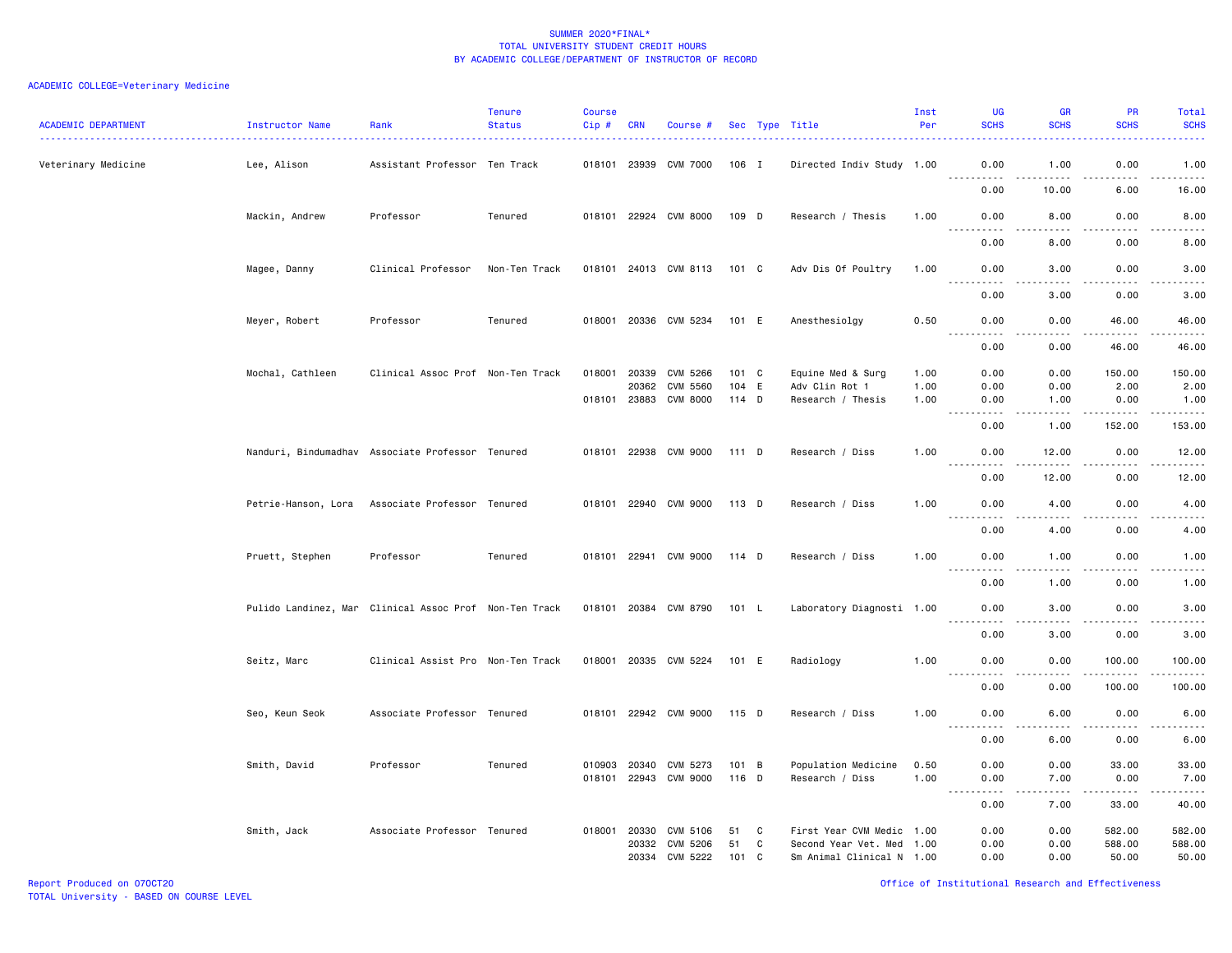| <b>ACADEMIC DEPARTMENT</b> | Instructor Name | Rank                        | <b>Tenure</b><br><b>Status</b> | <b>Course</b><br>Cip# | <b>CRN</b>     | Course #                    |                  |             | Sec Type Title                                         | Inst<br>Per | <b>UG</b><br><b>SCHS</b> | GR<br><b>SCHS</b>                                                                                                         | <b>PR</b><br><b>SCHS</b> | Total<br><b>SCHS</b> |
|----------------------------|-----------------|-----------------------------|--------------------------------|-----------------------|----------------|-----------------------------|------------------|-------------|--------------------------------------------------------|-------------|--------------------------|---------------------------------------------------------------------------------------------------------------------------|--------------------------|----------------------|
|                            |                 |                             |                                | .                     |                |                             |                  |             |                                                        |             | .                        | $\frac{1}{2} \left( \frac{1}{2} \right) \left( \frac{1}{2} \right) \left( \frac{1}{2} \right) \left( \frac{1}{2} \right)$ |                          | دعاعا عاماء          |
| Veterinary Medicine        | Smith, Jack     | Associate Professor Tenured |                                | 018001                |                | 20343 CVM 5292              | 101 E            |             | Flowood/MVRDL Extern 1.00                              |             | 0.00                     | 0.00                                                                                                                      | 6.00                     | 6.00                 |
|                            |                 |                             |                                |                       | 20353          | CVM 5510                    | 101 E            |             | Vm An Externship 1                                     | 1.00        | 0.00                     | 0.00                                                                                                                      | 116.00                   | 116.00               |
|                            |                 |                             |                                |                       | 20354          | CVM 5520                    | 101 E            |             | Vm An Externship 2                                     | 1.00        | 0.00                     | 0.00                                                                                                                      | 34.00                    | 34.00                |
|                            |                 |                             |                                |                       | 20355          | CVM 5530                    | 101 E            |             | Vm An Externship 3                                     | 1.00        | 0.00                     | 0.00                                                                                                                      | 8.00                     | 8.00                 |
|                            |                 |                             |                                |                       |                | 20356 CVM 5540              | 101 E            |             | Vm An Externship 4                                     | 1.00        | 0.00                     | 0.00                                                                                                                      | 2.00                     | 2.00                 |
|                            |                 |                             |                                |                       | 20359          | <b>CVM 5560</b>             | 101 E            |             | Adv Clin Rot 1                                         | 1.00        | 0.00                     | 0.00                                                                                                                      | 16.00                    | 16.00                |
|                            |                 |                             |                                |                       | 20363<br>23420 | CVM 5570<br>CVM 5000        | 101 E<br>$101$ I |             | Adv Clin Rot 2<br>Directed Indiv Study 1.00            | 1.00        | 0.00<br>0.00             | 0.00<br>0.00                                                                                                              | 3.00<br>1.00             | 3.00<br>1.00         |
|                            |                 |                             |                                |                       | 23421          | <b>CVM 5000</b>             | 102 I            |             | Directed Indiv Study 1.00                              |             | 0.00                     | 0.00                                                                                                                      | 1.00                     | 1.00                 |
|                            |                 |                             |                                |                       | 23422          | CVM 5000                    | 103 I            |             | Directed Indiv Study 1.00                              |             | 0.00                     | 0.00                                                                                                                      | 1.00                     | 1.00                 |
|                            |                 |                             |                                |                       | 23424          | <b>CVM 5000</b>             | $104$ I          |             | Directed Indiv Study                                   | 1.00        | 0.00                     | 0.00                                                                                                                      | 1.00                     | 1.00                 |
|                            |                 |                             |                                |                       | 23425          | CVM 5000                    | 105 I            |             | Directed Indiv Study 1.00                              |             | 0.00                     | 0.00                                                                                                                      | 1.00                     | 1.00                 |
|                            |                 |                             |                                |                       |                | 23427 CVM 5000              | 107 I            |             | Directed Indiv Study 1.00                              |             | 0.00                     | 0.00                                                                                                                      | 1.00                     | 1.00                 |
|                            |                 |                             |                                |                       | 23761          | <b>CVM 5000</b>             | 110 I            |             | Directed Indiv Study 1.00                              |             | 0.00                     | 0.00                                                                                                                      | 1.00                     | 1.00                 |
|                            |                 |                             |                                |                       |                | 23762 CVM 5000              | $111$ I          |             | Directed Indiv Study 1.00                              |             | 0.00                     | 0.00                                                                                                                      | 1.00                     | 1.00                 |
|                            |                 |                             |                                |                       | 23763          | CVM 5000                    | $112$ I          |             | Directed Indiv Study 1.00                              |             | 0.00                     | 0.00                                                                                                                      | 1.00                     | 1.00                 |
|                            |                 |                             |                                |                       | 23764          | CVM 5000                    | 113 I            |             | Directed Indiv Study 1.00                              |             | 0.00                     | 0.00                                                                                                                      | 1.00                     | 1.00                 |
|                            |                 |                             |                                |                       | 23765          | CVM 5000                    | $114$ I          |             | Directed Indiv Study 1.00                              |             | 0.00                     | 0.00                                                                                                                      | 1.00                     | 1.00                 |
|                            |                 |                             |                                |                       | 23766          | CVM 5000                    | 115 I            |             | Directed Indiv Study 1.00                              |             | 0.00                     | 0.00                                                                                                                      | 1.00                     | 1.00                 |
|                            |                 |                             |                                |                       |                | 23767 CVM 5000              | $116$ I          |             | Directed Indiv Study 1.00                              |             | 0.00                     | 0.00                                                                                                                      | 1.00                     | 1.00                 |
|                            |                 |                             |                                |                       | 23768          | CVM 5000                    | $117$ I          |             | Directed Indiv Study 1.00                              |             | 0.00                     | 0.00                                                                                                                      | 1.00                     | 1.00                 |
|                            |                 |                             |                                |                       | 23769          | CVM 5000                    | 118 I            |             | Directed Indiv Study 1.00                              |             | 0.00                     | 0.00                                                                                                                      | 1.00                     | 1.00                 |
|                            |                 |                             |                                |                       | 23770<br>23771 | <b>CVM 5000</b><br>CVM 5000 | 119 I<br>120 I   |             | Directed Indiv Study 1.00<br>Directed Indiv Study 1.00 |             | 0.00<br>0.00             | 0.00<br>0.00                                                                                                              | 1.00<br>1.00             | 1.00<br>1.00         |
|                            |                 |                             |                                |                       | 23772          | CVM 5000                    | $121$ I          |             | Directed Indiv Study 1.00                              |             | 0.00                     | 0.00                                                                                                                      | 1.00                     | 1.00                 |
|                            |                 |                             |                                |                       |                | 23773 CVM 5000              | 122 I            |             | Directed Indiv Study 1.00                              |             | 0.00                     | 0.00                                                                                                                      | 1.00                     | 1.00                 |
|                            |                 |                             |                                |                       | 23780          | CVM 5000                    | 123 I            |             | Directed Indiv Study 1.00                              |             | 0.00                     | 0.00                                                                                                                      | 1.00                     | 1.00                 |
|                            |                 |                             |                                |                       | 23786          | <b>CVM 5000</b>             | 124 I            |             | Directed Indiv Study 1.00                              |             | 0.00                     | 0.00                                                                                                                      | 1.00                     | 1.00                 |
|                            |                 |                             |                                |                       | 23789          | <b>CVM 5000</b>             | 125 I            |             | Directed Indiv Study 1.00                              |             | 0.00                     | 0.00                                                                                                                      | 1.00                     | 1.00                 |
|                            |                 |                             |                                |                       | 23790          | <b>CVM 5000</b>             | 126 I            |             | Directed Indiv Study 1.00                              |             | 0.00                     | 0.00                                                                                                                      | 1.00                     | 1.00                 |
|                            |                 |                             |                                |                       | 23791          | CVM 5000                    | 127 I            |             | Directed Indiv Study 1.00                              |             | 0.00                     | 0.00                                                                                                                      | 1.00                     | 1.00                 |
|                            |                 |                             |                                |                       |                | 23792 CVM 5000              | 128 I            |             | Directed Indiv Study 1.00                              |             | 0.00                     | 0.00                                                                                                                      | 1.00                     | 1.00                 |
|                            |                 |                             |                                |                       | 23805          | CVM 5000                    | 129 I            |             | Directed Indiv Study 1.00                              |             | 0.00                     | 0.00                                                                                                                      | 1.00                     | 1.00                 |
|                            |                 |                             |                                |                       | 23806          | CVM 5000                    | 130 I            |             | Directed Indiv Study 1.00                              |             | 0.00                     | 0.00                                                                                                                      | 1.00                     | 1.00                 |
|                            |                 |                             |                                |                       | 23819          | CVM 5000                    | 131 I            |             | Directed Indiv Study                                   | 1.00        | 0.00                     | 0.00                                                                                                                      | 1.00                     | 1.00                 |
|                            |                 |                             |                                |                       | 23821<br>23831 | <b>CVM 5000</b>             | 132 I<br>133 I   |             | Directed Indiv Study 1.00                              |             | 0.00<br>0.00             | 0.00                                                                                                                      | 1.00                     | 1.00                 |
|                            |                 |                             |                                |                       | 23853          | <b>CVM 5000</b><br>CVM 5000 | 134 I            |             | Directed Indiv Study 1.00<br>Directed Indiv Study 1.00 |             | 0.00                     | 0.00<br>0.00                                                                                                              | 1.00<br>1.00             | 1.00<br>1.00         |
|                            |                 |                             |                                |                       |                | 23866 CVM 5000              | 135 I            |             | Directed Indiv Study 1.00                              |             | 0.00                     | 0.00                                                                                                                      | 1.00                     | 1.00                 |
|                            |                 |                             |                                |                       |                | 23867 CVM 5000              | 136 I            |             | Directed Indiv Study 1.00                              |             | 0.00                     | 0.00                                                                                                                      | 1.00                     | 1.00                 |
|                            |                 |                             |                                |                       |                | 23868 CVM 5000              | 137 I            |             | Directed Indiv Study 1.00                              |             | 0.00                     | 0.00                                                                                                                      | 1.00                     | 1.00                 |
|                            |                 |                             |                                |                       | 23869          | CVM 5000                    | 138 I            |             | Directed Indiv Study 1.00                              |             | 0.00                     | 0.00                                                                                                                      | 1.00                     | 1.00                 |
|                            |                 |                             |                                |                       | 23870          | CVM 5000                    | 139 I            |             | Directed Indiv Study 1.00                              |             | 0.00                     | 0.00                                                                                                                      | 1.00                     | 1.00                 |
|                            |                 |                             |                                |                       | 23871          | CVM 5000                    | 140 I            |             | Directed Indiv Study 1.00                              |             | 0.00                     | 0.00                                                                                                                      | 1.00                     | 1.00                 |
|                            |                 |                             |                                |                       | 23872          | CVM 5000                    | 141 I            |             | Directed Indiv Study 1.00                              |             | 0.00                     | 0.00                                                                                                                      | 1.00                     | 1.00                 |
|                            |                 |                             |                                |                       | 23873          | CVM 5000                    | 142 I            |             | Directed Indiv Study 1.00                              |             | 0.00                     | 0.00                                                                                                                      | 1.00                     | 1.00                 |
|                            |                 |                             |                                |                       | 23876          | CVM 5000                    | 143 I            |             | Directed Indiv Study 1.00                              |             | 0.00                     | 0.00                                                                                                                      | 1.00                     | 1.00                 |
|                            |                 |                             |                                |                       | 23878          | CVM 5000                    | 145 I            |             | Directed Indiv Study 1.00                              |             | 0.00                     | 0.00                                                                                                                      | 1.00                     | 1.00                 |
|                            |                 |                             |                                |                       | 23879          | <b>CVM 5000</b>             | 146 I            |             | Directed Indiv Study                                   | 1.00        | 0.00                     | 0.00                                                                                                                      | 1.00                     | 1.00                 |
|                            |                 |                             |                                |                       | 23885<br>23886 | CVM 5000<br>CVM 5000        | 147 I<br>148 I   |             | Directed Indiv Study 1.00<br>Directed Indiv Study 1.00 |             | 0.00<br>0.00             | 0.00<br>0.00                                                                                                              | 1.00<br>1.00             | 1.00<br>1.00         |
|                            |                 |                             |                                |                       | 23892          | CVM 5000                    | 149              | I           | Directed Indiv Study 1.00                              |             | 0.00                     | 0.00                                                                                                                      | 1.00                     | 1.00                 |
|                            |                 |                             |                                |                       | 23893          | CVM 5000                    | 150 I            |             | Directed Indiv Study 1.00                              |             | 0.00                     | 0.00                                                                                                                      | 1.00                     | 1.00                 |
|                            |                 |                             |                                |                       | 23894          | <b>CVM 5000</b>             | 151              | $\mathbf I$ | Directed Indiv Study 1.00                              |             | 0.00                     | 0.00                                                                                                                      | 1.00                     | 1.00                 |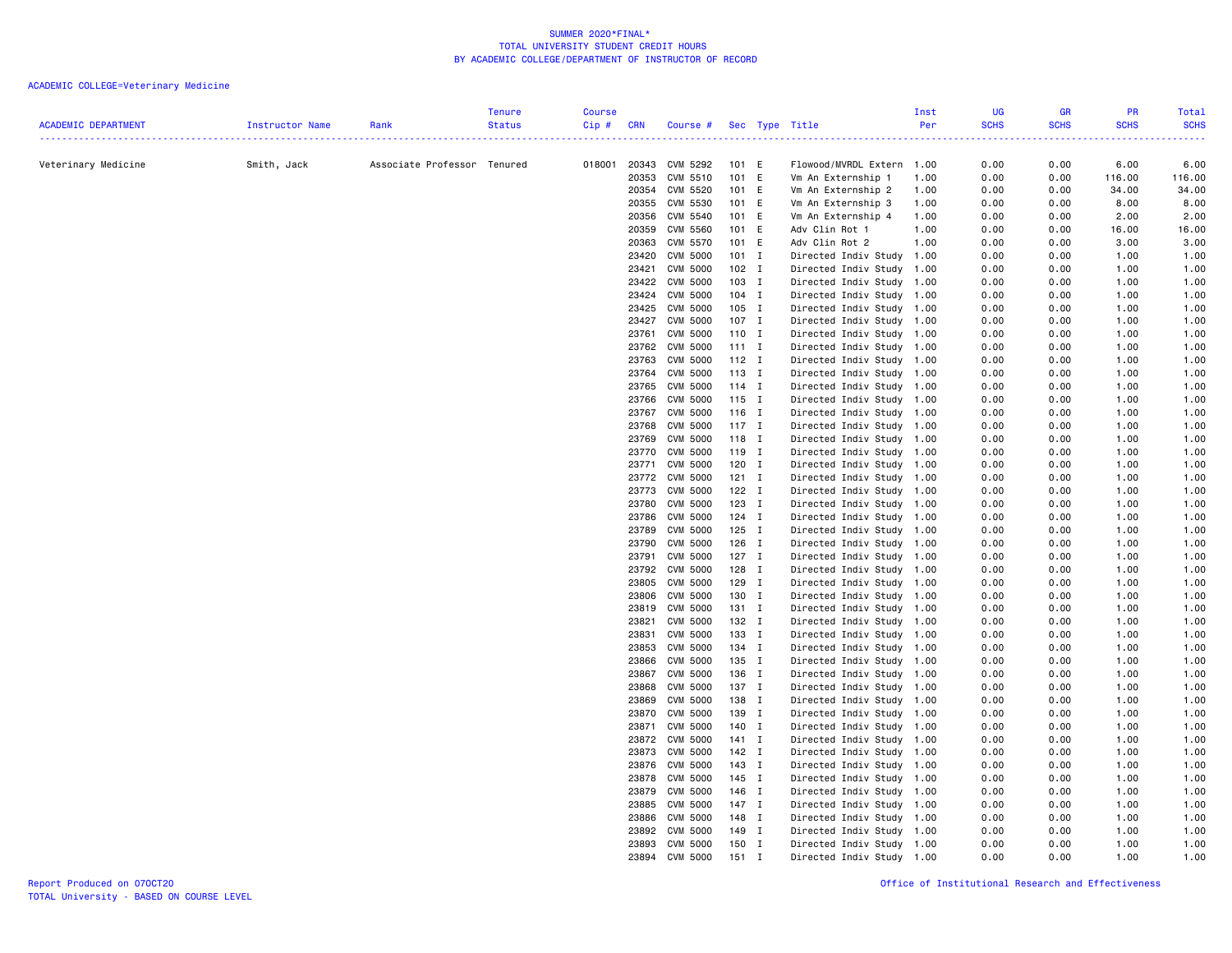| <b>ACADEMIC DEPARTMENT</b> | Instructor Name    | Rank                              | <b>Tenure</b><br><b>Status</b> | <b>Course</b><br>Cip# | <b>CRN</b> | Course #              |               |     | Sec Type Title            | Inst<br>Per | UG<br><b>SCHS</b>                                                                                                                                                                           | <b>GR</b><br><b>SCHS</b>                    | <b>PR</b><br><b>SCHS</b>                                                                                                                                      | <b>Total</b><br><b>SCHS</b>                 |
|----------------------------|--------------------|-----------------------------------|--------------------------------|-----------------------|------------|-----------------------|---------------|-----|---------------------------|-------------|---------------------------------------------------------------------------------------------------------------------------------------------------------------------------------------------|---------------------------------------------|---------------------------------------------------------------------------------------------------------------------------------------------------------------|---------------------------------------------|
|                            |                    |                                   |                                |                       |            |                       |               |     |                           |             |                                                                                                                                                                                             |                                             |                                                                                                                                                               |                                             |
| Veterinary Medicine        | Smith, Jack        | Associate Professor Tenured       |                                | 018001                | 23903      | CVM 5000              | 152 I         |     | Directed Indiv Study 1.00 |             | 0.00                                                                                                                                                                                        | 0.00                                        | 1.00                                                                                                                                                          | 1.00                                        |
|                            |                    |                                   |                                |                       | 23904      | CVM 5000              | 153 I         |     | Directed Indiv Study 1.00 |             | 0.00                                                                                                                                                                                        | 0.00                                        | 1.00                                                                                                                                                          | 1.00                                        |
|                            |                    |                                   |                                |                       | 23905      | CVM 5000              | 154 I         |     | Directed Indiv Study 1.00 |             | 0.00                                                                                                                                                                                        | 0.00                                        | 1.00                                                                                                                                                          | 1.00                                        |
|                            |                    |                                   |                                |                       | 23906      | <b>CVM 5000</b>       | 155 I         |     | Directed Indiv Study 1.00 |             | 0.00                                                                                                                                                                                        | 0.00                                        | 1.00                                                                                                                                                          | 1.00                                        |
|                            |                    |                                   |                                |                       | 23910      | CVM 5000              | 156 I         |     | Directed Indiv Study 1.00 |             | 0.00                                                                                                                                                                                        | 0.00                                        | 1.00                                                                                                                                                          | 1.00                                        |
|                            |                    |                                   |                                |                       | 23912      | CVM 5000              | 157 I         |     | Directed Indiv Study 1.00 |             | 0.00                                                                                                                                                                                        | 0.00                                        | 1.00                                                                                                                                                          | 1.00                                        |
|                            |                    |                                   |                                |                       | 23913      | CVM 5000              | 158 I         |     | Directed Indiv Study 1.00 |             | 0.00                                                                                                                                                                                        | 0.00                                        | 1.00                                                                                                                                                          | 1.00                                        |
|                            |                    |                                   |                                |                       | 23914      | CVM 5000              | 159 I         |     | Directed Indiv Study 1.00 |             | 0.00                                                                                                                                                                                        | 0.00                                        | 1.00                                                                                                                                                          | 1.00                                        |
|                            |                    |                                   |                                |                       | 23915      | CVM 5000              | 160 I         |     | Directed Indiv Study 1.00 |             | 0.00                                                                                                                                                                                        | 0.00                                        | 1.00                                                                                                                                                          | 1.00                                        |
|                            |                    |                                   |                                |                       | 23916      | CVM 5000              | 161 I         |     | Directed Indiv Study 1.00 |             | 0.00                                                                                                                                                                                        | 0.00                                        | 1.00                                                                                                                                                          | 1.00                                        |
|                            |                    |                                   |                                |                       | 23935      | CVM 5000              | 162 I         |     | Directed Indiv Study 1.00 |             | 0.00                                                                                                                                                                                        | 0.00                                        | 1.00                                                                                                                                                          | 1.00                                        |
|                            |                    |                                   |                                |                       |            | 23967 CVM 5000        | 165 I         |     | Directed Indiv Study 1.00 |             | 0.00<br>.                                                                                                                                                                                   | 0.00<br>$\omega$ $\omega$ $\omega$ $\omega$ | 1.00<br>$-$ - - - - $-$                                                                                                                                       | 1.00<br>------                              |
|                            |                    |                                   |                                |                       |            |                       |               |     |                           |             | 0.00                                                                                                                                                                                        | 0.00                                        | 1464.00                                                                                                                                                       | 1464.00                                     |
|                            | Sullivant, Alyssa  | Assistant Professor Ten Track     |                                |                       |            | 600519 20376 CVM 5882 | 101 C         |     | Small Animal Gastroe 1.00 |             | 0.00                                                                                                                                                                                        | 0.00                                        | 52.00                                                                                                                                                         | 52.00                                       |
|                            |                    |                                   |                                |                       |            |                       |               |     |                           |             | 0.00                                                                                                                                                                                        | 0.00                                        | 52.00                                                                                                                                                         | 52.00                                       |
|                            | Swanson, Elizabeth | Assistant Professor Ten Track     |                                |                       |            | 018101 22926 CVM 8000 | 111 D         |     | Research / Thesis         | 1.00        | 0.00                                                                                                                                                                                        | 7.00                                        | 0.00                                                                                                                                                          | 7.00                                        |
|                            |                    |                                   |                                |                       |            |                       |               |     |                           |             | 0.00                                                                                                                                                                                        | 7.00                                        | 0.00                                                                                                                                                          | 7.00                                        |
|                            | Thomason, John     | Associate Professor Tenured       |                                |                       |            | 018001 20344 CVM 5310 | 101 E         |     | SM Critical Care Med 1.00 |             | 0.00                                                                                                                                                                                        | 0.00                                        | 92.00                                                                                                                                                         | 92.00                                       |
|                            |                    |                                   |                                |                       |            |                       |               |     |                           |             | $\sim$ $\sim$ $\sim$<br>0.00                                                                                                                                                                | 0.00                                        | .<br>92.00                                                                                                                                                    | $\sim$ $\sim$ $\sim$ $\sim$ $\sim$<br>92.00 |
|                            | Walters, Kevin     | Clinical Assist Pro Non-Ten Track |                                |                       |            | 018001 20373 CVM 5764 | 101 C         |     | Adv Equine Repro          | 0.50        | 0.00                                                                                                                                                                                        | 0.00                                        | 14.00                                                                                                                                                         | 14.00                                       |
|                            |                    |                                   |                                |                       |            |                       |               |     |                           |             | $\sim$ $\sim$ $\sim$ $\sim$<br>$\frac{1}{2} \left( \frac{1}{2} \right) \left( \frac{1}{2} \right) \left( \frac{1}{2} \right) \left( \frac{1}{2} \right) \left( \frac{1}{2} \right)$<br>0.00 | $\sim$ $\sim$ $\sim$ $\sim$<br>0.00         | $\frac{1}{2} \left( \frac{1}{2} \right) \left( \frac{1}{2} \right) \left( \frac{1}{2} \right) \left( \frac{1}{2} \right) \left( \frac{1}{2} \right)$<br>14.00 | .<br>14.00                                  |
|                            | Wan, Xiufeng       | Non-Employee                      | Not Applicable                 |                       |            | 018101 22945 CVM 9000 | 118 D         |     | Research / Diss           | 1.00        | 0.00                                                                                                                                                                                        | 12.00                                       | 0.00                                                                                                                                                          | 12.00                                       |
|                            |                    |                                   |                                |                       |            |                       |               |     |                           |             | $\frac{1}{2}$<br>0.00                                                                                                                                                                       | .<br>12.00                                  | .<br>0.00                                                                                                                                                     | .<br>12.00                                  |
|                            | Willeford, Bridget | Non-Faculty                       | Not Applicable                 | 018301                | 20325      | CVM 3051              | 01            | C   | Lab Anim Health Mgt       | 0.20        | 6.20                                                                                                                                                                                        | 0.00                                        | 0.00                                                                                                                                                          | 6.20                                        |
|                            |                    |                                   |                                |                       |            | 20326 CVM 3061        | 01            | - L | Lab Anim Tech Skills 0.20 |             | 6.20                                                                                                                                                                                        | 0.00                                        | 0.00                                                                                                                                                          | 6.20                                        |
|                            |                    |                                   |                                |                       |            |                       |               |     |                           |             | 12.40                                                                                                                                                                                       | 0.00                                        | 0.00                                                                                                                                                          | 12.40                                       |
|                            | Wills, Robert      | Professor                         | Tenured                        |                       |            | 018101 23710 CVM 7000 | $104$ I       |     | Directed Indiv Study 1.00 |             | 0.00                                                                                                                                                                                        | 2.00                                        | 0.00                                                                                                                                                          | 2.00                                        |
|                            |                    |                                   |                                |                       |            |                       |               |     |                           |             | <u>.</u><br>0.00                                                                                                                                                                            | د د د د<br>2.00                             | .<br>0.00                                                                                                                                                     | $\sim$ $\sim$ $\sim$ $\sim$ $\sim$<br>2.00  |
|                            | Woodruff, Kimberly | Clinical Assist Pro Non-Ten Track |                                | 010903                | 20340      | CVM 5273              | $101 \quad B$ |     | Population Medicine       | 0.50        | 0.00                                                                                                                                                                                        | 0.00                                        | 33.00                                                                                                                                                         | 33.00                                       |
|                            |                    |                                   |                                |                       |            | 018001 20371 CVM 5640 | 101 H         |     | Shelter Medicine          | 1.00        | 0.00<br>$\sim$ $\sim$ $\sim$<br>.                                                                                                                                                           | 0.00<br>.                                   | 38.00<br>.                                                                                                                                                    | 38.00<br>.                                  |
|                            |                    |                                   |                                |                       |            |                       |               |     |                           |             | 0.00                                                                                                                                                                                        | 0.00                                        | 71.00                                                                                                                                                         | 71.00                                       |
|                            | Woolums, Amelia    | Professor                         | Tenured                        | 018101                | 22946      | CVM 9000              | 119 D         |     | Research / Diss           | 1.00        | 0.00                                                                                                                                                                                        | 25.00                                       | 0.00                                                                                                                                                          | 25.00                                       |
|                            |                    |                                   |                                |                       |            | 24077 CVM 8000        | 51            | D   | Research / Thesis         | 1.00        | 0.00<br>$- - - - -$                                                                                                                                                                         | 3.00<br>.                                   | 0.00<br>.                                                                                                                                                     | 3.00<br>.                                   |
|                            |                    |                                   |                                |                       |            |                       |               |     |                           |             | 0.00                                                                                                                                                                                        | 28.00                                       | 0.00                                                                                                                                                          | 28.00                                       |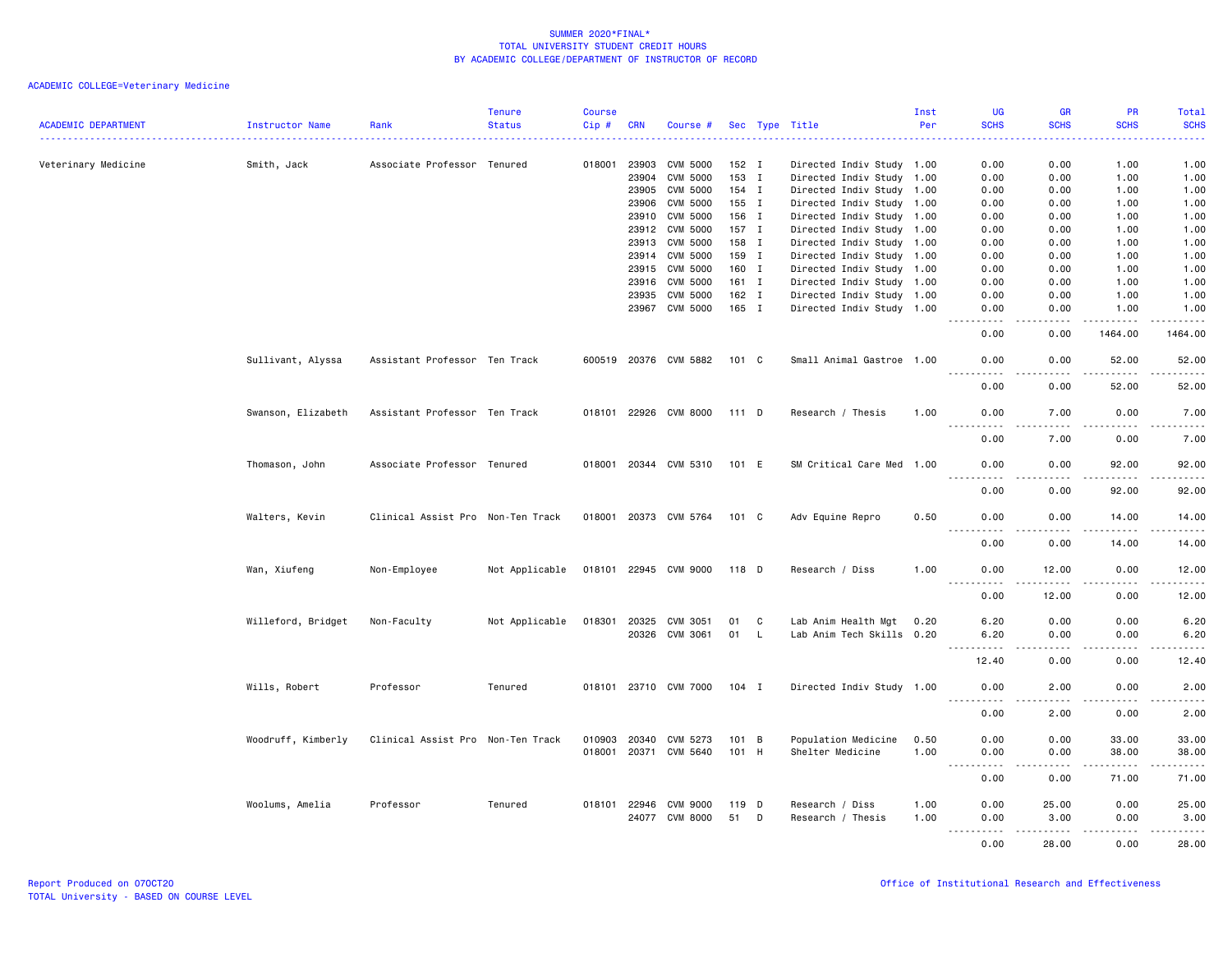### ACADEMIC COLLEGE=Veterinary Medicine

|                     |                 |      | enure  | Course                            |  | Tnst |             | <b>GR</b>   |             | Total       |
|---------------------|-----------------|------|--------|-----------------------------------|--|------|-------------|-------------|-------------|-------------|
| ACADEMIC DEPARTMENT | Instructor Name | Rank | Status | Cip # CRN Course # Sec Type Title |  | Per  | <b>SCHS</b> | <b>SCHS</b> | <b>SCHS</b> | <b>SCHS</b> |
|                     |                 |      |        |                                   |  |      |             |             |             |             |

 =================================== ========== ========== ========== ========== Veterinary Medicine 220.00 194.00 3112.00 3526.00  $=$